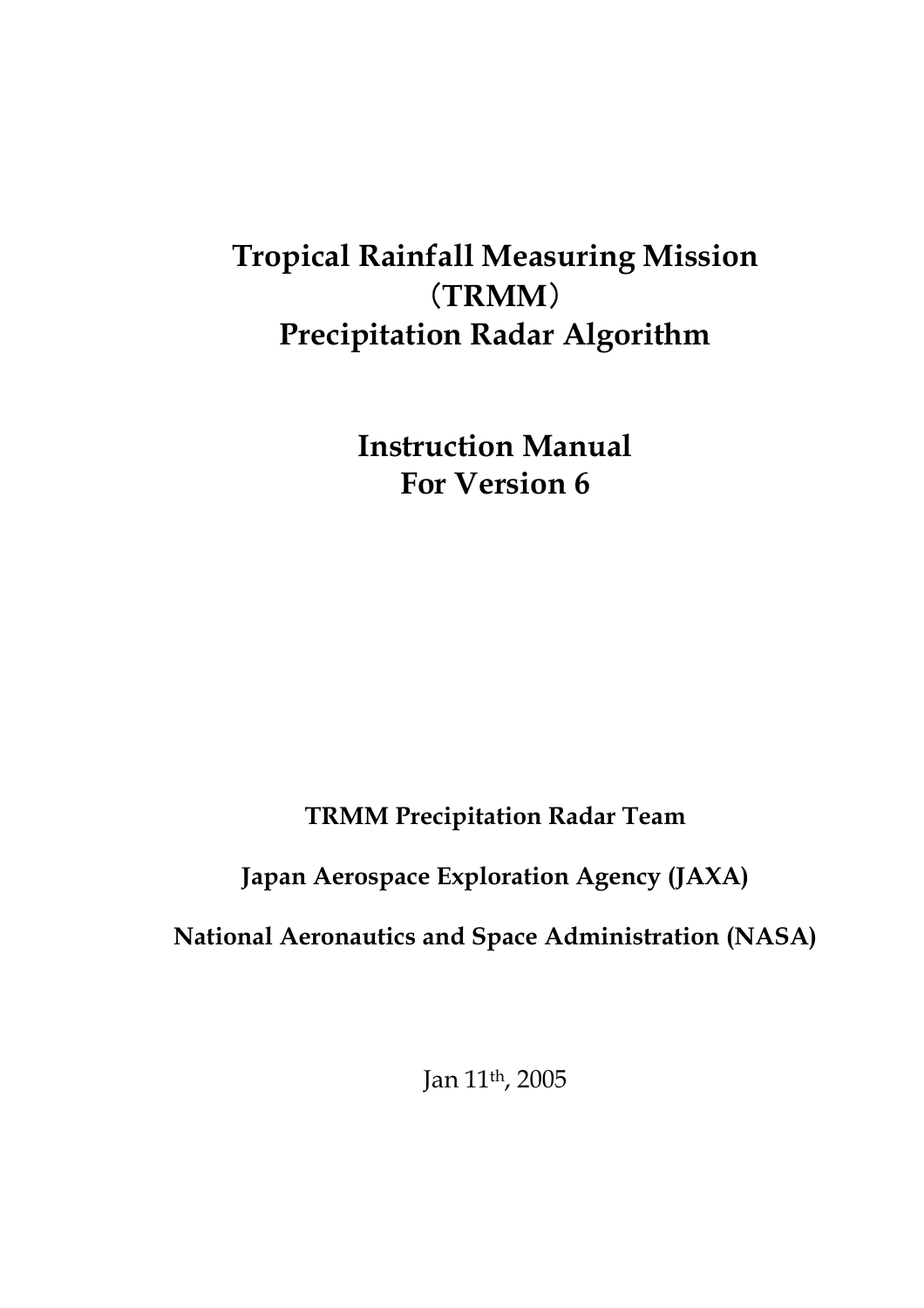# **Tropical Rainfall Measuring Mission** Precipitation Radar Algorithm Instruction Manual<br>For Version 6

# **Table of Contents**

|             | 0-3. Altitude change of the satellite and modification of algorithms3 |  |
|-------------|-----------------------------------------------------------------------|--|
|             |                                                                       |  |
|             |                                                                       |  |
|             |                                                                       |  |
|             |                                                                       |  |
|             |                                                                       |  |
|             |                                                                       |  |
|             |                                                                       |  |
|             |                                                                       |  |
|             |                                                                       |  |
|             |                                                                       |  |
|             |                                                                       |  |
|             |                                                                       |  |
|             |                                                                       |  |
|             |                                                                       |  |
|             |                                                                       |  |
|             |                                                                       |  |
| $1-2.5.$    |                                                                       |  |
| $1-2.6$ .   |                                                                       |  |
| $1-2.7.$    |                                                                       |  |
| $1-2.8$ .   |                                                                       |  |
| $1-2.9.$    |                                                                       |  |
| $1 - 2.10.$ |                                                                       |  |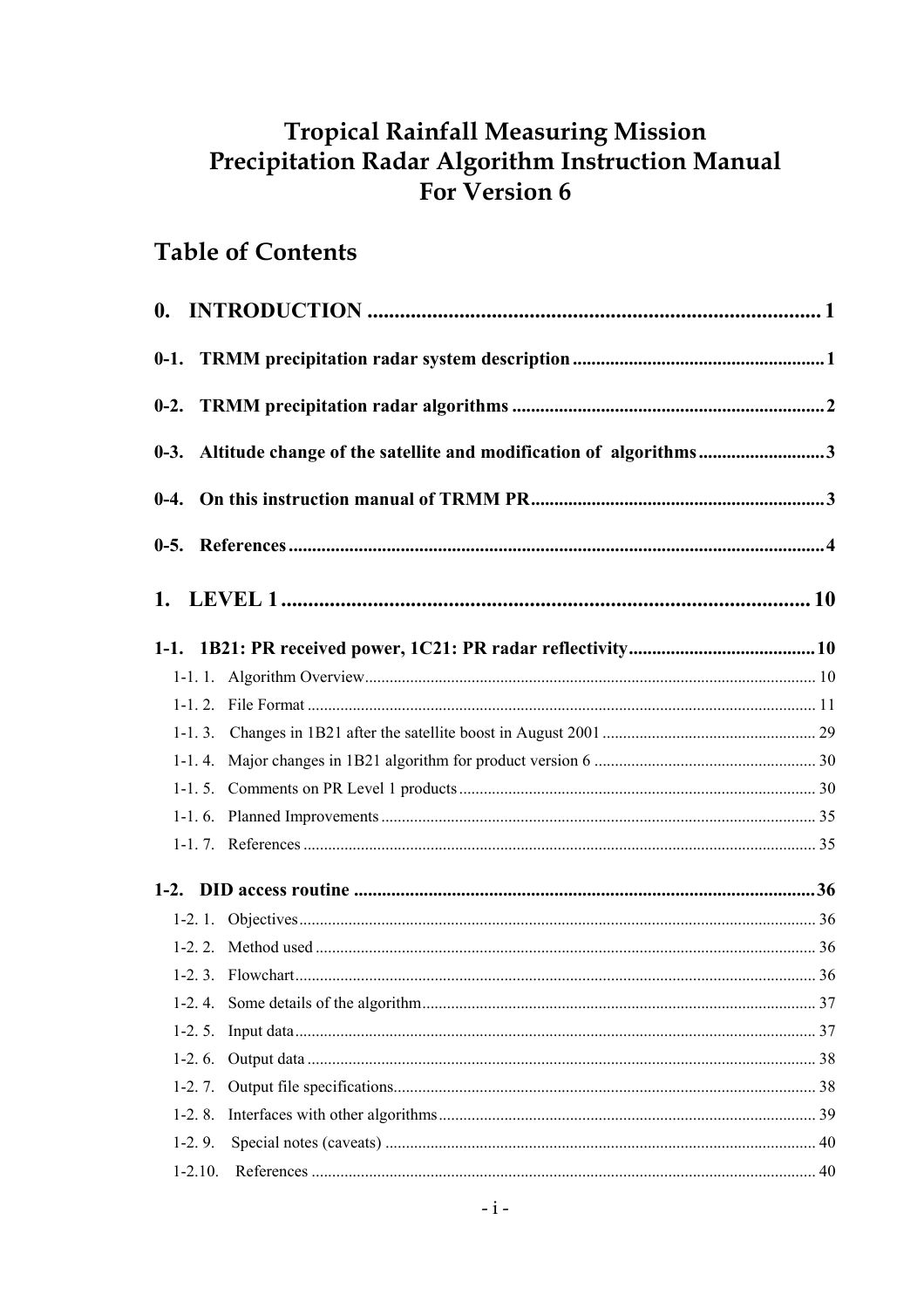| $\mathbf{1}$ . |  |
|----------------|--|
| 2 <sub>1</sub> |  |
| 3 <sub>1</sub> |  |
| 4.             |  |
|                |  |
| 6.             |  |
| 7.             |  |
| 8.             |  |
| 9.             |  |
| 10.            |  |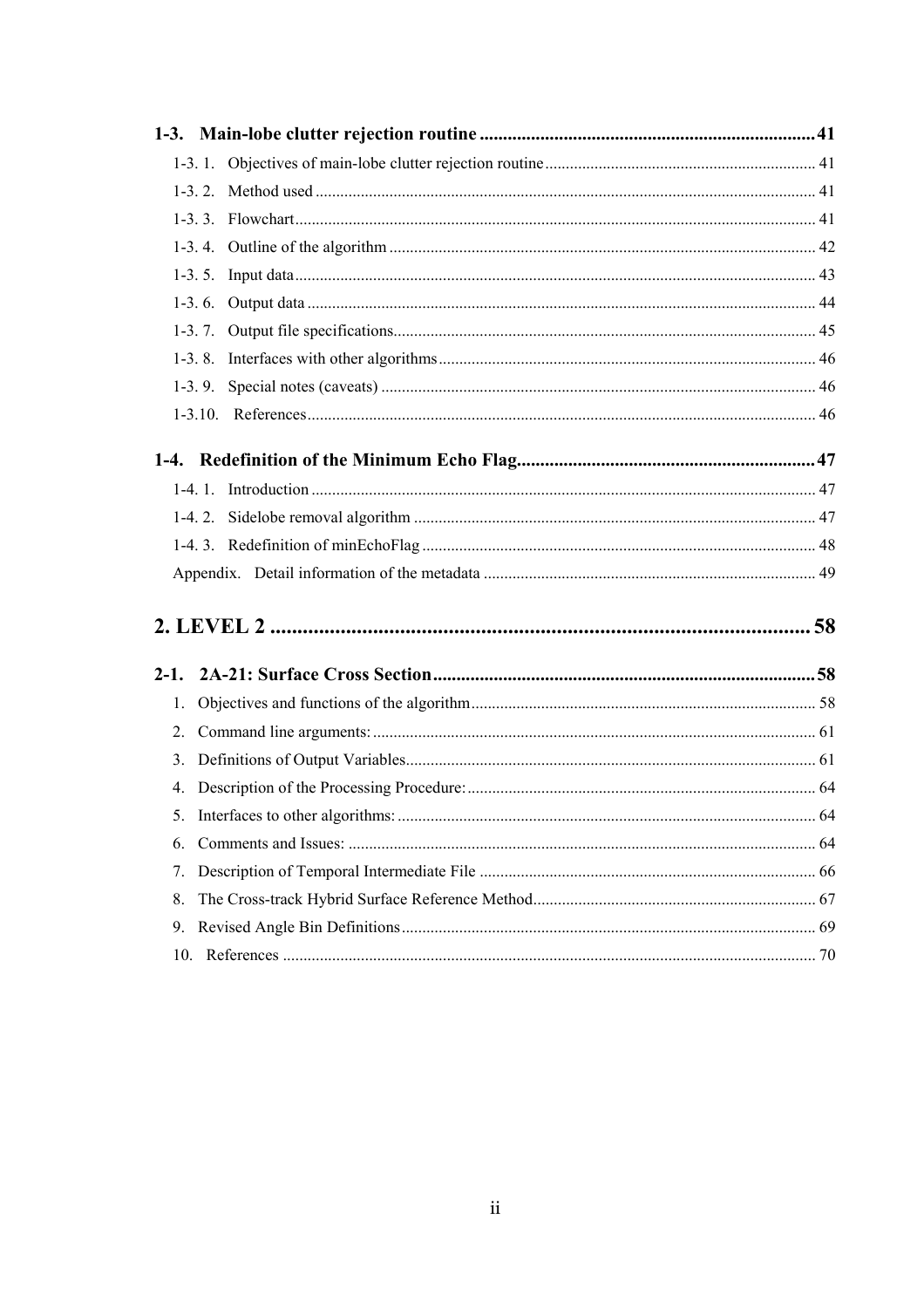| $2 - 2.2$   |  |
|-------------|--|
| $2 - 2.3$   |  |
| $2 - 2.4$   |  |
| $2 - 2.5$ . |  |
| $2 - 2.6$ . |  |
| $2 - 2.7$ . |  |
| $2 - 2.8$   |  |
| $2 - 2.9$ . |  |
|             |  |
|             |  |
|             |  |
|             |  |
|             |  |
|             |  |
|             |  |
|             |  |
|             |  |
|             |  |
|             |  |
|             |  |
|             |  |
|             |  |
|             |  |
|             |  |
|             |  |
|             |  |
|             |  |
|             |  |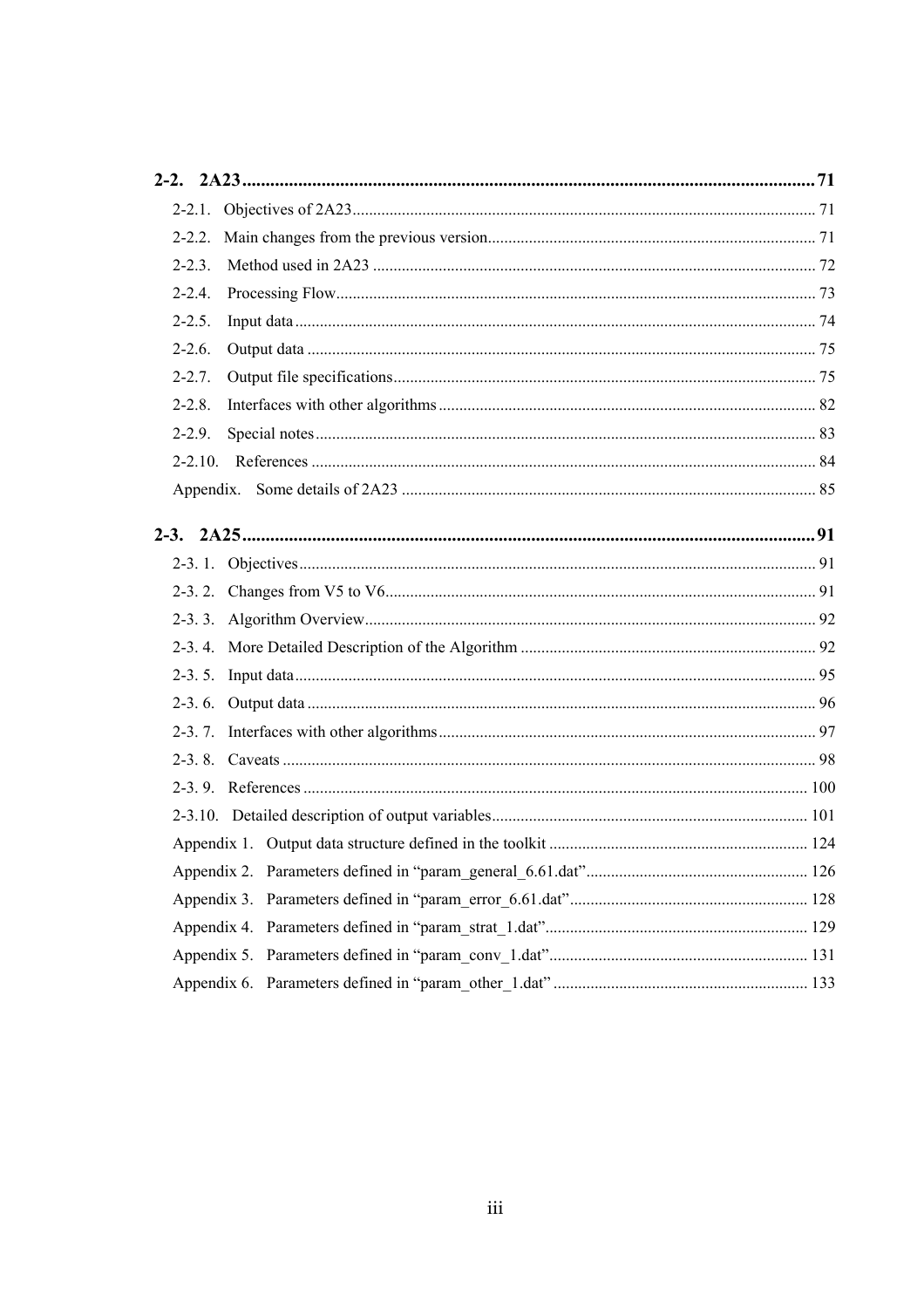| 1.                                                                                                       |  |
|----------------------------------------------------------------------------------------------------------|--|
| 2.                                                                                                       |  |
| 3.                                                                                                       |  |
| 4 <sub>1</sub>                                                                                           |  |
| 5.                                                                                                       |  |
| 3-2. 3A-26: Estimation of Space-Time Rain Rate Statistics Using a Multiple                               |  |
|                                                                                                          |  |
| $\mathbf{1}$ .                                                                                           |  |
| 2.                                                                                                       |  |
| 3.                                                                                                       |  |
| Relationship between 3a-26 and the fractional areas above particular thresholds  162<br>$\overline{4}$ . |  |
| 5.                                                                                                       |  |
| 6.                                                                                                       |  |
| 7.                                                                                                       |  |
| 8.                                                                                                       |  |
| 9.                                                                                                       |  |
| 10.                                                                                                      |  |
| 11.                                                                                                      |  |
|                                                                                                          |  |
|                                                                                                          |  |
|                                                                                                          |  |
|                                                                                                          |  |
|                                                                                                          |  |
|                                                                                                          |  |
|                                                                                                          |  |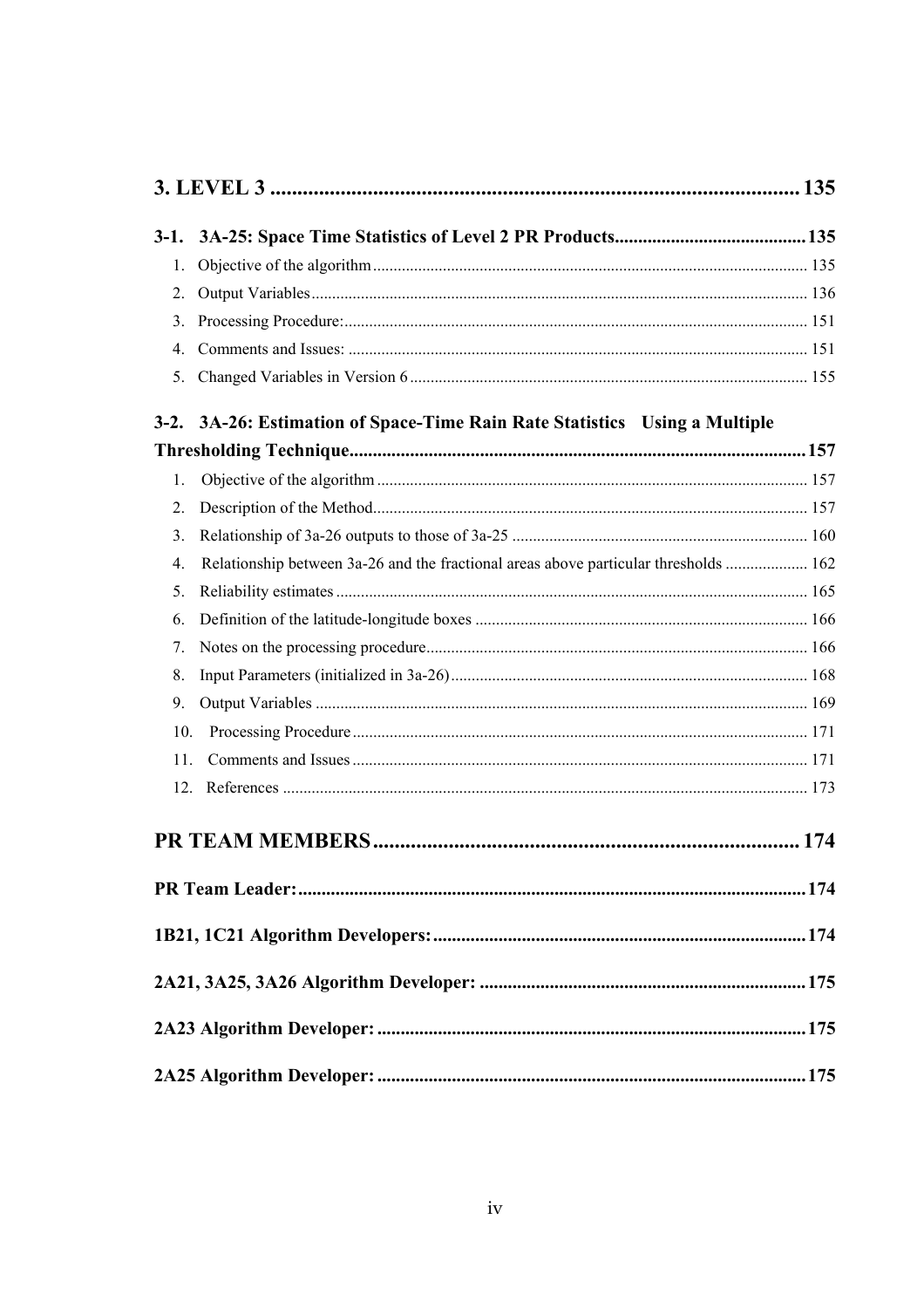# **0. Introduction**

This instruction manual of TRMM PR algorithm is for PR version 6 algorithms and products that were released to the public on 1 June 2004. The major changes of PR standard algorithms after the release of PR products on 1 November 1999 are involved. They are summarized in Table 0-1.

#### **0-1. TRMM precipitation radar system description**

The TRMM precipitation radar (PR) is the first spaceborne rain radar and the only instrument on TRMM that can directly observe vertical distributions of rain. The frequency of TRMM PR is 13.8 GHz. The PR can achieve quantitative rainfall estimation over land as well as ocean. The PR can also provide rain height information which is useful for the radiometer-based rain rate retrieval algorithms. The footprint size of PR is small enough to allow for the study of inhomogeneous rainfall effects upon the comparatively coarse footprints of the low frequency microwave radiometer channels.

Major design and performance parameters of the PR are shown in Table 0-2 [Kozu et al.,2001]. Observation geometry of PR is shown in Fig 0-1. During the normal observation mode, PR antenna beam scans in the cross-track direction over ±17° to results 220 km swath width from end to end. The antenna beam width of the PR is 0.71° and there are 49 observation angle bins within the scanning angle of ±17°. The horizontal resolution (footprint size) is 4.3 km at nadir and about 5 km at the scan edge when TRMM takes the nominal altitude of 350 km. The range resolution of TRMM PR is 250 m which is equal to the vertical resolution at nadir.

The radar echo sampling is performed over the range gates between the sea surface and the altitude of 15 km for each observation angle bin. For nadir incidence, the "mirror image" is also collected up to the altitude of 5 km. In addition, "oversample " echo data are partially collected for surface return echoes (for scan angle within  $\pm 9.94^{\circ}$ ) and for rain echoes (for scan angles within  $\pm 3.55^{\circ}$  up to the height of 7.5 km). These oversampled data will be used for precise measurements of surface return echo level and melting layer structure.

The minimum detectable Z (corresponding to the noise-equivalent received power) improved from 23.3 dBZ (based upon the specifications requirement) to 20.8 dBZ as determined from the pre-launch ground test and from the orbit test. This is mainly due to the increased transmit power and the decrease of the receiver noise figure.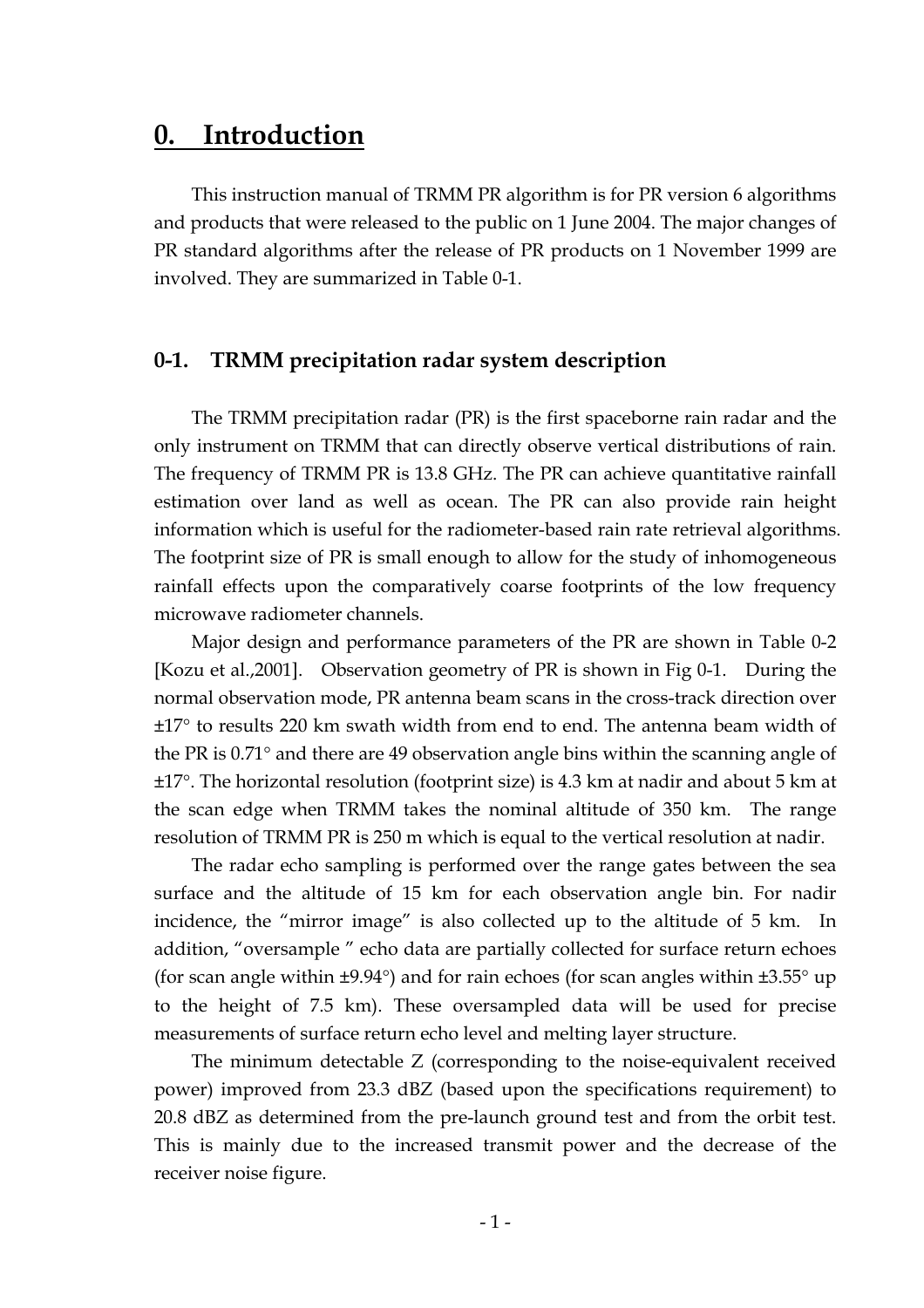Actually the rain echo power is measured from the subtraction of the system noise power from the total receiver power (rain echo power + system noise power). The accuracy of rain echo power can be characterized by the effective signal-to-noise ratio (S/N), that is the ratio of mean to standard deviation of rain echo power. By considering these facts, the actual minimum detectable Z can be considered to be about 16-18 dBZ after the detailed statistical calculation.The effective signal-to-noise ratio (S/N) of 3 dB is obtained when Z -factor is 17 dBZ.

#### **0-2. TRMM precipitation radar algorithms**

The TRMM PR standard algorithms are developed by the TRMM science team. They are classified into Level 1 (1B21, 1C21), Level 2 (2A21, 2A23, 2A25) and Level 3 (3A25, 3A26). Level 1 and Level 2 products are data in the IFOV. Level 3 data give the monthly statistical values of rain parameters mainly in  $5^\circ \times 5^\circ$  grid boxes required by the TRMM mission. The characteristics of TRMM PR algorithms are summarized in Table 0-3 where numbers and the names of the algorithms, contact persons, products, and brief descriptions of algorithms are shown. Also the mutual relation of the algorithms are shown in Fig. 0-2.

The algorithm 1B21 produces engineering values of radar received power (signal + noise) and noise levels. It decides whether there exists rain or not in the IFOV. It also estimates the effective storm height from the minimum detectable power value. Algorithm 1C21 gives the radar reflectivity factor, Z, including rain attenuation effects.

The algorithm 2A21 computes the spatial and temporal statistics of the surface scattering coefficient σ0 over ocean or land when no rain is present in the IFOV. Then, when it rains in the IFOV, it estimates the path attenuation of the surface scattering coefficient σ0 by rain using no rain surface scattering coefficient σ0 as a reference [Meneghini, 2000]. The algorithm 2A23 tests whether a bright band exists in rain echoes and determines the bright band height when it exists [Awaka, 1997] .The rain type is classified into the stratiform type, convective type and others by the 2A23. It also detects shallow isolated rain whose height is below the melting level height (zero degree Celsius). The algorithm 2A25 retrieves profiles of the radar reflectivity factor, Z, with rain attenuation correction and rain rate for each radar beam by the combination of Hitschfeld-Bordan and surface reference methods[Iguchi,2000].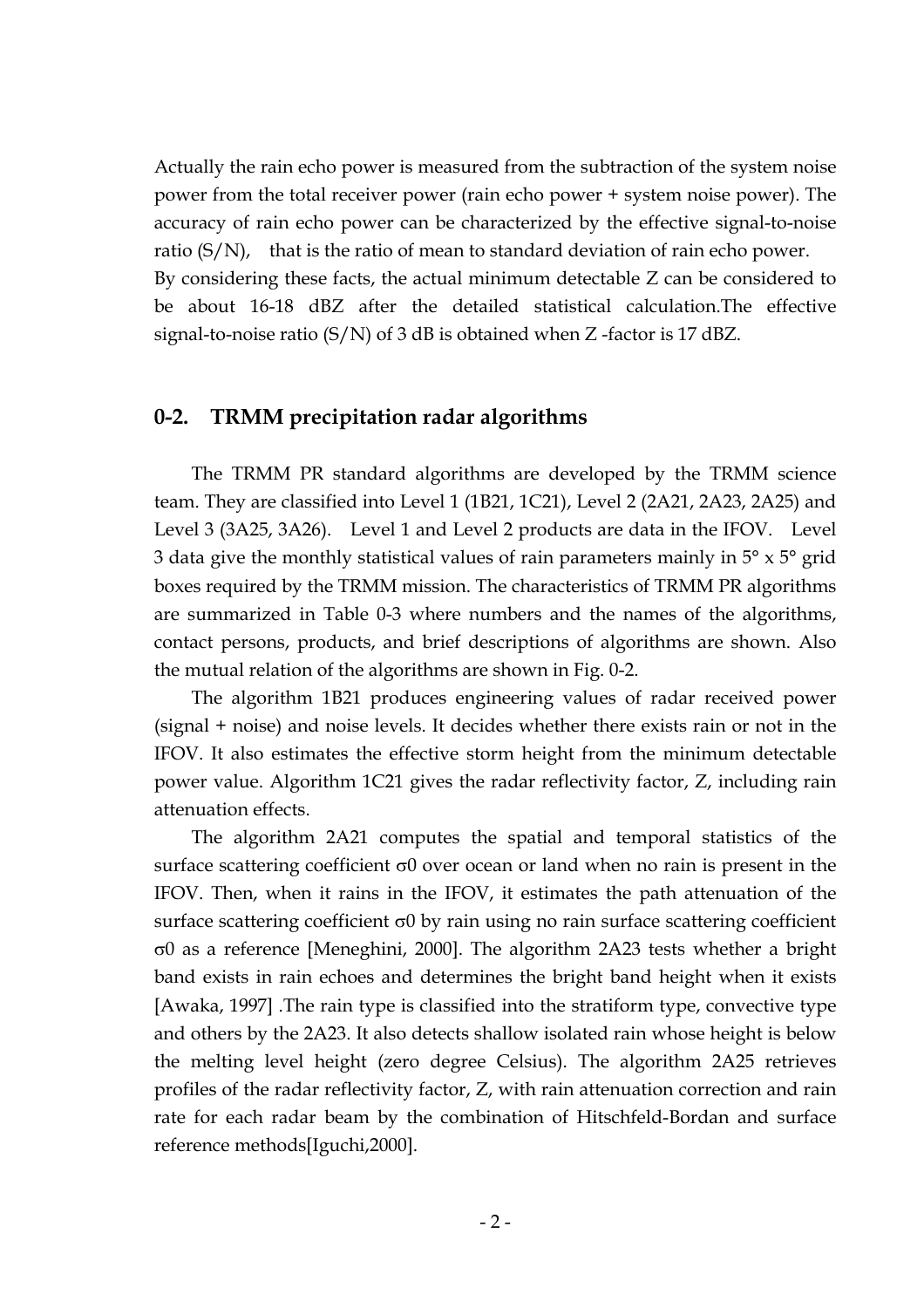As the 13.8 GHz frequency band selected for the TRMM PR is fairly heavily attenuated by rain, the compensation of this rain attenuation becomes the major subject in the rain retrieval algorithms.

Algorithm 3A25 gives the space-time averages of accumulations of 1C21, 2A21, 2A23 and 2A25 products. The most important output products are monthly averaged rain rates over  $0.5^{\circ} \times 0.5^{\circ}$  and  $5^{\circ} \times 5^{\circ}$  grid boxes. It also outputs the monthly averaged bright band height over  $0.5^{\circ} \times 0.5^{\circ}$  and  $5^{\circ} \times 5^{\circ}$ grid boxes. Algorithm 3A26 gives monthly averaged rain rates over the  $5^\circ \times 5^\circ$  grid boxes using the multiple threshold method.

### **0-3. Altitude change of the satellite and modification of algorithms**

The TRMM satellite changed its altitude from 350 km to 402.5 km in August 2001 in order to save the fuel for altitude maintenance. Major impacts of the attitude change (hereafter boost) on the PR are 1) degradation of sensitivity by about 1.2 dB and 2) occurrence of mismatch between transmission and reception angles for one pulse among 32 onboard averaging pulses. The correction algorithm for the latter was added in 1B21 algorithm (please see Chapter 1 for detail). Other than the 1B21, algorithms were not changed according to the altitude change of the satellite.

#### **0-4. On this instruction manual of TRMM PR**

The file content description for level 2 and 3 algorithms can be found in the Interface Control Specification (ICS) between the Tropical Rainfall Measuring Mission Science Data and Information System (TSDIS) and the TSDIS Science User (TSU) Volume 4: File Specification for TSDIS Products-Level 2 and 3 File Specifications. It is available at:

#### http://tsdis02.nascom.nasa.gov/

PR team would like to express its sincere gratitude to Ms. Hiraki of JAXA for her help with editing this manual.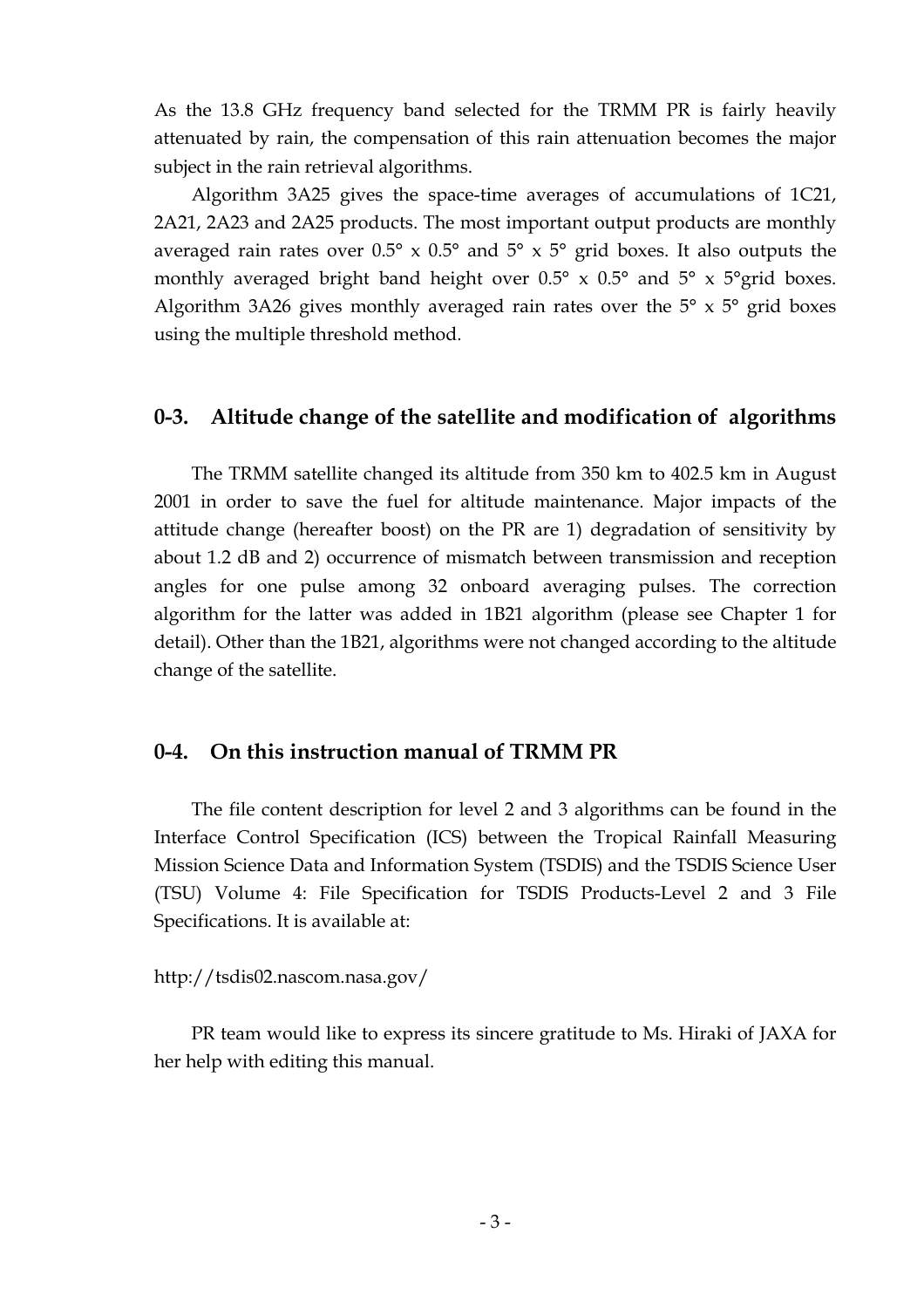# **0-5. References**

J. Awaka, T. Iguchi, H, Kumagai and K. Okamoto [1997], "Rain type classification algorithm for TRMM precipitation radar," Proceedings of the IEEE 1997 International Geoscience and Remote Sensing Symposium, August 3-8, Singapore, pp. 1636-1638.

R. Meneghini, T. Iguchi, T. Kozu, L. Liao, K. Okamoto, J. A. Jones and J. Kwiatkowski [2000], "Use of the surface reference technique for path attenuation estimates from the TRMM precipitation radar," J. Appl. Meteor., 39, 2053-2070.

K. Okamoto, T. Iguchi, T. Kozu, H. Kumagai, J. Awaka, and R. Meneghini [1998], "Early results from the precipitation radar on the Tropical Rainfall Measuring Mission," Proc. CLIMPARA'98, April 27-29, Ottawa, pp. 45-52.

T. Iguchi, T. Kozu, R. Meneghini, J. Awaka, and K. Okamoto [2000], Rain-profiling algorithm for the TRMM precipitation radar, J. Appl. Meteor., 39, 2038-2052.

T. Kozu, T. Kawanishi, H. Kuroiwa, M. Kojima, K. Oikawa, H. Kumagai, K. Okamoto, M. Okumura, H. Nakatuka, and K. Nishikawa[2001], "Development of Precipitation Radar Onboard the Tropical Rainfall Measuring Mission (TRMM) Satellite," Proceedings of the IEEE 2001 trans. Geoscience and Remote Sensing, 39, 102-116.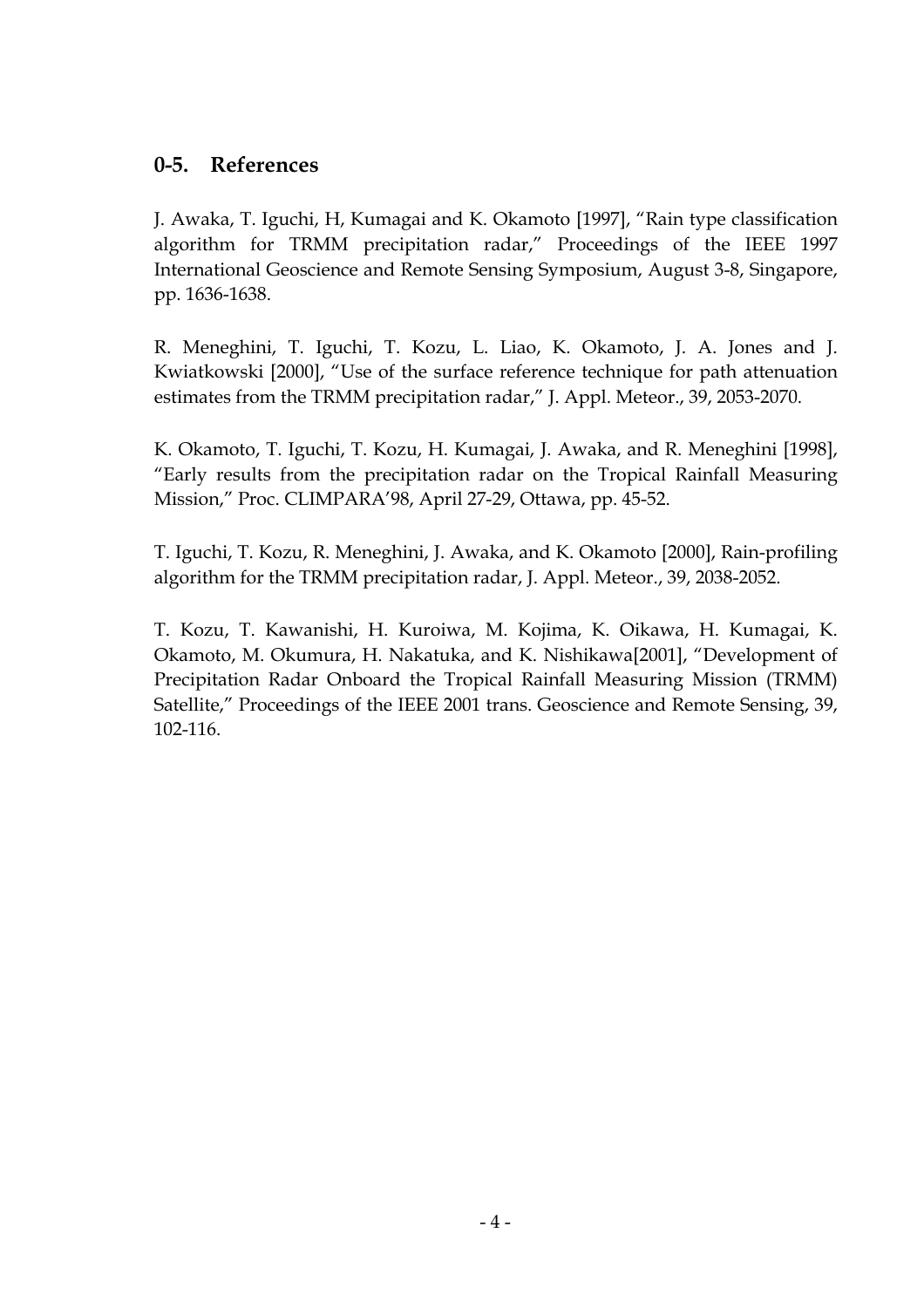| Product No            | Major Changes                                                                    |
|-----------------------|----------------------------------------------------------------------------------|
| 1B21:                 | a. Modification of calibration look up tables                                    |
| PR calibration        | outside of main routine                                                          |
|                       | b. Correct RX power calibration factor by 0.35 dB                                |
|                       | c. Improve mainlobe clutter routine                                              |
| 1C21:                 | No change                                                                        |
| PR reflectivities     |                                                                                  |
| 2A21:                 | a. Implement hybrid surface reference over ocean                                 |
| Sigma-zero            | b. Change in angle bin definition                                                |
|                       | c. Use of scOrientation parameter                                                |
| 2A23:                 | Rain type flag: 2 digits to 3 digits                                             |
| PR qualitative        | Change criteria for "other type", whose count decreases                          |
|                       | in Version 6.                                                                    |
|                       | All the "shallow isolated" is convective                                         |
|                       | Introduced "shallow non-isolated".                                               |
|                       | Change BB detection code, allowing Z below BB can be                             |
|                       | larger than Z at BB peak.                                                        |
|                       | When BB is detected, rain type is stratiform.                                    |
|                       | Introduce BB boundaries and BB width.                                            |
|                       | Introduce rain probable (no effect on other products)                            |
| 2A25:                 | Removal of the 4 known bugs.                                                     |
| PR profile            | Improvement of estimation rain rate in the range                                 |
|                       | that is cluttered by the surface echo.                                           |
|                       | Outputting the statistical expectation of rainfall rate R                        |
|                       | and radar reflectivity factor Z by using Bayesian method.                        |
|                       | Addition and modification of output variables.                                   |
|                       | Removal of unrealistically large values of Z and R                               |
|                       | due to graupel or hail                                                           |
|                       | Introduce the effect of gaseous attenuation.                                     |
|                       | Change initial DSD model.                                                        |
| 3A25:                 | a. New products:                                                                 |
| Space-time average of | - Nadir bright-band products (from 2A23)                                         |
| PR products           | - Estimated surface rain rate (from 2A25)                                        |
|                       | - Near surface rain rate (from 2A25)                                             |
|                       | - a, b parameters in R=aZb (from 2A25)                                           |
|                       | - New rain categories (from 2A23)                                                |
|                       | $-\varepsilon$ , $\varepsilon$ 0 statistics<br>b. Modification of PIA statistics |
|                       | c. Add counts for:                                                               |
|                       | - Correlation of RR at several height levels                                     |
|                       | -Numberofreliable/marginallyreliableSRTobservations                              |
| 3A26:                 | a. Only minor changes                                                            |
| Statistical method    |                                                                                  |
|                       |                                                                                  |

**Table 0-1. Major changes of PR algorithm after the last version (version 6.0)**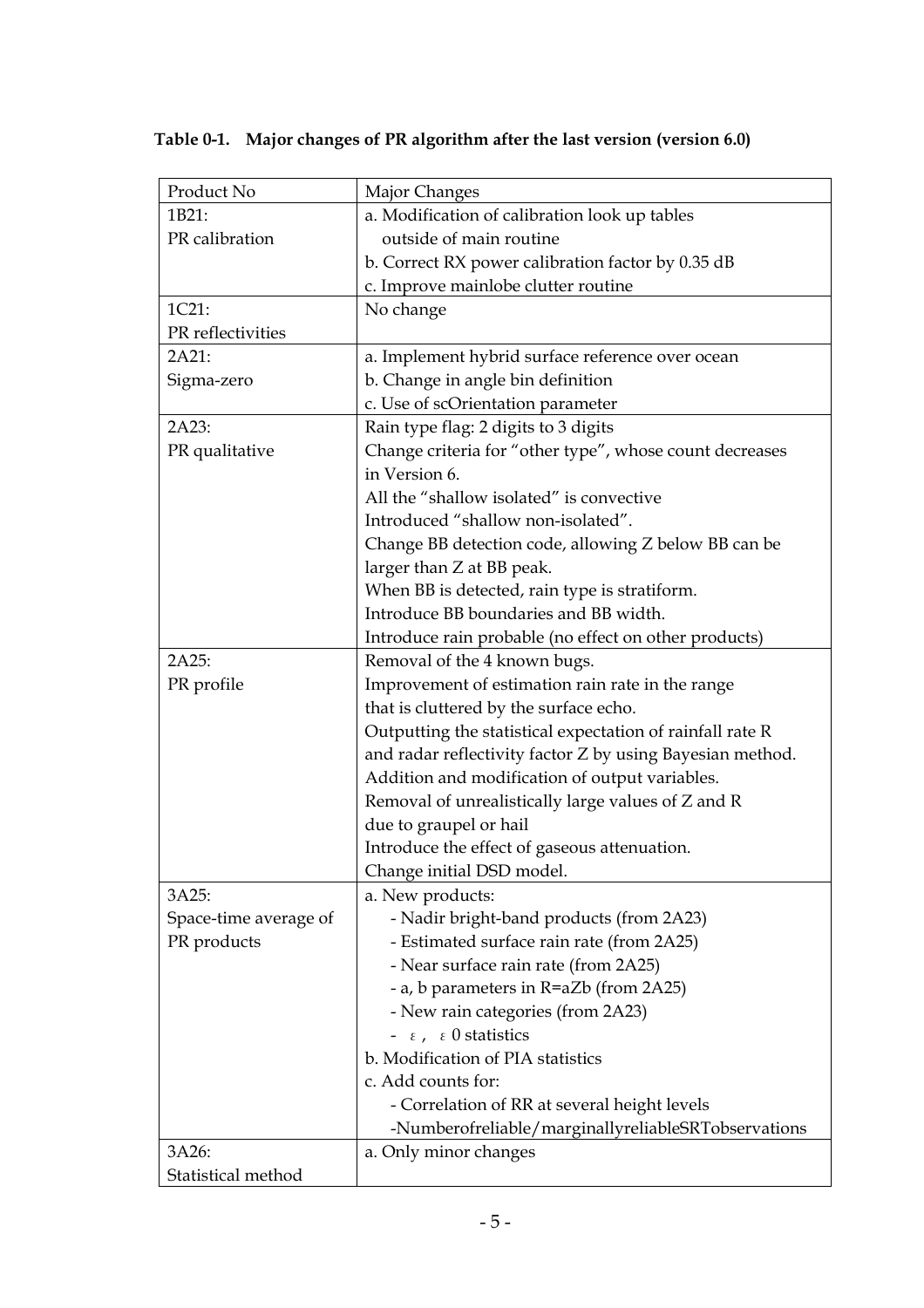**Table 0-2. Major parameters of TRMM PR** 

| Item                           | Specification                                        |  |
|--------------------------------|------------------------------------------------------|--|
| Frequency                      | 13.796, 13.802 GHz                                   |  |
| Sensitivity                    | $\leq \approx 0.7$ mm/h (S/N / pulse $\approx 0$ dB) |  |
| Swath width                    | 220 km (from end to end)                             |  |
| Observable range               | Surface to 15 km altitude                            |  |
| Horizontal resolution Vertical | $4.3 \text{ km}$ (nadir)                             |  |
| resolution                     | $0.25$ km (nadir)                                    |  |
| Antenna                        |                                                      |  |
| <b>Type</b>                    | 128-element WG Planar array                          |  |
| Beam width                     | $0.71^{\circ} \times 0.71^{\circ}$                   |  |
| Aperture                       | $2.0 \text{ m} \times 2.0 \text{ m}$                 |  |
| Scan angle                     | $\pm$ 17° (Cross track scan)                         |  |
| Transmitter/receiver           |                                                      |  |
| <b>Type</b>                    | SSPA & LNA (128 channels.)                           |  |
| Peak power                     | $\geq$ 500 W (at antenna input)                      |  |
| Pulse width                    | $1.6 \mu s \times 2$ ch. (Transmitted pulse)         |  |
| <b>PRF</b>                     | 2776 Hz                                              |  |
| Dynamic range                  | $\geq 70$ dB                                         |  |
| Number of indep. samples       | 64                                                   |  |
| Data rate                      | $93.2$ kbps                                          |  |
| <b>Mass</b>                    | 465 kg                                               |  |
| Power                          | 250 W                                                |  |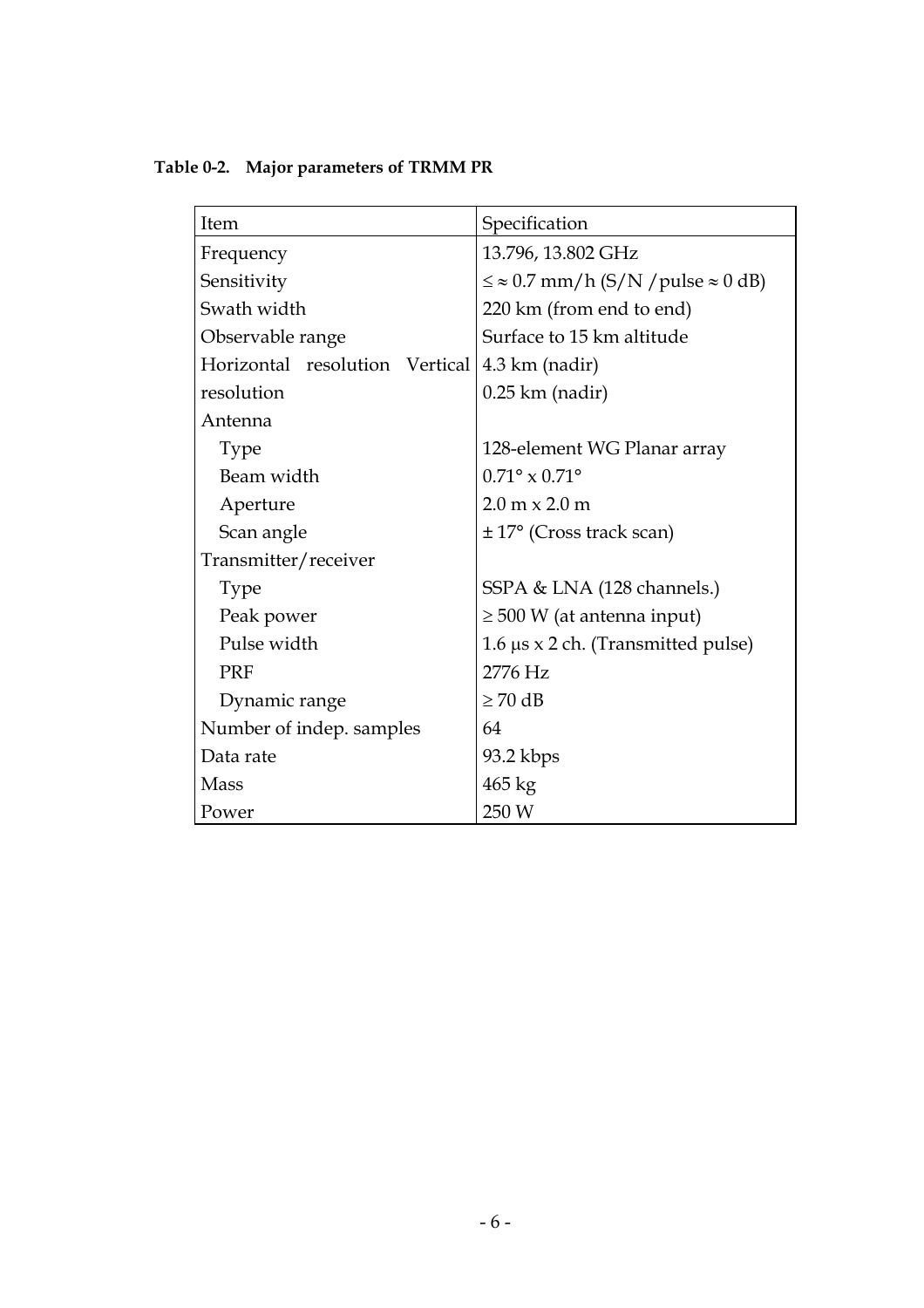**Figure 0-1. Observation concept of the PR.** 

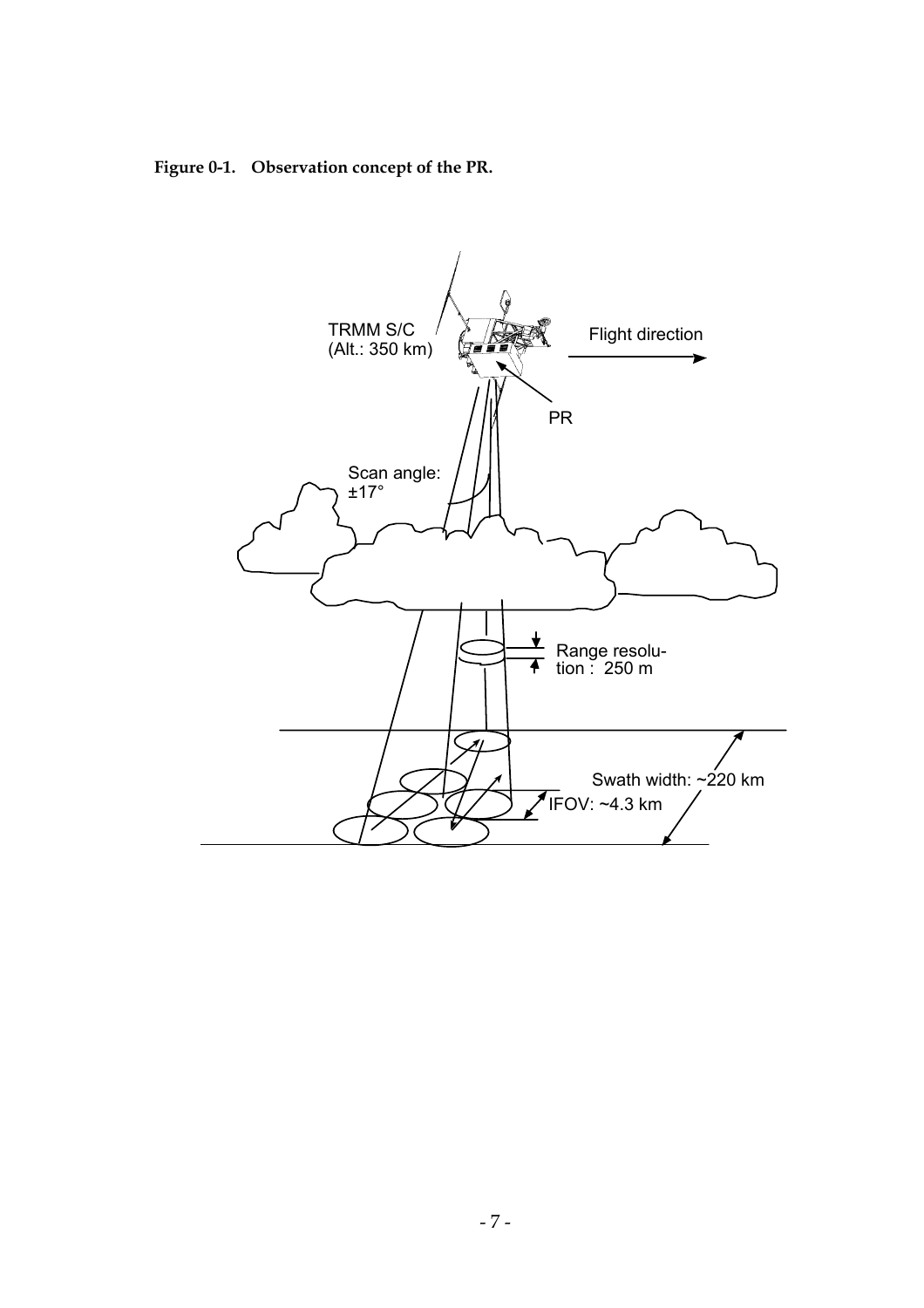| Product<br>No. | Name                                                   | <b>Contact Person</b>                                               | Products                                                                                                                                                                                                                                                   | <b>Algorithm Description</b>                                                                                                                                                                                                                                                                                   |
|----------------|--------------------------------------------------------|---------------------------------------------------------------------|------------------------------------------------------------------------------------------------------------------------------------------------------------------------------------------------------------------------------------------------------------|----------------------------------------------------------------------------------------------------------------------------------------------------------------------------------------------------------------------------------------------------------------------------------------------------------------|
| 1B21           | PR calibration<br>Rain/No rain                         | <b>JAXA/EOC</b><br>(Japan)<br>J. Awaka (Japan)<br>T. Iguchi (Japan) | Total received power,<br>Noise Level Clutter<br>contamination flag.                                                                                                                                                                                        | Conversion of the count value of radar<br>echoes and noise level into engineering<br>value. Decision of rain/no<br>rain.Determination of effective storm<br>height from minimum detectable power<br>value. Rejection of mainlobe and<br>sidelobe clutter.                                                      |
| 1C21           | <b>PR</b><br>reflectivities                            | <b>JAXA/EOC</b><br>(Japan)                                          | Profiled $Z_m$ (radar<br>reflectivity factors<br>without rain attenuation<br>correction).                                                                                                                                                                  | Conversion of the power and noise<br>value to radar reflectivity factors $Z_m$<br>without rain attenuation correction.                                                                                                                                                                                         |
| 2A21           | Surface<br>scattering<br>coefficient $\sigma^0$        | R. Meneghini<br>(USA)                                               | Path integrated<br>attenuation (PIA) of<br>$\sigma^0$ (in case of rain) and<br>its reliablility. Data base<br>of $\sigma^0$ (ocean/land, in<br>case of no rain)                                                                                            | Estimation of path integrated<br>attenuation and its reliability using the<br>surface as a reference target. Spatial and<br>temporal statistics of surface $\sigma^0$ and<br>classification of $\sigma^0$ into land/ocean,<br>rain/no rain.                                                                    |
| 2A23           | PR qualitative                                         | J. Awaka<br>(Japan)                                                 | Detection of bright<br>band, Bright band<br>height, strength, width,<br>Rain type classification,<br>Detection of shallow<br>isolated rain. Output of<br>rain/no rain flag, height<br>of storm top.                                                        | Whether a bright band exists in rain<br>echoes or not, and determination of<br>bright band height when it exists. The<br>rain type is classified into stratiform<br>type, convective type or others. Shallow<br>isolated rain, the height of which is<br>below the 0 deg., is detected.                        |
| 2A25           | PR profile                                             | T. Iguchi (Japan)                                                   | Range profiles of<br>attenuation-corrected<br>radar reflectivity<br>factors, rainfall rate.<br>The estimated near<br>surface, and surface<br>rainfall rate, and<br>average rainfall rate<br>between the two<br>predefined altitude<br>$(2,4 \text{ km})$ . | The rainfall rate estimate is given at<br>each resolution cell. This algorithm<br>employs hybrid method of the surface<br>reference method and<br>Hitschfeld-Bordan method.<br>Precipitation water content at 5<br>altitudes, and vertically integrated<br>precipitation water content are also<br>calculated. |
| 3A25           | Space-time<br>average of<br>radar products             | R. Meneghini<br>(USA)                                               | Space-time averages of<br>accumulations of 1C21,<br>2A21, 2A23, 2A25.                                                                                                                                                                                      | Calculation of various statistics over a<br>month from the level 2 PR output<br>products. Four types of statistics are<br>calculated. 1. probabilities of<br>occurrence, 2. means and standard<br>deviations, 3. histograms, 4. correlation<br>coefficients.                                                   |
| 3A26           | Estimation of<br>space-time<br>rain rate<br>statistics | R. Meneghini<br>(USA)                                               | Rain rate statistics over<br>5 degree x 5 degree 1<br>month space-time<br>regions using a multiple<br>thresholding technique.                                                                                                                              | Estimated values of the probability<br>distribution function of the space-time<br>rain rate at 4 levels, and the mean,<br>standard deviation, and so on.                                                                                                                                                       |

**Table 0-3. TRMM Standard PR Algorithms**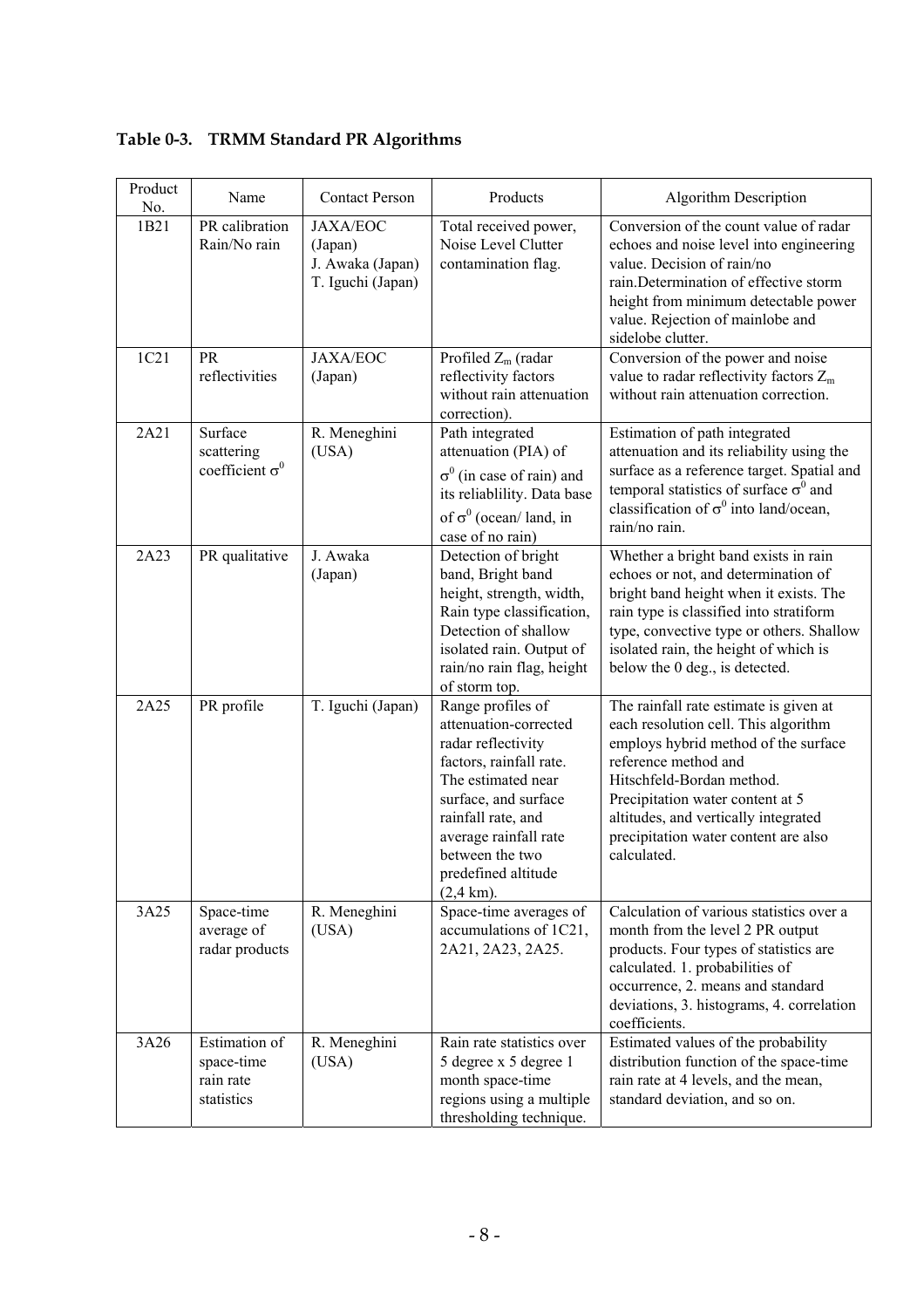**Figure 0-2. TRMM Precipitation Radar Algorithm Flow.** 

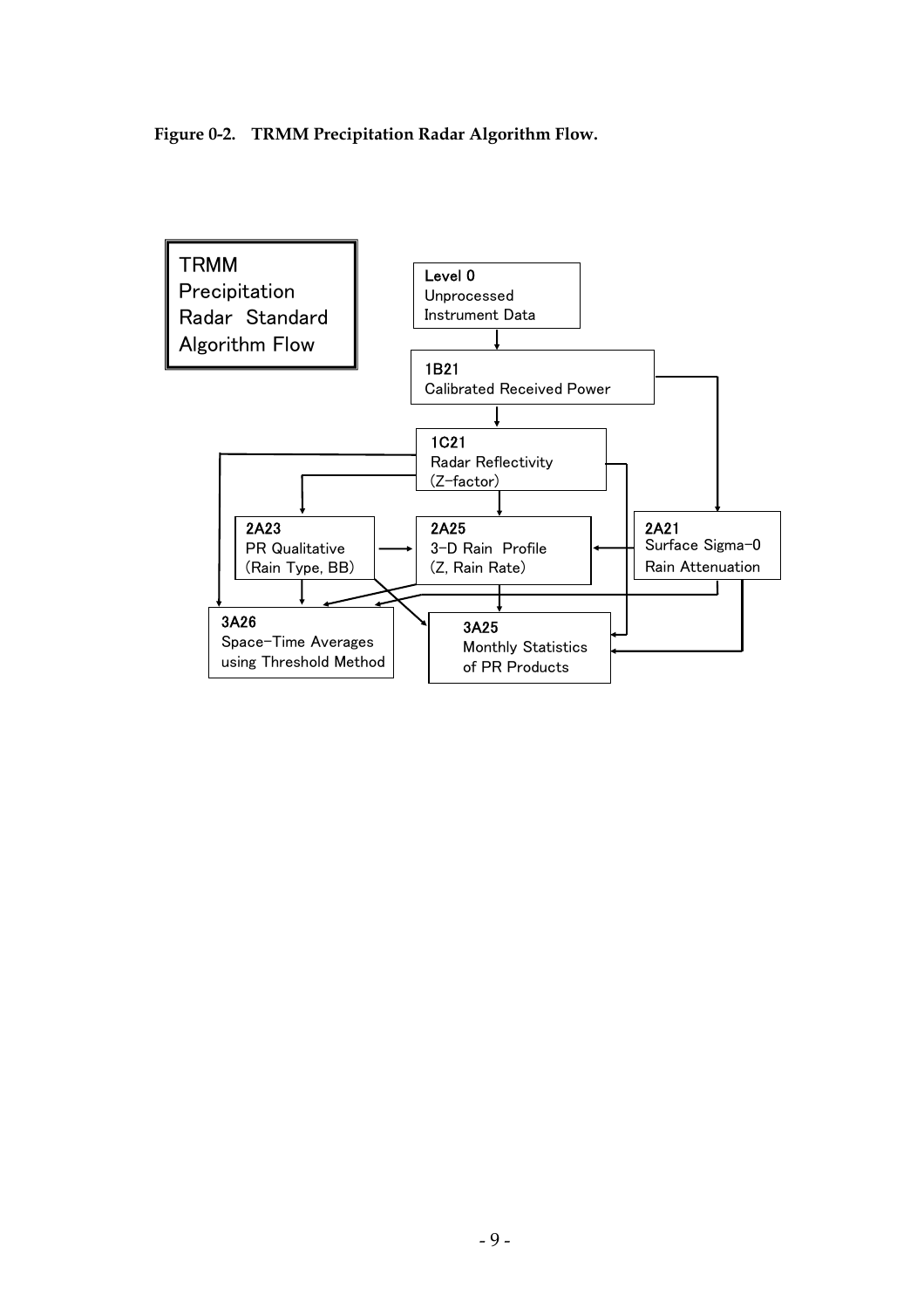# **1. Level 1**

# **1-1. 1B21: PR received power, 1C21: PR radar reflectivity**

# **1-1. 1. Algorithm Overview**

The 1B21 calculates the received power at the PR receiver input point from the Level-0 count value which is linearly proportional to the logarithm of the PR receiver output power in most received power levels.

To convert the count value to the input power of the receiver, internal calibration data is used. The relationship between the count value and the input power is determined by the system model and the temperature in the PR. This relationship is periodically measured using an internal calibration loop for the IF unit and the later receiver stages. To make an absolute calibration, an Active Radar Calibrator (ARC) is placed at Kansai Branch of NICT and the overall system gain of the PR is being measured nearly every 2 months. Based on the data from the internal and external calibrations, the PR received power is obtained. Note that the calculation assumes that the signal follows the Rayleigh fading, so if the fading characteristics of a scatter are different, a small bias error may occur (within 1 or 2 dB).

The other ancillary data in 1B21 include:

- Locations of Earth surface and surface clutter (range bin number). Those are useful to identify whether the echo is rain or surface.
- System noise level: Four range bins data per angle bin. This is the reference noise floor which is used to extract echo power from the "total" received power in 1B21 (echo + noise).
- Oversample data: In order to improve the accuracy of surface echo measurement, and to obtain a better vertical rain profile, 125-m intervals data are available at near-nadir angle bins for rainoversample (up to 7.5 km) and ±10 deg. scan angles for surfaceoversample.
- Minimum echo flag: A measure of the existence of rain within a beam. There are multiple confidence levels and users may select up to what confidence level they treat as rain.
- Bin storm height: The maximum height at which an echo exists for a specific angle bin.
- Land/ocean flag and Topographic height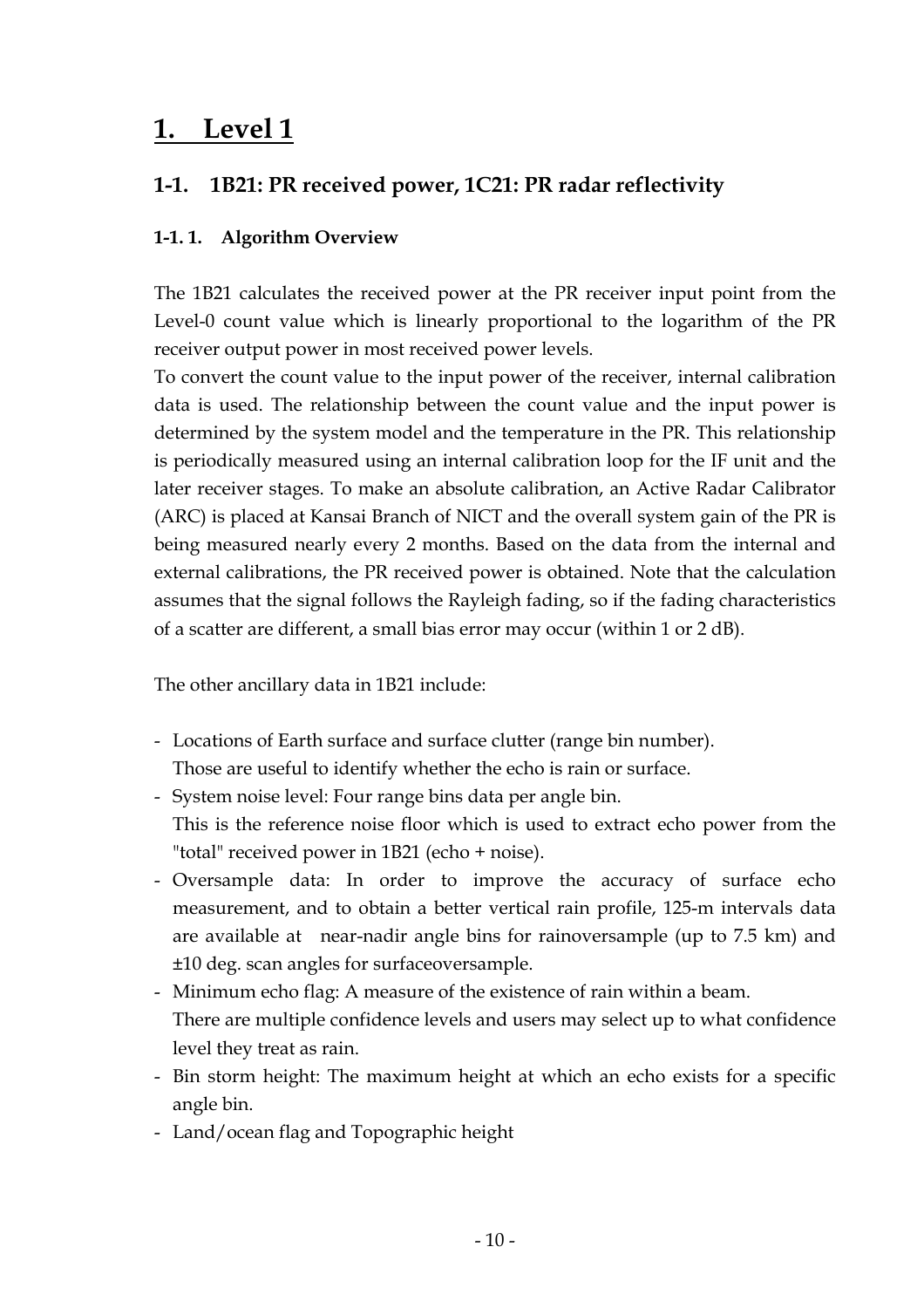The 1C21 calculates the effective radar reflectivity factor at 13.8 GHz (Zm) without any correction of propagation loss (due to rain or any other atmospheric gas). Therefore, the Zm value can be calculated just by applying a radar equation for volume scatter with PR system parameters. The noise-equivalent Zm is about 21 dBZ. Through the subtraction of the system noise, the Zm value as small as 16 or 18 dBZ are still usable although the data quality is marginal. In 1C21, all echoes stored in 1B21 are converted to "dBZ" unit.

This is not relevant for "non-rain" echo; however, this policy is adopted so that the 1B21 and 1C21 product format should be as close as possible except for the following points:

- Radar quantity is Zm in dBZ unit instead of received power (dBm).
- Data at echo-free range bins judged in 1B21 are replaced with a dummy value.

### **1-1. 2. File Format**

### **1-1.2.1. 1B21 PRODUCT FILE**

The main output of the Tropical Rainfall Measurement Mission (TRMM) /Precipitation Radar (PR) Level-1B product, 1B21 is "PR received power."

The file name convention at JAXA EOC is as follows:

 T1PRYYYYMMDDnnnnn\_1B21F00vv.01 PR1B21.YYYYMMDD.nnnnn YYYYMMDD: Observation Date, nnnnn: granule ID, vv: product version number

The PR1B21 product is written in Hierarchical Data Format (HDF).

HDF was developed by the U.S. National Center for Supercomputing Applications (NCSA).

HDF manuals and software tools are available via anonymous ftp at ftp.ncsa. uiuc.edu.

The file structure of 1B21 products is shown in Table 1-1.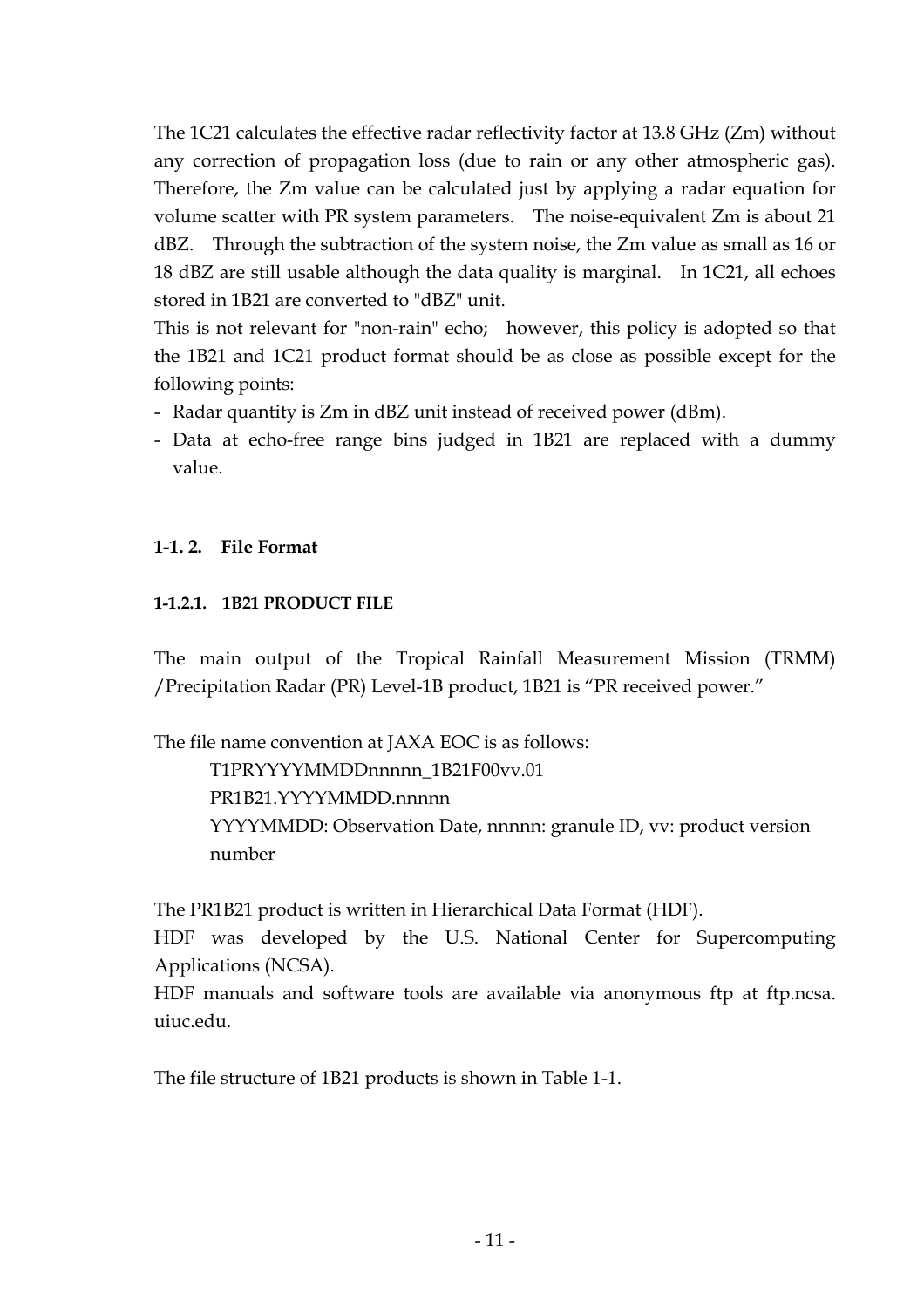| Name                                           |         | Format                             | Note                |
|------------------------------------------------|---------|------------------------------------|---------------------|
| Data Granule<br>(Data object per granule)      |         |                                    |                     |
| Metadata                                       |         |                                    |                     |
| <b>Calibration Coefficients</b>                |         | 72 byte                            | table 1-2.          |
| Ray Header                                     |         | 60 byte*49                         | table 1-3.          |
| Swath Data<br>(Data object per scan =0.6 sec.) |         |                                    |                     |
| <b>Scan Time</b>                               | float64 | scantime[nscan]                    |                     |
| Geolocation                                    | float32 | geolocation[2][49][nscan]          | latitude, longitude |
| <b>Scan Status</b>                             | table   | 15 byte*[nscan]                    | table 1.-4.         |
| Navigation                                     | table   | 88 byte*[nscan]                    | table 1-5.          |
| Power                                          | table   | 6 byte*[nscan]                     | table 1-6.          |
| <b>System Noise</b>                            | int16   | systemNoise[49][nscan]             | unit: dBm*100       |
| System Noise Warning Flag                      | int8    | sysNoiseWarnFlag[49][nscan]        |                     |
| Minimum Echo Flag                              | int8    | minEchoFlag[49][nscan]             |                     |
| First Echo Height                              | int16   | binStromHeight[49][nscan]          | range bin number    |
| Range Bin Number of Ellipsoid                  | int16   | binElliposid[49][nscan]            | range bin number    |
| Range Bin Number of                            | int16   | binClutterFreeBottom[2][49][nscan] | range bin number    |
| Clutter-free Bottom                            |         |                                    |                     |
| Range Bin Number of Mean DID                   | int16   | binDIDHmean[49][nscan]             | range bin number    |
| Range Bin Number of Top of DID                 | int16   | binDIDHtop[49][nscan]              | range bin number    |
| Range Bin Number of Bottom of DID              | int16   | binDIDHbottom[49][nscan]           | range bin number    |
| Satellite Local Zenith Angle                   | float32 | scLocalZenith[49][nscan]           | unit: deg           |
| Spacecraft Range                               | float32 | scRange[49][nscan]                 | unit: m             |
| Bin Start ofoversample                         | int16   | osBinStart[2][29][nscan]           |                     |
| Land/Ocean Flag                                | int16   | landOceanFlag[49][nscan]           |                     |
| Topographic Height                             | int16   | surfWarnFlag [49][nscan]           | unit: m             |
| <b>Bin Number of Surface Peak</b>              | int16   | binSurfPeak[49][nscan]             | range bin number    |
| Normal Sample                                  | int16   | normalSample[140][49][nscan]       | unit: dBm*100       |
| Surfaceoversample                              | int16   | osSurf[5][29][nscan]               | unit: dBm*100       |
| Rain Oversample                                | int16   | osRain[28][11][nscan]              | unit: dBm*100       |

**Table 1-1. 1B21 product file structure** 

Note.

nscan: number of total packets (scans) in one granule

(one orbit from southernmost point to the next southernmost point).

 In PR, one granule (about 91 minutes) has about 9100 scans because the PR performs one scan every 0.6 seconds.

dBm\*100: For example, -9436 represents –94.36 dBm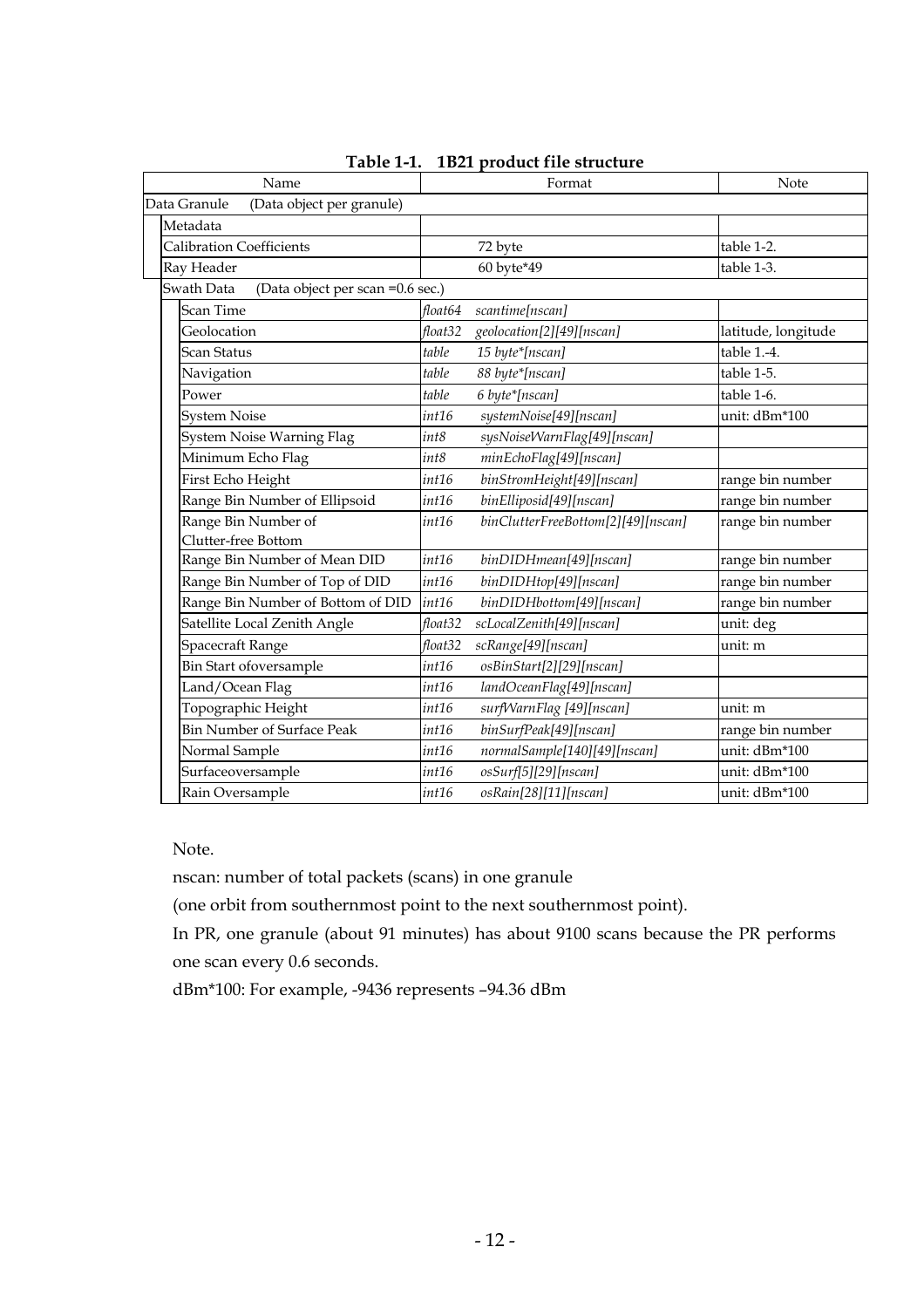## 1. Metadata *(CoreMetadata.0, ArchiveMetadata.0)*

Metadata are defined as the inventory information of the TRMM data.

EOSDIS1 has divided the metadata elements into two types: core metadata (EOSDIS Core System (ECS) metadata; CoreMetadata.0) and product-specific metadata (ArchiveMetadata.0). Core metadata are common to most Earth Observing System (EOS2) data products. Product-specific metadata include the specific information of each product.

The detailed information is provided in the Appendix.

# 2. Calibration Coefficients (*PR\_CAL\_COEF*)

Calibration coefficients consist of several parameters describing the PR electronic performance. They are controlled by JAXA based on the results of PR calibration data analysis.

These coefficients are applied in 1B21 (PR received power) calculations.

| Name.                               | Format                 | <b>Note</b> |  |
|-------------------------------------|------------------------|-------------|--|
| Transmitter gain correction factor  | float32 transCoef      |             |  |
| Receiver gain correction factor     | float32 receptCoef     |             |  |
| LOGAMP Input/Output characteristics | float32 fcifIOchar[16] |             |  |

**Table 1-2. Calibration coefficients** 

The power level at the IF unit corresponding to the count value is calculated by a look-up table which represents input to output characteristics of the IF unit measured by internal calibrations. PR received power is then calculated from this power level and the receiver gain at RF stage.

 $\overline{a}$ <sup>1</sup> EOSDIS: EOS Data and Information System (NASA)

<sup>&</sup>lt;sup>2</sup> EOS: Earth Observing System (NASA)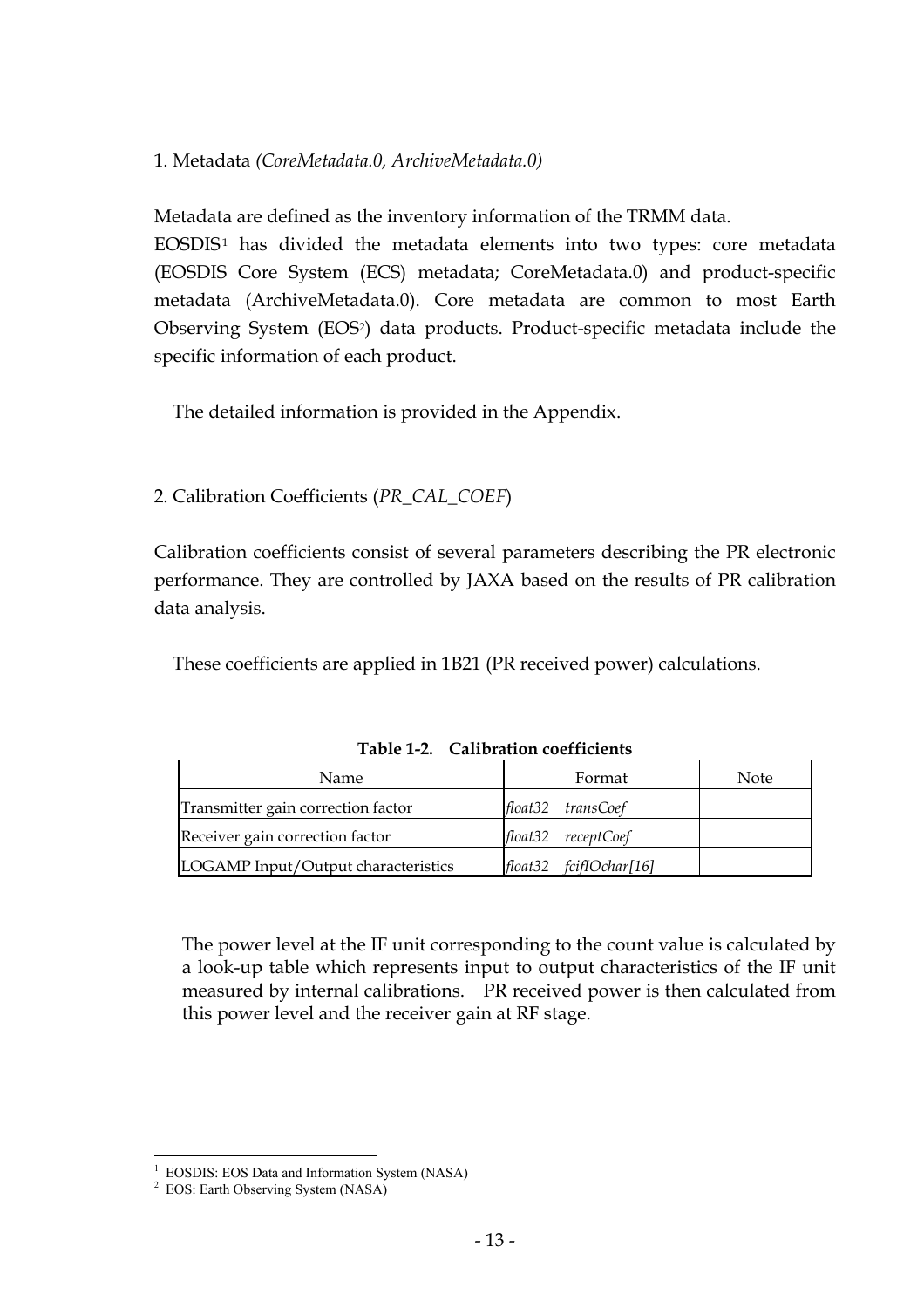## 3. Ray Header (*RAY\_HEADER*)

The Ray Header contains information that is constant in the granule, such as the parameters used in the radar equation, the parameters in the minimum echo test, and the sample start range bin number.

These parameters are provided for each angle bin.

| Name                         | Format                          | Note                               |
|------------------------------|---------------------------------|------------------------------------|
| <b>Ray Start</b>             | rayStart[49]<br>int16           | range bin number of                |
|                              |                                 | starting normal sample,            |
|                              |                                 | see Note (a)                       |
| <b>Ray Size</b>              | int16<br>raySize[49]            | number of normal samples           |
|                              |                                 | in 1 angle                         |
|                              |                                 | see Note (a)                       |
| Scan Angle                   | float32<br>angle[49]            | unit deg, see Note (b)             |
| <b>Starting Bin Distance</b> | float32<br>startBinDist[49]     | distance (m) between               |
|                              |                                 | the satellite and the starting bin |
|                              |                                 | sample. unit m,                    |
|                              |                                 | see Note (c)                       |
| Rain Threshold #1            | float32<br>rainThres1[49]       | see Note (d)                       |
| Rain Threshold #2            | rainThres2[49]<br>float32       | see Note (d)                       |
| Transmitter Antenna Gain     | transAntenna[49]<br>float32     | dB<br>unit:                        |
| Receiver Antenna Gain        | recvAntenna[49]<br>float32      | dB<br>unit:                        |
| One-way 3dB                  | onewayAlongTrack[49]<br>float32 | rad, see Note (e)<br>unit:         |
| Along-track Beam Width       |                                 |                                    |
| One-way 3dB                  | onewayCrossTrack[49]<br>float32 | unit:<br>rad, see Note (e)         |
| Cross-track Beam Width       |                                 |                                    |
| Equivalent Wavelength        | float32<br>eqvWavelength[49]    | unit:<br>m, see Note (f)           |
| Radar Constant               | float32<br>radarConst[49]       | unit:<br>dB, see Note (g)          |
| PR Internal Delayed Time     | prIntrDelay[49]<br>float32      | set to $0$                         |
| Range Bin Size               | float32<br>rangeBinSize[49]     | m, see Note $(a)$ , $(h)$<br>unit: |
| Logarithmic Averaging Offset | logAveOffset[49]<br>float32     | dB, see Note (i)<br>unit:          |
| Main Lobe Clutter Edge       | int8<br>mainlobeEdge[49]        | see Note (j)                       |
| Side Lobe Clutter Range      | int8<br>sidelobeRange[3][49]    | see Note (k)                       |

**Table 1-3. Ray Header** 

Notes:

a) The Precipitation Radar (PR) has 400 internal (logical) range bins (A/D sample points) and records "normal sample data (*normalSample*)" every other range bin from "Ray Start (*RayStart*)" in order to sample radar echoes from 0-km (the reference ellipsoid surface) to 15-km height.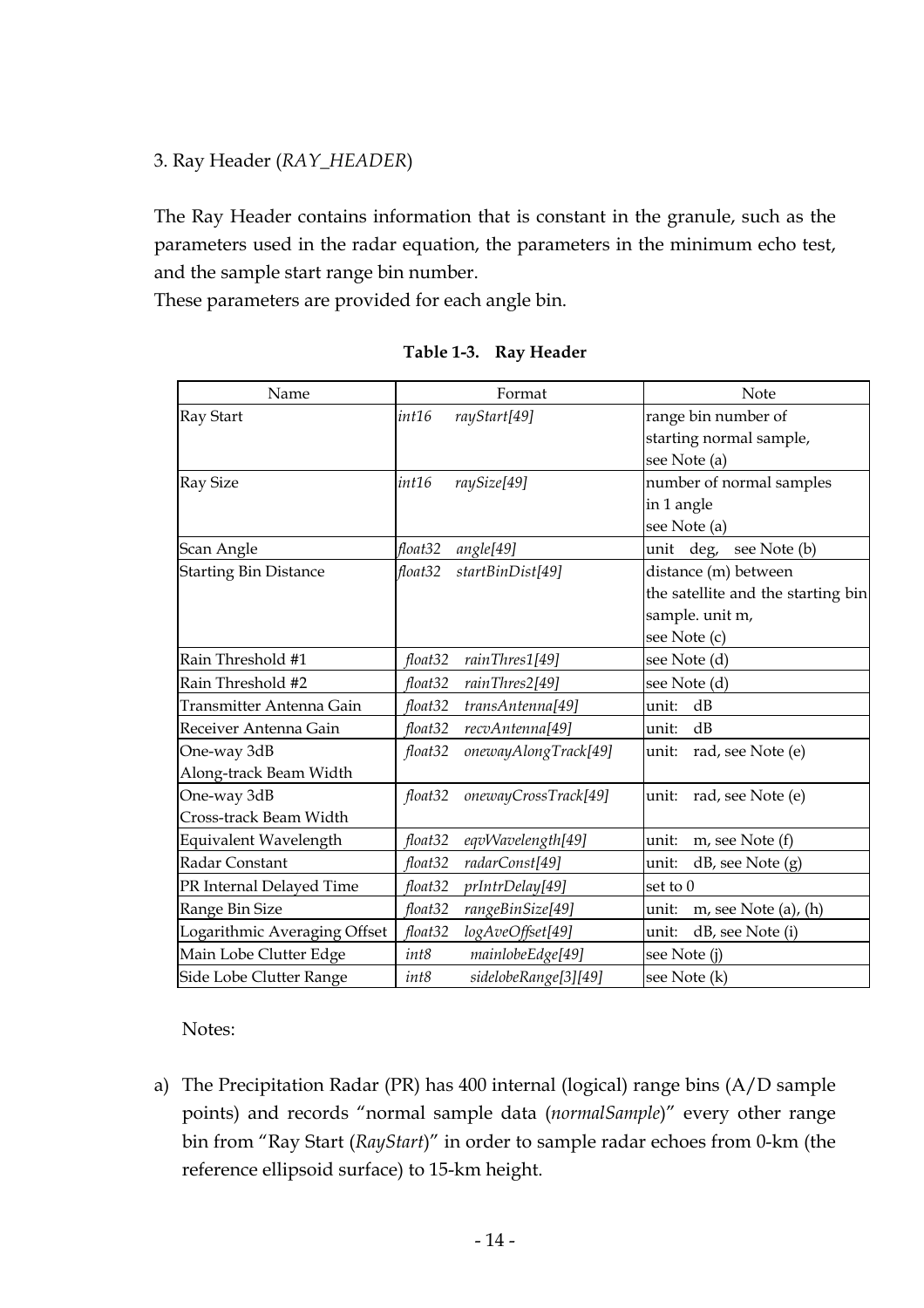The number of recorded samples at an angle bin depends on the scan angle and is defined by "Ray Size (RaySize)." The *N-th* normal sample data can be converted to the internal logical range bin number as follows;

> Logical range bin number at *N-th* normal sample  $=$  RayStart + 2 × (N – 1)

- b) Scan Angle (*angle*) is defined as the cross-track angle at the radar electric coordinates which are rotated by 4 degrees about the Y-axis (Pitch) of spacecraft coordinates.\* $3$  The angle is positive when the antenna beam is rotated counter clockwise (CCW) from the nadir about the +X axis of the radar electric coordinates.
- c) Starting Bin Distance is determined by the sampling timing of the PR. The distance between the satellite and the center of the N-th normal sample bin is calculated as follows:

 Distance = "Starting Bin Distance (*startBinDist*)" + "Range Bin Size  $(rangeBinSize" \times (N-1)$ 

 This distance is defined as the center of a radar resolution volume which extends  $\pm$ 125 m.

- d) Rain Thresholds (rainThres1 and rainThres2) are used in the minimum echo test.
- e) Beam widths, both along track beam width and cross track beam width (onewayAlongTrack and onewayAcrossTrack), are recorded based on the fact that the PR main beam is assumed to have a two-dimensional Gausian beam pattern.
- f) "Euivalent Wavelength (eqvWavelength)" =  $2c/(f_1 + f_2)$ where c is the speed of light, and f1 and f2 are PR's two frequencies.

 $\overline{a}$ 

<sup>&</sup>lt;sup>3</sup> If there is no attitude error,  $+X$  (or sometimes  $-X$ , see Spacecraft Orientation in Scan Status) is along the spacecraft flight direction,  $+Z$  is along the local nadir, and  $+Y$  is defined so that the coordinates become a right-hand Cartesian system.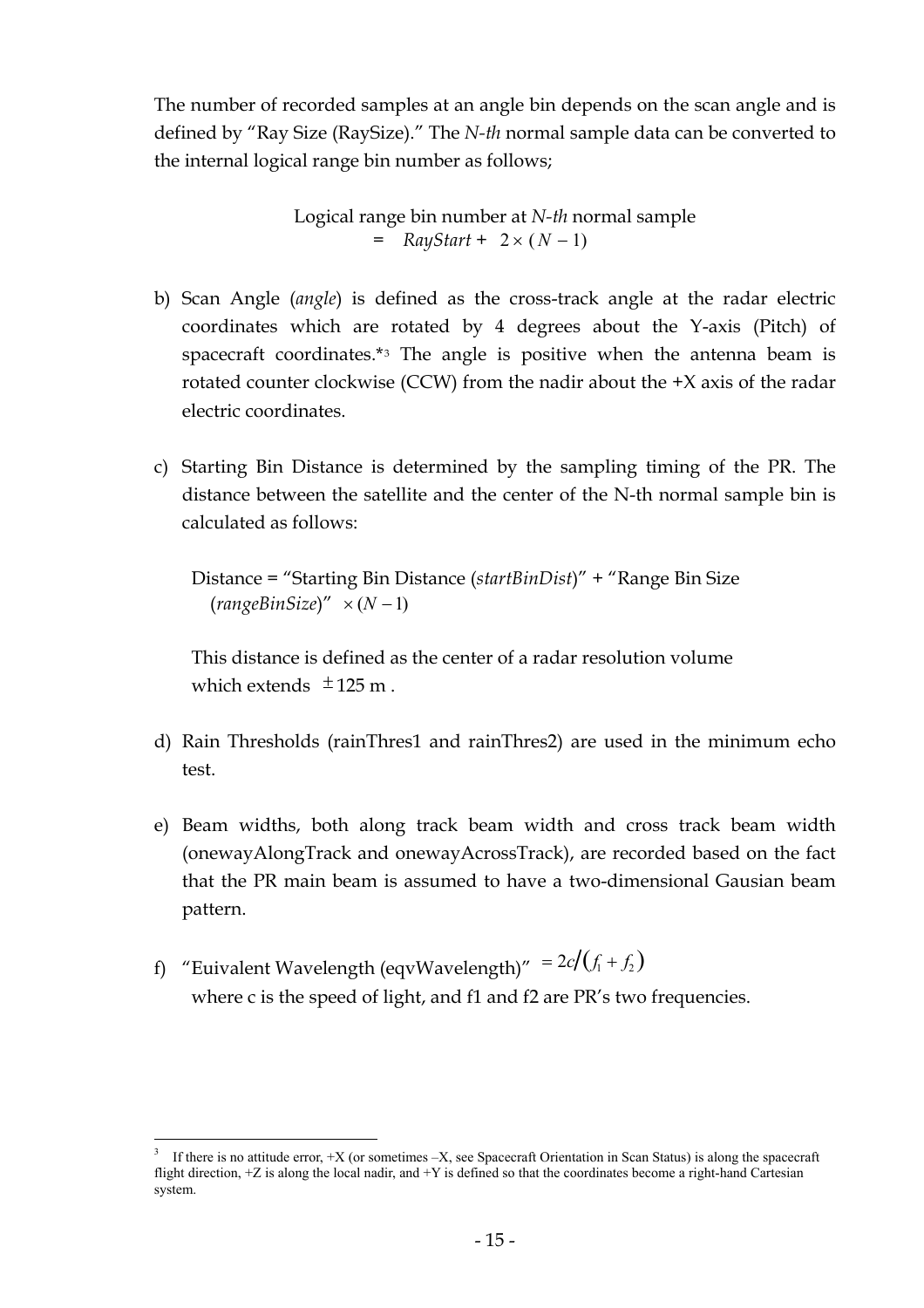g) Radar Constant (radarConst) is defined as follows, and is used in the radar equation:

$$
C_0 = I0log\left[\pi^3 \frac{|K|^2}{2^{10}ln2} 10^{-18}\right]
$$

$$
K = (\varepsilon - 1)/(\varepsilon + 2)
$$

<sup>ε</sup> *: the relative dielectric constant of water*  $K \vert^{2} = 0.9255$ 

 $K^2$  is the calculated value at 13.8 GHz and 0 degree C based on Ray  $(1972).$ <sup>4</sup> With this constant, users can convert from PR receiving powers to rain reflectivity. (See the 1C products.)

- h) Range Bin Size (rangeBinSize) is the PR range resolution and is the width at which pulse electric power decreases 6dB (-6 dB width).
- i) Logarithmic Averaging Offset (logAveOffset) is the offset value between the logarithmic average and the power-linear average. The PR outputs the data of 1 range bin which is the average of 64 LOGAMP outputs. "Received power" in the PR1B21 output is corrected for the bias error caused by the logarithmic average and is thus equal to normal average power.
- j) Main Lobe Clutter Edge (mainlobeEdge) is a parameter previously used as the lowest range bin for the minimum echo test. This is the absolute value of the difference in range bin number between the surface peak and the edge of the clutter from the main lobe.
- k) Absolute value of the difference in Range bin numbers between the bin number of the surface peak and the possible clutter position. A maximum of three range bins can be allocated as "possible" clutter locations. "Zero" indicates no clutter.

Note: Items j) and k) are not useful for detailed examination of radar echo range profile, especially over land. Please refer to 14 ("Range Bin Number of Clutter-free Bottom"), 23 "Bin Number of Surface Peak" and so on.

 $\overline{a}$ 4 Ray, P.S., 1972: Broadband complex refractive indices of ice and water. Appl.Opt., Vol.11, No.8, 1836-1844.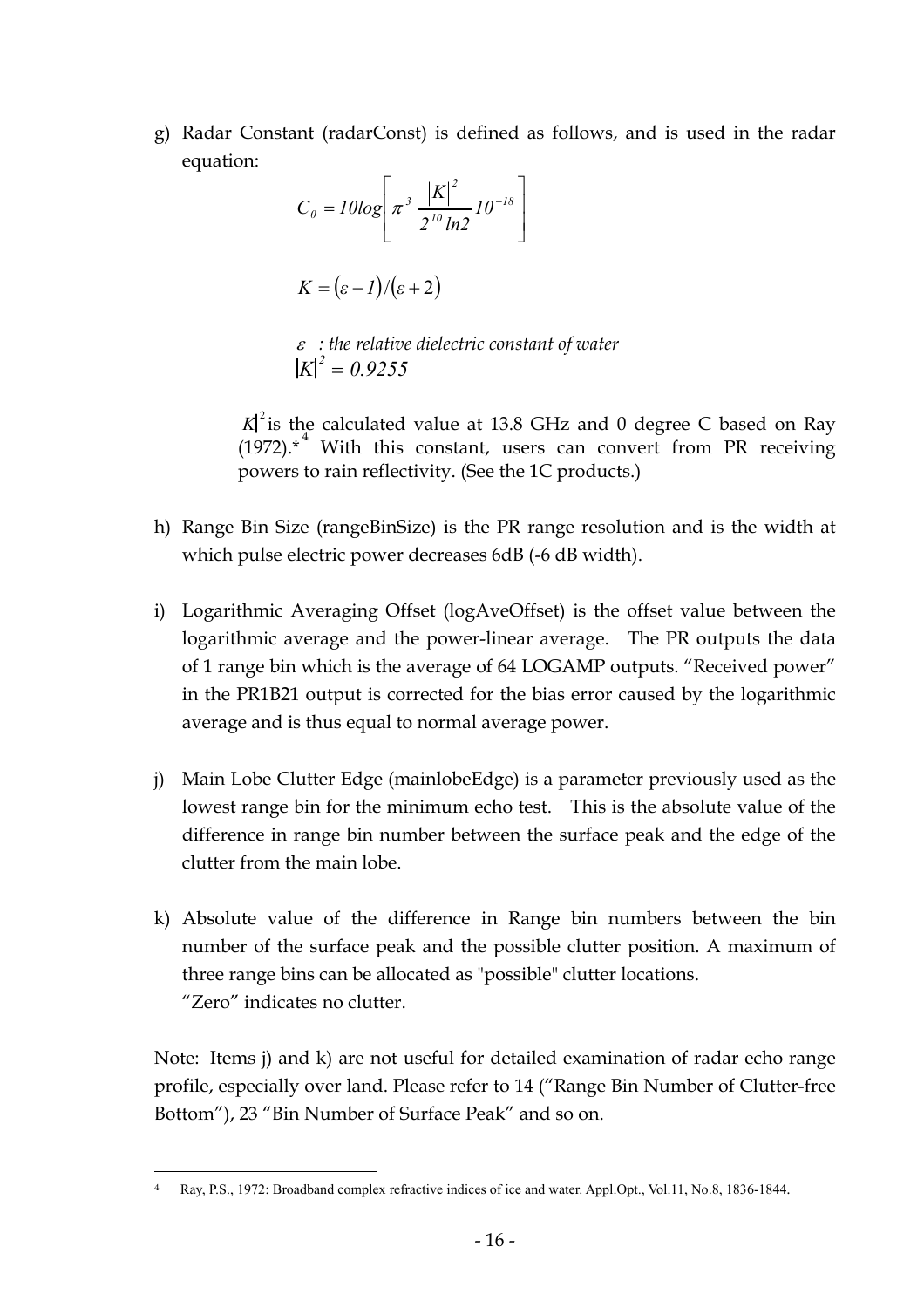4. Scan Time *(float64 scan\_Time[nscan])*

Scan Time is the center time of 1 scan (the time at center of the nadir beam transmitted pulse) It is expressed as the UTC seconds of the day.

#### 5. Geolocation *(float32 geolocation[2][nscan])*

The earth location of the beam center point per angle bins at the altitude of the earth ellipsoid.

This is recorded as latitude and longitude, in that order.

If the earth location cannot be calculated, the geolocation output becomes -9999.9 (dummy output).

Positive number of latitude indicates north latitude, and positive number of longitude indicates east longitude.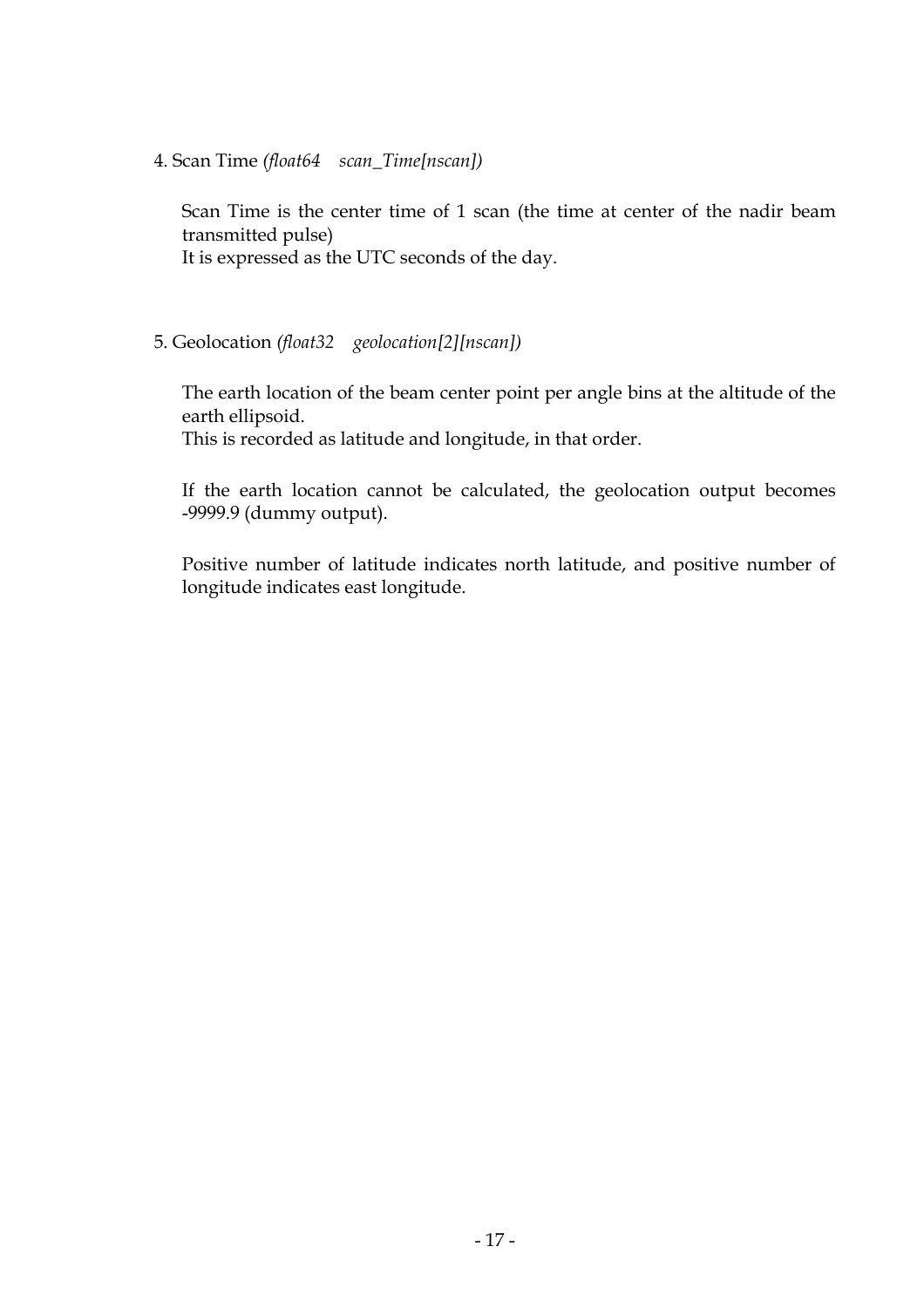# 6. Scan Status *(pr\_scan\_status[nscan])*

The status of each scan, that is, quality flags of spacecraft and instrument, are stored.

| Name         | Format               | Note                                                                       |
|--------------|----------------------|----------------------------------------------------------------------------|
| Missing      | int8<br>missing      | The values are:                                                            |
|              |                      | 0: normal                                                                  |
|              |                      | 1: missing (missing packet and calibration mode)                           |
|              |                      | 2: No-rain                                                                 |
| Validity     | validity<br>8-bit    | The summary of operation mode.                                             |
|              |                      | If all items are normal, zero is recorded.                                 |
|              |                      | Bit meaning if bit=1                                                       |
|              |                      | <br>bit1>: Non-routine spacecraft orientation (2 or 3 or 4)                |
|              |                      | <2>: Non-routine ACS mode (other than 4)                                   |
|              |                      | $\leq$ 3>: Non-routine yaw update status (0 or 1)                          |
|              |                      | <4>: PR operation mode (other than 1)                                      |
|              |                      | <5>: Non-routine QAC (QAC bit 2, 6 or 7 is not zero)                       |
| QAC          | 8-bit<br>qac         | Quality information regarding demodulation status                          |
|              |                      | at Level-0 processing (quality accounting capsule)                         |
|              |                      | <bit1>: RS header error</bit1>                                             |
|              |                      | <2>: Data unit length code wrong                                           |
|              |                      | <3>: RS frame error                                                        |
|              |                      | <4>: CRC frame error                                                       |
|              |                      | <5>: Data unit sequence count error                                        |
|              |                      | <6>: Detected frame error during generation of                             |
|              |                      | this data unit                                                             |
|              |                      | <7>: Data unit contains fill data                                          |
| Geolocation  | 8-bit<br>geoQuality  | Bit meaning if bit =1                                                      |
| Quality      |                      | <0>: latitude limit error                                                  |
|              |                      | <1>: geolocation discontinuity                                             |
|              |                      | <2>: attitude change rate limit error                                      |
|              |                      | <3>: attitude limit error<br><4>: maneuver                                 |
|              |                      |                                                                            |
|              |                      | <5>: using the predictive orbit data<br><6>: geolocation calculation error |
|              |                      | If geolocation quality is not zero,                                        |
|              |                      | the geolocation accuracy is not assured.                                   |
| Data Quality | dataQuality<br>8-bit | Total summary of scan data.                                                |
|              |                      | If this is not zero, the data is not processed in 1C.                      |
|              |                      | Bit meaning if $bit = 1$                                                   |
|              |                      | <0>=1: Missing (No data)                                                   |
|              |                      | <5>=1: Bad Geolocation Quality                                             |
|              |                      | <6>=1: Bad Validity                                                        |
| Spacecraft   | scOrient<br>int8     | The information in spacecraft Attitude                                     |
| Orientation  |                      | Control System.                                                            |
|              |                      | Value 0 and 1 is normal.                                                   |
|              |                      | Value Meaning                                                              |
|              |                      | $0$ :+x forward                                                            |
|              |                      | 1:-x forward                                                               |
|              |                      | 2:-y forward                                                               |
|              |                      | 3:CERES calibration                                                        |

| Table 1-4. Scan Status |  |  |
|------------------------|--|--|
|------------------------|--|--|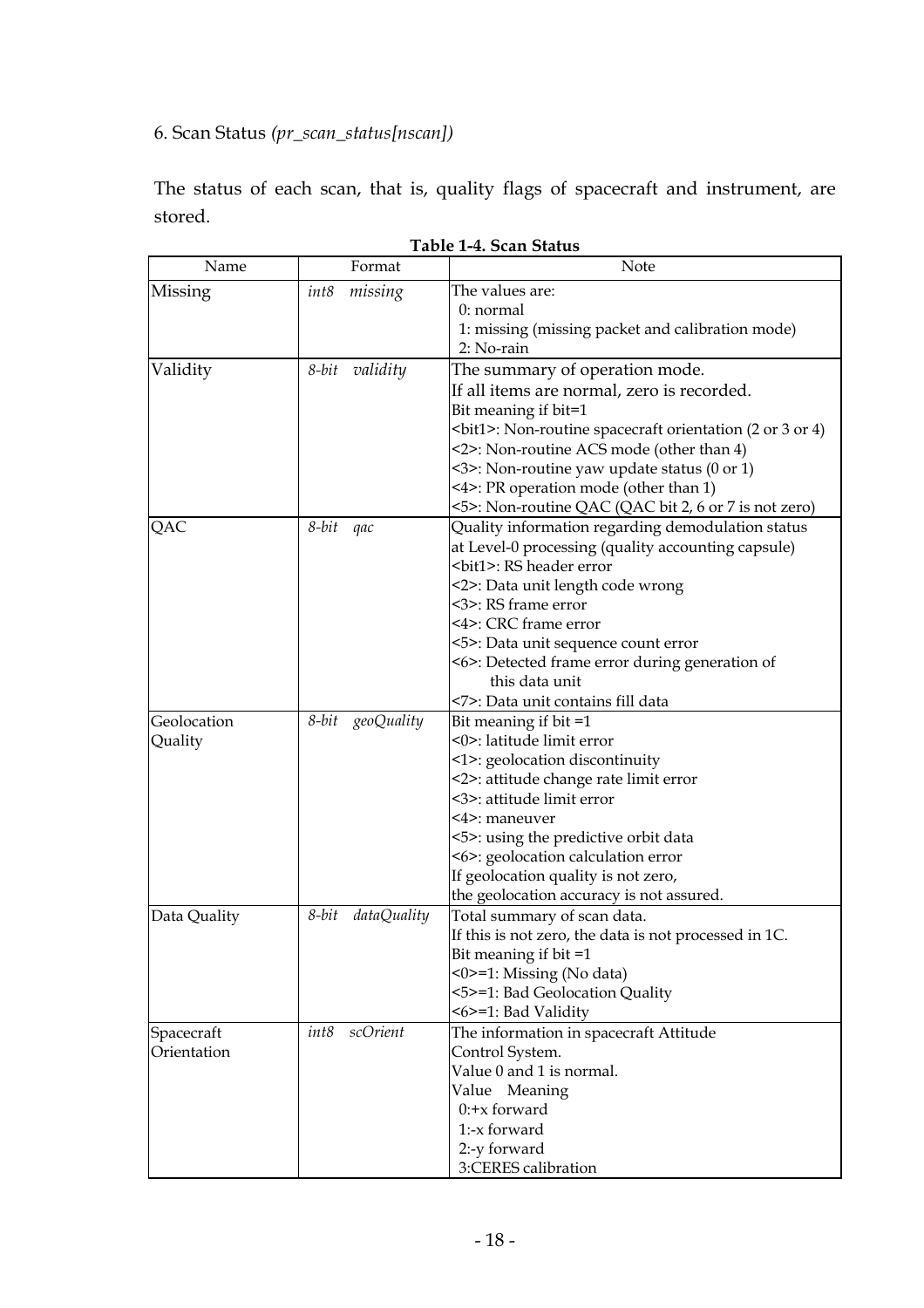|                         |                                                                    | 4: Unknown orientation                         |  |
|-------------------------|--------------------------------------------------------------------|------------------------------------------------|--|
| ACS mode                | int8<br>acsMode<br>The mode of spacecraft Attitude Control System. |                                                |  |
|                         |                                                                    | Value: Meaning                                 |  |
|                         |                                                                    | $0:$ stand-by                                  |  |
|                         |                                                                    | 1: Sun acquire                                 |  |
|                         |                                                                    | 2: Earth acquire                               |  |
|                         |                                                                    | 3: Yaw acquire                                 |  |
|                         |                                                                    | 4: Normal                                      |  |
|                         |                                                                    | 5: Yaw maneuver                                |  |
|                         |                                                                    | 6: Delta-H (Thruster)                          |  |
|                         |                                                                    | 7: Delta-V (Thruster)                          |  |
|                         |                                                                    | 8: CERES Calibration                           |  |
| Yaw Update              | yawUpdateS<br>int8                                                 | The information in spacecraft Attitude         |  |
| <b>Status</b>           |                                                                    | control system.                                |  |
|                         |                                                                    | Value: Meaning                                 |  |
|                         |                                                                    | 0: inaccurate                                  |  |
|                         |                                                                    | 1: indeterminate                               |  |
|                         |                                                                    | 2: accurate                                    |  |
| PR Mode                 | int8<br>prMode                                                     | Value: Meaning                                 |  |
|                         |                                                                    | 0: other mode                                  |  |
|                         |                                                                    | 1: Observation mode                            |  |
| PR status #1            | 8-bit prStatus1                                                    | Bit meaning if $bit = 1$                       |  |
|                         |                                                                    | <0>: LOGAMP noise limit error                  |  |
|                         |                                                                    | <1>: Noise level limit error                   |  |
|                         |                                                                    | <2>: Out of PR dynamic range                   |  |
|                         |                                                                    | <3>: Not reach surface position                |  |
|                         |                                                                    | <7>: FCIF mode change (see 1.27)               |  |
| PR status #2            | 8-bit prStatus2                                                    | Bit meaning if $bit = 1$                       |  |
|                         |                                                                    | <0> Warning for clutter because of strong      |  |
|                         |                                                                    | nadir surface echo. (see 1.28)                 |  |
| <b>Fractional Orbit</b> | float32<br>fracOrbitN                                              | The fractional part of the orbit at scan time. |  |
| Number                  |                                                                    | (Scan time - Orbit Start Time) /               |  |
|                         |                                                                    | (Orbit End time - Orbit Start Time)            |  |

Notes:

 MSB LSB · bit number 7 6 5 4 3 2 1 0

a) PR Status #1 in Scan Status

The flags listed here indicate warnings of PR conditions (noise level, echo power and echo position, and mode change). In data processing, users should be cautions with the following as a scan with non-zero status includes questionable range bins or angle bins.

- <1> Noise level limit error: The meaning of this warning is the same as 10 "System Noise Warning Flag".
- <2> Surface echo is so strong that it exceeds the PR receiver dynamic range. If this bit is ON, surface echo level may be questionable.
- <3> If Surface echo is out of range window, Bin Surface Peak and related data become uncertain.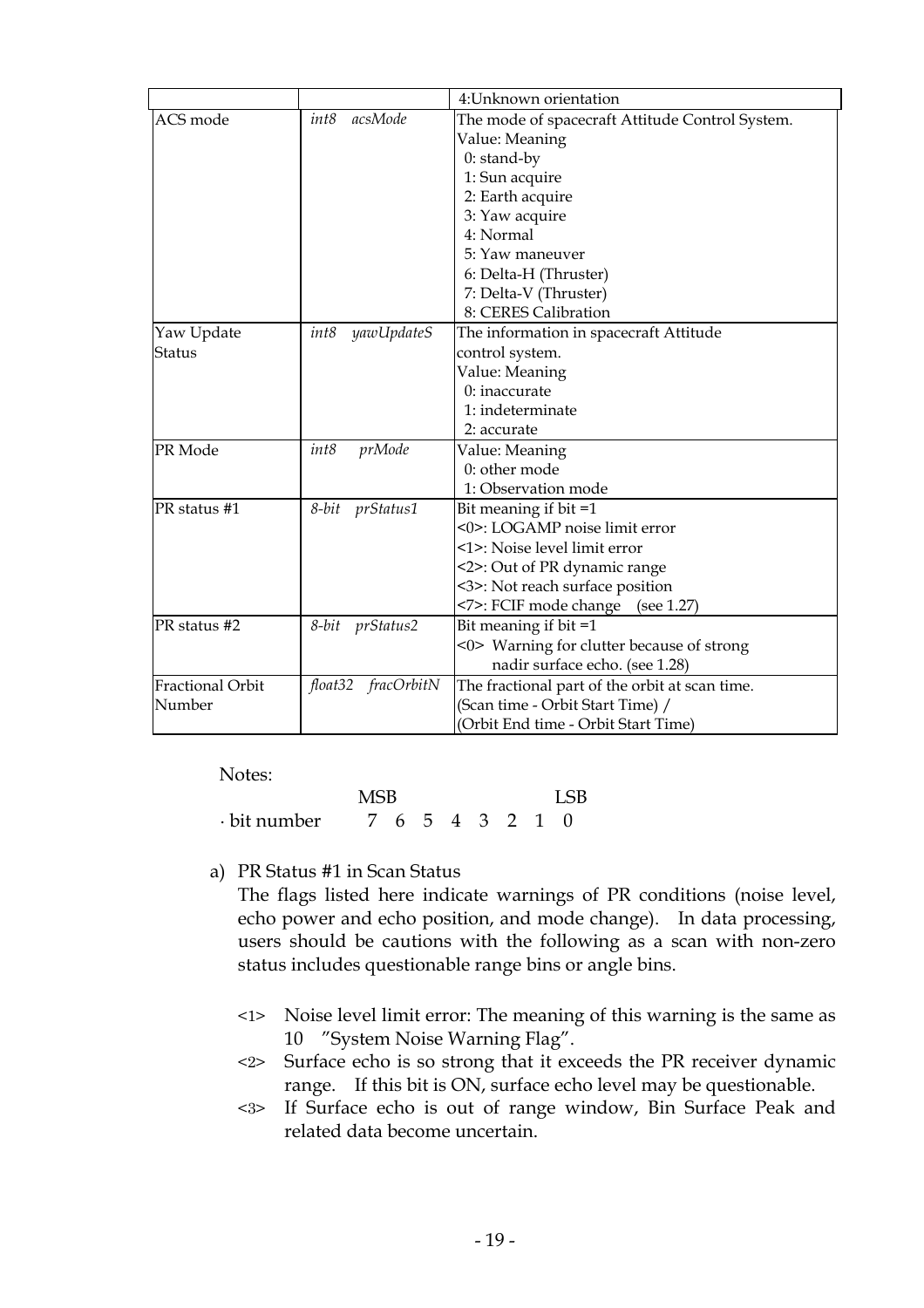b) PR Status #2 in Scan Status

In some cases, antenna sidelobes are directed to nadir receive surface echo positions. When the main beam is off nadir, the timing of such nadir-surface clutter can contaminate the rain echo. In "PR STATUS2," a warning flag is set ON (1) when the nadir surface echo (at the nadir angle bin #25) exceeds a predetermined threshold. When the flag is ON, please be careful about the echoes at all angle bins around the same logical range bin number as the Bin-surface-peak at nadir (angle bin number 25).

#### 7. Navigation *(pr\_navigation)*

This is the output of NASA's geolocation toolkit.

This is recorded each angle.

| Table 1-5.<br>Navigation           |                         |             |  |  |  |  |  |
|------------------------------------|-------------------------|-------------|--|--|--|--|--|
| Name                               | Format                  | Note        |  |  |  |  |  |
| X component of spacecraft position | scPosX<br>float32       | unit: m     |  |  |  |  |  |
| Y component of spacecraft position | scPosY<br>float32       | unit: m     |  |  |  |  |  |
| Z component of spacecraft position | scPosZ<br>float32       | unit: m     |  |  |  |  |  |
| X component of spacecraft velocity | float32<br>scVelX       | unit: $m/s$ |  |  |  |  |  |
| Y component of spacecraft velocity | $scVelY$<br>float32     | unit: $m/s$ |  |  |  |  |  |
| Z component of spacecraft velocity | float32<br>scVelZ       | unit: $m/s$ |  |  |  |  |  |
| Spacecraft geodetic latitude       | float32<br>scLat        |             |  |  |  |  |  |
| Spacecraft geodetic longitude      | float32<br>scLon        |             |  |  |  |  |  |
| Spacecraft geodetic altitude       | float32<br>scAlt        | unit: m     |  |  |  |  |  |
| Roll of spacecraft attitude        | float32<br>scAttRoll    | unit: deg   |  |  |  |  |  |
| Pitch of spacecraft attitude       | float32<br>scAttPitch   | unit: deg   |  |  |  |  |  |
| Yaw of spacecraft attitude         | float32<br>scAttYaw     | unit: deg   |  |  |  |  |  |
| Sensor Orientation Matrix #1       | float32<br>att1         |             |  |  |  |  |  |
| Sensor Orientation Matrix #2       | float32<br>att2         |             |  |  |  |  |  |
| Sensor Orientation Matrix #3       | float32<br>att3         |             |  |  |  |  |  |
| Sensor Orientation Matrix #4       | float32<br>att4         |             |  |  |  |  |  |
| Sensor Orientation Matrix #5       | float32<br>att5         |             |  |  |  |  |  |
| Sensor Orientation Matrix #6       | float32<br>att6         |             |  |  |  |  |  |
| Sensor Orientation Matrix #7       | float32<br>att7         |             |  |  |  |  |  |
| Sensor Orientation Matrix #8       | float32<br>att8         |             |  |  |  |  |  |
| Sensor Orientation Matrix #9       | float32<br>att9         |             |  |  |  |  |  |
| Greenwich Hour Angle               | float32<br>greenHourAng | unit: deg   |  |  |  |  |  |

**Table 1-5. Navigation** 

Notes :

a) spacecraft position: The position (in meter) in Geocentric Inertial Coordinates at the Scan time.

These coordinates will be True of Date, as interpolated from the data in NASA flight dynamics facility ephemeris files.

b) sensor orientation matrix: The rotation matrix from the instrument coordinate frame to geocentric inertial coordinate.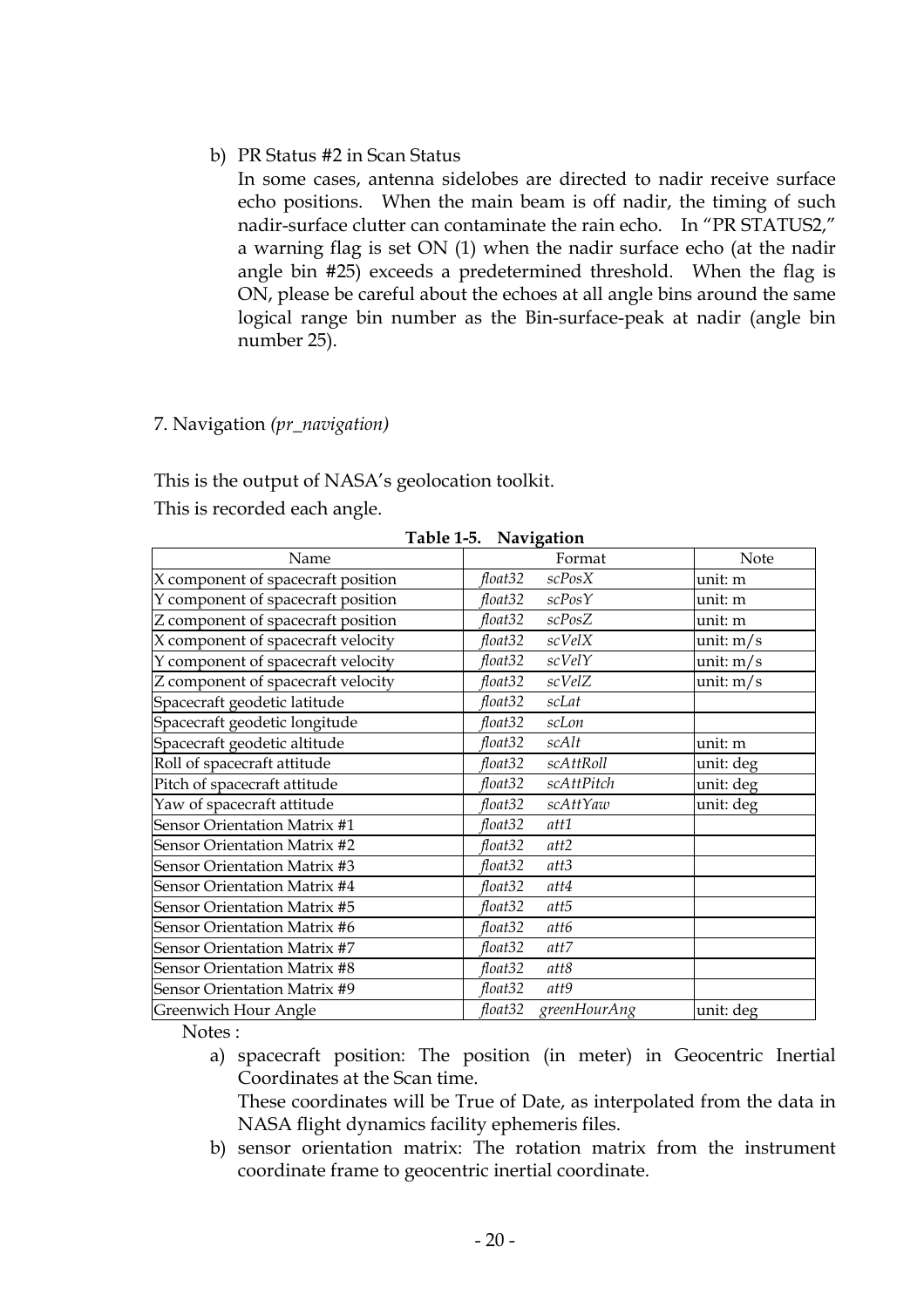#### 8. Power *(powers)*

Power is recorded for each scan and consists of the calibrated PR transmitter power and the transmitter pulse width.

| $1401C + 0.101C1$          |        |                         |                |  |  |  |  |
|----------------------------|--------|-------------------------|----------------|--|--|--|--|
| Name.                      | Format |                         | Note           |  |  |  |  |
| PR transmitter power       | int16  | radarTransPower         | lunit: dBm*100 |  |  |  |  |
| PR transmitter pulse width |        | float32 transPulseWidth | lunit: sec     |  |  |  |  |
|                            |        |                         |                |  |  |  |  |

Note: dBm\*100: For example, -9436 represents –94.36 dBm

#### 9. System Noise *(int16 systemNoise[49][nscan])*

System Noise is recorded in each angle bin. This is the value estimated by averaging four noise samples. Unit is dBm\*100.

The system noise consists of external noise and PR internal noise, and is recorded as the total equivalent noise power at the PR antenna output.

If data is missing, the dummy value (-32734) is recorded.

10. System Noise Warning Flag *(int8 sysNoiseWarnFlag[49][nscan])*

If the system noise level exceeds the noise level limit, the flag is set to 1. This will occur when (1) a radio interference is received, (2) system noise increases anomalously, or (3) noise level exceeds the limit due to the statistical variation of the noise. In cases (1) and (2), data should be used carefully. In case (3), this flag may be neglected. Received power levels in all range bins will increase in cases (1) and (2) as much as the increase of the system noise.

PR may receive radio interference in the following areas.

```
 N3.1 E 101.7 (in Malaysia) 
N33.8 W118.2 (around Los Angeles)
```
 S34.8 W68.4 (around Santiago) N10.5 W66.9 (in Chili) N4.7 E36.9 (around Ethiopia – Kenya border) S32.8 W63.4 (around Amazon) etc.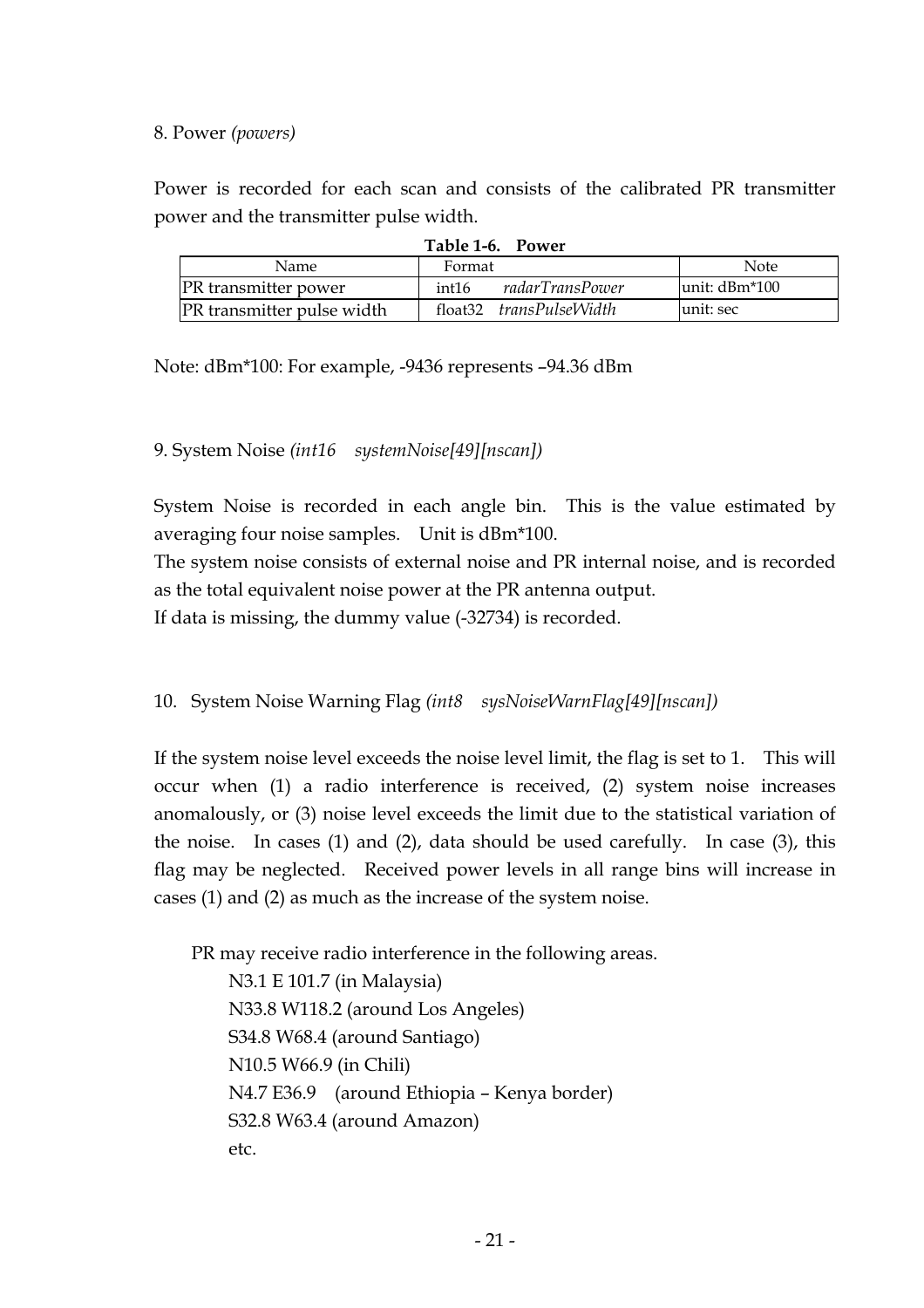#### 11. Minimum Echo Flag *(int8 minEchoFlag[49][nscan])*

This value shows the esistence of the rain echo at each angle bin. Six values are used in the Minumun Echo Flag: 0, 10, 20, 11, 12, and 13.

- 0: No rain. (Echoes are very weak.)
- 10: Rain possible but may be noise. (Some weak echoes above noise exist in clutter free ranges.)
- 20: Rain certain. (Some strong echoes above noise exist in clutter free ranges.)
- 11: Rain possible but may be noise or surface clutter. (Some weak echoes exist in possibly cluttered ranges.)
- 12: Rain possible but may be clutter. (Some strong echoes exist in possibly cluttered ranges.)
- 13: Rain possible but probably sidelobe clutter. (Some strong echoes above noise exist but they are most likely caused by sidelobe clutter, see section 1-4.)

Please be careful using the Minimum Echo Flag except when it is 0 or 20.

#### 12. First Echo Height *(int16 binStormHeight[2][49][nscan])*

The First Echo Height (storm height) is represented by the logical range bin number (1 to 400, 125-m interval). Two types of First Echo Height are estimated, depending on whether the minimum echo flag  $= 10$  or 20. (If the first echo is detected below the clutter-free bottom, the two types depend on whether the flag  $= 11$  or 12.)

13. Range Bin Number of Ellipsoid *(int16 binEllipsoid[49][nscan])*

Ellipsoid Height is represented by the logical range bin number (1 to 400). This is calculated by the following equation.

*binEllipsoid[j] = RayStart + (scRange – startBinDist)/rangebinSize x 2*  (*scRange*: see 19. spacecraft range)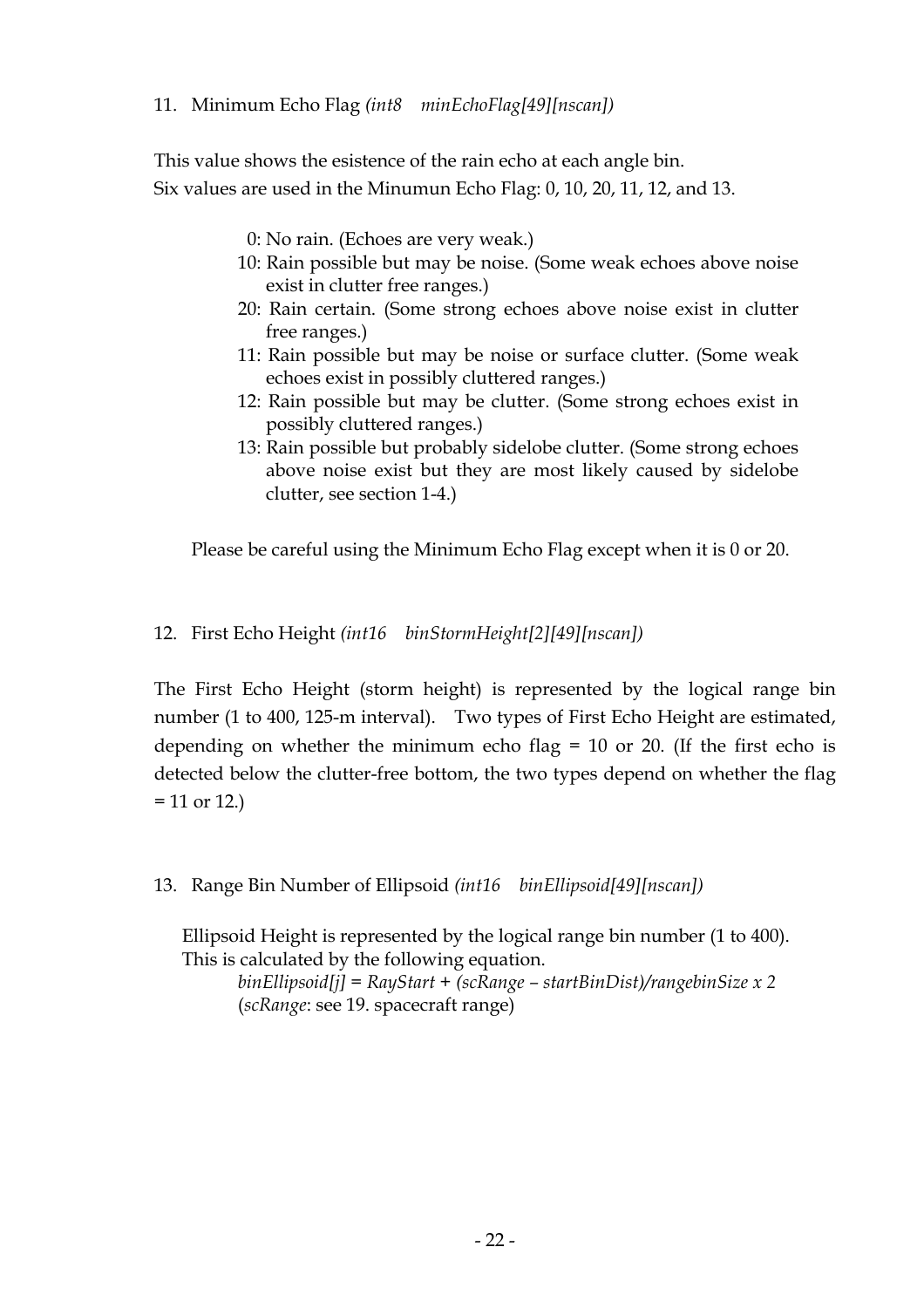14. Range Bin Number of Clutter-free Bottom  *(int16 binClutterFreeBottom[2][49][nscan])*

This is the bottom range-bin number (logical range bin number) in clutter-free range bins estimated by the algorithm provided by Dr. Awaka (Hokkaido Tokai Univ., Japan).

> *binClutterFreeBottom [0][49]*: clutter free certain, *binClutterFreeBottom [1][49]*: clutter free probable.

15. Range Bin Number of Mean DID *(int16 binDIDHmean[49][nscan])*

binDIDHmean represents the range bin number corresponding to the mean height of all DID data samples available in a 5× 5km area that overlaps most with the footprint.

16. Range Bin Number of Top of DID *(int16 binDIDHtop[49][nscan])*

binDIDHtop[][0] represents the range bin number corresponding to the highest value (top) of all DID data samples in a  $5 \times 5$ km box, and binDIDHtop[][1], the range bin number corresponding to the highest value in a  $11 \times 11$  km box.

17. Range Bin Number of Bottom of DID *(int16 binDIDHbottom[49][nscan])*

The definition is the same as that of binDIDHtop[49][2] except that the value represents the lowest value (bottom) of all DID samples in a  $5\times 5$ km or  $11\times 11$ km box.

18. Satellite Local Zenith Angle *(float32 scLocalZenith[49][nscan])*

The angle between the local zenith (on the Earth ellipsoid) and the beam center line.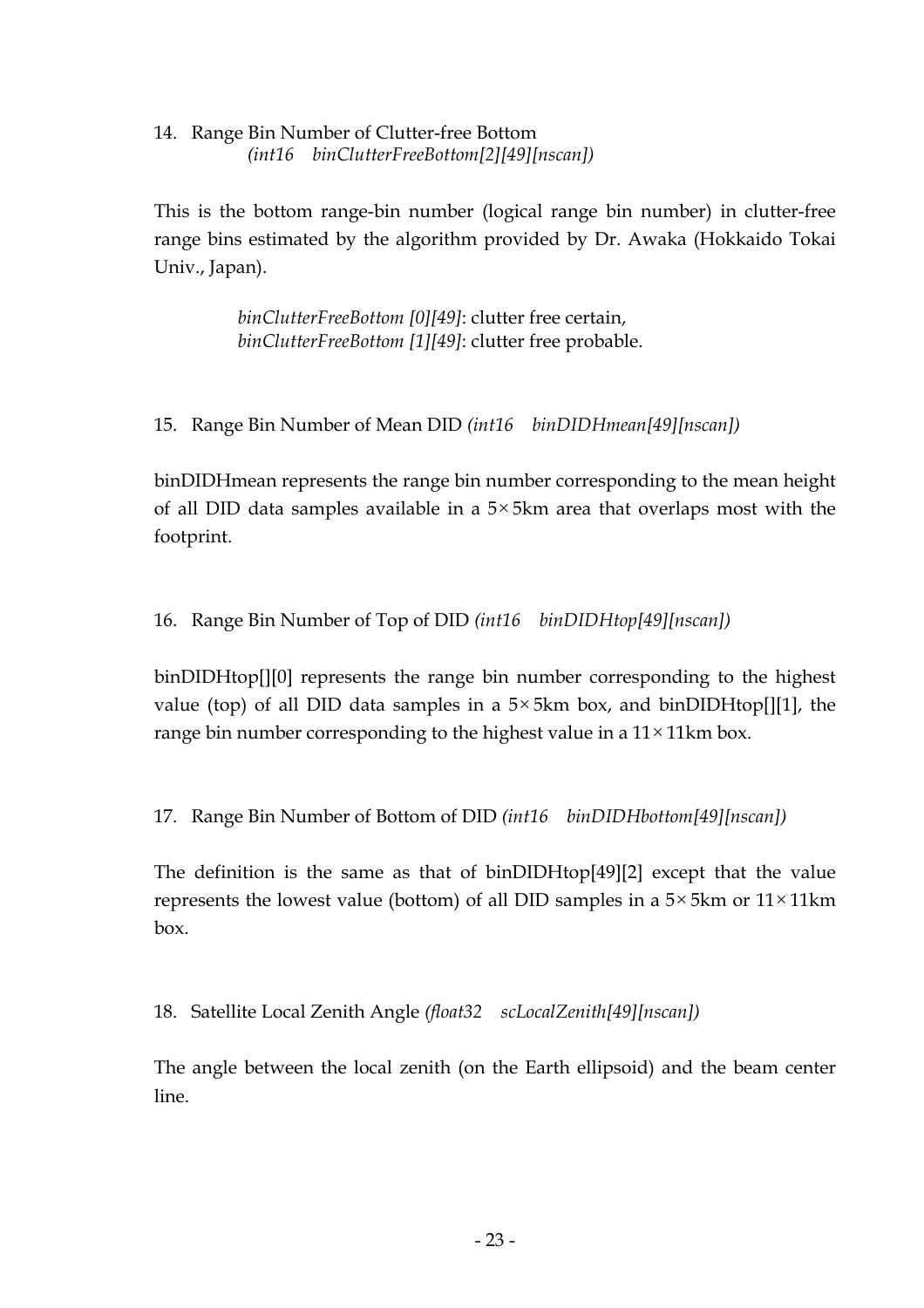19. Spacecraft Range *(float32 scRange[49][nscan])*

The distance between the spacecraft and the center of the footprint of the beam on the Earth ellipsoid.

20. Bin start ofoversample *(int16 osBinStart[49][nscan])*

The first byte indicates that logical range bin number of starting theoversample. The second byte indicates the status of the onboard surface tracker (0, normal; 1, Lock off).

Oversample only applies to 29 angles (angle 11 to 39).

21. Land/Ocean Flag *(int16 landOcenFlag[49][nscan])*

The land or ocean information from the Digital Terrain Elevation Dataset (DTED) Intermittent Dataset (DID) provided by NASA/JPL.

 $0 =$  water (ocean or inland water)

binClutterFreeBottom+8 (bins) toward the Earth.

 $1 =$ land

- 2 = coast (not water nor land)
- 3 = water (surface peak is not correctly detected because of high attenuation)
- 4 = land /coast (surface peak is not correctly detected because of high

attenuation)

In the product version 6, two categolies are added in the landOceanFlag. The new flags appear when the land (or ocean) surface position is not correctly detected because of high attenuation relating to heavy rainfall. This is determined by the Clutter routine in 1B21. The landOceanFlag is 3 when the surface peak is not detected correctly over ocean. In this case, binSurfPeak is set at binEllipsoid. If the phenomena happened over land or coast, landOceanFlag is 4 and the binSurfPeak is recalculated using data between the binClutterFreeBottom and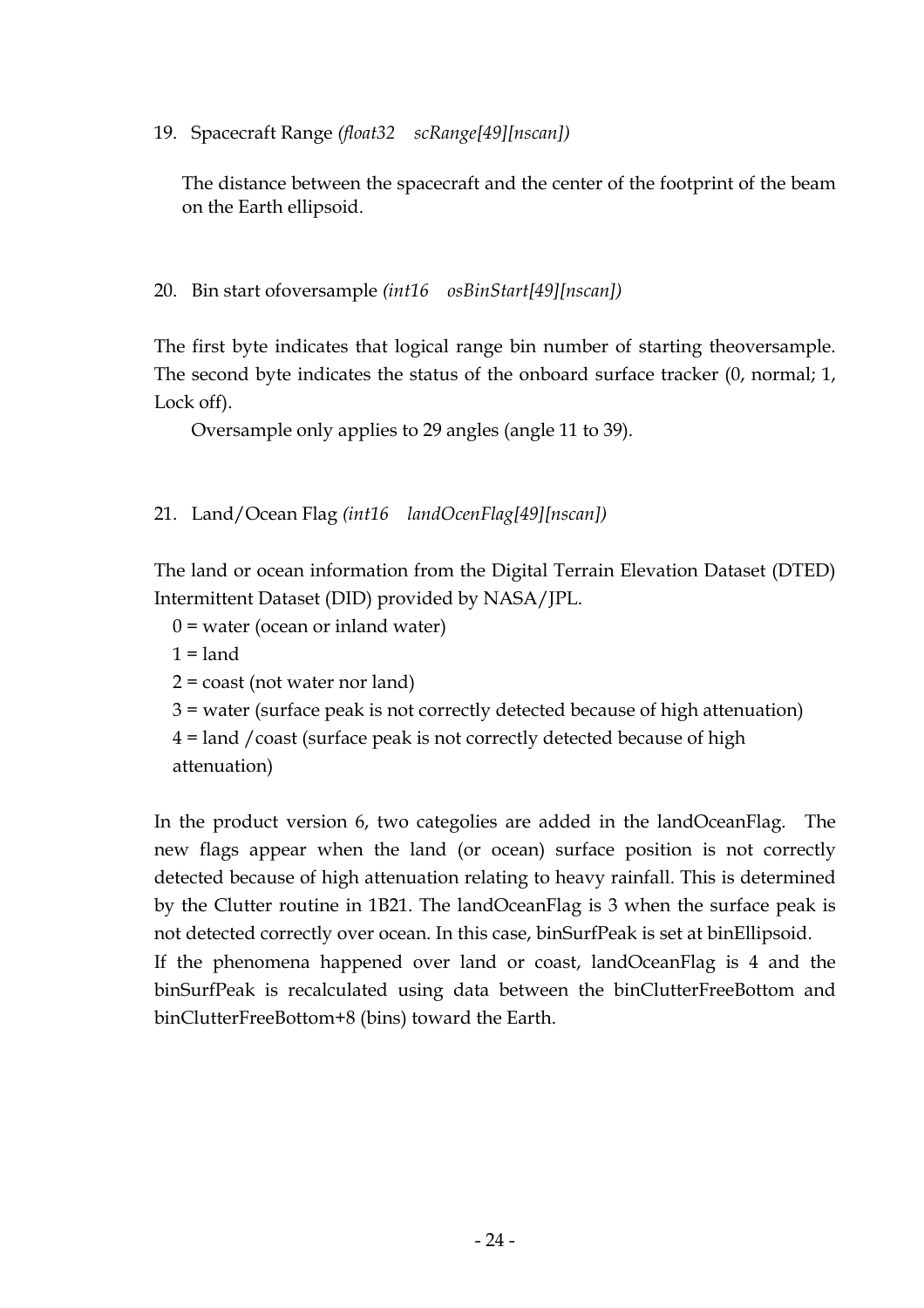22. Topographic Height *(int16 surfWarnFlag[49][nscan])*

The topographic mean height (m) of all DID samples in a 5× 5km.

# 23. Bin Number of Surface Peak *(int16 binSurfPeak[49][nscan])*

The bin surface peak indicates the logical range bin number of the peak surface echo. The algorithm to detect the surface peak is provided by Dr. Kozu, CRL (presently at Shimane Univ.).

If the surface is not detected, Bin Surface Peak is set to a value of -9999.

Note that the echo peak may appear either in the normal sample data or in the oversample data.

# 24. Normal Sample (PR received power) *(int16 normalSample[140][49][nscan])*

The normal sampled PR received powers are recorded (unit: dBm\*100).

The data is stored in the array of 49 angles \* 140 elements.

Since each angle has a different number of samples, the elements after the end of sample are filled with a value of -32767.

If a scan is missing, the elements are filled with the value -32734.

Logical range bin number comparable with binSurfPeak, binEllipsoid, etc. is calculated with *rayStart in RAY\_HEADER* (see 3. Ray Header, Note a ).

# 25. Surface Oversample *(int16 osSurf[5][29][nscan])*

The PR records theoversampled data in five range bins around the surface peak detected on board (not Bin Surface Peak) in a total of 29 angle bins (nadir± 14 angles, angle bins 11 to 39) to examine the surface peak precisely (unit: dBm\*100). If the surface tracker status is lock-off, the data position is unknown.

To use the oversample data, fill the five data starting at "Bin Start of Over\_Surface (*osBinStart)*" in every other logical range bin, then merge with the interleaving normal sample data.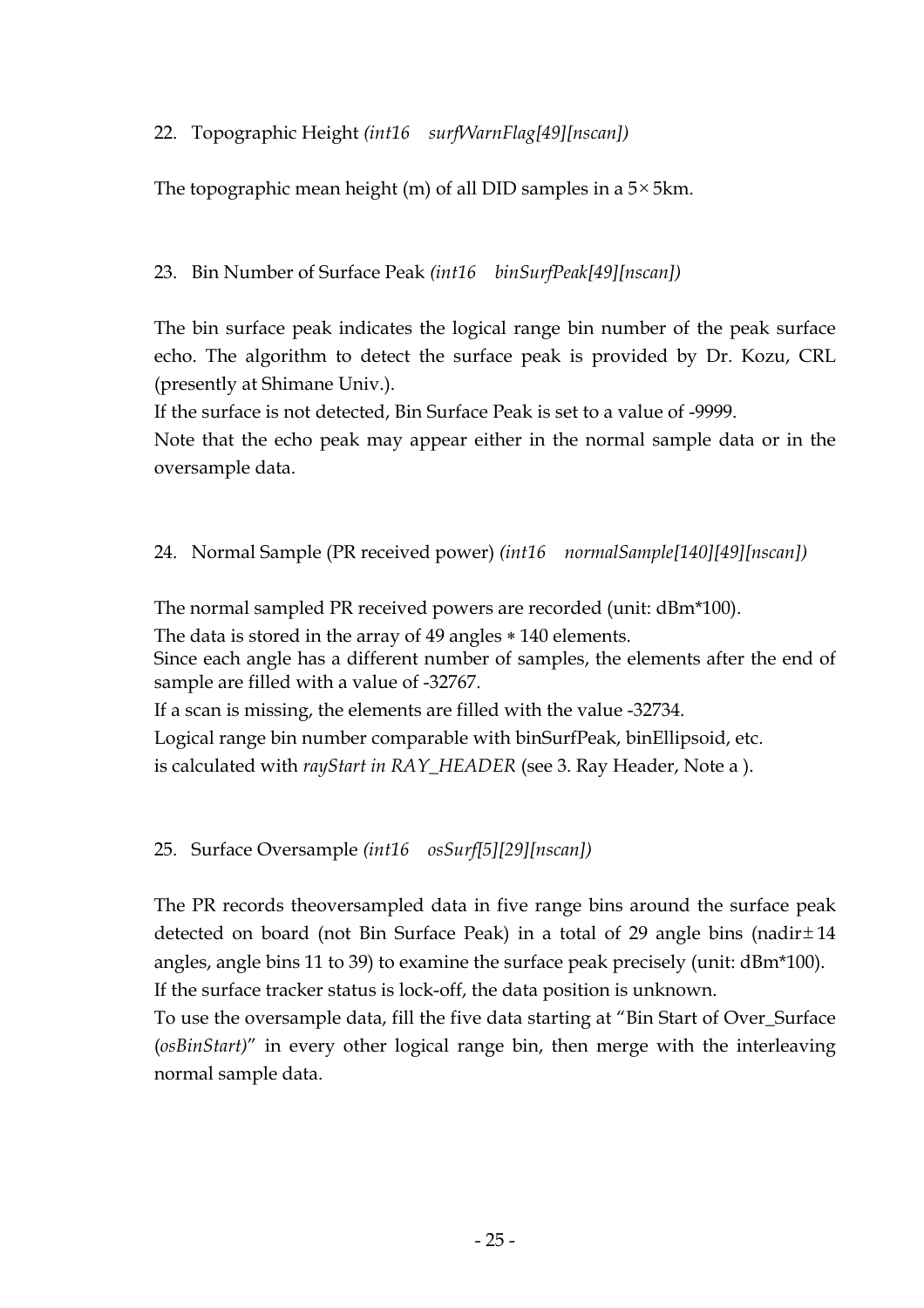#### 26. Rain Oversample *(int16 osRain[28][11][nscan])*

The PR records the oversampled data at 28 range bins in a total of 11 angle bins (nadir $\pm$  5 angles: angle bins 20 to 30) to record the detailed vertical profile of the rain (unit: dBm\*100).

The 125m interval dataset in heights from 0 km to 7.5 km can be generated by interleaving the Normal Samples with the Surfaceoversamples and rain oversamples. The data are merged in the same way as the Surface Oversample.

The osBinStart expresses the start angle bin of rain oversample for the rain oversample angle bins and the surfaceoversample follows the rain oversample continuously. Therfore, the logical range bin number of the Surfaceoversample and Rain Oversample is as follows:

Angle bin 11 – 19, 31-39 :

Logical range bin number at Nth surface oversample =  $\cos \theta$  os BinStart +2(N-1) Angle bin 20-30:

Logical range bin number at Nth rain oversample = osBinStart+2(N-1):

Logical range bin number at Nth surface oversample= osBinStart+56+2(N-1)

### **1-1.2.2. 1C21 PRODUCT FILE**

The main output of the PR Level-1C, 1C21, is the radar "reflectivity factor." The file format is exactly the same as that of 1B21 except for the replacement of the received power by the radar reflectivity factor and noise (no echo range bin) by a dummy value.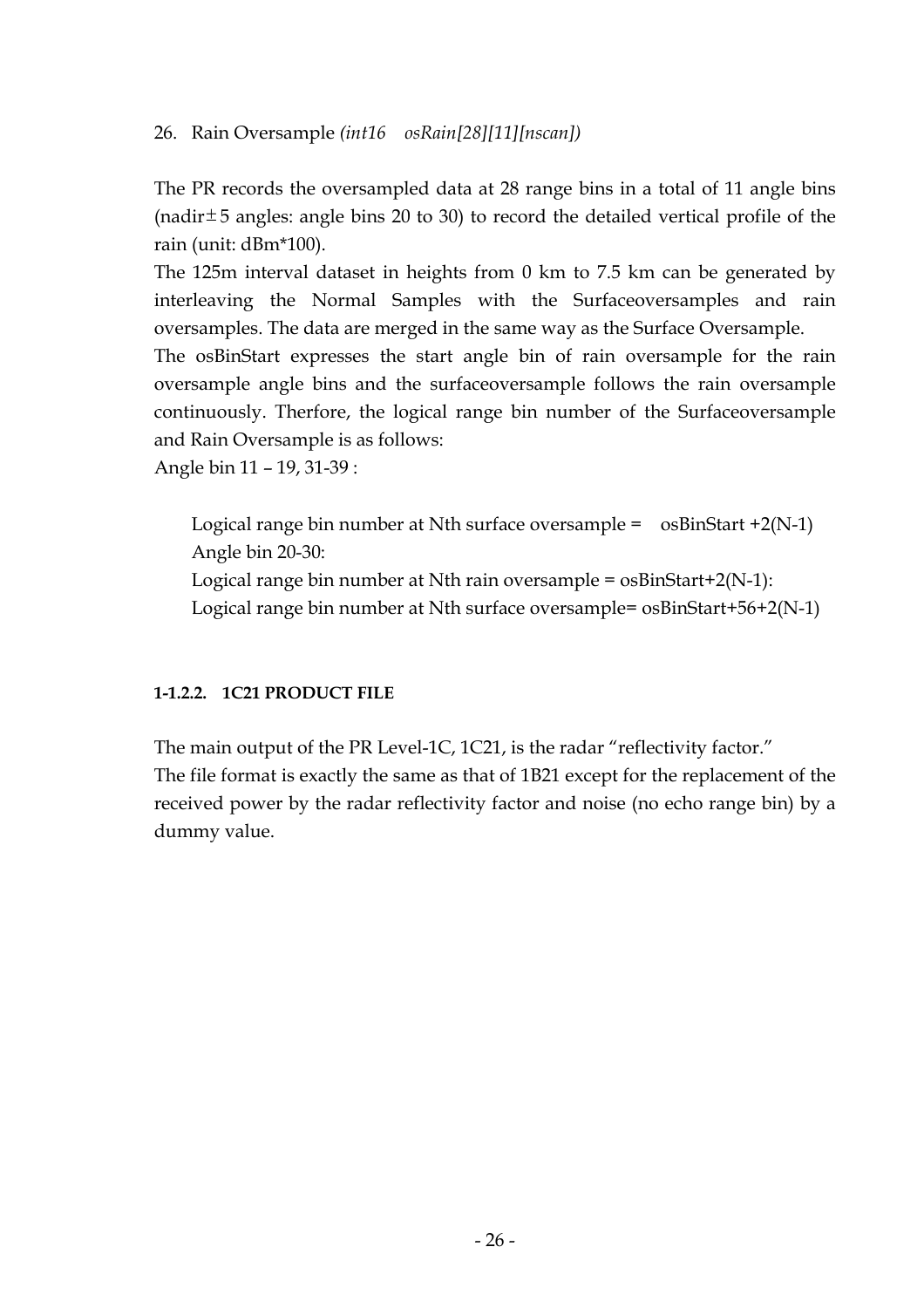| Name                                           |         | Format                             | Note                |  |  |  |
|------------------------------------------------|---------|------------------------------------|---------------------|--|--|--|
| (Data object per granule)<br>Data Granule      |         |                                    |                     |  |  |  |
| Metadata                                       |         |                                    |                     |  |  |  |
| <b>Calibration Coefficients</b>                |         | 72 byte                            | table 1-2.          |  |  |  |
| Ray Header                                     |         | 60 byte*49                         | table 1-3.          |  |  |  |
| Swath Data<br>(Data object per scan =0.6 sec.) |         |                                    |                     |  |  |  |
| <b>Scan Time</b>                               | float64 | scantime[nscan]                    |                     |  |  |  |
| Geolocation                                    | float32 | geolocation[2][49][nscan]          | latitude, longitude |  |  |  |
| <b>Scan Status</b>                             | table   | 15 byte*[nscan]                    | table 1.-4.         |  |  |  |
| Navigation                                     | table   | 88 byte*[nscan]                    | table 1-5.          |  |  |  |
| Power                                          | table   | 6 byte*[nscan]                     | table 1-6.          |  |  |  |
| <b>System Noise</b>                            | int16   | systemNoise[49][nscan]             | dBm*100             |  |  |  |
| System Noise Warning Flag                      | int8    | sysNoiseWarnFlag[49][nscan]        |                     |  |  |  |
| Minimum Echo Flag                              | int8    | minEchoFlag[49][nscan]             |                     |  |  |  |
| First Echo Height                              | int16   | binStromHeight[49][nscan]          | range bin number    |  |  |  |
| Range Bin Number of Ellipsoid                  | int16   | binElliposid[49][nscan]            | range bin number    |  |  |  |
| Range Bin Number of Clutter-free               | int16   | binClutterFreeBottom[2][49][nscan] | range bin number    |  |  |  |
| Bottom                                         |         |                                    |                     |  |  |  |
| Range Bin Number of Mean DID                   | int16   | binDIDHmean[49][nscan]             | range bin number    |  |  |  |
| Range Bin Number of Top of DID                 | int16   | binDIDHtop[49][nscan]              | range bin number    |  |  |  |
| Range Bin Number of Bottom of DID              | int16   | binDIDHbottom[49][nscan]           | range bin number    |  |  |  |
| Satellite Local Zenith Angle                   | float32 | scLocalZenith[49][nscan]           | deg                 |  |  |  |
| <b>Spacecraft Range</b>                        | float32 | scRange[49][nscan]                 | m                   |  |  |  |
| <b>Bin Start ofoversample</b>                  | int16   | osBinStart[2][29][nscan]           |                     |  |  |  |
| Land/Ocean Flag                                | int16   | landOceanFlag[49][nscan]           |                     |  |  |  |
| Topographic Height                             | int16   | surfWarnFlag [49][nscan]           | m                   |  |  |  |
| <b>Bin Number of Surface Peak</b>              | int16   | binSurfPeak[49][nscan]             | range bin number    |  |  |  |
| Normal Sample                                  | int16   | normalSample[140][49][nscan]       | dBZ*100             |  |  |  |
| Surface Oversample                             | int16   | osSurf[5][29][nscan]               | dBZ*100             |  |  |  |
| Rain Oversample                                | int16   | osRain[28][11][nscan]              | dBZ*100             |  |  |  |

**Table 1-7. 1C21 products file structure**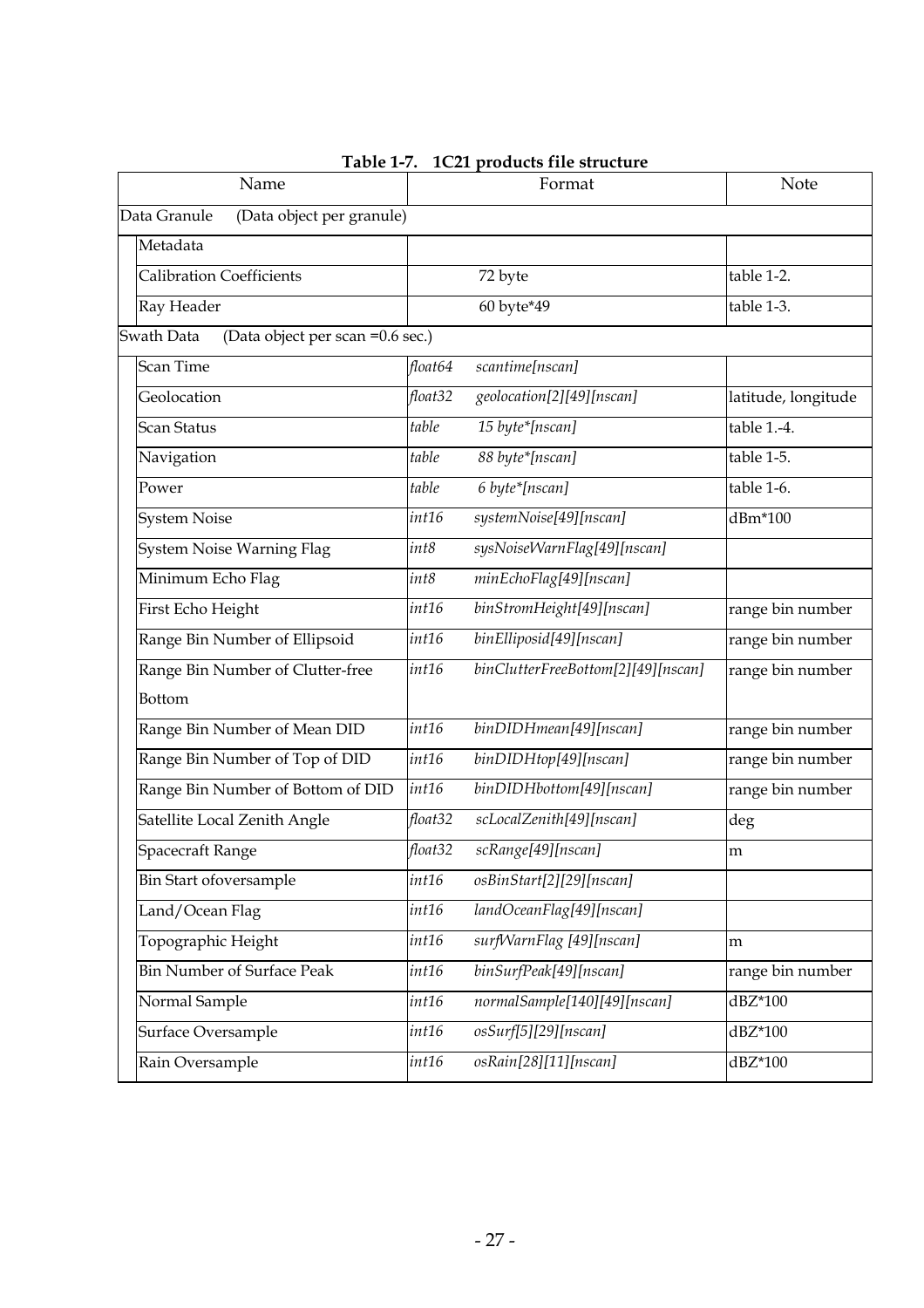Notes: For example, -9436 represents -94.36 dBZ

The 1C21 product has the same format as 1B-21.

In 1C-21, the normal sample, surfaceoversample and rain oversample contain radar reflectivity factors (dBZ, mm6/m3) which are converted from the PR received powers in the corresponding places in 1B21 output. The radar equation used is

$$
Pr(range) = \frac{\pi^3 |K|^2}{2^{10} \ln 2} \frac{Pt * Gt * Gr * along * cross * c * pulse}{wavelength^2} \frac{1}{range^2} Zm
$$

$$
dBZm = 10log(10^{(Ps/10)} - 10^{(Pn/10)}) - C + 20log(range)
$$

*Ps: 1B21 received power Pn*:*1B21 noise level range*:*Distance* 

 $C = Pt + Gt + Gr + I0log(along \times cross) + I0log(c \times pulse) - 20log(wavelength) + C_0$ 

*Pt: transmitter power (in power*) *pulse*:*transmitter pulse width (in power*) *Gt: transmit antenna gain (in ray header*) *Gr: receive antenna gain (in ray header*) *along*:*Along-track beam width (in ray header*) *cross*:*Cross-track beam width (in ray header*) *c*:*speed of light wavelength*:*wave length (in ray header*) *C0:Radar Constant (in ray header)* 

If received power is below the noise level, the reflectivity is filled with a dummy value of -32700.

\*Note that the radar reflectivity factors given in 1C-21 are apparent values and include rain or atomospheric attenuation.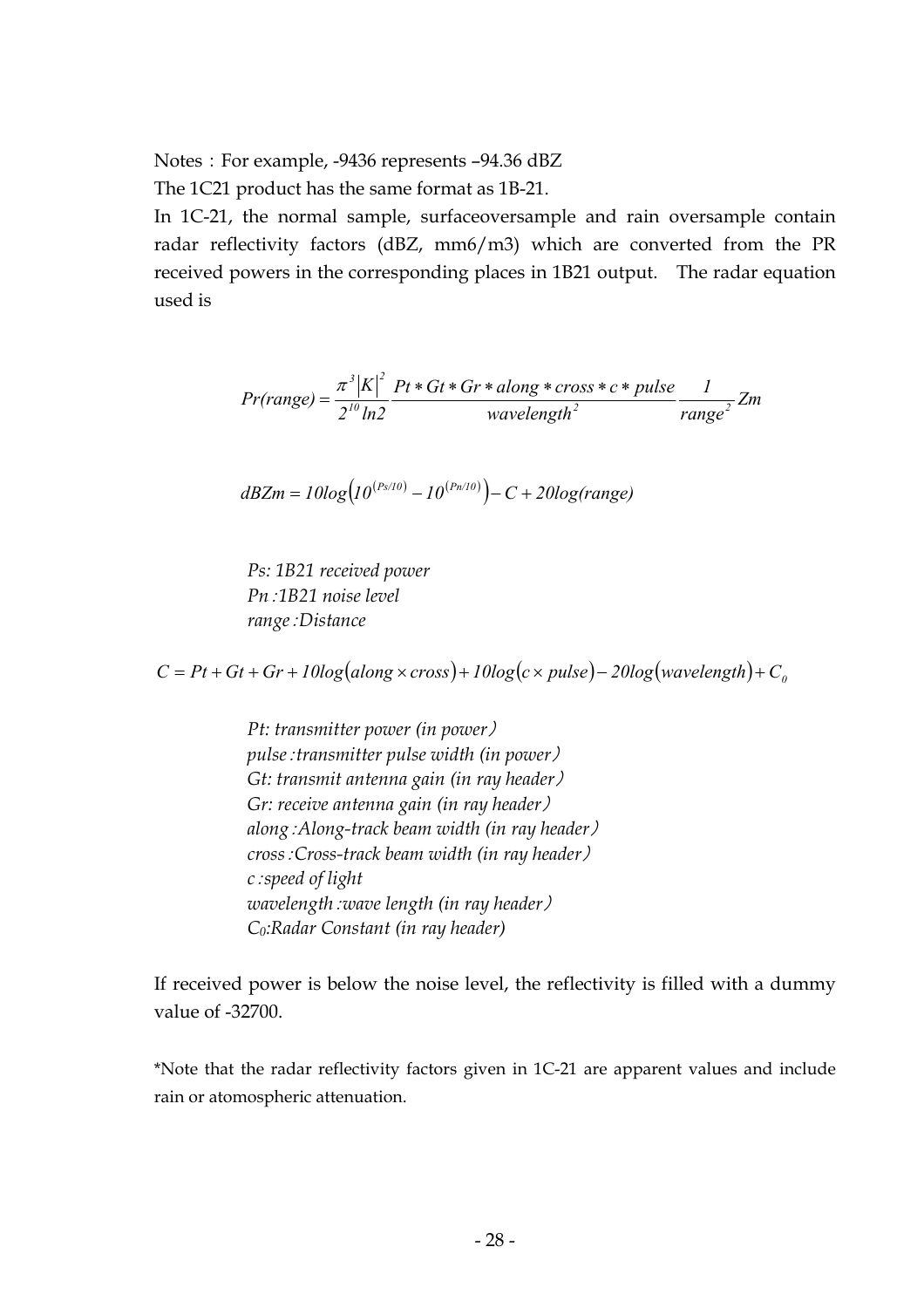#### **1-1. 3. Changes in 1B21 after the satellite boost in August 2001**

#### 1. Outline of the boost

The TRMM satellite changed its altitude from 350 km to 402.5 km in August 2001 in order to save the fuel for altitude maintenance. Major impacts of the attitude change (hereafter boost) on the PR are 1) degradation of sensitivity by about 1.2 dB and 2) occurrence of mismatch between transmission and reception angles for one pulse among 32 onboard averaging pulses. The latter causes unknown error of the PR's data because the mismatch pulse is averaged with other 31- nominal pulses by onboard processor. In order to mitigate the mismatch error in PR data, level one algorithm (1B21) added mismatch correction routine.

#### 2. The mismatch correction algorithm in 1B21

The basic idea of the mismatch correction algorithm is to retrieve the power of mismatch pulse received by PR based on the antenna pattern of mismatch pulse as mentioned previous section. In the current correction algorithm of mismatch in 1B21 algorithm assumes followings: 1) mismatch pulse power can be expressed as the average of power from current angle bin and one previous angle bin with 6 dB gain reduction, 2) the one previous angle bin data can be used without correction to avoid the accumulation of error to the following angle bins, though it contains mismatch error, and 3) the data of angle bin 1 (the first angle bin each scan) contains 31 normal pulse data and one noise data as mentioned in previous section.

The correction algorithm is preferred to be expressed by simple equation and be applied for various occasions such as rain echo and surface echo.

The equation of mismatch correction in 1B21 algorithm is expressed as

$$
Pc(N) = \left(32 \cdot P(N) - 10 \cdot \log 10 \left( \frac{10^{P(N)/10} + 10^{P(N-1)/10}}{2} \right) + 6 \right) / 31
$$

where N is angle bin number (angle bin to be corrected), P(N) is observed power at a certain range bin of angle bin N in dBm (containing mismatch echo), P(N-1) is the one previous angle bin data of same distance from the PR used as the "reference", and  $Pc(N)$  is corrected power in dBm. In this equation, since the obtained data is the result from averaging of 32 pulses, 32 times of P(N) stands for the total received power.

The estimated correction error is less than 0.2 dB for rain echo and less than 0.3 dB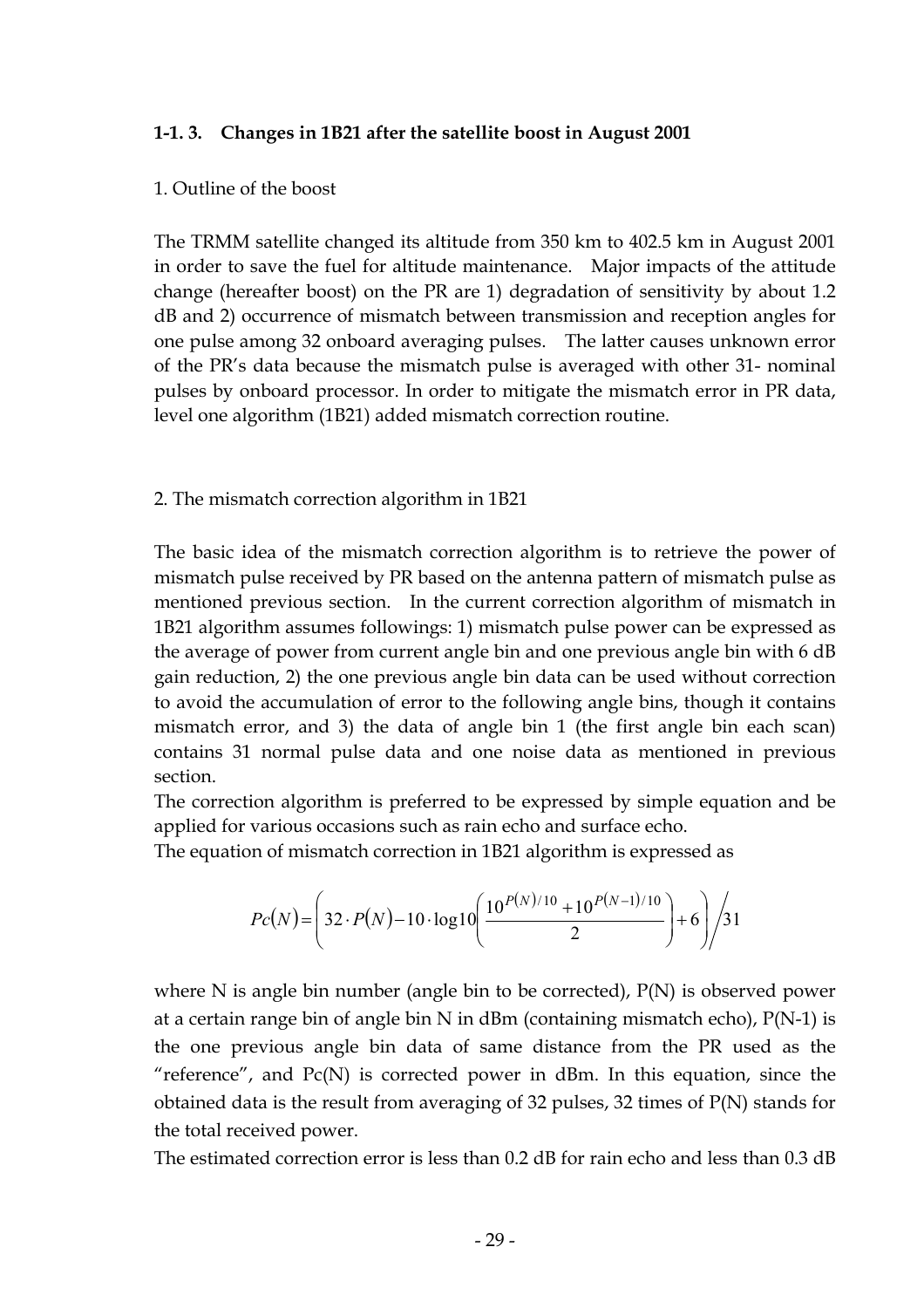for surface echo.

## **1-1. 4. Major changes in 1B21 algorithm for product version 6**

1. Improvement of surface peak range bin number detection algorithm.

This routine is for the cases that the surface echo is fully attenuated by strong rainfall. In this case, surface peak is searched again using the output from clutter routine by Dr. Awaka. For the case of ocean, binSurfPeak is replaced by binEllipsoid.

# 2. Refurbishment of calibration table

Discontinuity between linear fitting part and parabolic fitting part should be corrected. Modification of calibration table in order to be applicable to the data around December 15, 1997, when the NASDA performed initial check out of PR by changing internal attenuation for various values.

3. Correction for a known error in the receiver calibration factor

It should be about -1.0 dB instead of -0.65dB. (input for 1B21)

# **1-1. 5. Comments on PR Level 1 products**

1. Calibration accuracy

The TRMM Precipitation Radar (PR) has been working without any problem since the first turn-on of the PR power in the beginning of December 1997. The initial checkout of the PR was completed by NASDA and CRL at the end of January 1998. The overall calibration of the PR including the transmit and receiving antenna pattern measurements were made by using an ARC. It was concluded that the ARC calibration results are reasonable and consistent with the corresponding values calculated by using the PR system parameters. Also the ocean surface sigma-0 obtained by the PR has been found to be quite consistent with those observed from previous airborne and satelliteborne scatterometers.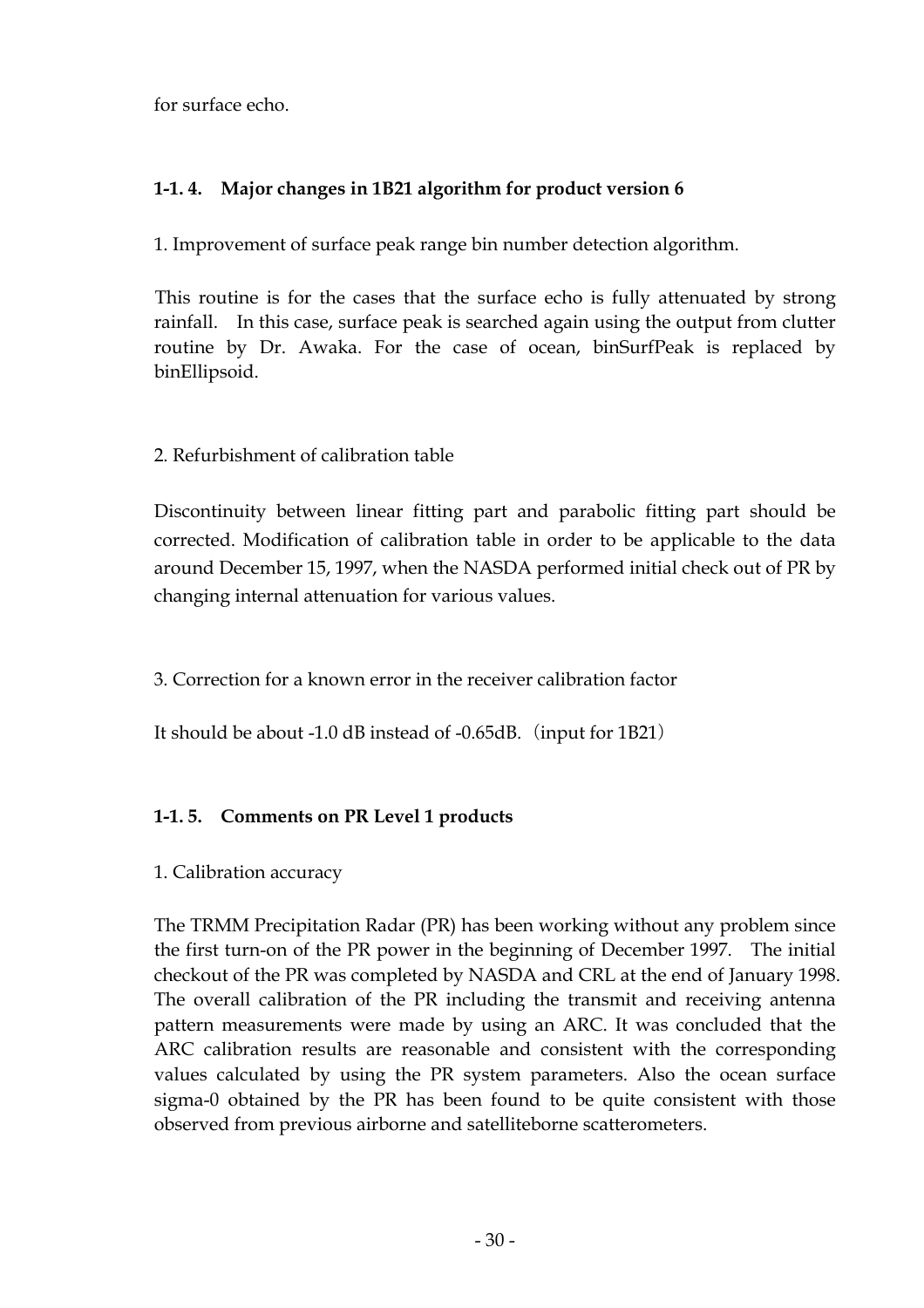#### 2. Sensitivity

The minimum detectable Zm (corresponding to the noise-equivalent received power) improved from 23.3 dBZ (based upon the specifications requirement) to 20.8 dBZ as determined from the pre-launch ground test and from the orbit test. This is mainly due to the increased transmit power and the decrease of the receiver noise figure. Actually the rain echo power is measured from the subtraction of the system noise power from the total receiver power (rain echo power + system noise power). The accuracy of rain echo power can be characterized by the effective signal-to-noise ratio  $(S/N)$ , that is the ratio of mean to standard deviation of rain echo power. By considering these facts, the actual minimum detectable Zm can be considered to be about 16-18 dBZ after the detailed statistical calculation. The effective signal-to-noise ratio  $(S/N)$  of 3 dB is obtained when Zm is 17 dBZ.

#### 3. Discrimination of rain from surface clutter

It is generally very difficult to discriminate rain echo from surface clutter especially in mountainous regions. An algorithm has been implemented which analyzes the radar echo range profile very carefully to determine the boundary between rain and surface echoes. The result has been reflected into the surface location related variables described in Item 6. Even though, there is a very small possibility that a surface echo is treated as a rain echo (and in mountainous regions, clutter position when it rains can happen to become too high in a very rare occasion). Please be careful when you use the PR Level-2 data to study rain structure in mountainous regions. Strong echoes near the surface are likely surface clutter and should be excluded from rain analysis.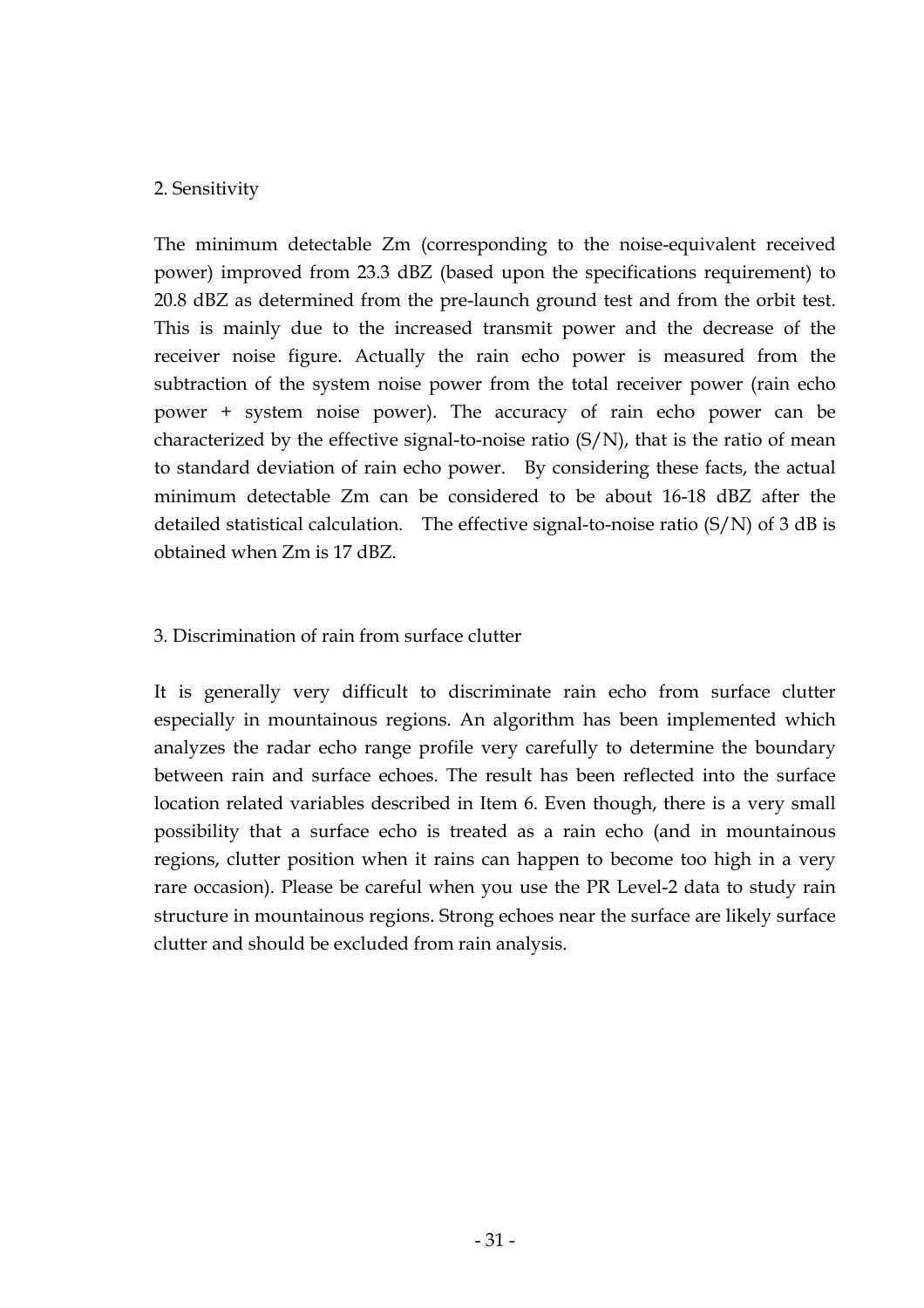4. Surface clutter from the coupling between nadir-direction antenna sidelobe and strong surface radar cross-section (NRCS)

It has been found that the echo strength from nadir direction is sometimes extremely strong, which exceeds the anticipated value in the PR design. This seems to occur wet and flat land areas rather than ocean. Even dry dessert regions, the NRCS seems very strong in some cases. In such cases antenna sidelobes directed to nadir receive surface echoes. When main beam is off-nadir, the timing of such nadir-surface clutter can contaminate the rain echo. In "PR STATUS2", a warning flag is set ON when the nadir surface echo (at the nadir angle bin, #25) exceeds a pre-determined threshold. When it is ON, please be careful about the echoes in all angle bins at the same range bin number as the Bin\_surface\_peak (binSurfPeak) at nadir (angel bin number 25).

5. Discrimination of rain echo from noise

In order to help users utilization of the data, the 1B21 product contains the "Minimum Echo Flag" which indicates the existence of rain in the clutter free range or in the clutter range. Since thermal noise, rain echo and resulting thermal noise plus rain echo follow Rayleigh fading, the PR received echo is a result of the averaging 64 number of independent samples. The averaged value still has small fluctuations of about 0.7 dB to 1 dB, depending on signal-to-noise ratio. In order not to miss weak echo which is sometimes useful to study rain structure, etc, the threshold to set the flag = rain possible is currently about 90% value of the cumulative distribution of thermal noise. This means quite a large fraction of data having "rain possible" flag is only thermal noise. Since this rain/no-rain discrimination is sometimes affected by the surface clutter at especially mountainous area.

In the clutter region, rain/no-rain discrimination often misidentifies clutter as rain.

Minimum Echo Flag includes clutter flag.

There are five levels in the Minimum Echo Flag; 0, 10, 20, 11, and 12:

 $0 =$  no rain (Echoes are very weak),

10 = rain possible but maybe noise

(Some weak echoes above noise exist in clutter free ranges),

 $20$  = rain certain

(Some strong echoes above noise exist in clutter free ranges),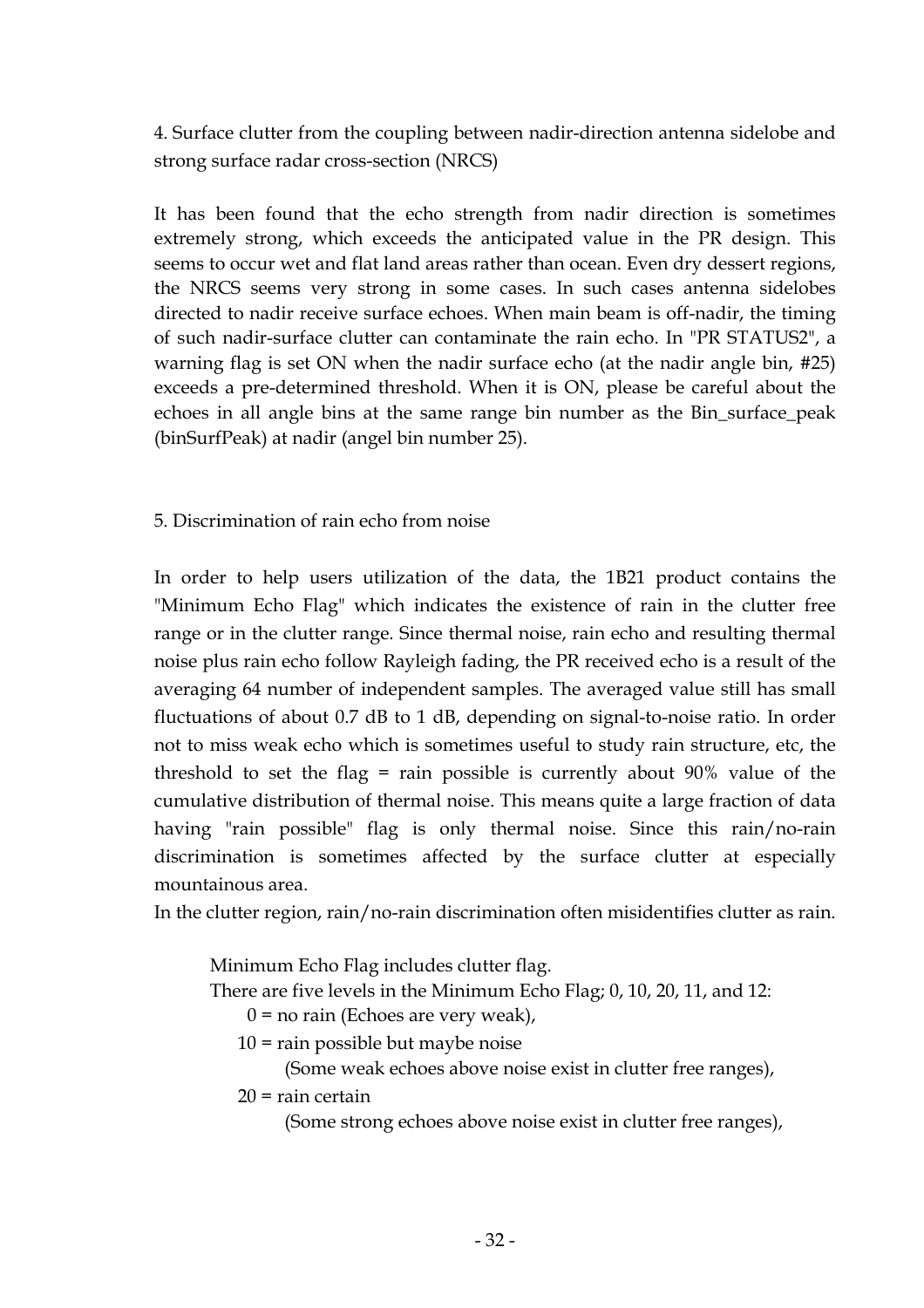- 11 = rain possible but maybe noise or surface clutter (Some weak echoes exist in possibly cluttered ranges), and rain possible but maybe clutter
- 12 = (Some strong echoes exist in possibly cluttered ranges).

Therefore please be careful in using the Minimum Echo Flag except 0 and 20.

6. Information concerning the surface location in 1B21 and 1C21.

The following variables are newly added in 1B21 and 1C21 products.

- a. Range bin number of Ellipsoid (binEllipsoid)
- b. Range bin number of clutter free bottom (binClutterFreeBottom)
- c. Range bin number of mean DID (binDIDHmean)
- d. Range bin number of top of DID (binDIDHtop)
- e. Range bin number of bottom of DID (binDIDHbottom)

As you can imagine from the name of each variable, those represent range bin numbers corresponding to the surface height from the Earth ellipsoid, which may be useful to analyze a range profile of PR received power or radar reflectivity factor.

## 7. Bin\_surface\_peak (binSurfPeak) and oversample data

In PR 1B21, the data called Bin\_surface\_peak indicates the range bin number at which PR received power has the maximum within a range window centered at the range bin number determined from a Digital Elevation Model (DID). In most cases, the Bin\_Surface\_Peak gives the correct location corresponding to the location of actual surface. There may be small number of cases where Bin\_surface\_peak is wrong. One possibility a case in which DID is in error, and the other is a case in which rain echo is so strong so that surface echo is masked by the rain echo. We expect those cases are rare, but please keep in mind those may occur with a small probability.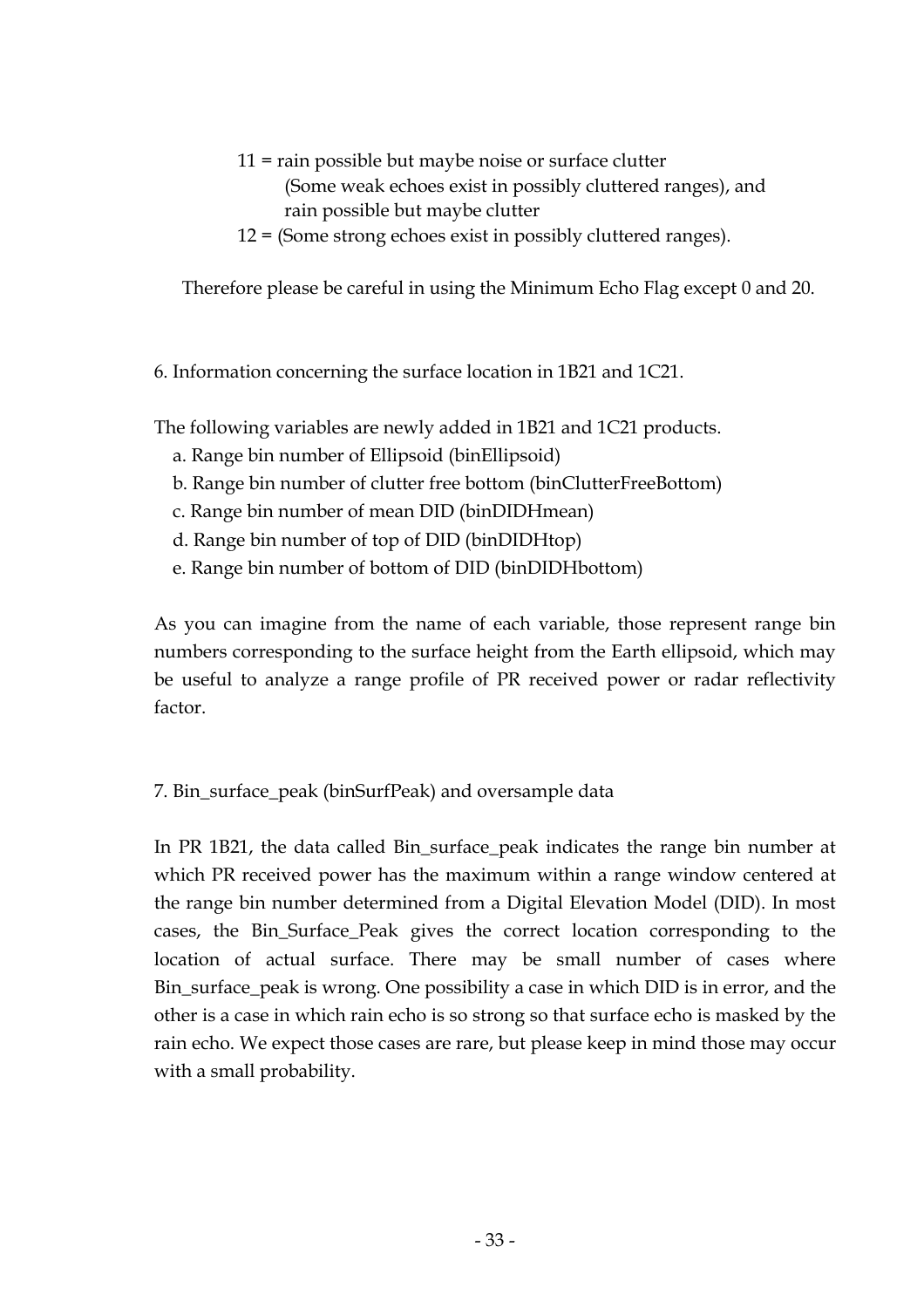The oversample data are recorded onboard based on the location of surface echo peak detected by an onboard surface tracking function. Since this tracker may be locked-off in mountainous regions, there are cases in whichoversample data are recorded outside the location of surface echo. In such cases the oversample data may not be useful because it may not be used for improving the accuracy of surface echo power or for detailed study of vertical storm structure. The difference between the location of surface echo estimated by the onboard tracker (Note 1) and Bin surface peak is a measure of the goodness of oversample data in terms of its covering region in the radar range profile.

Note 1:

 The surface echo location estimated onboard (Y) can be obtained from "Bin\_start\_oversample(*osbinStart*)"data.

Let X be Bin\_start\_oversample,

 $Y = X + 60$  or  $+ 61$  (angle bins between 20 and 30) and  $Y = X + 4$  or  $+5$ (between 11 and 19 and between 31 to 39).

We cannot judge either 60 or 61 (or 4 or 5) from 1B21 itself, however.

8. Interference from other radio services around 13-14 GHz

There have been several cases where PR suffered from interferences from other radio services, mainly from satellite tracking and control stations using 13-14 GHz bands. The probability is very small, and the impact to TRMM mission appears to be negligible. In a typical interference case, the noise level increases a few to several decibels over entire range bins for a very short period (one or two scans). In such a case, PR sensitivity to detect weak echo is degraded accordingly.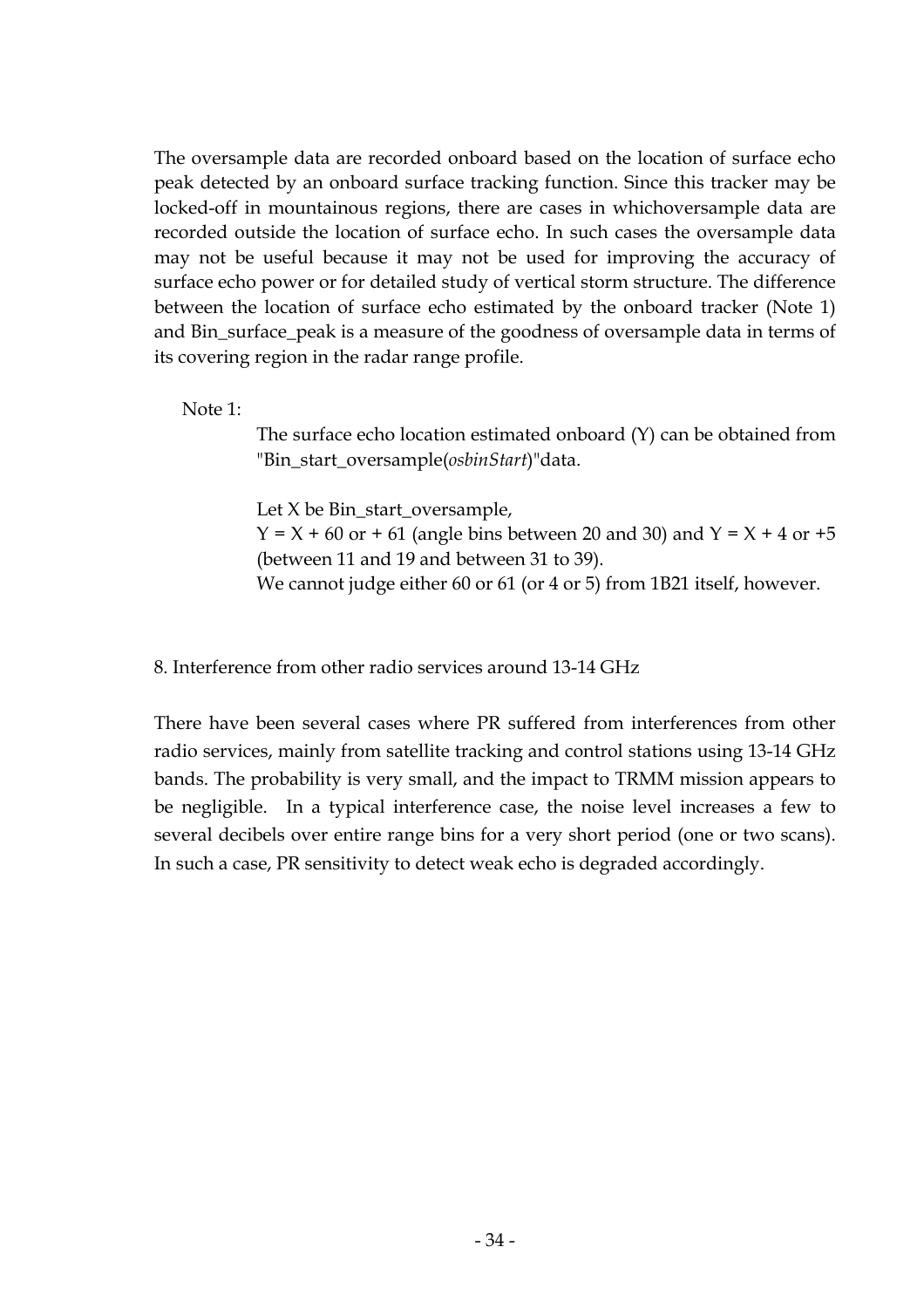### **1-1. 6. Planned Improvements**

Routine monitoring of PR performance and periodical ARC calibrations are being conducted. Depending on the drift of PR system parameters, the calibration factors and the look-up table may be updated in future.

### **1-1. 7. References**

T. Kozu, T. Kawanishi, K. Oshimura, M. Satake, H. Kumagai; TRMM precipitation radar: calibration and data collection strategies, Proc. IGARSS'94, 2215-2217, Pasadena, 1994.

M. Satake, K. Oshimura, Y. Ishido, S. Kawase, T. Kozu: TRMM PR data processing and calibration to be performed by NASDA, Proc. IGARSS'95, 426-428, Florence, 1995.

N. Takahashi and T. Iguchi; Estimation and correction of beam mismatch of the precipitation radar after an orbit boot of the Tropical Rainfall Measuring Mission satellite, IEEE Trans. Geo. and Remote Sens., 42, 2362-2369, 2004.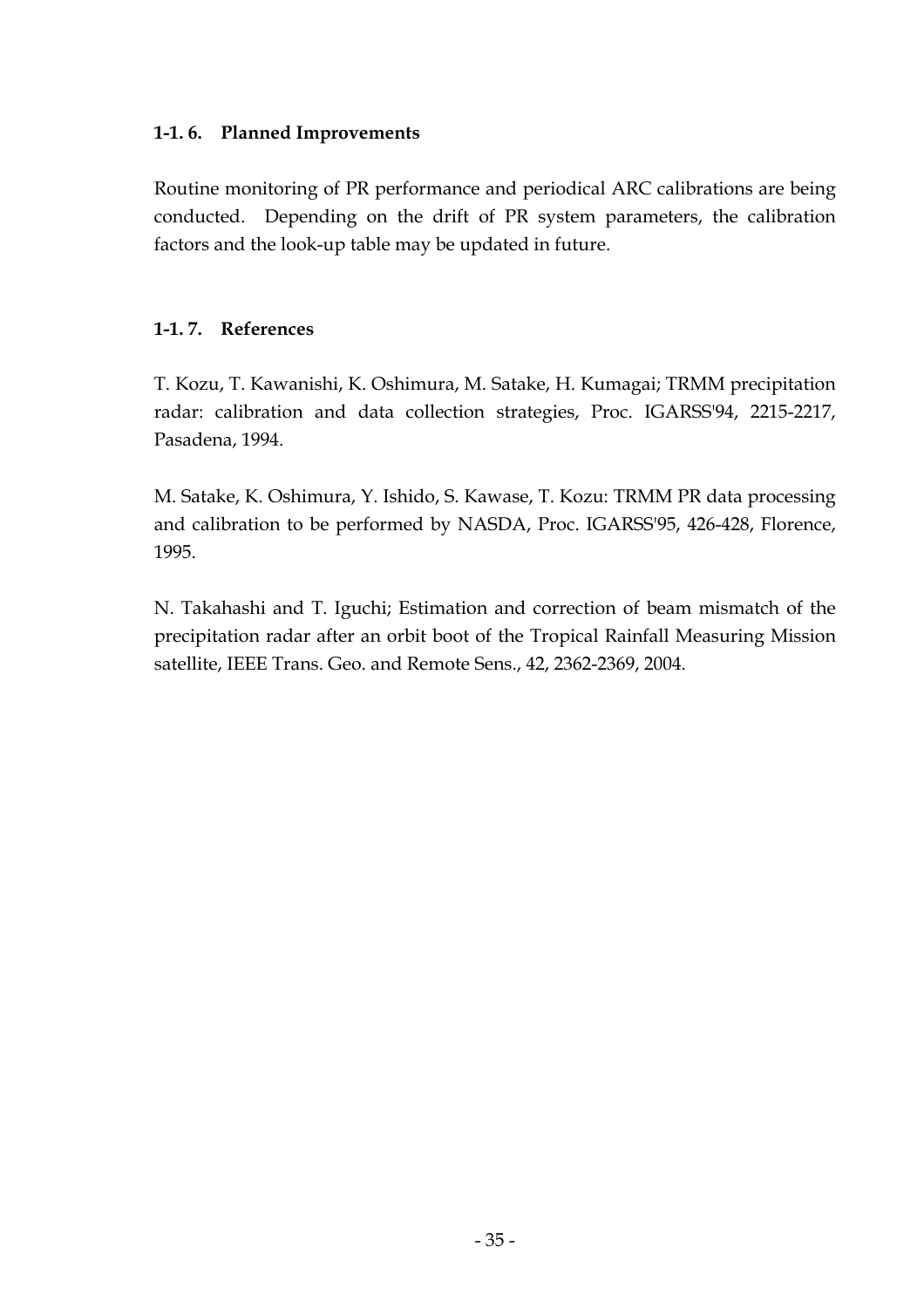# **1-2. DID access routine**

#### **1-2. 1. Objectives**

A DID access routine is used in a Level-1 PR algorithm, 1B21. Main objectives of the DID access routine are:

- (a) To output the elevation information over a 5 km  $*$  5 km box and an 11 km  $*$ 11 km box using DID elevation data, with the center for the 5 km \* 5 km box being the same as the center for the 11 km \* 11 km box.
- (b) To output the land/water information over a 5 km \* 5 km box, which is the same as the 5 km  $*$  5 km box for (a), using DID land/water data.

Note: DID stands for DTED (Digital Terrain Elevation Dataset) Intermediate Dataset.

### **1-2. 2. Method used**

(a) Conversion of DID data having 1 km horizontal resolution to a 5 km \* 5 km box and an 11 km \* 11 km box.

### **1-2. 3. Flowchart**

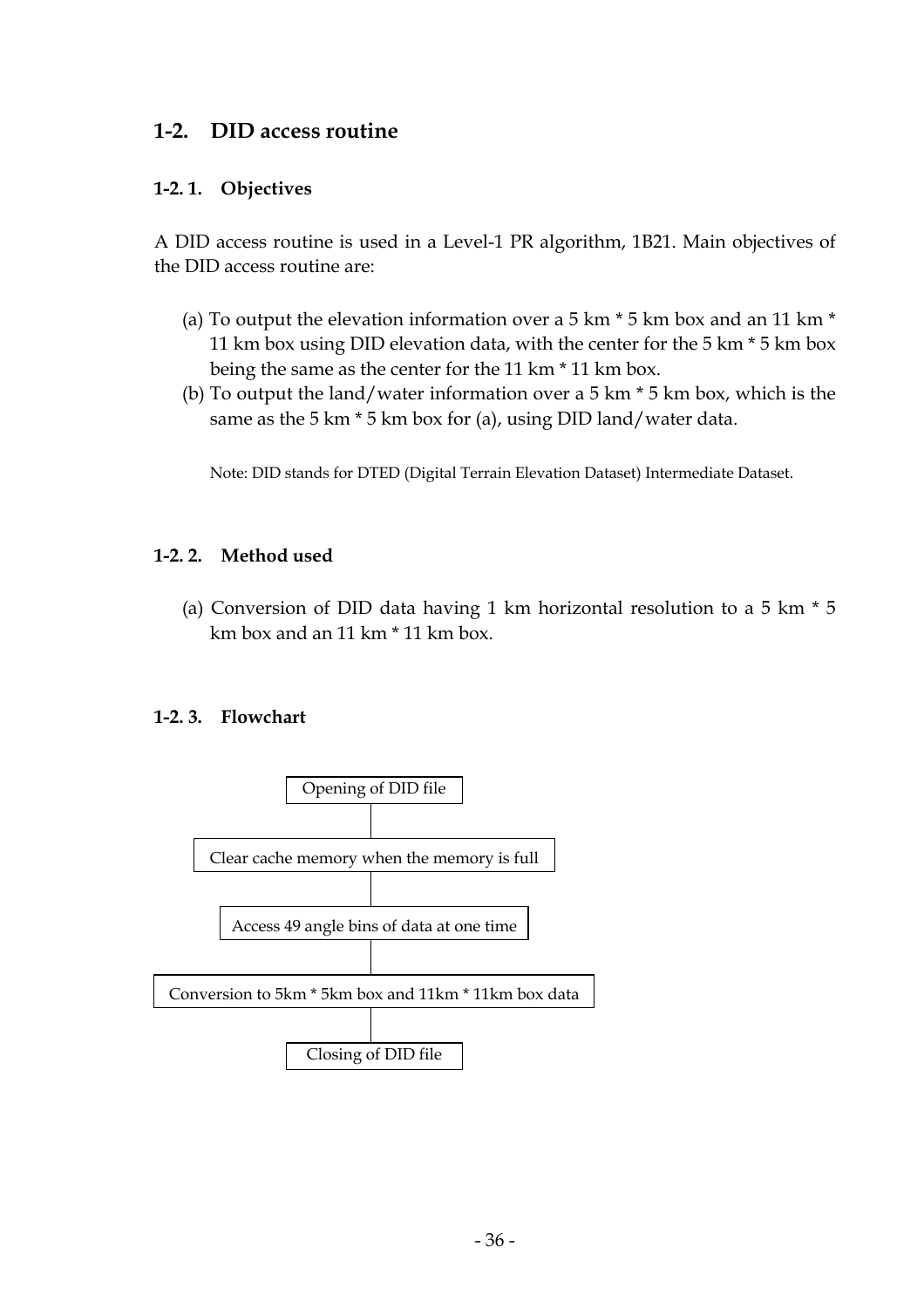#### **1-2. 4. Some details of the algorithm**

(a) Height\_mean

A mean of DID elevation over a 5 km \* 5km box, Height\_mean, is computed with the following weights:

0.014, 0.028, 0.034, 0.028, 0.014, 0.028, 0.055, 0.069, 0.055, 0.028, 0.034, 0.069, 0.088, 0.069, 0.034, 0.028, 0.055, 0.069, 0.055, 0.028, 0.014, 0.028, 0.034, 0.028, 0.014.

#### (b) Land/water flag

The original land/water information having 7 categories is summarized into the following information over the 5 km \* 5 km box with 3 categories:

(1) water if the 5 km \* 5 km box has the following categories of data only,

- deep ocean,
- shallow ocean,
- deep inland water,
- shallow inland water.
- (2) land if the 5 km \* 5 km box has the following category only,
	- land.
- (3) mixed if the 5 km \* 5 km box includes
	- both land and water categories, or
	- at least one pixel is coast, or
	- at least one pixel is ephemeral inland water.

Computation of other quantities, such as maximum of DID elevation over the 5 km \* 5 km box, is straightforward.

#### **1-2. 5. Input data**

- (a) DID data set.
- (b) latitude/longitude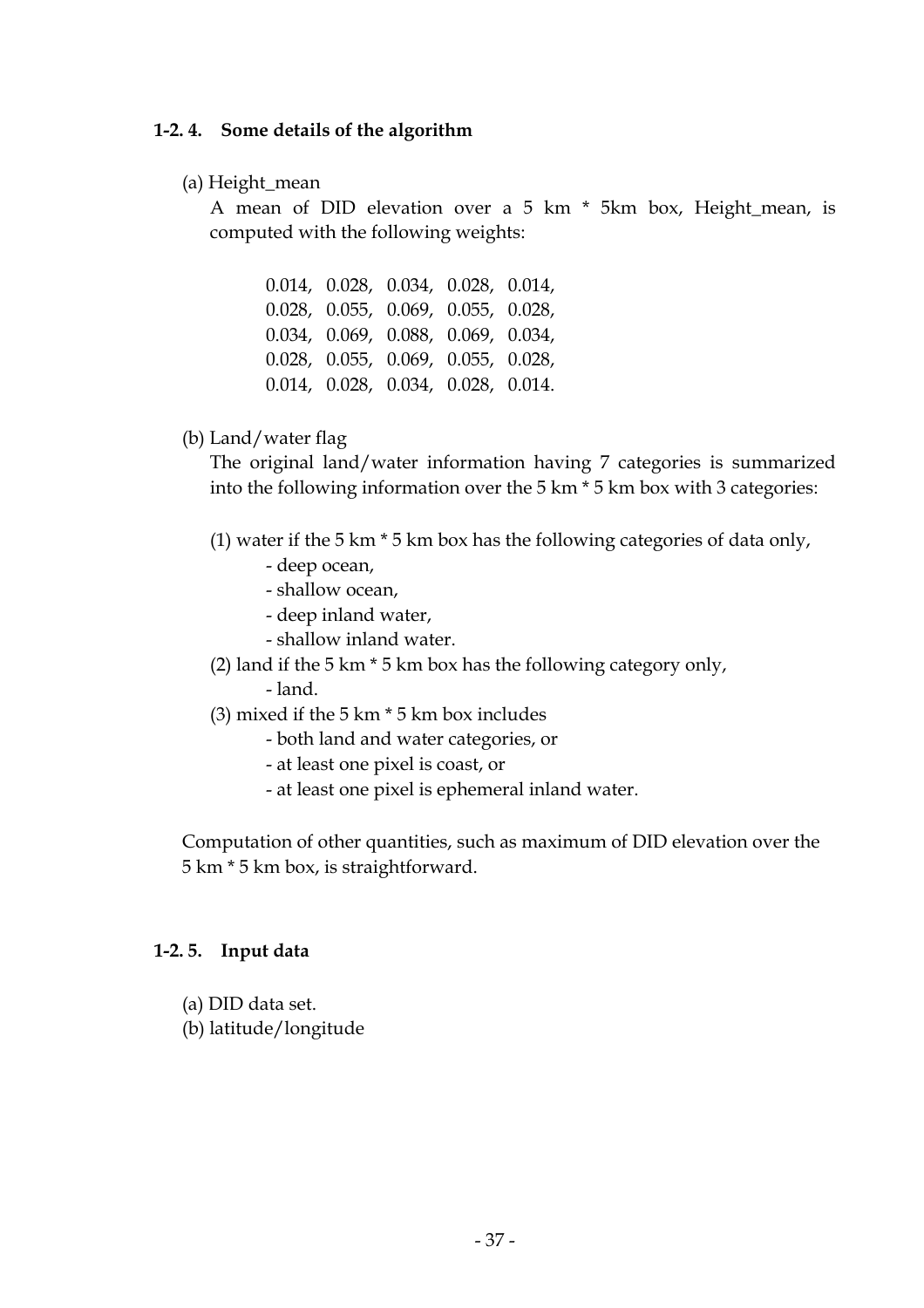# **1-2. 6. Output data**

| (a) int Height_mean $[49]$ ,   | /* Unit in m $(5km * 5km)$                        | $*$ /     |
|--------------------------------|---------------------------------------------------|-----------|
| (b) int Height_max $[49][2]$ , | /* Unit in m $(5km * 5km$ and $11km * 11km)$ $*/$ |           |
| (c) int Height_min $[49][2]$ , | /* Unit in m $(5km * 5km$ and $11km * 11km)$ */   |           |
| $(d)$ int Hmedian[49],         | /* Unit in m $(5km * 5km)$                        | $\star$ / |
| (e) int $Hstd[49]$ ,           | /* Unit in m $(5km * 5km)$                        | $\star$ / |
| (f) int LWflag[49],            | $\prime$ * 0: water, 1: land, 2: mixed            | $^*/$     |

# **1-2. 7. Output file specifications**

|                           | (a) int Height_mean[i]: Weighted sum of DID elevation over 5 km * 5 km box.<br>Unit is in $[m]$ .             |
|---------------------------|---------------------------------------------------------------------------------------------------------------|
|                           | (b) int Height_max[i][0]: Maximum of DID elevation over 5 km * 5 km box.<br>Unit is in $[m]$ .                |
|                           | int Height_max[i][1]: Maximum of DID elevation over 11 km * 11 km box.<br>Unit is in $[m]$ .                  |
| (c) int Height_min[i][0]: | Minimum of DID elevation over 5 km $*$ 5 km box.<br>Unit is in $[m]$ .                                        |
| int Height_min[i][1]:     | Minimum of DID elevation over 11 km * 11 km box.<br>Unit is in $[m]$ .                                        |
| $(d)$ int Hmedian[i]:     | Median of DID elevation over 5 km * 5 km box.<br>Unit is in $[m]$ .                                           |
| $(e)$ int Hstd $[i]$ :    | Standard deviation of DID elevation over<br>$5 \text{ km} * 5 \text{ km}$ box. Unit is in [m].                |
| $(f)$ int LWflag[i]:      | Land/water flag for $5 \text{ km} * 5 \text{ km}$ box.<br>LWflag[i] = $0$ : water,<br>$1:$ land,<br>2: mixed. |

where i runs from 0 to 48 (in C language).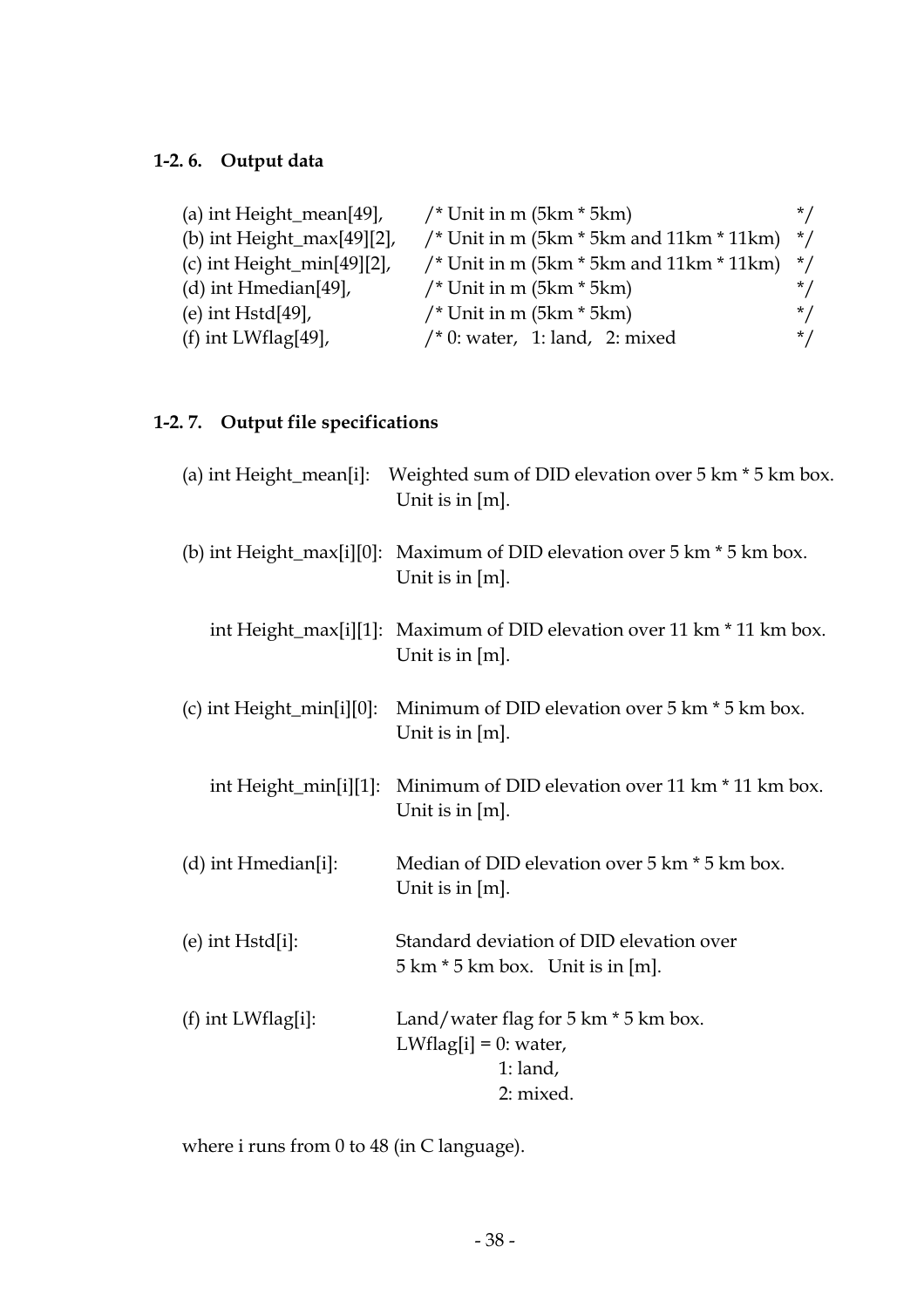### **1-2. 8. Interfaces with other algorithms**

1B21 outputs some results of the DID access routine with the height being converted to the range bin number. 1B21 outputs the followings:

===== In C language =====

| int16 | binDIDHmean[i]:       | Range bin number for Height_mean[i],                                                              |
|-------|-----------------------|---------------------------------------------------------------------------------------------------|
| int16 | $binDiDHHtop[i][0]$ : | Range bin number for the maximum of DID<br>elevation over 5 km * 5 km box,                        |
| int16 | $binDiDHHtop[i][1]$ : | Range bin number for the maximum of DID<br>elevation over 11 km $*$ 11 km box,                    |
| int16 |                       | binDIDHbottom[i][0]: Range bin number for the minimum of DID<br>elevation over 5 km $*$ 5 km box, |
| int16 |                       | binDIDHbottom[i][1]: Range bin number for the minimum of DID<br>elevation over 11 km * 11 km box, |
| int16 | landOceanFlag[i]:     | Land/water flag for $5 \text{ km} * 5 \text{ km}$ box.                                            |

where i runs from 0 to 48 and the range bin numbers are those for 125m intervals.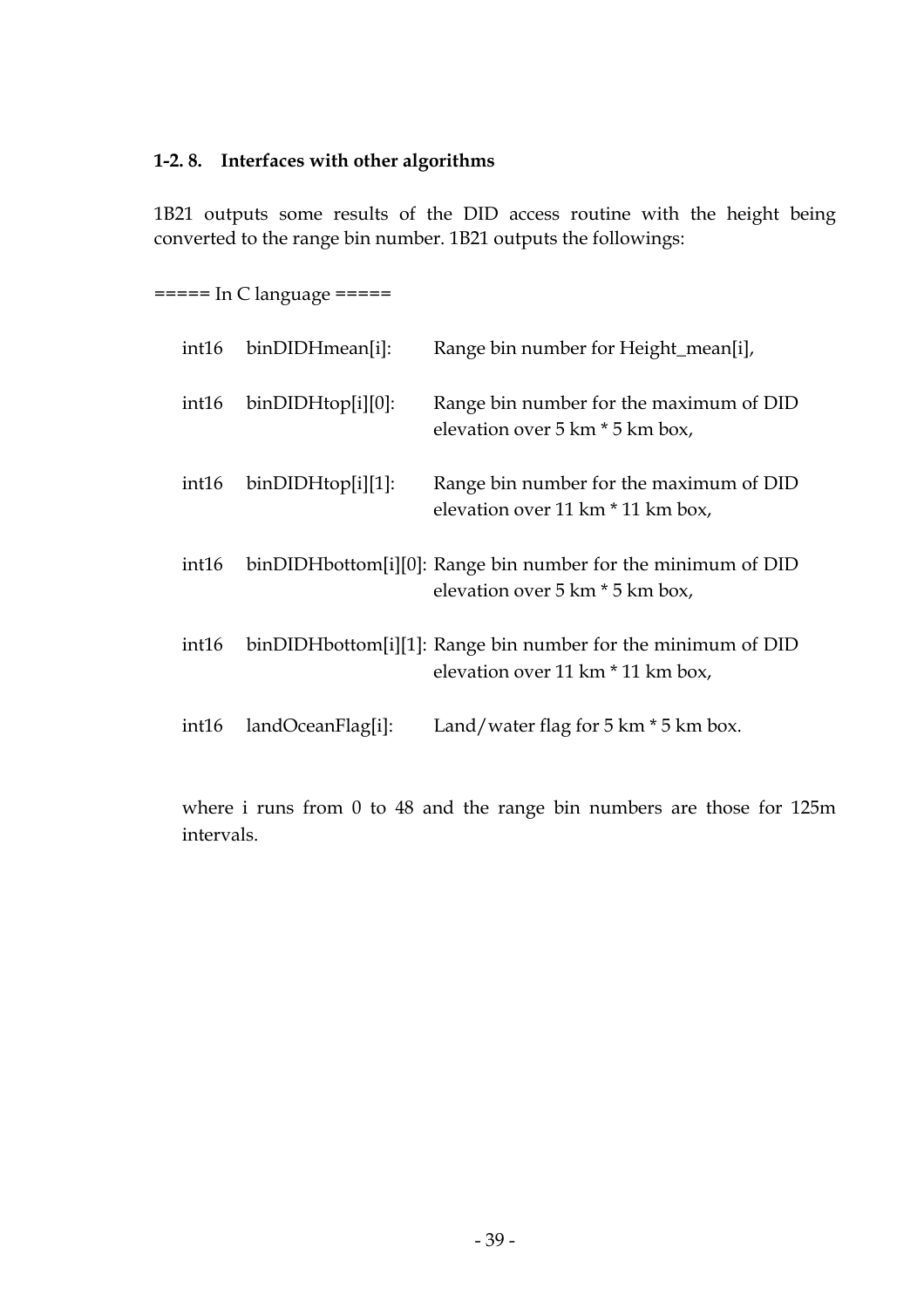===== In FORTRAN language =====

|                               | INTEGER*2 binDIDHmean(j): Range bin number for Height_mean(j),                                                 |
|-------------------------------|----------------------------------------------------------------------------------------------------------------|
| $INTEGR*2$ binDIDHtop(1,j):   | Range bin number for the maximum<br>of DID elevation over 5 km $*$ 5 km box,                                   |
| INTEGER*2 $binDIDHtop(2,j)$ : | Range bin number for the maximum<br>of DID elevation over 11 km * 11 km box,                                   |
|                               | INTEGER*2 binDIDHbottom $(1,j)$ : Range bin number for the minimum<br>of DID elevation over 5 km $*$ 5 km box, |
|                               | INTEGER*2 binDIDHbottom(2,j): Range bin number for the minimum<br>of DID elevation over 11 km * 11 km box,     |
| $INTEGR*2$ landOceanFlag(j):  | Land/water flag for $5 \text{ km} * 5 \text{ km}$ box.                                                         |
|                               | where j runs from 1 to 49 and the range bin numbers are those for 125                                          |

where j runs from 1 to 49 and the range bin numbers are those for 125m intervals.

# **1-2. 9. Special notes (caveats)**

None.

## **1-2.10. References**

None.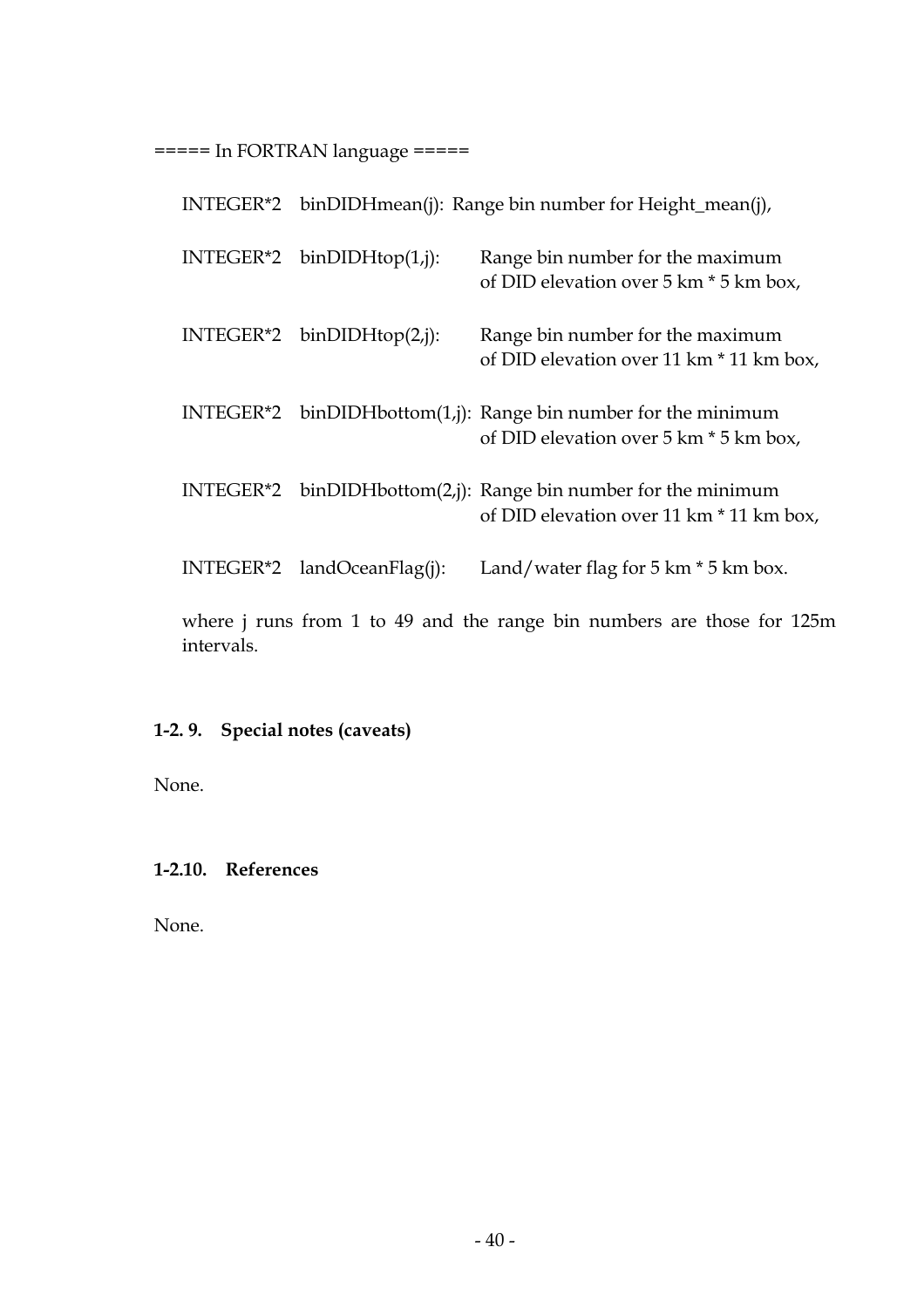# **1-3. Main-lobe clutter rejection routine**

## **1-3. 1. Objectives of main-lobe clutter rejection routine**

A main-lobe clutter rejection routine is developed to be included in the Level 1 PR algorithm 1B21. The main objective is:

(a) Determination of the boundary of clutter free region, where the clutter means the main-lobe surface clutter.

### **1-3. 2. Method used**

(a) Examination of the slope of Z profile at the top of surface clutter.

## **1-3. 3. Flowchart**

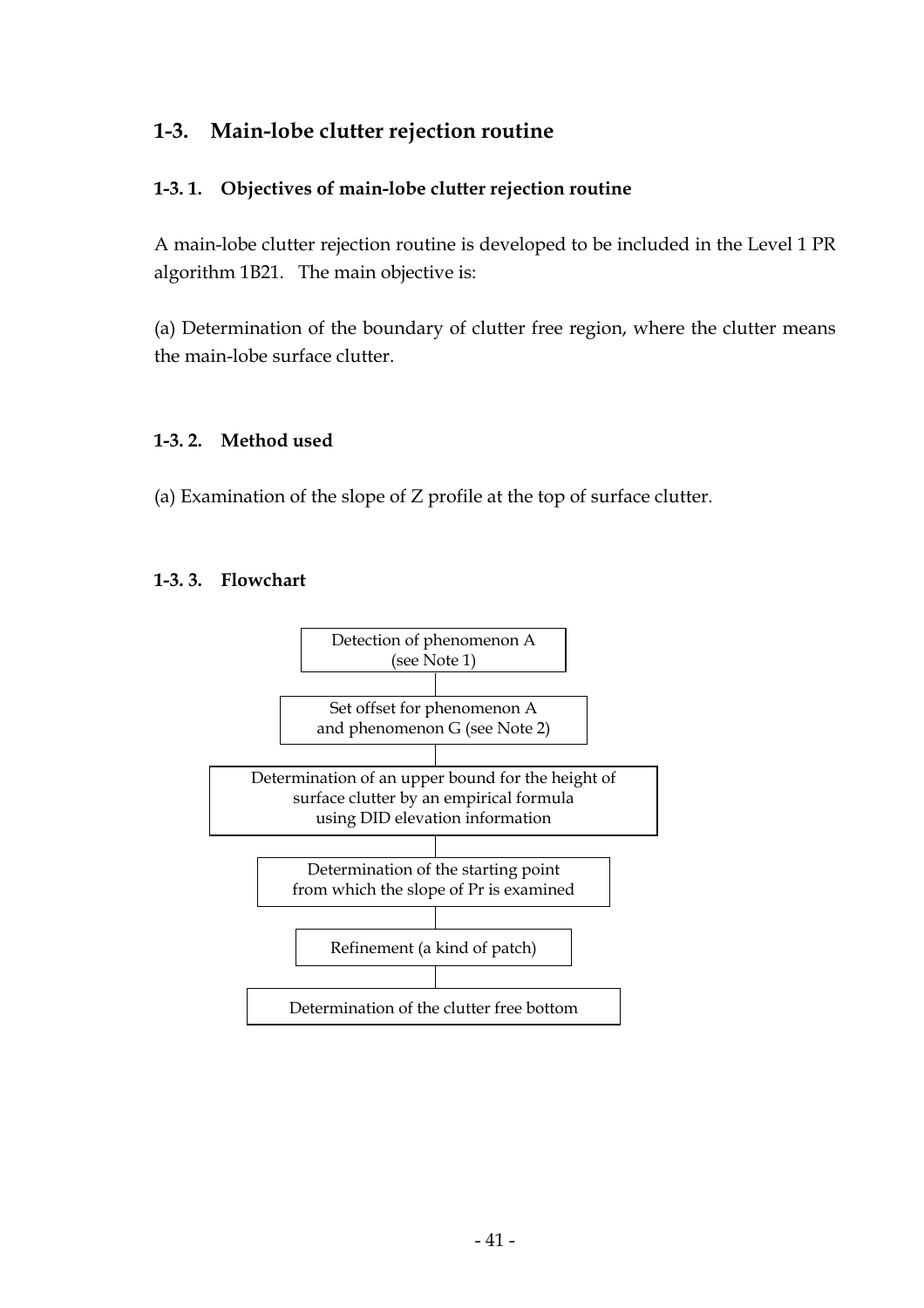Note 1: Description of phenomenon A and phenomenon G.

## Phenomenon A:

Detected position of surface peak is too low from the actual position because of inaccurate DID elevation data, which indicates a too low height. This phenomenon was first observed in the data over the Andes area.

Phenomenon G:

Detected position of surface peak is too high from the actual position because of inaccurate DID elevation data, which indicates a too high height. This phenomenon was first observed in the data over the Guiana Highlands.

Note 2: Detection of phenomenon G is already made before the clutter rejection routine is used in 1B21.

## **1-3. 4. Outline of the algorithm**

(a) Detection of phenomenon A:

When the radar echo at and around binSurfPeak, which is detected by surface peak detection routine of 1B21, shows that the echo is eventually noise, there may exist the following three possibilities:

- (1) Phenomenon A occurs because of an inaccuracy of DID elevation data,
- (2) Strong attenuation makes the radar echo at and around binSurfPeak very small, indistinguishable from noise,
- (3) The radar echo at and around binSurfPeak is actually very small because of a specular reflection over a very flat surface when the antenna beam points away from the nadir direction.

When the radar echo at and around binSurfPeak is very small to be indistinguishable from noise, a search is made upper-wards until an appreciable echo is detected. If the appreciable echo has a peak and has a large slope at the bottom part of the peak, which is typical to the surface clutter, it is judged that the phenomenon A occurs.

# (b) Offset:

Since the clutter rejection code is written in such a way to consult the DID elevation, offset is needed when phenomenon A or G occurs.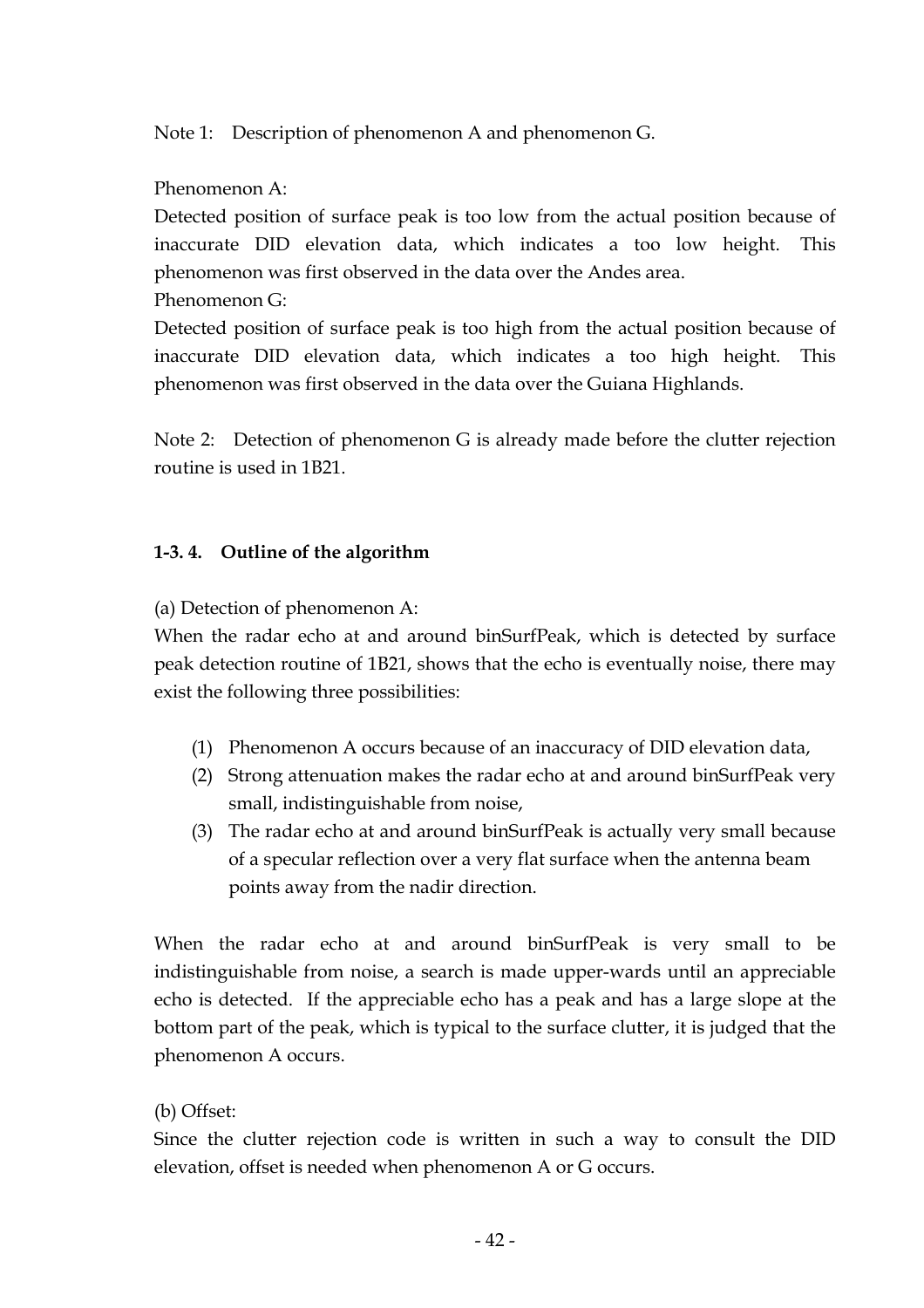(c) Upper bound for the height of surface clutter:

Empirical upper bound for the height of surface clutter is obtained by using

- (i) nominal clutter offset for a flat surface,
- (ii) maximum height of DID elevation over an 11 km \* 11 km box.

(d) Starting position of the examination of slope:

A point where the received power, Pr, is 10 dB larger than the noise level is used as the starting point from which the slope is examined. If the 10 dB up point is not found, the empirical upper bound obtained by (c) is used as the stating point.

(e) Determination of the clutter free bottom:

First, whether the stating point obtained by (d) belongs to a rain region or not is examined; if the echo above the starting point has appreciable value and slope is small, it is judged that the starting point belongs to a rain region. If the starting point belongs to a rain region, climb 'up' the surface peak until the slope becomes very large, which is typical to the surface clutter. On the contrary, if the starting point does not belong to a rain region, climb 'down' the surface peak as long as the slope is large.

#### **1-3. 5. Input data**

float normalSample\_in[49][140], /\* unit [dBm]; L1b21swathdata->normalSample \*/

| float osSurf_in $[29][5]$ , | /* unit [dBm]; L1b21swathdata->osSurf        |                      |  |  |  |  |
|-----------------------------|----------------------------------------------|----------------------|--|--|--|--|
| float osRain_in[11][28],    | /* unit [dBm]; L1b21swathdata->osRain        | $\frac{1}{\sqrt{2}}$ |  |  |  |  |
| int osBinStart[29][2],      | /* L1b21swathdata->osBinStart                |                      |  |  |  |  |
| float systemNoise_in[49],   | /* unit [dBm]; L1b21swathdata->systemNoise   | $\frac{1}{\sqrt{2}}$ |  |  |  |  |
| float zenith[49],           | /* unit [deg]; L1b21swathdata->scLocalZenith |                      |  |  |  |  |
| float $lat[49]$ ,           | $/*$ unit [deg]                              | $^*/$                |  |  |  |  |
| float $\text{lon}[49]$ ,    | $/*$ unit [deg]                              | $^*/$                |  |  |  |  |
| float scRange[49],          | /* unit [m]; L1b21swathdata->scRange         | $^*/$                |  |  |  |  |
| int rayStart[49],           | /* L1b21header->rayHdr[].rayStart            | $^*/$                |  |  |  |  |
| int binEllips[49],          | /* L1b21header->binEllipsoid                 | $^*/$                |  |  |  |  |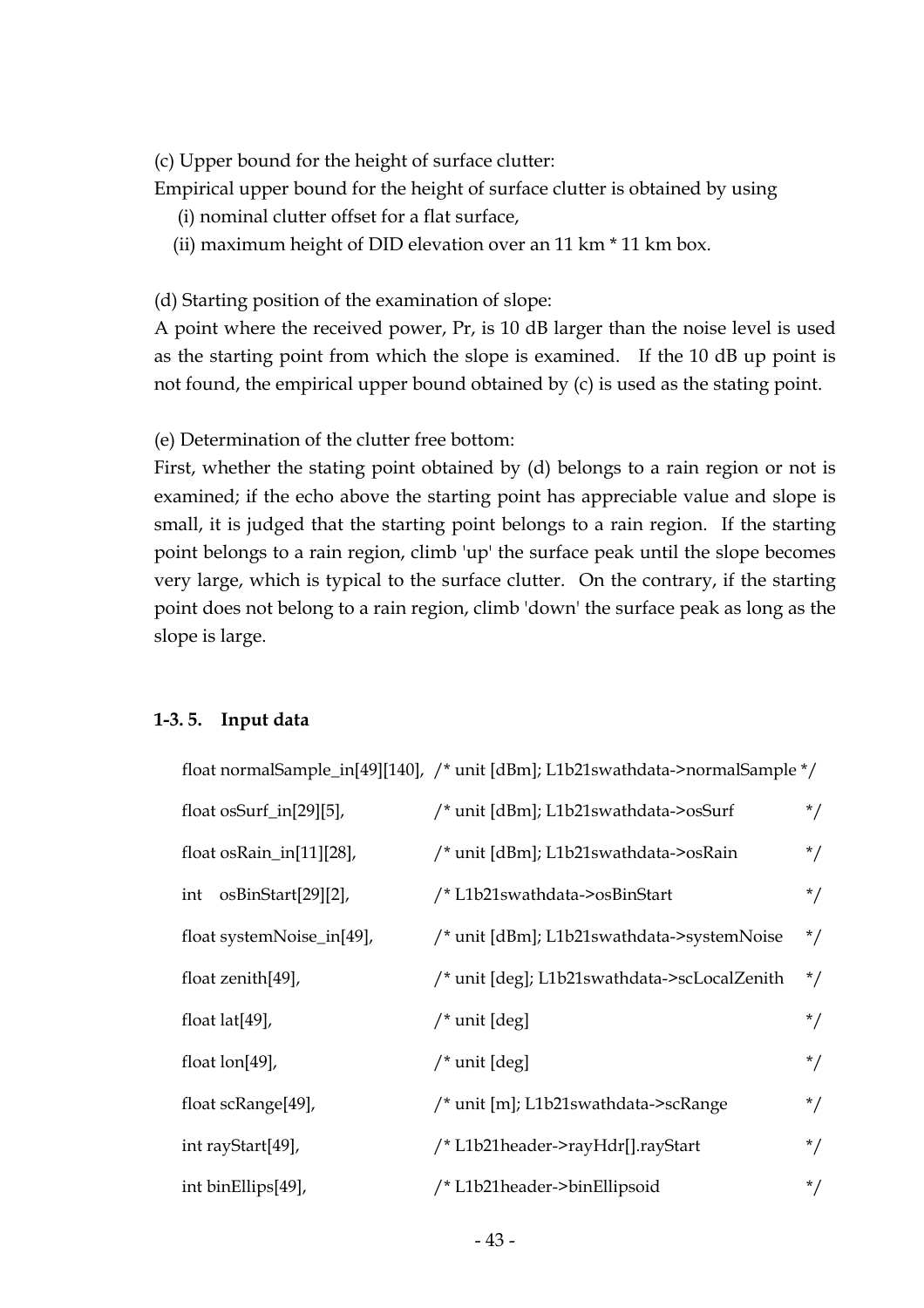| int binSurfP_in[49],      | /* L1b21swathdata->binSurfPeak<br>$^*/$                                      |       |  |  |  |  |
|---------------------------|------------------------------------------------------------------------------|-------|--|--|--|--|
| int Height_mean_in[49],   | /* unit [m]; mean. of DID elev. $(5 \text{ km box})$<br>$\frac{1}{\sqrt{2}}$ |       |  |  |  |  |
| int Height_max_in[49][2], | /* unit [m]; Max. DID elev. [0]: 5 km, [1]: 11 km $*/$                       |       |  |  |  |  |
| int Height_min_in[49][2], | /* unit [m]; Min. DID elev. [0]: 5 km, [1]: 11 km $*/$                       |       |  |  |  |  |
| int Hmedian_in[49],       | /* unit [m]; Median of DID elev. 5 km * 5 km                                 | $^*/$ |  |  |  |  |
| int Hstd[49],             | $\frac{1}{2}$ unit [m]; RMS dev. 5 km $*$ 5 km                               | $^*/$ |  |  |  |  |
| int LWflag[49],           | $/*$ DID land/water/coast flag; 0:W, 1:L, 2:C                                | $*$ / |  |  |  |  |

# **1-3. 6. Output data**

|                  | int binClutterFreeBottom[49][2], $\prime$ * bin number with 125 m resol.<br>$^*/$ |                                       |            |  |
|------------------|-----------------------------------------------------------------------------------|---------------------------------------|------------|--|
|                  |                                                                                   | /* (valid range: $1 - 400$ , and -99) | $^*/$      |  |
| int ist $[49]$ . |                                                                                   | $/*$ status for each bin.             | $^*/$      |  |
|                  | $/$ *                                                                             | ist[i] = 0: normal,                   | $^*/$      |  |
|                  | /                                                                                 | 1: missing data input and/or          | $\cdot$ */ |  |
|                  | /                                                                                 | data corruption,                      | $^*/$      |  |
|                  | /                                                                                 | 2: bug (please notify author),        | $\cdot$ /  |  |
|                  | /                                                                                 | 3: DID elevation doubtful,            | $^*/$      |  |
|                  | /                                                                                 | 4: binSurfPeak doubtful               | $^*/$      |  |
|                  | /                                                                                 | maybe due to large ATT,               | $^*/$      |  |
|                  | /                                                                                 | 5: binSurfPeak doubtful               | $^*/$      |  |
|                  | /                                                                                 | but not so serious as is t=4. $*/$    |            |  |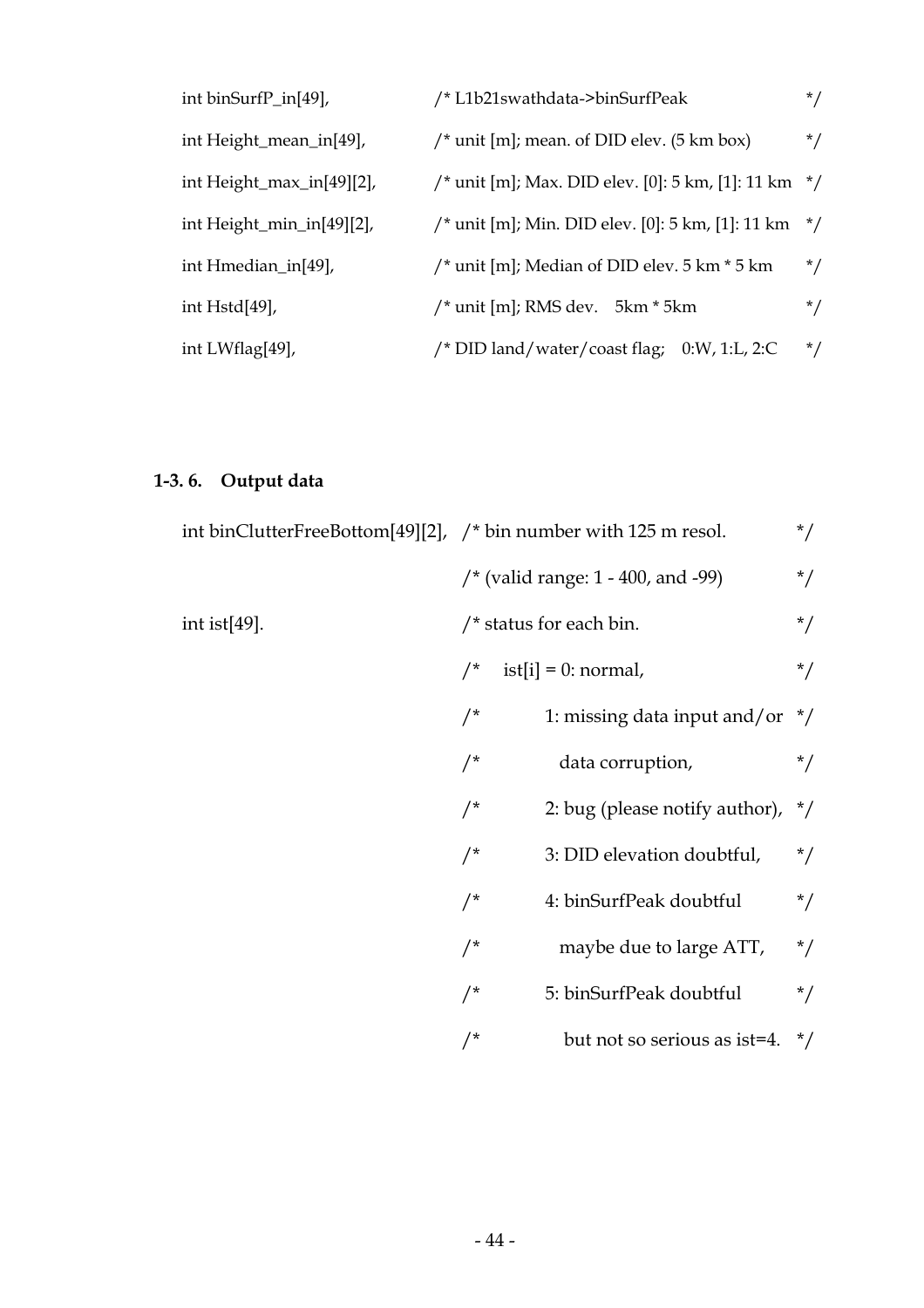## **1-3. 7. Output file specifications**

The algorithm 1B21 outputs binClutterFreeBottom[49][2]:

 $====$  In C language  $====$ 

int16 binClutterFreeBottom[49][2]:

binClutterFreeBottom[i][0]: range bin number (with 125 m interval) for clutter-free-bottom certain binClutterFreeBottom[i][1]: range bin number (with 125 m interval) for clutter-free-bottom possible

where i stands for angle bin number running from 0 to 48, and

binClutterFreeBottom[i][0] <= binClutterFreeBottom[i][1]

==== In FORTRAN language ====

INTEGER\*2 binClutterFreeBottom (2,49)

binClutterFreeBottom(1,j): range bin number (with 125 m interval) for clutter-free-bottom certain binClutterFreeBottom(2,j): range bin number (with 125 m interval) for clutter-free-bottom possible

where j stands for angle bin number running from 1 to 49, and

 $binClutterFreeBottom(1,j) \leq binClutterFreeBottom(2,j)$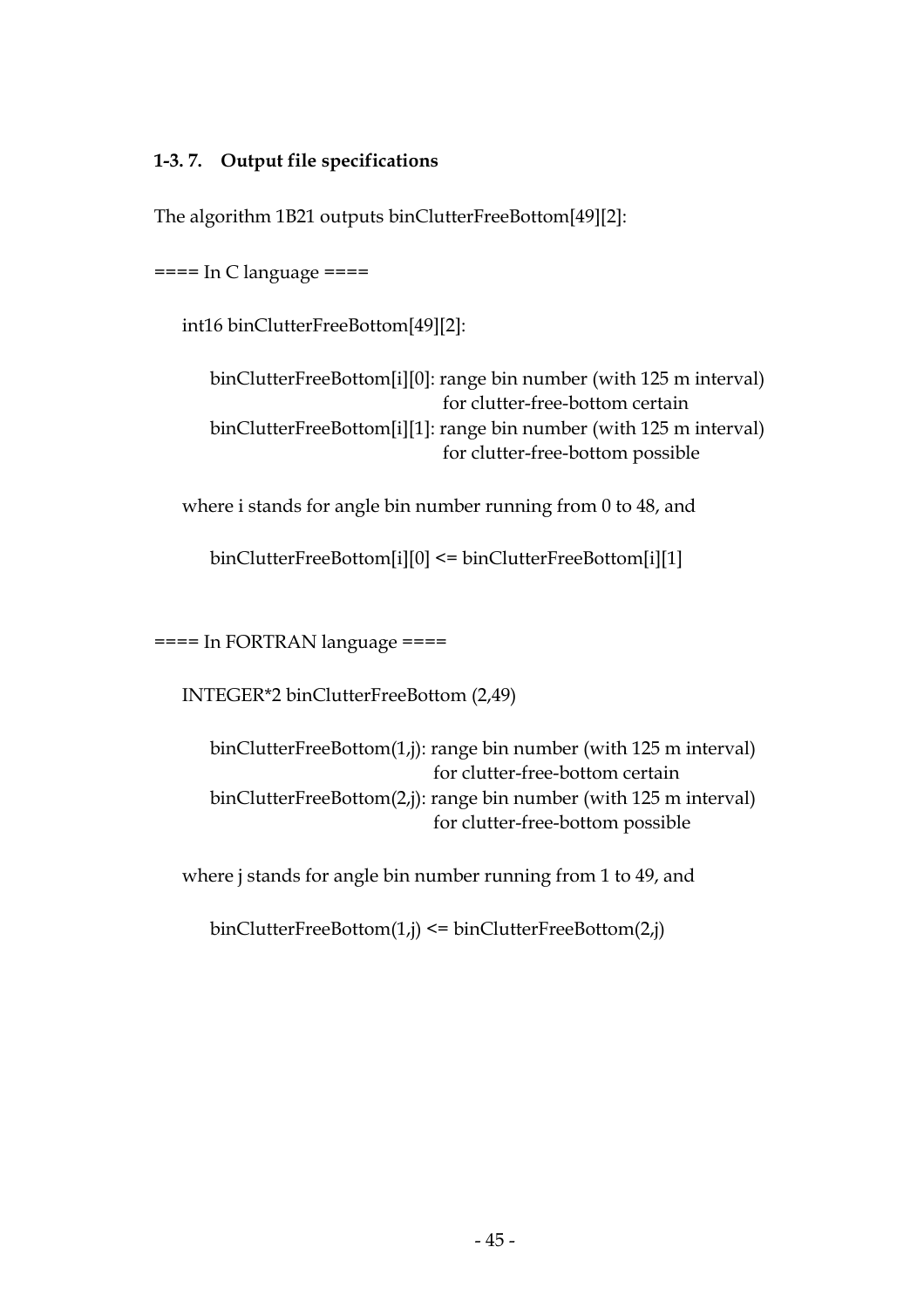## **1-3. 8. Interfaces with other algorithms**

The clutter information, binClutterFreeBottom[49][2], is included in the output of 1B21 and 1C21 HDF files: binClutterFreeBottom[49][2] is used by Level 2 algorithms which need the main-lobe clutter information.

## **1-3. 9. Special notes (caveats)**

Since the DID elevation data contains a large error in some area, in particular in high mountain areas, the main-lobe clutter rejection routine has a chance of not being able to output the correct clutter free bottom. Though some improvements are achieved in the product-ver. 6, there still remains the chance of occurring bad clutter free bottom (the occurrence of bad clutter free bottom is estimated to be less than 1 %, but not zero). Tibet and Andes are the most suspicious regions where bad clutter free bottom would still occur.

Main changes made in the product-ver. 6 are as follows:

- (a) Oversample data is used,
- (b) Added ist=4 and 5 to the output status flag so as to make the re-examination of binSurfPeak more accurately.

### **1-3.10. References**

None.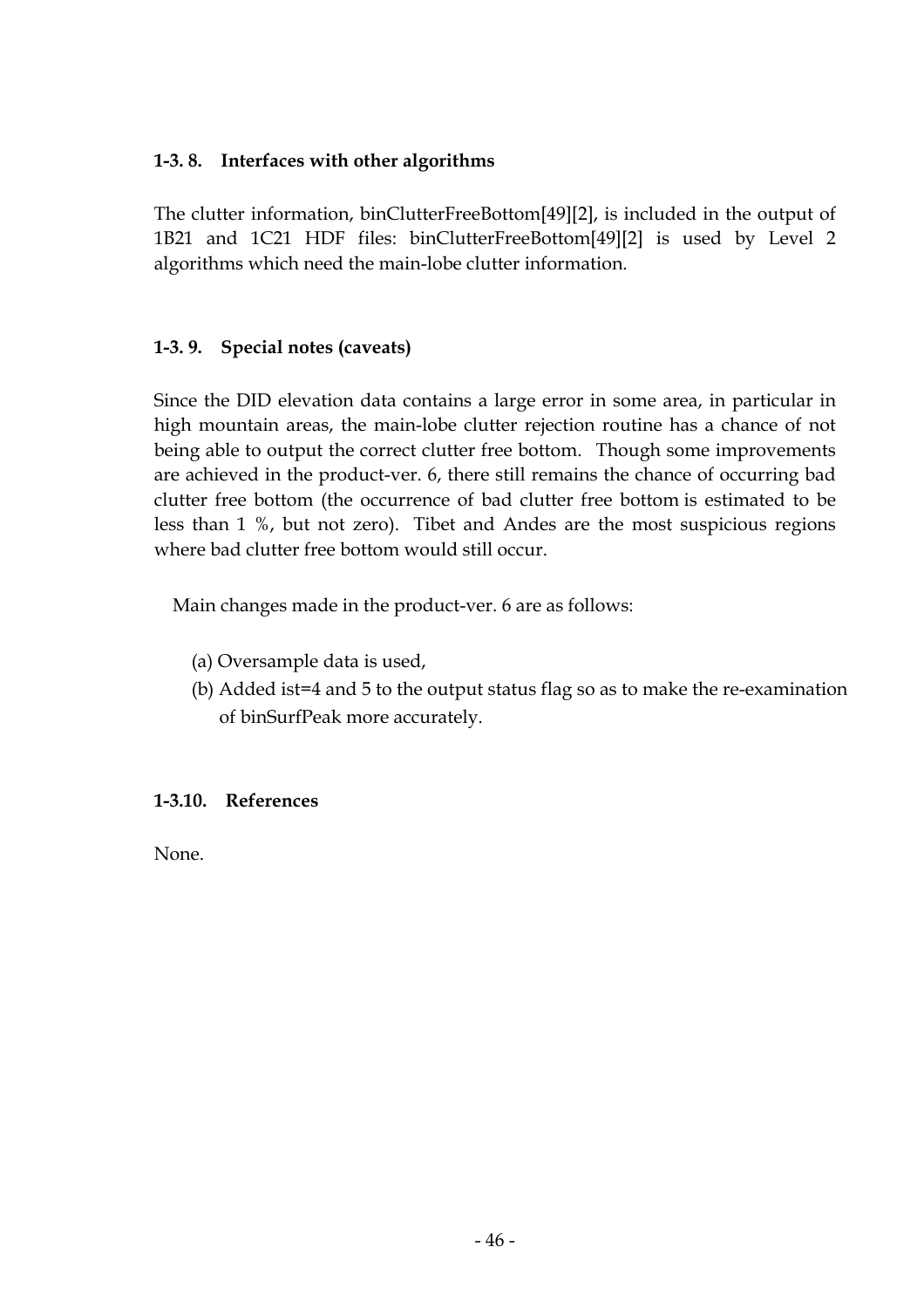# **1-4. Redefinition of the Minimum Echo Flag**

# **1-4. 1. Introduction**

After the TRMM satellite was launched, it was found that sidelobe echoes from the surface at nadir appeared in the radar received signal and that they sometimes were misidentified as rain echoes. In order to decrease the number of such misidentifications, the algorithm for defining the minEchoFlag was modified. A new algorithm was added to redefined the minEchoFlag by using the radar echo signals after removing some of the possible sidelobe echoes. The following section describes the algorithm to remove sidelobe echoes from the original radar echoes for this purpose.

Note, however, that the modified radar echoes are used only for this purpose internally, i.e., to redefine the minEchoFlag in 1B21, and that the output data from 1B21 are original radar echoes.

Note also that since the parameters for the removal of sidelobe surface echoes are chosen in a conservative way in order not to miss a real rain echo, some of the sidelobe echoes remain to be identified as rain echoes.

# **1-4. 2. Sidelobe removal algorithm**

The Precipitation Radar (PR) occasionally observes exceptionally large surface echoes at nadir. Since the PR sensitivity turned out to be better than the minimum requirement, a weak surface echo that is picked up by a sidelobe in the nadir direction appears occasionally in the echo region above the surface when the mainlobe is pointed offnadir. Such sidelobe surface echoes are sometimes identified as rain echoes if they are strong and appear in successive range bins.

Since the sidelobe echoes are caused by the reflection of sidelobe signal at nadir, they appear only at the range equal to the nadir range to the surface regardless of the mainbeam direction. Although the magnitudes of the sidelobe echoes naturally correlate with the magnitude of the mainlobe echo at the nadir, the ratio fluctuates substantially from one scan to another. In fact, the sidelobe echoes at different angle bins in a single scan do not correlate very well, either. Therefore, it is not possible to estimate the magnitudes of the sidelobe echoes from the mainlobe nadir return power and to subtract them from the radar echoes at slant incidence angles to remove the sidelobe echoes.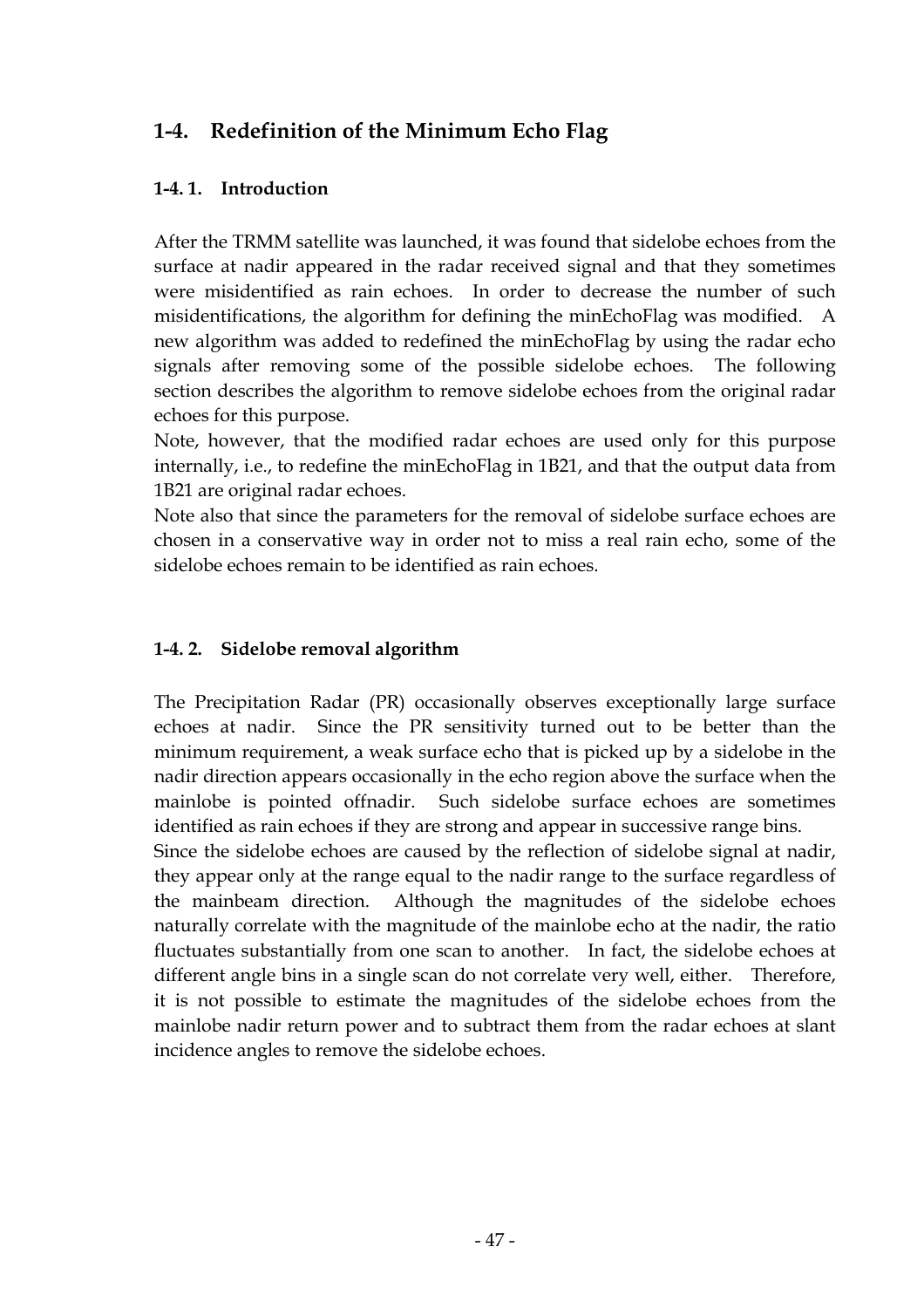The basic strategy of the sidelobe removing algorithm adopted is as follows:

- (1) Find a peak echo around the range corresponding to the nadir surface range,
- (2) If this peak value is higher than the signal threshold and if the signals at 500 m above and 500 m below the peak are lower than the threshold, this peak echo and adjacent range bin echoes are identified as sidelobe clutter echoes.
- (3) The data identified as sidelobe clutter are replaced by the interpolated data.

However, there are exceptions:

- (4) Near the center of swath, the sidelobe range bin is too close to the surface and the bin 500 m below it is totally contaminated by the mainlobe clutter. In such an angle bin, only the comparison with the data above the expected sidelobe bin is made (in a rather conservative way to avoid missing a true rain echo).
- (5) Except around the center of swath, the signal at the same height in the adjacent (inward) angle bin is also compared with the threshold, and unless this signal is smaller than the threshold, the original peak is not identified as sidelobe echo. This procedure is included to avoid misidentifying the bright band echo as a sidelobe echo.

## **1-4. 3. Redefinition of minEchoFlag**

With the data modified in the way explained above, the new algorithm runs the minimum echo detection routine with the rain certain threshold in the same way as the standard routine. If the result is low (not rain certain) and if the original minEchoFlag=20 (rain certain), then the added routine replaces the minEchoFlag of 20 by 13. If the result is high (rain certain) and if the original minEchoFlag=20, then it keeps minEchoFlag as 20 but replaces the binStormHeight for rain certain by the range bin number at which the rain certain flag is first set with the modified data.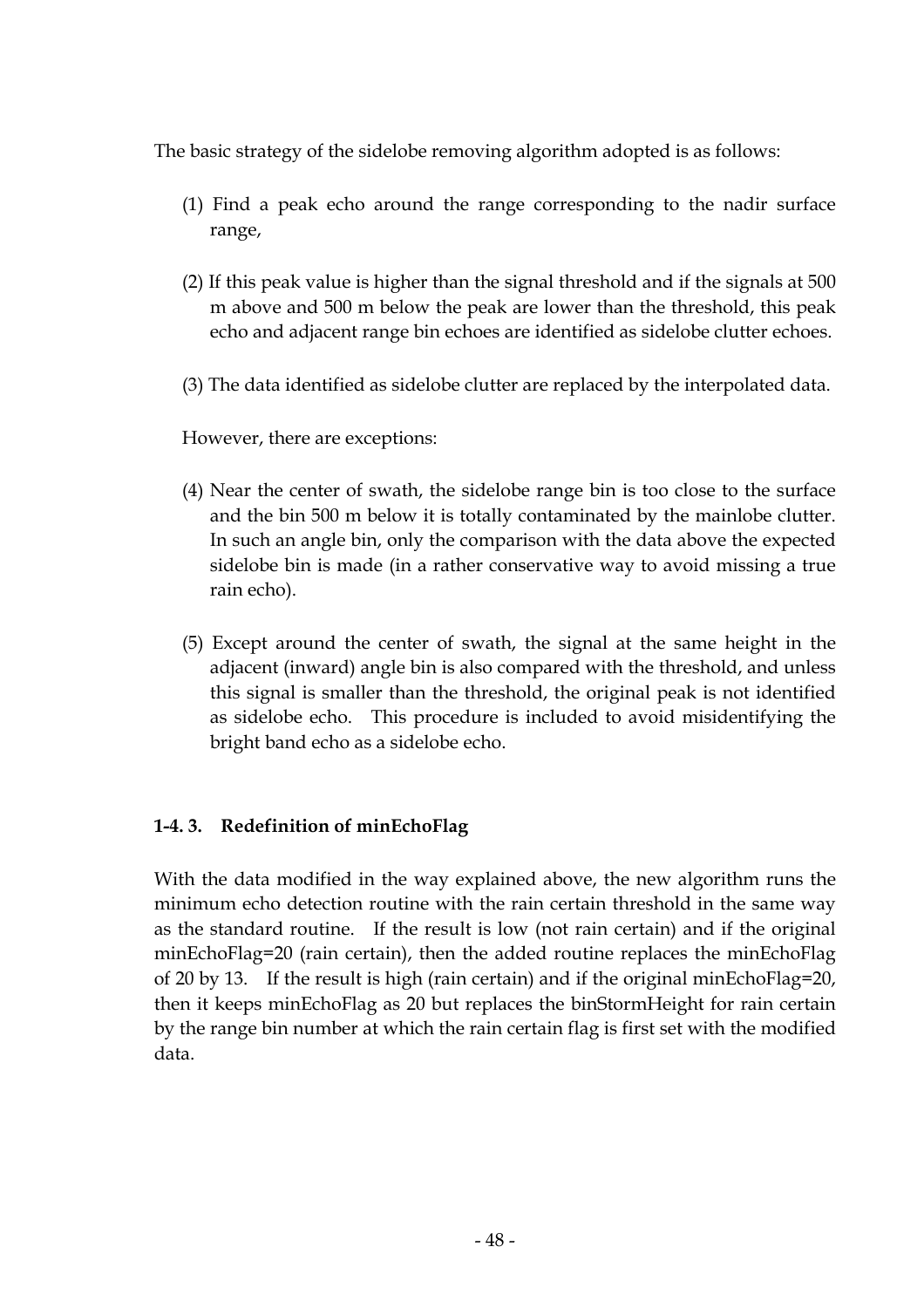|                | ECS (EOSDIS Core System) Metadata Elements [Core Metadata] |                                                                                |                                     |       |      |                                                                                                                                                                                                                                                                                                                                                       |  |  |
|----------------|------------------------------------------------------------|--------------------------------------------------------------------------------|-------------------------------------|-------|------|-------------------------------------------------------------------------------------------------------------------------------------------------------------------------------------------------------------------------------------------------------------------------------------------------------------------------------------------------------|--|--|
|                | Metadata<br>Element                                        | Defined Names of<br>Parameter<br>in the toolkit                                | Object Name<br>in the HDF           | Type  | size | Estimated Description                                                                                                                                                                                                                                                                                                                                 |  |  |
|                | 1 Orbit Number                                             | TK ORBIT<br><b>NUMBER</b>                                                      | Orbit Number                        | int   | 17   | The orbit number to be used in<br>calculating the spatial extent of this<br>data.                                                                                                                                                                                                                                                                     |  |  |
|                | 2 Beginning Date ******.tkyear                             | TK BEGIN<br><b>DATE</b><br>*****.tkmonth<br>*****.tkday                        | Range<br>Beginning<br>Date          | date  | 25   | The date when the granule coverage<br>began. Granule coverage defined as<br>the orbit for Level-1 and Level-2<br>satellite data, as the hour of the<br>granule for Level-1 and Level-2<br>ground validation data, as the day of<br>the granule for rain gauge and<br>disdrometer data, and as the pentad or<br>month of the granule for Level-3 data. |  |  |
| $\overline{3}$ | Beginning<br>Time                                          | TK BEGIN<br><b>TIME</b><br>***** .tkhour<br>***** .tkminute<br>***** .tksecond | Range<br>Beginning<br>Time          | time  | 23   | The time when the granule coverage<br>began.<br>See beginning date.                                                                                                                                                                                                                                                                                   |  |  |
|                | 4 Ending Date                                              | TK END<br><b>DATE</b><br>***** .tkyear<br>***** .tkmonth<br>***** .tkday       | Range Ending<br>Date                | date  | 22   | The date when the granule coverage<br>ended.<br>See beginning date.                                                                                                                                                                                                                                                                                   |  |  |
|                | 5 Ending Time                                              | TK_END_TIME<br>***** .tkhour<br>***** trminute<br>***** .tksecond              | Range Ending<br>Time                | time  | 20   | The time when the granule coverage<br>See beginning date.<br>ended.                                                                                                                                                                                                                                                                                   |  |  |
| 6              | Granule ID                                                 | TK GRANULE<br>1D                                                               | Granule<br>Pointer                  | char  | 48   | ID of granule. Same as input file<br>name. (ex. 1B12.19990706.1039.1)                                                                                                                                                                                                                                                                                 |  |  |
| $\overline{7}$ | ID of ECS<br>Data Object                                   | TK DATA ID                                                                     | <b>Short Name</b>                   | char  | 66   | The unique identifier of an ECS<br>collection to which this granule<br>belongs. (i.e. "Total Power, Noise",<br>'PR Reflectivity")                                                                                                                                                                                                                     |  |  |
| 8              | Size MB ECS<br>Data Object                                 | TK FILE SIZE                                                                   | Size MB ECS<br>Data Granule         | float | 21   | The size attribute will indicate the<br>volume of data contained in the<br>granule.                                                                                                                                                                                                                                                                   |  |  |
|                | Longitude of<br>9 Maximum<br>Latitude                      | TK LON OF<br>MAX LAT                                                           | Longitude Of<br>Maximum<br>Latitude | char  | 50   | Longitude of the northernmost extent<br>of the satellite orbit. Decimal degrees<br>with 6 figures precision after the<br>decimal point. Positive east, negative<br>west. A point on the 180th meridian is<br>assigned to the western hemisphere.                                                                                                      |  |  |
|                | 10 <sup>Spatial</sup><br>Coverage Type                     | TK_SPAT_COV<br><b>TYPE</b>                                                     | Spatial<br>Coverage Type            | char  | 33   | This attribute denotes whether the<br>locality/coverage requires horizontal,<br>vertical or both spatial domain and<br>coordinate system definitions. "both"                                                                                                                                                                                          |  |  |
| 11             | Ellipsoid<br>Name                                          | TK ELLIPSOID<br><b>NAME</b>                                                    | Ellipsoid Name char                 |       | 50   | Name of the ellipsoid.<br>"World Geodetic System (WGS) 84"                                                                                                                                                                                                                                                                                            |  |  |
| 12             | Equatorial<br>Radius                                       | TK_EQ_RADIUS                                                                   | Equatorial<br>Radius                | float | 51   | Equatorial radius of the earth ellipsoid<br>(meters). "6378.137"                                                                                                                                                                                                                                                                                      |  |  |

# **Appendix. Detail information of the metadata**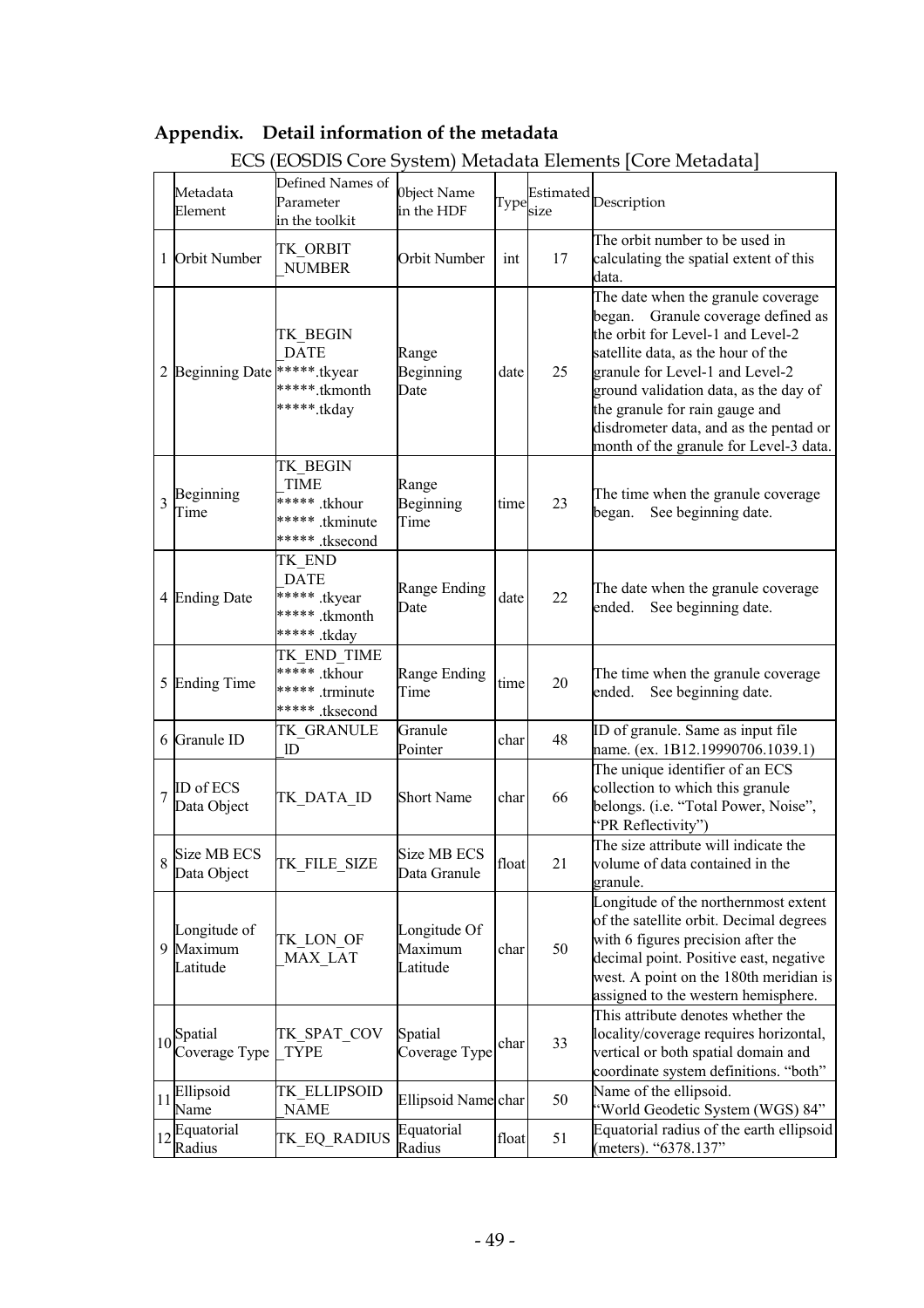| 13 | Denominator of<br>Flattening                               | TК<br><b>FLATTENING</b><br><b>RATIO</b>   | Denominator<br>Flattening<br>Ratio | float | 51 | The reciprocal of the flattening ratio,<br>Where $f = 1 - b/a$ , a = Equatorial<br>radius of the earth ellipsoid and $b =$<br>Polar radius of the earth ellipsoid<br>0.00335281" |
|----|------------------------------------------------------------|-------------------------------------------|------------------------------------|-------|----|----------------------------------------------------------------------------------------------------------------------------------------------------------------------------------|
|    | 14 Orbit Model<br>Name                                     | TK ORBIT<br>MODEL<br><b>NAME</b>          | Orbiit Model<br>Name               | char  | 98 | The reference name to the orbital<br>model to be used to calculate the<br>geolocation of this data to determine<br>global spatial extent.<br>'Definitive FDF Ephemeris"          |
|    | 15 <sup>Semi</sup> Major<br>Axis                           | TK KEP SEMI<br>MAJOR AXIS                 | Semi Major<br>Axis                 | float | 19 | Half of the long axis of the orbit<br>ellipse (meters).<br>Used Geometric metadata.                                                                                              |
|    | 16 Mean Anomaly                                            | TK_KEP_MEAN<br><b>ANOMALY</b>             | Mean Anomaly float                 |       | 18 | Angle around the orbit at the Epoch<br>Time about the Ellipse center from the<br>ascending node (radians).<br>Used Geometric metadata.                                           |
|    | Right<br>$17$ <sup>Ascension of</sup><br>Ascending<br>Node | TK KEP<br>RIGHT ASCEN<br><b>NODE</b>      | Right<br>Ascension<br>Node         | float | 42 | Right Ascension in Geocentric Inertial<br>Coordinates of the north bound<br>equator crossing (radians).<br>Used Geometric metadata.                                              |
|    | $18$ <sup>Argument of</sup><br>Perigee                     | TK_KEP_ARG<br>OF PERIGEE                  | Argument of<br>Perigee             | float | 28 | Angle from the ascending node to<br>perigee (radians). Used Geometric<br>metadata.                                                                                               |
|    | 19 Eccentricity                                            | TK KEP<br><b>ECCENTRICITY</b>             | Eccentricity                       | float | 21 | Eccentricity of ellipse (meters).<br>Used Geometric metadata.                                                                                                                    |
|    | 20 Inclination                                             | TK KEP<br><b>INCLINAT10N</b>              | Inclination                        | float | 20 | Angle between Orbit plane and Earth<br>Equatorial plane (radians).                                                                                                               |
|    | 21 Epoch date                                              | TK KEP<br><b>EPOCH</b><br><b>DATE</b>     | <b>Epoch Date</b>                  | date  | 19 | Reference date for orbital elements.<br>Used Geometric metadata.                                                                                                                 |
|    | 22 Epoch time                                              | TK KEP<br><b>EPOCH</b><br><b>TIME</b>     | <b>Epoch Time</b>                  | time  | 19 | Reference time for orbital elements.<br>Used Geometric metadata                                                                                                                  |
|    | $ 23 $ Epoch<br>milliseconds                               | TK KEP<br><b>EPOCH</b><br><b>MILLISEC</b> | Epoch millisec int                 |       | 20 | Reference milliseconds for orbital<br>elements.<br>Used Geometric metadata                                                                                                       |
|    | $ _{24} _{\sim}$ West Bounding<br>Coordinate               | TK WEST<br><b>BOUND</b><br>COORD          | West<br>Bounding<br>Coordinate     | float | 29 | The degree value for the west<br>longitude of boundary. "-180"                                                                                                                   |
|    | $25\frac{\text{East Bounding}}{G}$<br>Coordinate           | TK EAST<br><b>BOUND</b><br>COORD          | <b>East Bounding</b><br>Coordinate | float | 29 | The degree value for the east<br>longitude<br>of boundary. "180"                                                                                                                 |
|    | North<br>26 Bounding<br>Coordinate                         | TK NORTH<br><b>BOUND</b><br><b>COORD</b>  | North<br>Bounding<br>Coordinate    | float | 30 | The degree value for the north latitude<br>of boundary. "40"                                                                                                                     |
|    | South<br>27 Bounding<br>Coordinate                         | TK SOUTH<br><b>BOUND</b><br><b>COORD</b>  | South<br>Bounding<br>Coordinate    | float | 30 | The degree value for the south latitude<br>of boundary. "-40"                                                                                                                    |
|    | $ _{28}$ Center Point<br>Latitude                          | TK CENTER<br>POINT_LAT                    | Center Latitude float              |       | 52 | Latitude of center point of product.                                                                                                                                             |
|    | 29 Center Point<br>Longitude                               | TK CENTER<br>POINT LON                    | Cener<br>Longitude                 | float | 52 | Longitude of center point of product.                                                                                                                                            |
|    | 30 Radius                                                  | TK RADIUS                                 | Radius Value                       | float | 15 | Distance in km from Point. "-9999.9"                                                                                                                                             |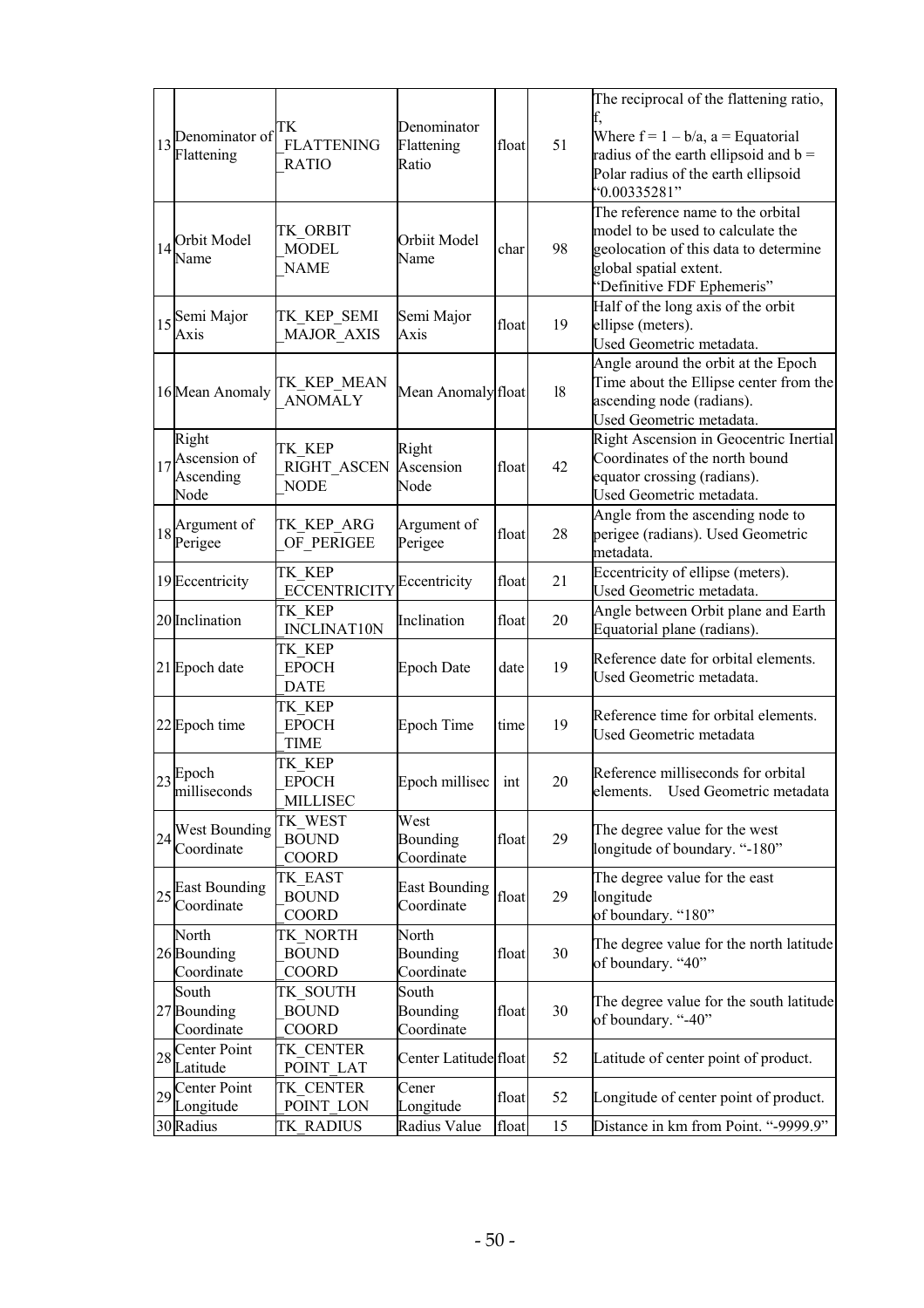| 31 | Latitude<br>Resolution                                     | TK LATITUDE<br><b>RES</b>            | Latitude<br>Resolution                            | float | 27  | The minimum difference between two<br>adjacent latitude values expressed in<br>Geographic Coordinate units of<br>measure. "-9999.9"<br>The minimum difference between two                                                     |
|----|------------------------------------------------------------|--------------------------------------|---------------------------------------------------|-------|-----|-------------------------------------------------------------------------------------------------------------------------------------------------------------------------------------------------------------------------------|
|    | $32$ Longitude<br>Resolution                               | TK LONGITUDE Longitude<br><b>RES</b> | Resolution                                        | float | 28  | adjacent longitude values expressed in<br>Geographic Coordinate units of<br>measure. "-9999.9"                                                                                                                                |
|    | Geographic<br>33 Coordinate<br>Units                       | TK GEO<br><b>COORD UNITS</b>         | Geographic<br>Coordinate<br>Units                 | char  | 112 | Units of measure used for the latitude<br>and longitude resolution values.<br>"Decimal Degrees"                                                                                                                               |
| 34 | Temporal<br>Range Type                                     | TK TEMPOR<br>RNG TYPE                | Temporal<br>Range Type                            | char  | 50  | This tells the system how temporal<br>coverage is specified for the granule                                                                                                                                                   |
| 35 | <b>QA</b> Parameter<br>Name                                | TK_QA_PARAM<br><b>NAME</b>           | Qualiity<br>Assurance<br>Parameter<br>Name        | char  | 98  | <b>Science Quality Flag</b>                                                                                                                                                                                                   |
| 36 | <b>QA</b> Parameter<br>Value                               | TK QA P^RAM<br><b>VALUE</b>          | Quality<br>Assurance<br>Parameter<br>Value        | char  | 99  | A post processing indication of quality<br>by the algorithm developer.<br>The Quality Indicator takes the form<br>of 4 possible ASCII strings:<br>"NOT BEING INVESTIGATED",<br>"BEING INVESTIGATED".<br>"FAILED" or "PASSED". |
| 37 | Reprocessing<br><b>Status</b>                              | TK REPRO<br><b>STAT</b>              | Reprocessing<br>Actual                            | char  | 40  | This attribute identifies the intent of<br>the product author to reprocess the<br>data (i.e. data gaps, geolocation<br>accuracy, scientist review quality<br>flags).<br>"NULL"                                                |
|    | <b>Browse</b><br>38 Package<br>Reference                   | <b>TK BROUSE</b><br><b>NAME</b>      | Browse Pointer char                               |       | 105 | This attribute will contain a<br>system-resolvable reference to an<br>HDF package containing collocation<br>of browse granules. "NULL"                                                                                        |
|    | 39 Contact Name                                            | TK CONTACT                           | Science<br>Contact                                | char  | 93  | The name of the algorithm developer<br>related to this granule. The contact<br>name supplied here must exist in the<br>ECS contact database.<br>"JAXA Earth Observation Center".                                              |
|    | 40 Mean Motion                                             | TK NUN<br><b>ORBITS</b>              | Mean Motion                                       | float | 50  | Number of orbits per day, including<br>fractions of orbits.<br>Used Geometric metadata.                                                                                                                                       |
| 41 | Orbit Adjust<br>Flag                                       | TK ORBIT<br><b>ADJUST</b>            | Orbit Adjut<br>Flag                               | int   | 50  | Orbit Adjust Flag.<br>Values are as follows: $0 = no$ orbit<br>adjust activity during this orbit. $1 =$<br>orbit adjustment control modes<br>occurred during this orbit.                                                      |
|    | $\vert_{42}\vert$ Attitude Mode<br>Flag                    | TK ATTITUDE<br><b>MODE</b>           | Attitude Mode<br>Flag                             | int   | 50  | Attitude Mode flag. Values are as<br>follows: $0 =$ forward mode<br>$(+X$ forward) throughout this orbit $1 =$<br>backward mode (-X forward)<br>throughout this orbit $2 =$ yaw<br>maneuver during this orbit.                |
|    | Solar beta angle TK_BEGIN<br>43 at beginning of<br>granule | <b>SOLAR</b><br><b>BETA</b>          | Solar Beta<br>Angle At<br>Beginning Of<br>Granule | float | 50  | Elevation of sun in the orbit plane at<br>the orbit start (degrees)/<br>Used Geometric metadata.                                                                                                                              |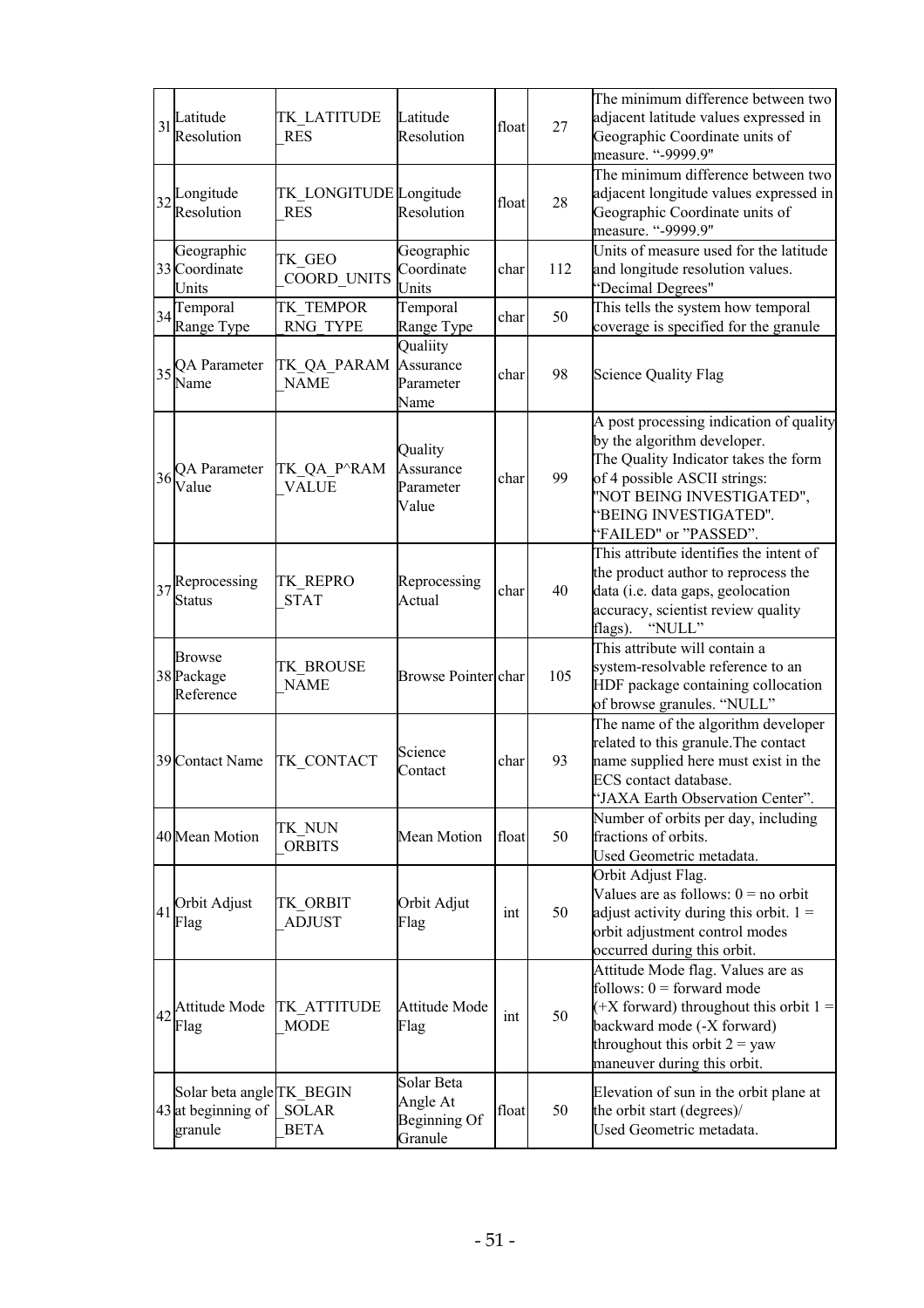|    | Solar beta angle<br>44 at end of<br>granule      | TK_END_SOLAR<br><b>BETA</b>            | Solar Beta<br>Angle At End<br>Of Grnule | float | 50                                 | Elevation of sun in the orbit plane at<br>the orbit start (degrees).<br>Used Geometric metadata.                                                                                                                                                                                                                                                                                                                                                                                                                                                                                                                                                                                 |
|----|--------------------------------------------------|----------------------------------------|-----------------------------------------|-------|------------------------------------|----------------------------------------------------------------------------------------------------------------------------------------------------------------------------------------------------------------------------------------------------------------------------------------------------------------------------------------------------------------------------------------------------------------------------------------------------------------------------------------------------------------------------------------------------------------------------------------------------------------------------------------------------------------------------------|
|    | $45$ Sensor<br>Alignment                         | TK SENSOR<br><b>ALGN</b>               | Sensor<br>Alignment                     | char  | 100                                | Euler Sequence (3 integers) and Euler<br>angles for rotation from spacecraft<br>coordinates to sensor coordinates in<br>degrees. (These are to be provided by<br>the science team) "0.0, 0.0, 0.0, 1.2,<br>3"                                                                                                                                                                                                                                                                                                                                                                                                                                                                    |
|    | Sensor<br>46 Alignment<br>Channel Offsets OFFSET | TK SENSOR<br><b>ALGN CHAN</b>          | Sensor<br>Alignment<br>Channel Offset   |       | $50*$<br>char number o<br>channels | Euler Sequence (3 integers) and Euler<br>angles for rotation from sensor<br>coordinates to Channel coordinate in<br>degrees. (These are to be provided<br>by the science team if needed, but they<br>are not nominally used in TSDIS<br>processing since geolocation is not<br>done per channel) "0"                                                                                                                                                                                                                                                                                                                                                                             |
| 47 | Scan Path<br>Model                               | TK SCAN PATH Scan Path<br><b>MODEL</b> | Model                                   | char  | 100                                | Parameters describing the scan path as<br>used for pixel geolocation.<br>For a (nominal) conical scan model<br>the following parameters are used:<br>Axis of Scan $(\pm 1, 2, \text{or } 3)$ .<br>Reference Axis for zero rotation angle<br>$(\pm 1, 2, \text{or } 3)$ , and Scan cone angular<br>radius in degrees. Starting rotation<br>angle relative to the scan axis in<br>degrees.<br>Total rotation angle spanned in<br>degrees, Active scan duration time in<br>seconds (between first and last pixel),<br>and Time Offset between spacecraft<br>time of the sensor data packet and the<br>first pixel time, in seconds.<br>$^{\circ}1.3, 90.0, -17.0, 34.0, 0.3, 0.0$ " |
|    | Scan Path<br>48 Parameters<br>Per Channel        | TK_SCAN_PATH<br><b>PARAM</b>           | Scan Path<br>Model<br>Parameter         | char  | 100                                | Parameters describing the scan path<br>separately for each channel in degrees.<br>(These are to be provided by the<br>science team if needed, but they are<br>not nominally used in TSDIS<br>processing since geolocation is not<br>done per channel) "0"                                                                                                                                                                                                                                                                                                                                                                                                                        |
|    | 49 Ephemeris file<br>descriptor                  | TK EPHEM<br>FILE NAME                  | Ephemeris<br>File ID                    | char  | 50                                 | TSDIS granule ID for the ephemeris<br>file. The format is<br>EPHEM.YYMMDD.nn.,<br>where YY is year,<br>MM is month, DD is day of the<br>month,<br>and nn is the version number.                                                                                                                                                                                                                                                                                                                                                                                                                                                                                                  |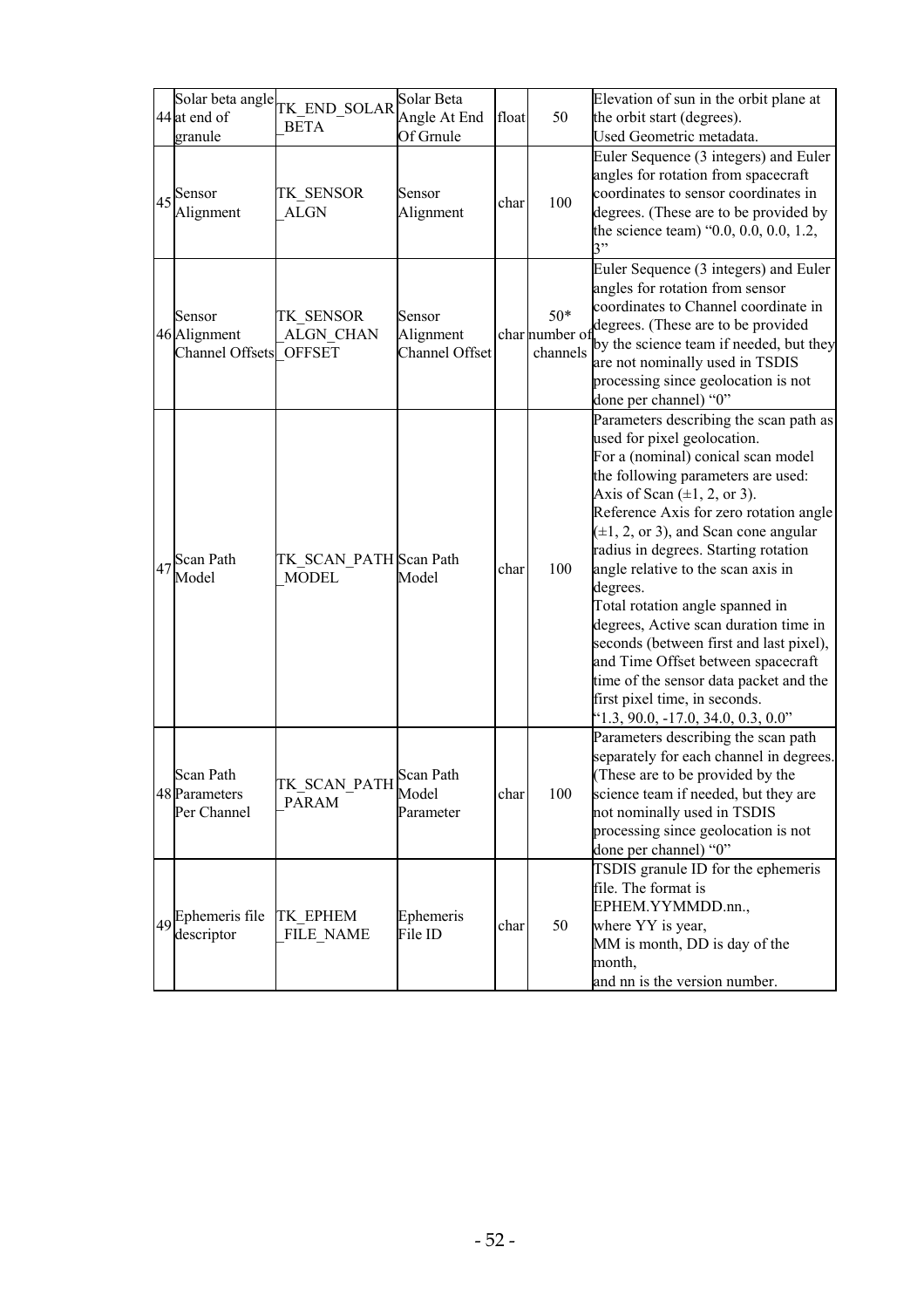|   | Metadata                     | Defined Names of             | Object Name  |       | Estimate |                                         |
|---|------------------------------|------------------------------|--------------|-------|----------|-----------------------------------------|
|   |                              | Parameter                    | in the HDF   | Type  |          | Description                             |
|   | Element                      | in the Toolkit               |              |       | d size   |                                         |
|   | 1 Data Gaps                  | TK DATA GAP                  | DataGap      | float | 50       | The sum of the duration of the data     |
|   | Duration                     |                              |              |       |          | gaps in seconds in the orbit (satellite |
|   |                              |                              |              |       |          |                                         |
|   |                              |                              |              |       |          | data) or granule (GV data).             |
| 2 | Number of                    | TK NUM DATA                  | Number Of    | float | 50       | The number of data gaps in the data in  |
|   | Data Gaps                    | GAP                          | Data Gaps    |       |          | the orbit (satellite data) or           |
|   |                              |                              |              |       |          | granule (GV data).                      |
|   | 3 Algorithm                  | TK_ALGORITHM Algorithm       |              | char  | 50       | The version of the science algorithm is |
|   | Version                      | <b>VERSION</b>               | Version      |       |          | written as "M.m", where "M" is an       |
|   |                              |                              |              |       |          |                                         |
|   |                              |                              |              |       |          | integer corresponding to major          |
|   |                              |                              |              |       |          | revisions of the code. Major revisions  |
|   |                              |                              |              |       |          | are changes in the science algorithm    |
|   |                              |                              |              |       |          | which do affect the science, are        |
|   |                              |                              |              |       |          | delivered to TSDIS in an official       |
|   |                              |                              |              |       |          | delivery package, and require           |
|   |                              |                              |              |       |          | reprocessing. "m" is an integer         |
|   |                              |                              |              |       |          | corresponding to minor revisions or     |
|   |                              |                              |              |       |          | corrections. Minor revision or          |
|   |                              |                              |              |       |          |                                         |
|   |                              |                              |              |       |          | corrections are made so the science     |
|   |                              |                              |              |       |          | algorithm will function properly in     |
|   |                              |                              |              |       |          | TSDIS, do not affect the science,       |
|   |                              |                              |              |       |          | are not delivered to TSDIS, in an       |
|   |                              |                              |              |       |          | official delivery package, and to not   |
|   |                              |                              |              |       |          | require reprocessing. "M" is written    |
|   |                              |                              |              |       |          | without leading zeroes, with a range    |
|   |                              |                              |              |       |          | from 1 to 99. "m" is written with       |
|   |                              |                              |              |       |          |                                         |
|   |                              |                              |              |       |          | leading zeroes, with a range from 00    |
|   |                              |                              |              |       |          | to 99. At launch, the version of all    |
|   |                              |                              |              |       |          | science algorithm is "1.00".            |
|   |                              | 4 Product Version TK PRODUCT | Product      | int   | 50       | A single integer indicating the version |
|   | Number                       | <b>VERSION</b>               | Version      |       |          | of the product.                         |
|   |                              |                              | Number       |       |          | The first Product Version Number is 1.  |
|   |                              |                              |              |       |          | The Product Version Number is           |
|   |                              |                              |              |       |          | incremented every time the product is   |
|   |                              |                              |              |       |          |                                         |
|   |                              |                              |              |       |          | reprocessed due to the fact that the    |
|   |                              |                              |              |       |          | algorithm creating it changes or the    |
|   |                              |                              |              |       |          | algorithms creating the input to the    |
|   |                              |                              |              |       |          | algorithm change.                       |
|   | 5 Toolkit Version TK TOOLKIT |                              | Toolkit      | char  | 50       | Version of Toolkit used to create this  |
|   |                              | <b>VERSION</b>               | Version      |       |          | granule.                                |
|   | 6 Calibration                | TK CAL COEF                  | Calibration  | int   | 50       | Version of the calibration coefficients |
|   | Coefficient                  | <b>VERSION</b>               | Coefficient  |       |          |                                         |
|   |                              |                              |              |       |          | (i.e. 1, 2, 3, etc.)                    |
|   | Version                      |                              | Version      |       |          |                                         |
| 7 | <b>Missing Data</b>          | TK MISSING                   | Missing Data | int   | 50       | Number of missing scans in the orbit    |
|   |                              | <b>DATA</b>                  |              |       |          | (satellite data), missing rays (ground  |
|   |                              |                              |              |       |          | radar data) or missing observations     |
|   |                              |                              |              |       |          | (rain gauge or disdrometer data)        |
|   |                              |                              |              |       |          | express in percent.                     |
|   |                              |                              | Percent Of   |       | 50       | List by channel of the percentage of    |
|   | Percentage of                | TK PERCENT                   |              | char  |          |                                         |
|   | <b>Bad or Missing</b>        | <b>BAD</b>                   | Bad          |       |          | bad or missing pixels in the orbit      |
|   | Pixels                       | MISS PIXCEL                  | Or Missing   |       |          | (satellite data) or granule (GV data).  |
|   |                              |                              | Pixels       |       |          | $.95\%$                                 |

PS (Product Specific) Metadata Elements [Archive Metadata]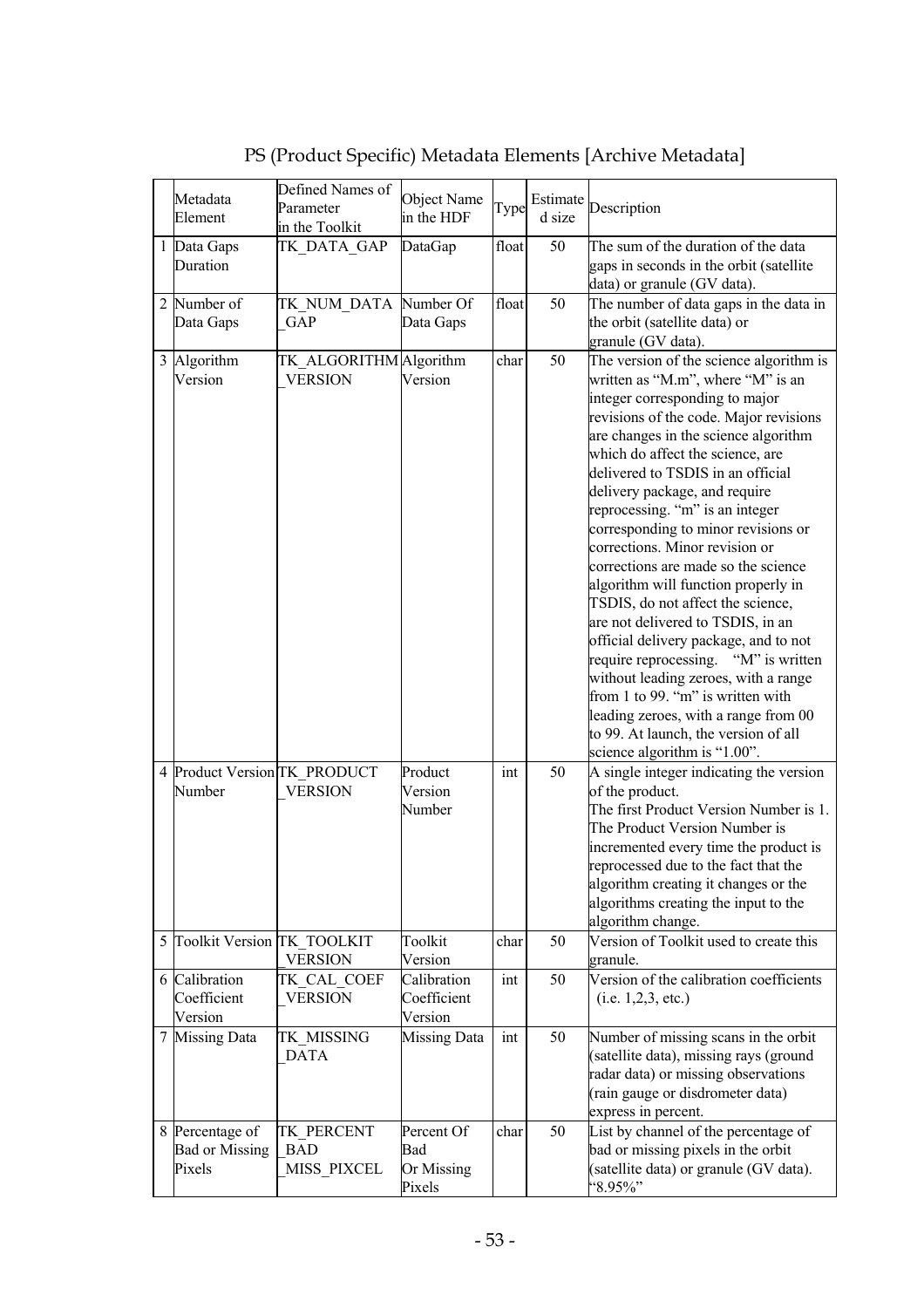| 9 | Maximum<br>Valid Value of<br>Channel              | TK MAX VALID Maximum<br><b>CHANNEL</b> | Valid Value<br>of Channel                      | char  | 50  | List by channel of the maximum valid<br>value(value specified by the instrument<br>scientist). 1B:"-110", 1C:"20"                                                                                                                                                                                                                                                                                                                                                                                                                                                                                                                                                                                                                                                                                                                                                       |
|---|---------------------------------------------------|----------------------------------------|------------------------------------------------|-------|-----|-------------------------------------------------------------------------------------------------------------------------------------------------------------------------------------------------------------------------------------------------------------------------------------------------------------------------------------------------------------------------------------------------------------------------------------------------------------------------------------------------------------------------------------------------------------------------------------------------------------------------------------------------------------------------------------------------------------------------------------------------------------------------------------------------------------------------------------------------------------------------|
|   | 10 Minimum<br>Valid Value of<br>Channel           | TK MIN VALID<br><b>CHANNEL</b>         | Minimum<br>Valid Value<br>of Channel           | char  | 50  | List by channel of the minimum valid<br>value (value specified by the<br>instrument scientist).                                                                                                                                                                                                                                                                                                                                                                                                                                                                                                                                                                                                                                                                                                                                                                         |
|   | 11 Min Max Unit                                   | TK MIN MAX<br><b>UNITS</b>             | Min Max Unit char                              |       | 50  | 1B:"-20",1C:"80"<br>Units of the Minimum and Maximum<br>valid values. 1B: "dBm", 1C: "dBZ"                                                                                                                                                                                                                                                                                                                                                                                                                                                                                                                                                                                                                                                                                                                                                                              |
|   | 12 Orbit Size                                     | TK_ORBIT SIZE                          | OrbitSize                                      | int   | 50  | Numbers of scans in Orbit. If the<br>granule is empty, Orbit Size = $0$ .                                                                                                                                                                                                                                                                                                                                                                                                                                                                                                                                                                                                                                                                                                                                                                                               |
|   | 13 Radar Wave<br>length                           | TK_RADAR<br>WAVELENGTH length          | Radar Wave                                     | float | 50  | Wavelength of the radar (meter).<br>"0.02178"                                                                                                                                                                                                                                                                                                                                                                                                                                                                                                                                                                                                                                                                                                                                                                                                                           |
|   | 14 Minimum<br>Reflectivity<br>Threshold           | TK MI REF<br>THRESHOLD                 | Minimum<br>Reflectivity<br>Threshold           | float | 50  | The threshold (dBZ) below which<br>ground based radar reflectivity data is<br>set to the missing value. "-9999.9"                                                                                                                                                                                                                                                                                                                                                                                                                                                                                                                                                                                                                                                                                                                                                       |
|   | 15 Algorithm ID                                   | TK ALGORITHM Algorithm ID<br>ID        |                                                | char  | 50  | Name of the algorithm<br>(i.e. 1B21, 1C21)                                                                                                                                                                                                                                                                                                                                                                                                                                                                                                                                                                                                                                                                                                                                                                                                                              |
|   | 16 Data Accuracy                                  | TK DATA<br><b>ACCURACY</b>             | Data<br>Accuracy                               | char  | 50  | List by channel of the accuracy of the<br>data.                                                                                                                                                                                                                                                                                                                                                                                                                                                                                                                                                                                                                                                                                                                                                                                                                         |
|   | 17 Input IDs                                      | TK INPUT<br><b>FILES</b>               | <b>Input Files</b>                             | char  | 300 | List of input granule IDs. "NULL"                                                                                                                                                                                                                                                                                                                                                                                                                                                                                                                                                                                                                                                                                                                                                                                                                                       |
|   | 18 Data of<br>Generation of<br><b>Input Files</b> | TK GEN DATE<br><b>INPUT FILES</b>      | Data Of<br>Generation Of<br><b>Input Files</b> | char  | 50  | List of the generation dates of the input<br>files. For ingested files, this is the date<br>TSDIS received the file.                                                                                                                                                                                                                                                                                                                                                                                                                                                                                                                                                                                                                                                                                                                                                    |
|   | 19 Data Center<br>Source Of<br>Input Files        | TK DATA<br><b>CENTER SRC</b>           | Data Center<br>Source Of<br><b>Input Files</b> | char  | 50  | List of the centers generating the input<br>files. e.g., TSDIS NMC.                                                                                                                                                                                                                                                                                                                                                                                                                                                                                                                                                                                                                                                                                                                                                                                                     |
|   | 20 Generation<br>Date                             | TK GEN DATE                            | Generation<br>Date                             | int   | 50  | Date the dataset was generated.                                                                                                                                                                                                                                                                                                                                                                                                                                                                                                                                                                                                                                                                                                                                                                                                                                         |
|   | 21 Day/Night                                      | TK DAY NIGHT Day Night                 |                                                | float | 50  | Percentage scans during the orbit in<br>daytime mode. "-9999.9"                                                                                                                                                                                                                                                                                                                                                                                                                                                                                                                                                                                                                                                                                                                                                                                                         |
|   | 22 Solar Channel<br>Gains                         | TK SOLAR<br><b>GAIN</b>                | Solar Channel float<br>Gains                   |       | 50  | Channel 1 Mirror Side A<br>Channel 1 Mirror Side B<br>Channel 2 Mirror Side A<br>Channel 2 Mirror Side B                                                                                                                                                                                                                                                                                                                                                                                                                                                                                                                                                                                                                                                                                                                                                                |
|   | 23 SSM/I<br>Adjustment<br>Coefficients            | TK SSMI<br><b>ADJUST</b>               | SSMI Adjust<br>Coef                            | float | 30  | List of the intercepts and slopes<br>defining the following correction to the<br>brightness temperatures for channel:<br>deltaT={A ch*(tb-250)/50}+B ch<br>The entries in the list are as follows:<br>10GHz Vertical adjustment intercept<br>10GHz Horizontal adjustment intercept<br>19GHz Vertical adjustment intercept<br>19GHz Horizontal adjustment intercept<br>21GHz Vertical adjustment intercept<br>37GHz Vertical adjustment intercept<br>37GHz Horizontal adjustment intercept<br>85GHz Vertical adjustment intercept<br>85GHz Horizontal adjustment intercept<br>10GHz Vertical adjustment slope<br>10GHz Horizontal adjustment slope<br>19GHz Vertical adjustment slope<br>19GHz Horizontal adjustment slope<br>21GHz Vertical adjustment slope<br>37GHz Vertical adjustment slope<br>37GHz Horizontal adjustment slope<br>85GHz Vertical adjustment slope |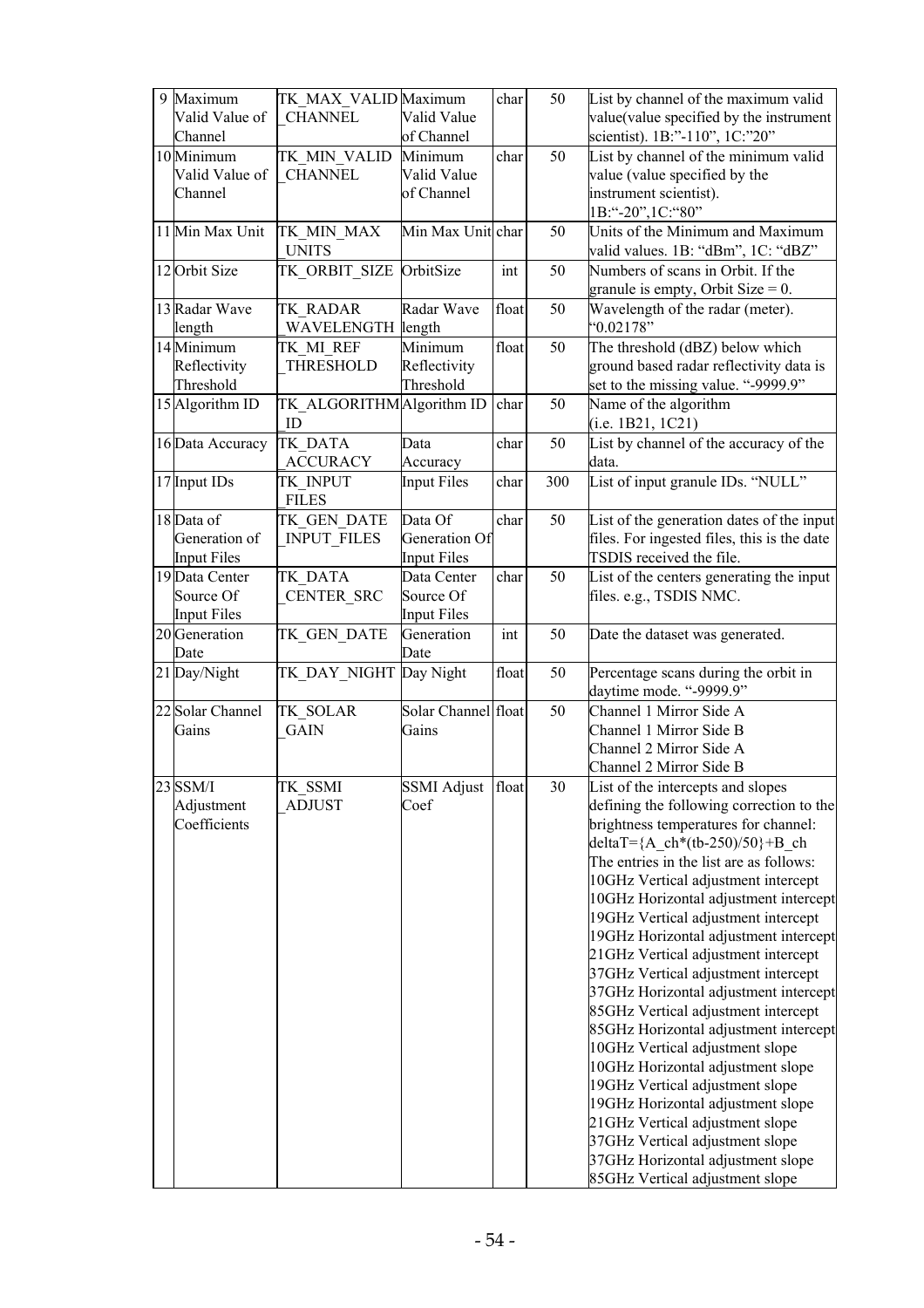|                  |                                               |                    |      |    | 85GHz Horizontal adjustment slope          |
|------------------|-----------------------------------------------|--------------------|------|----|--------------------------------------------|
|                  | 24 Orbit First Scan TK FIRST SCAN             | <b>Orbit First</b> | date | 50 | Orbit First Scan UTC Date.                 |
| <b>UTC</b> Date  | UTC DATE                                      | Scan               |      |    | Date is a 10 character string with the     |
|                  |                                               | <b>UTC</b> Date    |      |    | following characters: YYYY/MM/DD,          |
|                  |                                               |                    |      |    | where $YYYY = year$ , MM = month           |
|                  |                                               |                    |      |    | number, $DD = day$ of month and "/" is     |
|                  |                                               |                    |      |    | a literal. If the granule is empty, the    |
|                  |                                               |                    |      |    | value is '0/0/0'. In 2A-52, UTC date is    |
|                  |                                               |                    |      |    | stored as "/" is replaced by "-". In       |
|                  |                                               |                    |      |    | 1B-11 and 2A-12, UTC date is stored        |
|                  |                                               |                    |      |    | in separate words for year, month and      |
|                  |                                               |                    |      |    | day of month.                              |
|                  | 25 Orbit First Scan TK FIRST SCAN             | <b>Orbit First</b> | time | 50 | Orbit First Scan UTC Time. Time is an      |
| UTC Time         | UTC TIME                                      | Scan               |      |    | 8 character string with the following      |
|                  |                                               | <b>UTC</b> Time    |      |    | characters: HH:MM:SS, where HH =           |
|                  |                                               |                    |      |    | hour, $MM = minute$ , $SS = second$ , and  |
|                  |                                               |                    |      |    | ":" is a literal. If the granule is empty, |
|                  |                                               |                    |      |    | the value is ' $0:0:0$ '. In 1B-11 and     |
|                  |                                               |                    |      |    | 2A-12, UTC time is stored in separate      |
|                  |                                               |                    |      |    | words for hour, minute, and second.        |
|                  | 26 Orbit First Scan TK FIRST SCAN Orbit First |                    | int  | 50 | Orbit First Scan UTC Milliseconds.         |
| <b>UTC</b>       | UTC_MILLISEC Scan UTC                         |                    |      |    | Milliseconds is a 3 character string       |
| Milliscconds     |                                               | Milliseconds       |      |    | with the following characters: MMM,        |
|                  |                                               |                    |      |    | where $MMM$ = the number of                |
|                  |                                               |                    |      |    | milliseconds later than the last whole     |
|                  |                                               |                    |      |    | second.                                    |
| 27 Orbit First   | TK FIRSTSCAN                                  | <b>Obit First</b>  | int  | 50 | The seconds field of the spacecraft        |
| Scantime -       | <b>SC SECS</b>                                | SCS ecs            |      |    | clock time of the first scan in the orbit. |
| Spacecraft clock |                                               |                    |      |    |                                            |
| 28 Orbit First   | TK FIRSTSCAN                                  | <b>Orbit First</b> | int  | 50 | The subseconds field of the spacecraft     |
| Scantime -       | <b>SC SUBSECS</b>                             | <b>SC Subsecs</b>  |      |    | clock time of the first scan in the orbit. |
| spacecraft       |                                               |                    |      |    |                                            |
| Clock            |                                               |                    |      |    |                                            |
| Subseconds       |                                               |                    |      |    |                                            |
|                  | 29 Orbit Last Scan TK LAST SCAN               | <b>Orbit Last</b>  | date | 50 | Orbit Last Scan UTC Date.                  |
| <b>UTC</b> Date  | UTC DATE                                      | Scan               |      |    | See Orbit First Scan UTC Date.             |
|                  |                                               | <b>UTC</b> Date    |      |    |                                            |
|                  | 30 Orbit Last Scan TK LAST SCAN               | Orbit Last         | time | 50 | Orbit Last Scan UTC Time. Decided          |
| <b>UTC</b> Time  | UTC TIME                                      | Scan               |      |    | by L1A file header.                        |
|                  |                                               | UTC Time           |      |    | See Orbit First Scan UTC Time              |
|                  | 31 Orbit Last Scan TK LAST SCAN               | Orbit Last         | int  | 50 | Orbit Last Scan UTC Milliseconds.          |
| <b>UTC</b>       | UTC MILLISEC Scan                             |                    |      |    | See Orbit Last Scan UTC Milliseconds       |
| Milliseconds     |                                               | <b>UTC</b>         |      |    |                                            |
|                  |                                               | milliseconds       |      |    |                                            |
| 32 Orbit Last    | TK LAST SCAN                                  | <b>Orbit Last</b>  | int  | 50 | The seconds field of the spacecraft        |
| Scantime -       | <b>SC SECS</b>                                | <b>SC Secs</b>     |      |    | clock time of the last scan in the orbit.  |
| Spacecraft clock |                                               |                    |      |    |                                            |
| 33 Orbit Last    | TK LAST SCAN                                  | Orbit Last         | int  | 50 | The subseconds field of the spacecraft     |
| Scantime -       | <b>SC SUBSECS</b>                             | <b>SC Subsecs</b>  |      |    | clock time of the last scan in the orbit.  |
| Spacecraft clock |                                               |                    |      |    |                                            |
| Subseconds       |                                               |                    |      |    |                                            |
| 34 UTCF Seconds  | TK UTCF SECO<br><b>NDS</b>                    | <b>UTCF</b>        | int  | 50 | The second field of the UTCF               |
|                  |                                               | Seconds            |      |    | for the granule.                           |
| 35 UTCF          | TK UTCF                                       | UTCF               | int  | 50 | The subscconds field of the UTCF           |
| Subseconds       | <b>SUBSECONDS</b>                             | Subscconds         |      |    | for the granule.                           |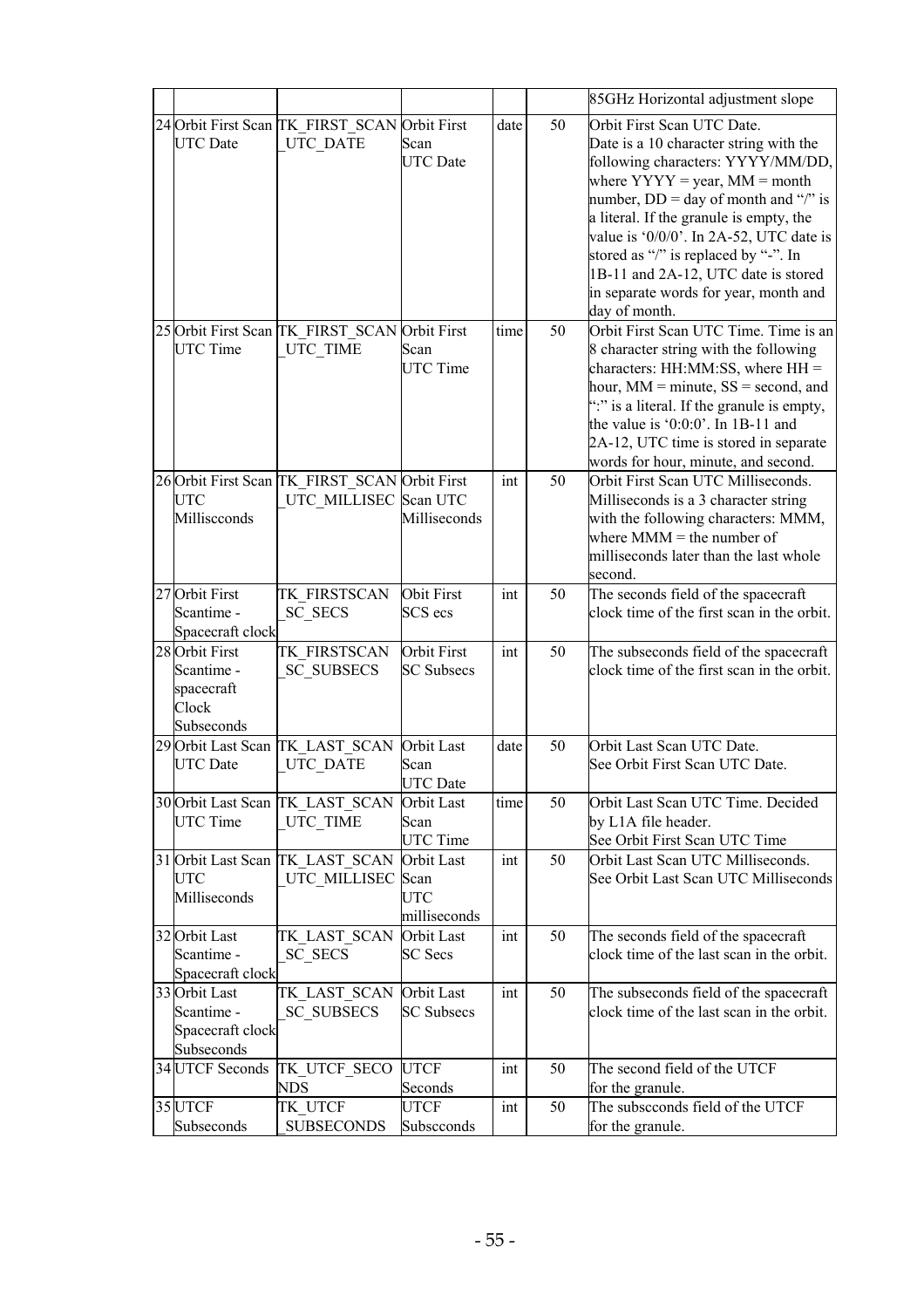| 36 UTCF Flag     | TK_UTCF_FLAG UTC Fflag     |                    | $\operatorname{int}$ | 50  | Flag that indicates the origin of the      |
|------------------|----------------------------|--------------------|----------------------|-----|--------------------------------------------|
|                  |                            |                    |                      |     | UTCF. $0 = UTCF$ was derived from          |
|                  |                            |                    |                      |     | the first ACS packet in the orbit. $1 = a$ |
|                  |                            |                    |                      |     | corrected UTFC was used. "0"               |
| 37 Leap          | TK_LEAP_SEC                | Leap               | Int                  | 50  | Flag that indicates if a leap second       |
| Second flag      | <b>FLAG</b>                | Seconds Flag       |                      |     | occurred within the granule.               |
|                  |                            |                    |                      |     | $0 = no$ ; $1 = yes$ .                     |
| 38 Radar site    | TK RADAR                   | <b>Radars Site</b> | char                 | 50  | Name of the GV radar or radar site,        |
| name             | <b>NAME</b>                | Name               |                      |     | whichever is applicable. "NULL"            |
| 39 Radar city    |                            |                    | char                 | 50  |                                            |
|                  | TK RADAR                   | Radar City         |                      |     | Nearest city to the radar site. "NULL".    |
|                  | <b>CITY</b>                |                    |                      |     |                                            |
| 40 Radar state   | TK RADAR                   | Radar State        | char                 | 50  | State or province containing the radar     |
|                  | <b>STATE</b>               |                    |                      |     | site, if applicable. "NULL"                |
| 41 Radar country | TK RADAR                   | Radar              | char                 | 50  | Country containing the radar site.         |
|                  | <b>COUNTRY</b>             | Country            |                      |     | "NULL"                                     |
|                  | 42 Number of VOSTK_NUM_VOS | Number Of          | $\operatorname{int}$ | 50  | The number of volume scans in the          |
|                  |                            | <b>VOS</b>         |                      |     | granule. "-9999"                           |
| 43 Radar Grid    | TK RADAR                   | Radar Grid         | int                  | 50  | Latitude (degrees) of the origin.          |
| Origin Latitude  | ORIGIN LAT                 | Origin             |                      |     | "-9999.9"                                  |
|                  |                            | Latitude           |                      |     |                                            |
|                  |                            |                    |                      |     |                                            |
| 44 Radar Grid    | TK RADAR                   | Radar Grid         | int                  | 50  | Longitude (degrees) of the origin.         |
| origin           | ORIGIN LON                 | Origin             |                      |     | "-9999.9"                                  |
| Longitude        |                            | Longitude          |                      |     |                                            |
| 45 Radar Grid    | TK RADAR                   | Radar Grid         | int                  | 50  | Altitude (km) of the origin. "-9999.9"     |
| Origin Altitude  | ORIGIN ALT                 | Origin             |                      |     |                                            |
|                  |                            | Altitude           |                      |     |                                            |
| 46 Radar Grid    | TK RADAR                   | Radar Grid         | float                | 50  | The zonal interval (km) between grid       |
| Spacing x        | SPACING X                  | Spacing X          |                      |     | points. "-9999.9"                          |
| 47 Radar Grid    | TK RADAR                   | Radar Grid         | float                | 50  | The meridional interval (km) between       |
| Spacing y        | SPACING Y                  | Spacing Y          |                      |     | grid points. "9999.9"                      |
| 48 Radar Grid    | TK RADAR                   | Radar Grid         | float                | 50  | The vertical interval (km) between grid    |
| Spacing z        | SPACING Z                  | Spacing Z          |                      |     | points. "-9999.9"                          |
| 49 Radar Grid    |                            | Radar Grid         | int                  | 50  | The number of grid points in the zonal     |
|                  | TK RADAR                   |                    |                      |     | grid direction. "-9999"                    |
| Size x           | <b>GRID SIZE X</b>         | Size X             |                      |     |                                            |
| 50 Radar Grid    | TK RADAR                   | Radar Grid         | int                  | 50  | The number of grid points in the           |
| Size y           | <b>GRID SIZE Y</b>         | Size Y             |                      |     | meridional grid direction. "-9999"         |
| 51 Radar Grid    | TK RADAR                   | Radar Grid         | int                  | 50  | The number of grid points in the           |
| Size z           | GRID SIZE Z                | Size Z             |                      |     | vertical grid direction. "-9999"           |
| 52 DZ Cal        | TK GV DZCAL                | DZ Cal             | float                | 50  | Radar calibration offset (dBZ).            |
|                  |                            |                    |                      |     | "-9999.9"                                  |
| 53 GVL1C Scale   | TK GV L1C                  | <b>GVL1C</b>       | float                | 50  | Scaling factor for 1C-51 mask              |
|                  | <b>SCALE</b>               | Scale              |                      |     | (unitless) "-9999.9"                       |
| 54 Alpha         | TK GV ALPHA                | Alpha              | float                | 50  | Correction for gaseous two-way             |
|                  |                            |                    |                      |     | attenuation (dB/km). "-9999.9"             |
| 55 Runtime       | TK GV                      | Runtime            | char                 | 100 | Runtime options for algorithm              |
| Options          |                            | Options            |                      |     | including QC parameters used.              |
|                  | <b>RUNTIME OPT</b>         |                    |                      |     |                                            |
|                  |                            |                    |                      |     | "NULL".                                    |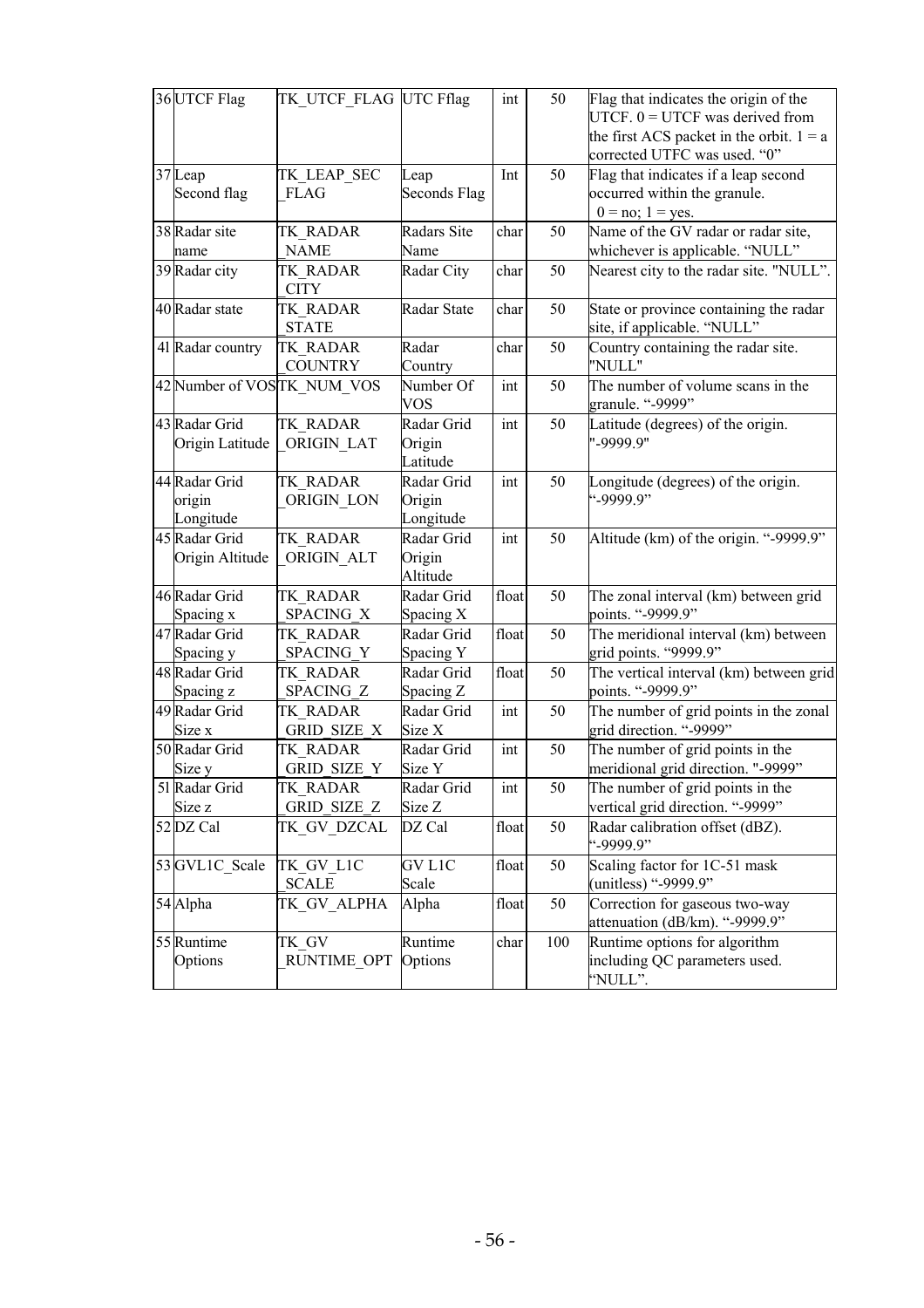| 56 Anomaly Flag |                     | TK ANOMALY                       | Anomaly Flag char    |       | 100 | This flag indicates if and why a         |
|-----------------|---------------------|----------------------------------|----------------------|-------|-----|------------------------------------------|
|                 |                     | <b>FLAG</b>                      |                      |       |     | granule is empty. The possible values    |
|                 |                     |                                  |                      |       |     | are:                                     |
|                 |                     |                                  |                      |       |     | "EMPTY: GENERATED AFTER                  |
|                 |                     |                                  |                      |       |     | <b>SOFTWARE ERROR"*</b>                  |
|                 |                     |                                  |                      |       |     |                                          |
|                 |                     |                                  |                      |       |     | "EMPTY: NO DATA DUE TO NO<br>RAIN"       |
|                 |                     |                                  |                      |       |     | "EMPTY: NO DATA RECORDED"                |
|                 |                     |                                  |                      |       |     | "EMPTY: DATA RECORDED BUT                |
|                 |                     |                                  |                      |       |     | STILL MISSING"                           |
|                 |                     |                                  |                      |       |     | "EMPTY: REASON UNKNOWN" *                |
|                 |                     |                                  |                      |       |     | 'NOT EMPTY: POSSIBLE                     |
|                 |                     |                                  |                      |       |     | PROBLEM"                                 |
|                 |                     |                                  |                      |       |     | "NOT EMPTY" *                            |
|                 |                     |                                  |                      |       |     | It is expected that satellite data would |
|                 |                     |                                  |                      |       |     | use only the three values followed by    |
|                 |                     |                                  |                      |       |     | an asterisk. GV data is expected to use  |
|                 |                     |                                  |                      |       |     | all seven values.                        |
|                 | 57 Software         | TK SOFTWARE                      | Software             | int   | 50  | Version of the Software                  |
|                 | Version             | <b>VERSION</b>                   | Version              |       |     |                                          |
|                 | 58 Database         | TK DATABASE                      | Database             | int   | 50  | Version of PR Database in the PR L1      |
|                 | Version             | <b>VERSION</b>                   | Version              |       |     | software                                 |
|                 | 59 Total Quality    | TK TOTAL                         | <b>Total Quality</b> | char  | 50  | Total quality of the PR L1 product.      |
|                 | Code                | <b>QUALITV</b>                   | Code                 |       |     | Range is 'G', 'F', or 'P'.               |
|                 |                     | <b>CODE</b>                      |                      |       |     |                                          |
|                 | 60 Longitude        | TK LON ON                        | Longitude            | float | 50  | Longitude on the equator from the        |
|                 | on the Equator      | <b>EQUATOR</b>                   | On Equator           |       |     | ascending node. Range is -180.000 to     |
|                 |                     |                                  |                      |       |     | 179.999.                                 |
|                 | 61 UTC Date         | TK UTC DATE                      | <b>UTC</b> Date      | date  | 50  | UTC date on the equator.                 |
|                 | on the Equator      | ON EQUATOR                       | On Equator           |       |     | See Orbit First Scan UTC Date.           |
|                 | 62 UTC Time         | TK UTC TIME                      | UTC Time             | time  | 50  | UTC time on the equator.                 |
|                 | on the Equator      | ON EQUATOR                       | On Equator           |       |     | See Orbit First Scan UTC Time.           |
|                 | 63 UTC              | TK UTC                           | UTC                  | int   | 50  | UTC millisecond on the equator.          |
|                 | milliseconds        | MILLSEC ON                       | Millisecs            |       |     | See Orbit First Scan UTC                 |
|                 | on the Equator      | <b>EOUATOR</b>                   | On Equator           |       |     | Milliseconds.                            |
|                 | 64 Orbit center     | TK CENTER                        | Center Scan          | date  | 50  | UTC date at orbit center scan.           |
|                 | scan UTC date       | <b>SCAN</b>                      | <b>UTC</b> Date      |       |     | See Orbit First Scan UTC Date.           |
|                 |                     | UTC DATE                         |                      |       |     |                                          |
|                 | 65 Orbit center     | TK CENTER                        | Center Scan          | time  | 50  | UTC time at orbit center scan.           |
|                 | scan UTC time       | <b>SCAN</b>                      | <b>UTC</b> Time      |       |     | See Orbit First Scan UTC Time.           |
|                 |                     | UTC TIME                         |                      |       |     |                                          |
|                 | 66 Orbit Center     | TK CENTER                        | Center Scan          | int   | 50  | UTC milliseconds at orbit center scan.   |
|                 | scan UTC            | <b>SCAN</b>                      | UTC Millisec.        |       |     | See Orbit First Scan UTC                 |
|                 | milliseconds        | UTC MILLISEC                     |                      |       |     | Milliseconds.                            |
|                 | 67 Orbit first scan | TK FIRST SCAN FirstScanLat       |                      | float | 50  | Latitude of orbit first scan.            |
|                 | latitude            | <b>LAT</b>                       |                      |       |     | Range is -40.000 to 40.000               |
|                 | 68 Orbit first scan | TK FIRST SCAN First Scan         |                      | float | 50  | Latitude of orbit first scan.            |
|                 | longitude           | LON                              | Lon                  |       |     | Range is -180.000 to 179.999.            |
|                 | 69 Orbit last Scan  | TK LAST SCAN                     | Last Scan Lat float  |       | 50  | Latitude of orbit last scan.             |
|                 | latitude            | LAT                              |                      |       |     | Range is -40.000 to 40.000.              |
|                 | 70 Orbit last scan  | TK LAST SCAN Last Scan Lon float |                      |       | 50  | Longitude of orbit last scan.            |
|                 | longitude           | LON                              |                      |       |     | Range is -180.000 to 179.999.            |
|                 | 71 Number of        | TK NUM OF                        | Number Of            | int   | 50  | Number of rain scan whose                |
|                 | Rain Scans          | <b>RAIN SCAN</b>                 | Rain Scans           |       |     | Minimum Echo Flag is 1 or 2.             |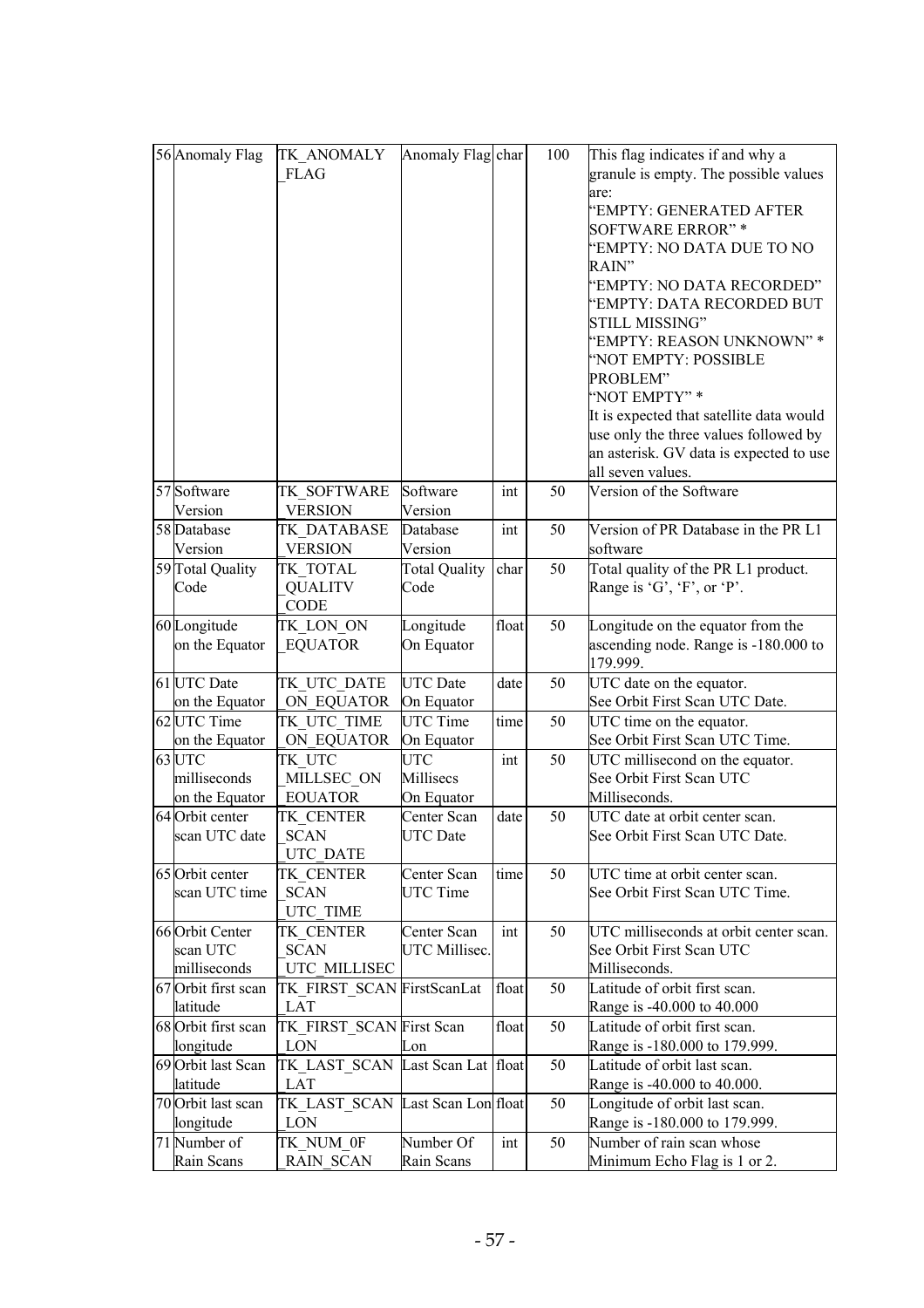# **2. Level 2**

# **2-1. 2A-21: Surface Cross Section**

## **1. Objectives and functions of the algorithm**

The primary objective is to compute the path-integrated attenuation (PIA) using the surface reference technique (SRT). The surface reference technique rests on the assumption that the difference between the measurements of the normalized surface cross section within and outside the rain provides a measure of the PIA.

An estimate of the rain-free normalized radar surface cross section ( $\sigma^0$  or NRCS) is used as a reference value for computing the PIA. The algorithm selects the "best" of four types of reference estimates that may be computed. The estimates used are

- Along-track Spatial Average. An average of the  $N_s$  most recent rain-free  $\sigma^0$ measurements in same angle bin and with the same surface type (currently  $N_s=8$ ). In the text below, this estimate is referred to as the *spatial average*.
- **Temporal Average**. An average at each angle bin of the  $\sigma^0$  data at  $1^{\circ} \times 1^{\circ}$ latitude-longitude cell computed over the month.
- **Global Average**. A global mean  $\sigma^0$  classified by surface type and angle bin, computed for a "typical" month.
- **Cross-track Hybrid**. A reference data set that results from a quadratic fit of the along-track spatial average data over the 49 angles bins within the cross-track swath. This is explained below in more detail.

In addition to the sample mean of the NRCS as a function of angle bin (and in some cases location or surface type), the reference data sets also include the standard deviation of each of the sample means. This quantity is used to estimate the stability of the reference rain-free mean NRCS.

In the spatial surface reference data set, the mean and standard deviation of the NRCS are calculated over a running window of *N*s fields of view before rain is encountered (currently,  $N_s=8$ ). These operations are performed separately for each of the  $49+2$  incidence angles of TRMM, corresponding to the cross-track scan from  $-17^{\circ}$  to  $+17^{\circ}$  with respect to nadir. The 2 additional angle bins (making the total 51 rather than 49) are used to take care of non-zero pitch/roll angles that can shift the incidence angle outside the normal range.

For the temporal surface reference data set, the running mean and standard deviation are computed over a  $1^{\circ} \times 1^{\circ}$  (latitude, longitude) grid. Within each  $1^{\circ} \times 1^{\circ}$  cell, the data are further categorized into incidence angle categories (26). The number of observations in each category,  $N_t$ , is also recorded.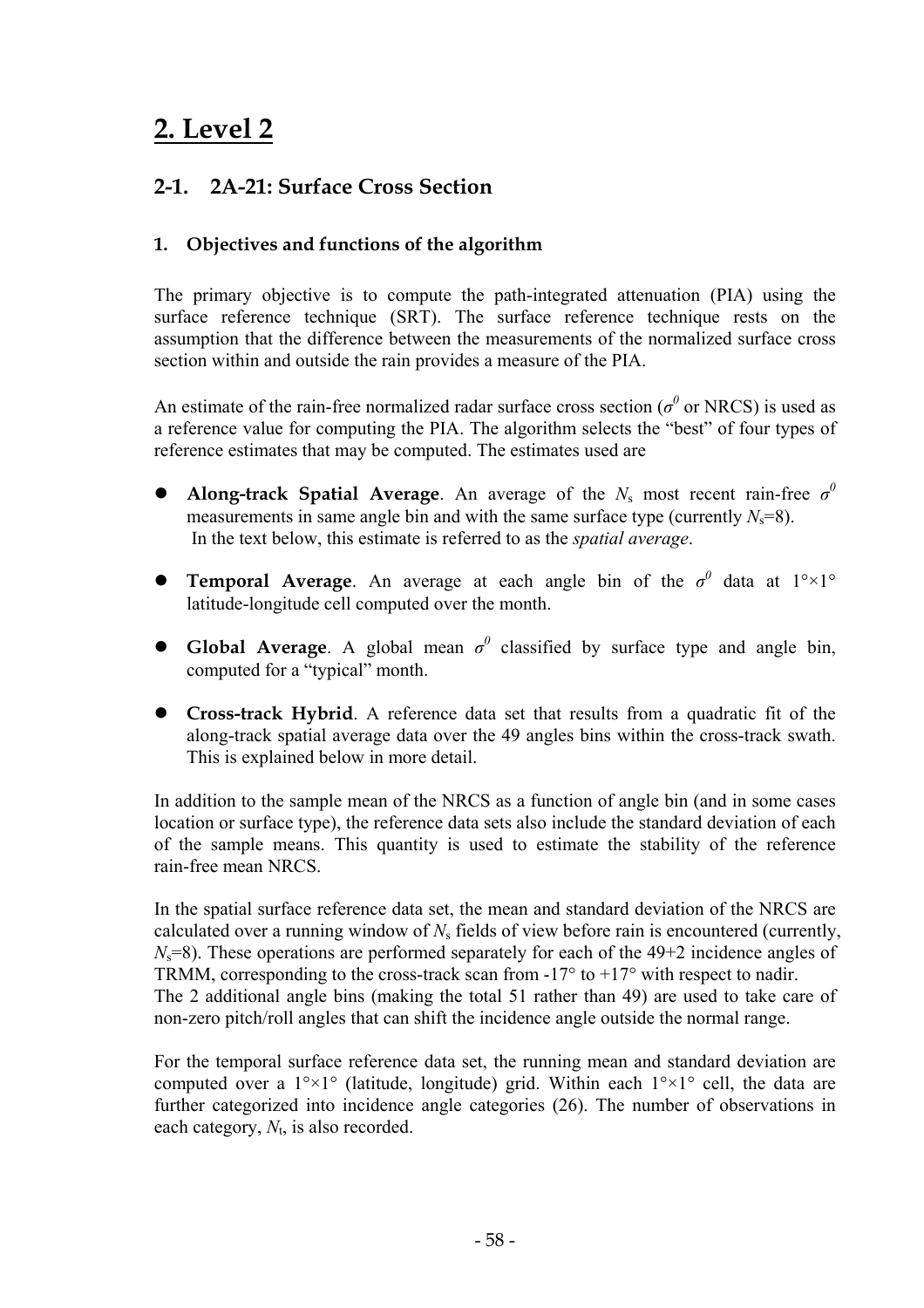Note that in the temporal reference data set no distinction is made between the port and starboard incidence angles so that instead of 49 incidence angles, there are only 25+1, where the additional bin is used to store data from angles outside the normal range.

As of version 6, a new method of estimating surface reference values is used for ocean scans. This *hybrid* method takes the spatial surface reference data set for the entire scan and computes a cross-track fit. The assumption is that the cross-track angular dependence of the surface cross section can be approximated by a quadratic. As implemented, this method applies only to scans that are entirely over ocean. Whenever this condition is met, and hybrid estimate can be computed, then it will be chosen in preference to the spatial and temporal estimate. See section 8 for more detail about the hybrid method.

When rain is encountered, the mean and standard deviations of the reference  $\sigma^0$  values are retrieved from the spatial and temporal surface reference data sets. To determine which reference measurement is to be used, the algorithm checks whether  $N_t \ge N_{\text{tmin}}$  and  $N_s \ge N_{\text{smin}}$ , where  $N_{\text{tmin}}$  and  $N_{\text{smin}}$  are the minimum number of samples that are needed to be considered a valid reference estimate for the temporal and spatial reference data sets, respectively. (Currently, *N*tmin=50 and *N*smin=8.) If neither condition is satisfied, no estimate of the PIA is made and the flags are set accordingly (see below). If only one condition is met, then the surface reference data that corresponds to this is used. If both conditions are satisfied, the surface reference data is taken from that set which has a smaller sample standard deviation.

If a valid surface reference data set exists (i.e., either  $N_t \ge N_{\text{tmin}}$  or  $N_s \ge N_{\text{smin}}$  or both) then the 2-way path attenuation (PIA) is estimated from the equation:

 $PIA = \langle \sigma^0$ (reference value) $\rangle - \sigma^0$ (in rain)

where  $\sigma^0$ (in rain) is the value of the normalized radar surface cross section over the rain volume of interest and  $\langle \sigma^0$  (reference\_value) is the mean value obtained from either the temporal or spatial reference data sets, the choice of which depends on the considerations discussed above.

The hybrid estimate is computed after the entire scan has been processed as described above. If the hybrid estimate is computable (entire scan is over ocean, and spatial estimates exist for a sufficient number of angle bins,  $N_h \ge N_{hmin}$  [currently,  $N_{hmin}$  =5]), then the hybrid estimate is substituted for the previously selected estimate.

To obtain information as to the reliability of this PIA estimate we consider the ratio of the PIA, as derived in the above equation, to the standard deviation as calculated from the rain-free  $\sigma^0$  values and stored in the reference data set. Labeling this as std dev(reference value), then the reliability factor of the PIA estimate is defined as:

reliabFactor =  $\frac{PIA}{PIA}$ std\_dev(reference value)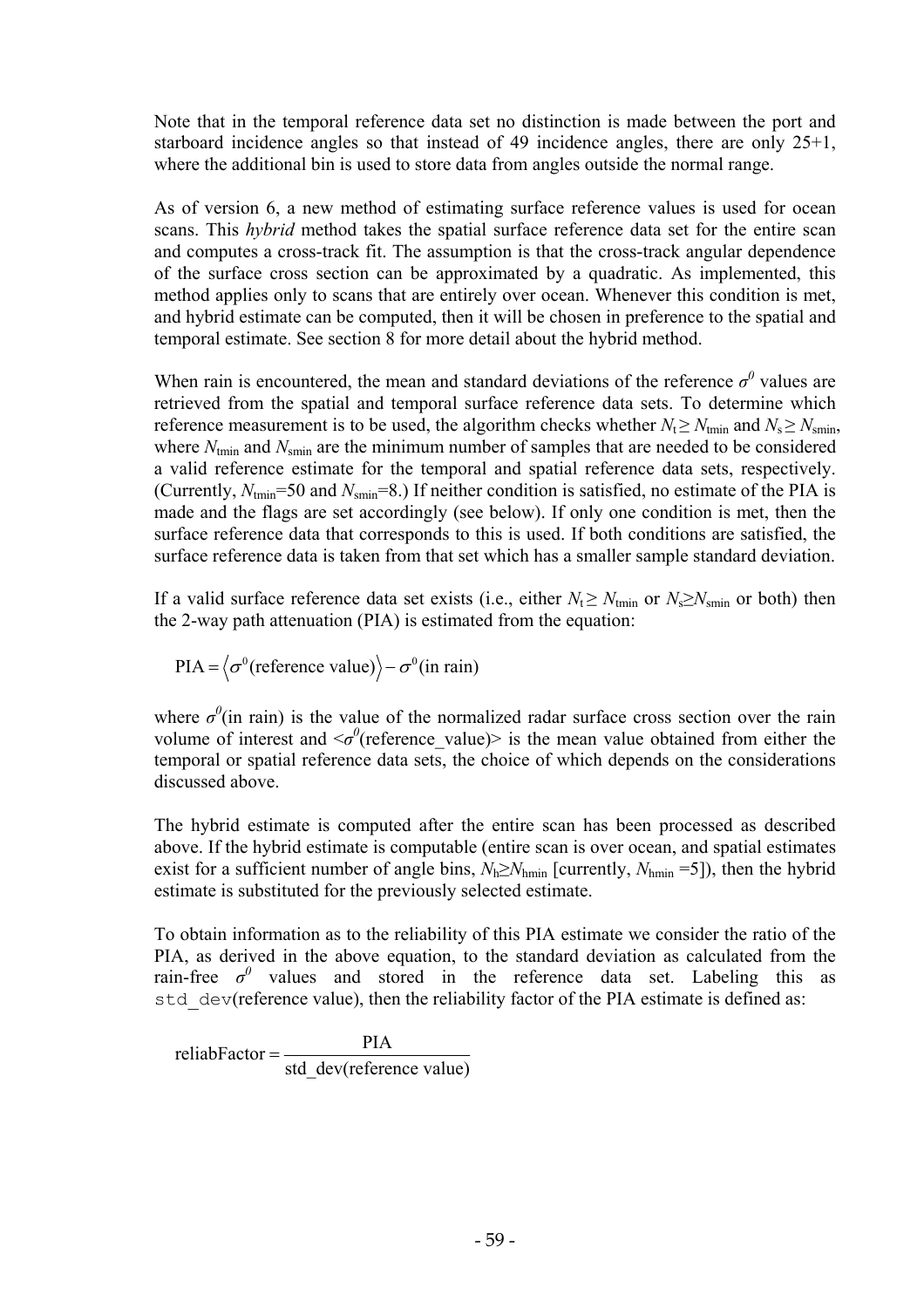When this quantity is large, the reliability is considered high and conversely. This is the basic idea. Specific definitions of the reliability flag and reliability factors are given in the definitions of the output variables. Description of the HDF output variables for 2a-21 can be found in Volume 4 - levels 2 and 3 file specifications available at:

<http://tsdis02.nascom.nasa.gov/tsdis/Documents/ICSVol4.pdf>

Two comments should be made.

i. The PIA is often defined as the one-way path attenuation rather than the 2-way attenuation used here. Note also that the PIA(2-way) is related to the specific attenuation or attenuation coefficient k (dB/km) by the equation:

$$
PIA(2 - way) = 2 \int_0^{r_s} k(s) \, ds
$$

where the path integral is taken along the direction of the main beam and where the integration limits range from the radar to the surface. Since the attenuation from the radar to the storm top is negligible, the integral can also be thought of as going from the storm top to the surface.

ii. A case can be made for defining the reliability factor other than that given above. For example, we can define reliability factors by:

$$
Rel = \frac{PIA - std\_dev(reference value)}{PIA}
$$

 $Rel' = PIA - std dev(reference value)$ 

so that  $\text{Rel} = 1$  (or  $\text{Rel}' = \text{PIA}$ ) would correspond to a perfect estimate whereas increasingly smaller values of Rel (including negative values) would correspond to lower reliabilities. Since the numerator and denominator of the expressions for Rel and Rel' can be computed from the output data, these quantities can be easily generated.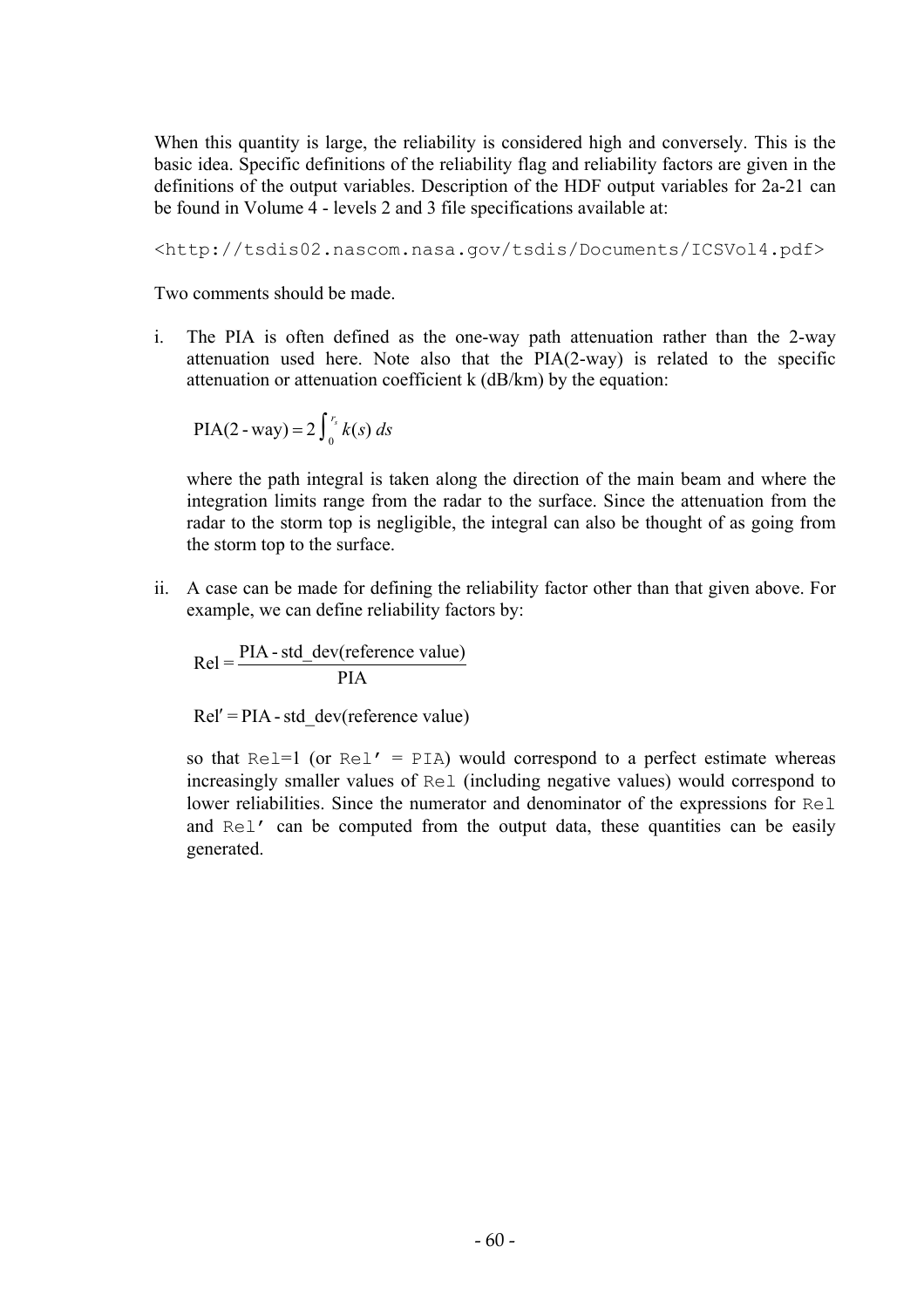#### **2. Command line arguments:**

| 1B21.inputfile.HDF  | the 1B-21 HDF file                        |
|---------------------|-------------------------------------------|
| 2A21.outputfile.HDF | the 2A-21 HDF output file                 |
| 2A21.int tr.dat     | the read-only temporal intermediate file  |
| 2A21.int tw.dat     | the write-only temporal intermediate file |
| 2A21.int s.dat      | the spatial intermediate file             |
| 2A21.diag           | the verification (diagnostic) file        |

Note that the verification file is created in the program and should not exist prior to execution.

#### **3. Definitions of Output Variables**

#### **sigmaZero(49)** [real\*4]

Normalized backscattering radar cross section of the surface (dB) (NRCS) for the 49 angles bins in the radar scan (unitless).

#### **rainFlag(49)** [integer\*2]

Rain/no-rain flag (rain=1; no-rain=0) The rain possible category from 1B-21 is included in the no-rain category; only the rain-certain category is considered rain.

#### **incAngle(49)** [real\*4]

Incidence angle with respect to nadir (in degrees); pitch/roll correction is included.

#### **pathAtten(49)** [real\*4]

Estimated 2-way path-attenuation in (dB) where

$$
pathAtten = 2\int_{0}^{r} k(s)ds
$$

where  $k(s)$  is the attenuation coefficient in  $dB/km$  and integral runs from storm top to the surface. The path attenuation is often designated as the PIA, the path-integrated attenuation.

**reliabFlag(49)** [integer\*2] Reliability Flag for the PIA estimate, pathAtten, defined below.

#### **reliabFactor(49)** [real\*4]

Reliability Factor for the PIA estimate, pathAtten, defined below.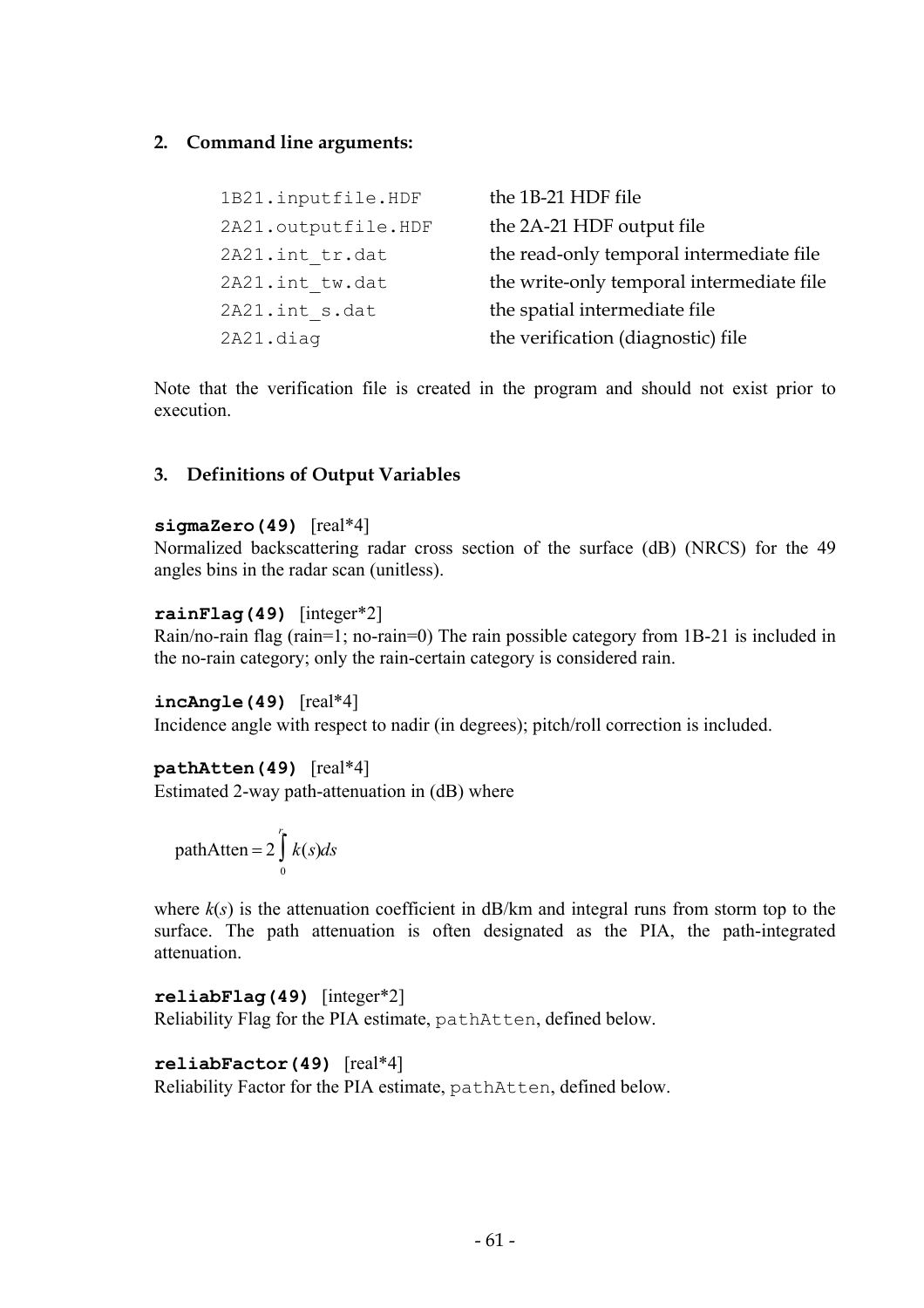#### **3.1 Definition of reliabFlag**

```
reliabFlag = 10000*iv + 1000*iw + 100*ix + 10*iy + iz
```
where

- iv is a rain/no-rain indicator
- iw is an indicator of the reliability of the PIA estimate
- ix indicates the type of surface reference used
- iy provides information about surface detection
- iz gives the background type

 $iv = 1$  (no rain along path)  $= 2$  (rain along path)

- $iw = 1$  (PIA estimate is reliable) see definitions below
	- $= 2$  ( is marginally reliable)
	- $= 3$  ( is unreliable)
	- $= 4$  ( provides a lower bound to the path-attenuation)
	- $= 9$  (no-rain case)
- $ix = 1$  (spatial surface reference is used to estimate PIA)<br>= 2 (temporal """"""
	- $= 2$  (temporal " " PIA)
	- $= 3$  (neither exists i.e. insufficient number of data points)
	- $= 4$  (unknown background type)
	- $= 5$  (no-rain case & low SNR do not update temporal or spatial SRs)
	- = 6 (global surface reference)
	- $= 7$  (cross-track-spatial hybrid surface reference)
	- $= 9$  (no-rain case)
- $iv = 1$  (surface tracker locked central angle bin)
	- $= 2$  ( unlocked central angle bin)
	- $= 3$  (peak surface return at normally-sampled gate outside central swath)
	- $= 4$  (not at normally-sampled gate outside central swath)
- $iz = 0$  (ocean)
	- $= 1$  (land)
	- $= 2$  (coast)
	- $= 3$  (unknown or of a category other than those above or 'mixed' type)

Note: for missing data set reliabFlag = -9999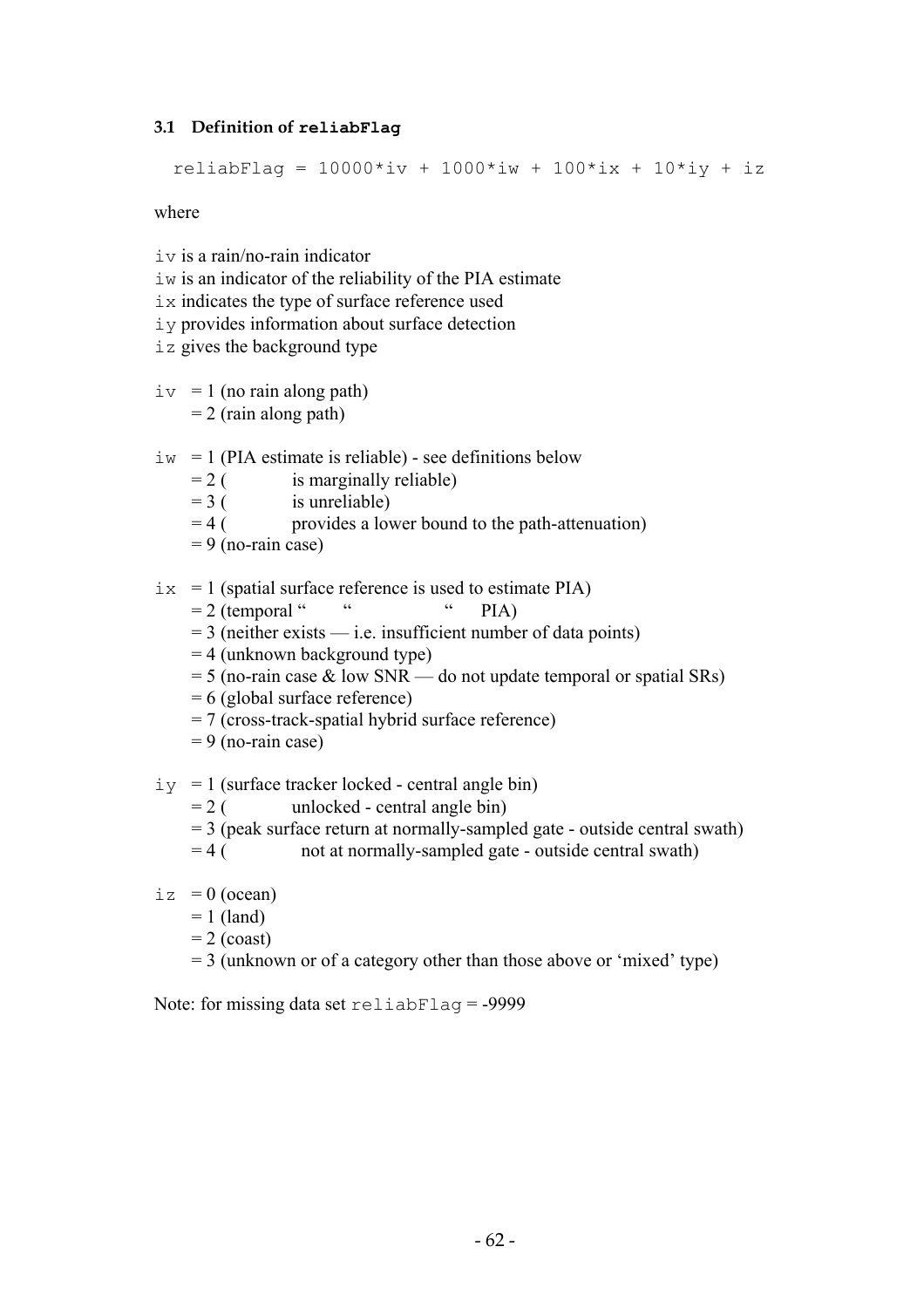#### **3.2 Definition of reliabFactor**

 $reliabFactor = pathAtten/std dev(reference value)$ 

where PIA is the 2-way path-integrated attenuation  $(dB)$ , and  $std \, dev(reference \, value)$ is the standard deviation as calculated from the no-rain  $\sigma^0$  values. Both quantities are in dB. In versions 1-4 of the algorithm, the reliabFactor was defined as the difference:

pathAtten - std\_dev(reference value)

rather than the ratio pathAtten/std\_dev(reference value)

The parameter iw (in reliabFlag) is determined from reliabFactor and the SNR of the surface return (in dB).

As currently defined:

- iw = 1 (reliable) if  $((\text{relative factor} \ge 3)$  and  $(\text{SNR}(dB) > 3))$ 
	- $= 2$  (marginally reliable) if ((reliabFactor  $\geq 1$ ) and (reliabFactor < 3) and  $(SNR(dB) > 3)$
	- $= 3$  (unreliable) if either (reliabFactor  $\leq 1$ ) or  $((SNR(dB) \leq 3).$ and.(reliabFactor < 3))
	- $= 4$  (lower bound) if ((reliabFactor  $\geq 3$ ) and (SNR(dB)  $\leq 3$ ))

[The  $iw = 4$  case is defined because, while the attenuation estimate will be negatively biased because of a low signal-to-noise ratio, it may lead to the best rain estimate possible under the circumstances.]

[SNR is the signal-to-noise ratio; expressed in dB this is given by the difference between the noise-corrected radar return power (dBm) and the radar noise power (dBm)]

Note: for missing data, set reliabFactor = -9999.9

Note: pathAtten can assume both positive and negative values. Negative values have a negative reliabFactor, they are marked unreliable ( $iw=3$ ). Before version 6, negative pathAtten were set to zero.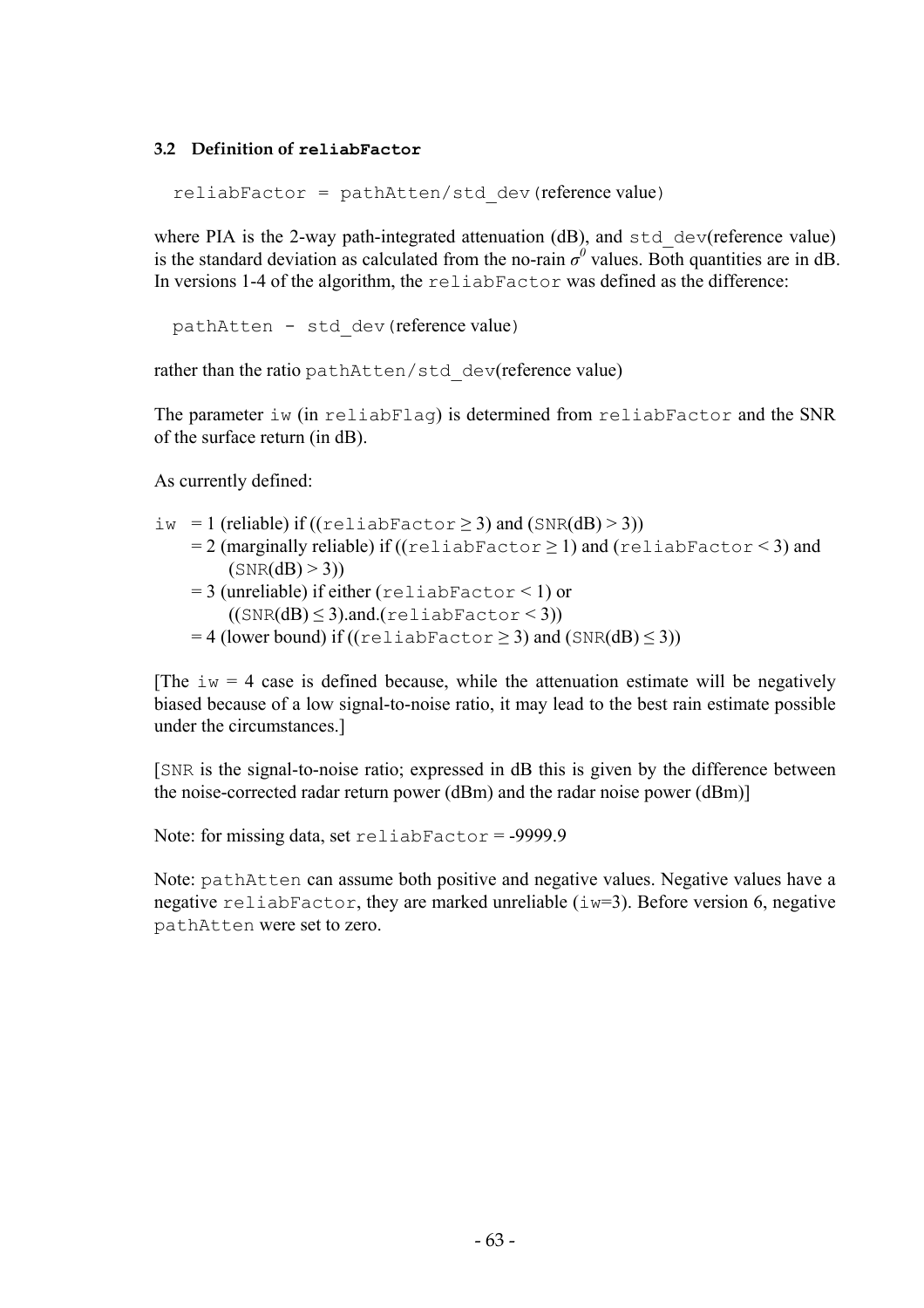### **4. Description of the Processing Procedure:**

At each angle bin, calculate the normalized radar surface cross section,  $\sigma^0$ , and check whether rain is present. Also, find the  $(1^{\circ} \times 1^{\circ} \times$  angle-bin) element into which the measurement falls.

If rain is present, retrieve the mean and standard deviations from the temporal and spatial reference data sets (formed from previously measured data under rain-free conditions). If both temporal and spatial reference data sets satisfy certain conditions, check which sample mean has the lower variance. Using the sample mean associated with the smaller variance, compute an estimate of the path-integrated attenuation and an associated reliability factor. If neither the spatial nor temporal reference data satisfy these conditions, use the global reference.

In version 6, check the following conditions: the entire scan is over ocean and the spatial reference exists in at least  $N_{\text{hmin}}$  ( $N_{\text{hmin}}$  =5) angles bins (out of a total of 49) within the scan; if these two conditions hold, then the hybrid reference data is used (section 8).

If rain is absent, update the temporal statistics (mean and mean-square) of  $\sigma^0$  at the relevant ( $1^{\circ} \times 1^{\circ} \times$  angle-bin) element. Also, update the spatial statistics of  $\sigma^0$ .

#### **5. Interfaces to other algorithms:**

All input data for this algorithm is from 1B-21; the outputs are used by 2A-25, 3A-25 and 3A-26.

#### **6. Comments and Issues:**

- a. A gaussian beam approximation is used to represent the TRMM antenna pattern.
- b. The radar return power used in computing  $\sigma^0$  is that for which a 2.5 dB correction has been made. The factor accounts for the logarithmic averaging loss. Like the rain, the surface is treated as a Rayleigh target.
- c.  $\sigma^0$  is being computed from that (single) gate where the return power is a (local) maximum.
- d. The algorithm assumes that rain is present only if  $minEchoFlag = 2$  (rain certain);  $minEchoFlag = 1$  (rain possible) and  $minEchoFlag = 0$  (rain absent) are treated as no-rain cases. Note that the minEchoFlag variable is read from 1B-21.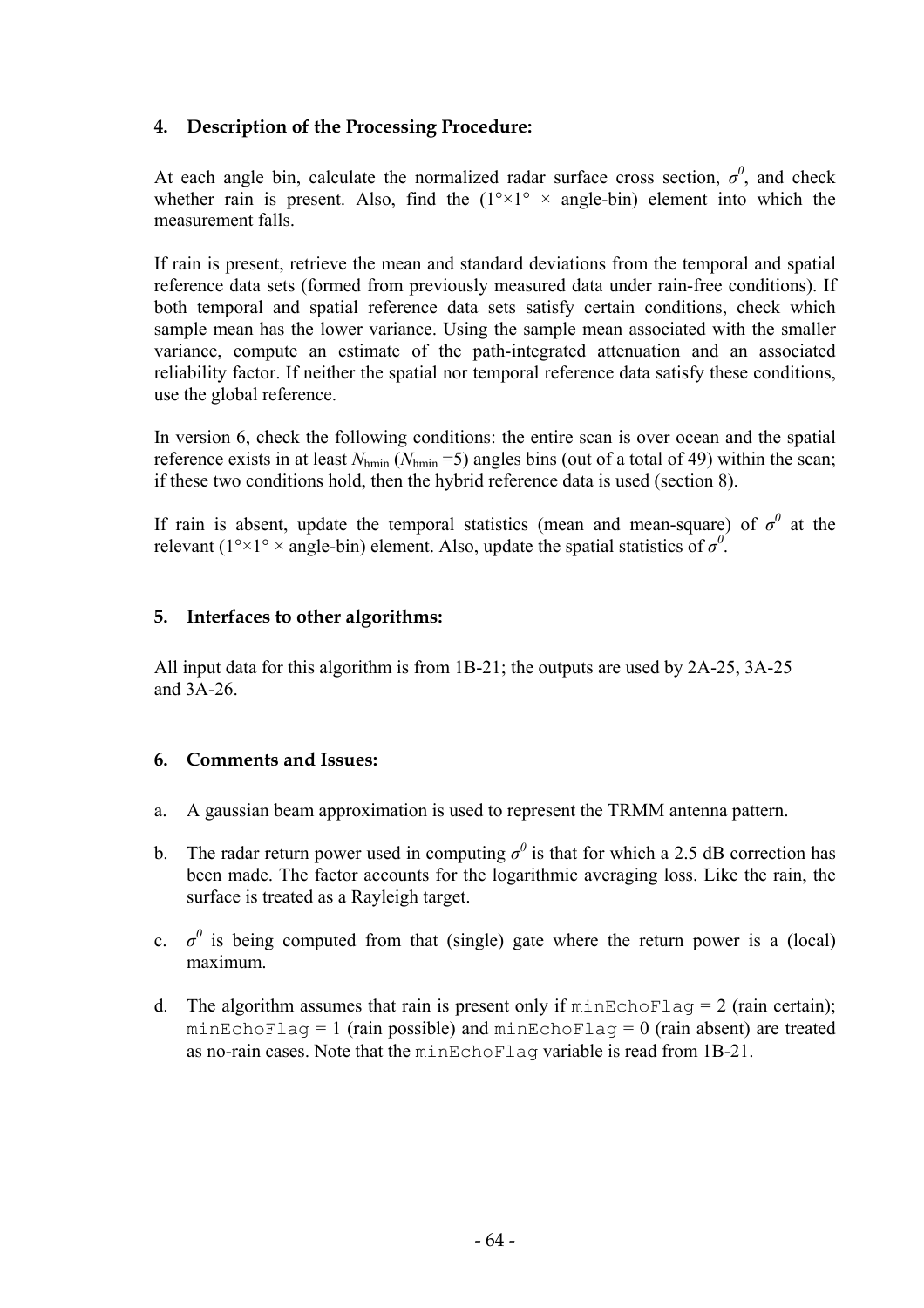- e. Before version 6, images of path attenuation from 2A-21 sometimes showed a striated or streaky pattern where the attenuation estimates at one or more angles are larger than the estimates at adjacent angles. This occurred more often at near-nadir angles where high values of the surface cross section are observed under rain-free conditions. Where it is used, the cross-track-spatial hybrid method appears to eliminate most of these streaky patterns.
- f. The diagnostic file includes attenuation and reliability results from several alternative methods:"standard" [version 5], cross-track, and hybrid, with 3 alternative reliabFactor formulas.

Each entry is written on one line with the following fields:

 method - A text string identifying the method scan number angle bin number PIA reliabFactor reliabFlag

The method ID values are:

| stdPIA | Version-5 standard PIA (spatial or temporal) |
|--------|----------------------------------------------|
| xTrack | Cross-track method (ocean only)              |
| xtHyb1 | Hybrid method, reliabFactor=A/chisqr         |
| xtHyb2 | Hybrid method, reliabFactor=A/avg(sd)        |
| xtHyb3 | Hybrid method, reliabFactor=A/rms(sd)        |

In the reliabFactor formulas above, A is the Hybrid PIA, chisqr is the reduced Chi-square for the cross-track fit, sd is the standard deviation for the individual spatial average for the current angle bin, and  $\text{rms}(sd)$  is the root-mean-square of the sd's over all angle bins for the current scan. The value written in the HDF file is xtHyb3.

The "xTrack" method is another experimental cross-track method that uses non-rain angle bins in the current scan. It is computed only if the scan includes a mixture of rain and non-rain angle bins, all over ocean. This method was experimentally introduced in version 5.

Because each line is labeled with the method ID, the diagnostic file can easily be divided into separate files for each method. Examples of this are shown in the following Unix commands:

```
egrep 'stdPIA' 2A21.990913.10321.6.diag | cut -d: -f2 > stdpia 
egrep 'xTrack' 2A21.990913.10321.6.diag | cut -d: -f2 > xtrack
egrep 'xtHyb1' 2A21.990913.10321.6.diag | cut -d: -f2 > xthy1 
egrep 'xtHyb2' 2A21.990913.10321.6.diag | cut -d: -f2 > xthy2
egrep 'xtHyb3' 2A21.990913.10321.6.diag | cut -d: -f2 > xthy3
```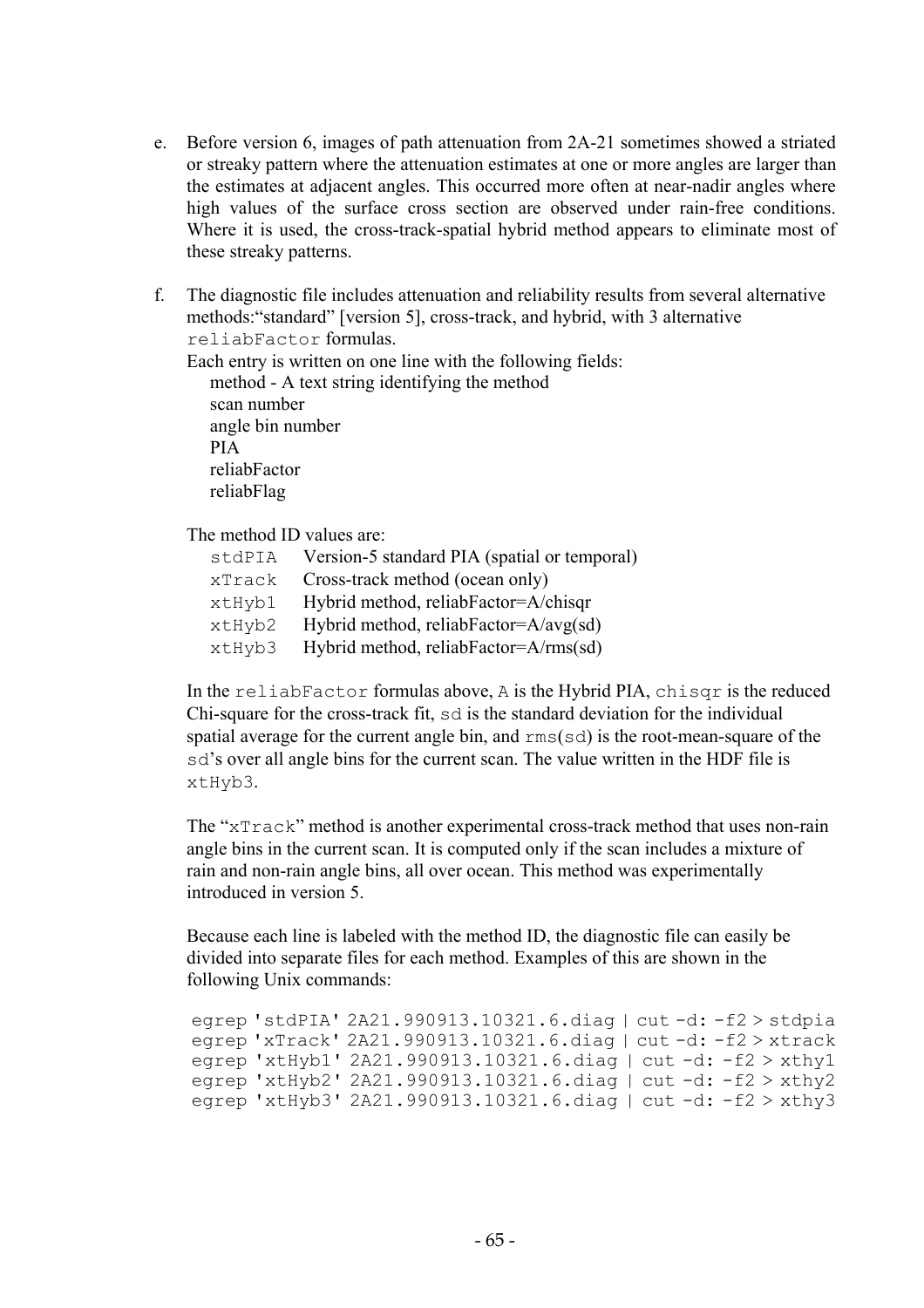- g. In previous versions of the algorithm (versions 1-4) the reliabFactor was defined as the difference: pathAtten - std dev(reference value). In version 5 and 6, reliabFactor is defined as the ratio: pathAtten/std\_dev(reference value).
- h. Prior to version 6, when the PIA  $\leq$  0, pathAtten was set to 0.0. reliabFactor, which in version 5 is proportional to PIA, was computed before pathAtten was set to 0, so it could be negative; pathAtten was never less than zero. In version 6, pathAtten is no longer set to zero. Negative values are possible, although they will always be marked unreliable in the reliabFlag.

## **7. Description of Temporal Intermediate File**

Two temporal intermediate files are used to store (write-only file) and read (read-only file) the rain-free statistics of the normalized surface cross sections as a function of incidence angle (26 categories) and location ( $1^{\circ} \times 1^{\circ}$  latitude-longitude grid).

For the first month of data (December, 1997), the read-only and write-only temporal intermediate files are initialized to zero. During the processing of data from this month, the rain-free statistics are continuously updated and stored in the write-only file. At the end of the month, the write-only file for December is used as the read-only file for January and the write-only file is re-initialized to zero. This means that for the data processed in January, the statistics compiled in December will be used for the temporal reference data set. At the end of the processing of the January data, the write-only file, used to store the statistics for January, is used as the read-only file for the month of February. In general, the write-only file from the previous month is used as the read-only file (i.e. the reference data set) for the present month and where the write-only file is re-initialized at the beginning of each month.

At the beginning of the post-boost data processing, the temporal files are set to zero. In particular, for the first segment of post-boost data (Aug. 2001), the read-only intermediate files are zeroed out. For the next month, the read-only files are converted to the write-only file and used as the temporal reference data for Sept. 2001.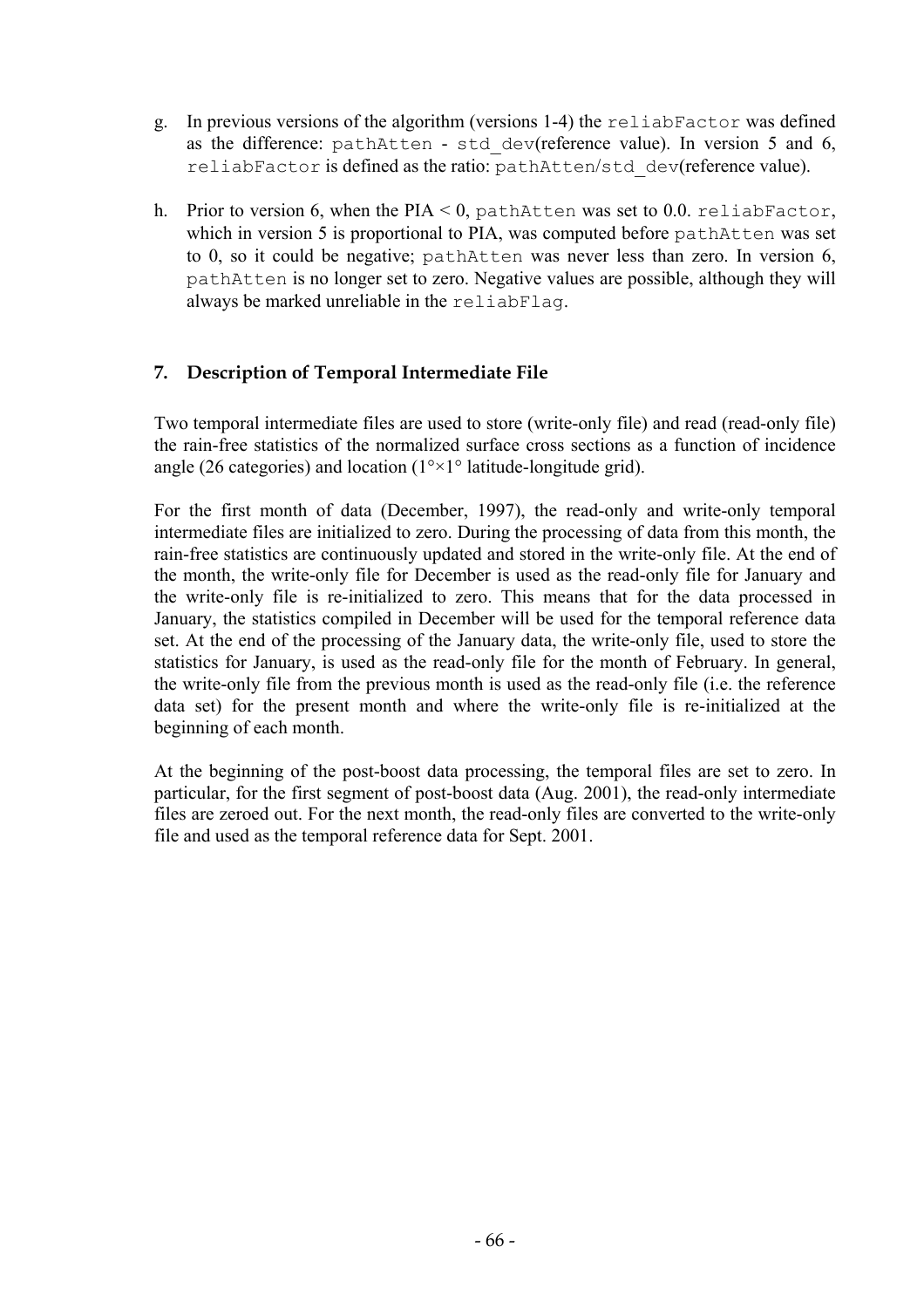### **8. The Cross-track Hybrid Surface Reference Method**

2A-21 v5 computes the Path Integrated Attenuation (PIA) for each angle bin using spatial and temporal averages, selecting the method that gives the largest reliability factor. Version 6 also implements two alternative "cross-track" methods for ocean scans. The results of these methods are written in the diagnostic file along with the v5 result. When appropriate, the "cross-track hybrid" PIA is chosen as the 2A-21 product.

Both methods perform a cross-track quadratic fit of the reference surface cross sections. The xtrack method fits a quadratic using data from all rain-free angle bins in the current scan; the hybrid method fits a quadratic using data from the current along-track spatial average at each angle bin.

If the rain region is extensive, the xtrack method may have few or no data points to fit; if enough data are available to fit, the points will always be near the rain observations because they are taken from the same scan. The hybrid method always (or almost always) has a full scan worth of data to fit. The 49 spatially-averaged data points have the same potential problems as the standard spatial average, namely, that in some cases the spatial average might be computed in a region remote from the current IFOV, so that the rain-free along-track spatial averages are computed over ocean areas that are far from the rain cell in questions. (By examining the reference data for an orbit of data processed in reverse order we find that the spatial averaged reference data can differ significantly particularly in coastal regions.)

The spatial average for each angle bin is computed over the last 8 rain-free observations over the same background type (i.e., ocean, land, or coast). The standard deviation from the spatial average is used as a weight in the fitting procedure. The fitted function is a quadratic where the fitting routine is based on the LFIT routine from Numerical Recipes (Press, et. al., 1989).

The spatial average at the *i*th angle bin is the average of the last 8 rain-free surface reflectivity values,  $\sigma_{NR}^0$ ,

$$
y_i = \left\langle \sigma_{NR}^0(\theta_i) \right\rangle
$$

and, using "AS" to denote the along-track spatial reference, the standard deviation is

$$
S_{AS}(\theta_i) = \sqrt{\text{var}(\sigma_{NR}^0(\theta_i))}
$$

The fit function is the quadratic

$$
\text{yfit}(\theta_i) = a + b\theta_i + c\theta_i^2
$$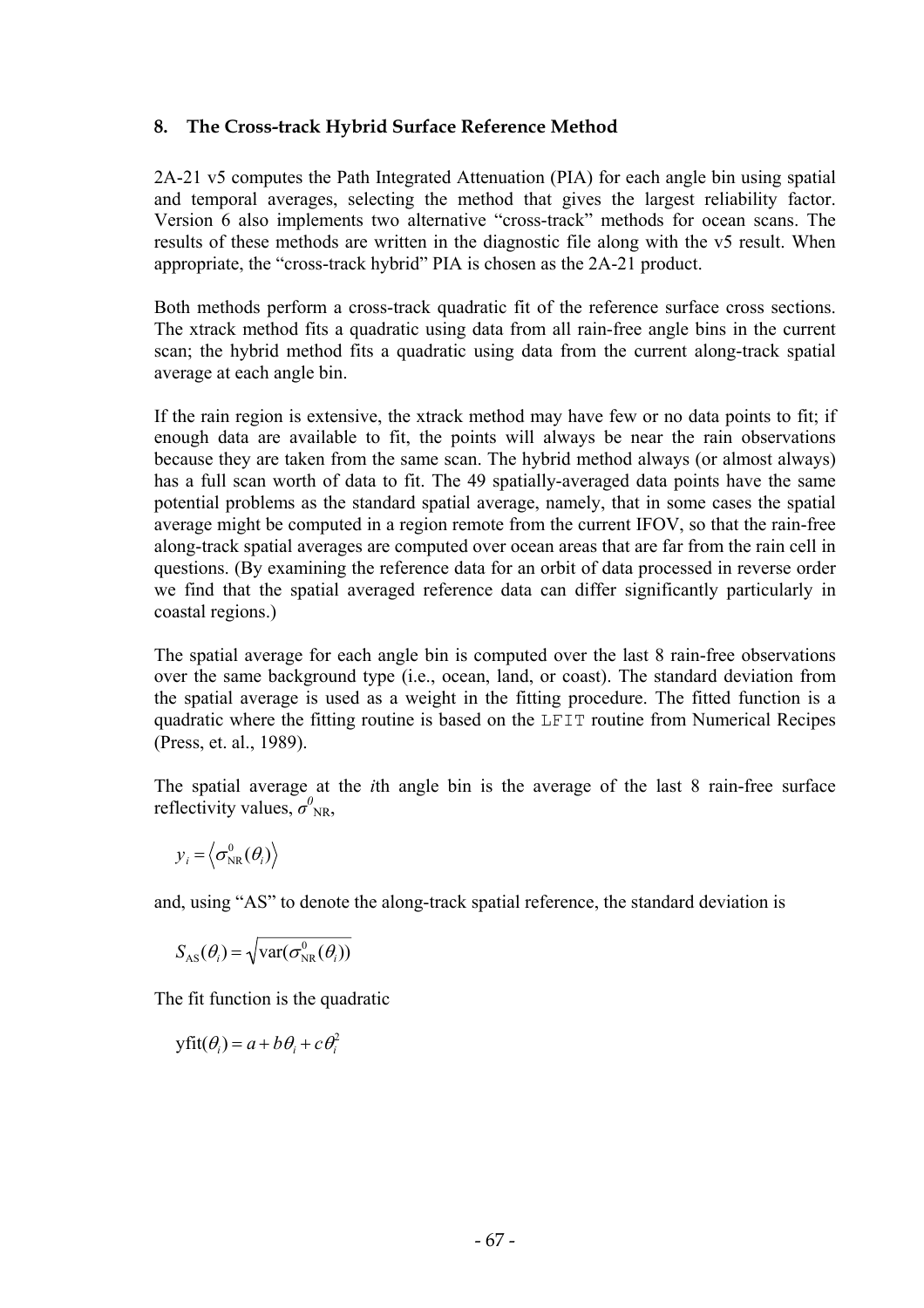We determine the parameters *a*, *b*, and *c* by minimizing

$$
\chi^2 = \sum_{i=1}^{49} \left( \frac{y_i - y \text{fit}(\theta_i)}{S_{AS}(\theta_i)} \right)^2
$$

The (2-way) hybrid PIA is the difference between the Surface Reference value,  $y$  f i t ( $\theta$ *i*), and the apparent (attenuated) surface cross section,  $\sigma^0$ *i*:

 $A_i = \text{yfit}(\theta_i) - \sigma_i^0$ 

At this point, it is unclear what reliability factor is appropriate for the cross-track hybrid PIA estimate. Currently, the program computes three candidate values and writes them to the diagnostic file. The reliability factor is a ratio of the PIA estimate to an estimate of the uncertainty. The difference between the candidate factors is the choice of uncertainty estimate. For the standard spatial average product, the uncertainty estimate is the standard deviation of the spatial average. (For the temporal average it is the standard deviation of the temporal average. The question of whether these choices are the most appropriate, and whether or not they represent the best criteria for selecting between spatial and temporal estimates is unresolved.) Three alternative reliability factors are described below; the third, based on the RMS of the spatial averages across the scan, is used in the HDF in version 6.

The first hybrid reliability factor is based on the reduced chi-square for the fit,

$$
\chi^2_{N-3}=\frac{\chi^2}{N-3}
$$

*N* is the number of angle bins, usually *N*=49. The reliability factor is

$$
\text{reliabFactor}_{l}(i) = \frac{A_i}{\chi^2_{N-3}}
$$

Two alternate reliability factors are based on the sum of the standard deviations from with the along-track spatial reference,  $S_{AS}$ , and on the RMS of  $S_{AS}$ :

$$
\text{reliabFactor\_2}(i) = \frac{A_i}{\frac{1}{49} \sum_{j=1}^{49} S_{AS}(\theta_j)}
$$

and

$$
\text{reliabFactor}_{3}(i) = \frac{A_i}{\text{rms}(S_{\text{AS}})}
$$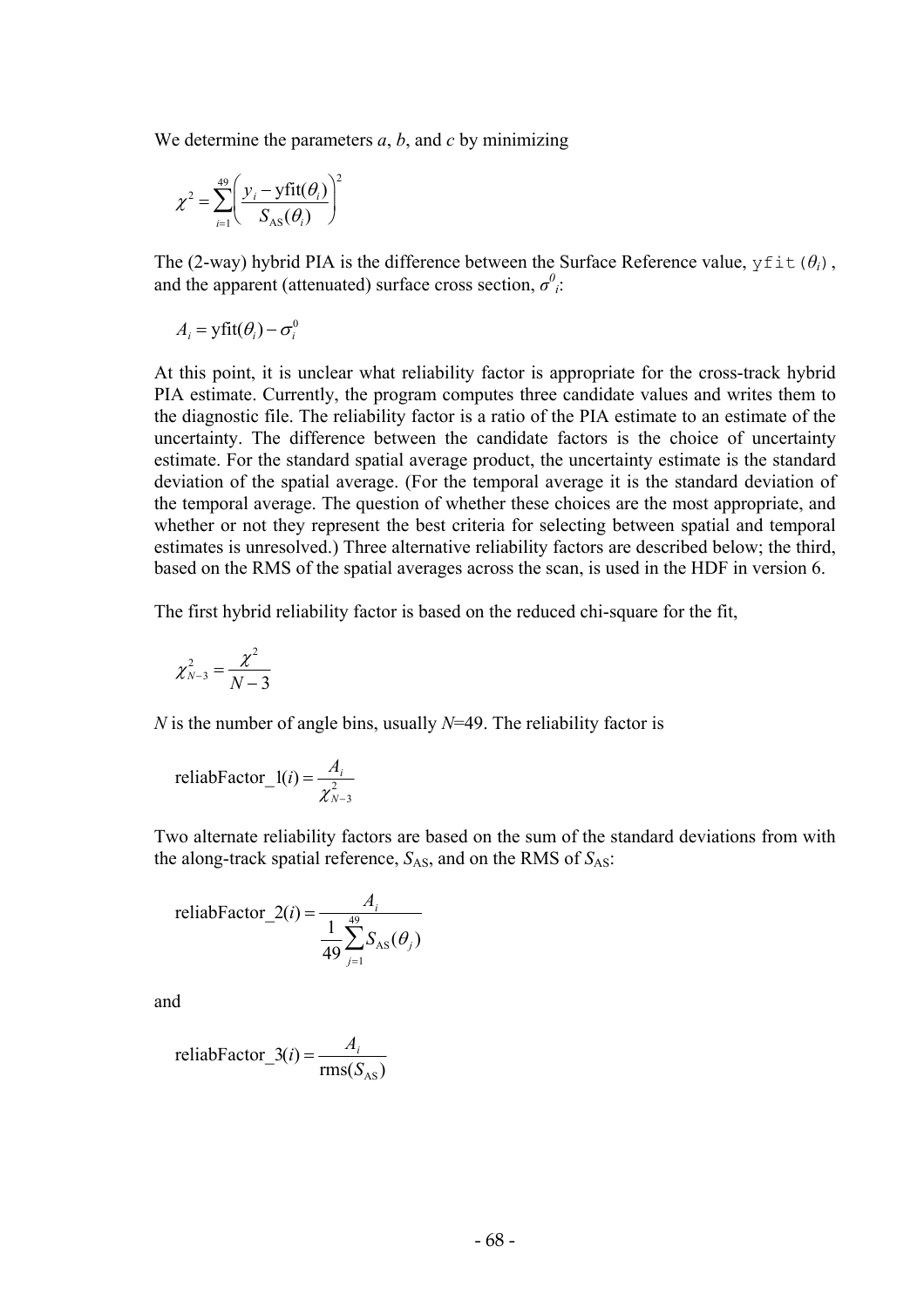Where

rms
$$
(S_{AS}) = \sqrt{\frac{1}{49} \sum_{j=1}^{49} S_{AS}^2(\theta_j)}
$$

In version 6, reliabFactor 3 is the value included in the HDF product.

#### **9. Revised Angle Bin Definitions**

2A-21 defines two angle bins. The first, angle1, is computed from the absolute value of the incidence angle, and is used to categorize observations for the temporal Surface Reference Technique (SRT). It ranges from 1 to 26 (Fortran array convention). The other angle bin, angle2, depends on the signed incidence angle, and is used for the spatial SRT. It ranges from 1 to  $51$ .

The angle bins angle1 and angle2 are defined such that

 $(\text{angle}1 - 1 - 0.5)\Delta\theta \le |\theta| < (\text{angle}1 - 1 + 0.5)\Delta\theta$ 

 $(\text{angle} 2 - 26 - 0.5) \Delta \theta \le \theta < (\text{angle} 2 - 1 + 0.5) \Delta \theta$ 

where  $\theta$  is the incidence angle and  $\Delta\theta$  is the angle bin size.

These relations can be expressed more simply by

angle1 = int 
$$
\left(\frac{|\theta|}{\Delta \theta} + 1 + 0.5\right)
$$
  
angle2 = int  $\left(\frac{\theta}{\Delta \theta} + 26 + 0.5\right)$ 

respectively.

There was a problem with the implementation of this algorithm before version 6: ∆*θ* was defined as the cross-track beam width, which is read from the 1B-21 Ray Header. The beam *positions* (as opposed to the beam width) are uniformly spaced with equal steps of 0.75°.

One effect of the old angle bin definition is that the angle bins were not uniformly populated. In general, each scan should have one beam position in each "angle2 bin" except for the extra edge bins (1 and 51). In fact, some bins were under-populated and some were over-populated because the angle bins did not correspond with the actual beam spacing.

In version 6 of the 2A-21 algorithm, ∆*θ* has been set to a constant value of 0.75°.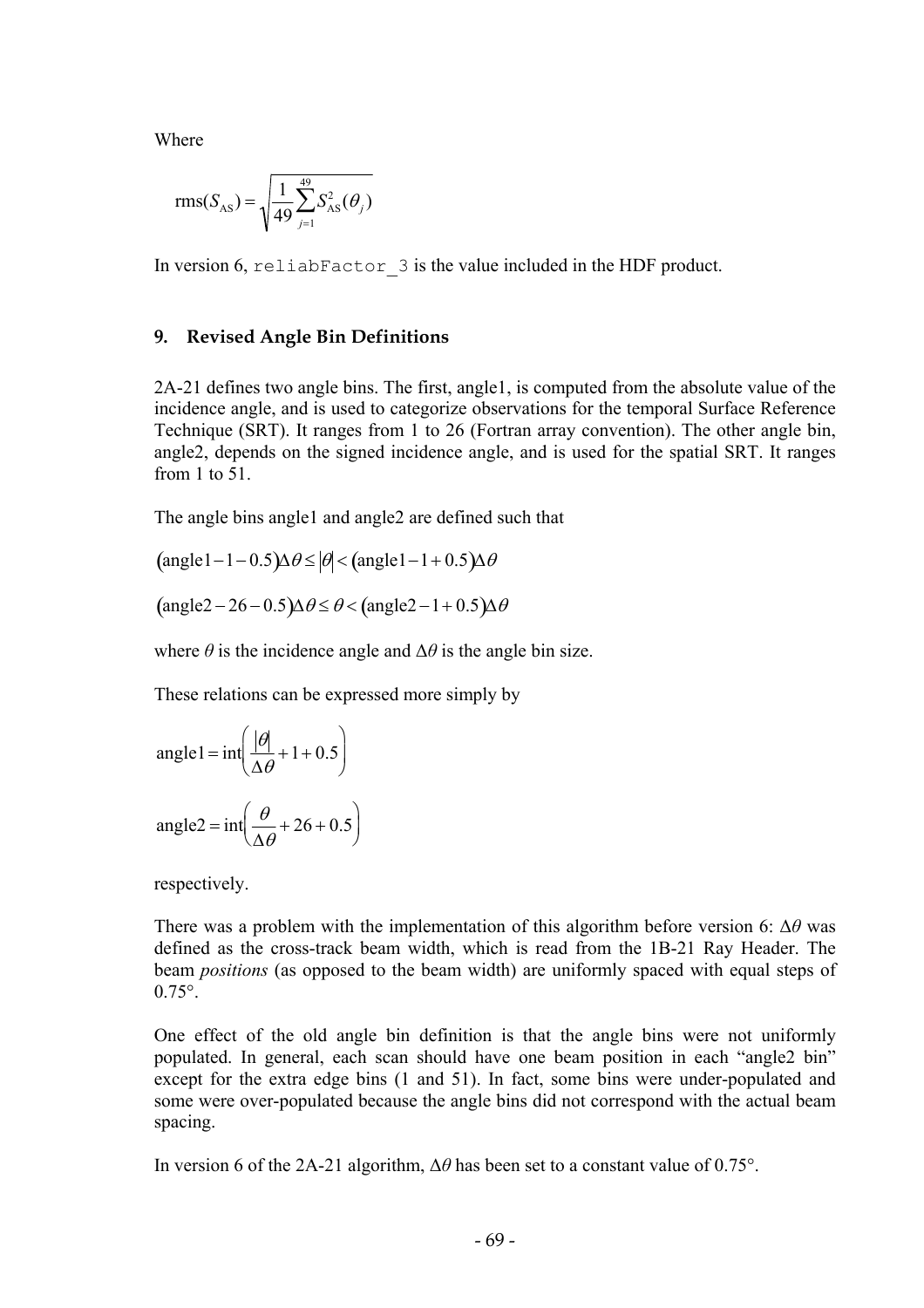#### **10. References**

Caylor I.J., G.M. Heymsfield, R. Meneghini, and L.S. Miller, 1997: Correction of sampling errors in ocean surface cross-sectional estimates from nadir-looking weather radar. *J. Atmos. Oceanic Technol*., 14, 203-210.

Iguchi, T. and R. Meneghini, 1994: Intercomparisons of single-frequency methods for retrieving a vertical rain profile from airborne or spaceborne radar data. *J. Atmos. Oceanic Technol*., 11, 1507-1516.

Kozu, T., 1995: A generalized surface echo radar equation for down-looking pencil beam radar. *IEICE Trans. Commun*., E78-B, 1245-1248.

Marzoug, M. and P. Amayenc, 1994: A class of single- and dual-frequency algorithms for rain rate profiling from a spaceborne radar. Part I: Principle and tests from numerical simulations. *J. Atmos. Oceanic Technol*., 11, 1480-1506.

Meneghini, R., T. Iguchi, T. Kozu, L. Liao, K. Okamoto, J.A. Jones, and J. Kwiatkowski, 2000: Use of the surface reference technique for path attenuation estimates from the TRMM Radar. *J. Appl. Meteor*., 39, 2053-2070.

Meneghini, R. and K. Nakamura, 1990: Range profiling of the rain rate by an airborne weather radar. *Remote Sens. Environ*., 31, 193-209.

Meneghini, R., J.A. Jones, T. Iguchi, K. Okamoto, and J. Kwiatkowski, 2004: A hybrid surface reference technique and its application to the TRMM Precipitation Radar, *J. Atmos. Oceanic Technol*., 21, 1645-1658.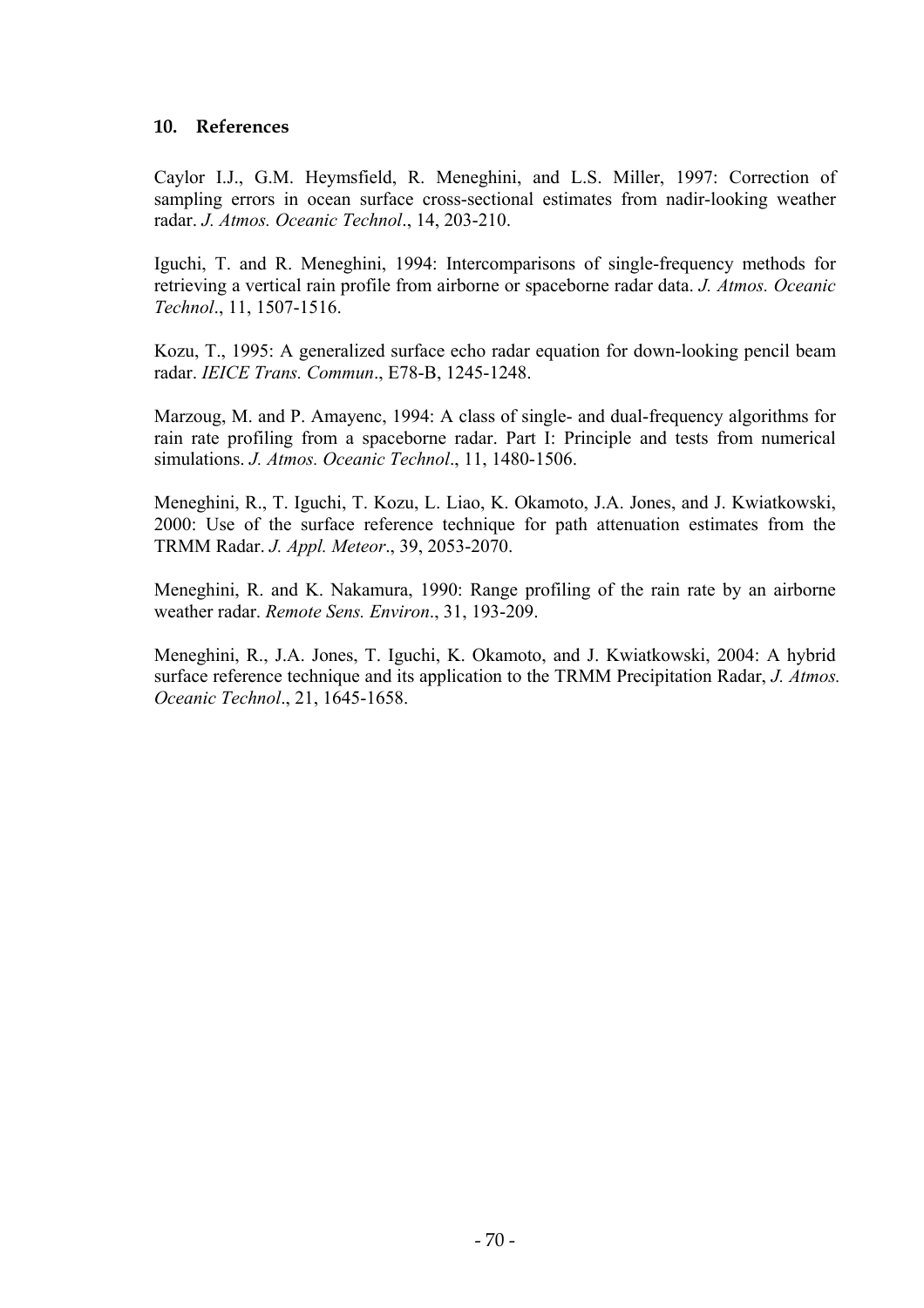## **2-2. 2A23**

#### **2-2.1. Objectives of 2A23**

Main objectives of 2A23 are as follows:

- (a) Detection of bright band (BB) and determination of the height of BB, the strength of BB, and the width (i.e. thickness) of BB when BB exists.
- (b) Classification of rain type into the following three categories:
	- stratiform,
	- convective,
	- other,

where "other" means (ice) cloud only and/or maybe noise.

- (c) Detection of shallow isolated and shallow non-isolated.
- (d) Output of Rain/No-rain flag.
- (e) Computation of the estimated height of freezing level.
- (f) Output of the height of storm top.

#### **2-2.2. Main changes from the previous version**

The current product version of 2A23 is V6 (version 6).

Main changes are as follows:

- (a) Rain type is expressed by 3-digits number, while in the previous versions by 2-digits number.
- (b) Shallow non-isolated (type of rain) is newly detected in addition to the V5-existing shallow isolated.
- (c) All the shallow isolated are classified as convective in V6, while in V5 most of the shallow isolated are stratiform. In contrast to shallow isolated, the rain type of non-shallow isolated can be stratiform/convective/other depending on its intensity.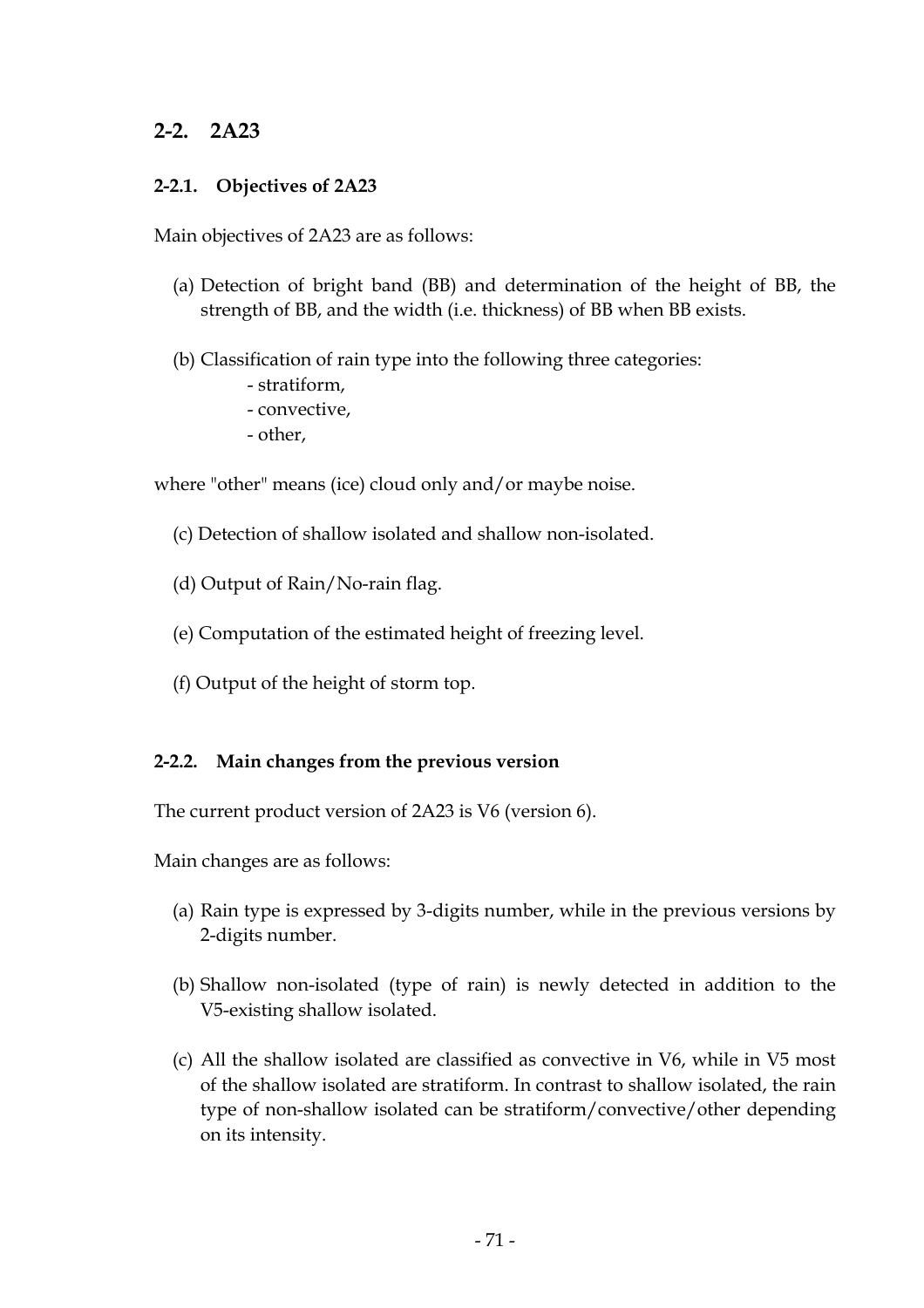- (d) Changed the criteria for other type, which makes a substantial decrease in the number of other type of rain.
- (e) When rain is 'certain' and rain type is 'other', it most probably indicates that there exists ice cloud only.
- (f) When BB is detected, rain type is stratiform. (In the previous versions, however, rain type can be convective even though BB is detected in a very exceptional case.)
- (g) Oversample data are used in the detection of BB, and oversample range bin numbers are used for computing heights.
- (h) Upper and lower boundaries of BB, and the width of BB are added to the output.
- (i) Improvement in BB detection is made.
- (j) Changed a convective threshold in H-method from 40 dBZ to 39 dBZ; the effect of this change, however, is very small.
- (k) Rain probable is introduced. (Internal use in 2A23 only, and the type of rain probable is other.)

## **2-2.3. Method used in 2A23**

- (a) Detection of bright band (BB):
	- Peak search by (1) using a spatial filter method [1], and (2) examining the slope in the upper part of BB profile. In the peak search, several conditions are imposed on the height profile of BB.
- (b) Determination of the width of BB:
	- By detecting upper and lower boundaries of BB along the slant path, then computing the thickness (i.e. width) of BB.
- (c) Rain type classification:
	- Vertical profile method (V-method)[1],
	- Horizontal pattern method (H-method)[2].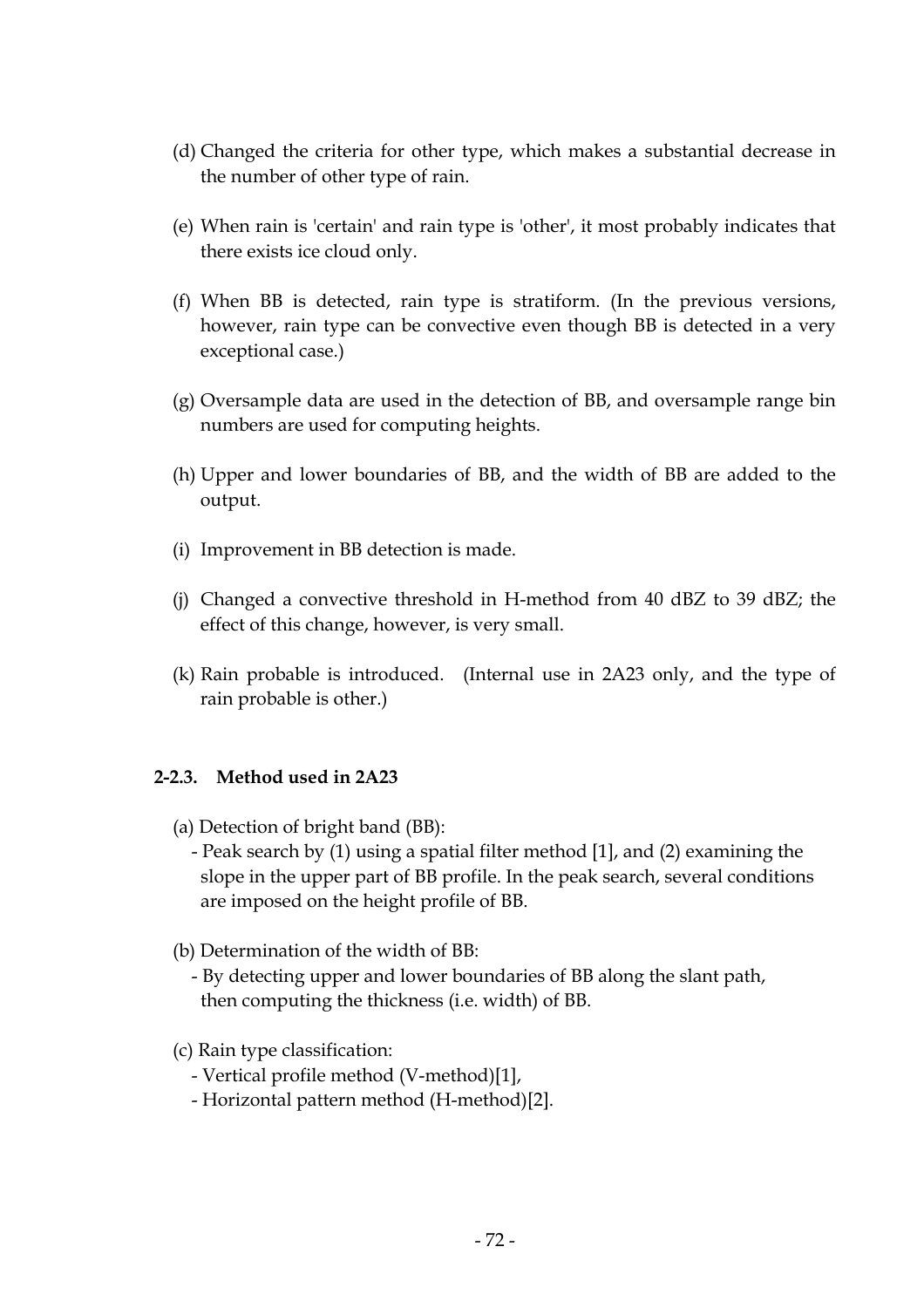- (d) Detection of shallow isolated and shallow non-isolated:
	- A simple examination of the height of storm top being much lower than the estimated height of freezing level. When an isolation condition is satisfied, the type is shallow isolated, otherwise shallow non-isolated. Here, the isolated condition means that the shallow area is isolated from the non- shallow area.
- (e) Rain/No-rain flag:

 - Almost identical to minEchoFlag recorded in 1C21 HDF file. Difference occurs when rain probable is detected or, on rare occasion, when corrupted input data are detected.

- (f) Estimated height of freezing level:
	- Temporal and spatial interpolation of a climatological surface temperature at the sea level, and a use of a constant lapse rate of temperature.
- (g) Height of storm top:
	- A simple conversion from range bin number to the height above the sea level.

## **2-2.4. Processing Flow**

- (1) Open files.
- (2) Read in 1C21 metadata, and copy the metadata to 2A23 HDF file.
- (3) Read in a static data for the estimation of the height of freezing level (freezH).
- (4) Read in scan header from 1C21 HDF file.
- (5) Repeat reading in 1C21 scan data until the end of 1C21 HDF file, and do the following data processing for each scan:
	- (a) Estimate freezH.
	- (b) Compute the height of storm top (stormH).
	- (c) Detect sidelobe clutter.
	- (d) Detect BB. When BB is detected, compute the height of BB, the strength of BB, upper and lower boundaries of BB, and the width of BB, and set the status flag on BB detection.
	- (e) Classify rain type by V-method. Reject sidelobe clutter during this processing.
	- (f) Detect shallow isolated and shallow non-isolated.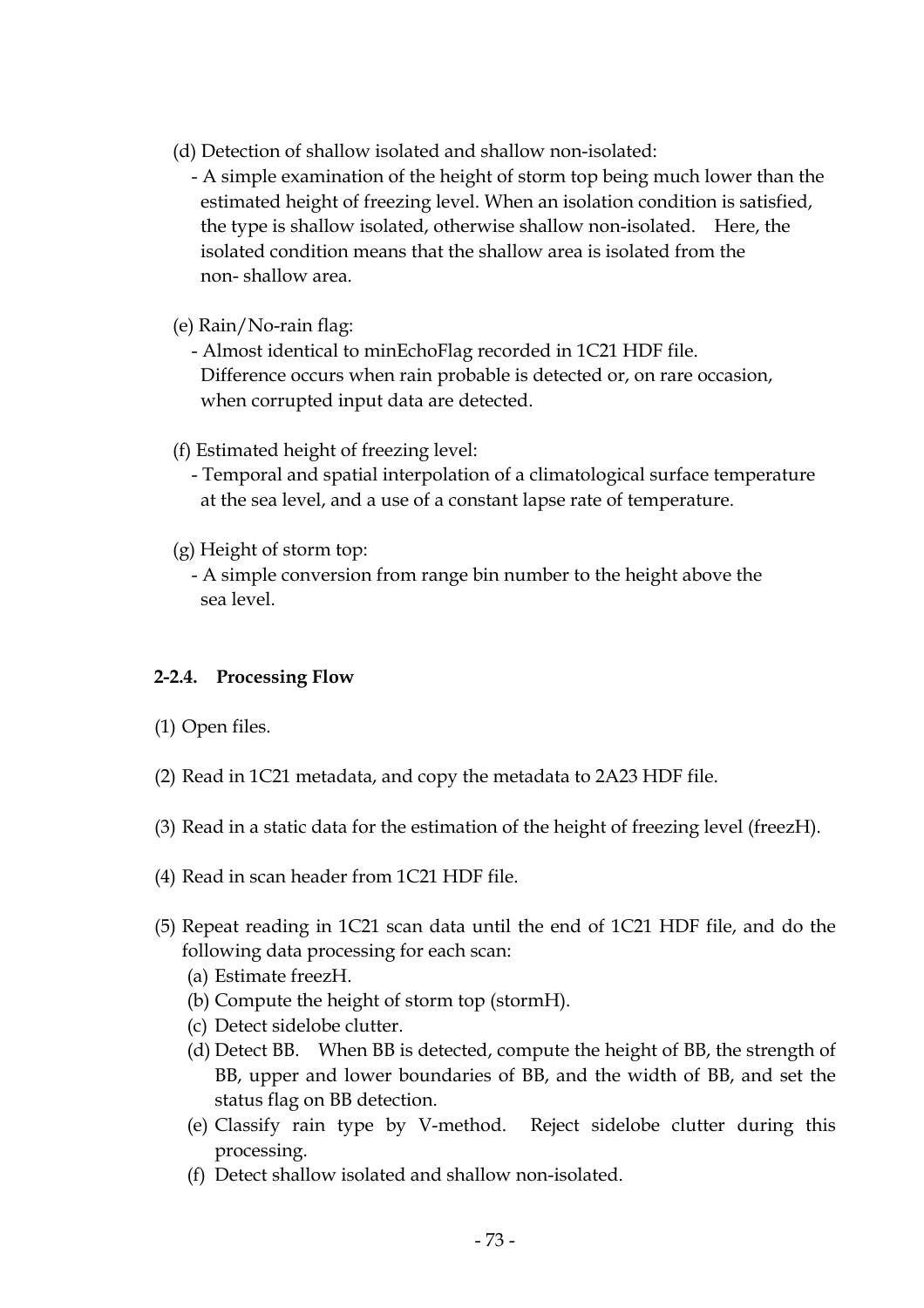- (g) Classify rain type by H-method. Reject sidelobe clutter during this processing.
- (h) Unify rain types.
- (i) Set status flag.
- (j) Write output to 2A23 HDF file.

(6) Close files and end the processing.

## **2-2.5. Input data**

(a) From 1C21 HDF file:

| (1) metadata                         |                    |
|--------------------------------------|--------------------|
| $(2)$ ray $Hdr[49]$ .rayStart        | (scan header)      |
| $(3)$ ray $Hdr[49]$ .start $BinDist$ | (scan header)      |
| (4) scanStatus.missing               | (L1C_21_SWATHDATA) |
| (5) scanStatus.dataQuality           | (L1C_21_SWATHDATA) |
| $(6)$ geolocation $[49][2]$          | (L1C_21_SWATHDATA) |
| $(7)$ minEchoFlag[49]                | (L1C_21_SWATHDATA) |
| $(8)$ binStormHeight $[49][2]$       | (L1C_21_SWATHDATA) |
| $(9)$ binEllipsoid[49]               | (L1C_21_SWATHDATA) |
| $(10)$ binClutterFreeBottom[49][2]   | (L1C_21_SWATHDATA) |
| $(11)$ binDIDH mean [49]             | (L1C_21_SWATHDATA) |
| (12) scLocalZenith[49]               | (L1C_21_SWATHDATA) |
| $(13)$ sc $Range[49]$                | (L1C_21_SWATHDATA) |
| $(14)$ osBinStart[29][2]             | (L1C_21_SWATHDATA) |
| (15) landOceanFlag[49]               | (L1C_21_SWATHDATA) |
| $(16)$ binSurfPeak $[49]$            | (L1C_21_SWATHDATA) |
| $(17)$ normalSample $[49]$ [140]     | (L1C_21_SWATHDATA) |
| (18) normalSample_scale[49][140]     | (L1C_21_SWATHDATA) |
| (19) osSurf[29][5]                   | (L1C_21_SWATHDATA) |
| (20) osRain[11][28]                  | (L1C_21_SWATHDATA) |

(b) From sst-hou.grd file (for the estimation of freezH):

(1) sstdata[144][91][2]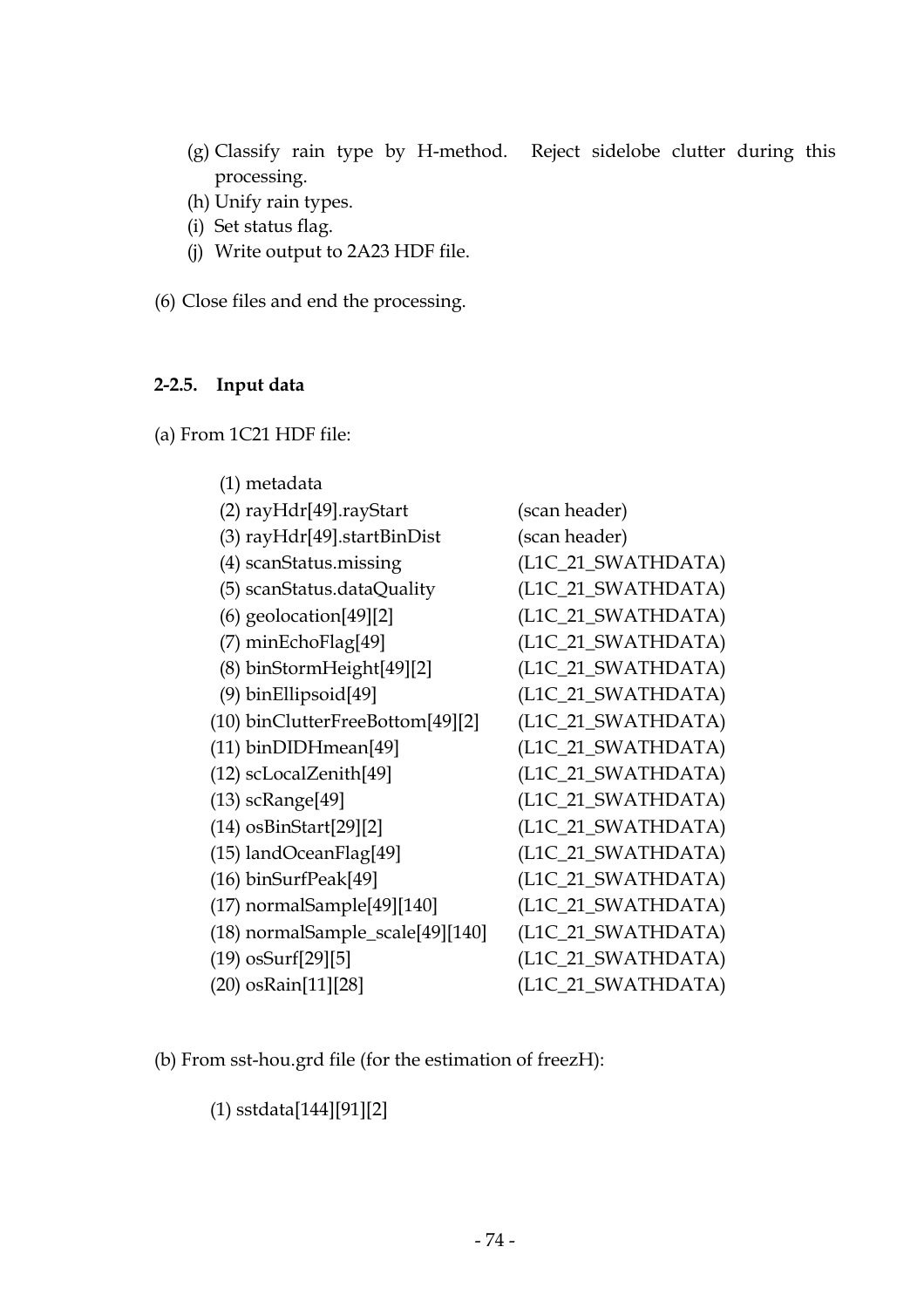## **2-2.6. Output data**

```
(1) metadata
```

```
(2) scanTime \cdots same as that of 1C21
```

```
(3) geolocation[49][2] \longrightarrow same as that of 1C21
     (geolocation(2,49) in FORTRAN)
```

```
(4) scanStatus (structure) \qquad \qquad \text{---} same as that of 1C21
```
(5) navigate (structure)  $\qquad \qquad \text{---}$  same as that of 1C21

```
(6) rainFlag[49] Rain/No-rain flag (1-byte integer)
```

```
(7) rainType[49] Rain type (2-byte integer)
```

```
(8) shallowRain[49] Shallow rain flag (1-byte integer)
```

```
(9) status[49] Status (1-byte integer)
```
- (10) binBBpeak[49] Range bin number for BB (2-byte integer)
- (11) HBB[49] Height of BB [m] (2-byte integer)
- (12) BBintensity[49] Strength of BB [dBZ] (4-byte float)
- (13) freezH[49] Estimated height of freezing level [m] (2-byte integer)
- (14) stormH[49] Height of storm top [m] (2-byte integer)
- (15) BBboundary[49][2] Upper and lower boundaries of BB (2-byte integer) (BBboundary(2,49) in FORTRAN)
- (16) BBwidth[49] Width of BB [m] (2-byte integer)
- (17) BBstatus[49] Status flag for BB (1-byte integer)
- (18) spare[49] Spare (2-byte integer)

# **2-2.7. Output file specifications**

This section describes details of items (6)-(17) in the previous section.

```
(a) int8 rainFlag[49]:
              = 0 : no rain
```
- 10 : rain possible
- 11 : rain possible
- 12 : rain possible
- 13 : rain possible
- 15 : rain probable
- 20 : rain certain

-99 : data missing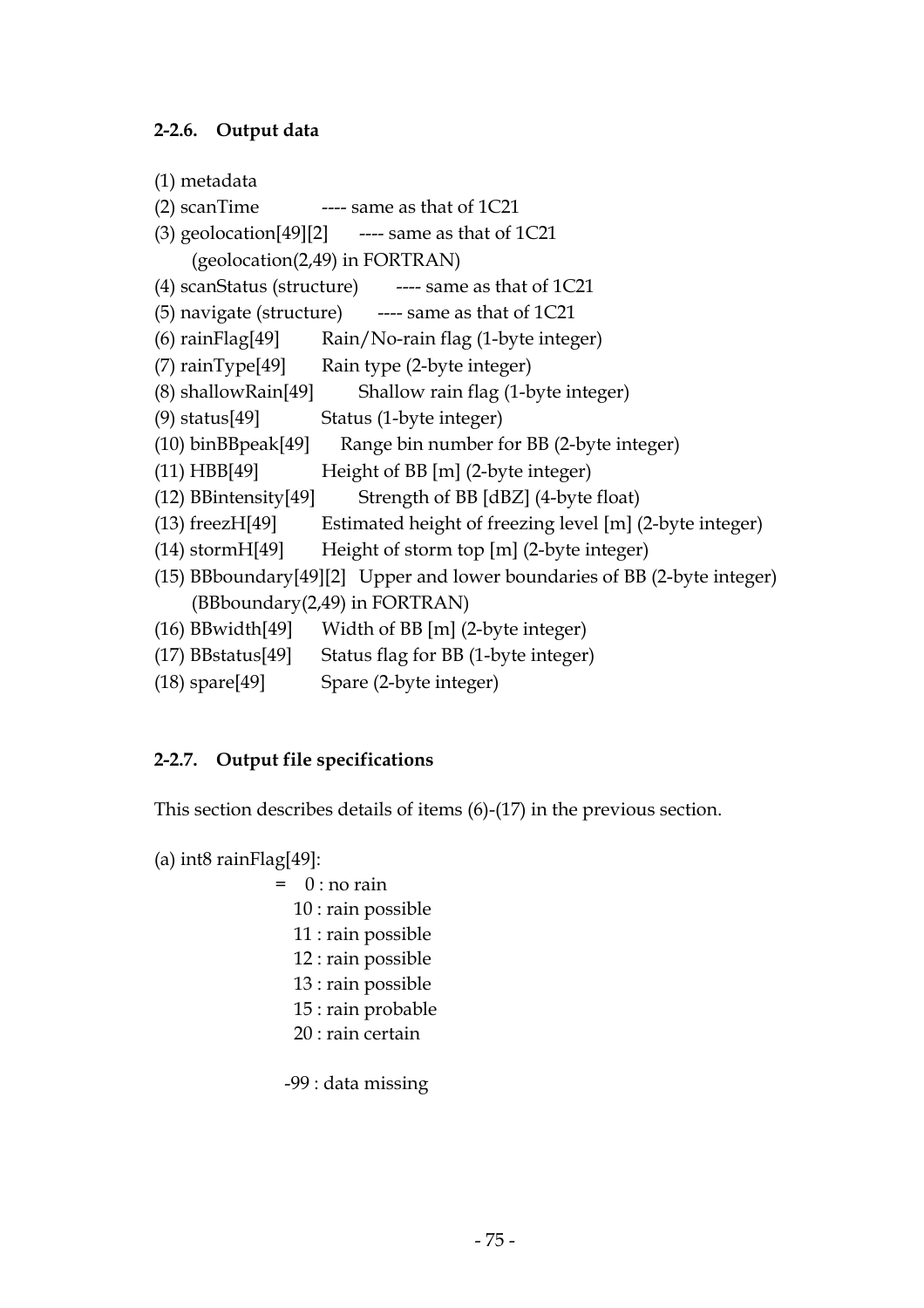Note: rainFlag is almost identical to minEchoFlag of 1C21 except for rain probable case and the following very exceptional case.

 The exception occurs if 2A23 detects data missing but 1C21 says the data is normal - this can happen when the input data is corrupted. In normal conditions, the rain certain case in rainFlag is identical to the rain certain case in minEchoFlag of 1C21.

(b) int16 rainType[49]:

In V6 of 2A23, the flag rainType[i] (i=0 to 48) indicates the unified rain type by 3-digits numbers. (Beware that, in V5 and earlier, rain type is expressed by 2-digits numbers. Also note that the variable type of rainType is changed from int8 in V5 to int16 in V6.)

 rainType[i] = 100: Stratiform. When  $R_t$  type\_V[i] =  $T_t$ stra, (BB detected) and  $R_type_H[i] = T_stra;$  110: Stratiform. When  $R_t$  type\_V[i] =  $T_t$ stra, (BB detected) and  $R_ttype_H[i] = T_other;$  120: Probably stratiform. (BB may exist but not detected) When  $R_t$  type  $V[i] = T_0$  ther, and  $R_type_H[i] = T-straj$  130: Maybe stratiform. When R\_type\_V[i] = T\_stra, (BB detected) and  $R_ttype_H[i] = T_cony;$  140: Maybe stratiform. (BB hardly expected) When  $R_t$ ype $[V[i] = T_O$ ther, and  $R_ttype_H[i] = T_stra;$  152: Maybe stratiform: When  $R_t$  type  $V[i] = T_0$  ther,  $R_t$ type $H[i] = T_t$ stra, and shallowRain[i] =  $20$  or  $21$ ; (Shallow non-isolated is detected)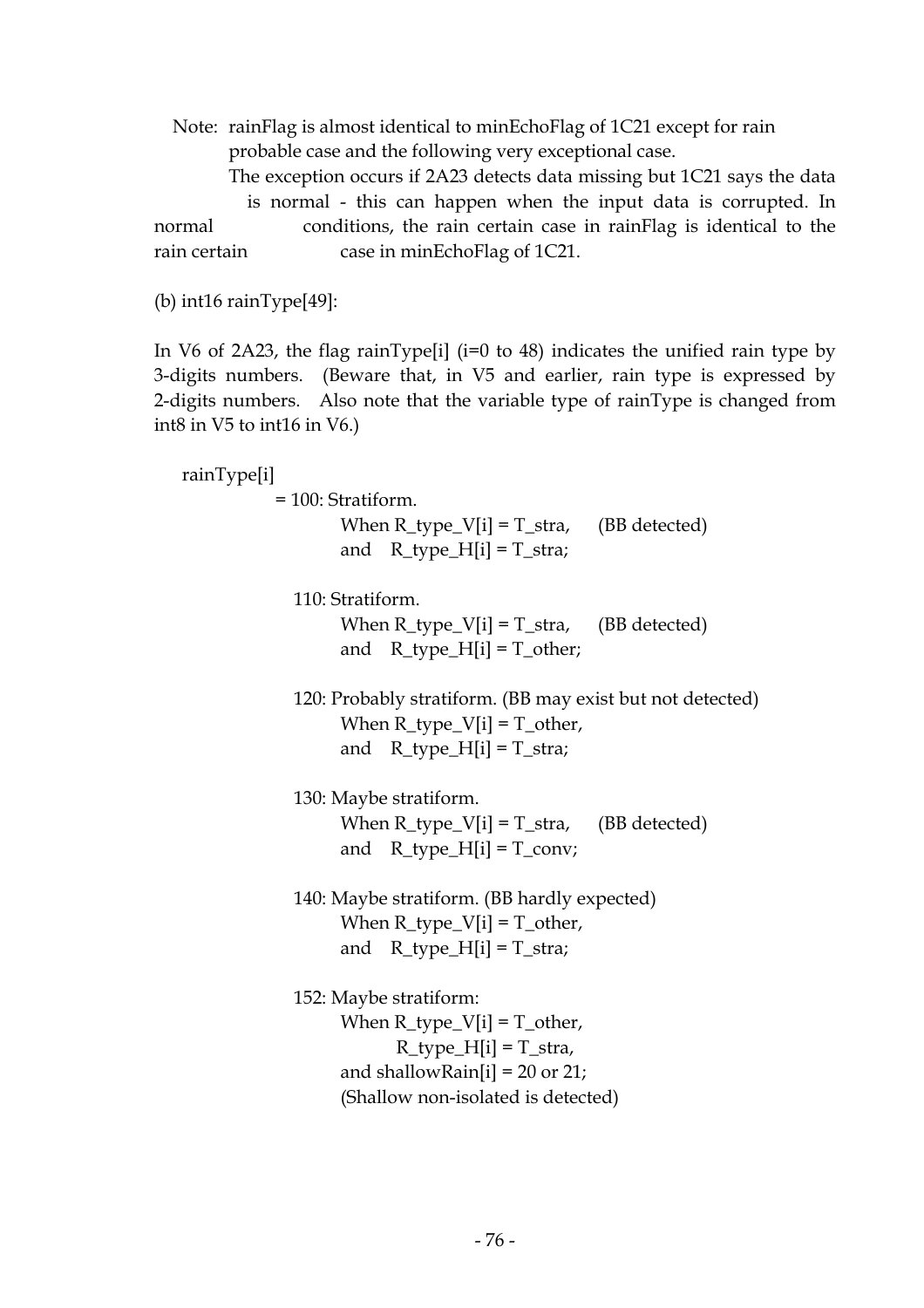160: Maybe stratiform, but rain hardly expected near surface. BB may exist but is not detected. When  $R_t$  type $_V[i] = T_0$  ther; and  $R_type_H[i] = T-straj$ 

 170: Maybe stratiform, but rain hardly expected near surface. BB hardly expected. Maybe cloud only. Distinction between 170 and 300 is very small. When  $R_t$ ype $[V[i] = T_0$ ther; and R type  $H[i] = T$  stra;

200: Convective

When  $R_t$ ype $[V[i] = T_c$ onv, and  $R_type_H[i] = T_cony;$ 

210: Convective

When  $R_t$ type $[V[i] = T_0$ ther, and  $R_type_H[i] = T_cony;$ 

- 220: Convective When  $R_t$  type\_ $V[i] = T_c$  conv, and  $R_ttype_H[i] = T_other;$
- 230:  $\rightarrow$  this number is not used in V6.

## 240: Maybe convective.

When  $R_t$  type $[V[i] = T_c$  conv, and  $R_ttype_H[i] = T_stra;$ 

251: Convective.

When  $R_t$  type $V[i] = T_c$  conv,  $R_t$  type\_ $H[i] = T_c$  conv, and shallowRain[i] = 10 or 11; (Shallow isolated is detected)

252: Convective.

When  $R_t$  type $[V[i] = T_c$  conv,  $R_t$  type\_ $H[i] = T_c$  conv, and shallowRain[i] = 20 or 21; (Shallow non-isolated is detected)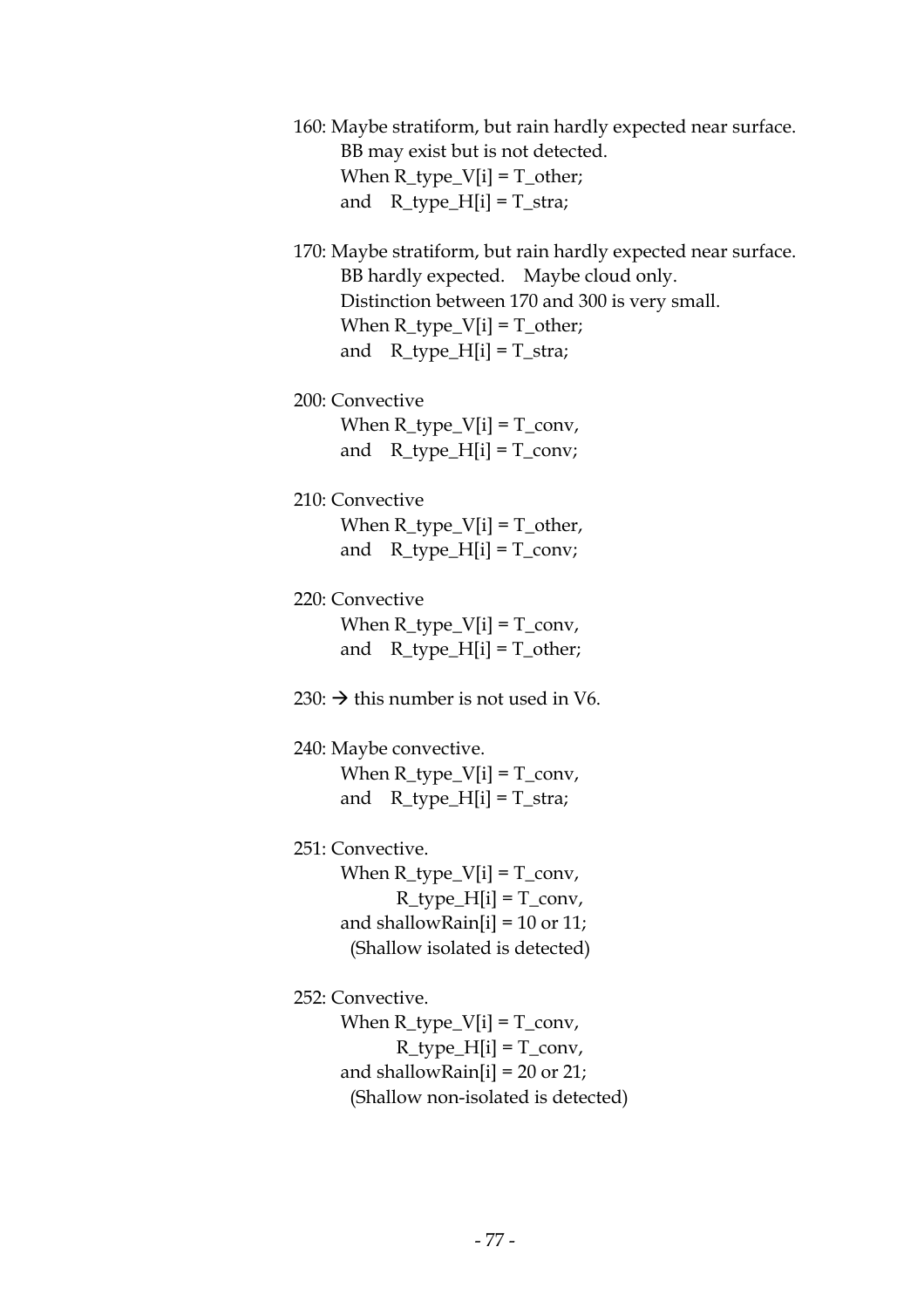261: Convective.

When  $R_t$  type\_ $V[i] = T_c$  conv,  $R_t$  type\_ $H[i] = T_c$  conv; and shallowRain[i] = 10 or 11; (Shallow isolated is detected)

262: Convective.

When  $R_type[V[i] = T_conv,$  $R_t$ type $[H[i] = T_other;$ and shallowRain[i] =  $20$  or  $21$ ; (Shallow non-isolated is detected)

271: Convective.

When  $R_t$  type $[V[i] = T_O$ ther,  $R_t$  type\_ $H[i] = T_c$  conv; and shallowRain[i] = 10 or 11; (Shallow isolated is detected)

272: Convective.

When  $R_t$  type\_ $V[i] = T_{other}$ ,  $R_t$ type\_H[i] =  $T_c$ conv; and shallowRain[i] =  $20$  or  $21$ ; (Shallow non-isolated is detected)

#### 281: Convective.

When  $R_type_V[i] = T_conv,$  $R_t$ type $H[i] = T_s$ tra; and shallowRain[i] =  $10$  or  $11$ ; (Shallow isolated is detected)

#### 282: Convective.

When  $R_t$  type\_ $V[i] = T_c$  conv,  $R_type_H[i] = T_stra;$ and shallowRain[i] =  $20$  or  $21$ ; (Shallow non-isolated is detected)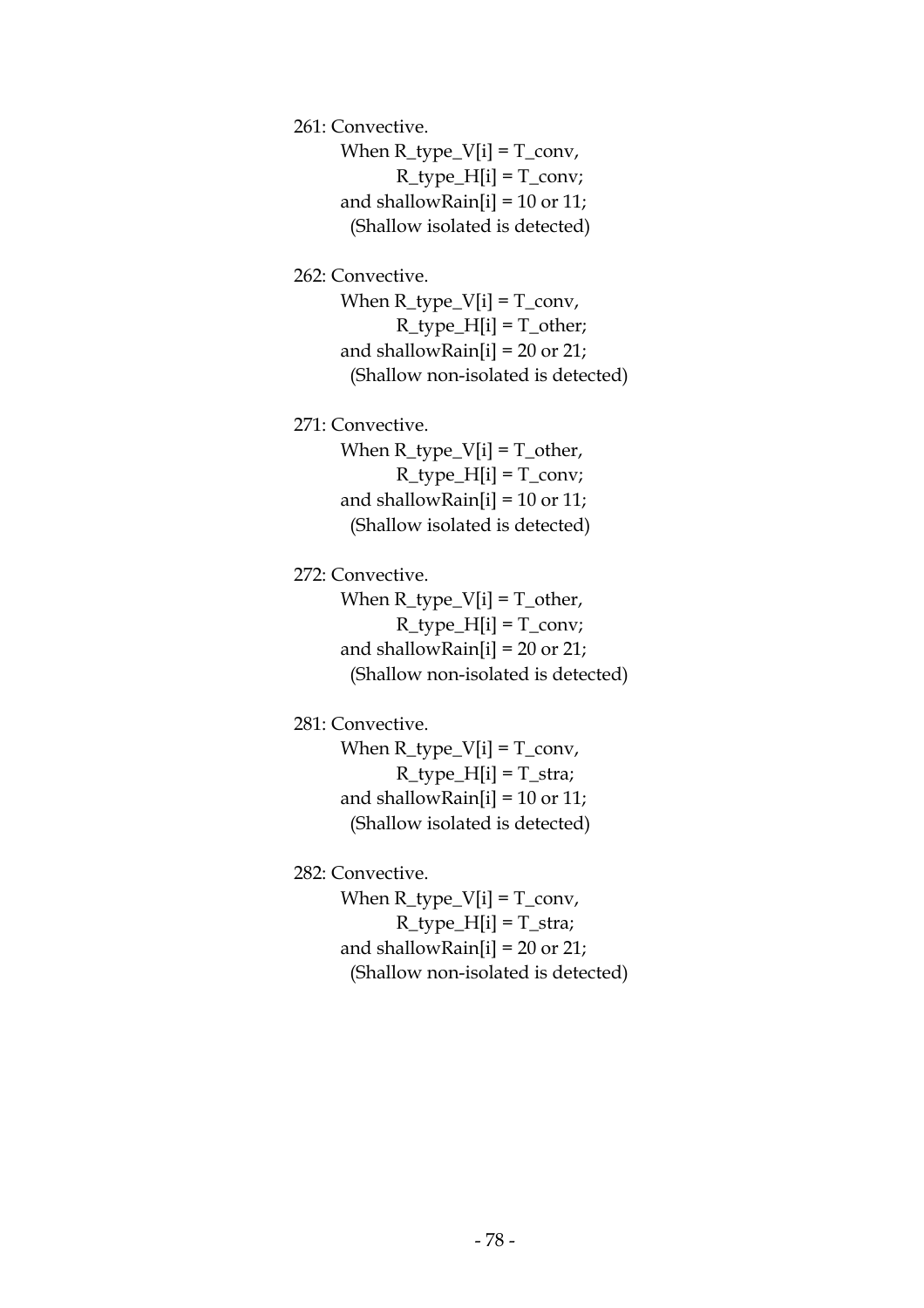291: Convective:

When  $R_t$  type $V[i] = T_{{\rm other}}$ ;  $R_t$ type $H[i] = T_s$ tra; and shallowRain[i] = 10 or 11; (Shallow isolated is detected)

#### 300: Other.

When  $R_type[V[i] = T_o$ ther; and R type  $H[i] = T$  other;

This category includes very weak echo (possibly noise) and/or cloud.

312: Other.

When  $R_t$ type $[V[i] = T_0$ ther,  $R_t$  type $H[i] = T_0$ ther; and shallowRain[i] =  $20$  or  $21$ ; (Shallow non-isolated is detected)

313: Other.

 If sidelobe clutter were not rejected, the type would be 271 or 291. When  $R_t$  type  $V[i] = T_0$  ther,  $R_t$ type $_H[i] = T_other;$ 

 where T\_stra, T\_conv, and T\_other are three distinctive values specifying rain types. Three major rain categories, stratiform, convective, and other, can be obtained as follows:

When  $rainType[i] > 0$ , rainType[i] / 100 =1: stratiform, 2: convective, 3: other.

When it is "no rain" or "data missing", rainType[i] contains the following values: -88 : no rain -99 : data missing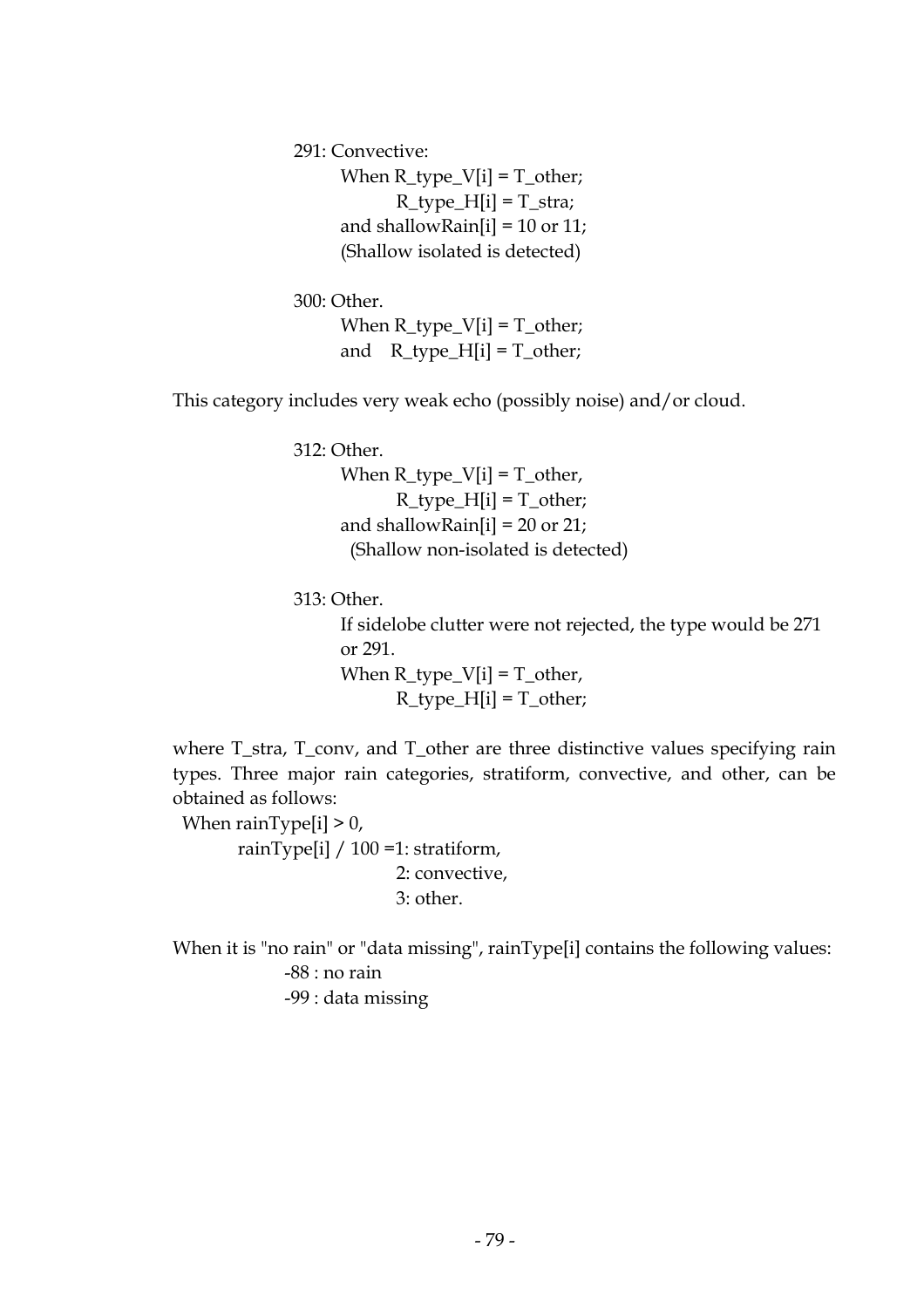(c) int8 shallowRain[49]:

= 0 : no shallow isolated

10 : maybe shallow isolated

11 : shallow isolated (with confidence)

20 : maybe shallow non-isolated

21 : shallow non-isolated (with confidence)

-88 : no rain

-99 : data missing

(d) int8 status[49]: Status flag for the processing of 2A23.

 This flag is meaningful when status >= 0, and indicates a confidence level of 2A23 as follows:

 $0 \leq$  status  $\leq 10$  : good,  $10 \leq$  status  $\leq 50$  : maybe good,  $50 \leq$  status  $\leq 100$ : result not so confident (warning), 100<= status : bad (untrustworthy because of possible data corruption).

This flag also takes the following values:

-88 : no rain

-99 : data missing

(e) int16 binBBpeak[49]: Range bin number for the height of bright band peak.

> 0 : Range bin number corresponding to 125m intervals.

This also indicates that the bright band is detected.

- = -1111 : No bright band
- = -8888 : No rain
- = -9999 : Data missing

(f) int16 HBB[49]: Height of bright band.

> 0 : Height of bright band expressed in [m]

This also indicates that the bright band is detected.

- = -1111 : No bright band
- = -8888 : No rain
- = -9999 : Data missing

HBB $[i]$  ( $i=0$  to 48) is computed by the following formula:

HBB[i] = (L1c21\_swath\_data->scRange[i] - rangeBB)\* cos(zenith[i]);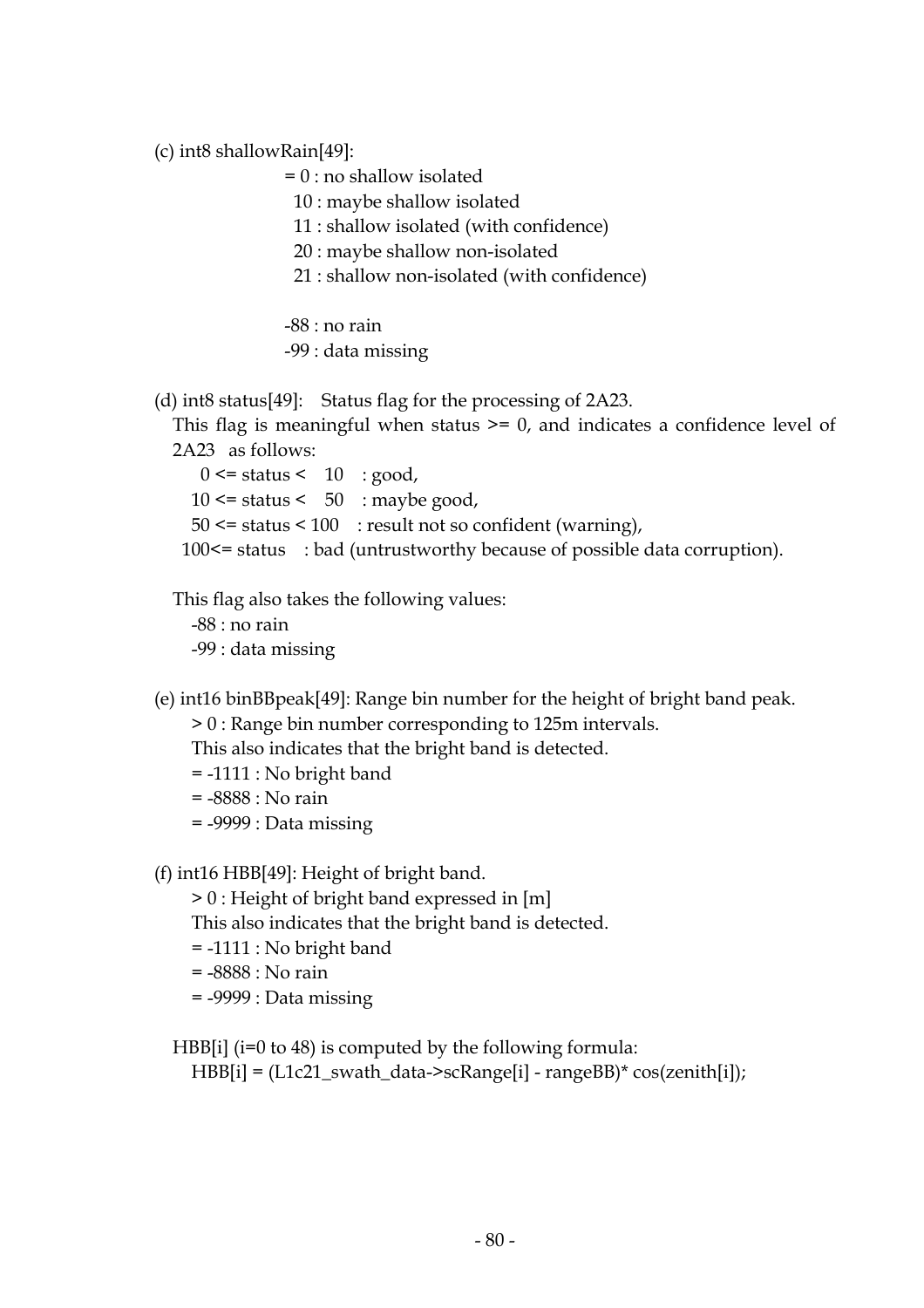where

rangeBB = (binBBpeak[i]

- L1c21header->rayHdr[i].rayStart)\*125

+ L1c21header->rayHdr[i].startBinDist;

(g) float32 BBintensity[49]: Bright band intensity in dBZ.

> 0 : Peak value of Z in BB [dBZ]

- = -1111.0 : No bright band
- = -8888.0 : No rain
- = -9999.0 : Data missing
- $(h)$  int16 freez $H[49]$ :

 Height of freezing level estimated from the climatological surface temperature data (sst-hou data).

> 0 : Estimated height of freezing level [m]

- = -5555 : When error occurred in the estimation of freezH
- = -9999 : Data missing

(i) int16 stormH[49]: Height of storm top.

- > 0 : Height of storm top [m] (with high level of confidence)
- = -1111 : No stormH with high level of confidence
- = -8888 : No rain
- = -9999 : Data missing

This height is computed only in the case of rain certain, i.e., minEchoFlag[i]=20.

Hence, it is computed by

stormH[i] = (L1c21\_swath\_data->scRange[i] - range)\* cos(zenith[i]);

where

range = (binStormHeight[i][1]

- L1c21header->rayHdr[i].rayStart)\*125
- + L1c21header->rayHdr[i].startBinDist;
- NOTE: Though 1C21 outputs the following two kinds of binStormHeight for each angle bin,

 binStormHeight[i][0]: possible value, binStormHeight[i][1]: certain value,

2A23 converts only the certain value of binStormHeight to stormH.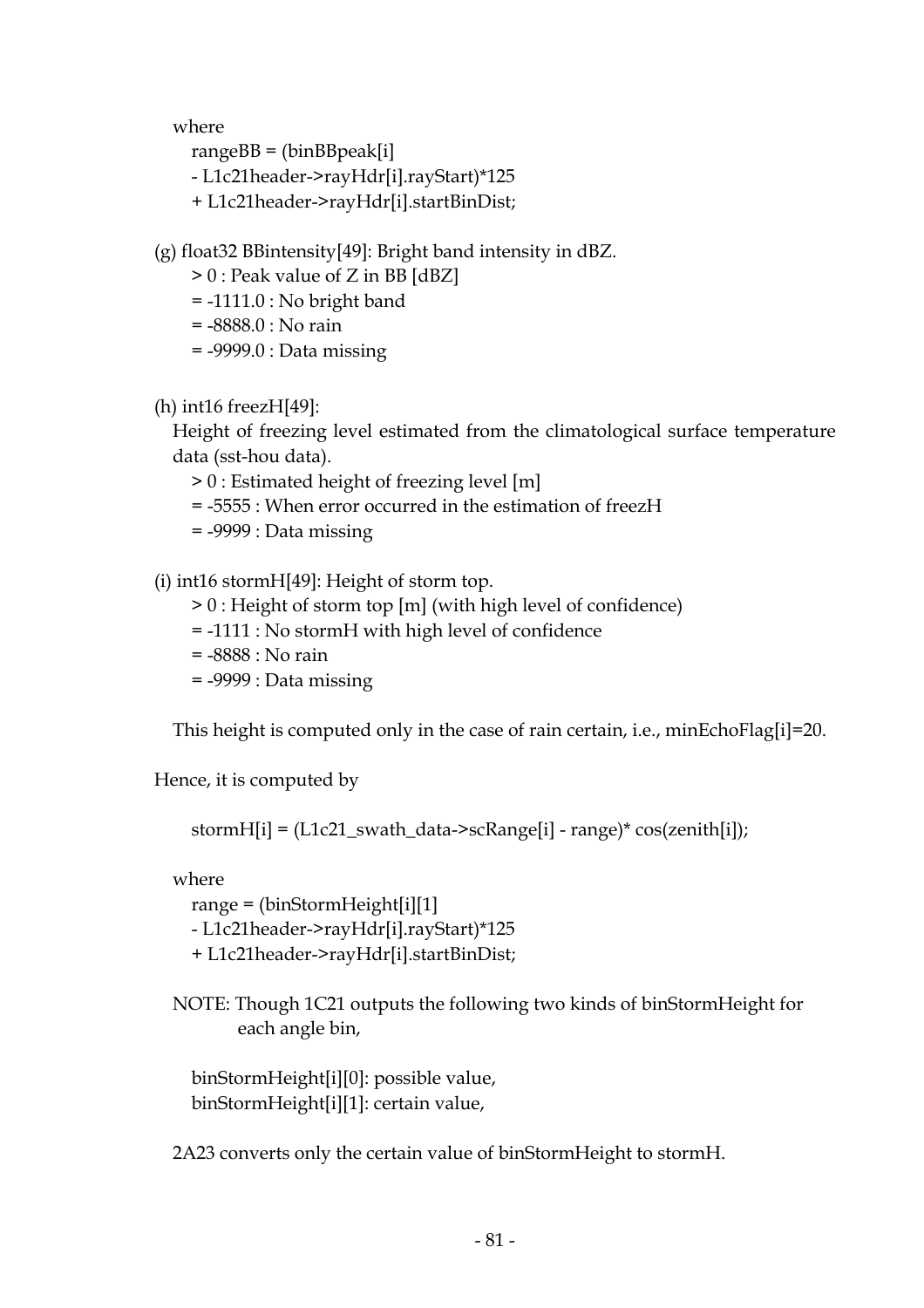(j) int16 BBboundary[49][2]: Upper and lower boundaries of BB.

This flag is meaningful when >0, and indicates

 BBboundary[i][0]: range bin number for upper boundary of BB (BBboundary(1,i) in FORTRAN), BBboundary[i][1]: range bin number for lower boundary of BB

(BBboundary(2,i) in FORTRAN),

where range bin number specifies range with 125 m intervals.

(k) int16 BBwidth[49]: Width of BB (meaningful when >0).

 At nadir (i=24 in C language), the width of BB [m] is computed simply byBBwidth[24] = (BBboundary[24][1]- BBboundary[24][0])\*125;

 At other angles, the effect of oblique incidence is subtracted using an empirical formula (see item (4) in Appendix). In V6, BBwidth is trustworthy only at nadir direction.

(l) int8 BBstatus[49]:

 This flag indicates the quality of BB detection, BB boundaries, and BB width in the following way:

BBstatus[i] = BB\_detection\_status \* 16

+ BB\_boundary\_status \* 4

+ BB\_width\_status;

where, each status on the right hand side takes the following values

1: poor,

```
 2: fair,
```
3: good.

BBstatus is meaningful when >0.

## **2-2.8. Interfaces with other algorithms**

(a) 2A23 uses 1C21 HDF file as an input file.

(b) 2A23 output is used by 2A25, 2B31, 3A25, and 3A26.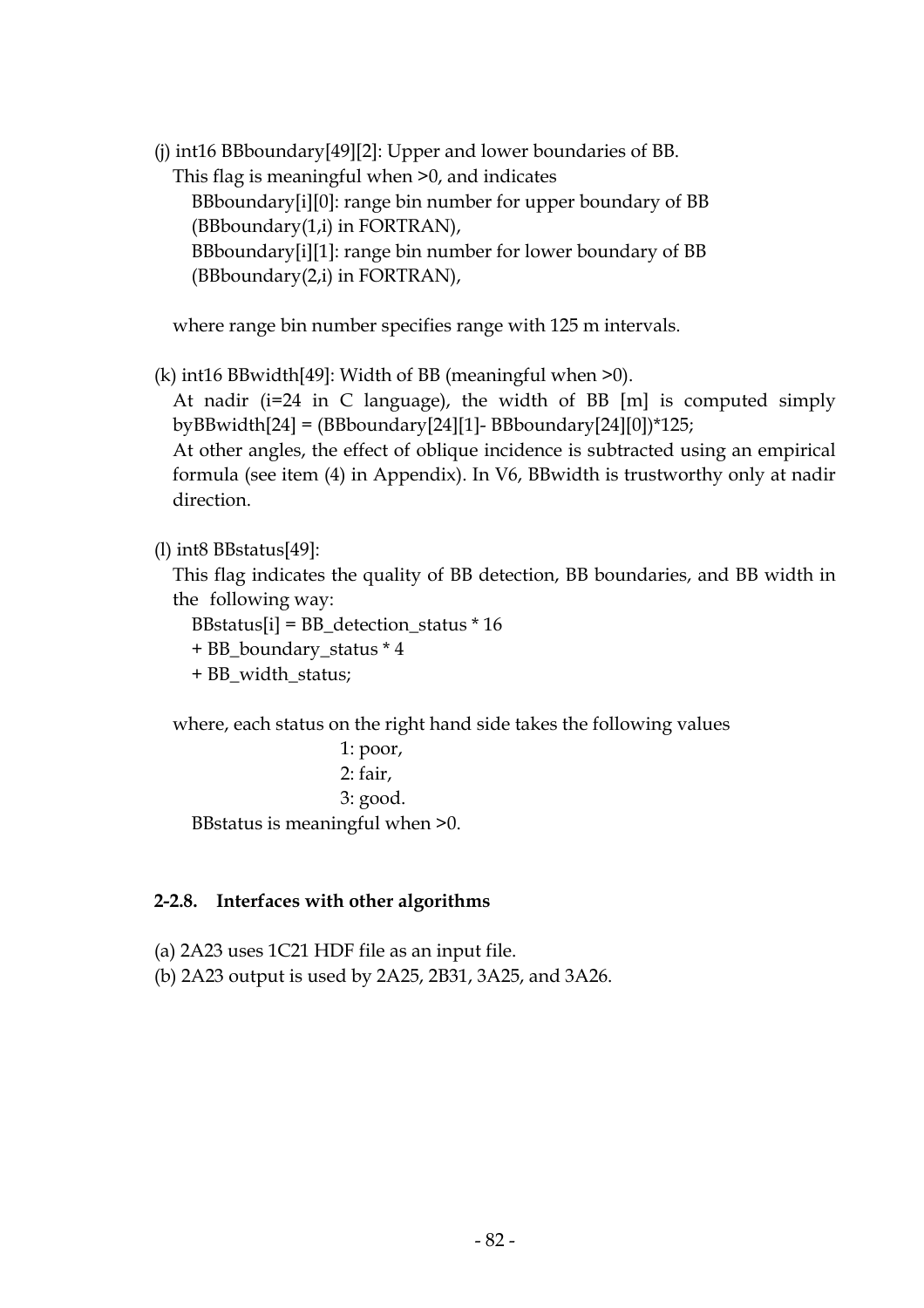#### **2-2.9. Special notes**

- (a) Bright band (BB) detection has angle bin dependence because of the smearing of the shape of BB peak near the antenna scan edges.
- (b) When 2A23 misses strong BB, rain type may sometimes be mis-classified as convective. This possibility would be high for low-altitude BB which exists near antenna scan edges.
- (c) The height of BB shows a large variations mainly because of a relatively large range resolution of 250m.
- (d) Bright band detection and rain type classification are carried out for rain-certain case only.
- (e) Rain type is expressed by 3-digits number inV6, and the variable type of rainFlag is changed from int8 to int16.
- (f) Rain type of all the shallow isolated is convective in V6, though the echo intensity of most of the shallow isolated is weak (see [3] for details). Since most of shallow rain is masked by the surface clutter near antenna scan edges, the count of shallow isolated shows dependence on antenna scan angle. In V6, the count of convective rain also shows dependence on antenna scan angle because of the angle bin dependence of shallow isolated, which occupies about 40% of the population of convective rain.
- (g) Effect of satellite boost from 350 km altitude to 400 km altitude on 2A23 is small. When statistical analysis is made on 2A23 quantities (such as rain type count and BB count), only a small difference shows up between the statistics of 2A23 quantities before the boost of the TRMM satellite and those after the boost.
- (h) V6 outputs freezH even when there is 'no rain'. It should be noted, however, that freezH is derived from climatological surface temperature, hence may not be reliable in particular over land.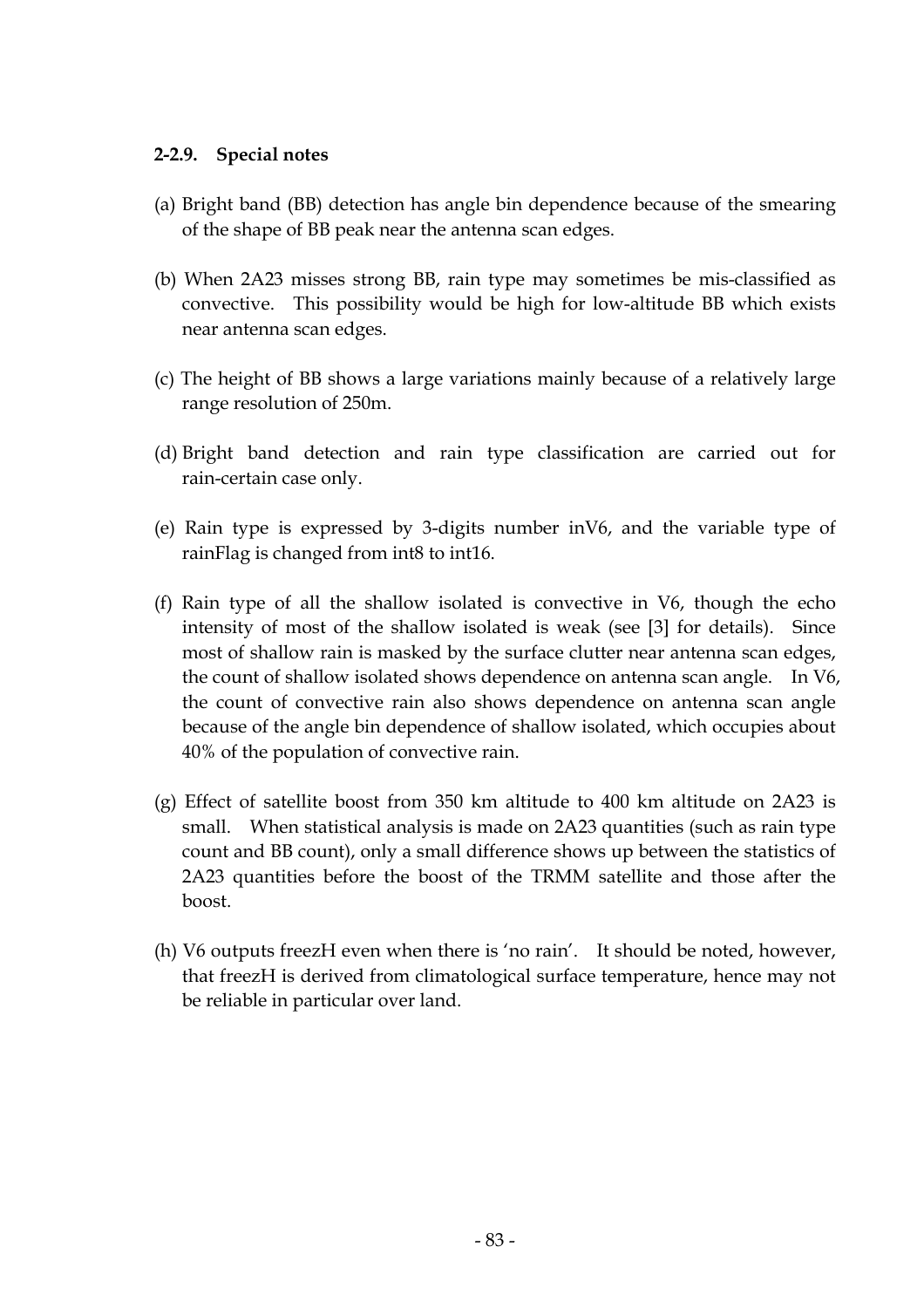#### **2-2.10. References**

- [1] Awaka, J., T. Iguchi, and K. Okamoto, "Early results on rain type classification by the Tropical Rainfall Measuring Mission (TRMM) precipitation radar," Proc. 8th URSI Commission F Open Symp., Aveiro, Portugal, pp.143-146, 1998.
- [2] Steiner, M., R.A. Houze, Jr., and S.E. Yuter, "Climatological characterization of three-dimensional storm structure from operational radar and rain gauge data," J. Appl. Meteor., 34, pp.1978-2007, 1995.
- [3] Schumacher, C. and R.A. Houze, Jr., "The TRMM Precipitation Radar's View of Shallow, Isolated Rain," J. Appl. Meteor., 42, 1519-1524, 2003.
- [4] Fabry, F. and I. Zawadzki, "Long-term radar observations of the melting layer of precipitation and their interpretation," J. Atmos. Sci., 52, 838-851, 1995.
- [5] Klaassen, W., "Radar observations and simulation of the melting layer of precipitation," J. Atmospheric Sciences, 45, 3741-3753, 1988.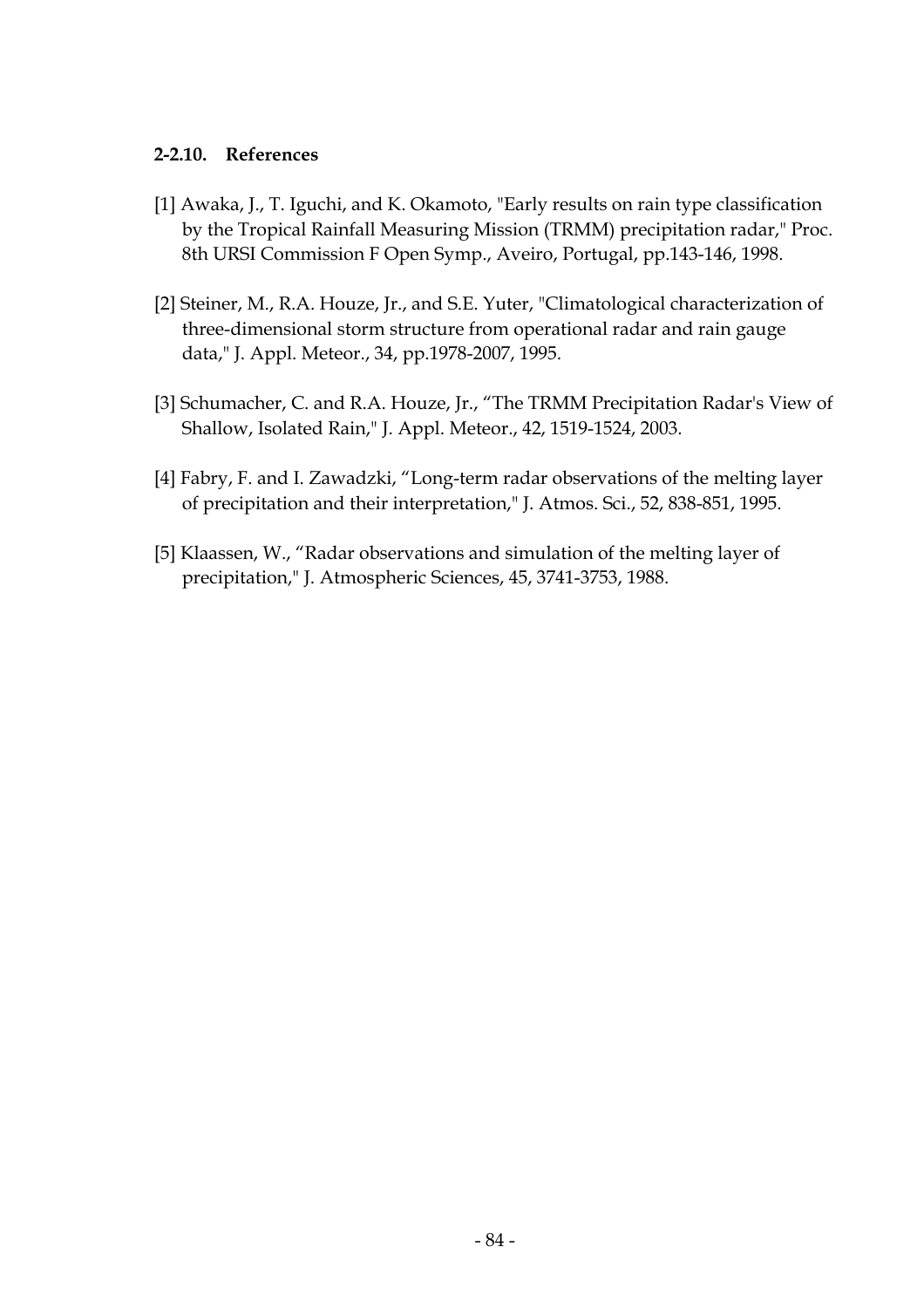### **Appendix. Some details of 2A23**

(1) freezH[i] (i=0, ..., 48)

 The height of freezing level, freezH[i], is computed as follows from a climatological surface temperature:

freezH[i] =  $(sst_$ interp -273.15) / T\_lapse \* 1000. [m]

 where sst\_interp is the interpolated surface temperature (interpolation with respect to space and time), and T\_lapse is the lapse rate of the temperature  $(= 6.0$  [deg/km]).

(2) BB detection

 In the BB detection, several conditions are imposed on BB, whose height is designated by HBB. Major conditions for the existence of BB are as follows:

- (a) BB has a peak,
- (b) HBB must be close to freezH (within  $+/-2.5$ km) and lower than 6.5 km.
- (c) Z must have a large slope at height above HBB,
- (d) HBB must be close to each other,
- (e) When Z at HBB, Z\_hbb, exceeds 40 dBZ, Z below HBB satisfies the condition Z - Z\_hbb < 2dB. When Z\_hbb < 40 dBZ, a kind of slope of Z below BB is smaller than a specified value.
- (f) When Z at HBB, Z\_hbb, exceeds 40 dBZ, Z below HBB should not decrease rapidly.
- Note: The condition (e) allows Z below BB peak can be greater than Z\_hbb. The condition (f) is to avoid a false peak due to a strong attenuation in the case of strong convective rain.

The detection of BB is made with several steps:

1st step: The following two independent methods are applied:

(a): Candidates for BB peak are selected, on one vertical plane with 49 angle bin data, using a spatial filter technique[1]. Let the height of BB candidate as HBB. (This step examines three adjacent angle bins of data at one time because of the usage of spatial filter.)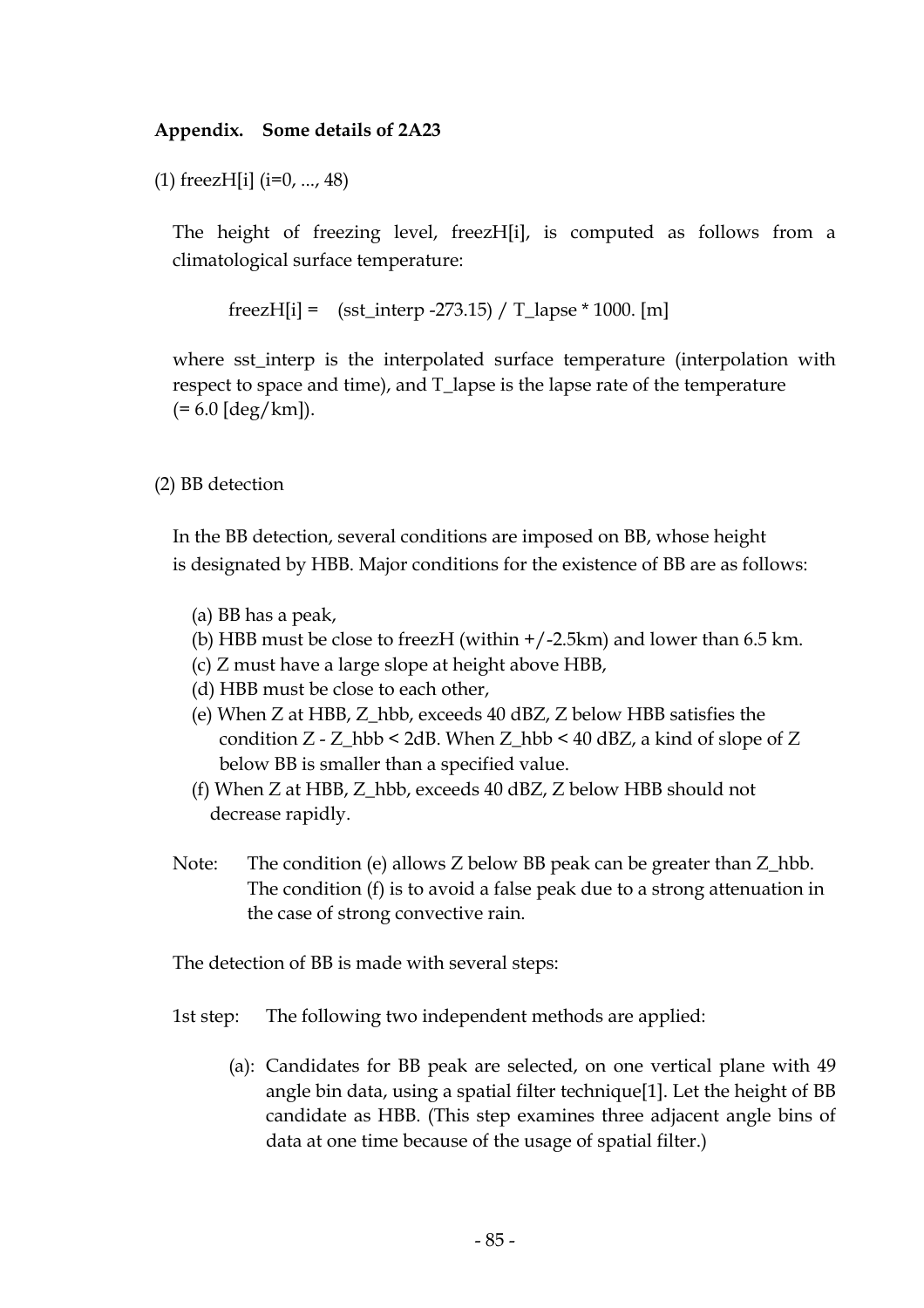(b): Candidates for BB peak are selected, on one vertical plane with 49 angle bin data, by detecting a large slope, which characterizes the upper part of BB profile. Stringent BB must have an upper slope being greater than 3 dB/0.25 km.

If HBB by (a) and that by (b) are different, the one which is closest to the median of HBB is selected as HBB.

 2nd step: Here computes the median of HBB, which are detected in the first step. Then it goes on to detect a local peak within the median of HBB +/- 750 m (in range), and to determine if this local peak is a BB peak or not by examining the slope of the upper part of BB profile.

> Note that in the 1st step (b), a large slope is detected first and then examines a local peak below the large slope, while in the 2nd step, a local peak is detected first and a test is made if the peak accompanies a large slope in its upper part.

- 3rd step: Similar to the 2nd step, but with a less stringent condition on the shape of BB profile.
- 4th step: Detection of BB which has a weak peak.
- 5th step: Detection of smeared BB.
- (3) Upper and lower boundaries of BB

 The lower boundary of BB is detected first. The lower boundary of BB is defined as the point where there is the largest change in the slope of Z in the region just below the BB peak (and of course the point is not far away from the BB peak).

The upper boundary of BB is determined by finding the following two points A and B:

- Point A: where there is the largest change in the slope of Z in the upper region of BB peak.
- Point B: where Z becomes smaller than Z at the lower boundary of BB for the first time when Z is examined upward in the upper part of BB starting from the BB peak.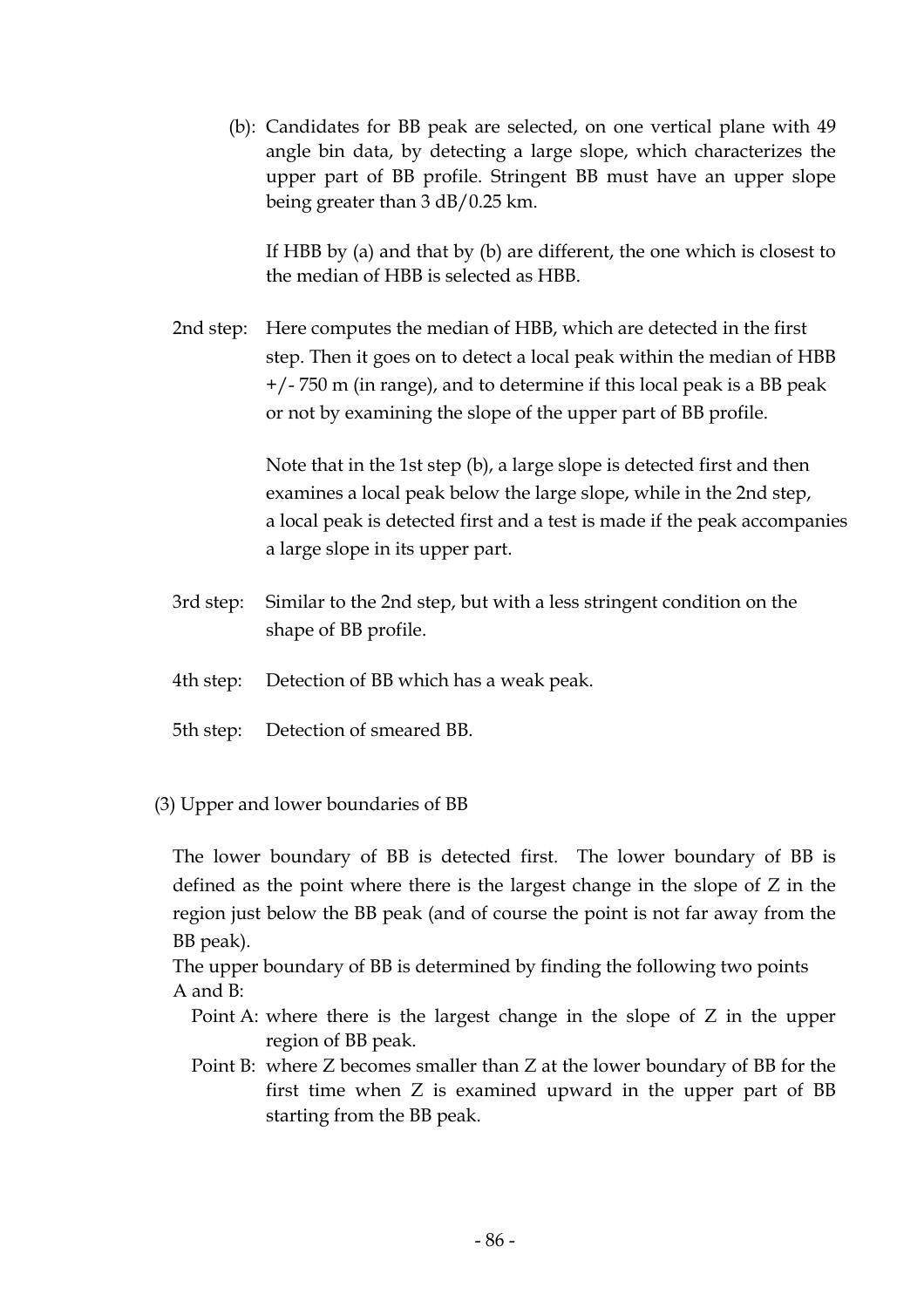When points A and B are the same, the upper boundary of BB is defined as the point A (which is the same as the point B in this case). When points A and B are different, the upper boundary of BB is defined as either A or B which is closest to the BB peak. Here, the definition of the lower boundary of BB is very close to that by Fabry and Zawadzki [4], and the definition of the upper boundary is the one which is somewhere in between the definition by Fabry and Zawadzki [4] and that by Klaassen [5].

(4) Width of BB

The width of BB in the nadir direction is computed as follows: BBwidth[24] = (BBboundary[24][1]- BBboundary[24][0])\*125;

where BBwidth[24] is the width of BB in the nadir direction, and BBboundary[24][0] and BBboundary[24][1] are respectively range bin number for upper boundary of BB and that for lower boundary of BB (see section 2-2.7).

At other antenna scan angles, the effect of oblique incidence is subtracted using the following empirical formula:

BBwidth[i]= (BBboundary[i][1]- BBboundary[i][0] – L sinTH[i] )\*cosTH[i]\*125;

where the index i denotes the angle bin number, TH[i] is the local zenith angle, and L is given by

 $L = (Lo F) / (cosTH[i])^2$ 

and where Lo is the footprint diameter of antenna beam (which is about 4.3 km when the altitude of the TRMM satellite is 350 km), and F is an empirical correction factor ( $F = 0.5$ ).

The above formula for BBwidth[i] sometimes gives unrealistically small value, or in some cases even negative value. To avoid such a difficulty, a lower bound for BBwidth[i] is set as follows:

If the above formula gives BBwidth[i] being smaller than 500\*cosTH[i] meters (when normal sample data is used), the width of BB is computed by

```
BBwidth[i] = 500*cosTH[i] [m] (for normal sample)
```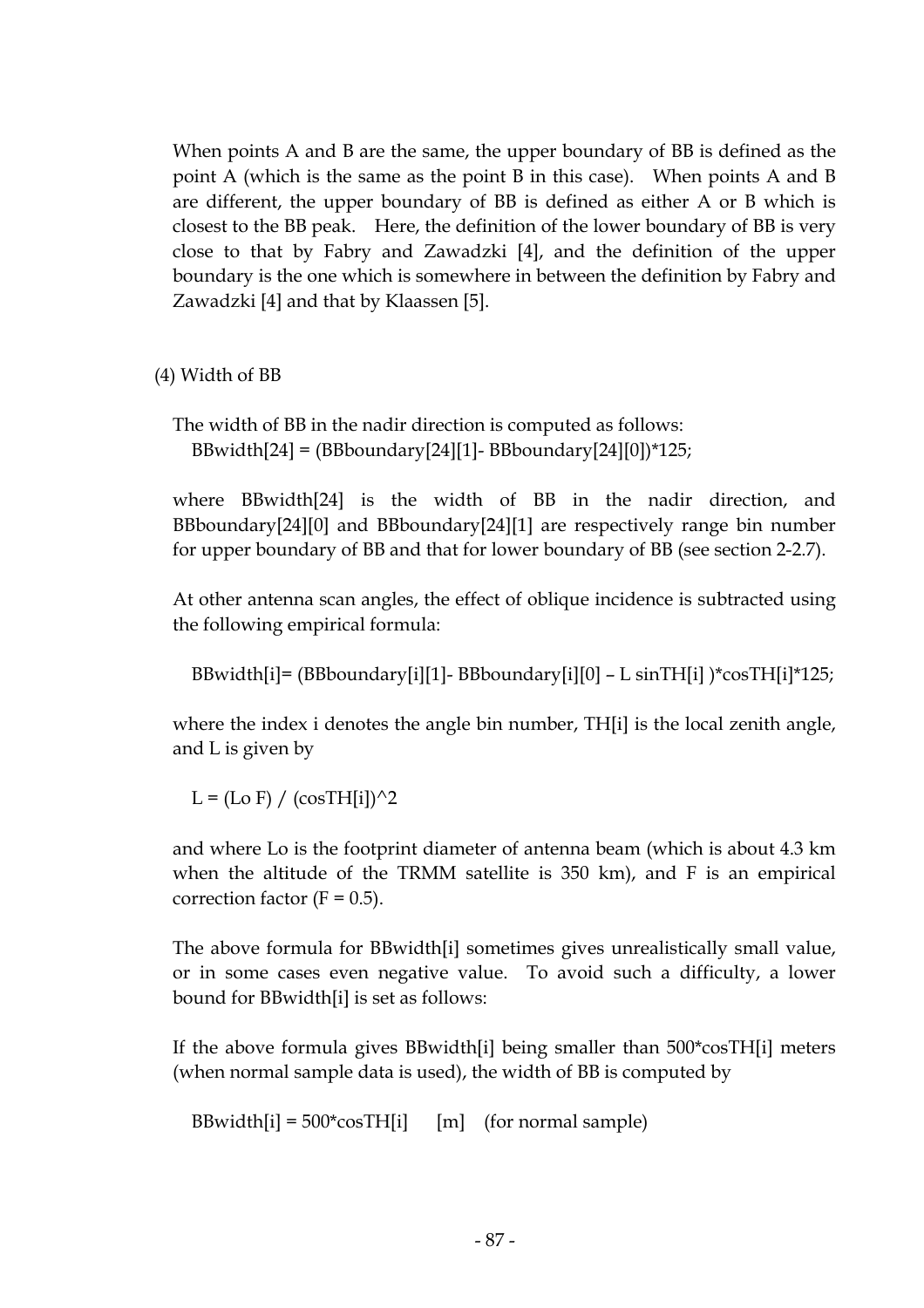When oversample data is available, the lower bound for BBwidth[i] is given by

```
BBwidth[i] = 250* \cos T H[i] [m] (when oversample--- data is available)
```
(5) Shallow isolated and shallow non-isolated.

The following two conditions are imposed for the detection of shallow isolated:

(a) Shallow condition: Storm top is much lower than the height of freezing level.

 (b) Isolated condition: Shallow isolated must be isolated from the other non-shallow rain areas.

When the first condition (a) is satisfied, it then goes on to test whether the isolation condition is satisfied or not by examining the horizontal pattern of rain types. Shallow non-isolated is the rain which satisfies the condition (a) only.

When shallow isolated is detected, shallowRain flag is set to 10 or 11 depending on the level of confidence. Similarly, when shallow non-isolated is detected, shallowRain flag is set to 20 or 21 depending on the level of confidence.

```
 Hstorm < freezH - 1000 m (1.0 km) 
       \rightarrow shallowRain[i] = 10: maybe shallow isolated,
                             20: maybe shallow non-isolated, 
Hstorm < freezH - 1500 m (1.5 km) 
       \rightarrow shallowRain[i] = 11: shallow isolated
                                    (with higher level of confidence), 
                             21: shallow non-isolated 
                                   (with higher level of confidence),
```
where freezH is the height of freezing level (see item (1) of this Appendix).

If shallow isolated or shallow non-isolated is detected over land, the judgment is always 'maybe shallow isolated' or 'maybe shallow non-isolated' no matter how low the height of storm top is because freezH is not trustworthy over land.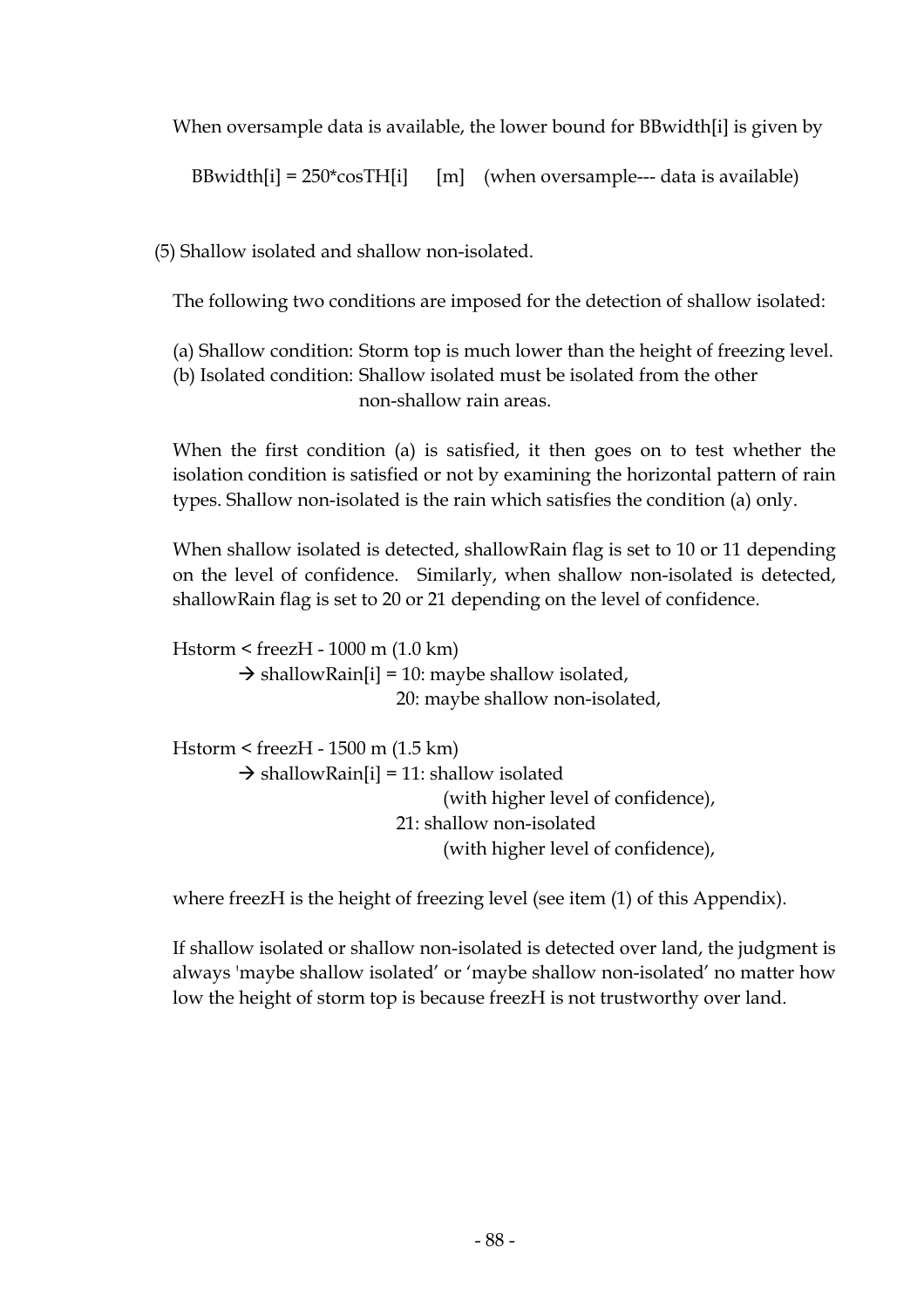(6) Rain type classification by V-method

The vertical profile method (V-method) classifies rain into three categories: stratiform, convective, and other. Outline of the V-method is as follows:

- (a) When BB exists, rain is classified as stratiform,
- (b) When BB is not detected, and the maximum value of Z at a given angle bin exceeds 39 dBZ, rain type for this angle bin is classified as convective,
- (c) Other type is defined as not-stratiform and not-convective.

It should be noted in (c) that other type of rain by the V-method is defined as not convective and not stratiform: this means that

- (i) there exists appreciable radar echo but it is not strong enough to be convective,
- (ii) BB is not detected.

Therefore the other type by the V-method consists of the following cases:

- (A) Cloud,
- (B) Actually stratiform, but BB detection fails,
- (C) Ambiguous because radar echo is not strong enough to be convective and BB does not exist,
- (D) Simply noise.
- (7) Rain type classification by H-method

The horizontal pattern method (H-method) also classifies rain into three categories: stratiform, convective, and other, but with the definitions of these being different from those of the V-method. The H-method is based on the University of Washington convective/stratiform separation method [2], which examines the horizontal pattern of Z at a given height; where Z has a 2 km horizontal resolution. In 2A23, the following modifications are made:

- (a) Instead of examining a horizontal pattern of Z at a given height, a horizontal pattern of Zmax is examined; here, Zmax is the maximum of Z along the range for each antenna scan angle below freezH (minus 1 km margin).
- (b) Parameters are changed so that they may be suitable for the TRMM data with 4.3 km horizontal resolution. Choice of parameters was made before the launch of TRMM using a test GV data in such a way that a 4.3 km resolution data produces almost the same result as that with a 2 km resolution data.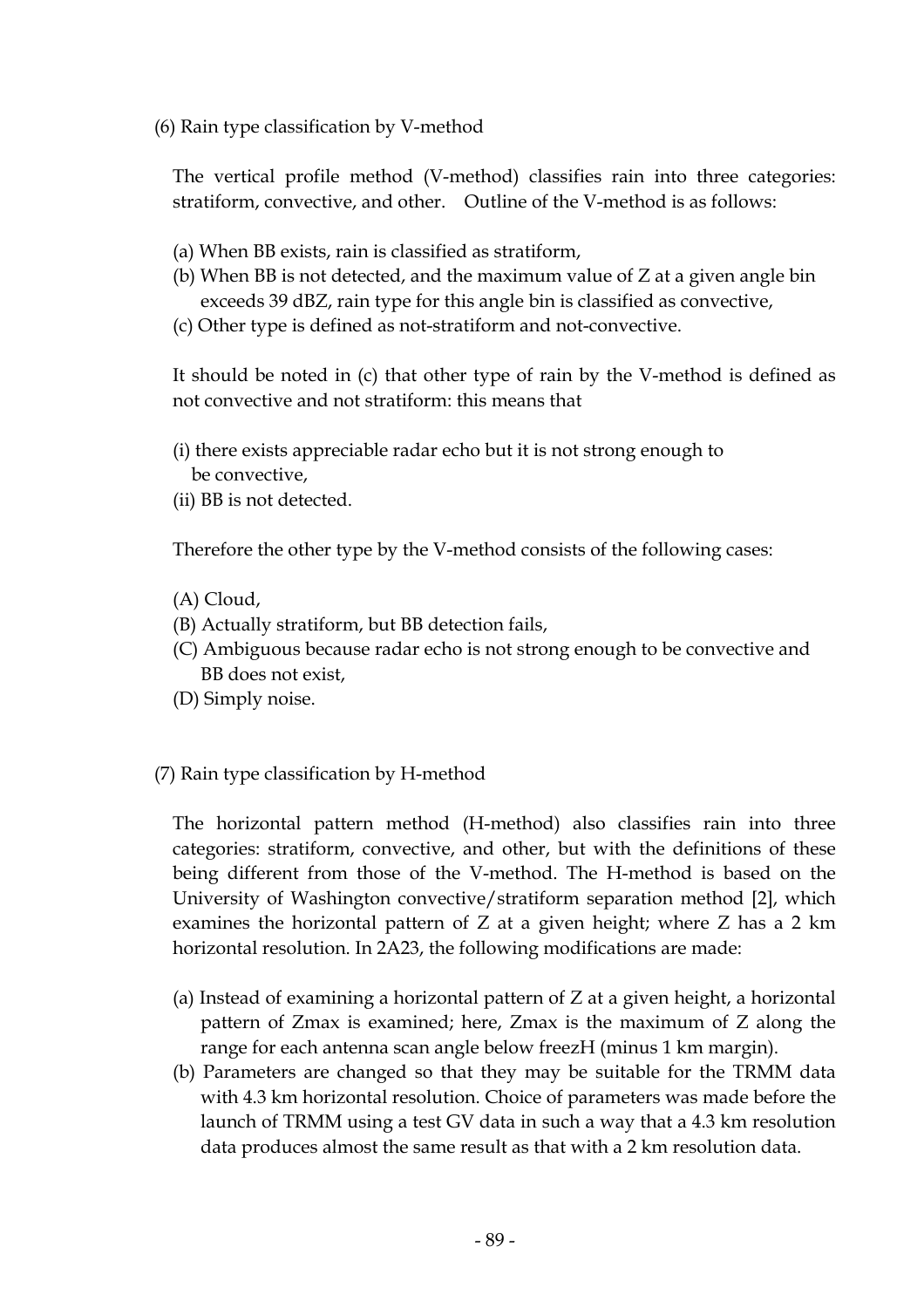(c) Other type of rain is introduced to handle noise.

In the H-method, detection of convective rain is made first. If one of the following condition is satisfied at a pixel, which correspond to the angle bin data being considered, it is judged that the pixel is a convective center:

(A) Zmax exceeds 39 dBZ, or

(B) Zmax stands out against the background area.

Rain type for a convective center is convective, and rain type for the (four) pixels nearest to the convective center is also convective.

If rain type is not convective and if the rain echo is certain to exist, rain type is stratiform.

Rain type by the H-method is 'other' if the radar echo below freezH (with a margin) at a given angle bin is possibly noise.This means that the other type by the H-method includes the case of (i) noise, and (ii) cloud.

(8) Unification of rain type

Since the algorithm 2A23 includes two independent methods for classifying rain type, it would not be friendly to the users if 2A23 outputs the rain types by the two methods separately. To make the result user-friendly, 2A23 outputs the unified rain type (for details, see (b) of '2-2.7. Output file specifications'). The unified rain type is expressed by 3 digits: the first digit indicates the rain type (1: stratiform, 2: convective, 3: other), and the last two digits indicate sub categories.

Note that the rain types by V-method and H-method can be reconstructed from the unified rain type by using a suitable table (in other words, the unification of rain type is made without loss of information).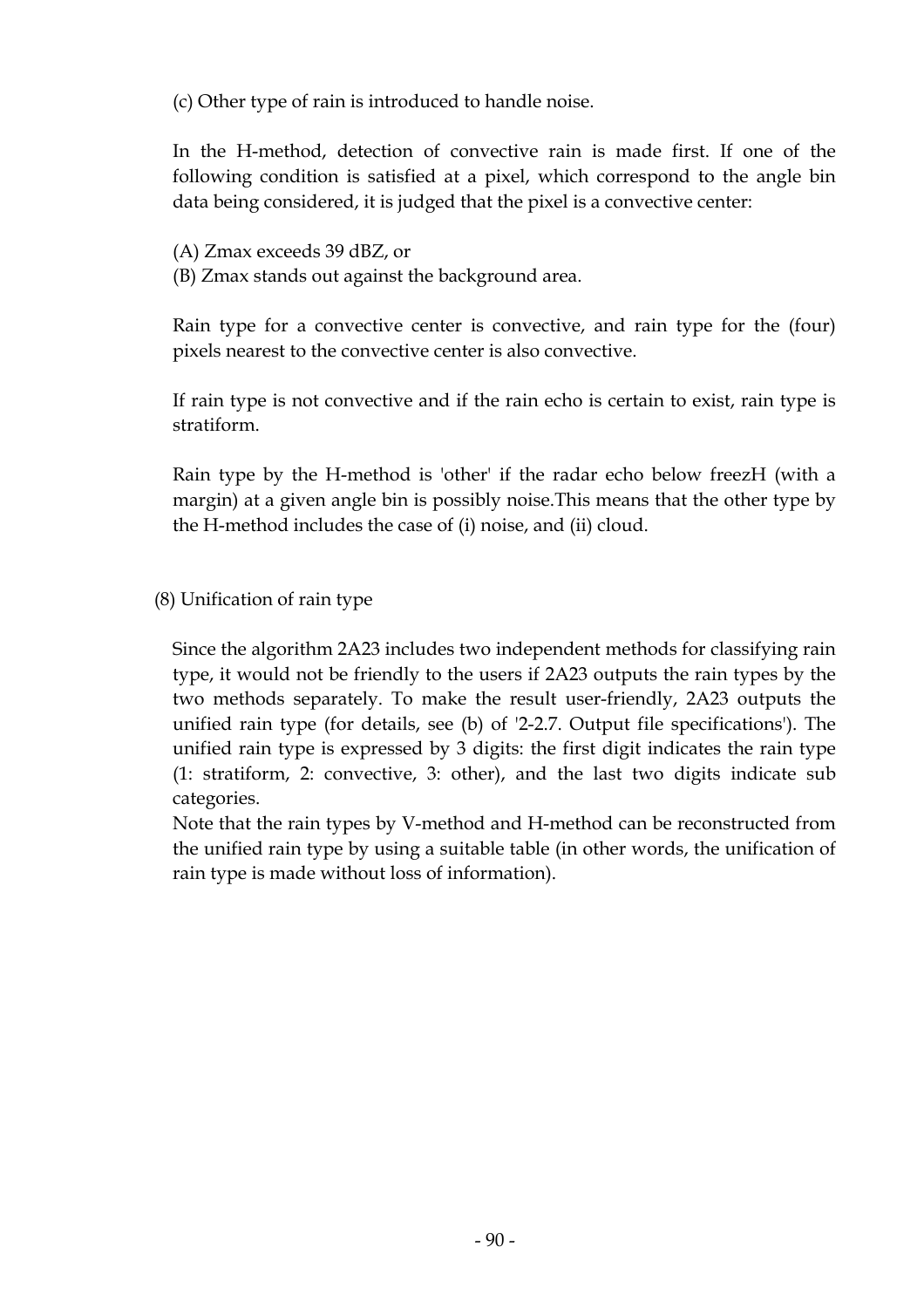## **2-3. 2A25**

## **2-3. 1. Objectives**

The objectives of 2A25 are to correct for the rain attenuation in measured radar reflectivity and to estimate the instantaneous three-dimensional distribution of rain from the TRMM Precipitation Radar (PR) data. The estimated vertical profiles of attenuation-corrected radar reflectivity factor and rainfall rate are given at each resolution cell of the PR. The estimated rainfall rate at the actual surface height and the average rainfall rate between the two predefined altitudes (2 and 4 km) are also calculated for each beam position.

## **2-3. 2. Changes from V5 to V6**

The major points of improvement in V6 are as follows:

(1) The effects of attenuation due to cloud liquid water, water vapor, and molecular oxygen are considered in the attenuation correction algorithm

(2) The attenuation between the nearSurfBin (the lowest range bin that is free from the mainlobe surface clutter) and the actual surface is estimated by assuming a given slope of dBZe and accounted for in the surface reference technique.

(3) The estimates of *Ze*, *R* and several other parameters that varies with the adjustment parameter ( $\varepsilon$ ) of  $\alpha$  are calculated as the expected values with respect to the posterior probability distribution function  $p(\varepsilon)$ . In V5, the maximum likelihood value of ε was used.

(4) The error estimates in the path-integrated attenuation by the surface reference technique and from the rain echoes are reevaluated.

(5) The definition of the upper range of the surface clutter is changed for those cases in which the rain echo is undetected because of large attenuation.

(6) The value of the parameter that defines the height of nearSurfRain was changed in accordance with the change of clutterFreeBottom in 1B21 and 1C21.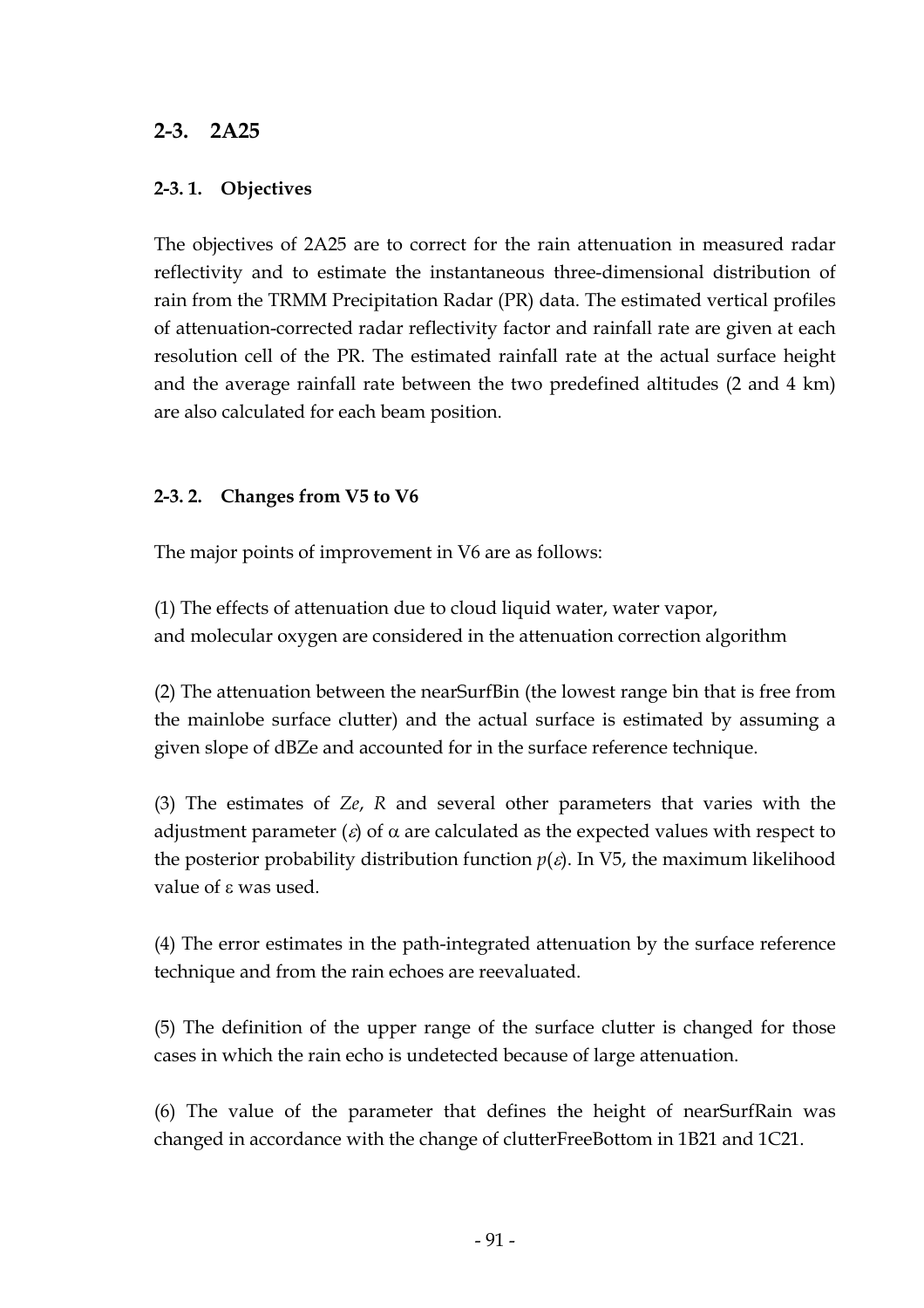(7) Several new output variables are introduced (See section 2.3-10). Some of them such as sigmaZero and freezH are exact copies of frequently used variables in 2A21 and 2A23.

(8) The input parameter files are copied in the 2A25 data file. They are written by using the following code. Refer to the TSDIS users manual to read them.

 TKwriteFileInfo(&granuleHandle2A25,PARAM\_FILE\_GEN,"Parameters:General"); TKwriteFileInfo(&granuleHandle2A25,PARAM\_FILE\_CONV,"Parameters:Convective"); TKwriteFileInfo(&granuleHandle2A25,PARAM\_FILE\_STRAT,"Parameters:Stratiform"); TKwriteFileInfo(&granuleHandle2A25,PARAM\_FILE\_OTHER,"Parameters:Other"); TKwriteFileInfo(&granuleHandle2A25,ERROR\_P\_FILE,"Parameters:Errors");

#### **2-3. 3. Algorithm Overview**

2A25 basically uses a hybrid of the Hitschfeld-Bordan method and the surface reference method to estimate the vertical profile of attenuation-corrected effective radar reflectivity factor (*Ze*). (The hybrid method is described in Iguchi and Meneghini (1994).) The vertical rain profile is then calculated from the estimated *Ze* profile by using an appropriate *Ze*-*R* relationship. One major difference from the method described in the above reference is that in order to deal with the uncertainties in measurements of the scattering cross section of surface as well as the rain echoes, a probabilistic method is used. Since radar rain echoes from near the surface are hidden by the strong surface echo, the rain estimate at the lowest point in the clutter-free region is given as the near-surface rainfall rate for each angle bin.

#### **2-3. 4. More Detailed Description of the Algorithm**

The major input data to 2A25 are the measured radar reflectivity factor *Zm*, the apparent decrease of the surface cross section  $(\Delta \sigma^0)$ , its reliability, the rain type and miscellaneous height information. The algorithm first defines the region for processing: It processes only the data between the rain top and the lowest height above the surface that is free from the surface clutter. (The current algorithm does not use any data below the surface, i.e., the mirror image.)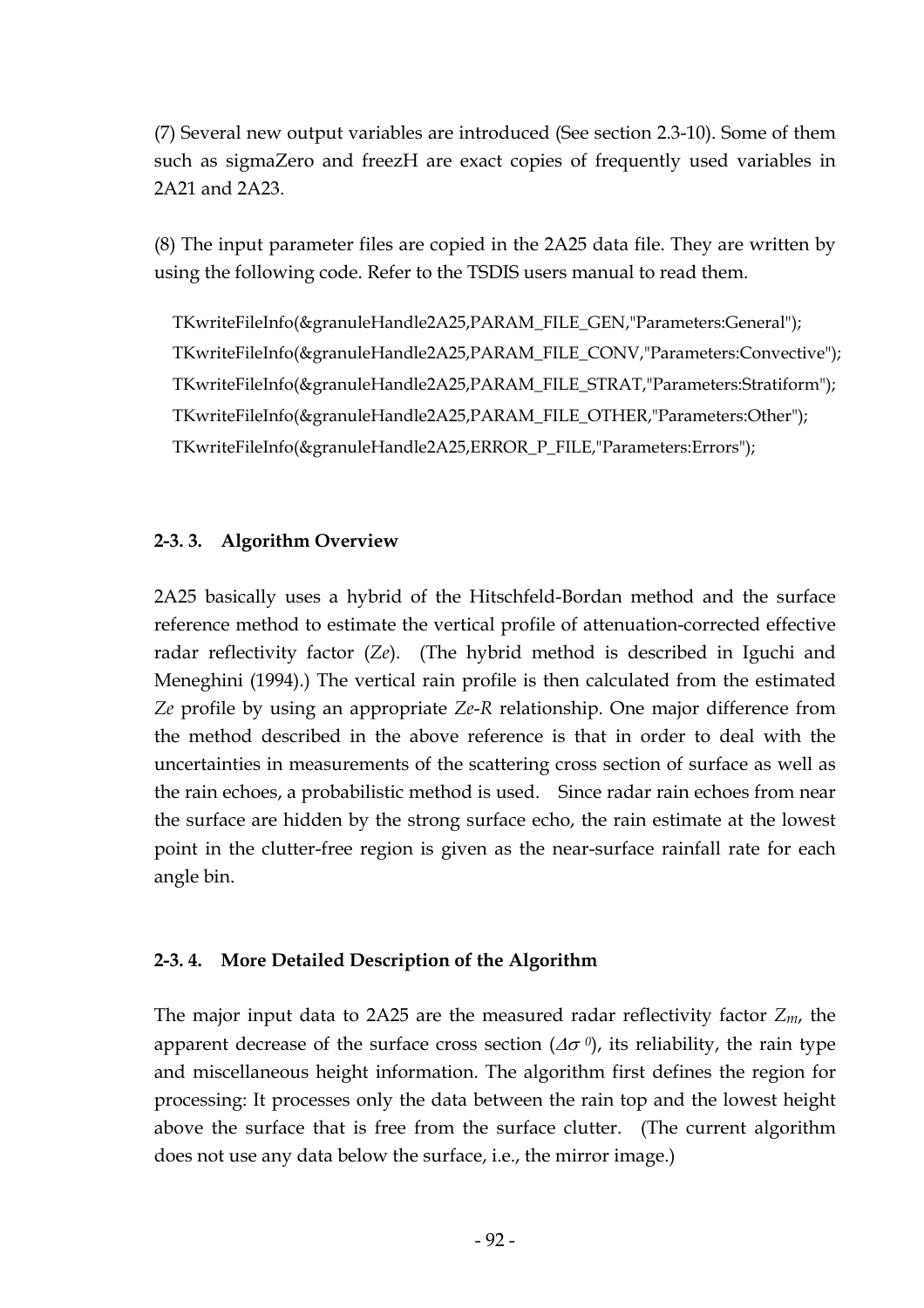The bright-band height and climatological freezing height are used to define the regions of liquid (water), solid (ice), and mixed phase of precipitating particles. The initial values of the coefficients in the *k*-*Ze* and *Ze*-*R* relationships at different altitudes are accordingly defined.

The attenuation correction is, in principle, based on the surface reference method. This method assumes that the decrease in the apparent surface cross section is caused by the propagation loss in rain. The coefficient  $\alpha$  in the  $k-Z_e$  relationship  $k = \alpha Z_e^{\beta}$  is adjusted in such a way that the path-integrated attenuation (PIA) estimated from the measured  $Z_m$ -profile will match the reduction of the apparent surface cross section. The attenuation correction of  $Z_e$  is carried out by the Hitschfeld-Bordan method with the modified  $\alpha$ . Since  $\alpha$  is adjusted, we call this type of surface reference method the  $\alpha$ -adjustment method.

The  $\alpha$ -adjustment method assumes that the discrepancy between the PIA estimate from ∆σ *<sup>0</sup>*and that from the measured *Zm*-profile can be attributed to the deviation of the initial  $\alpha$  values from the true values which may vary depending on the raindrop size distribution and other conditions. It assumes that the radar is properly calibrated and that the measured *Zm* has no error.

The surface reference method generally works rather well as long as the apparent decrease in surface cross section ∆σ *<sup>0</sup>*is much larger than the fluctuations of the true surface cross section. When the decrease is not significant, however, the relative error associated with this method in the estimates of rainfall rate becomes large since the fluctuation of surface cross section, which remains finite even when there is no rain, translates to the absolute error of the rain estimates.

In order to avoid inaccuracies in the attenuation correction when rain is weak, a hybrid of the surface reference method and the Hitschfeld-Bordan method is used [Iguchi and Meneghini, 1994]. In versions 5 and 6 of 2A25, the errors in these methods are treated in a probabilistic manner. Because the relationship between the error in  $\alpha$  and that in the Hitschfeld-Bordan method changes substantially with the attenuation, the relative weight on the surface reference method to the Hitschfeld-Bordan method varies with the attenuation. When rain is very weak and the attenuation estimate is small, the PIA estimate from the surface reference is effectively neglected. With the introduction of the hybrid method, the divergence associated with the Hitschfeld-Bordan method is also prevented.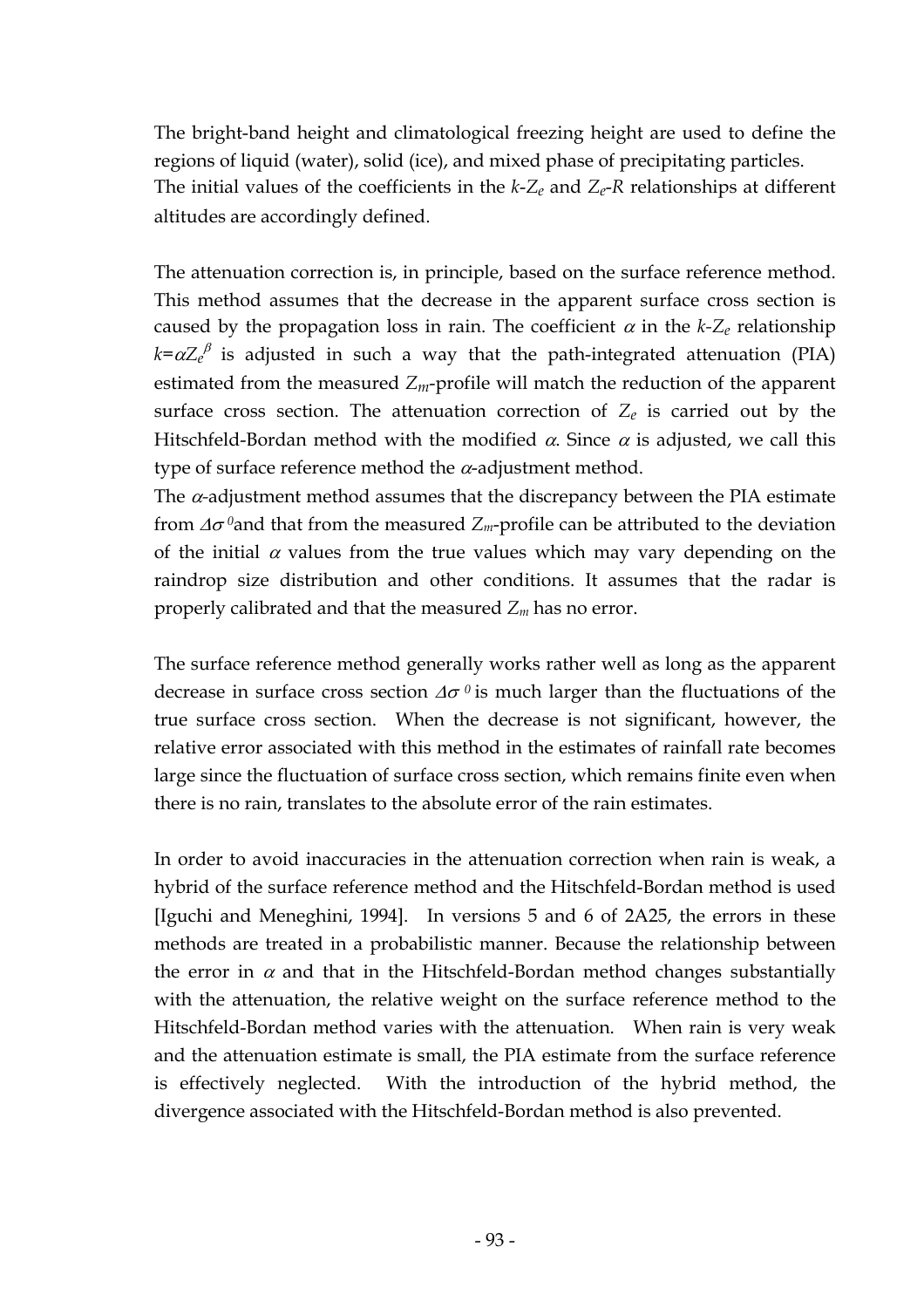When the PIA estimate from the surface reference  $(\Delta \sigma^0)$  is unavailable, it is replaced by an equivalent ∆σ *0c* that would make the attenuation-corrected Z-profile near the surface nearly constant vertically if the correction by the surface reference method is applied with this equivalent ∆σ *0c*. This does not imply that the final vertical profile near the surface after the attenuation correction becomes constant because of the use of the hybrid method. Note also that negative values of  $\Delta\sigma^0$  are reset to zero. The use of  $\Delta\sigma^0$  instead of  $\Delta\sigma^0$  from the surface reference seldom occurs in V6.

The attenuation correction procedure requires two processing cycles. In the first cycle, the correction is made without taking the attenuation by cloud liquid water (CLW), water vapor (WV) and molecular oxygen (O2) into account. From the attenuation-corrected profile, the rainfall rate at the surface is estimated. Based on this rainfall rate and the statistical relationship between the surface rain rate and the vertical profile of cloud liquid water, the attenuation of radar rain echo caused by CLW is estimated at each range bin. Similarly, the attenuation due to WV is estimated from the estimated surface temperature and by assuming the 90% relative humidity within the raining footprint and 70% outside the raining area. The attenuation due to O2 is a simple function of the altitude. Then in the second cycle, the vertical profile of  $Z_m$  is corrected for the attenuation by CLW, WV and  $O<sub>2</sub>$ , and this attenuation-corrected  $Z<sub>m</sub>$  is corrected for the attenuation by rain.

The corrections for the non-uniform beam filling effect in the attenuation correction and the conversion from Ze to rainfall rate are not made in V6, although the non-uniformity of rain distribution, i.e., the low resolution variability of the PIA for a given angle bin is calculated from the PIAs at the angle bin in question and the eight surrounding angle bins in V6 as well as in V5.

The rainfall estimates are calculated from the attenuation-corrected  $Z_e$ -profiles by using a power law:  $R = aZ_e^b$  in which the parameters *a* and *b* are both functions of the rain type, existence of bright-band, freezing height, storm height and absolute height. Effects of the difference in the raindrop size distribution by rain type, the phase state, the temperature, and the difference in terminal velocity due to changes in the air density with height are taken into account. The parameters *a* and *b* are expressed as a function of the adjustment parameter ( $\varepsilon$ ) of  $\alpha$  in the  $k-Z_e$ relation and adjusted in accordance with the  $\alpha$ -adjustment in the attenuation correction. The final estimate of *R* is obtained as the expectation of all possible values of R with the probability  $p(\varepsilon)$ .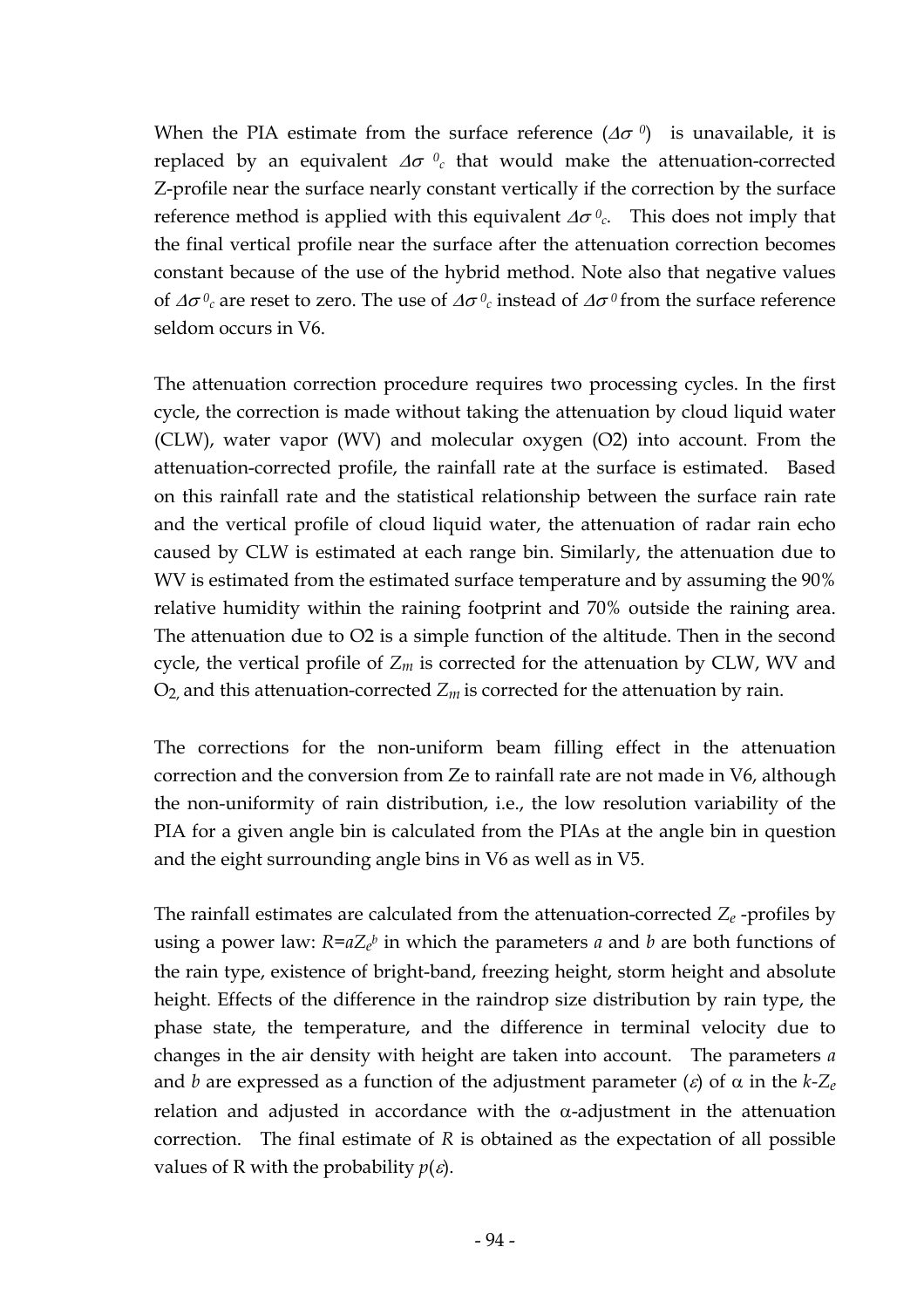## **2-3. 5. Input data**

 Input files: 1C-21 HDF data file 2A-21 HDF data file 2A-23 HDF data file

## Input swath data from 1C-21 which are used in 2A-25:

binClutterFreeBottom[][] binEllipsoid[] binStormHeight[][] binSurfPeak[] geolocation[][] minEchoFlag[] normalSample[][] scanStatus.dataQuality scanStatus.missing scanStatus.prStatus2 scanTime scLocalZenith[] scRange[]

## Input swath data from 2A-21 which are used in 2A-25:

pathAtten[] reliabFlag[] reliabFactor[] sigmaZero[]

## Input swath data from 2A-23 which are used in 2A-25:

rainType[] warmRain[] status[] freezH[] HBB[]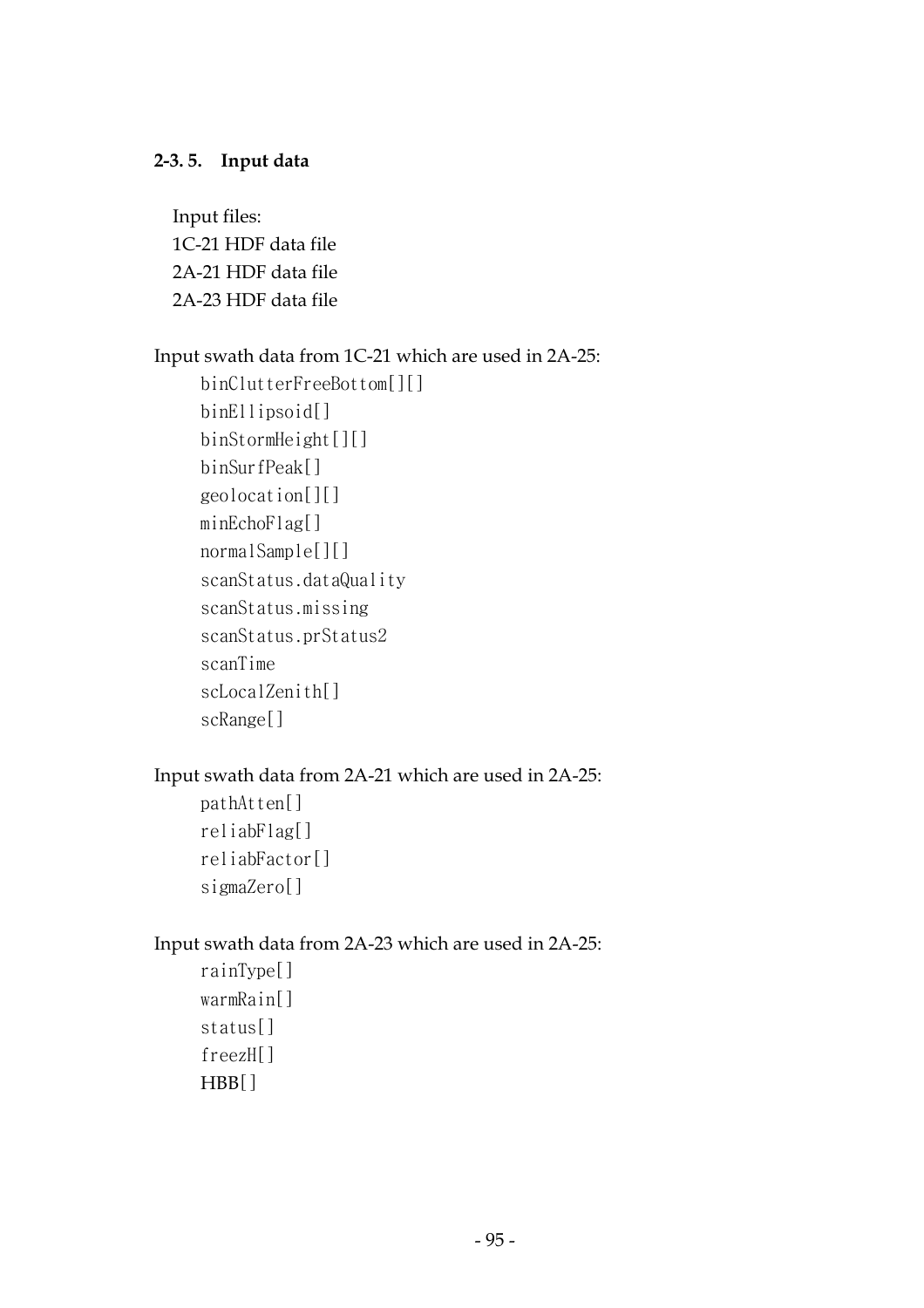Input header data from 1C21 used in 2A-25: rayHdr[].rayStart rayHdr[].mainlobeEdge rayHdr[].sidelobeRange[]

## **2-3. 6. Output data**

Output files: 2A-25 HDF data file VI file

## Data format

The file content description for 2A25 can be found in the *Interface Control Specification (ICS) between the Tropical Rainfall Measuring Mission Science Data and Information System (TSDIS) and the TSDIS Science User (TSU) Volume 4: File Specification for TSDIS Products - Level 2 and 3 File Specifications*. It is available at:

http://tsdis02.nascom.nasa.gov/tsdis/Documents/ICSVol4.pdf

## Output data (in alphabetical order):

| at tenParamAlpha[]    | k-Z parameter alpha at 5 nodes                 |
|-----------------------|------------------------------------------------|
| attenParmBeta[]       | k-Z parameter beta                             |
| correctZFactor[][]    | attenuation-corrected Z factor in dBZ          |
| epsilon[]             | correction factor with the hybrid method       |
| epsilon[0]            | correction factor with the SRT                 |
| errorRain[]           | error estimate of rain rate near surface in dB |
| errorZ[]              | error estimate of Z near surface in dB         |
| e_SurfRain[]          | estimated rain rate at the actual surface      |
| $freezH$ []           | freezing height from 2A23                      |
| geolocation[][]       | geolocation                                    |
| method[]              | method used                                    |
| navigate              | navigation data                                |
| nearSurfRain[]        | estimated rain rate near surface               |
| nearSurfZ[]           | estimated Z near surface                       |
| nubfCorrectFactor[][] | non-uniform beam filling correction factors    |
| ParmNode[][]          | bin numbers of 5 nodes for alpha, a and b      |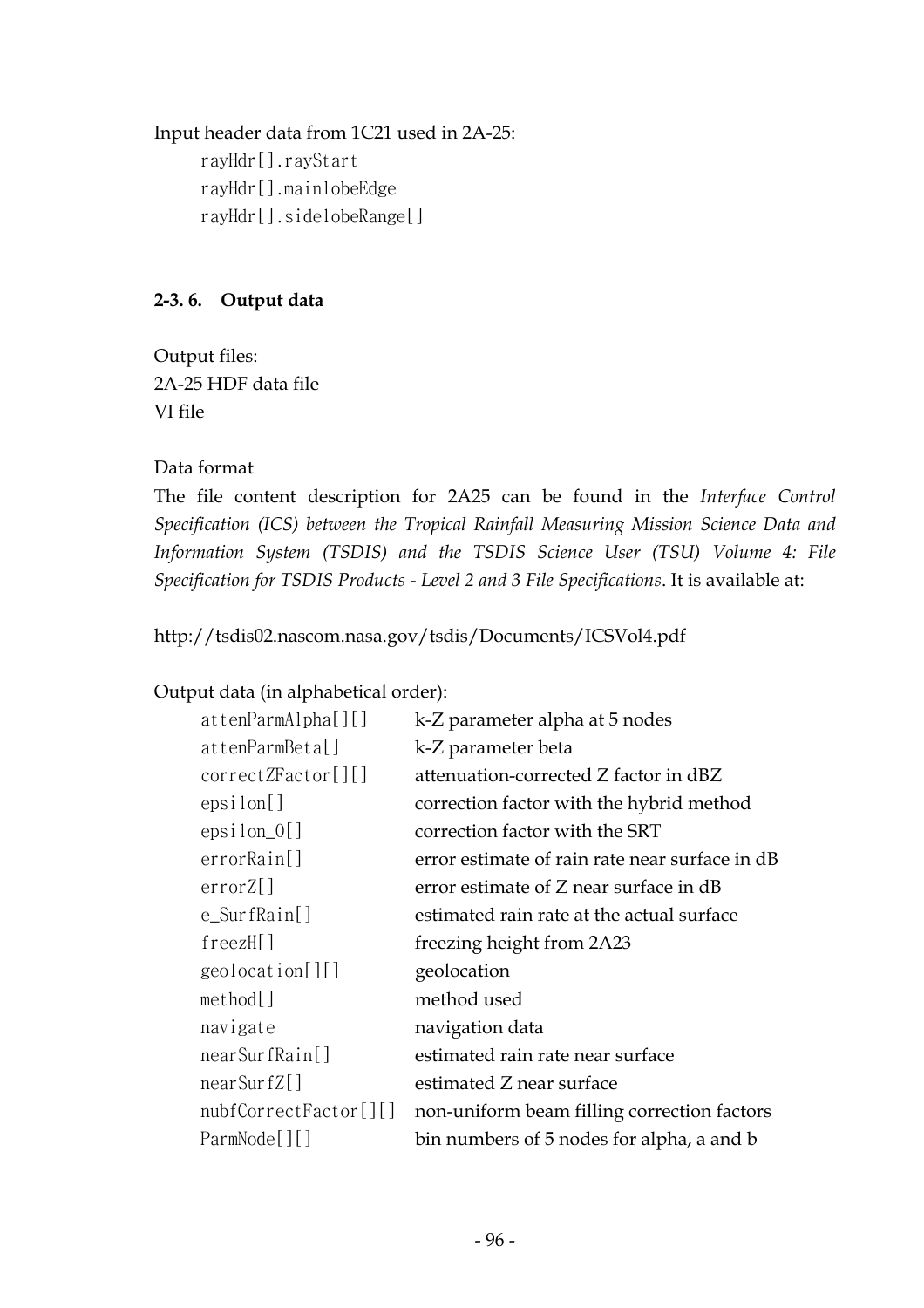| pia[][]                      | path-integrated attenuations from final Z,           |
|------------------------------|------------------------------------------------------|
|                              | in surface clutter, and from 2A21                    |
| precipWaterParmA[][]         | PWC-Z parameter a in PWC=a*Z^b at 5 nodes            |
| precipWaterParamB[]          | PWC-Z parameter b in PWC=a*Z^b at 5 nodes            |
| precipWaterSum[]             | sum of PWC from rain top to surface                  |
| qualityFlag[]                | quality flag                                         |
| rain[][]                     | rainfall rate in mm/h.                               |
| rainAve[]                    | average rainfall rate between 2 and 4 km             |
| rainFlag[]                   | status flag for rainfall estimate                    |
| rainType[]                   | rain type from 2A23                                  |
| rangeBinNum[]                | bin numbers of BB, storm top, etc.                   |
| reliab[]                     | reliability of the output                            |
| scanStatus                   | scanStatus                                           |
| scanTime                     | scanTime                                             |
| scLocalZenith[]              | spacecraft local zenith angle                        |
| sigmaZero[]                  | surface scattering cross section sigmaZero from 2A21 |
| $spare$ [][]                 | spare                                                |
| thickThPIZ[]                 | range bin number where PIZ > threshPIZ               |
| weightW[]                    | weight for the calculation of epsilonf               |
| xi[[1]]                      | normalized standard deviation of PIA                 |
| zeta[[1]]                    | integral of alpha* $Z_m^{\wedge}$ beta               |
| $zeta_{\text{min}}[$ ] $[$ ] | mean of zeta over 3x3 IFOVs                          |
| $zeta\_sd[]$                 | standard deviation of zeta                           |
| $z$ mmax $[]$                | maximum of $Z_m$                                     |
| ZRParmA[]                    | Z-R parameter a in R=a*Z^b at 5 nodes                |
| ZRParmB[]                    | Z-R parameter b in R=a*Z^b at 5 nodes                |

For details, see section 2-3. 10.

# **2-3. 7. Interfaces with other algorithms**

As described in "Input data" section, 2A25 reads data from 1C21, 2A21 and 2A23. The output data of 2A25 is used in 3A25 and 3A26.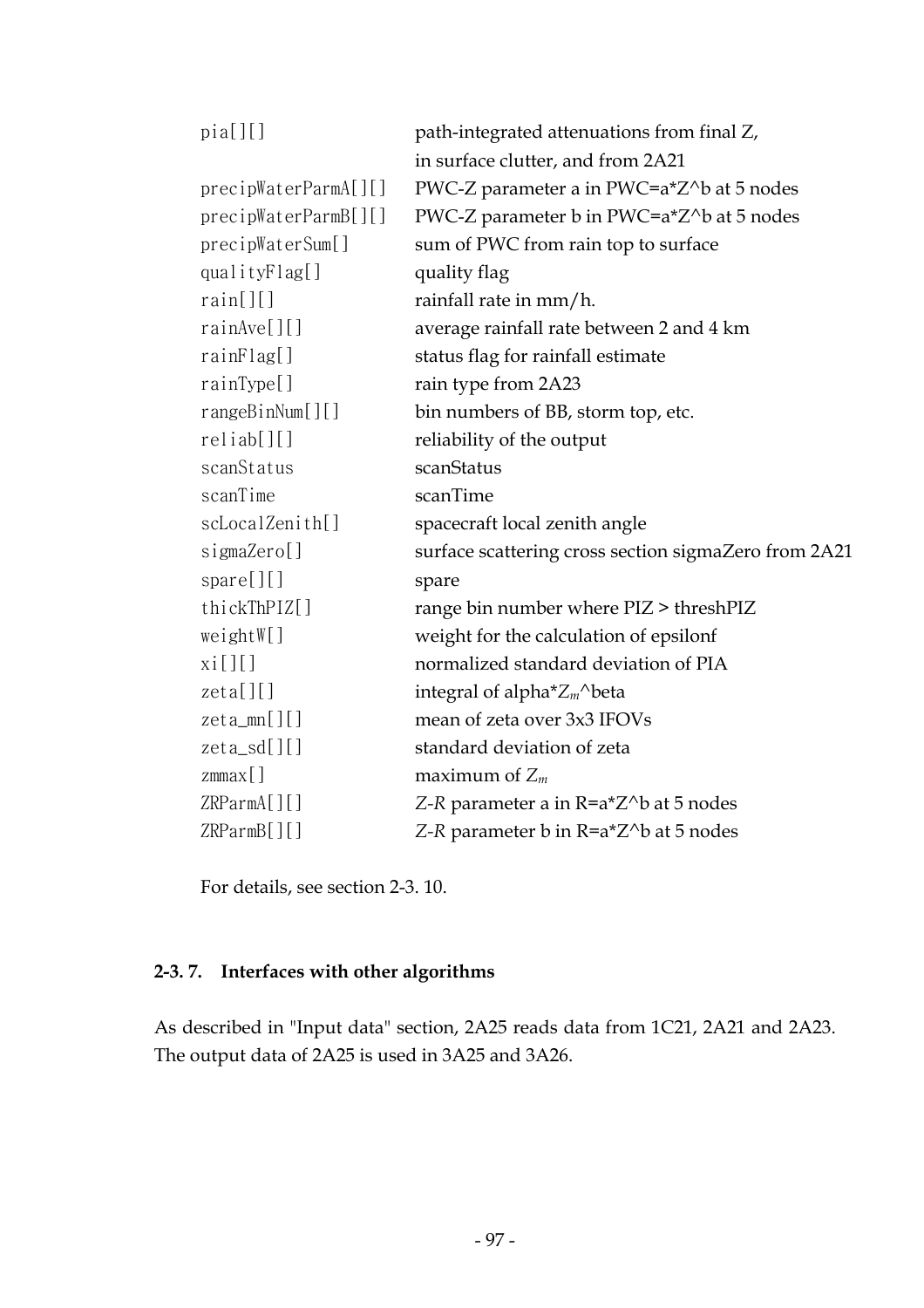## **2-3. 8. Caveats**

1. 2A25 produces many output variables. Please read section 2-3.10 carefully before using them. For example, negative numbers are stored in rain[][] and correctedZFactor[][] when the data are missing or in the possibly cluttered ranges.

## (IMPORTANT)

If the input radar reflectivity factor  $Z_m$  is below the noise level, the corresponding rain estimate is set to 0. This procedure does not cause any serious problem except when the measured  $Z_m$  becomes smaller than the noise level by rain attenuation. In such a case, even if some heavy rain exists near the surface, and the actual rain rate there is rather large, the number in rain[ $\iiint$ ] is 0.

To know whether such low radar reflectivity factors are caused by large attenuation or not, look at the fourth bit of 'reliab' and the fourth bit of 'rainFlag'.

In V6, if *Zm* becomes less than the noise level in the range bins near the surface with zeta larger than the threshold value, these range bins are regarded as cluttered bins and the bottom range bin to which the data are processed for rain profiling is raised from the clutter-free bottom defined in 2A23.

2. The error estimates in 'rain' and 'correctZFactor' are given in 'errorRain[]' and 'errorZ[]'. However, these estimates indicate only very crude estimates. (The estimation method is improved in V6 in which these errors are estimated based on the standard deviation of the final probability distribution.)

3. 2A25 processes data in 'rain certain' angle bins only. It processes all data downward from 1 km above the height at which the first 'certain' rain echo is detected. This new definition of the processing region in 2A25 is introduced in version V5 and retained in V6.

4. Over some area with a very high surface reflectivity, surface echoes picked up in antenna sidelobes may appear in the radar signal and they are sometimes misidentified as rain echoes. The sidelobe clutter rejection routine in 1B21 and 2A25 removes some of the sidelobe clutters internally, but not all sidelobe signals are completely removed.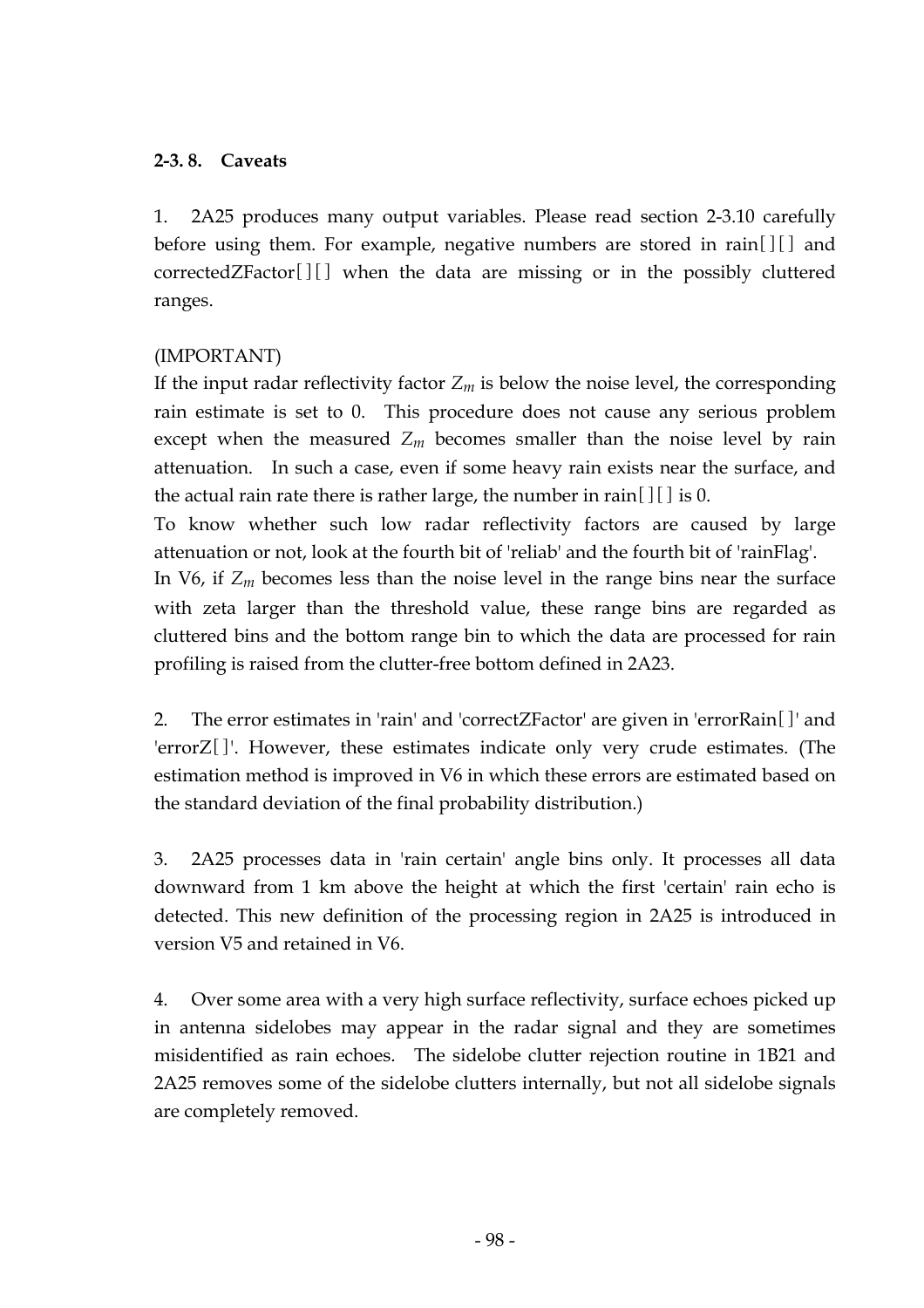5. 2A25 relies on the output of 1C21 to separate the surface cluttered ranges from the clutter free ranges. Because the clutter identification routine used in 1B21 is not perfect (it never can be), some surface clutter (mainlobe clutter) may be occasionally misidentified as rain echoes in 2A25, particularly in mountain regions. It is strongly suggested that you look at the vertical profile if the surface clutter seems present in the data.

6. The range bin numbers in the output of 2A25 are all relative to the Earth's ellipsoid (which is nearly equal to the mean sea level) with the ellipsoid range bin corresponding to 79. For example, if the range bin number is 75, its height from the ellipsoid is  $(79-75)^*0.25 = 1.0$  km. This number is NOT the height above the actual surface.

7. In V6, the value of alpha in the k-*Z-R*elationship (k = alpha \* Z^beta) at 5 nodal points are given in attenParmAlpha[][].

The values in attenParmAlpha[][] are the initial values of alpha. To obtain the mean values of alpha used in the final attenuation estimation, the initial values must be multiplied by epsilon[].

8. The values of *a* and *b* given in*Z-R*ParmA[][]and ZRParmB[][] are the expected values of *a* and *b* in the *R*-Z-Relationship ( $R = a * Z^b$ ), respectively. The values of *R* and *Ze* are calculated as the expected values, too. Therefore, you do not obtain the same value of *R* if you calculate *R* by using the formula *R = a \* Z^b* with *a* and *b* given in *Z-R*ParmA[][]and ZRParmB[][]. In other words, *<R> =*  $\langle a \times Z \rangle$ *b*> which is not necessarily equal to  $\langle a \rangle \langle Z \rangle$  e> $\langle b \rangle$ .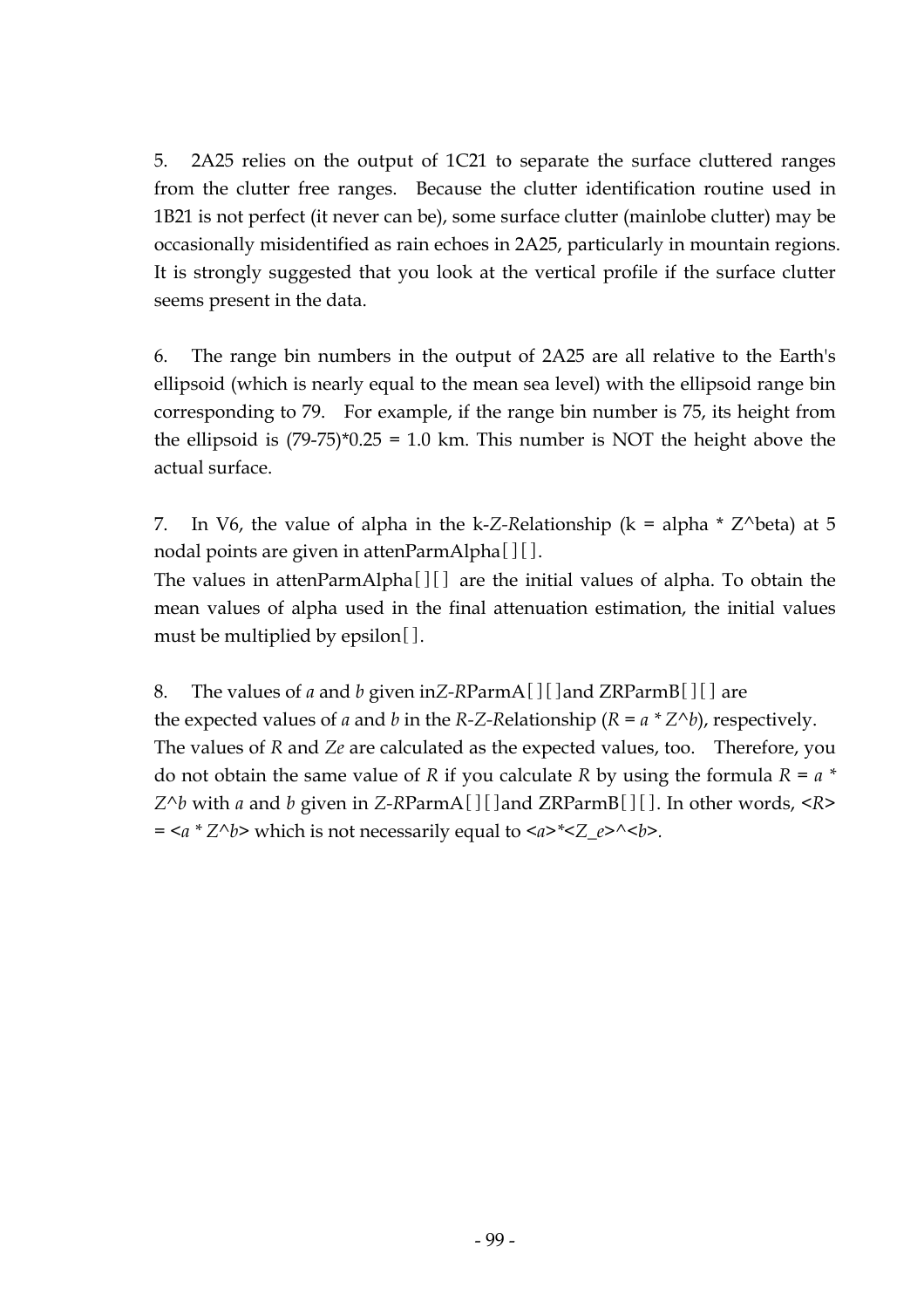## **2-3. 9. References**

Iguchi, T., and R. Meneghini, "Intercomparison of Single Frequency Methods for Retrieving a Vertical Rain Profile from Airborne or Spaceborne Data," *Journal of Atmospheric and Oceanic Technology*, 11, 1507-1516 (1994).

T. Kozu and T. Iguchi, "Nonuniform Beamfilling Correction for Spaceborne Radar Rainfall Measurement: Implications from TOGA COARE Radar Data Analysis," *J. Atmos. Oceanic Technol.*, 16, 1722-1735 (1999).

Iguchi, T., T. Kozu, R. Meneghini, J. Awaka, and K. Okamoto, "Preliminary results of rain profiling with TRMM Precipitation Radar," *Proc. of URSI-F International Triennial Open Symposium on Wave Propagation and Remote Sensing*, Aveiro, Portugal, pp.147-150, 1998.

T. Iguchi, T. Kozu, R. Meneghini, J. Awaka, and K. Okamoto, "Rain-Profiling Algorithm for the TRMM Precipitation Radar," *Journal of Applied Meteorology,* Vol.39, No.12, pp.2038-2052, 2000.

R. Meneghini, T. Iguchi, T. Kozu, L. Liao, K. Okamoto, J. A. Jones, and J. Kwiatkowski, "Use of the surface reference technique for path attenuation estimation from the TRMM Precipitation radar," *Journal of Applied Meteorology,* Vol.39, No.12, pp.2053-2070, 2000.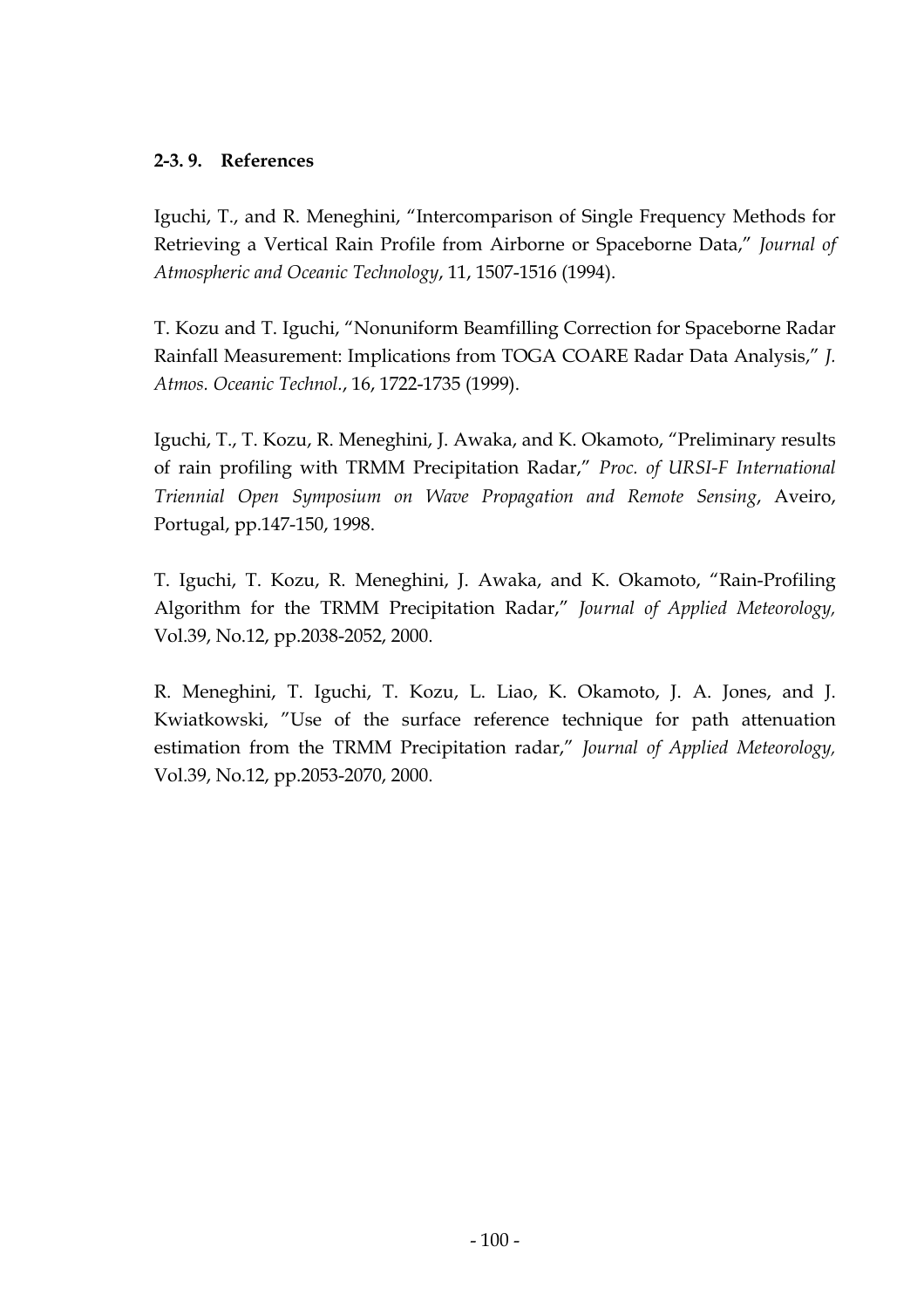# **2-3.10. Detailed description of output variables**

# New Output Variables

| float32 | $epsilon_0[49];$          |
|---------|---------------------------|
| float32 | e_SurfRain[49];           |
| float32 | freezH[49];               |
| int16   | paramNode[49][5];         |
| float32 | pia[49][3];               |
| float32 | precipWaterParmA[49][5];  |
| float32 | precipWaterParamB[49][5]; |
| float32 | precipWaterSum[49];       |
| int 16  | rainType[49];             |
| int 16  | rangeBinNum[49][7];       |
| float32 | scLocalZenith[49];        |
| float32 | sigmaZero[49];            |

# New Definitions

| $int16$ method[49]; (bit 4, 5, 6, 7, 8, 9, 10, 11, 12, 13)                |
|---------------------------------------------------------------------------|
| $int16$ quality $Flag[49]$ ; (bit 2, 3, 4, 5, 11, 12, 13)                 |
| float32 rainAve[49][2]; (unit of rainAve[][1])                            |
| $int16$ rainFlag[49]; (bit 3, 4, 11)                                      |
| float32 $spare[49][2]$ ; $p(epsilon)$ ilon)'s area and standard deviation |

# Obsolete (No data in V6)

| $int 16$ attenParmNode[49][5]; moved to parmNode[49][5]; |
|----------------------------------------------------------|
| float32 pia2a25[49]; moved to pia[49][0]                 |
| $float32$ thickThPIZ[49];                                |
| float32 weightW[49]; replaced by epsilon_0[49]           |
| float $32 \times i[49][2]$ ;                             |
| $int 16$ ZRParmNode[49][5]; moved to parmNode[49][5];    |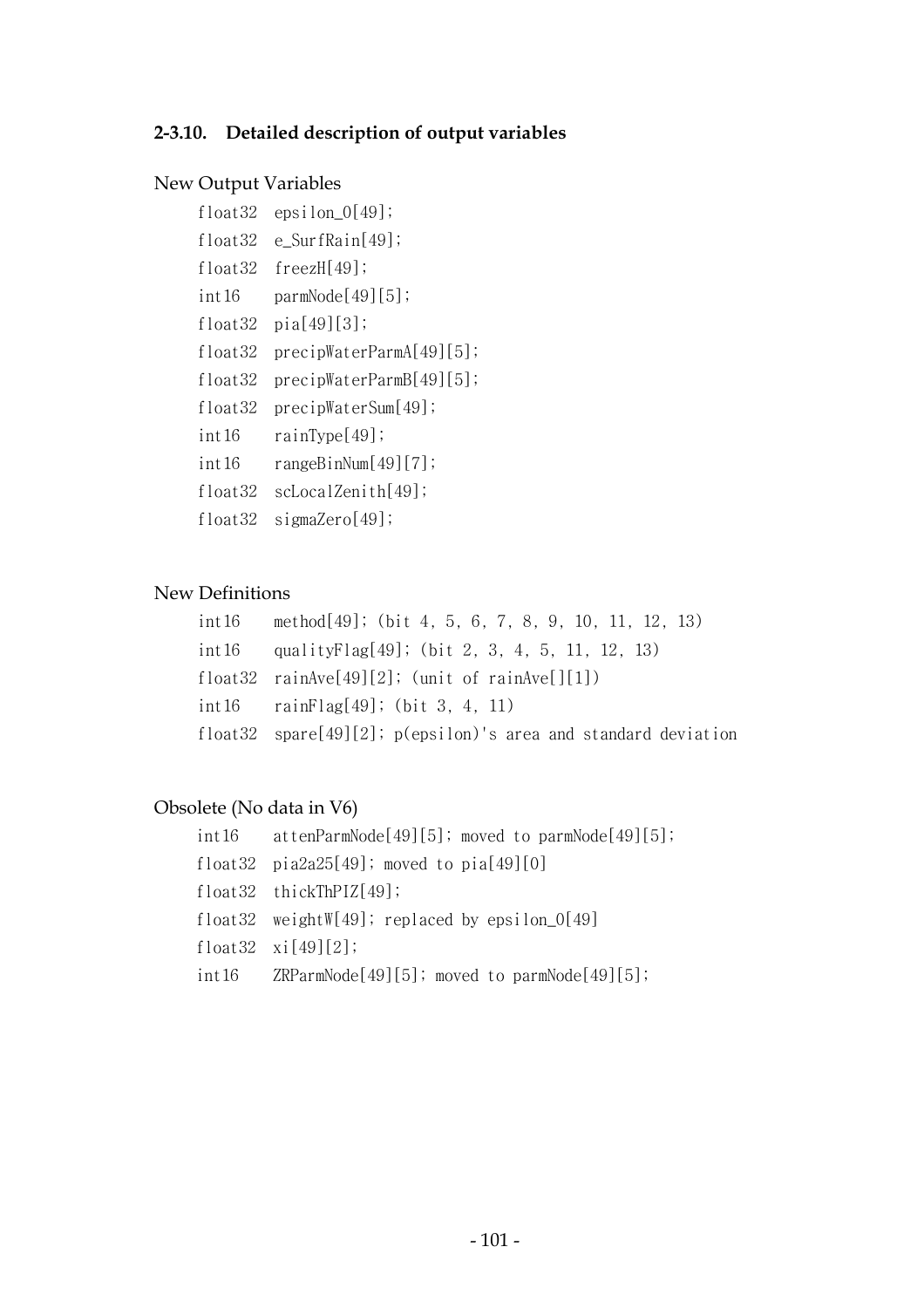## List of 2A25 scan data

| float32                    | at tenParamAlpha[49][5];          |            |
|----------------------------|-----------------------------------|------------|
| int 16                     | $at tenParamAlpha\_scale[49][5];$ |            |
| float32                    | attenParamBeta[49];               |            |
| int <sub>16</sub>          | attenParmBeta_scale[49];          |            |
| int <sub>16</sub>          | at tenParamNode[49][5];           | Obsolete   |
| float32                    | correctZFactor[49][80];           |            |
| int <sub>16</sub>          | correctZFactor_scale[49][80];     |            |
| float32                    | epsilon[49];                      |            |
| float32                    | $epsilon_0[49];$                  | New        |
| float32                    | errorRain[49];                    |            |
| float32                    | errorZ[49];                       |            |
| float32                    | $e$ _SurfRain[49];                | New        |
| float32                    | freezH[49];                       | New        |
| float32                    | geolocation[49][2];               |            |
| int <sub>16</sub>          | method[49];                       |            |
| NAVIGATION                 | navigate;                         |            |
| float32                    | nearSurfRain[49];                 |            |
| float32                    | nearSurfZ[49];                    |            |
| float32                    | nubfCorrectFactor[49][2];         |            |
| int 16                     | paramNode[49][5];                 | New        |
| float32                    | pia[49][3];                       | New        |
| float32                    | pia2a25[49];                      | Obsolete   |
| float32                    | precipWaterParamA[49][5];         | New        |
| float32                    | precipWaterParmB[49][5];          | New        |
| float32                    | precipWaterSum[49];               | New        |
| int 16                     | precipWaterSum_scale[49];         | New        |
| int 16                     | quality $F$ lag $[49]$ ;          |            |
| float32                    | rain[49][80];                     |            |
| int <sub>16</sub>          | $rain\_scale[49][80];$            |            |
| float32                    | rainAve[49][2];                   |            |
| int <sub>16</sub>          | $rainAve\_scale[49][2];$          |            |
| int 16                     | rainFlag[49];                     |            |
| int <sub>16</sub>          | rainType[49];                     | New        |
| int 16                     | rangeBinNum[49][7];               | Partly new |
| int8                       | reliab[49][80];                   |            |
| PR_SCAN_STATUS scanStatus; |                                   |            |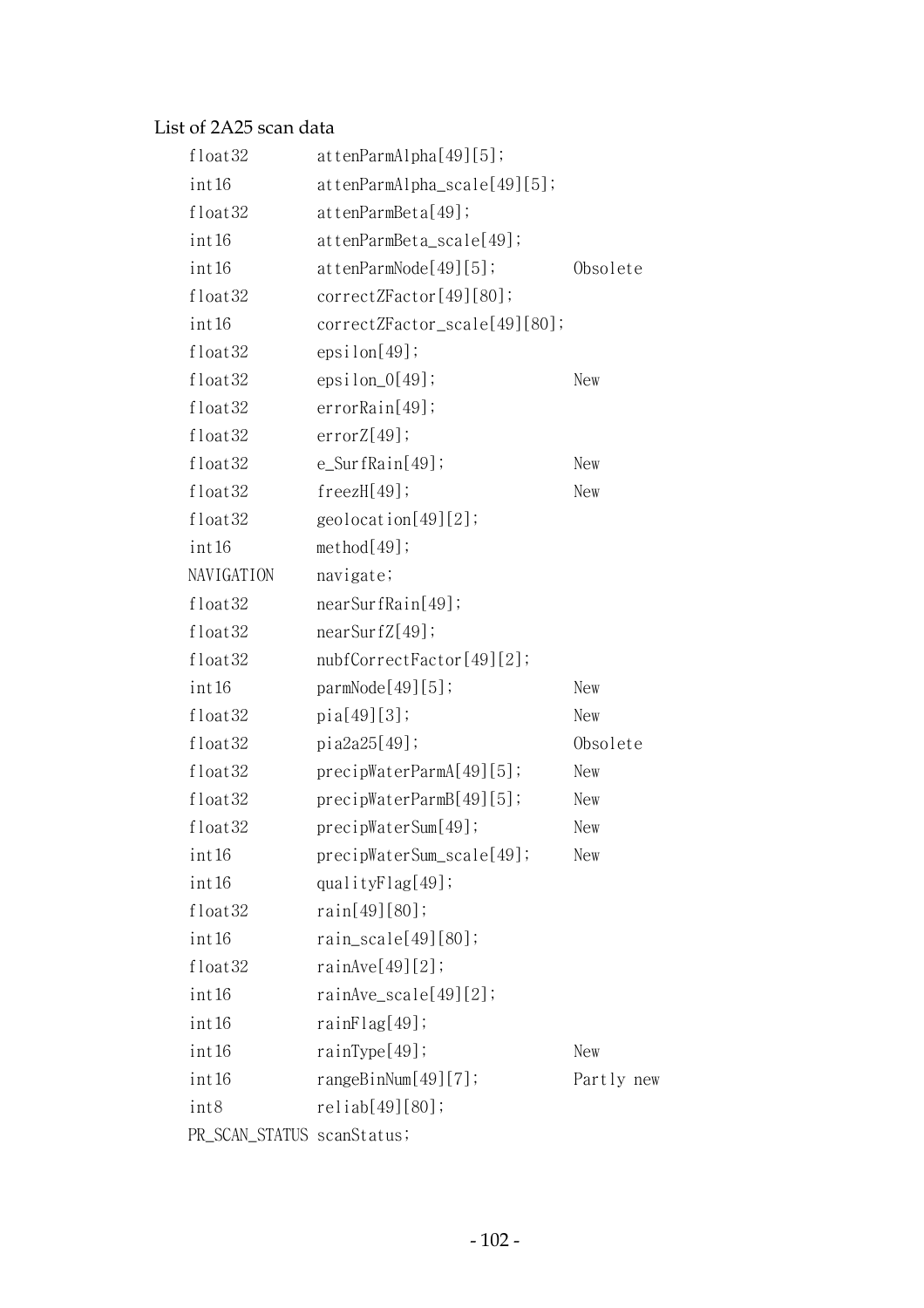| float64 | scanTime;                   |          |
|---------|-----------------------------|----------|
| float32 | scLocal Zenith[49];         | New      |
| float32 | sigmaZero[49];              | New      |
| float32 | spare[49][2];               |          |
| int 16  | thickThPIZ[49];             | Obsolete |
| float32 | weightW[49];                | Obsolete |
| int 16  | $weightW\_scale[49];$       | Obsolete |
| float32 | xi[49][2];                  | Obsolete |
| float32 | $z$ mmax $[49]$ ;           |          |
| float32 | zeta[49][2];                |          |
| float32 | $zeta_{\text{min}}[49][2];$ |          |
| float32 | zeta_sd[49][2];             |          |
| int 16  | $ZRParmA\_scale[49][5];$    |          |
| float32 | ZRParmA[49][5];             |          |
| int 16  | $ZRParmB\_scale[49][5];$    |          |
| float32 | ZRParmB[49][5];             |          |
| int 16  | ZRParmNode[49][5];          | Obsolete |

#### Description of each output variable

#### attenParmAlpha

float32 attenParmAlpha[49][5]; REAL\*4 attenParmAlpha(5,49)

Internally this quantity is stored as int16 attenParmAlpha\_scale[49][5] after multiplied (scaled) by 10000000.

Attenuation parameter alpha at nodes.  $k = \text{alpha} * \text{z}'$ beta.

"alpha" is given at five nodal points. These numbers are initial values of alpha. The mean values of alpha used in the attenuation correction are obtained by multiplying attenParmAlpha[49][5] by epsilon[49].

The alpha values between the nodes are calculated by linear interpolation. The range bin numbers of the nodes are stored in ParmNode[49][5] (in version 5, they were stored in attenParmNode[49][5]).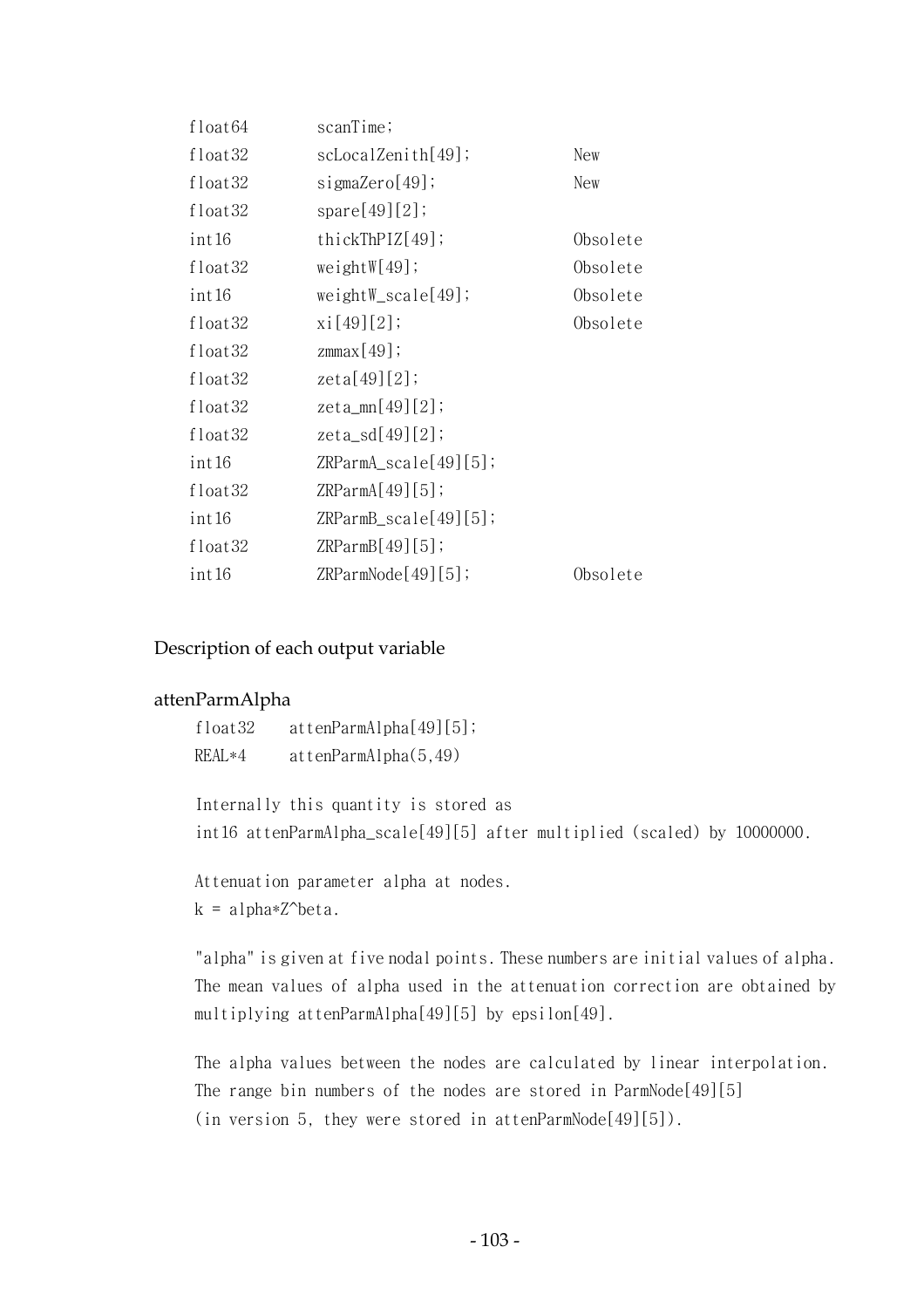### attenParmBeta

float32 attenParmBeta[49]; REAL\*4 attenParmBeta(49)

Internally this quantity is stored as int16 attenParmBeta\_scale[49] after multiplied (scaled) by 10000.

Attenuation parameter beta  $k = \text{alpha}*Z^{\wedge} \text{beta}.$ 

beta is given for each angle bin. A constant beta is used for all ranges in one angle bin.

### attenParmNode (Obsolete. No data in V6)

| int16     | attenParamNode[49][5]; |
|-----------|------------------------|
| $INTER*2$ | attenParamNode(5, 49); |

This parameter gives the range bin numbers of the nodes where attanParmAlpha and attenParmBeta are given. The numbers are stored in parmNode[49][5] in V6.

### correctZFactor

| float32  | correctZFactor[49][80]; |
|----------|-------------------------|
| $REAL*4$ | correctZFactor(80,49)   |

Internally this quantity is stored as int16 correctZFactor\_scale[49][80] after multiplied (scaled) by 100.

Estimated effective Z-factor in dBZ at 13.8 GHz after attenuation correction.

If the input radar reflectivity factor Zm is below the noise level, or if the estimate is below 0 dB, correctZFactor is set to 0.0.

Everythingelse is the same as  $rain[49][80]$   $(rain(80,49))$ .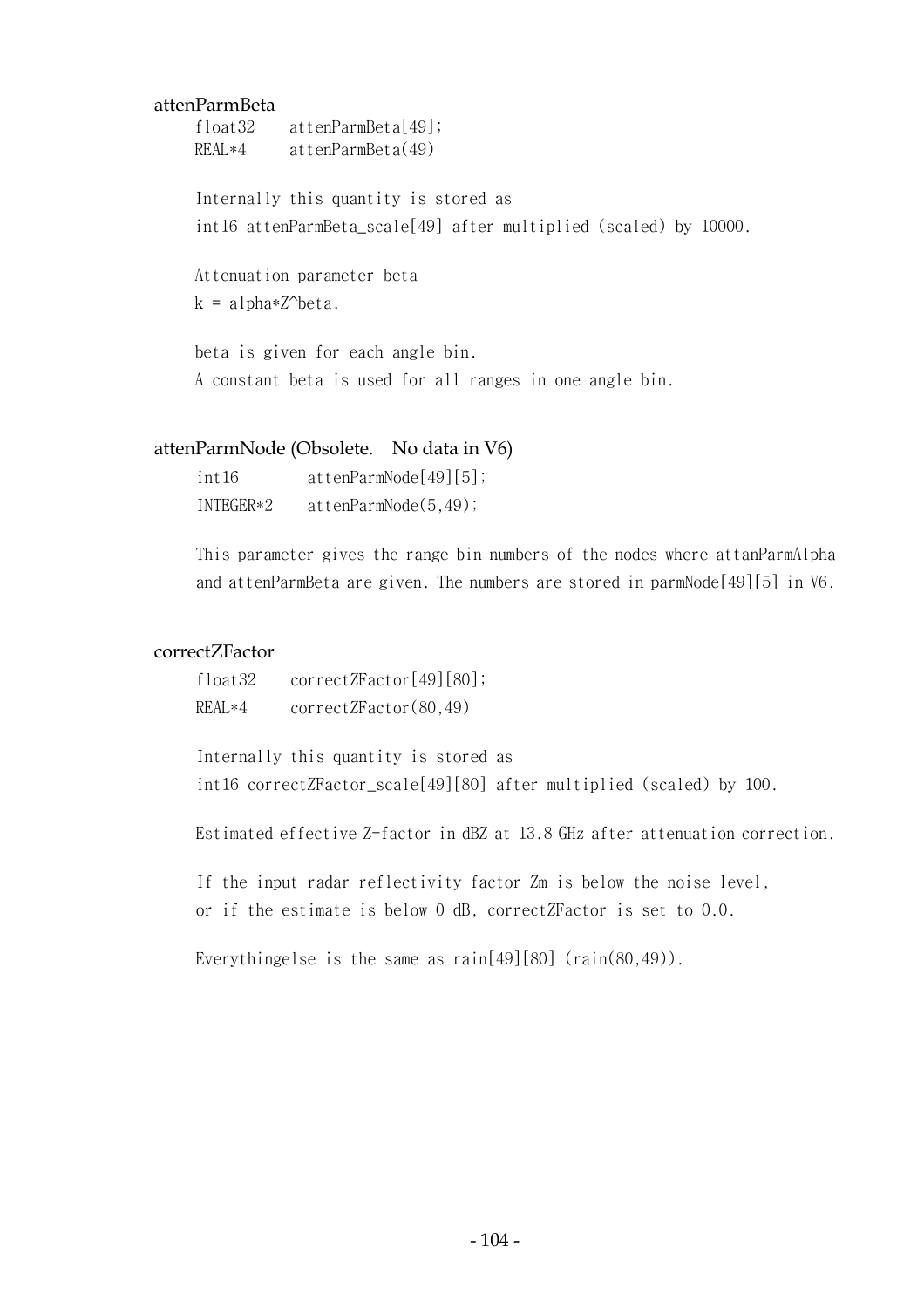epsilon

float32 epsilon[49]; REAL\*4 epsilon(49)

The multiplicative correction factor to alpha in the k-Ze relation. The value is the mean of epsilon with the probability density function (pdf) of epsilon defined by the rain echo, surface echo and their uncertainties. The standard deviation of the pdf is given in spare[][1] and the area of the likelihood function is given in spare[][0].

### epsilon\_0 (New variable)

| float32  | epsilon $[0[49];$ |
|----------|-------------------|
| $REAL*4$ | epsilon $_0(49)$  |

The multiplicative correction factor to alpha in the k-Ze relation if the weight to the path-integrated attenuation (PIA) given by the surface reference technique is 100%. This output is given only when the PIA estimate from 2A21 is either reliable or marginally reliable. When it is not reliable, epsilon 0 is set to 0.

```
The exact formula used is as follows. 
When pia[][0]>0, we define pia_ratio = (pia[][0]-pia[][1])/pia[][0].
If pia[1[0]=0, pia ratio=1.
```
 $att_f_{\text{at}} = pow(10.0, -(pia[[2] * pia_ratio)/10.0));$ 

epsilon\_ $0 = (1-pow(at t_f_bttm,beta))/zeta;$ 

I.e., the PIA estimate from 2A21 that represents the attenuation to the surface is converted to the attenuation to the bottom of clutter-free range and the latter is used for the calculation of epsilon\_0.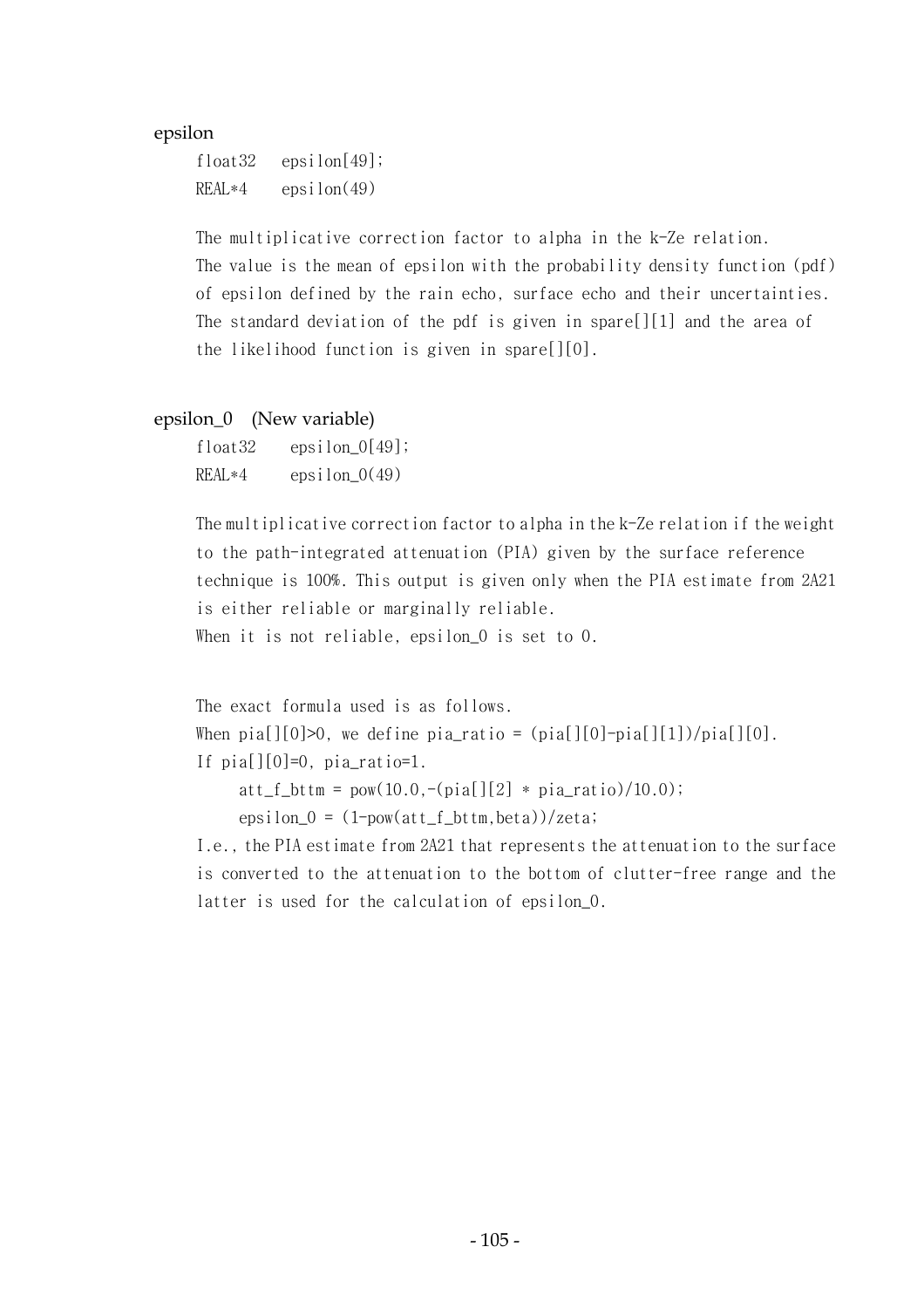### errorRain

float32 errorRain[49]; REAL\*4 errorRain(49)

Error estimate of rain rate near the surface expressed in dB.

The error is calculated as the standard deviation of the probability distribution of rain rate derived from the pdf of epsilon.

### errorZ

| float32  | errorZ[49]; |
|----------|-------------|
| $REAL*4$ | errorZ(49)  |

Error estimate of correctZFactor near the surface expressed in dB.

The error is calculated as the standard deviation of the probability distribution of correctZFactor derived from the pdf of epsilon.

### e\_SurfRain (New variable)

| float32  | e SurfRain $[49]$ ; |
|----------|---------------------|
| $REAL*4$ | $e$ SurfRain $(49)$ |

Estimated rainfall rate at the actual surface. e\_SurfRain is calculated by assuming a constant slope of dBZe from the bottom of the valid (clutter-free) rain echo. The assumed slope is 0 dB/km for all rain types except for the stratiform rain over land where -0.5 dB/km toward the surface is assumed. Note that 0 dB/km in Ze corresponds to  $-0.17$  dB/km in rainfall rate (decreases toward the surface).

### freezH (New variable)

| float <sub>32</sub> | freezH[49]; |
|---------------------|-------------|
| REAL*4              | freezH(49)  |

Freezing height expressed in m estimated from the climatological surface temperature. This is a copy of freezH given in 2A23.(freezH in 2A23 is given as an integer, but it is stored as a float number in 2A25.)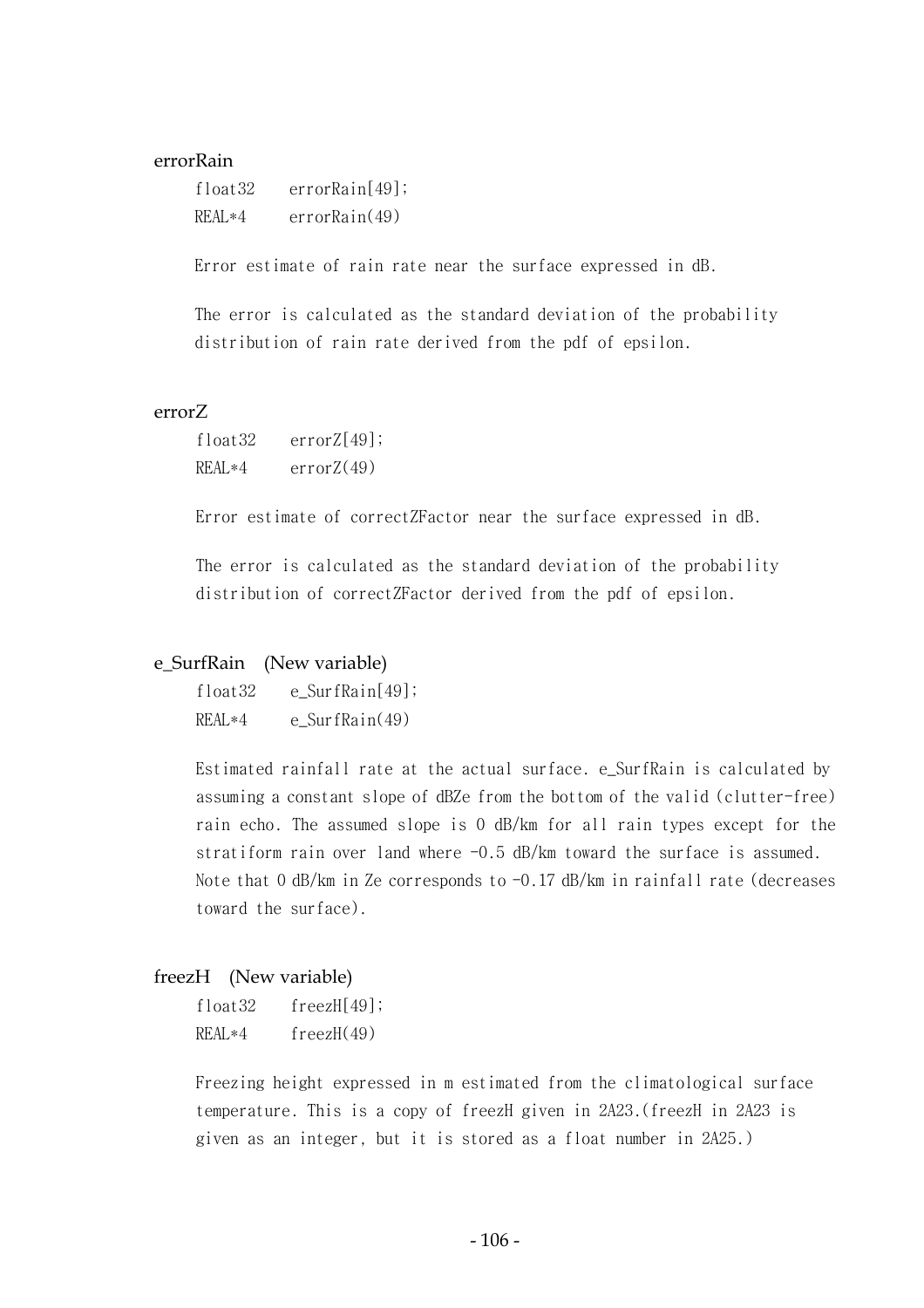Note that the phase transition height used in 2A25 is different from the freezing height given in freezH. In fact, when the bright band is detected, its height is the phase transition height, and in other cases the phase transition height is 1.2 times the height given in freezH.

### geolocation

| float32 | geolocation $[49][2]$ ; |
|---------|-------------------------|
| REAL*4  | geolocation(2,49)       |

The earth location of the center of the IFOV at the altitude of the earth ellipsoid. The first dimension is latitude and longitude, in that order. Values are represented as floating point decimal degrees. Off-earth is represented as -9999.9.

Latitude is positive north, negative south. Longitude is positive east, negative west. A point on the 180° meridian is assigned to the western hemisphere.

### method (New definition. bit 4, 5, 6, 7, 8, 9, 10, 11, 12, 13)

int16 method[49]; INTEGER\*2 method(49)

Method (rain model) used in the retrieval of vertical profiles of Z and R

The default value is 0 (including no rain case).

The following meanings are assigned to each bit in the 16-bit integer. (See flag\_mthd)

0: (bit 1) no rain

if rain

- 0: (bit 1) over ocean
- 1: (bit 1) over land
- 2: (bit 2) over coast, river, etc.
- 3: (bit 2) others (impossible)
- +4: (bit 3) PIA from constant-Z-near-surface assumption
- +8: (bit 4) spatial reference
- +16: (bit 5) temporal reference

+32: (bit 6) global reference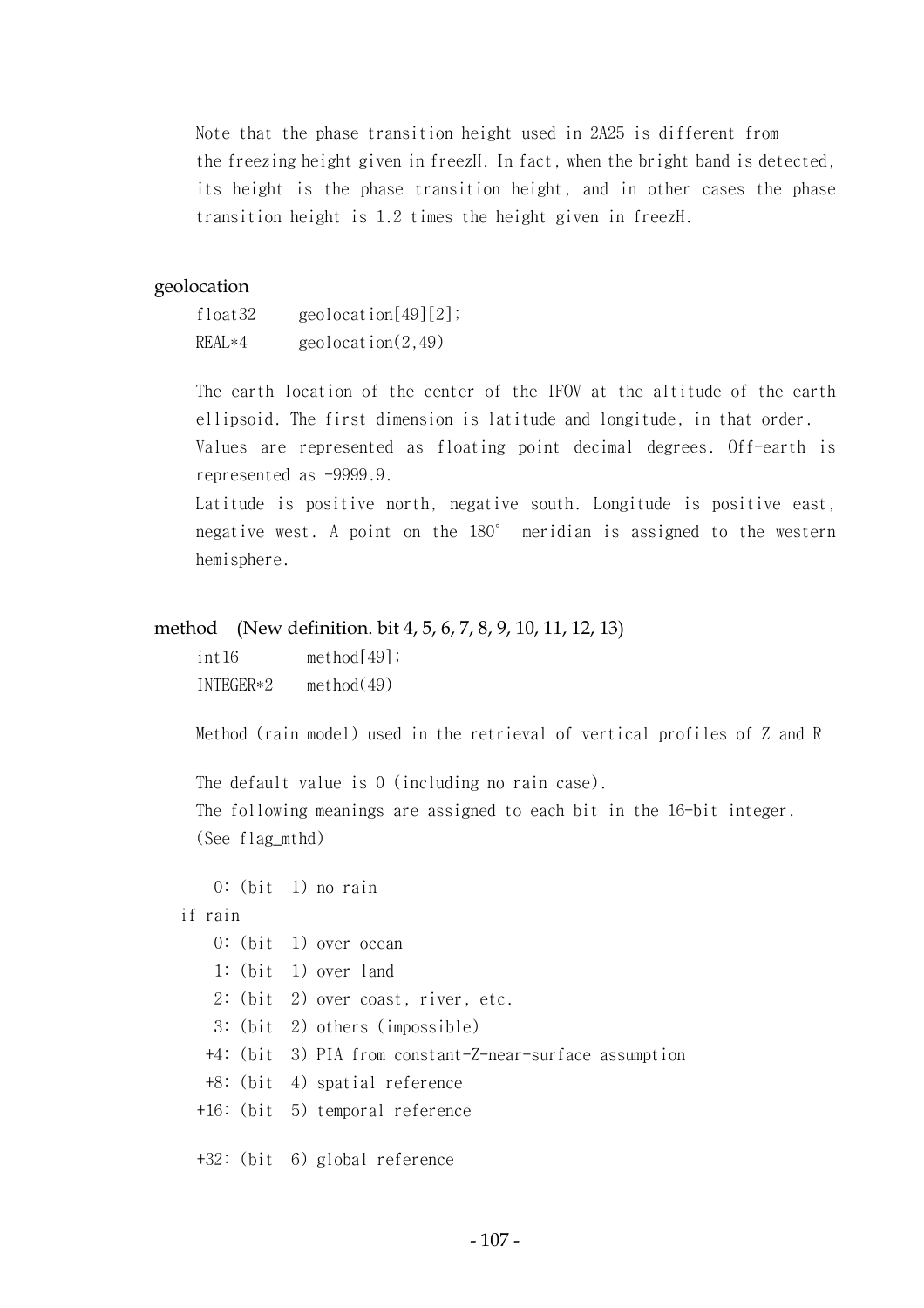|  | +64: (bit 7) hybrid reference                                    |
|--|------------------------------------------------------------------|
|  | +128: (bit 8) good to take statistics of epsilon.                |
|  | +256: (bit 9) HB method used, SRT totally ignored                |
|  | +512: (bit 10) very large pia_srt for given zeta                 |
|  | +1024: (bit 11) very small pia_srt for given zeta                |
|  | $+2048$ : (bit 12) no ZR adjustment by epsilon                   |
|  | +4096: (bit 13) no NUBF correction because NSD unreliable        |
|  | $+8192$ : (bit 14) surface attenuation > 60 dB                   |
|  | +16384: (bit 15) data partly missing between rain top and bottom |

16th bit is currently not used.

The constant Z method is used only when the surface reference is unreliable. This routine calculates the average slope of the Zm profile (expressed in dBZ) near the bottom of radar echo and attributes the slope to the attenuation. If there are not enough valid data points in the profile, it returns with 0 attenuation. The constant Z method is seldom used in V6.

### navigate

NAVIGATION navigate;

Look at the TSDIS INTERFACE CONTROL SPECIFICATION (ICS) Vol. 3. Appendix B "Navigation"

### nearSurfRain

```
float32 nearSurfRain[49]; 
REAL*4 nearSurfRain(49)
```
Internally this quantity is stored as int16 nearSurfRain\_scale[49][80] after multiplied (scaled) by 100.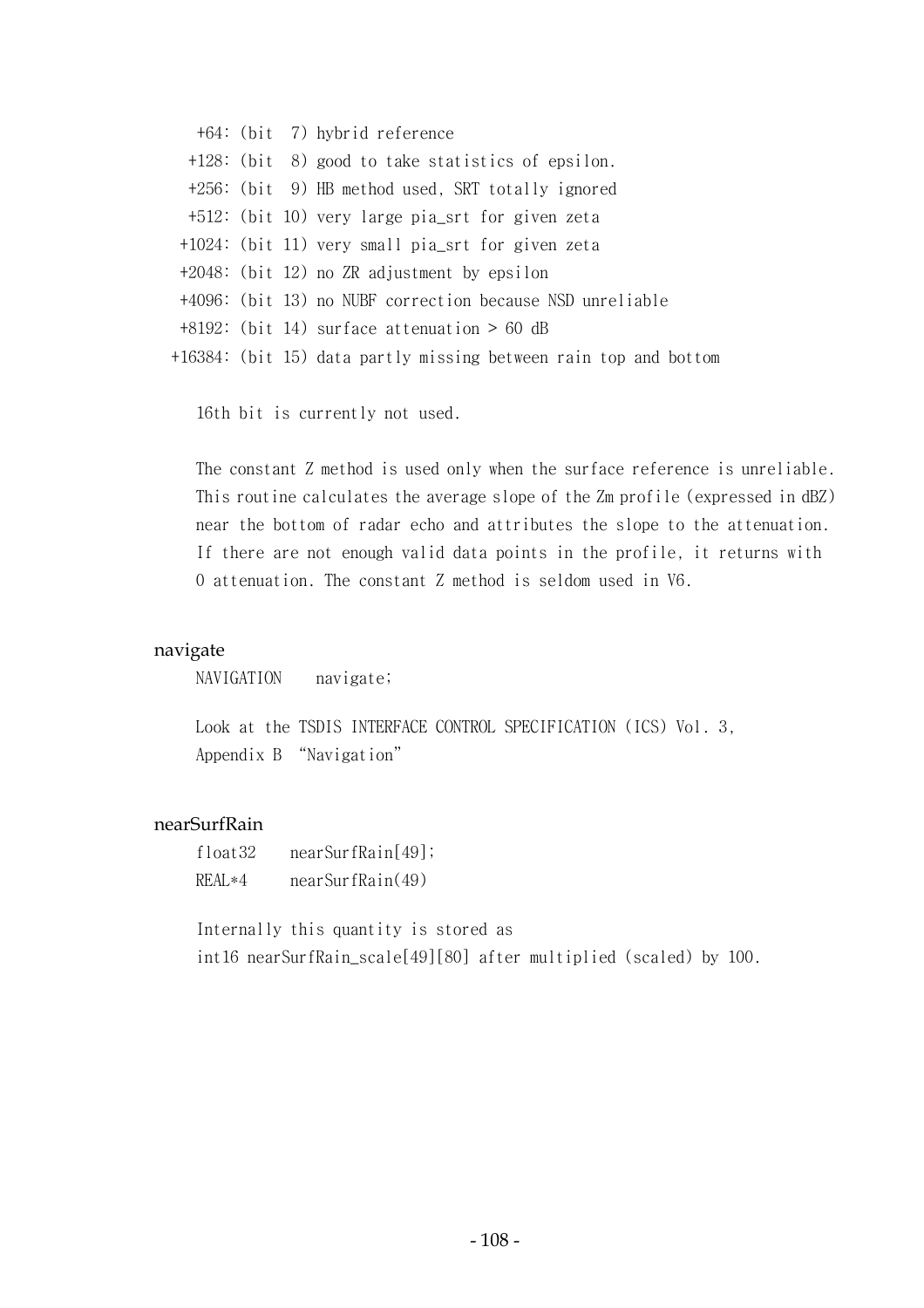### Near-surface rainfall rate estimate

"Near-surface" is defined as the lowest point in the clutter free ranges in almost all cases. However, if Zm at this point is below the noise level and if zeta which corresponds to the estimated attenuation down to this point is larger than the zeta\_th\_L defined in the parameter file (it is currently set to 0.7 which approximately corresponds to 4 dB of attenuation), in other words, if the first bit of reliab $[1] = 0$  and

if the forth bit of reliab[][] =  $0$ .

then the lowest range bin at which Zm is above the noise threshold is chosen as the near-surface range bin. The actual value of this near-surface range bin is stored in rangeBinNum[][6] in V6.

```
Specifically, 
nearSurfRain[n_anglebin] = rain[n_anglebin][rangeBinNum[n_anglebin][6]];nearSurfRain(n_anglebin) = rain((rangeBinNum(7,n_anglebin)+1),n_anglebin)
```
### nearSurfZ

float32 nearSurfZ[49]; REAL\*4 nearSurfZ(49)

Internally this quantity is stored as int16 nearSurfZ\_scale[49][80] after multiplied (scaled) by 100.

## Near-surface Z-factor

```
See nearSurfRain[] for the definition of "Near-surface". 
nearSurfZ[n] anglebin]=
  correctZFactor[n_anglebin][rangeBinNum[n_anglebin][6]]; 
nearSurfZ(n anglebin)=
  correctZFactor((rangeBinNum(7,n_anglebin)+1),n_anglebin)
```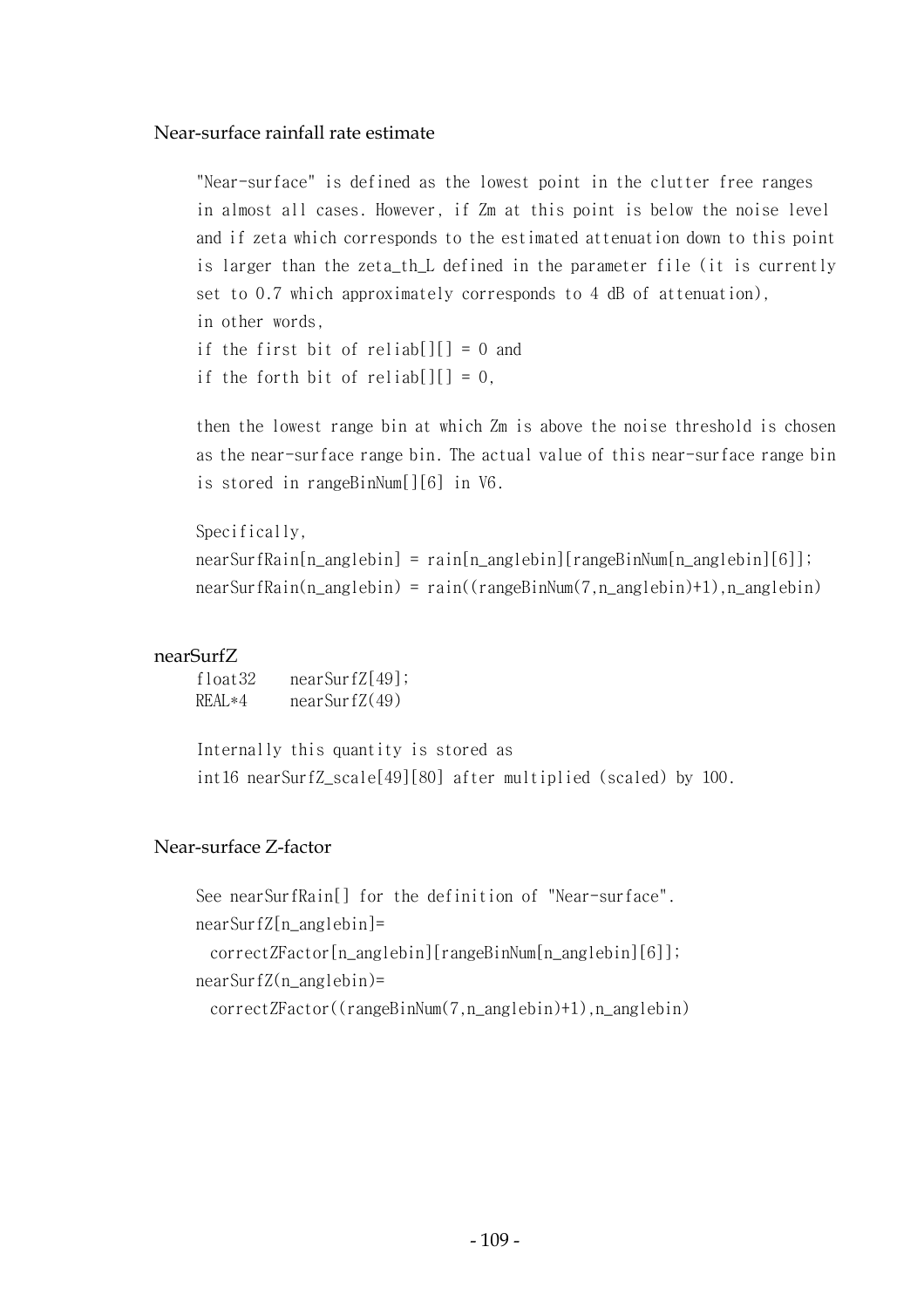#### nubfCorrectFactor

| float32 | nubfCorrectFactor[49][2]; |
|---------|---------------------------|
| REAL*4  | nubfCorrectFactor(2,49)   |

'nubfCorrectFactor` is the non-uniform beam filling (NUBF) correction factor.

nubfCorrectFactor[][0] is the NUBF correction factor for the surface reference and its range is between 1.0 and 3.0.

nubfCorrectFactor[][1] is the NUBF correction factor for the Z-R relation and its range is between 0.8 and 1.0.

N.B. No NUBF correction is made in V6. As a result, both nubfCorrectFactor[][0] and nubfCorrectFactor[][1] are always set to 0 in V6.

### parmNode (New variable)

 $int16$  parmNode[49][5]; INTEGER\*2 parmNode(5,49)

Range bin numbers of the nodal points at which the attenuation parameter alpha and the Z-R parameters "a" and "b" are given in attenParmAlpha[49][5] (attenParmAlpha(5,49)),  $ZRParmA[49][5]$  ( $ZRParmA(5,49)$ ), and  $ZRParmB[49][5]$  ( $ZRParmB(5,49)$ ), respectively.

For each angle bin, 5 nodal points are defined.

ParmNode[][] gives the range bin numbers of the 5 nodes at which the values of attenuation parameter "alpha" and the  $Z-R$  parameters "a" and "b" are given in ParmAlpha[][], ZRParmA[][] and ZRParmB[][], respectively. The values of alpha, a and b between the nodes are linearly interpolated. The range of ParmNode is between 0 and 79. (See the note for rangeBinNum.)

In no-rain angle bins, ParmNode[][] is set to 0.

Note that the definition of range bin number in 2A25 is not the same as 1B-21 or 1C-21. The bin number shows the position in the 80-element array so that it takes a number between 0 and 79 (inclusive). Bin number 79 corresponds to the surface of the ellipsoid which is approximately equal to the sea surface.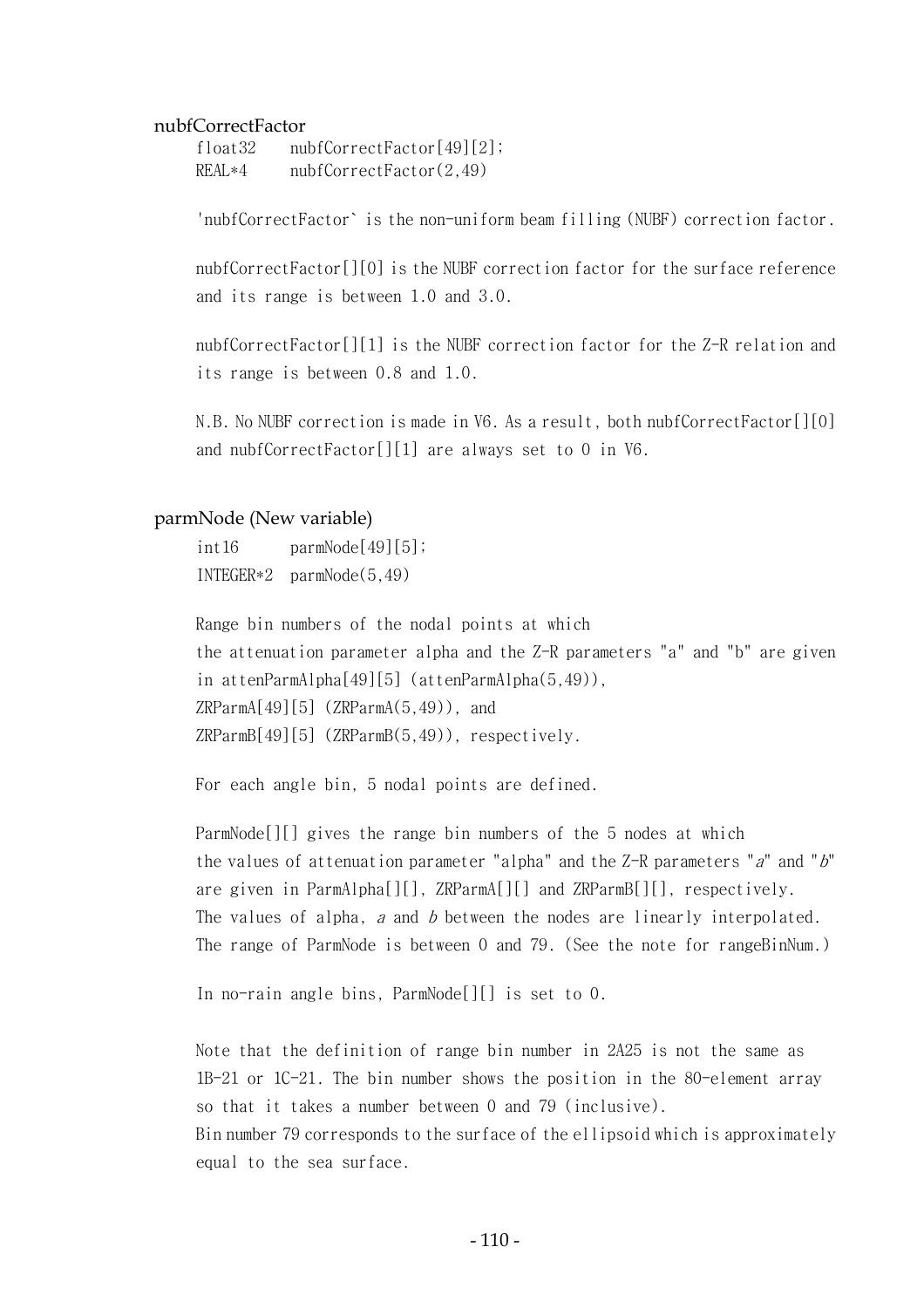## pia (New variable)

float  $32$  pia $[49][3]$ ;  $REAL*4$  pia $(3.49)$ 

## $pia[1[0]$

Path-integrated attenuation from rain top to surface. This attenuation is calculated from the attenuation-corrected Z-profile in correctZFactor[][] and adjusted alpha.

The number represents the two-way attenuation to the actual surface.

## $pia[11]$

Path-integrated attenuation between the clutter-free bottom and the surface. This is the attenuation estimate in the range that is cluttered by the surface echo.

## $pia[1[2]$

Path-integrated attenuation to surface estimated by the surface reference technique in 2A21. This is an exact copy of pathAtten(49) in 2A21.

pia2a25 (Obsolete, No data in V6) moved to pia[49][0] in version 6. float32 pia2a25[49];  $REAL*4$  pia2a25(49)

Path-integrated attenuation from the estimated Z profile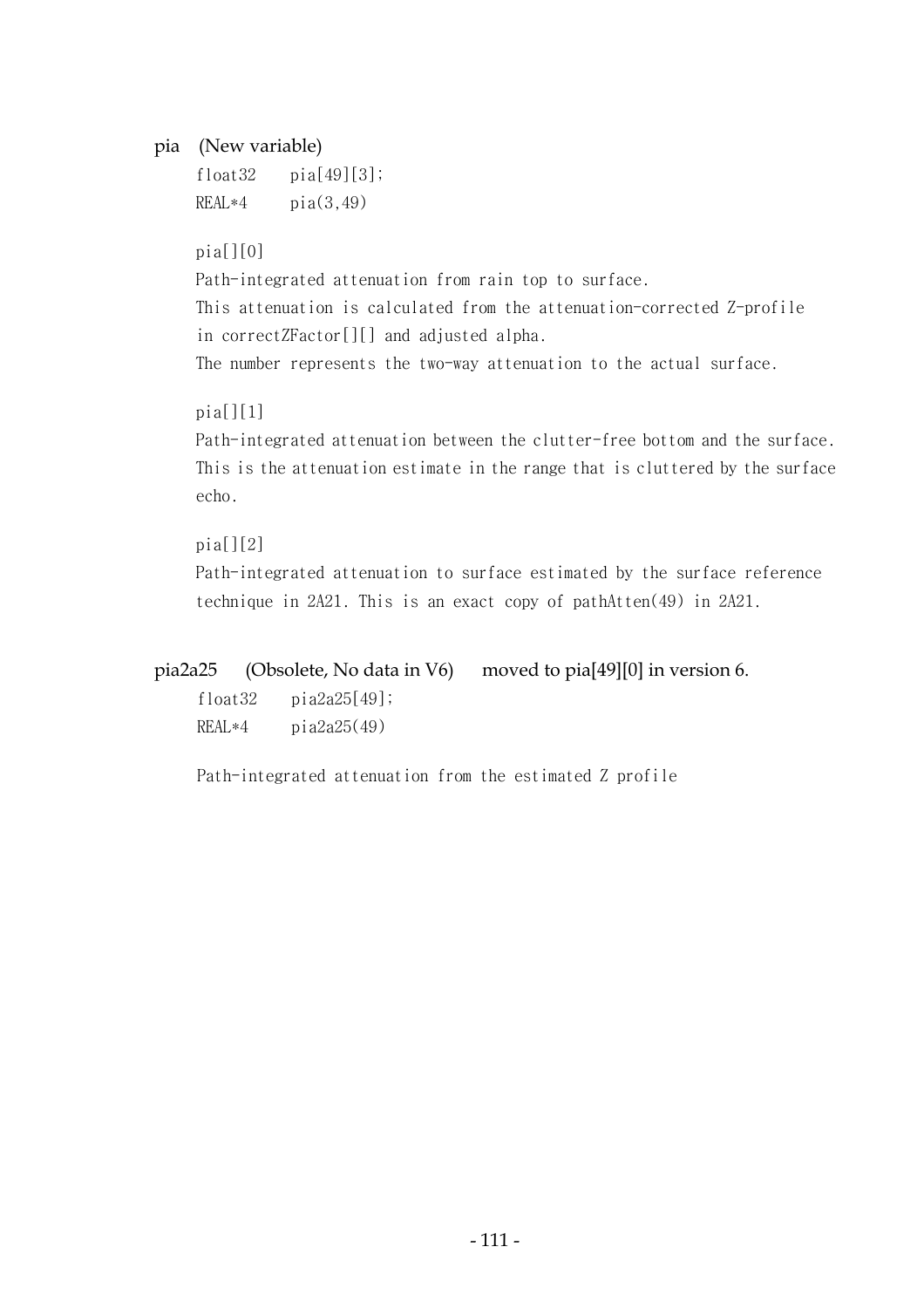### precipWaterParmA (New variable)

float32 precipWaterParmA[49][5];

READ\*4 precipWaterParmA(5,49)

Coefficient  $a$  in the relation between the precipitation water content (PWC) and Ze at 5 nodal points. The unit of PWC is  $g/m^3$  and that of Ze is  $mm^6/m^3$ .

PWC =  $a*Z^b$ 

'a' is given at five nodal points.

These values are stored in the first 5 elements of the array. 'a' values between the nodes can be calculated by linear interpolation. The range bin numbers of the nodes are stored in the ParmNode[49][5] (ParmNode(5,49)).

Note that the sum of PWC's calculated from Z=correctZFactor with formula PWC =  $a*Z^b$  where a and b from the interpoloted values of precipWaterParmA and precipWaterParmB does not necessarily agree with precipWaterSum. The former is  $\langle a \rangle \langle a \rangle$  where as the latter is  $\langle a \rangle \langle b \rangle$ . precipWaterSum also includes the precipitation water content in the surface clutter range.

### precipWaterParmB (New variable)

float32 precipWaterParmB[49][5]; READ\*4 precipWaterParmB(5,49)

Coefficient  $a$  in the relation between the precipitation water content (PWC) and Ze at 5 nodal points. The unit of PWC is  $g/m^3$  and that of Ze is  $mm^6/m^3$ .

PWC =  $a*Z^b$ .

'b' is given at five nodal points.

'b' values between the nodes can be calculated by linear interpolation. The range bin numbers of the nodes are stored in the ParmNode[49][5] (ParmNode(5,49)).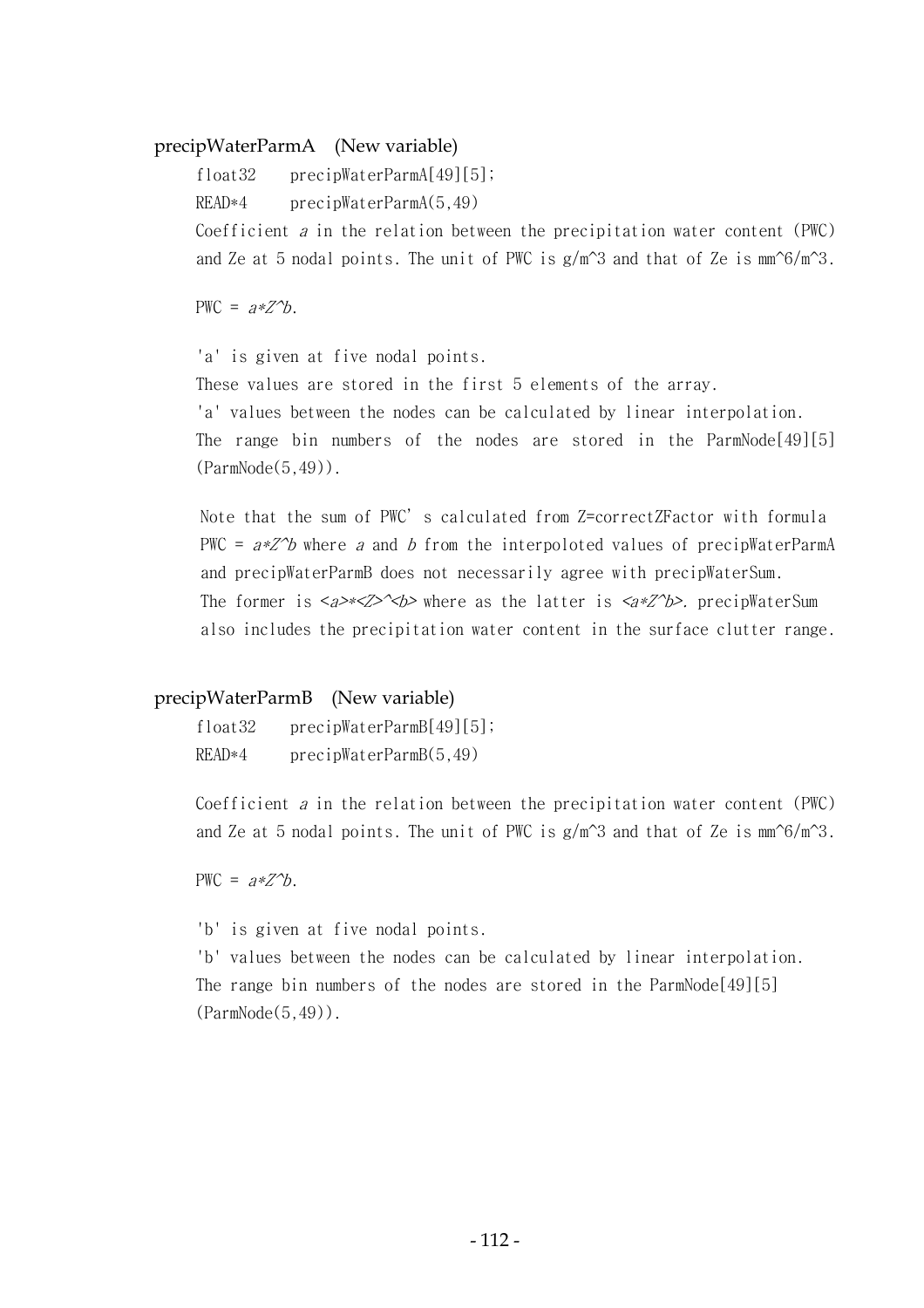### precipWaterSum (New variable)

| float32  | precipWaterSum[49]; |
|----------|---------------------|
| $REAL*4$ | precipWaterSum(49)  |

Internally this quantity is stored as int16 precipWaterSum\_scale[49] after multiplied (scaled) by 1000.

Vertically integrated value of precipitation water content. The unit is g  $km/m^3$  or equivalently kg/m<sup>2</sup>.

"precipWaterSum" give the sum of the precipitation water content calculated from Ze at each range bin. The summation is from the rain top to the actual surface. The water content in the surface clutter range is estimated with the same assumption that is used in the attenuation correction.The sum includes both liquid and solid phase regions.

### qualityFlag (New definition, bit 2, 3, 4, 5, 11, 12, 13)

| int <sub>16</sub> | quality $Flag[49]$ ; |
|-------------------|----------------------|
| INTEGER*2         | quality $Flag(49)$   |

Quality flag for each angle bin data

The default value is 0.

In V6, the definitions of bits 2, 3, 4, 5 are changed, and bits 13 and 14 are added. The flags indicated by bits 4, 5 and 13 in V6 are moved from method flag in V5.

```
 0: normal
```
- +1: unusual situation in rain average
- +2: NSD of zeta (xi) calculated from less than 6 points
- +4: NSD of PIA calculated from less than 6 points
- +8: NUBF for Z-R below lower bound
- +16: NUBF for PIA above upper bound
- $+32$ : epsilon not reliable, epsi sig  $\leq 0.0$
- +64: 2A21 input data not reliable
- +128: 2A23 input data not reliable
- +256: range bin error
- +512: sidelobe clutter removal
- +1024: probability=0 for all tau
- +2048: pia surf\_ex <=  $0.0$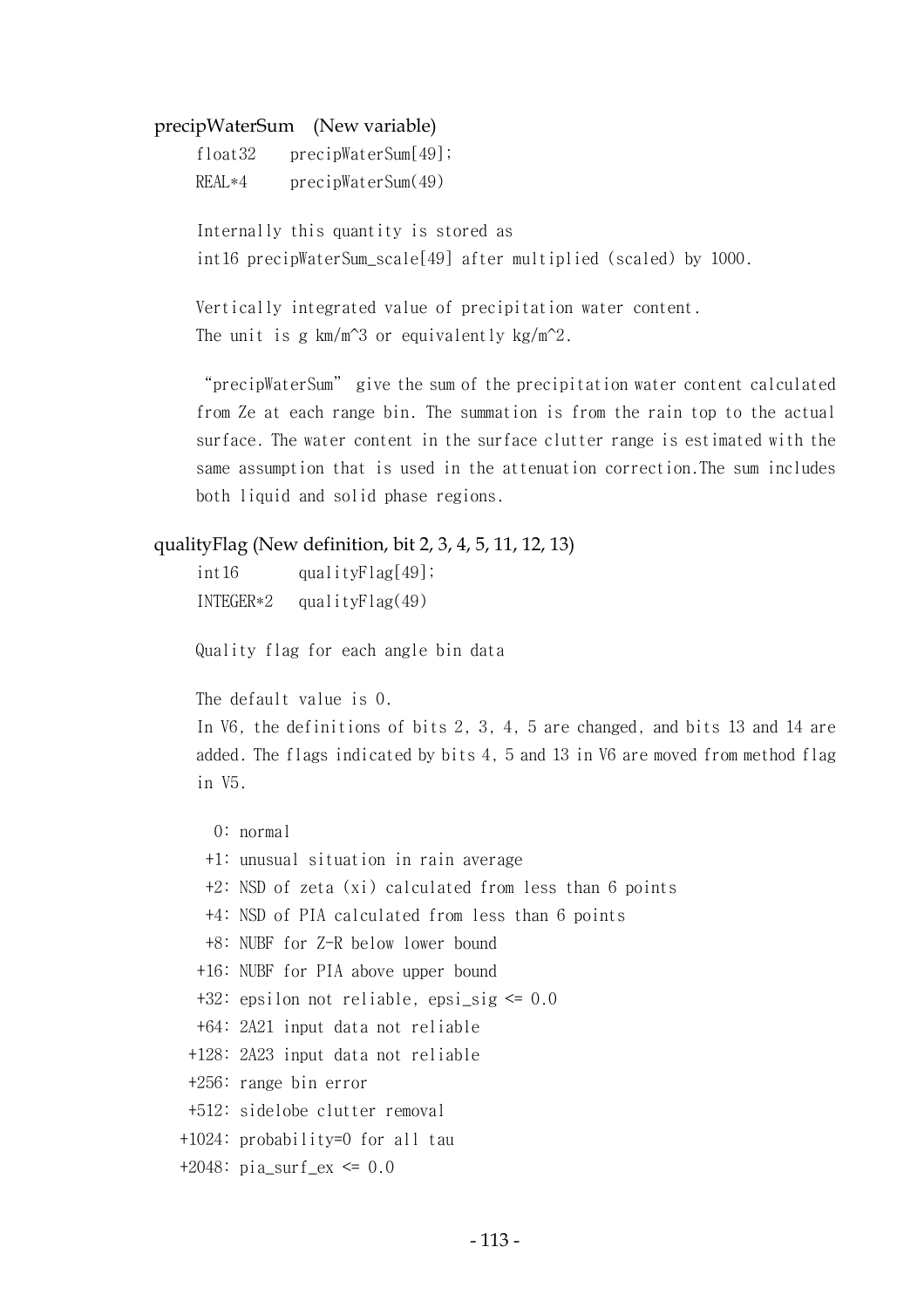```
 +4096: const Z is invalid 
  +8192: reliabFactor in 2A21 is NaN 
 +16384: data missing 
  16th bit (sign bit) is not used.
```
The contents are exact copy of internal variable flag qlty.

rain

```
float32 rain[49][80]; 
REAL*4 rain(80,49)
```
Internally this quantity is stored as int16 rain\_scale[49][80] after multiplied (scaled) by 100.

rainfall rate in mm/h

49 elements in the 2-D array correspond to the angle bins and 80 elements (first argument in FORTRAN convention) in the 2-D array correspond to the range bins.

If the estimated Z-factor is below 0 dBZ, the rain rate is always set to 0. If the input radar reflectivity factor Zm is below the noise level, the corresponding rain estimate is set to 0. This procedure does not cause any serious problem except when the measured Zm becomes smaller than the noise level by rain attenuation. In such a case, even if some heavy rain exists near the surface,the number in this variable is 0.

To know whether such low radar reflectivity factors are caused by large attenuation or not, look at the forth bit of 'reliab' and the forth bit of rainFlag.

80 range bins are filled with data from top to bottom in height. The last element corresponds to the ellipsoid height, i.e., 0 m high above the model ellipsoid (not the actual surface). The first element corresponds to the radar resolution cell about 20 km above in slant range along the beam from the footprint on the ellipsoid. The range resolution is 250 m.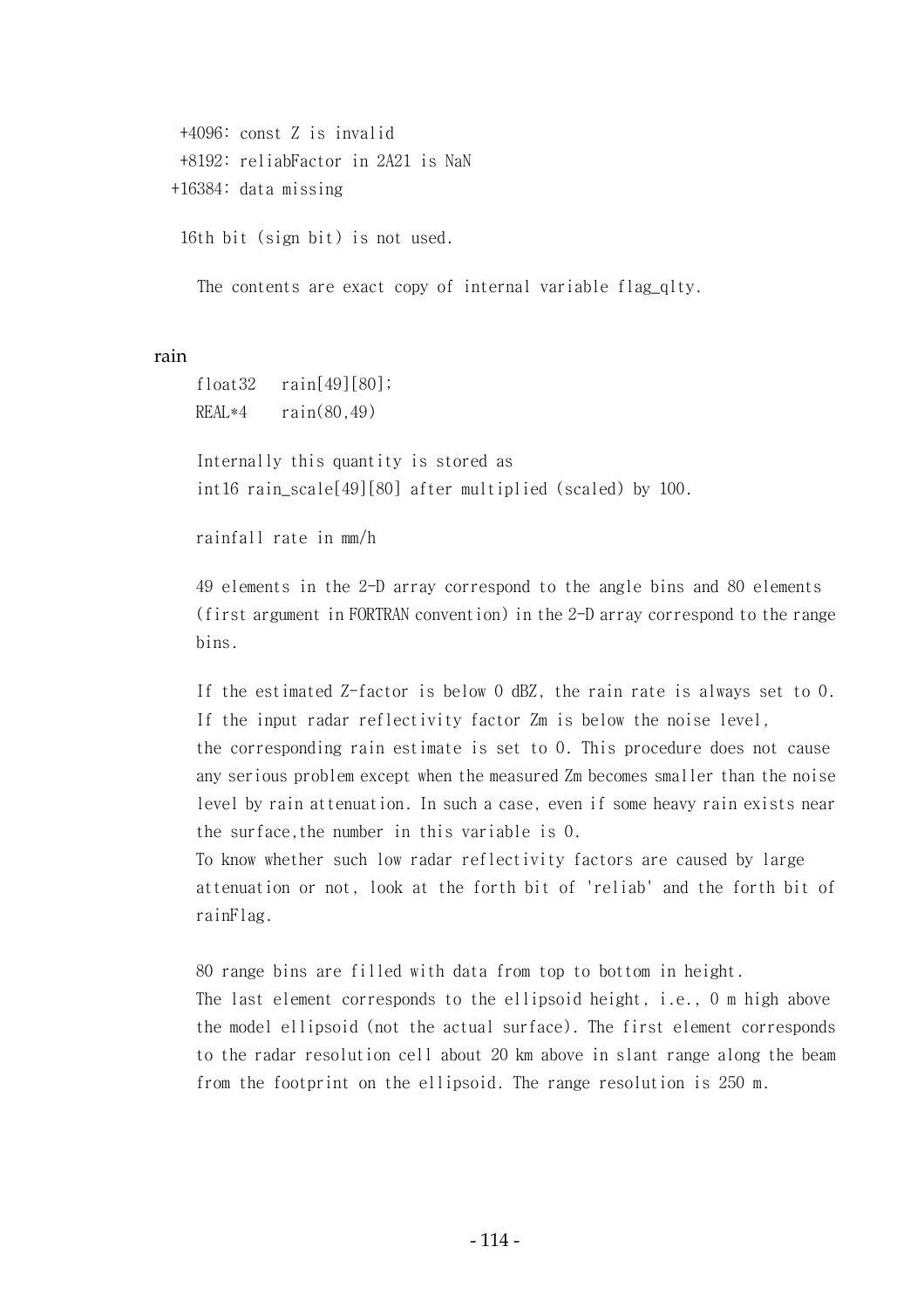If the radar data is missing, MISSING value of -99.99 is stored. This situation may happen at range bins above 15 km high because JAXA only guarantees the data collection below 15km. (The highest edge of the radar's receiving window comes down to nearly 15km above the sea level near the equator.)

The bin number of the lowest range bin that contains valid rain data is  $(rangeBinNum[][6] - 1 in C) or (rangeBinNum(7, .) - 1 in FORTRAN).$ Below this level, CLUTTER value of  $-88.88$  is stored.

If the estimated rainfall rate exceeds 300 mm/h, it is reset to 300 mm/h. In V6, this reset is made before the mean of the distribution is calculated so that the mean never reaches 300 mm/h. If the substantial part of the distribution exceeds this threshold, a flag in flagRain is set. (The rainfall rate that corresponds to the epsilon at which the pdf p(epsilon) becomes one tenth of the maximum of  $p(\text{epsilon})$  is larger than 300 mm/h, the flag is set.)

### rainAve (New definition)

float32 rainAve[49][2]; REAL $*4$  rainAve $(2, 49)$ 

Internally this quantity is stored as int16 rainAve\_scale[49][2] after multiplied (scaled) by 100.

rainAve[][0] :

rainAve $(1,*)$ : Average of rainfall rate between 2 and 4 km. The unit is mm/h.

If the lowest bin processed is higher than 2 km, the average is taken between the lowest altitude and 4 km.In this case, the 6th bit in rainFlag is set. If the lowest bin processed is higher than 4 km, the average is not calculated. In this case, 0 is stored, and the seventh bit of rainFalg is set.

### rainAve[][1] :

rainAve $(2,*)$ : Integrated rainfall rate from the rain top to the bottom. The new unit in V6 is  $(cm/h)*km$ , and NOT  $(mm/h)*km$ . This odd unit is adopted to avoid the overflow when the sum is stored as int16 after scaled by 100. (It is not possible to use different scale factors for rainAve[][0] and rainAve[][1]. Cases with overflow were found in V5.)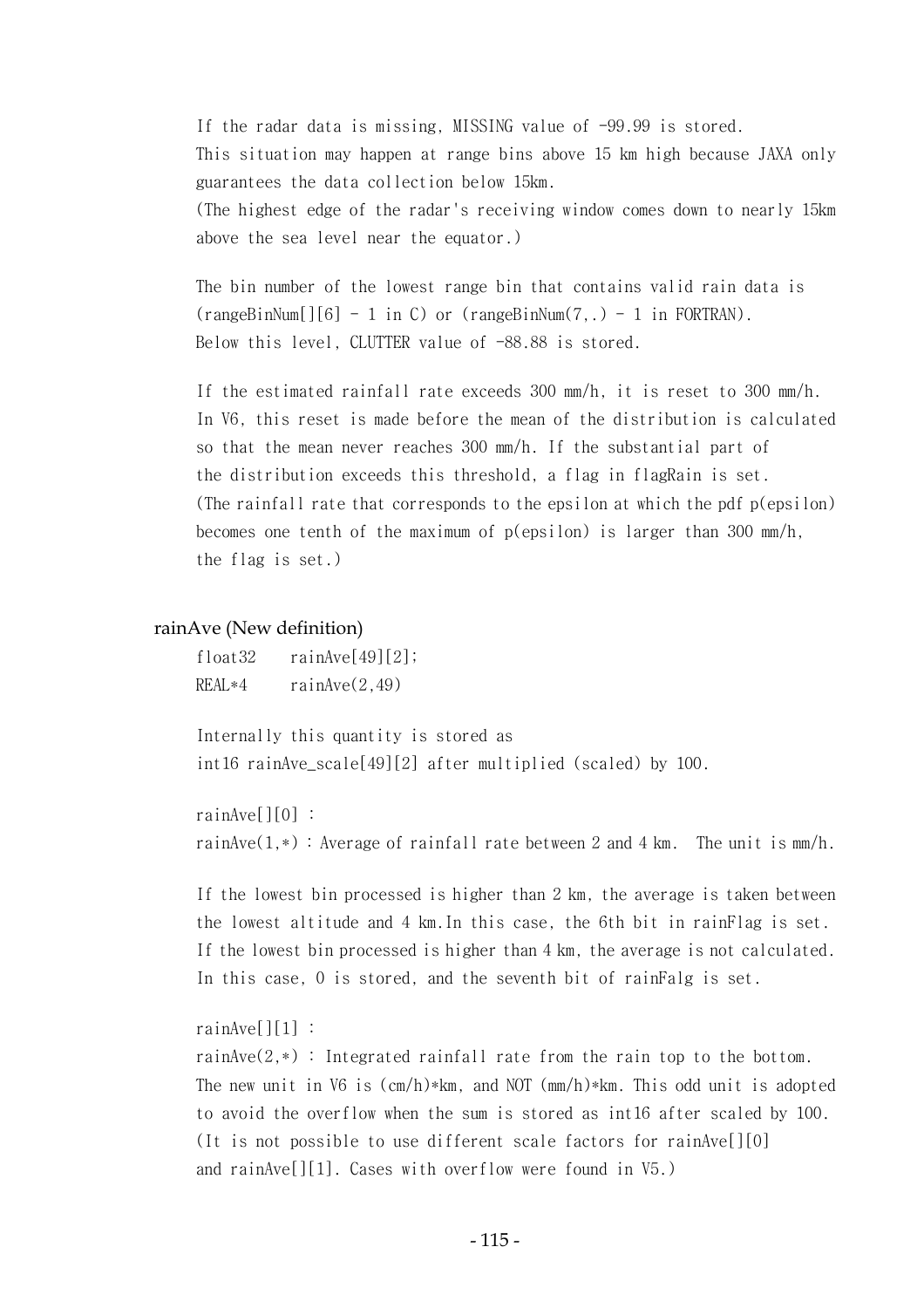### rainFlag (New definition)

int16 rainFlag[49]; INTEGER\*2 rainFlag(49) Rain flag for each angle bin (See flag\_rain in Appendix 2.) The default value is 0. The following meanings are assigned to each bit in the 16-bit integer.

```
 0: (bit 1) no rain 
     +1: (bit 1) rain possible (this bit is set even when rain is certain) 
     +2: (bit 2) rain certain 
     +4: (bit 3) zeta > zeta_th(=0.7) (PIA larger than approximately 4 dB) 
     +8: (bit 4) zeta is too large (zeta > zeta_max=5.0) 
   +16: (bit 5) stratiform 
   +32: (bit 6) convective 
   +64: (bit 7) bright band is detected 
  +128: (bit 8) warm rain 
  +256: (bit 9) rain bottom above 2 km 
  +512: (bit 10) rain bottom above 4 km 
 +1024: (bit 11) large part of rain rate pdf is above upper limit 
 +16384: (bit 15) data partly missing between rain top and bottom
```
12th to 14th bits are currently not used.

16th bit (sign bit) is not used either.

### rainType (New variable)

int16 rainType[49]; INTEGER\*2 rainType(49)

This is an exact copy of rainType in 2A23.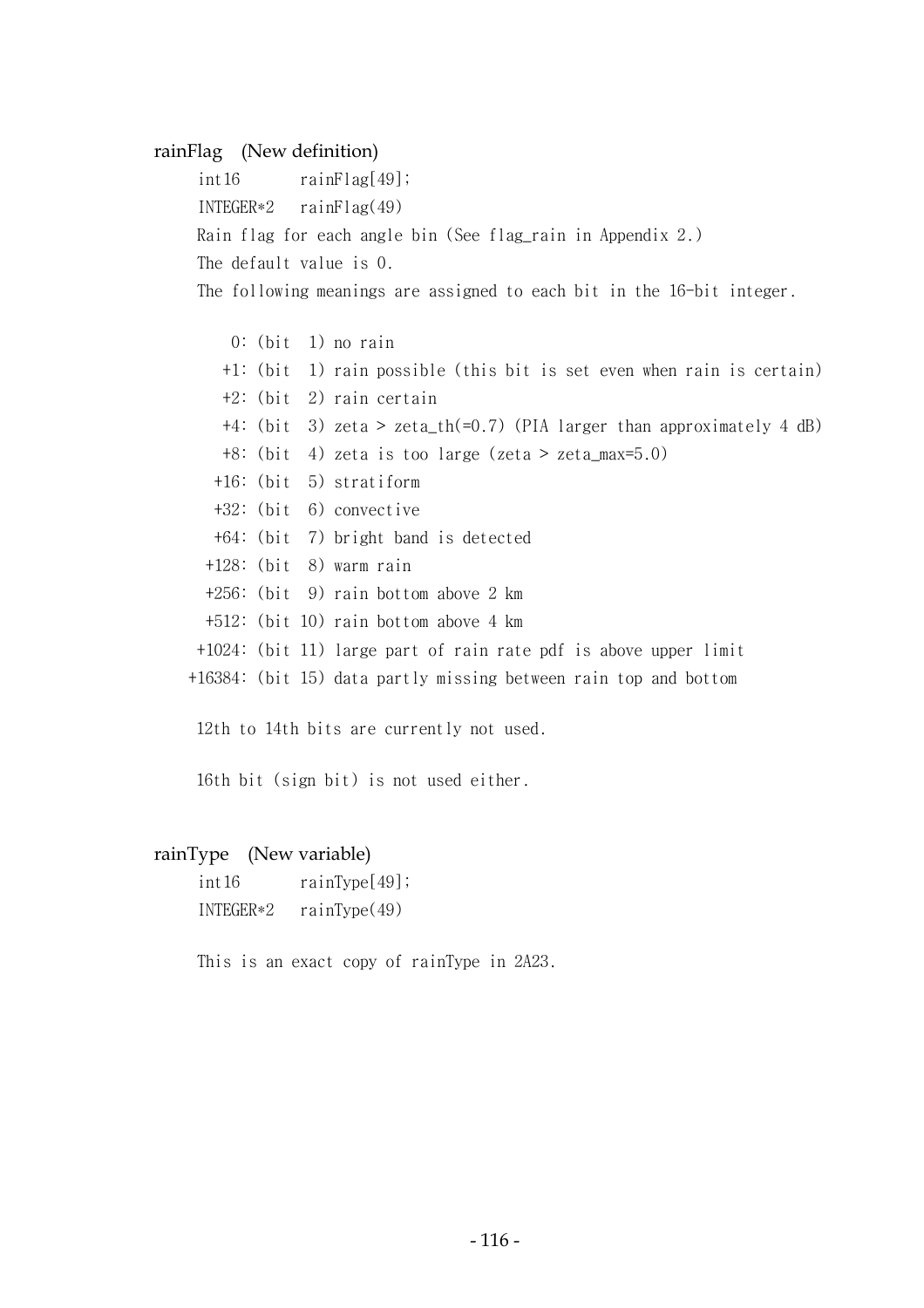#### rangeBinNum (New definition)

| int16     | rangeBinNum[49][7]; |
|-----------|---------------------|
| INTEGER*2 | rangeBinNum(7, 49)  |

rangeBinNum[][0]: range bin number at the top of the interval that is processed as meaningful data in 2A-25. This is 4 range bins (1 km) above the first (highest) rain-certain range bin.

rangeBinNum[ $\vert\vert 1$ ]: range bin number at the top of the surface clutter defined in 1B21.

rangeBinNum[][2]: range bin number at the actual surface.

rangeBinNum[][3]: range bin number of the bright band if it exits. If not, the range bin number of the phase transition height (estimated 0C height) is stored. (Read the note for freezH.)

- rangeBinNum[][4]: the range bin number at which the path-integrated Z-factor first exceeds the given threshold. If the path-integrated Z-factor does not exceed the threshold, it is set to 79.
- rangeBinNum[][5]: the range bin number at which the measured Z-factor is maximum. If no rain, it is set to 79.
- rangeBinNum[][6]: the range bin number at the bottom of the interval that is processed as meaningful data in 2A-25. The attenuation-corrected Ze and rainfall rate R at this range bin are defined as nearSurfZ and nearSurfRain. See note below.

All these range bin numbers are indexed vertically from top to bottom with 0 at the highest elevation and 79 at the earth ellipsoid. (All negative bin numbers are set to 0, and numbers larger than 79 are set to 79.)

Exception: If the actual surface is lower than the ellipsoid, the number in rangeBinNum[][2] may be larger than 79. This situation happens occasionally, especially over Indian Ocean where the geoid surface is lower than the model ellipsoid. The same situation may happen at a very low place over land, for example, at Dead Sea where the surface is nearly 400 m below the sea level.

Range bin numbers are unitless.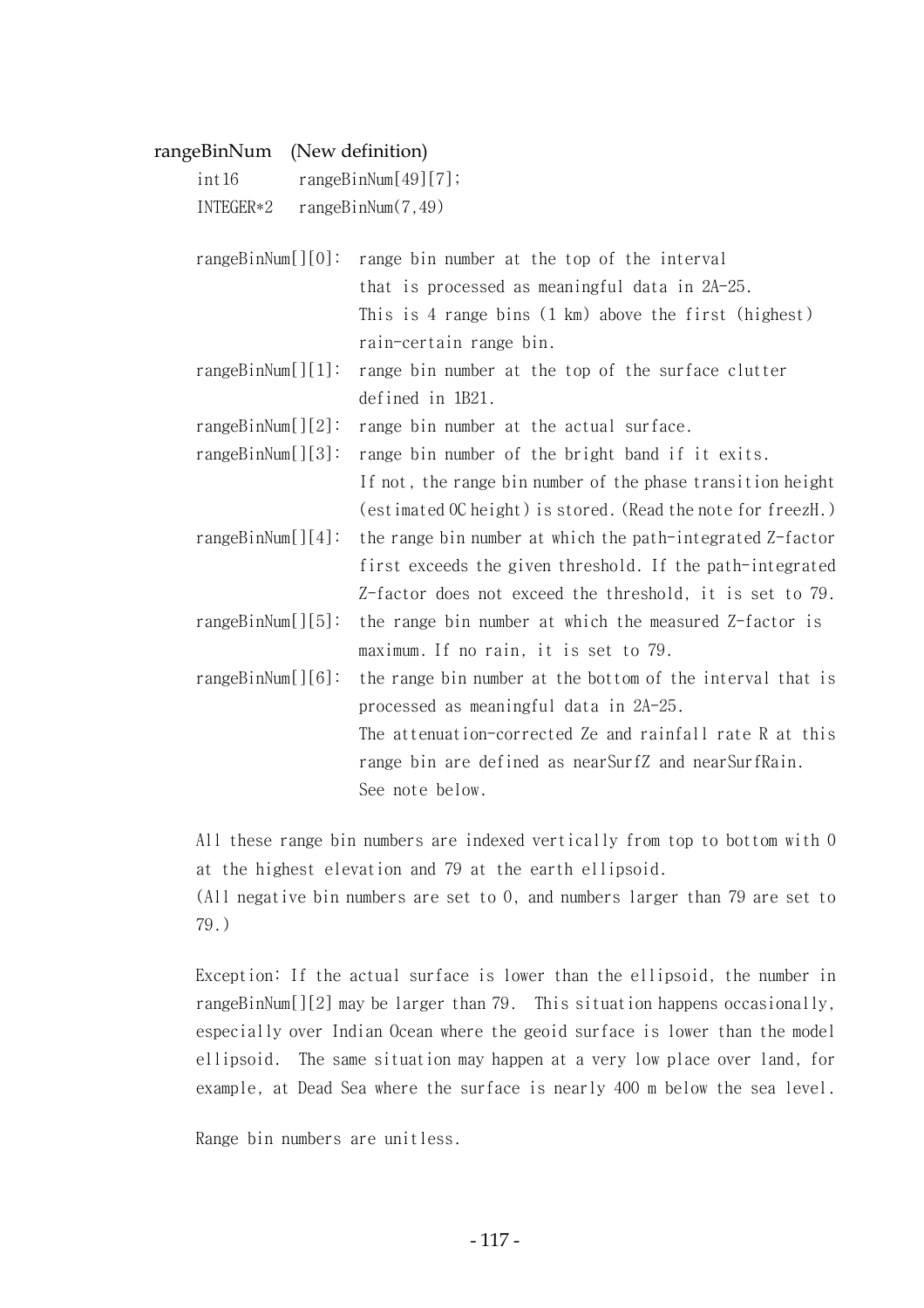Note 1: rangeBinNum  $\lceil \lceil 1 \rceil \rceil$  contains the range bin number that is the top of the possibly surface cluttered ranges. This number is larger than the bin number for the bottom of the clutter-free ranges by one.

Note 2: rangeBinNum [ $|16$ ] contains the range bin number that corresponds to the bottom of the interval that is processed as meaningful data in 2A-25. This range bin is one bin above the top of the region that is cluttered either by the surface echo in the antenna mainlobe or by noise. In the former case, this number is identical to (rangeBinNum[][1]-1), but in the latter case, rangeBinNum[][6] is different from (range $BinNum[11]-1)$ . The latter case may happen when the rain echo near surface becomes lower than the noise level by very large attenuation due to heavy rain. When rain is light and the echo near surface is below the noise level, the data smaller than the noise level are treated as valid data and the rainfall rate at that bin is set to zero.

### reliab

```
int8 reliab[49][80];
BYTE reliab(80,49)
```
Reliability parameter at each range bin The default value is 0. Each bit in the byte indicates the status shown below:

```
lowest (first) bit \therefore 0 : measured signal below noise
lowest (first) bit : rain
second bit : rain certain
third bit : bright band 
forth bit : large attenuation 
fifth bit : weak return (Zm < 20 dBZ)
sixth bit \therefore estimated Z < 0 dBZ
seventh bit : main-lobe clutter or below surface
eighth bit : missing data
```
For example, if the first bit is 0, i.e., if the number is an even number, then the measured signal in that range bin is below the noise level (noise threshold).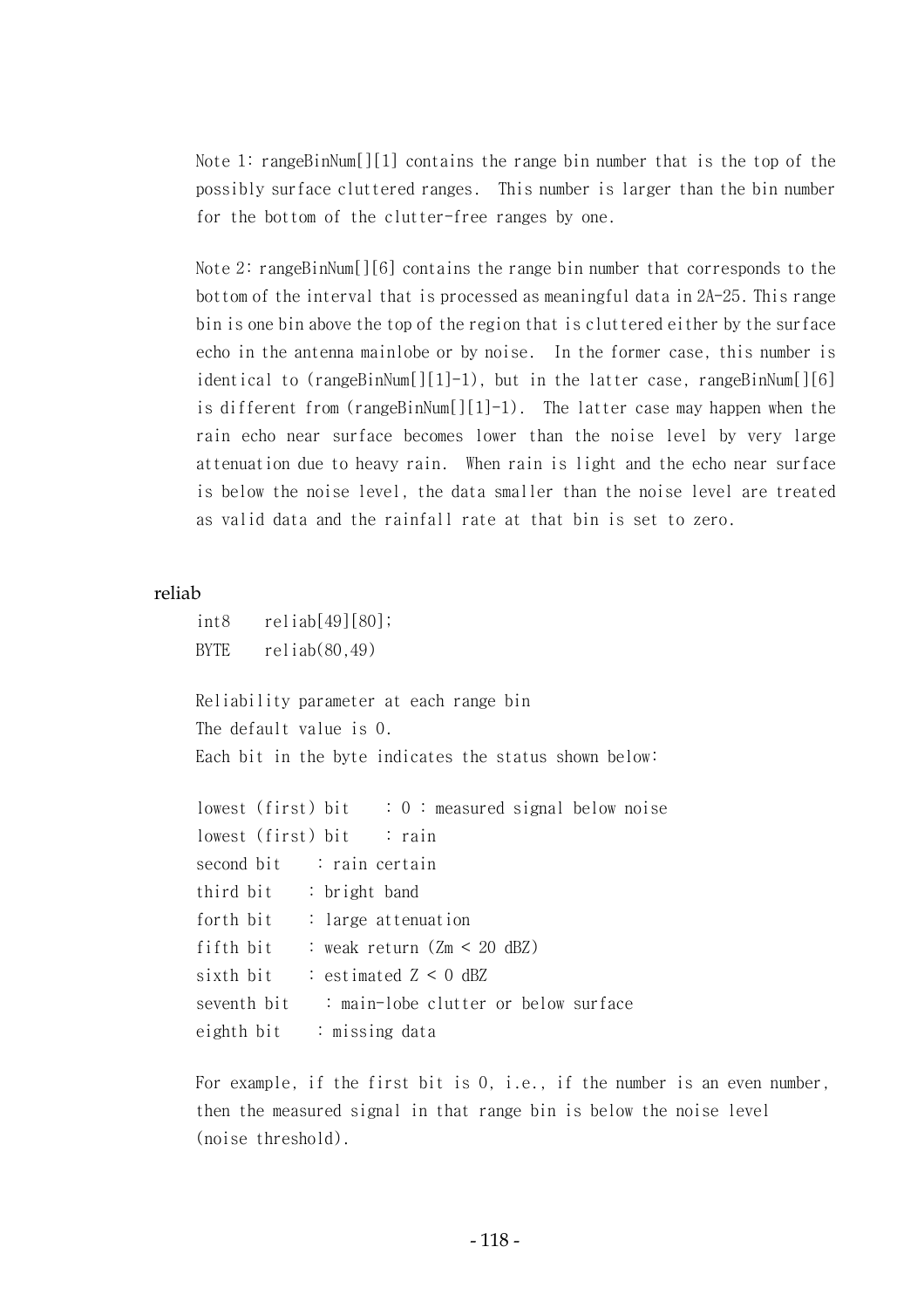The large attenuation flag is set below the height at which the integral of 0.2\*ln(10)\*beta\*alpha\*Zm^beta first exceeds the given threshold.

In the version 6, the threshold is chosen that approximately corresponds to the attenuation of 4 dB.

## scanStatus

PR\_SCAN\_STATUS scanStatus;

See the description of the 1B21 Scan Status in the TSDIS INTERFACE CONTROL SPECIFICATION (ICS) Volume 3.

### scanTime

| float64  | scanTime; |
|----------|-----------|
| $REAL*8$ | scanTime  |

See the description of the 1B21 Scan Status in the TSDIS INTERFACE CONTROL SPECIFICATION (ICS) Volume 3.

|          | scLocalZenith (New variable) |
|----------|------------------------------|
| float32  | scLocal Zenith[49];          |
| $REAI*4$ | scLocal Zenith(49)           |

Local zenith angle of the satellite at the center of the footprint. The number corresponds to the incidence angle of the radar beam to the surface (ellipsoid surface).

### sigmaZero (New variable)

| float32   | sigmaZero[49];   |
|-----------|------------------|
| $REAI.*4$ | sigmaZero $(49)$ |

Exact copy of sigmaZero from 2A21.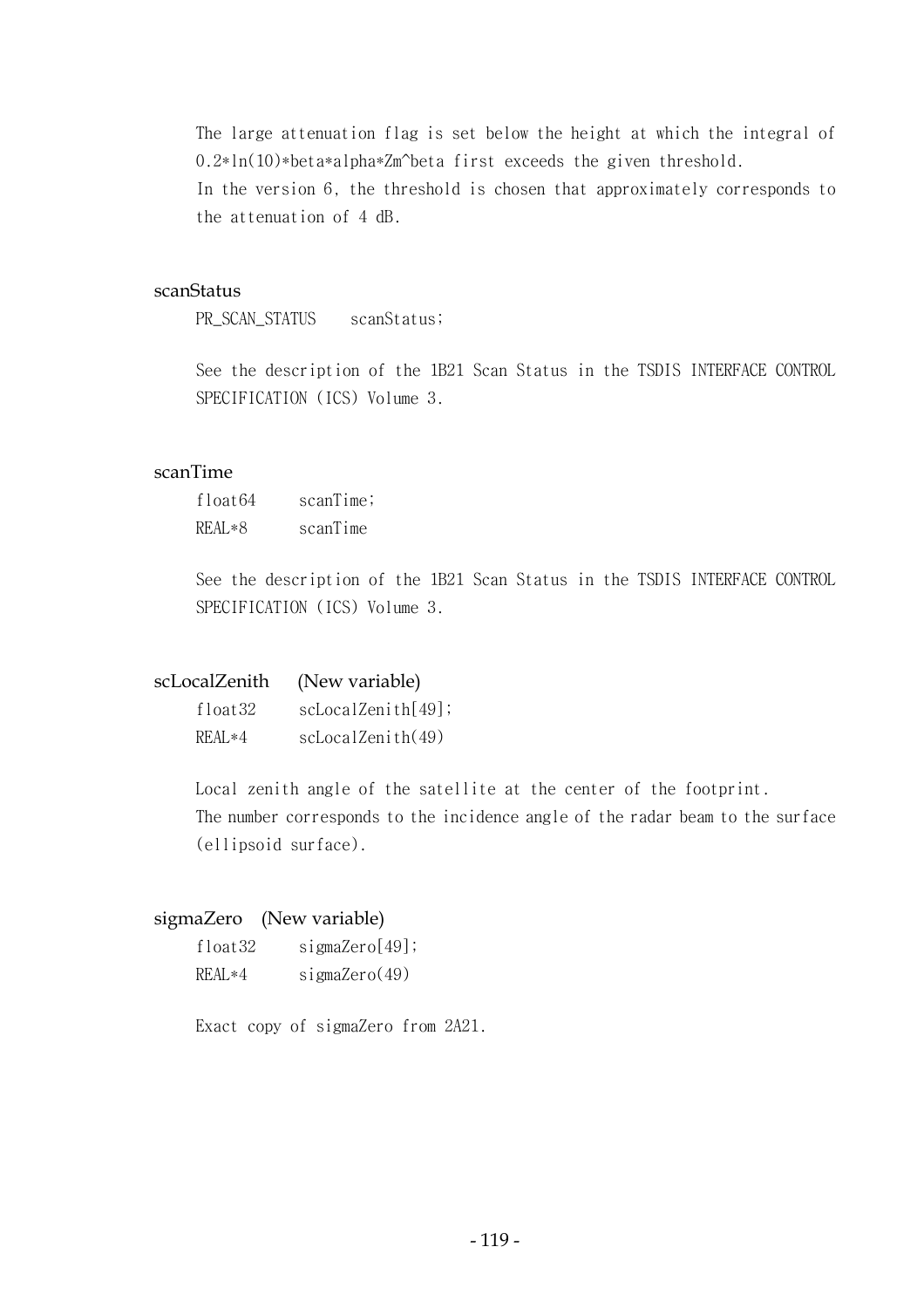## spare (New definition)

| float32  | $spare[49][2]$ ;                                                           |
|----------|----------------------------------------------------------------------------|
| $REAI*4$ | space(2,49)                                                                |
|          |                                                                            |
|          | spare[49][0] : area of the likelihood function of epsilon.                 |
|          | spare[49][1] : standard deviation of the probability distribution function |
|          | $\left(\text{pdf}\right)$ of epsilon.                                      |
|          |                                                                            |

thickThPIZ (Obsolete. No data in V6) int 16 thickThPIZ[49]; INTEGER\*2 thickThPIZ(49)

## weightW (Obsolete. No data in V6. Can be calculated from epsilon and epsilon\_0.)

| float32 | weightW[49]; |
|---------|--------------|
| REAL*4  | weightW(49)  |

Internally this quantity was stored as int16 weightW\_scale[49] after multiplied (scaled) by 1000.

Weighting factor in the calculation of epsilon (SRT correction factor) in the hybrid method. The number is always between 0 and 1 (inclusive).

Note that in V6, epsilon\_0 is output instead of weightW. The relationship among epsilon, epsilon\_0 and weightW is as follows.  $epsilon = 1 + weightW*(epsilon 0 - 1)$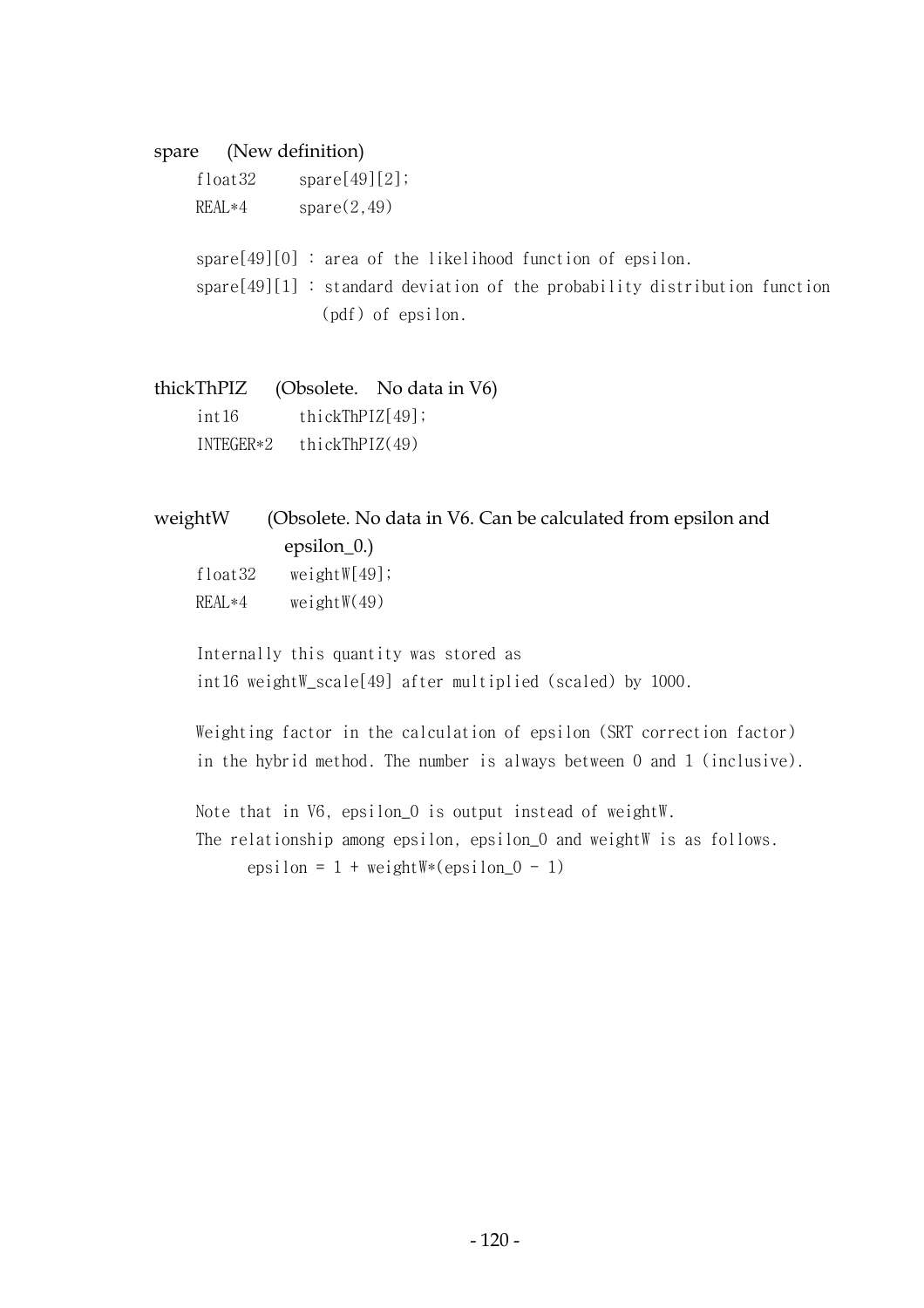xi (Obsolete. No data in V6. Can be calculated from zeta\_sd and zeta\_mn.) float  $32 \times i[49][2]$ ;  $REAL*4$   $xi(2.49)$ Normalized standard deviation of zeta and PIA\_est  $xi[][0]: xi = zeta sd/zeta$ mn  $xi[][1]:$  nsd\_l = normalized standard deviation of pia\_est When zeta\_mn is less than  $0.01$ ,  $xi[][0]$  is set to 0. When pia\_mn is less than  $0.1$ ,  $zi[$ ][1] is set to 0.

xi is unitless.

### zeta

float  $32$  zeta $[49][2]$ ; REAL $*4$  zeta $(2,49)$ 

Integral of  $0.2*ln(10)*beta*alpha*Z^beta$  from rain top to the clutter-free bottom.

zeta[][0]: zeta = Integral of  $0.2*ln(10)*beta*alpha*Z^{\text{beta}}$  from the rain top to the bottom (lowest altitude processed). zeta[][1]: PIA\_est =  $-10*(log10(1-zeta_cr))/beta$  where zeta\_cr is a corrected zeta (This zeta\_cr is calculated by using the value of

 epsilon in the first cycle of processing which is different from the final estimate of epsilon.).

zeta is always between 0 and 100, typically between 0 and 2. When it is larger than 5, the 4th bit of rainFlag is set. zeta is unitless.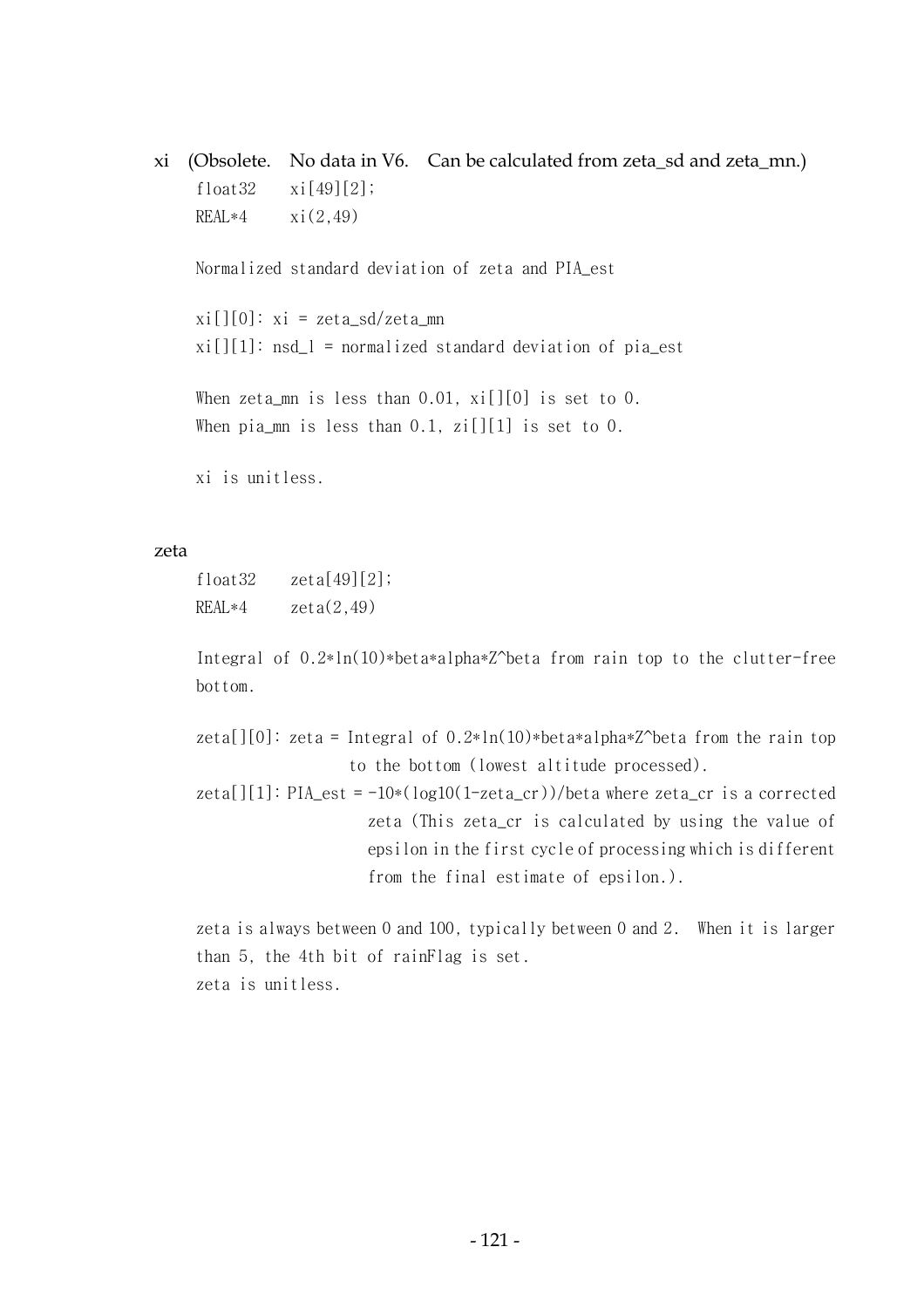### zeta\_mn

float  $32$  zeta mn[49][2];  $REAL*4$   $zeta_m(2,49)$ 

Mean of zeta and PIA of 9 adjacent (3x3) beams.

At scan edges, the mean is calculated of 6 beams. At the scan edges of the first and last scans of the granule, the mean is calculated from only 4 beams.

zeta\_mn[][0]: zeta\_mn = mean of zeta zeta\_mn[][1]: PIA\_mn = mean of PIA\_est The range of output value is the same as zeta itself. zeta\_mn is unitless.

### zeta\_sd

float  $32$  zeta\_sd[49][2];  $REAL*4$   $zeta(2,49)$ 

Standard deviation of zeta and PIA est in 9 adjacent (3 x 3) beams. At scan edges, it is calculated in 6 beams. At the scan edges of the first and last scans of the granule, the mean is calculated from only 4 beams.

zeta sd[ $[0]$ : zeta sd = standard deviation of zeta zeta sd[][1]: PIA sd = standard deviation of pia est

zeta\_sd is unitless.

#### zmmax

float  $32$  zmmax $[49]$ ;  $REAL*4$  zmmax $(49)$ 

zmmax is the maximum value of measured Z-factor expressed in dBZ at each IFOV. The unit is dBZ or 10 log of  $mm^6/m^3$ . The range of the variable is between 0 and 100. (Typically between 10 and 60.)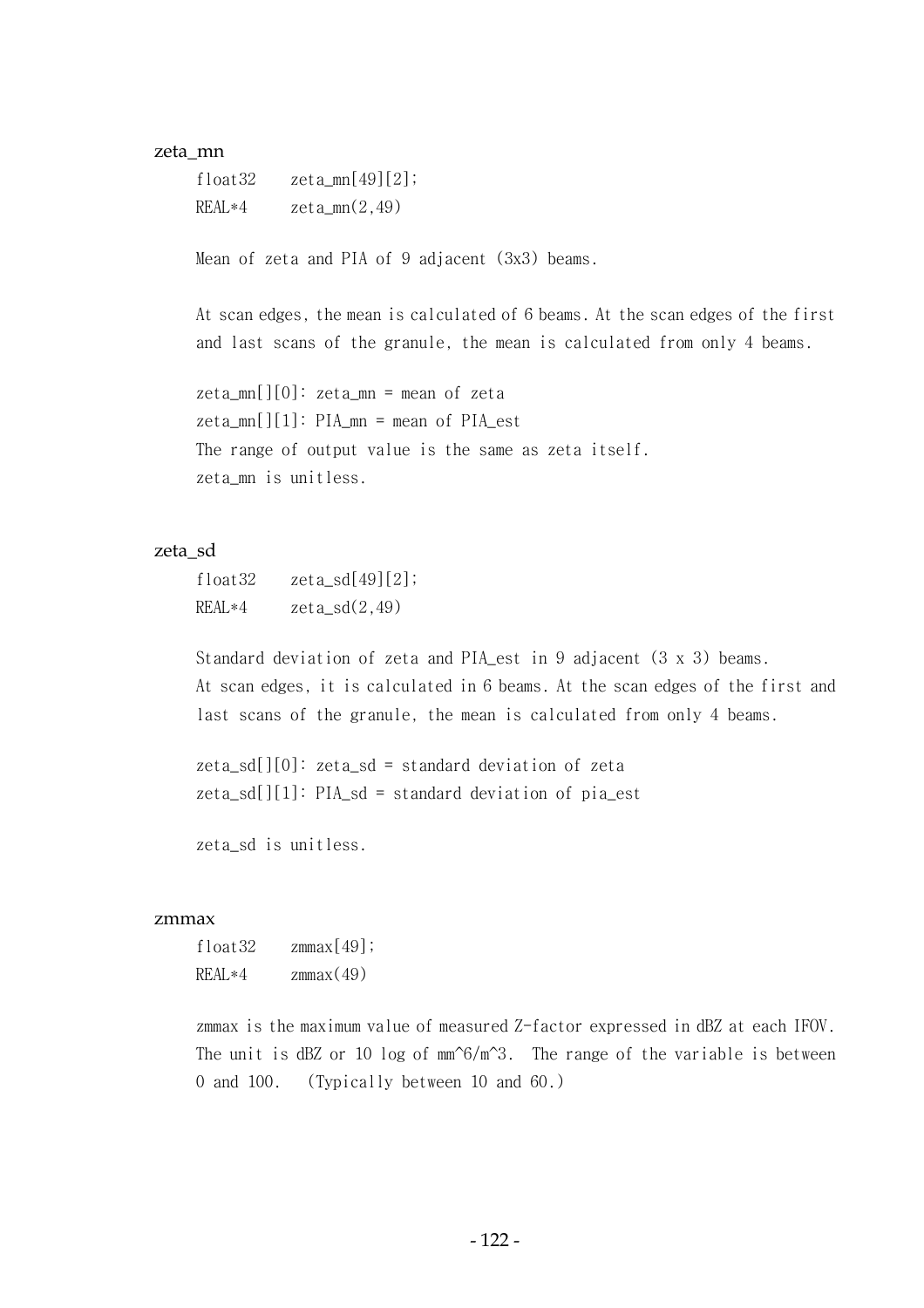### ZRParmA

float  $32$  ZRParmA[49][5]; REAL\*4 ZRParmA(5,49)

Internally this quantity is stored as int16 ZRParmA\_scale[49][5] after multiplied (scaled) by 100000.

Z-R parameter 'a' at nodal points.

 $R = a \times Z^b$ .

'a' is given at five nodal points. These values are stored in the first 5 elements of the array.

'a' values between the nodes are calculated by linear interpolation. The range bin numbers of the nodes are stored in ParmNode[49][5] (ParmNode(5,49)).

## ZRParmB

float32 ZRParmB[49][5]; REAL\*4 ZRParmB(5,49)

Internally this quantity is stored as int16 ZRParmB\_scale[49][5] after multiplied (scaled) by 10000.

Z-R parameter 'b' at nodal points.

 $R = a \times Z^b$ .

'b' is given at five nodal points.

The nodal points are the same as those for alpha.

'b' values between the nodes are calculated by linear interpolation.

The range bin numbers of the nodes are stored in ParmNode[49][5] (ParmNode(5,49)).

### ZRParmNode (Obsolete. No data in V6)

int16 ZRParmNode[49][5]; INTEGER\*2 ZRParmNode(5,49); This parameter is absorbed in parmNode[49][5].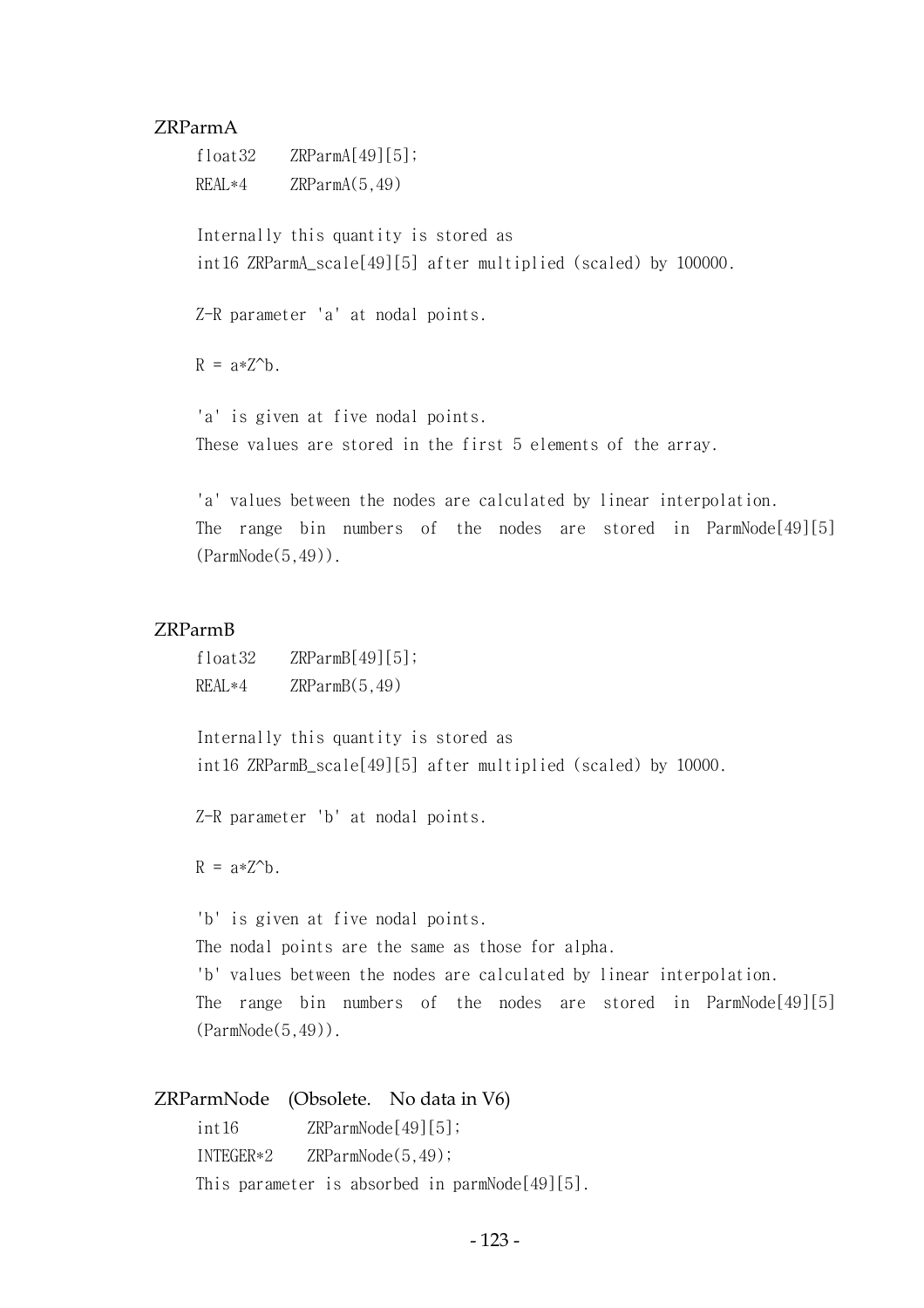## **Appendix 1. Output data structure defined in the toolkit**

```
 /****************************************/ 
      /* Define L2A-25 data structure. * /****************************************/ 
     typedef struct 
      { 
    int8 mainlobeEdge; 
    int8 sidelobeRange[3]; 
      } CFLAGS; 
     typedef struct 
      { 
    CFLAGS clutFlag[CLUTFLAG_TBL_SIZE]; 
      } CLUTTER_FLAGS; 
     typedef struct 
\{float64 scanTime;
    float32 geolocation[49][2]; 
   PR_SCAN_STATUS scanStatus;
    NAVIGATION navigate; 
   float32 scLocalZenith[49];
   int16 rain_scale[49][80];
    float32 rain[49][80]; 
    int8 reliab[49][80]; 
   int16 correctZFactor_scale[49][80];
    float32 correctZFactor[49][80]; 
   int16 attenParmNode[49][5];
   int16 attenParmAlpha_scale[49][5];
    float32 attenParmAlpha[49][5]; 
    int16 attenParmBeta_scale[49]; 
    float32 attenParmBeta[49]; 
    int16 ZRParmNode[49][5]; 
   int16 parmNode[49][5];
    float32 precipWaterParmA[49][5]; 
    float32 precipWaterParmB[49][5]; 
    int16 ZRParmA_scale[49][5]; 
    float32 ZRParmA[49][5];
```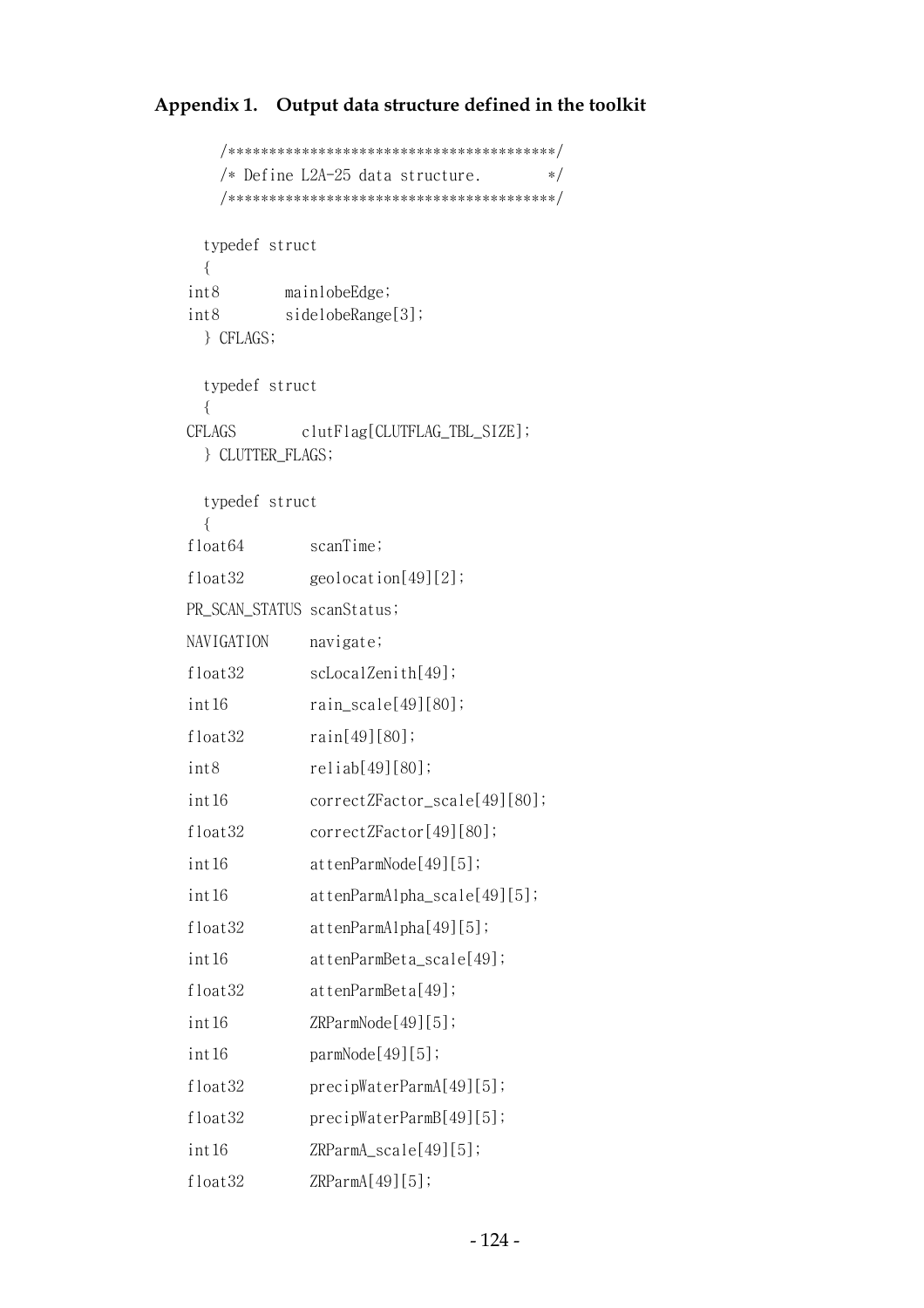| int 16            | ZRParmB_scale[49][5];     |
|-------------------|---------------------------|
| float32           | ZRParmB[49][5];           |
| float32           | $z$ mmax $[49]$ ;         |
| int <sub>16</sub> | rainFlag[49];             |
| int 16            | rangeBinNum[49][7];       |
| int 16            | $rainAve\_scale[49][2];$  |
| float32           | rainAve[49][2];           |
| int 16            | precipWaterSum_scale[49]; |
| float32           | precipWaterSum[49];       |
| int <sub>16</sub> | $weightW\_scale[49];$     |
| float32           | weightW[49];              |
| float32           | $epsilon_0[49];$          |
| int 16            | method[49];               |
| float32           | epsilon[49];              |
| float32           | zeta[49][2];              |
| float32           | zeta_mn[49][2];           |
| float32           | zeta_sd[49][2];           |
| float32           | xi[49][2];                |
| float32           | sigmaZero[49];            |
| float32           | freezH[49];               |
| int <sub>16</sub> | thickThPIZ[49];           |
| float32           | nubfCorrectFactor[49][2]; |
| int 16            | qualityFlag[49];          |
| float32           | nearSurfRain[49];         |
| float32           | nearSurfZ[49];            |
| float32           | pia2a25[49];              |
| float32           | e_SurfRain[49];           |
| float32           | pia[49][3];               |
| float32           | errorRain[49];            |
| float32           | errorZ[49];               |
| float32           | spare[49][2];             |
| int <sub>16</sub> | rainType[49];             |
|                   |                           |

} L2A\_25\_SWATHDATA;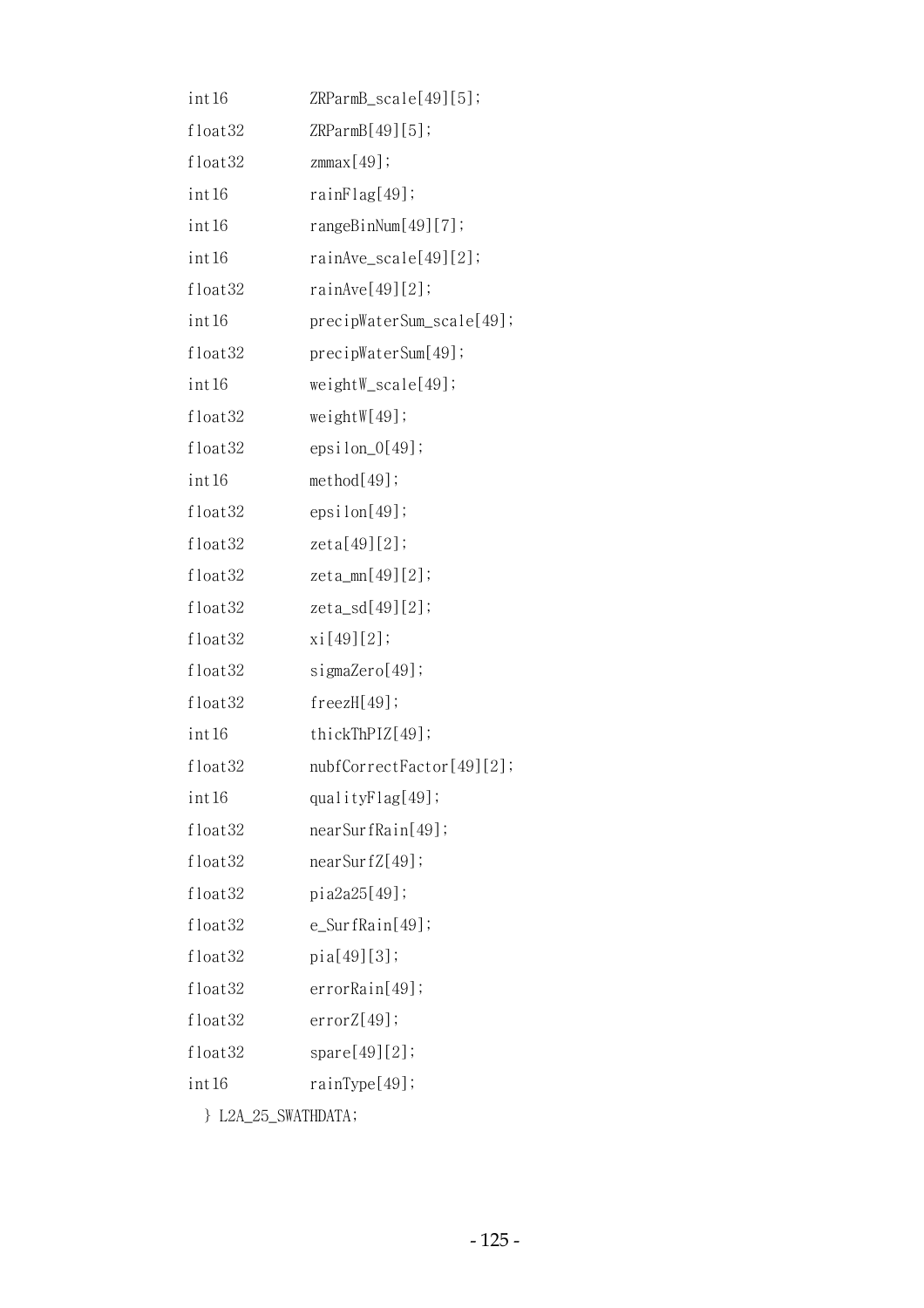Scale factors:

| #define L2A25 RAIN                    | 100  |        |
|---------------------------------------|------|--------|
| #define L2A25 CORRECTZFACTOR          |      | 100    |
| #define L2A25_ATTENPARMALPHA 10000000 |      |        |
| #define L2A25_ZRPARMA                 |      | 100000 |
| #define L2A25 ZRPARMB                 |      | 10000  |
| #define L2A25 RAINAVE                 | 100  |        |
| #define L2A25_LIQWATERSUM             | 1000 |        |
| #define L2A25_ATTENPARMBETA           |      | 10000  |
| #define L2A25_WEIGHTW                 | 1000 |        |
| #define L2A25 NEARSURFRAIN            |      | 100    |
| #define L2A25_NEARSURFZ               |      | 100    |

# **Appendix 2. Parameters defined in "param\_general\_6.61.dat"**

| $\mathbf 1$      |        |                                  | /* parameter file for $v6.4$ of 2A25. Oct. 9 2002 */                   |
|------------------|--------|----------------------------------|------------------------------------------------------------------------|
| $\mathbf{2}$     |        | /* Do not delete empty lines. */ |                                                                        |
| 3                |        |                                  | /* Do not add or delete lines. Absolute line numbers are important. */ |
| 4                | 1.0000 | vratio[0]                        | /* Terminal velocity ratio at 0 km */                                  |
| 5                | 1.0396 | vratio[1]                        | /* Terminal velocity ratio at 1 km */                                  |
| 6                | 1.0817 | vratio[2]                        | /* Terminal velocity ratio at 2 km */                                  |
| $\overline{7}$   | 1.1266 | vratio[3]                        | /* Terminal velocity ratio at 3 km */                                  |
| 8                | 1.1745 | vratio[4]                        | /* Terminal velocity ratio at 4 km */                                  |
| $\boldsymbol{9}$ | 1.2257 | vratio[5]                        | /* Terminal velocity ratio at 5 km */                                  |
| 10               | 1.2806 | vratio[6]                        | /* Terminal velocity ratio at 6 km */                                  |
| 11               | 1.3394 | vratio[7]                        | /* Terminal velocity ratio at 7 km */                                  |
| 12               | 1.4026 | vratio[8]                        | /* Terminal velocity ratio at 8 km */                                  |
| 13               | 1.4706 | vratio[9]                        | /* Terminal velocity ratio at 9 km */                                  |
| 14               | 1.5440 | vratio[10]                       | /* Terminal velocity ratio at 10 km */                                 |
| 15               | 1.6234 | vratio[11]                       | /* Terminal velocity ratio at 11 km */                                 |
| 16               | 1.7283 | vratio[12]                       | /* Terminal velocity ratio at 12 km */                                 |
| 17               | 1.8404 | vratio[13]                       | /* Terminal velocity ratio at 13 km */                                 |
| 18               | 1.9597 | vratio[14]                       | /* Terminal velocity ratio at 14 km */                                 |
| 19               | 2.0867 | vratio[15]                       | /* Terminal velocity ratio at 15 km */                                 |
| 20               | 2.2219 | vratio[16]                       | /* Terminal velocity ratio at 16 km */                                 |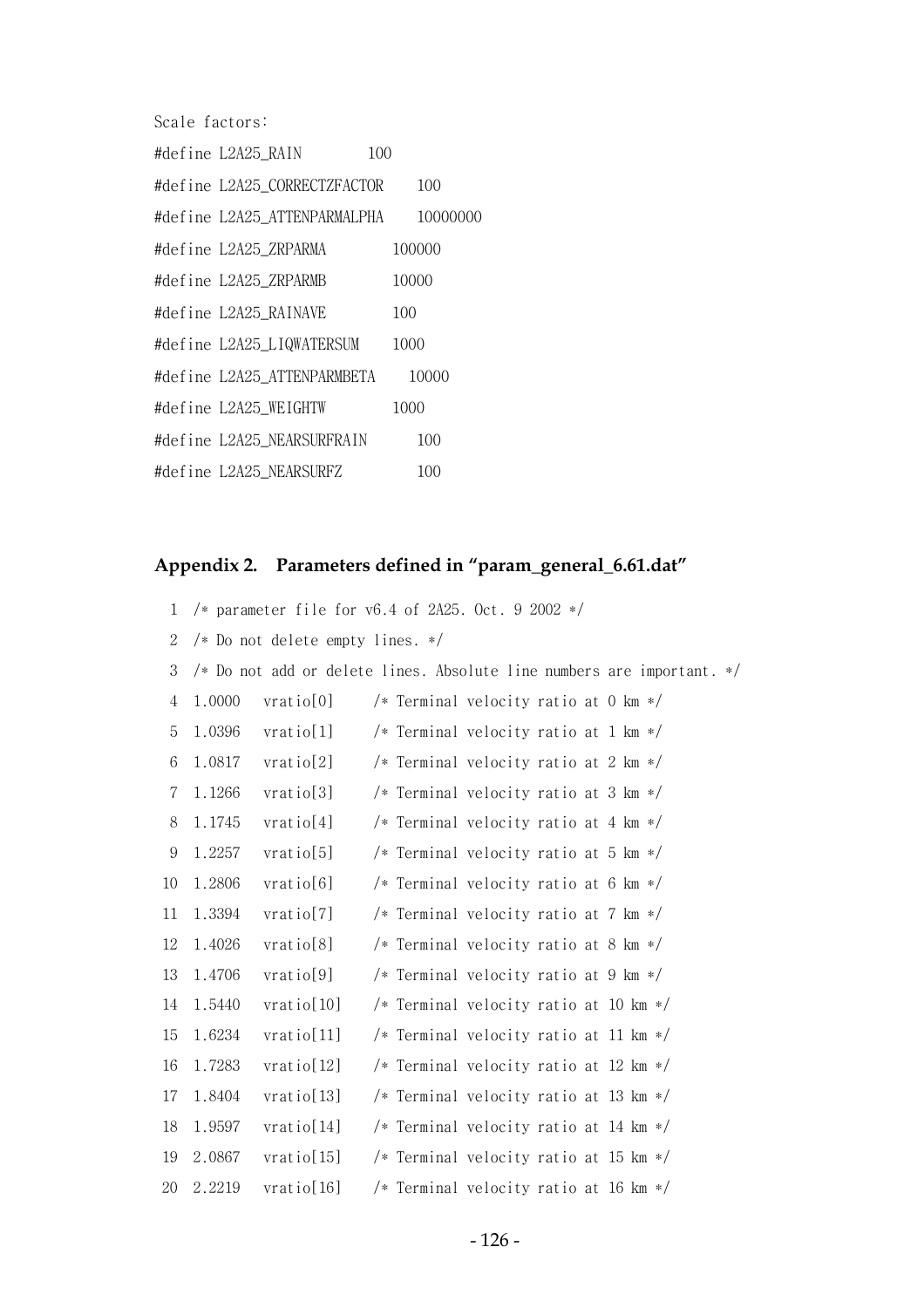| 21 | 2.3658      | vratio[17]<br>/* Terminal velocity ratio at 17 km */                               |
|----|-------------|------------------------------------------------------------------------------------|
| 22 | 2.5189      | vratio[18]<br>/* Terminal velocity ratio at 18 km */                               |
| 23 | 2.6819      | vratio[19]<br>/* Terminal velocity ratio at 19 km */                               |
| 24 | 2.8554      | vratio[20]<br>/* Terminal velocity ratio at 20 km */                               |
| 25 | 0.075       | $/* 1/20$ of the lapse rate per 250 m $*/$<br>lprate                               |
| 26 | 1.2         | /* Freezing height correction factor */<br>fhcf                                    |
| 27 | 0.3         | /* Conv. factor of NSD for stratiform: was 0.3 */<br>$nsd$ <sub>cnv</sub> $[0]$    |
| 28 | 0.5         | $nsd_{cnv}[1]$<br>/* Conv. factor of NSD for convective: was 0.5 */                |
| 29 | 0.4         | $nsd_{env}[2]$<br>/* Conv. factor of NSD for default: was $0.4$ */                 |
| 30 | 0.0000      | /* Conv. coefficients for nubfCFs: was 1.30 */<br>$nubf_c[f[0]]$                   |
| 31 | 0.0000      | $nubfCFs = 1 + nubf_c[f[0]*NSD^2]$<br>$nubf_c[f[1]$<br>$/*$<br>$\ast/$             |
| 32 | 0.00        | nubf_cf[1]*NSD^2*PIA_a<br>$nubf_c[f[2]$<br>$/*$<br>$\ast/$                         |
| 33 | 0.00        | /* Conv. coefficients for nubfCFzr: was 0.17 in V5 $*/$<br>$nubf_c[f[3]$           |
| 34 | 0.10        | zeta_min<br>/* Threshold value of zeta for SRT */                                  |
| 35 | 5.00        | /* Threshold for zeta to judge something wrong. $*/$<br>zeta_max                   |
| 36 | 0.70        | /* Threshold for zeta to judge large attenuation. $*/$<br>zeta_th_L                |
| 37 | 0.00        | z_offset<br>/* Offset to be added to 1C21 Z factor in dB<br>$\ast/$                |
| 38 | 0.00        | z_slope[0][0] /* Slope for ocean strat in clutter. + for larger Z toward surf. */  |
| 39 | 0.00        | $z$ _slope[0][1] /* Slope of dBZ/km for ocean conv. in cluttered range */          |
| 40 | 0.00        | z_slope[0][2] /* Slope of dBZ/km for ocean others in cluttered range $*/$          |
|    | $41 - 0.50$ | z_slope[1][0] /* Slope of dBZ/km for land strat in clutter. $*/$                   |
| 42 | 0.00        | z_slope[1][1] /* Slope of dBZ/km for land conv. in cluttered range $*/$            |
| 43 | 0.00        | z_slope[1][2] /* Slope of dBZ/km for land others in cluttered range */             |
| 44 | 1.00        | epsi_init[0][0] /* initial offset factor of epsilon for ocean stratiform rain $*/$ |
| 45 | 1.00        | epsi_init[0][1] /* initial offset factor of epsilon for ocean convective rain $*/$ |
| 46 | 1.00        | epsi_init[0][2] /* initial offset factor of epsilon for ocean other rain $*/$      |
| 47 | 1.00        | epsi_init[1][0] /* initial offset factor of epsilon for land stratiform rain */    |
| 48 | 1.00        | epsi_init[1][1] /* initial offset factor of epsilon for land convective rain $*/$  |
| 49 | 1.00        | epsi_init[1][2] /* initial offset factor of epsilon for land other rain $*/$       |
| 50 | 0.08        | atten_02_surf<br>/* PIA due to 02 at 0 m from geoid $*/$                           |
| 51 | 7.70        | scale_h_02<br>/* scale height of 02 in $km \nless l$                               |
| 52 | 90.0        | r_humid_in_rain /* relative humidity inside the raining area */                    |
| 53 | 70.0        | r_humid_out_rain /* relative humidity outside the raining area */                  |
| 54 | 2.00        | scale_h_H2O /* scale height of H2O in km */                                        |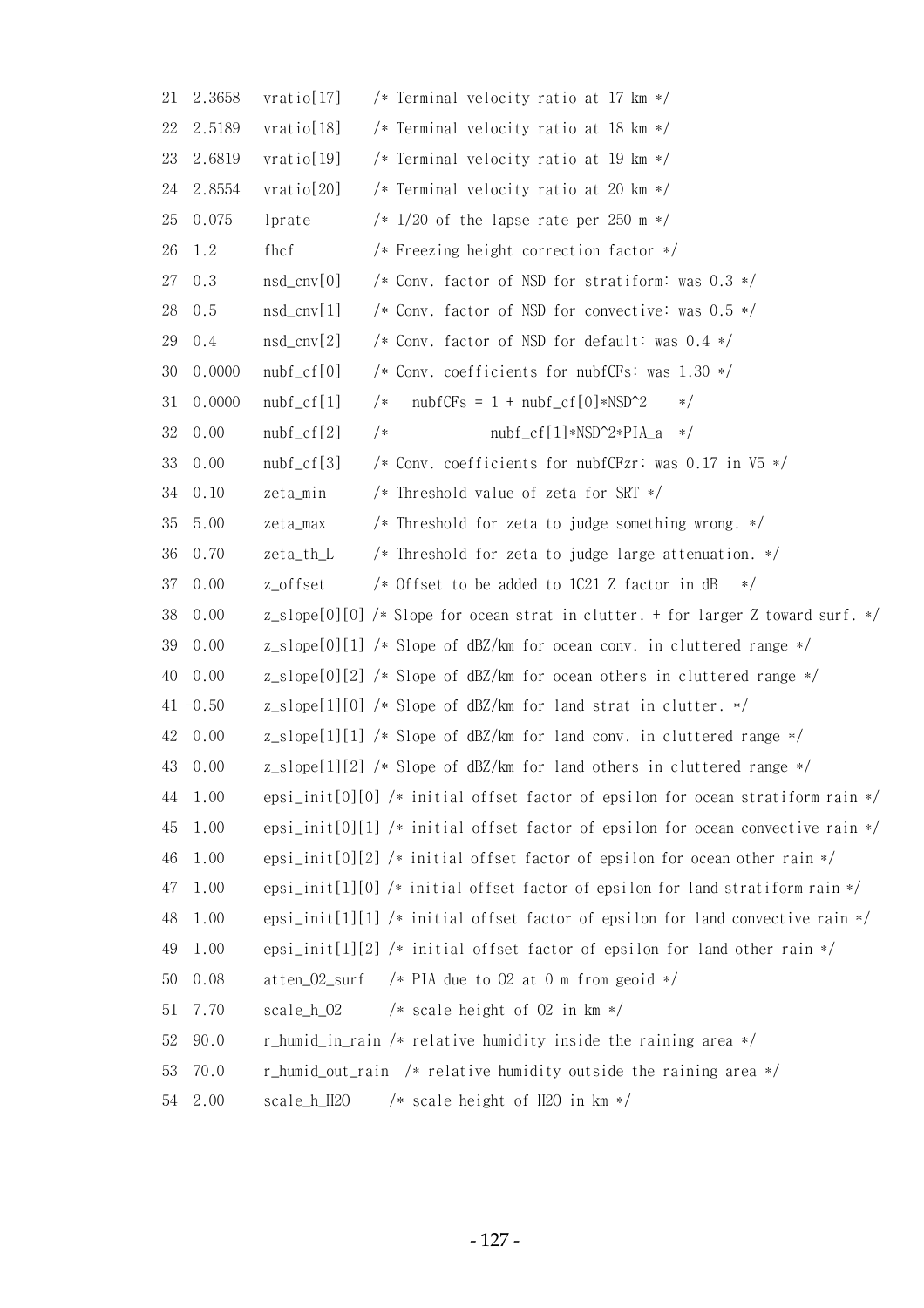## **Appendix 3. Parameters defined in "param\_error\_6.61.dat"**

Note that many of the parameters defined in this file are not used in V6. The parameters marked with "n" are not used.

| 01 0.7       | $d_Zm_typ$                | /* Typical error (offset) in Zm in dB */                                   | $\overline{O}$ |
|--------------|---------------------------|----------------------------------------------------------------------------|----------------|
| 02 0.5       | $d$ <sup>-alpha-typ</sup> | /* Typical error in alpha in dB $*/$                                       | n              |
| 03 0.05      | d_beta_typ                | /* Typical error in beta in dB $*/$                                        | n              |
| 04 0.6       | $d_{Z}ra_{typ}$           | /* Typical error in a in $dB$ */                                           | $\mathcal{O}$  |
| 05 0.05      | $d$ _zrb_typ              | /* Typical error in b in $dB$ */                                           | $\overline{O}$ |
| 06 1.5       | $d$ _surf_typ             | /* Typical error in sigma^0 in dB */                                       | n              |
| 07 1.0       | d_nubfCf_s                | /* Typical error in NUBF correct. factor for surf.*/                       | $\mathbf n$    |
| 08 0.2       | d_nubfCf_zr               | /* Typical error in NUBF correct. factor for ZR $*/$                       | $\overline{O}$ |
| $09 - 0.2$   | dv_dh                     | /* Typical change of velocity per km in $dB*/$                             | n              |
| 10 1.0       | height_err_0C             | /* OC height error in $km \neq$                                            | $\overline{O}$ |
| 11 0.3       | height_err_BB             | /* BB height error in km when it exists $*/$                               | $\mathcal{O}$  |
| $12 - 0.07$  | $da1pha_dT$               | /* Change of alpha per 1 degree in dB $*/$                                 | n              |
| 13 0.01      | dbeta_dT                  | /* Change of beta per degree in dB $*/$                                    | n              |
| 14 0.02      | da_dT                     | /* Change of a in ZR per degree in dB $*/$                                 | $\circ$        |
| $15 - 0.005$ | db_dT                     | /* Change of b in ZR per degree in dB $*/$                                 | $\overline{O}$ |
| 16 1.3       | d_alpha_id                | /* Error in alpha in dB caused by wrong ident. $*/$                        | n              |
| $17 - 0.05$  | d_beta_id                 | /* Error in beta in dB caused by wrong ident. $*/$                         | n              |
| 18 2.00      | d_zra_id                  | /* Error in a in dB caused by wrong identification $*/$                    | $\Omega$       |
| 19 0.02      | d_zrb_id                  | /* Error in b in dB caused by wrong identification $*/\circ$               |                |
| 20 0.4       |                           | stddev_epsi_strat /* nominal error of epsilon for strat in linear unit */o |                |
| 21 0.3       |                           | stddev_epsi_conv /* nominal error of epsilon for conv in linear unit */o   |                |
| 22<br>0.7    |                           | stddev_SRT_0 $\rightarrow$ nominal error of SRT over ocean in dB $\ast$ /  | $\circ$        |
| 23<br>2.2    | stddev_SRT_L              | /* nominal error of SRT over land in $dB$ */                               | $\overline{O}$ |
| 24<br>5.0    | stddev_SRT_N              | /* nominal error of SRT in const-Z method in dB $*/$                       | $\overline{O}$ |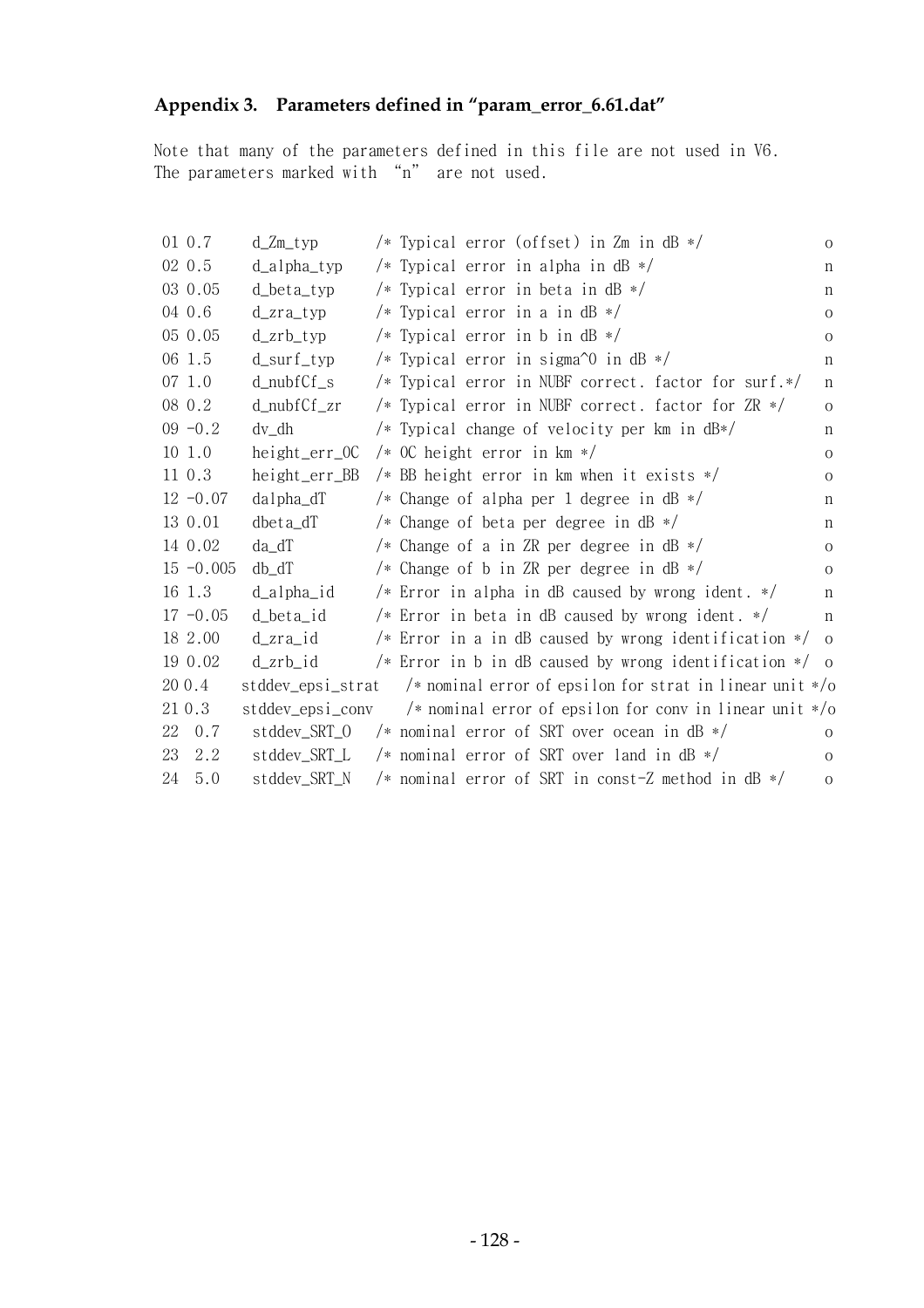### **Appendix 4. Parameters defined in "param\_strat\_1.dat"**

```
 1 /* parameter file for v6 of 2A25. June 13, 2001 */ 
  2 /* Do not delete empty lines. */ 
  3 /* Do not add or delete lines. Absolute line numbers are important. */ 
  4 /* stratiform parameters */ 
 5 /* coefficients for R-Z relationship: R = a * Z^b6 log10(a) = zr_a_0 + zr_a_1 + zr_a_2^27 log10(b) = zr_bc0 + zr_bc1*x + zr_bc2*x*x8 where x = log10(alpha\_final/alpha\_initial) */
 9 /* initial coefficients of k-Z relationship: k = alpha * Z<sup>o</sup>beta */ 10 0.0000861 alpha_init[0][0] /* alpha for low density snow, bb.011, strat */ 
 11 0.0001084 alpha_init[0][1] /* alpha for high density snow, bb.017, strat */ 
 12 0.0004142 alpha_init[0][2] /* alpha for bright band peak, bb.17, strat */ 
 13 0.0002822 alpha_init[0][3] /* alpha for rain (stratiform) 0C */ 
 14 0.0002851 alpha_init[0][4] /* alpha for rain (stratiform) 20C */ 
 15 0.79230 beta_init[0] /* beta for stratiform column, strat */ 
 16 /* R-Ze coefficients */ 
17 -1.8545 zr a c0[0][0] /* stratiform, bb.011, a'= 251.0 */
 18 -1.8985 zr_a_c0[0][1] /* stratiform, bb.017, a'= 304.3 */ 
 19 -2.3448 zr_a_c0[0][2] /* stratiform, bb.17, a'=1648.4 */ 
 20 -1.6969 zr_a_c0[0][3] /* stratiform, 0C , a'= 284.3 */ 
 21 -1.6416 zr_a_c0[0][4] /* stratiform, 20C, a'= 276.1 */ 
 22 
 23 1.6263 zr_a_c1[0][0] /* stratiform, bb.011 */ 
 24 1.6041 zr_a_c1[0][1] /* stratiform, bb.017 */ 
25 1.4259 zr a c1[0][2] /* stratiform, bb.17 */
 26 0.9367 zr_a_c1[0][3] /* stratiform, 0C */ 
 27 0.9567 zr_a_c1[0][4] /* stratiform, 20C */ 
 28 
29 -0.2734 zr a c2[0][0] /* stratiform, bb.011 */
 30 -0.2797 zr_a_c2[0][1] /* stratiform, bb.017 */ 
31 -0.4191 zr a c2[0][2] /* stratiform, bb.17 */
 32 -0.7720 zr_a_c2[0][3] /* stratiform, 0C */ 
 33 -1.9319 zr_a_c2[0][4] /* stratiform, 20C */ 
 34 
 35 -0.1119 zr_b_c0[0][0] /* stratiform, bb.011, b=0.7729, 1/b=1.294 */ 
 36 -0.1167 zr_b_c0[0][1] /* stratiform, bb.017, b=0.7644, 1/b=1.308 */ 
37 -0.1374 zr b c0[0][2] /* stratiform, bb.17, b=0.7288, 1/b=1.372 */
 38 -0.1601 zr_b_c0[0][3] /* stratiform, 0C , b=0.6917, 1/b=1.446 */ 
39 -0.1722 zr b c0[0][4] /* stratiform, 20C, b=0.6727, 1/b=1.487 */
 40 
 41 -0.1040 zr_b_c1[0][0] /* stratiform, bb.011 */ 
42 -0.0907 zr b c1[0][1] /* stratiform, bb.017 */
```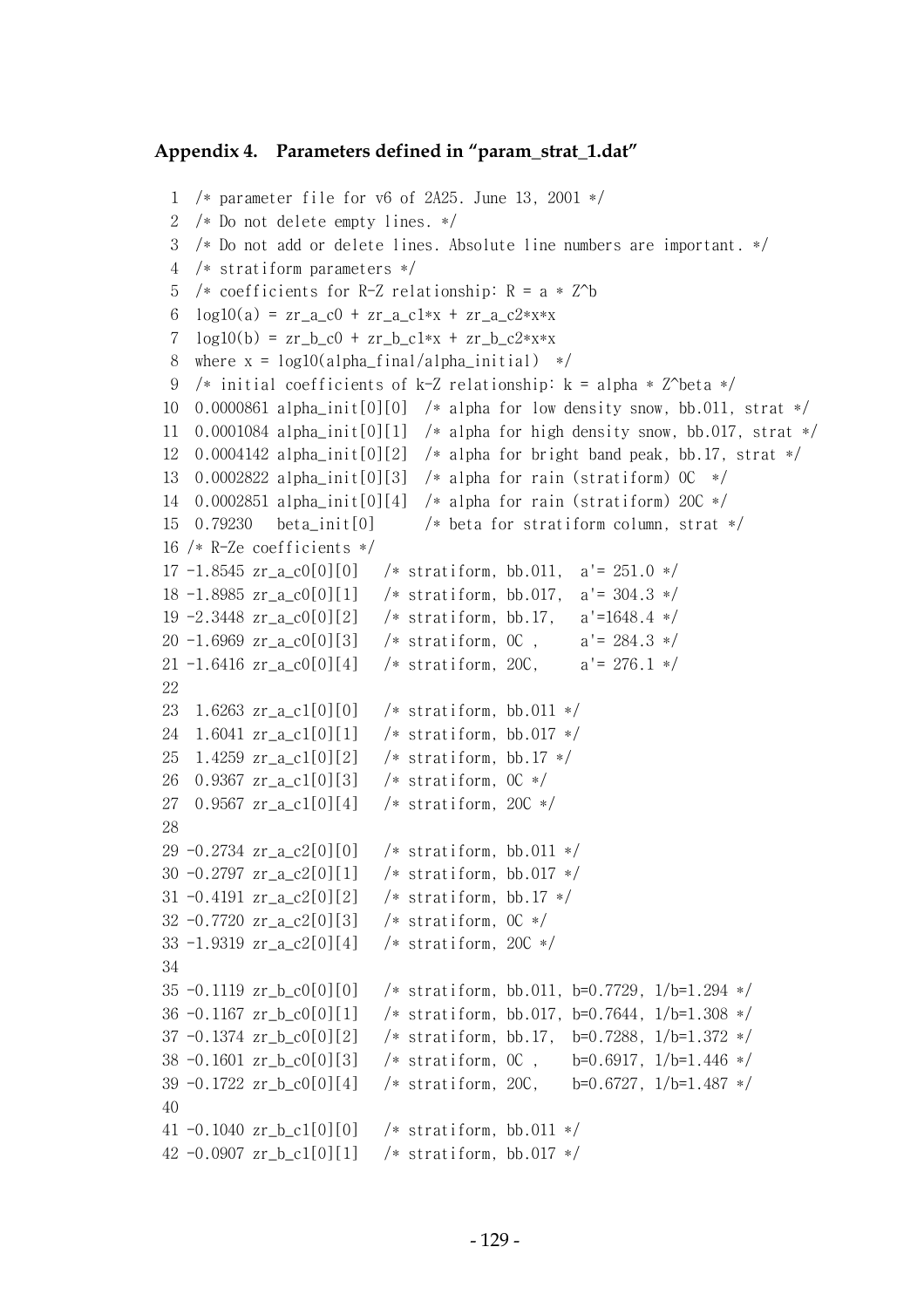```
 43 -0.0235 zr_b_c1[0][2] /* stratiform, bb.17 */ 
 44 +0.0996 zr_b_c1[0][3] /* stratiform, 0C */ 
 45 +0.1116 zr_b_c1[0][4] /* stratiform, 20C */ 
 46 
 47 0.1327 zr_b_c2[0][0] /* stratiform, bb.011 */ 
 48 0.1275 zr_b_c2[0][1] /* stratiform, bb.017 */ 
 49 0.1118 zr_b_c2[0][2] /* stratiform, bb.17 */ 
 50 0.2811 zr_b_c2[0][3] /* stratiform, 0C */ 
 51 0.4095 zr_b_c2[0][4] /* stratiform, 20C */ 
52 /* LWC-Ze coefficients (log10 of a and b in LWC = a Ze^b) */ 53 -2.4161 zl_a_c0[0][0] /* stratiform, bb.011, a=0.00383613 */ 
 54 -2.4881 zl_a_c0[0][1] /* stratiform, bb.02, a=0.00325046 */ 
 55 -3.1290 zl_a_c0[0][2] /* stratiform, bb.17, a=0.00074301 */ 
 56 -2.6994 zl_a_c0[0][3] /* stratiform, 0C , a=0.00199806 */ 
 57 -2.6502 zl_a_c0[0][4] /* stratiform, 20C , a=0.00223787 */ 
 58 
 59 1.5422 zl_a_c1[0][0] /* stratiform, bb.011 */ 
 60 1.8509 zl_a_c1[0][1] /* stratiform, 0C */ 
 61 1.8344 zl_a_c1[0][2] /* stratiform, 0C */ 
 62 1.5283 zl_a_c1[0][3] /* stratiform, 0C */ 
 63 1.5422 zl_a_c1[0][4] /* stratiform, 20C */ 
 64 
 65 -0.2365 zl_a_c2[0][0] /* stratiform, bb.011 */ 
66 -0.2254 zl_a_c2[0][1] /* stratiform, 0C */
67 -0.3571 zl_a_c2[0][2] /* stratiform, 0C */ 68 -0.5889 zl_a_c2[0][3] /* stratiform, 0C */ 
 69 -1.6158 zl_a_c2[0][4] /* stratiform, 20C */ 
 70 
71 -0.1471 zl b c0[0][0] /* stratiform, bb.011, b=0.71266 */
72 -0.1520 zl b c0[0][1] /* stratiform, bb.02, b=0.70472 */
 73 -0.1768 zl_b_c0[0][2] /* stratiform, bb.17, b=0.66564 */
 74 -0.2122 zl_b_c0[0][3] /* stratiform, 0C, b=0.61342 */
 75 -0.2243 zl_b_c0[0][4] /* stratiform, 20C, b=0.59658 */
 76 
77 -0.1056 zl b c1[0][0] /* stratiform, bb.011 */
 78 -0.0915 zl_b_c1[0][1] /* stratiform, 0C */ 
 79 -0.0442 zl_b_c1[0][2] /* stratiform, 0C */ 
 80 0.0630 zl_b_c1[0][3] /* stratiform, 0C */ 
 81 0.0751 zl_b_c1[0][4] /* stratiform, 20C */ 
 82 
 83 0.1453 zl_b_c2[0][0] /* stratiform, bb.011 */ 
 84 0.1357 zl_b_c2[0][1] /* stratiform, 0C */ 
 85 0.1265 zl_b_c2[0][2] /* stratiform, 0C */ 
 86 0.1913 zl_b_c2[0][3] /* stratiform, 0C */ 
 87 0.4320 zl_b_c2[0][4] /* stratiform, 20C */
```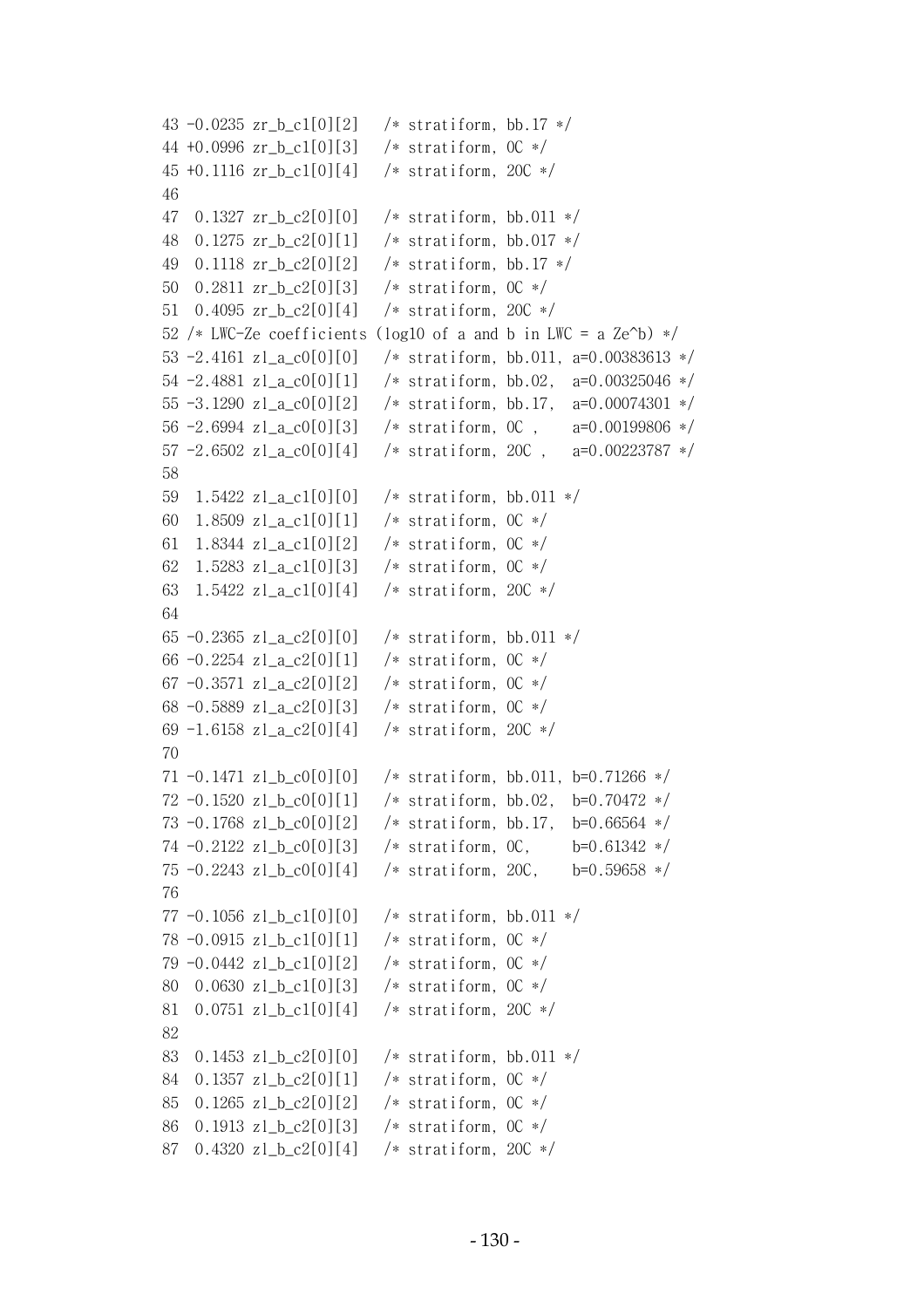### **Appendix 5. Parameters defined in "param\_conv\_1.dat"**

```
 1 /* parameter file for v6 of 2A25. June 13, 2001 */ 
  2 /* Do not delete empty lines. */ 
  3 /* Do not add or delete lines. Absolute line numbers are important. */ 
  4 /* convective rain parameters */ 
 5 /* coefficients for R-Z relationship: R = a * Z^b6 log10(a) = zr a c0 + zr a c1*x + zr a c2*x*x
 7 \log 10(b) = zr_b_c0 + zr_b_c1*x + zr_b_c2*x*x8 where x = log10(alpha final/alpha initial) */
 9 /* initial coefficients of k-Z relationship: k = alpha * Z^beta */
10 0.0001273 alpha_init[1][0] /* alpha for low density snow */11 0.0004109 alpha init[1][1] /* alpha for rain (convective) 0C */
12 0.0004109 alpha_init[1][2] /* alpha for rain (convective) 0C */
13 0.0004109 alpha init[1][3] /* alpha for rain (convective) 0C */
14 0.0004172 alpha init[1][4] /* alpha for rain (convective) 20C */
 15 0.7713 beta_init[1] /* beta for convective column, conv */ 
 16 /* R-Ze coefficients */ 
17 -1.6932 z_{r_a} = 0[1][0] /* convective, bb.011, a=0.02027, a'= 174.09 */
 18 -1.4579 zr_a_c0[1][1] /* convective, 0C , a=0.03484, a'= 159.44 */ 
 19 -1.4579 zr_a_c0[1][2] /* convective, 0C , a=0.03484, a'= 159.44 */ 
 20 -1.4579 zr_a_c0[1][3] /* convective, 0C , a=0.03484, a'= 159.44 */ 
21 -1.3953 zr a c0[1][4] /* convective, 20C , a=0.04024, a'= 147.43 */
 22 
 23 1.8122 zr_a_c1[1][0] /* convective, bb.011 */ 
24 0.8745 zr a c1[1][1] /* convective, 0C */
 25 0.8745 zr_a_c1[1][2] /* convective, 0C */ 
 26 0.8745 zr_a_c1[1][3] /* convective, 0C */ 
 27 0.9377 zr_a_c1[1][4] /* convective, 20C */ 
 28 
 29 -0.5919 zr_a_c2[1][0] /* convective, bb.011 */ 
 30 -1.2688 zr_a_c2[1][1] /* convective, 0C */ 
 31 -1.2688 zr_a_c2[1][2] /* convective, 0C */ 
 32 -1.2688 zr_a_c2[1][3] /* convective, 0C */ 
 33 -2.5559 zr_a_c2[1][4] /* convective, 20C */ 
 34 
 35 -0.1217 zr_b_c0[1][0] /* convective, bb.011, b=0.7556, 1/b=1.3234 */ 
 36 -0.1792 zr_b_c0[1][1] /* convective, 0C, b=0.6619, 1/b=1.5108 */ 
 37 -0.1792 zr_b_c0[1][2] /* convective, 0C, b=0.6619, 1/b=1.5108 */ 
 38 -0.1792 zr_b_c0[1][3] /* convective, 0C, b=141 10.6619, 1/b=1.5108 */ 
 39 -0.1915 zr_b_c0[1][4] /* convective, 20C, b=0.6434, 1/b=1.5542 */ 
 40 
 41 -0.1235 zr_b_c1[1][0] /* convective, bb.011 */ 
 42 +0.0977 zr_b_c1[1][1] /* convective, 0C */ 
 43 +0.0977 zr_b_c1[1][2] /* convective, 0C */
```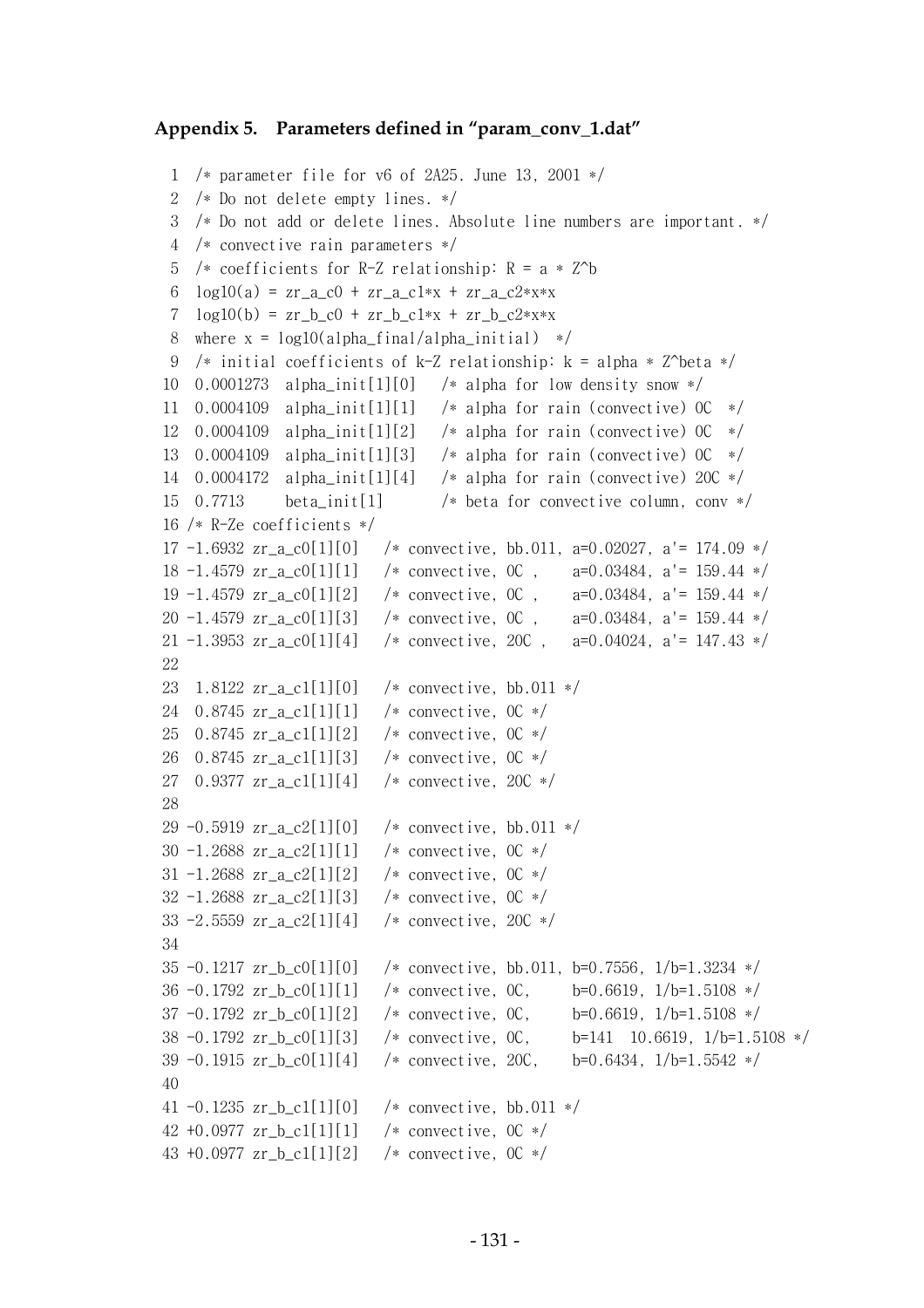```
 44 +0.0977 zr_b_c1[1][3] /* convective, 0C */ 
 45 +0.0986 zr_b_c1[1][4] /* convective, 20C */ 
 46 
 47 0.1535 zr_b_c2[1][0] /* convective, bb.011 */ 
 48 0.2375 zr_b_c2[1][1] /* convective, 0C */ 
 49 0.2375 zr_b_c2[1][2] /* convective, 0C */ 
 50 0.2375 zr_b_c2[1][3] /* convective, 0C */ 
 51 0.4773 zr_b_c2[1][4] /* convective, 20C */ 
52 /* LWC-Ze coefficients (log10 of a and b in LWC = a Ze^b) */
 53 -2.2070 zl_a_c0[1][0] /* convective, bb.011, a=0.00620868 */ 
 54 -2.4070 zl_a_c0[1][1] /* convective, 0C , a=0.00391752 */ 
 55 -2.4070 zl_a_c0[1][2] /* convective, 0C , a=0.00391752 */ 
 56 -2.4070 zl_a_c0[1][3] /* convective, 0C , a=0.00391752 */ 
 57 -2.3522 zl_a_c0[1][4] /* convective, 20C , a=0.004444 */ 
 58 
 59 2.0441 zl_a_c1[1][0] /* convective, bb.011 */ 
 60 1.5269 zl_a_c1[1][1] /* convective, 0C */ 
 61 1.5269 zl_a_c1[1][2] /* convective, 0C */ 
62 1.5269 zl_a_c1[1][3] /* convective, 0C */
 63 1.5766 zl_a_c1[1][4] /* convective, 20C */ 
 64 
65 -0.5818 zl_a_c2[1][0] /* convective, bb.011 */
66 -1.0761 zl_a_c2[1][1] /* convective, 0C */
 67 -1.0761 zl_a_c2[1][2] /* convective, 0C */ 
68 -1.0761 zl_a_c2[1][3] /* convective, 0C */
 69 -2.2027 zl_a_c2[1][4] /* convective, 20C */ 
 70 
71 -0.1618 zl b c0[1][0] /* convective, bb.011, b=0.68902 */
72 -0.2377 zl b c0[1][1] /* convective, 0C, b=0.57855 */ 73 -0.2377 zl_b_c0[1][2] /* convective, 0C, b=0.57855 */
 74 -0.2377 zl_b_c0[1][3] /* convective, 0C, b=0.57855 */
 75 -0.2500 zl_b_c0[1][4] /* convective, 20C, b=0.56232 */
 76 
77 -0.1259 zl b_c1[1][0] /* convective, bb.011 */ 78 0.0533 zl_b_c1[1][1] /* convective, 0C */ 
 79 0.0533 zl_b_c1[1][2] /* convective, 0C */ 
 80 0.0533 zl_b_c1[1][3] /* convective, 0C */ 
 81 0.0545 zl_b_c1[1][4] /* convective, 20C */ 
 82 
 83 0.1724 zl_b_c2[1][0] /* convective, bb.011 */ 
84 0.2681 zl b c2[1][1] /* convective, 0C */
 85 0.2681 zl_b_c2[1][2] /* convective, 0C */ 
 86 0.2681 zl_b_c2[1][3] /* convective, 0C */ 
 87 0.5077 zl_b_c2[1][4] /* convective, 20C */
```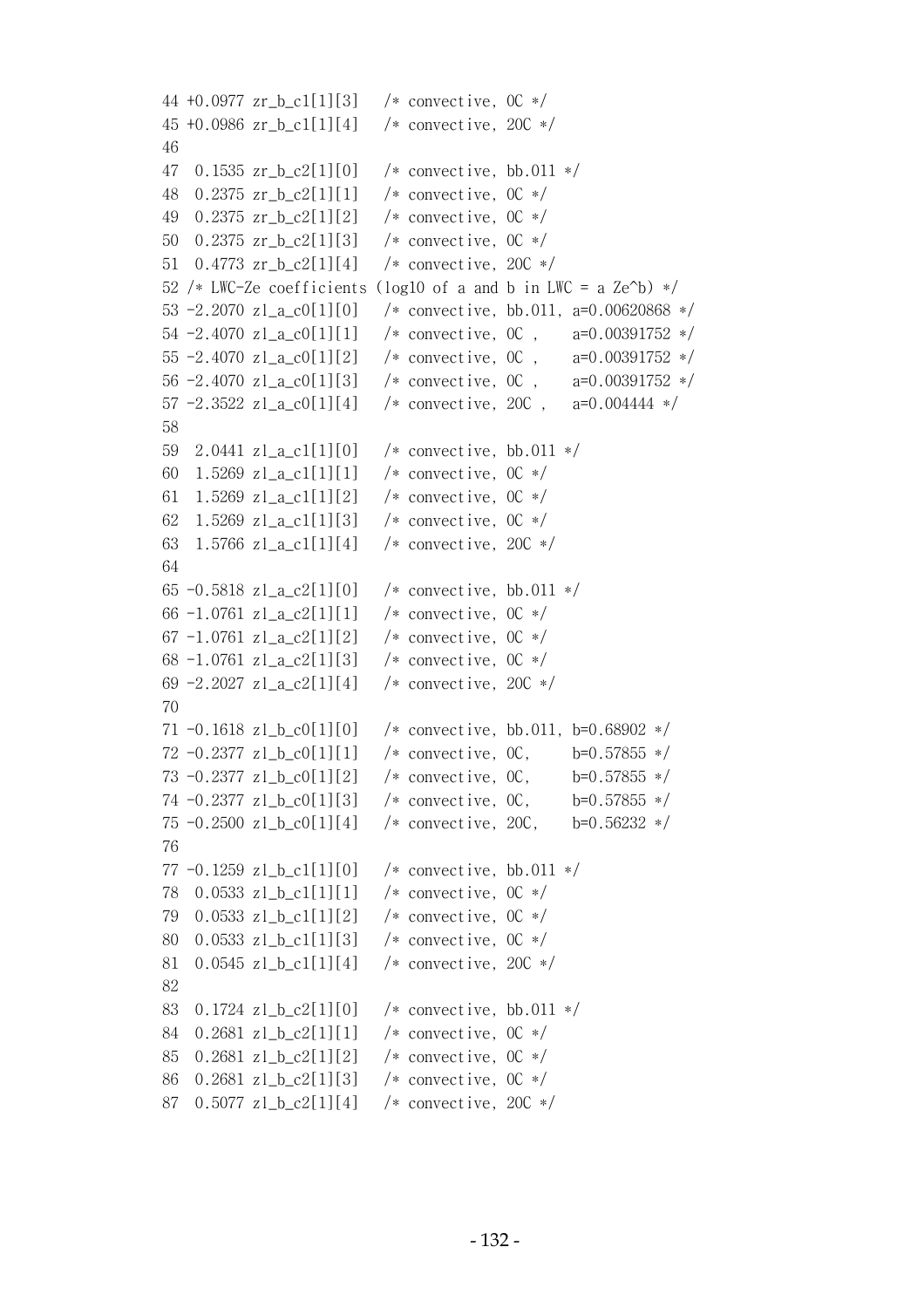### **Appendix 6. Parameters defined in "param\_other\_1.dat"**

```
 1 /* parameter file for v6 of 2A25. June 13, 2001 */ 
  2 /* Do not delete empty lines. */ 
  3 /* Do not add or delete lines. Absolute line numbers are important. */ 
  4 /* parameters for other type of rain */ 
 5 /* coefficients for R-Z relationship: R = a * Z^b6 log10(a) = zr_a_0 + zr_a_c1*x + zr_a_c2*x*x7 \log 10(b) = zr_b_c0 + zr_b_c1*x + zr_b_c2*x*x8 where x = log10(alpha\_final/alpha\_initial) */
 9 /* initial coefficients of k-Z relationship: k = alpha * Z^{\text{th}} 10 0.0001273 alpha_init[2][0] /* alpha for low density snow, 0.011, conv */ 
 11 0.0001598 alpha_init[2][1] /* alpha for low density snow, 0.017, others */ 
 12 0.0004109 alpha_init[2][2] /* alpha for rain (others) 0C */ 
 13 0.0004109 alpha_init[2][3] /* alpha for rain (others) 0C */ 
 14 0.0004172 alpha_init[2][4] /* alpha for rain (others) 20C */ 
 15 0.7713 beta_init[2] /* beta for others column, others */ 
 16 
17 -1.6932 \text{ zr}_a \text{c0}[2][0] /* others, bb.011 */
 18 -1.7280 zr_a_c0[2][1] /* others, bb.017 */ 
 19 -1.4579 zr_a_c0[2][2] /* others, 0C */ 
 20 -1.4579 zr_a_c0[2][3] /* others, 0C */ 
 21 -1.3953 zr_a_c0[2][4] /* others, 20C */ 
 22 
 23 1.8122 zr_a_c1[2][0] /* others, bb.011 */ 
 24 1.7697 zr_a_c1[2][1] /* others, bb.017 */ 
 25 0.8745 zr_a_c1[2][2] /* others, 0C */ 
 26 0.8745 zr_a_c1[2][3] /* others, 0C */ 
 27 0.9377 zr_a_c1[2][4] /* others, 20C */ 
 28 
29 -0.5919 \text{ zr}_a c2[2][0] /* others, bb.011 */
 30 -0.6085 zr_a_c2[2][1] /* others, bb.017 */ 
 31 -1.2688 zr_a_c2[2][2] /* others, 0C */ 
 32 -1.2688 zr_a_c2[2][3] /* others, 0C */ 
 33 -2.5559 zr_a_c2[2][4] /* others, 20C */ 
 34 
35 -0.1217 zr_b_c0[2][0] /* others, bb.011, */
 36 -0.1274 zr_b_c0[2][1] /* others, bb.017 */ 
 37 -0.1792 zr_b_c0[2][2] /* others, 0C */ 
 38 -0.1792 zr_b_c0[2][3] /* others, 0C */ 
 39 -0.1915 zr_b_c0[2][4] /* others, 20C */ 
 40 
41 -0.1235 zr_b c1[2][0] /* others, bb.011 */
42 -0.1085 zr_b_c1[2][1] /* others, bb.017 */
```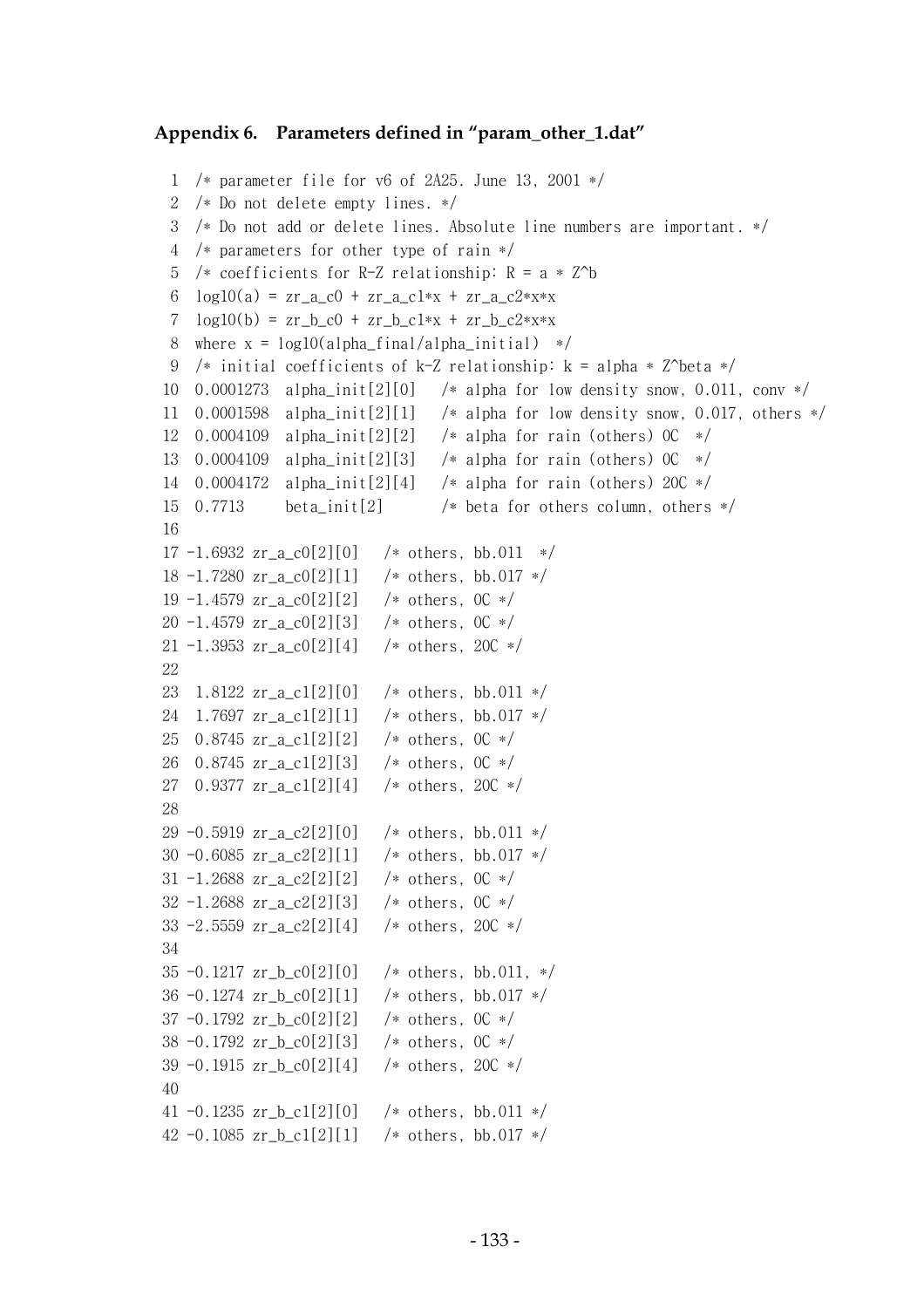```
 43 +0.0977 zr_b_c1[2][2] /* others, 0C */ 
 44 +0.0977 zr_b_c1[2][3] /* others, 0C */ 
 45 +0.0986 zr_b_c1[2][4] /* others, 20C */ 
 46 
 47 0.1535 zr_b_c2[2][0] /* others, bb.011 */ 
 48 0.1520 zr_b_c2[2][1] /* others, bb.017 */ 
 49 0.2375 zr_b_c2[2][2] /* others, 0C */ 
 50 0.2375 zr_b_c2[2][3] /* others, 0C */ 
 51 0.4773 zr_b_c2[2][4] /* others, 20C */ 
52 /* LWC-Ze coefficients (log10 of a and b in LWC = a Ze^b) */ 53 -2.2070 zl_a_c0[2][0] /* others, bb.011, a=0.00620868 */ 
 54 -2.2699 zl_a_c0[2][1] /* others, bb.02, a=0.00537114 */ 
 55 -2.4070 zl_a_c0[2][2] /* others, 0C , a=0.00391752 */ 
 56 -2.4070 zl_a_c0[2][3] /* others, 0C , a=0.00391752 */ 
57 -2.3522 zl_a_c0[2][4] /* others, 20C, a=0.004444 */
 58 
 59 2.0441 zl_a_c1[2][0] /* others, bb.011 */ 
 60 1.9998 zl_a_c1[2][1] /* others, bb.02 */ 
61 1.5269 zl_a_c1[2][2] /* others, 0C */
 62 1.5269 zl_a_c1[2][3] /* others, 0C */ 
 63 1.5766 zl_a_c1[2][4] /* others, 20C */ 
 64 
 65 -0.5818 zl_a_c2[2][0] /* others, bb.011 */ 
66 -0.5713 zl_a_c2[2][1] /* others, bb.02 */
67 -1.0761 z1_a_c2[2][2] /* others, 0C */
68 -1.0761 zl_a_c2[2][3] /* others, 0C */
69 -2.2027 zl_a_c2[2][4] /* others, 20C */
 70 
71 -0.1618 zl b c0[2][0] /* others, bb.011, b=0.68902 */
72 -0.1675 zl b c0[2][1] /* others, bb.02, b=0.68004 */
 73 -0.2377 zl_b_c0[2][2] /* others, 0C, b=0.57855 */ 
74 -0.2377 zl b c0[2][3] /* others, 0C, b=0.57855 */
 75 -0.2500 zl_b_c0[2][4] /* others, 20C, b=0.56232 */ 
 76 
77 -0.1259 zl b c1[2][0] /* others, bb.011 */
 78 -0.1099 zl_b_c1[2][1] /* others, bb.02 */ 
 79 +0.0533 zl_b_c1[2][2] /* others, 0C */ 
 80 +0.0533 zl_b_c1[2][3] /* others, 0C */ 
 81 +0.0545 zl_b_c1[2][4] /* others, 20C */ 
 82 
 83 0.1724 zl_b_c2[2][0] /* others, bb .011 */ 
 84 0.1662 zl_b_c2[2][1] /* others, bb .017 */ 
85 0.2681 zl b c2[2][2] /* others, 0C */
 86 0.2681 zl_b_c2[2][3] /* others, 0C */ 
 87 0.5077 zl_b_c2[2][4] /* others, 20C */
```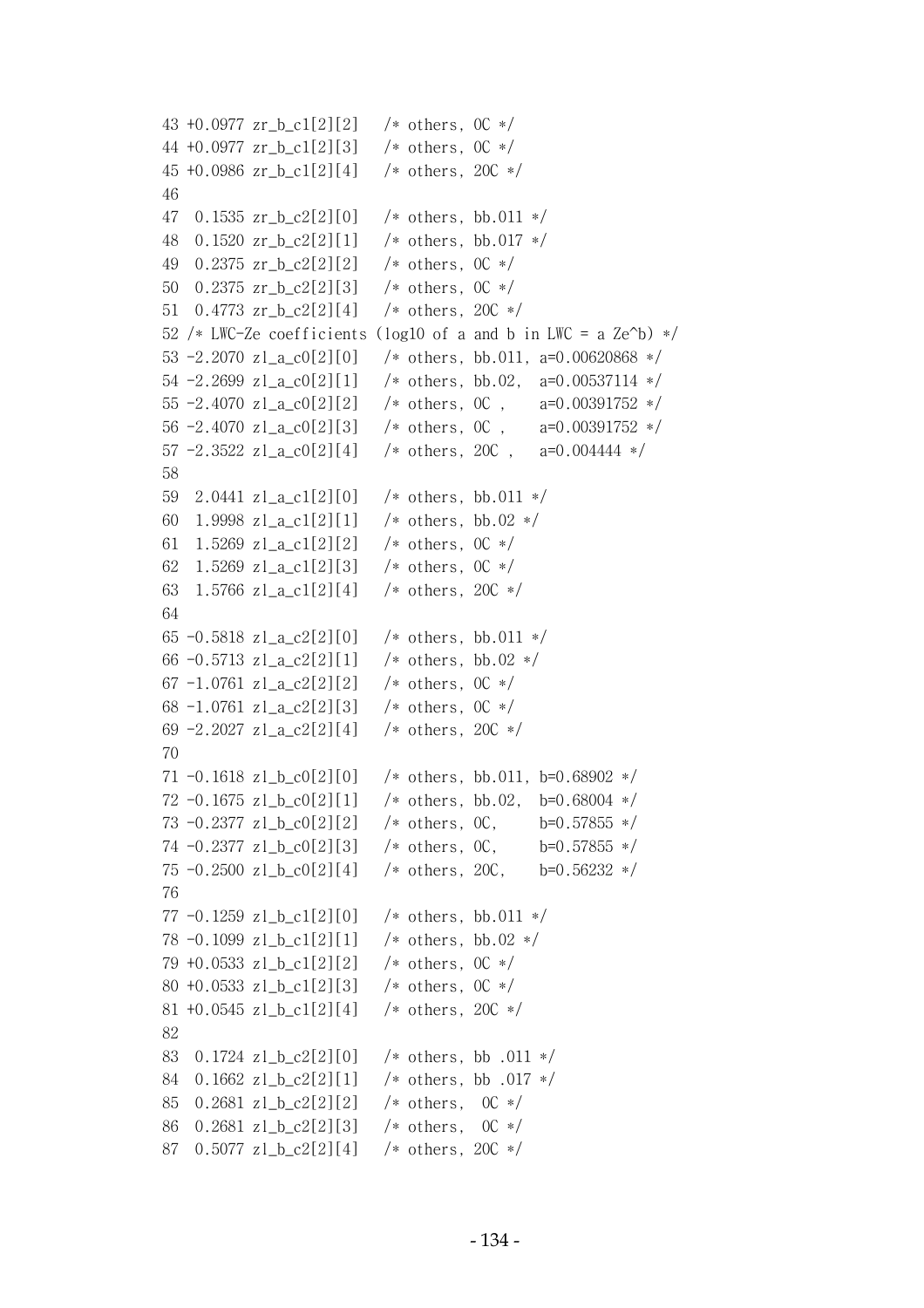# **3. Level 3**

## **3-1. 3A-25: Space Time Statistics of Level 2 PR Products**

## **1. Objective of the algorithm**

The objective of the algorithm is to calculate various statistics over a month from the level 2 PR output products. Four types of statistics are calculated:

- 1. Probabilities of occurrence (count values)
- 2. Means and standard deviations
- 3. Histograms
- 4. Correlation coefficients

In all cases, the statistics are conditioned on the presence of rain or some other quantity such as the presence of stratiform rain or the presence of a bright-band. For example, to compute the unconditioned mean rain rate, the conditional mean must be multiplied by the probability of rain which, in turn is calculated from the ratio of rain counts to the total number of observations in the box of interest.

Details of the procedure are given in section 8.

The standard space scale is a  $5 \times 5$ -degree latitude×longitude cell. A subset of the products, however, is also produced over  $0.5 \times 0.5$ -degree cells.

The types of statistics computed include:

At 5×5-degree×1-month cells:

- Means, standard deviations, and count values ("pixel counts")
- Histograms
- Correlation coefficients
- RZ coefficients, *a* and *b*,  $R = aZ^b$

At 0.5×0.5-degree×1-month cells:

- Means, standard deviations, and count values
- RZ coefficients, *a* and *b*,  $R = aZ^b$

The  $5\times5$ -degree statistics are stored in arrays dimensioned (16,72,\*), with a product name ending with "1" (generally). There are 16 latitude cells, 72 longitude cells, and possibly other dimensions, as noted, for height, rain type, etc. Histograms are dimensioned (16,72,30,\*) with 30 categories.

The  $0.5 \times 0.5$ -degree statistics are dimensioned  $(148,720,*)$ , and have a product name ending with "2". There are 148 latitude cells and 720 longitude cells.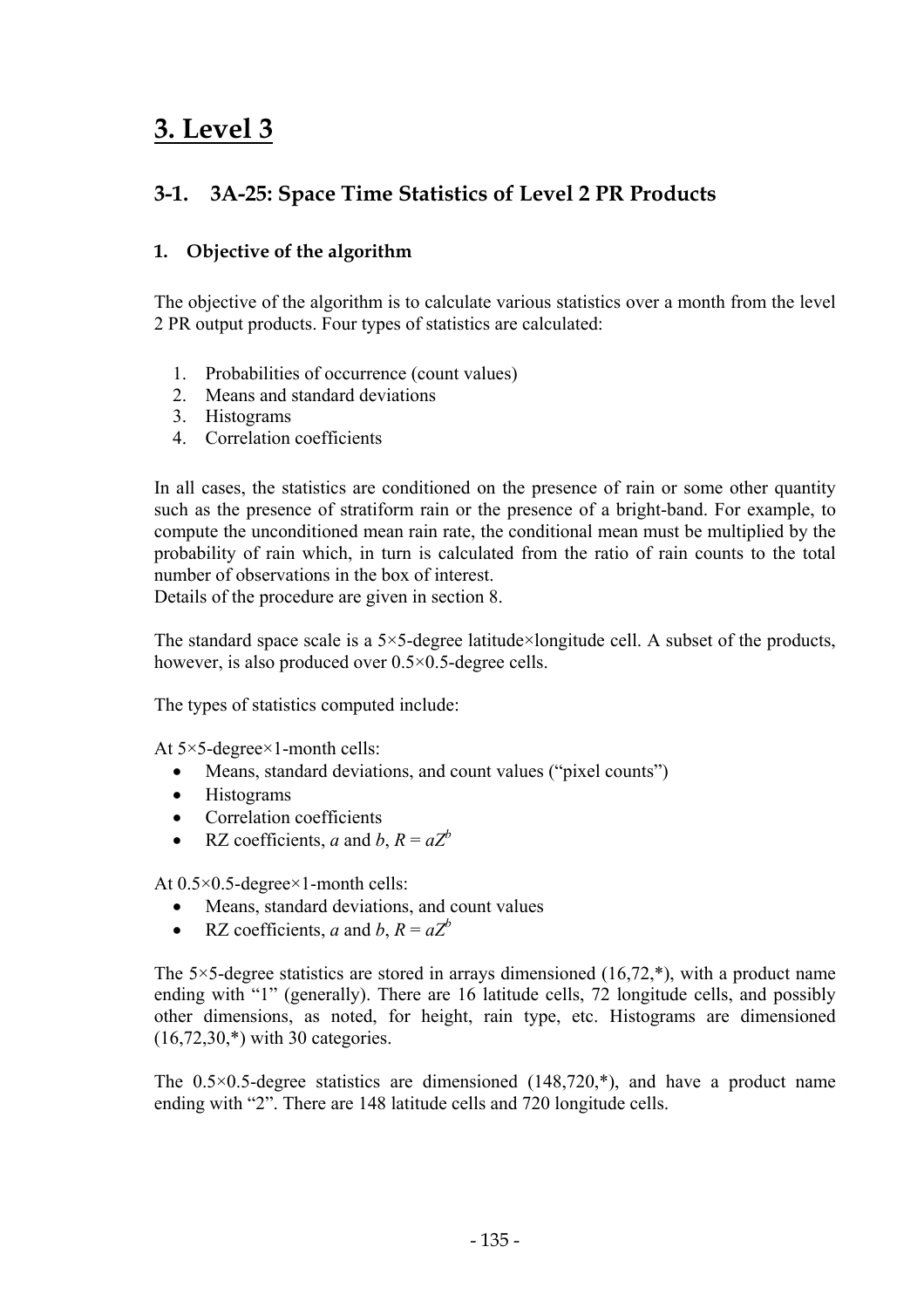## **2. Output Variables**

## **2.1 Variable naming convention**

Variable names consist of a word or several words strung together describing the geophysical quantity, and ending with an abbreviation designating the statistic type. For example, the 5×5-degree mean of stratiform rain rate is stratRainMean1. The statistic type designations are

| $5 \times 5$ -degree means                                       |
|------------------------------------------------------------------|
| $5 \times 5$ -degree standard deviations                         |
| $5 \times 5$ -degree pixel counts                                |
| histograms                                                       |
| correlation coefficients                                         |
| RZ-relation a-coefficient, $5\times 5$ degrees; "rz" is a prefix |
| RZ-relation b-coefficient, $5 \times 5$ degrees                  |
| $0.5 \times 0.5$ -degree means                                   |
| $0.5 \times 0.5$ -degree standard deviations                     |
| $0.5 \times 0.5$ -degree pixel counts                            |
| RZ-relation a-coefficient, $0.5 \times 0.5$ degrees              |
| RZ-relation b-coefficient, $0.5 \times 0.5$ degrees              |
|                                                                  |

For example, a typical set of statistics, for rain rate is:

| rainMean1 (16,72,6)  | 1-m     |
|----------------------|---------|
| rainDev1 (16,72,6)   | Stan    |
| rainPix1(16,72,6)    | Cou     |
| rainH(16,72,30,6)    | Hist    |
| rainMean2(148,720,4) | $1 - m$ |
| rainDev2(148,720,4)  | Stan    |
| rainPix2(148,720,4)  | Cou     |

onth mean,  $5\times5$ -degree cells randard deviation,  $5\times5$ -degree cells nt,  $5\times5$ -degree cells ogram,  $5\times5$ -degree cells onth mean,  $0.5\times0.5$ -degree cells dard deviation,  $0.5 \times 0.5$ -degree cells nt,  $0.5 \times 0.5$ -degree cells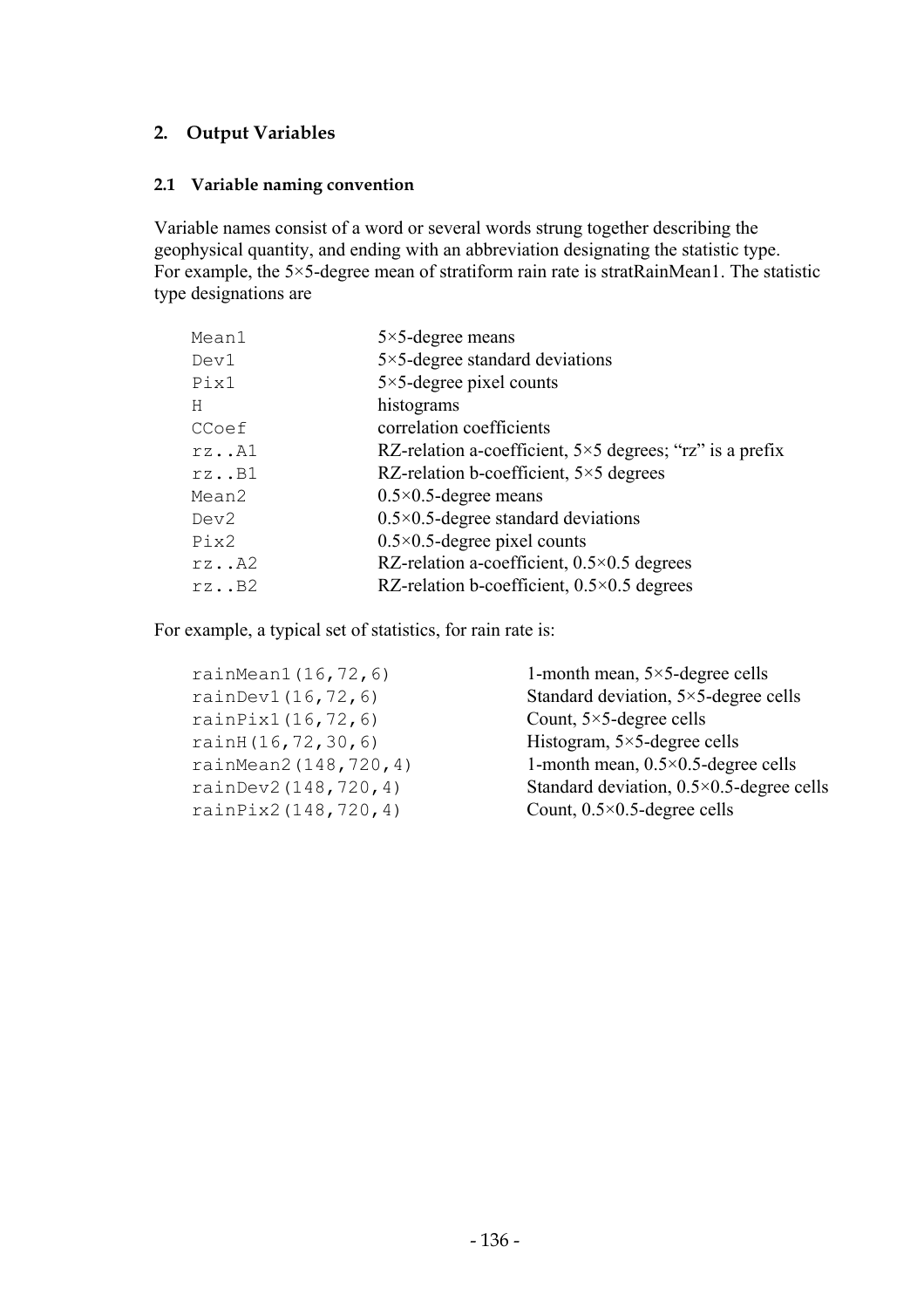## **2.2 Variable Definitions**

### **Number of observations** (rain and no-rain)

| ttlPix1(16,72)   | integer |
|------------------|---------|
| ttlPix2(148,720) | integer |

## **Rain Rate Statistics**

Rain rates in mm/h

## CAPPIs

Conditioned on the detection of rain ('rain-certain' flag), computed at 5 heights  $+$ path-averaged. The heights are 2, 4, 6, 10, 15-km and full-path. High-resolution statistics are computed at 3 heights + path-averaged, 2, 4, 6-km and full path.

## All rain types

| rainMean1 (16,72,6)         | real      |
|-----------------------------|-----------|
| rainDev1 (16,72,6)          | real      |
| rainPix1(16,72,6)           | integer   |
| rainH(16,72,30,6)           | integer*2 |
| rainMean2(148,720,4)        | real      |
| rainDev2 (148, 720, 4)      | real      |
| rainPix2(148,720,4)         | integer   |
| Convective rain             |           |
| convRainMean1(16, 72, 6)    | real      |
| convRainDev1(16, 72, 6)     | real      |
| convRainPix1 (16,72,6)      | integer   |
| convRainH (16, 72, 30, 6)   | integer*2 |
| convRainMean2 (148, 720, 4) | real      |
| convRainDev2 (148, 720, 4)  | real      |
| convRainPix2(148,720,4)     | integer   |
| Stratiform rain             |           |
| stratRainMean1(16,72,6)     | real      |
| stratRainDev1 (16,72,6)     | real      |
| stratRainPix1(16, 72, 6)    | integer   |
| stratRainH(16,72,30,6)      | integer*2 |
| stratRainMean2(148,720,4    | real      |
| stratRainDev2(148,720,4)    | real      |
| stratRainPix2(148,720,4)    | integer   |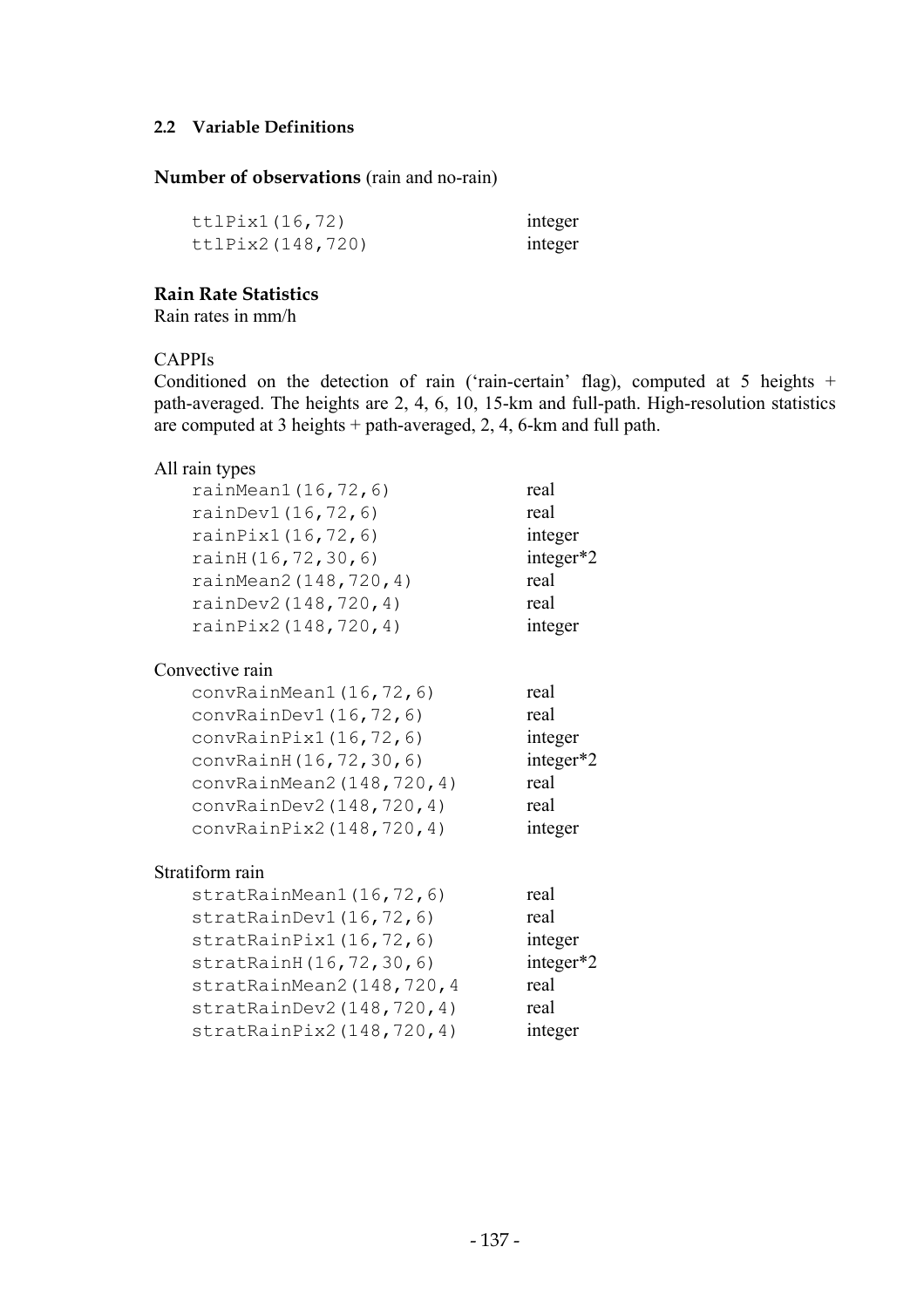## **Near-surface rain**

Conditioned on the detection of rain ('rain certain'), computed at the nearest range bin judged free of ground clutter. The height in the input data varies with angle bin.

| All rain types              |           |
|-----------------------------|-----------|
| surfRainMean1(16,72)        | real      |
| surfRainDev1 (16,72)        | real      |
| surfRainPix1(16,72)         | integer   |
| surfRainH (16,72,30)        | integer*2 |
| surfRainMean2(148,720)      | real      |
| surfRainDev2(148,720)       | real      |
| surfRainPix2(148,720)       | integer   |
| Convective rain             |           |
| surfRainConvMean1(16,72)    | real      |
| surfRainConvDev1 (16,72)    | real      |
| surfRainConvPix1(16,72)     | integer   |
| surfRainConvH(16,72,30)     | integer*2 |
| surfRainConvMean2(148,720)  | real      |
| surfRainConvDev2(148,720)   | real      |
| surfRainConvPix2(148,720)   | integer   |
| Stratiform rain             |           |
| surfRainStratMean1(16,72)   | real      |
| surfRainStratDev1 (16,72)   | real      |
| surfRainStratPix1(16,72)    | integer   |
| surfRainStratH(16,72,30)    | integer*2 |
| surfRainStratMean2(148,720) | real      |
| surfRainStratDev2 (148,720) | real      |
| surfRainStratPix2(148,720)  | integer   |

## **Estimated surface rain**

Conditioned on the detection of rain ("rain certain"), surface rain rate, estimated in 2A-25.

## All rain types

| e surfRainMean1(16,72)       | real      |
|------------------------------|-----------|
| e surfRainDev1 $(16, 72)$    | real      |
| e surfRainPix $1(16, 72)$    | integer   |
| e surfRainH $(16, 72, 30)$   | integer*2 |
| e surfRainMean2 $(148, 720)$ | real      |
| e surfRainDev $2(148, 720)$  | real      |
| e surfRainPix2 $(148, 720)$  | integer   |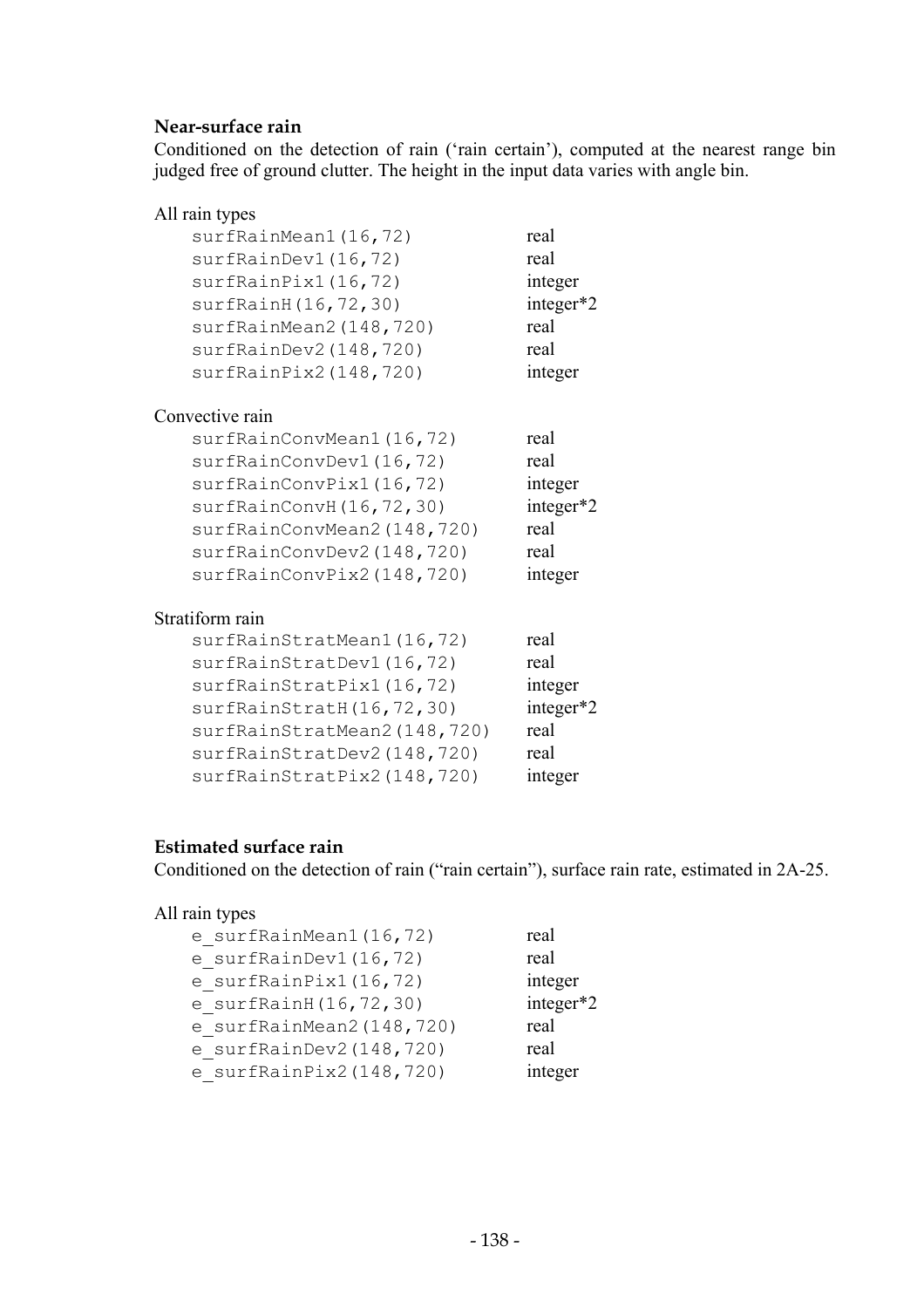## Convective rain

| e surfRainConvMean1 (16,72)<br>e surfRainConvDev1 (16,72)<br>e surfRainConvPix1(16,72)<br>e surfRainConvH $(16, 72, 30)$<br>e surfRainConvMean2 (148,720)<br>e surfRainConvDev2(148,720)<br>e surfRainConvPix2(148,720) | real<br>real<br>integer<br>integer*2<br>real<br>real<br>integer |
|-------------------------------------------------------------------------------------------------------------------------------------------------------------------------------------------------------------------------|-----------------------------------------------------------------|
| Stratiform rain                                                                                                                                                                                                         |                                                                 |
| e surfRainStratMean1 (16,72)                                                                                                                                                                                            | real                                                            |
| e surfRainStratDev1 (16,72)                                                                                                                                                                                             | real                                                            |
| e surfRainStratPix1(16,72)                                                                                                                                                                                              | integer                                                         |
| e surfRainStratH $(16, 72, 30)$                                                                                                                                                                                         | integer*2                                                       |
| e surfRainStratMean2 (148,720)                                                                                                                                                                                          | real                                                            |
| e surfRainStratDev2 (148,720)                                                                                                                                                                                           | real                                                            |
| e surfRainStratPix2(148,720)                                                                                                                                                                                            | integer                                                         |

## **Shallow/Shallow-isolated rain**

Near-surface rain, computed when rain is flagged "Shallow" or "Shallow-isolated". The categories Shallow and Shallow-isolated are mutually exclusive.

| shallowRainPix1(16,72)<br>shallowRainH(16, 72, 30)<br>shallowRainMean2(148,720)<br>shallowRainDev2(148,720)<br>shallowRainPix2(148,720) | integer*2<br>real<br>real<br>integer |
|-----------------------------------------------------------------------------------------------------------------------------------------|--------------------------------------|
| shallowIsoRainMean1(16,72)                                                                                                              | real                                 |
| shallowIsoRainDev1(16,72)                                                                                                               | real                                 |
| shallowIsoRainPix1(16,72)                                                                                                               | integer                              |
| shallowIsoRainH(16,72,30)                                                                                                               | integer*2                            |
| shallowIsoRainMean2(148,720)                                                                                                            | real                                 |
| shallowIsoRainDev2(148,720)                                                                                                             | real                                 |
| shallowIsoRainPix2(148,720)                                                                                                             | integer                              |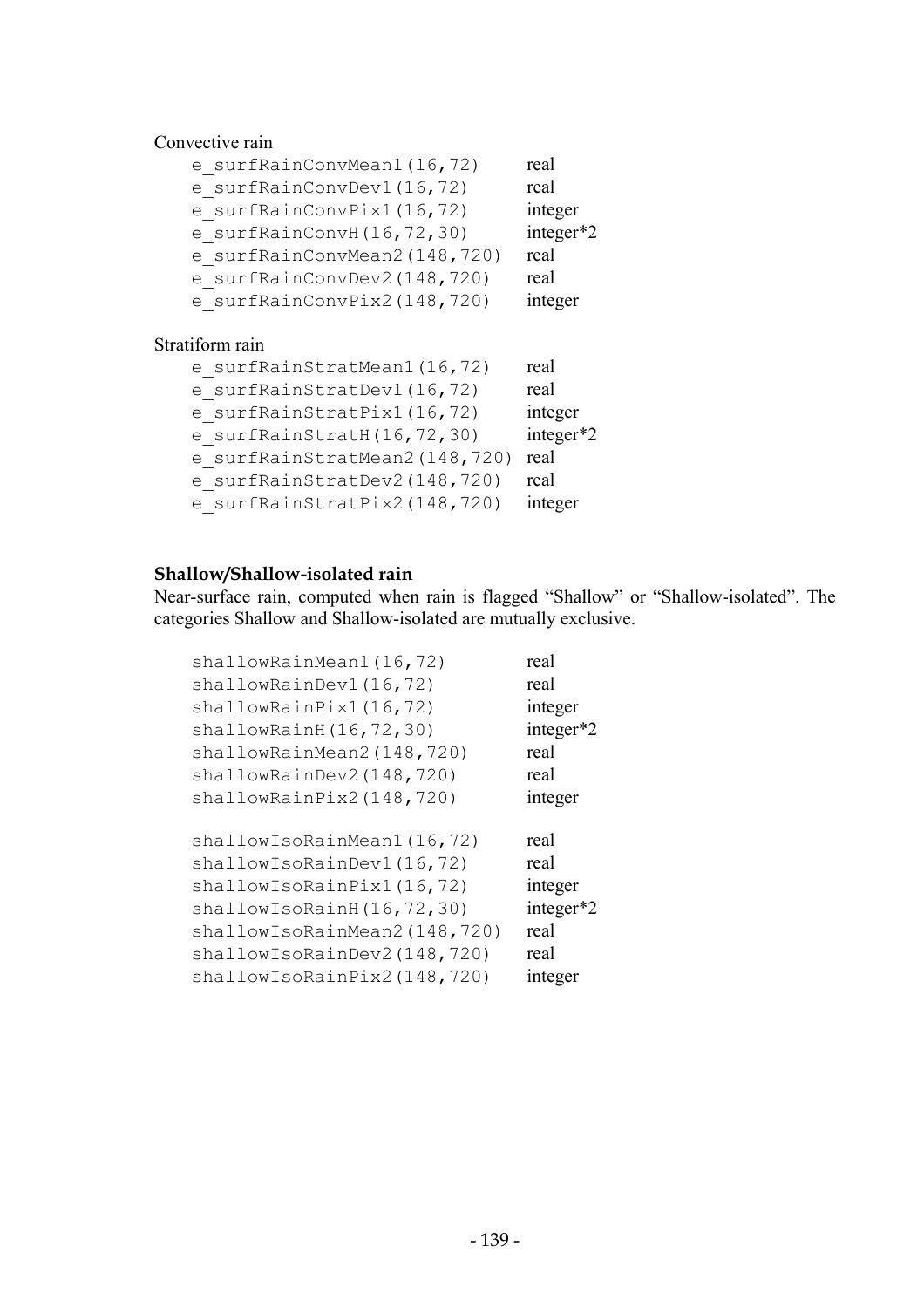### **Measured reflectivity factors, Zm**

 $dBZ$ , Z in mm<sup>6</sup>/m<sup>3</sup>

#### CAPPIs

Computed at the same heights and conditions as rain CAPPIs. The count values are the corresponding rain-rate pixel counts. 0.5×0.5-degree standard deviations are not computed.

| All rain types            |              |
|---------------------------|--------------|
| zmMean1 (16,72,6)         | real         |
| zmbev1(16, 72, 6)         | real         |
| zmH(16, 72, 30, 6)        | integer $*2$ |
| zmMean2(148,720,4)        | real         |
| Convective rain           |              |
| convZmMean1(16, 72, 6)    | real         |
| convZmDev1(16, 72, 6)     | real         |
| convZmH (16, 72, 30, 6)   | integer*2    |
| convZmMean2(148,720,4)    | real         |
| Stratiform rain           |              |
| stratZmMean1(16,72,6)     | real         |
| stratZmDev1(16, 72, 6)    | real         |
| stratZmH(16, 72, 30, 6)   | integer $*2$ |
| stratZmMean2(148, 720, 4) | real         |

### **Attenuation-corrected estimate of reflectivity factor, Zt ("Z-true")**   $dBZ$ , Z in mm<sup>6</sup>/m<sup>3</sup>

### CAPPIs

Computed at the same heights and conditions as rain CAPPIs. The count values are the corresponding rain-rate pixel counts. 0.5×0.5-degree standard deviations are not computed.

| All rain types            |              |
|---------------------------|--------------|
| ztMean1 (16,72,6)         | real         |
| ztDev1 (16,72,6)          | real         |
| ZtH(16, 72, 30, 6)        | integer*2    |
| ztMean2(148,720,4)        | real         |
|                           |              |
| Convective rain           |              |
| convZtMean1(16, 72, 6)    | real         |
| convZtDev1(16, 72, 6)     | real         |
| convZtH (16, 72, 30, 6)   | integer $*2$ |
| convZtMean2 (148, 720, 4) | real         |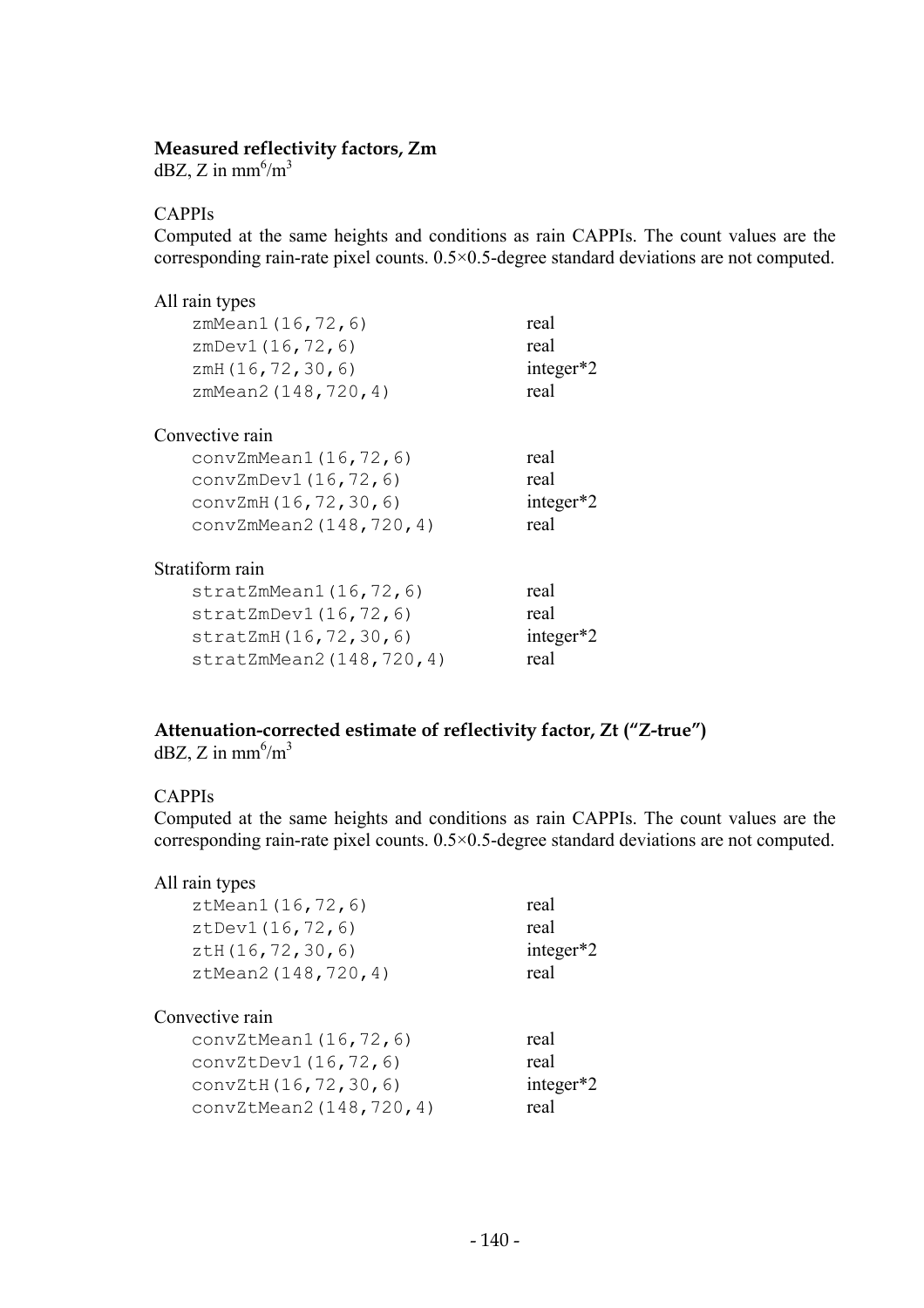#### Stratiform rain

| stratZtMean1(16, 72, 6)   | real         |
|---------------------------|--------------|
| stratztDev1 (16, 72, 6)   | real         |
| stratZtH(16, 72, 30, 6)   | integer $*2$ |
| stratZtMean2(148, 720, 4) | real         |

#### **Epsilon-0 and epsilon**

Epsilon\_0 is defined as the multiplicative factor of  $\alpha$  (in the  $k = \alpha Z^{\beta}$  relation) such that the path attenuation from Hitschfeld-Bordan estimate is equal to that from the surface reference technique (SRT). For small values of attenuation it is approximately equal to the ratio of the path attenuation from the SRT to that of the Hitschfeld-Bordan path attenuation. It is computed only when the path attenuation from 2A-21 is judged to be reliable or marginally reliable (see 2A-21) and when bit 8 of the method flag from 2A-25 is set to one.

Epsilon is the multiplicative factor of  $\alpha$  for the hybrid method of 2A-25. For small values of attenuation it is approximately equal to the ratio of the path attenuation from 2A-25 to that of the Hitschfeld-Bordan path attenuation. The epsilon values are stored only under the conditions for which the epsilon 0 data are stored. The number of counts for epsilon and epsilon\_0 should be the same. Specifically,

```
 epsilon0StratPix1 = epsilonStratPix1 
 epsilon0ConvPix1 = epsilonConvPix1 
 epsilon0StratPix2 = epsilonStratPix2 
 epsilon0ConvPix2 = epsilonConvPix2
```
Epsilon is the ratio of the path attenuation from 2A-25 to that of the Hitschfeld-Bordan path attenuation (see 2a25).

| epsilon0ConvMean1(16,72)    | real      |
|-----------------------------|-----------|
| epsilon0ConvDev1(16,72)     | real      |
| epsilon0ConvPix1(16,72)     | integer   |
| epsilon(16, 72, 30)         | integer*2 |
| epsilon0ConvMean2(148,720)  | real      |
| epsilon0ConvDev2(148,720)   | real      |
| epsilon0ConvPix2(148,720)   | integer   |
|                             |           |
| epsilon0StratMean1(16,72)   | real      |
| epsilon0StratDev1(16,72)    | real      |
| epsilon0StratPix1(16,72)    | integer   |
| epsilon0StratH(16,72,30)    | integer*2 |
| epsilon0StratMean2(148,720) | real      |
| epsilon0StratDev2(148,720)  | real      |
| epsilon0StratPix2(148,720)  | integer   |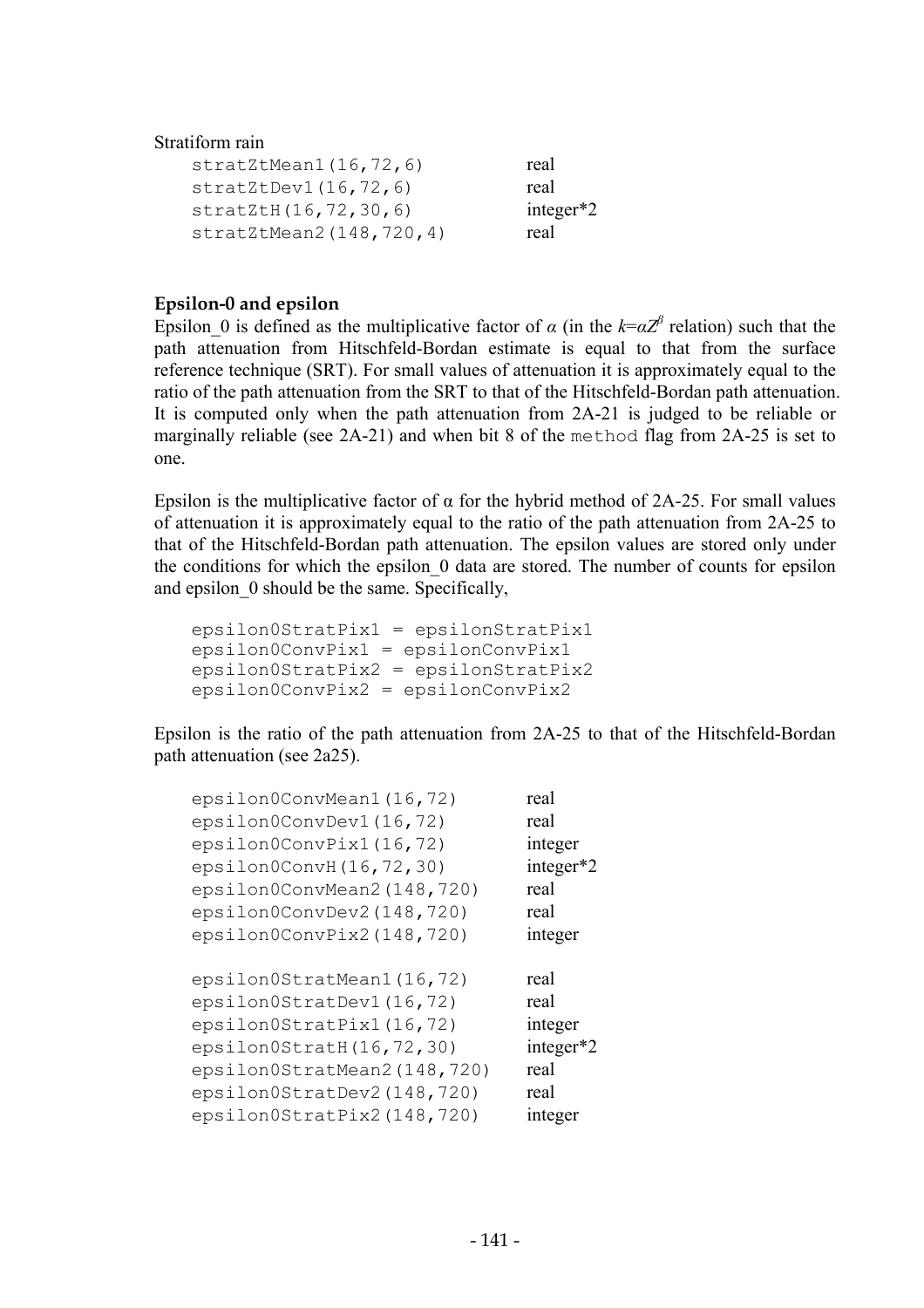| epsilonConvMean1(16,72)    | real      |
|----------------------------|-----------|
| epsilonConvDev1(16,72)     | real      |
| epsilonConvPix1(16,72)     | integer   |
| epsilonConvH(16,72,30)     | integer*2 |
| epsilonConvMean2(148,720)  | real      |
| epsilonConvDev2(148,720)   | real      |
| epsilonConvPix2(148,720)   | integer   |
|                            |           |
| epsilonStratMean1(16,72)   | real      |
| epsilonStratDev1(16,72)    | real      |
| epsilonStratPix1(16,72)    | integer   |
| epsilonStratH(16,72,30)    | integer*2 |
| epsilonStratMean2(148,720) | real      |
| epsilonStratDev2(148,720)  | real      |
|                            |           |
| epsilonStratPix2(148,720)  | integer   |

### **Storm height (meters)**

Dimension 3 signifies that the statistics are conditioned on rain type where: 1=stratiform, 2=convective, 3=all rain.

| stormHtMean $(16, 72, 3)$     | real      |
|-------------------------------|-----------|
| stormHtDev $(16, 72, 3)$      | real      |
| stormHH (16, 72, 30)          | integer*2 |
| convStormHH (16, 72, 30)      | integer*2 |
| stratStormHH(16,72,30)        | integer*2 |
| stormHeightMean(148,720,3)    | real      |
| stormHeightDev2 (148, 720, 3) | real      |

# **Bright-band height (meters) and Maximum reflectivity in bright band (dBZ)**

Bright-band statistics where height (Ht) is in meters and the maximum reflectivity statistics refer to 10 log10 of the maximum radar reflectivity in the bright band.

| bbHtMean $(16, 72)$        | real      |
|----------------------------|-----------|
| bbHtDev $(16, 72)$         | real      |
| bb $PixNum1(16, 72)$       | integer   |
| BBHH (16,72,30)            | integer*2 |
| bbHeightMean (148, 720)    | real      |
| bbHeightDev2 $(148, 720)$  | real      |
| bbPixNum2(148,720)         | integer   |
| bb $Z$ maxMean $1(16, 72)$ | real      |
| $bbZ$ maxDev $1(16, 72)$   | real      |
| bbZmaxH(16,72,30)          | integer*2 |
| bbZmaxMean2(148,720)       | real      |
| bbZmaxDev2 (148,720)       | real      |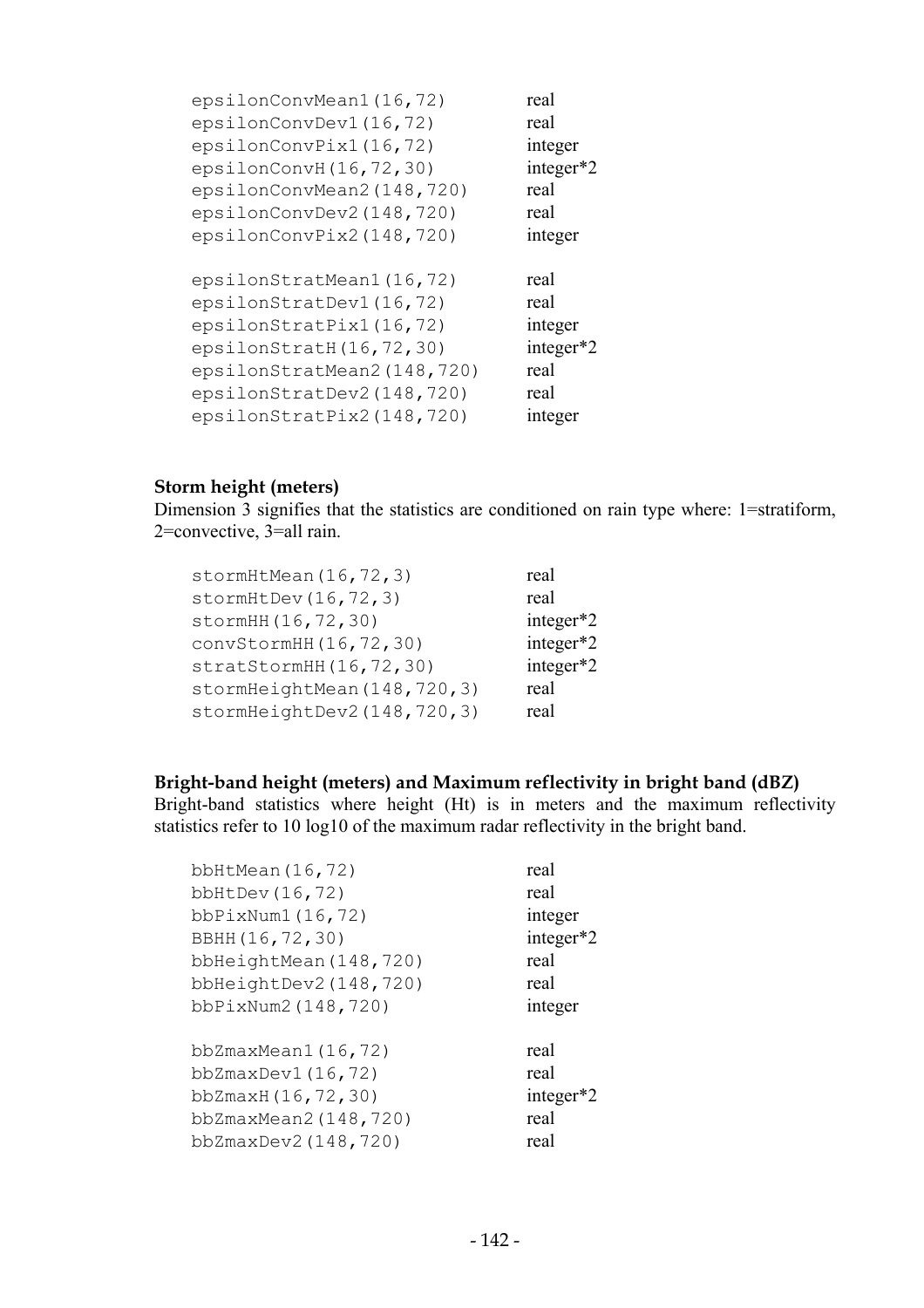### **Nadir bright-band statistics**

Height and width (meters) and maximum reflectivity (dBZ). The statistics are computed at the nadir angle bin only. High-resolution (0.5 degrees) statistics are not computed (see 2a23).

| bbNadirHtMean1(16,72)       | real      |
|-----------------------------|-----------|
| bbNadirHtDev1(16,72)        | real      |
| bbNadirPix1 $(16, 72)$      | integer   |
| bbNadirHH (16, 72, 30)      | integer*2 |
| bbNadirWidthMean1(16,72)    | real      |
| bbNadirWidthDev1(16,72)     | real      |
| bbNadirWidthH(16,72,30)     | integer*2 |
| bbNadirZmaxMean1(16,72)     | real      |
| bbNadirZmaxDev1 $(16, 72)$  | real      |
| bbNadirZmaxH $(16, 72, 30)$ | integer   |

#### **Snow depth (meters)**

Depth of layer from storm top to upper boundary of the bright-band.

Computed only when bright band is present. Pixel counts (number of occurrences) are bbPixNum1 and bbPixNum2 for the low and high-resolution boxes, respectively.

| sdepthMean1 (16,72)   | real         |
|-----------------------|--------------|
| sdepthDev1 (16,72)    | real         |
| sdepthMean2 (148,720) | real         |
| sdepthDev2 (148,720)  | real         |
| snowIceLH(16, 72, 30) | integer $*2$ |

#### **Path-integrated attenuation (1-way) (dB/km)**

Dimension 3 represents 4 angle bins (0, 5, 10, 15 degrees) and all 49 angle bins combined. For example, piaSrtMean(i,j,2), piaSrtMean(i,j,5) represent the mean PIA from the surface reference technique at the  $(i, j)$  box using data, respectively, from an incidence angle of 5 degrees and from all incidence angles. No adjustment is made for the differing path lengths for the off-nadir angle bins. The 5-, 10-, and 15-degree bins combine data from both sides of the scan. (This is a change from version 5, which included data from one side only). Also note that the convention differs from that in 2A-21 where the 2-way path attenuation is used.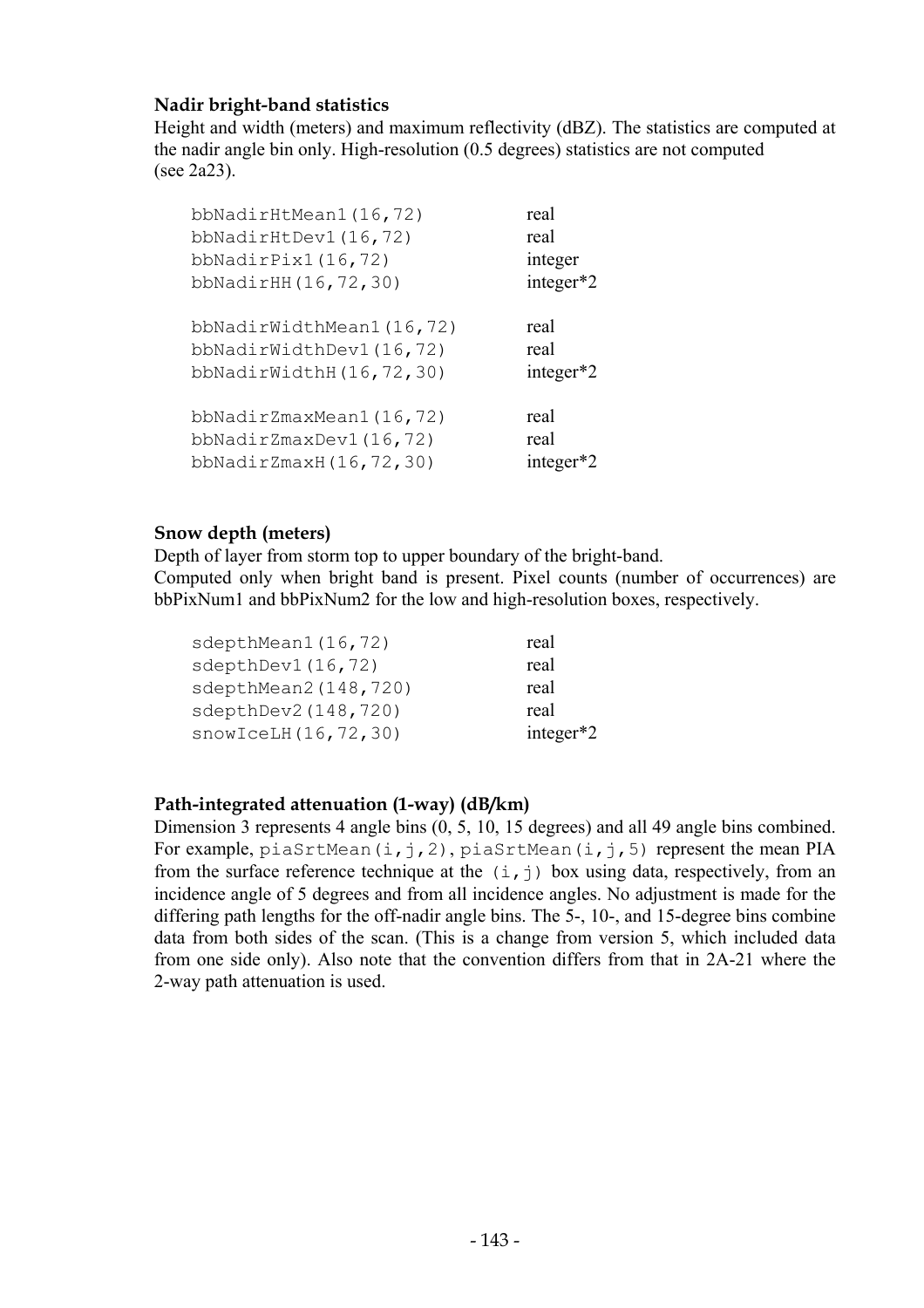Notation:

'Srt' denotes the path attenuation determined from the surface reference technique in 2A-21. Data are added to the computation only when the path attenuation is judged to be reliable or marginally reliable.

'Hb' denotes the Hitschfeld-Bordan path attenuation from 2A-25. In some cases, the estimate diverges so the estimates are not included in the statistics

'2a25' denotes the final path attenuation estimate from 2a25

'0' denotes the zeroth-order estimate of path attenuation as determined from the integral of  $\alpha Z_m^{\beta}$  integrated from the storm top to the lowest range gate. *α* and  $\beta$  are estimated in 2A-25

| piasrtMean(16, 72, 5)     | real         |
|---------------------------|--------------|
| piasrtDev(16, 72, 5)      | real         |
| piasrtFix(16, 72, 5)      | real         |
| piaSrtH(16,72,30,5)       | integer*2    |
| piaHbMean(16,72,5)        | real         |
| $pi$ aHbDev $(16, 72, 5)$ | real         |
| piaHbPix(16,72,5)         | real         |
| piaHbH(16,72,30,5)        | integer $*2$ |
| pia0Mean(16,72,5)         | real         |
| pia0Dev(16, 72, 5)        | real         |
| pia0Pix(16,72,5)          | real         |
| pia0H(16,72,30,5)         | integer $*2$ |
| pia2a25Mean(16,72,5)      | real         |
| pi2a25Dev(16, 72, 5)      | real         |
| pia2a25Pix(16,72,5)       | real         |
| pia2a25H(16,72,30,5)      | integer $*2$ |

Subset PIA statistics are the same as the above statistics, except that the input data are filtered the same way as the epsilon statistics.

| piasrtssMean(16, 72, 5)      | real           |
|------------------------------|----------------|
| piasrsstDev(16, 72, 5)       | real           |
| piasrtssFix(16, 72, 5)       | real           |
| piaSrtssH(16,72,30,5)        | integer $*2$   |
|                              |                |
| $pi$ aHbssMean $(16, 72, 5)$ | real           |
| piaHbssDev(16, 72, 5)        | real           |
| piaHbssPix(16, 72, 5)        | real           |
| piaHbssH(16,72,30,5)         | integer<br>r*2 |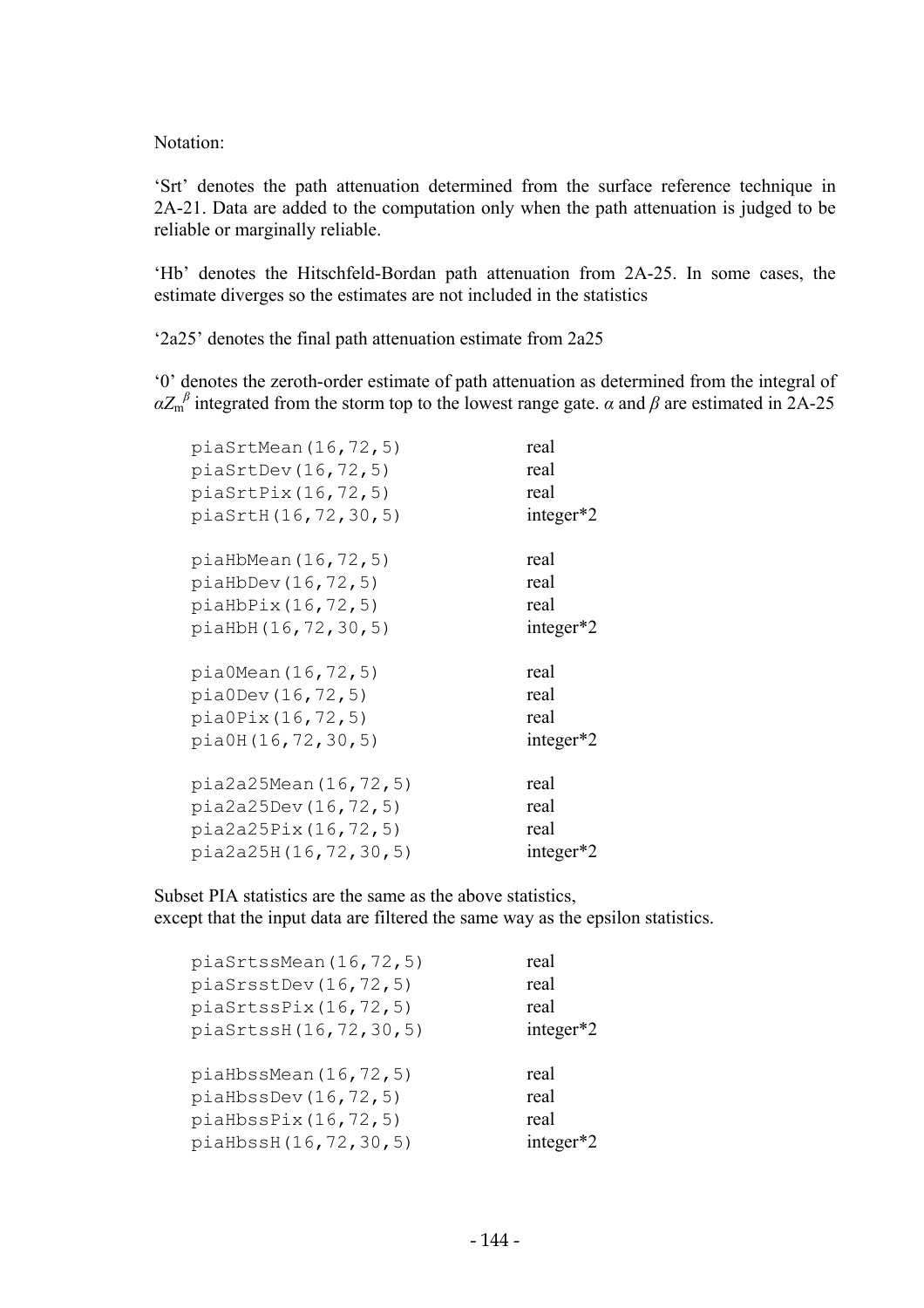| pia0ssMean(16, 72, 5)    | real         |
|--------------------------|--------------|
| pia0ssDev(16,72,5)       | real         |
| piaOssFix(16, 72, 5)     | real         |
| pia0ssH(16,72,30,5)      | integer $*2$ |
|                          |              |
| pia2a25ssMean(16, 72, 5) | real         |
| pia2a25ssDev(16, 72, 5)  | real         |
| pia2a25ssPix(16,72,5)    | real         |
|                          |              |
| pia2a25ssH(16,72,30,5)   | integer*2    |

### **Xi (unitless)**

Xi is the normalized standard deviation of zeta (see 2A-25), zeta\_sd/zeta\_mn. Xi is no longer a product in 2A-25, but zeta sd and zeta mn are available. In version 6, xi is now computed in 3A-25. X<sub>1</sub> is set to zero when  $z \neq \overline{z}$  mn is less than 0.01.

| $x$ iMean $(16, 72)$    | real         |
|-------------------------|--------------|
| $x\text{iDev} (16, 72)$ | real         |
| $x$ iH $(16, 72, 30)$   | integer $*2$ |

Non-uniform beam filling correction factor (unitless, see 2a25)

| nubfCorFacMean (16,72) | real         |
|------------------------|--------------|
| nubfCorFacDev(16, 72)  | real         |
| nubfH(16,72,30)        | integer $*2$ |

### **RZ-relation coefficients,** *a* **and** *b***,**  $R = aZ^b$

Computed near-surface (last array dimension  $= 1$ ) and at 2-km (last dimension  $= 2$ ). At each lat-lon cell, a log*R*-log*Z* fit is computed for all pairs of points (log*R*, log*Z*) that are estimated within the box (at either near-surface or 2 km) for the month. Note that *R* is rain rate (mm/h) and *Z* is the attenuation-corrected reflectivity. If the *a* coefficient exceeds 10, the fit is assumed to have failed, and both *a* and *b* are set to -999.0.

#### All rain types

| rzA1(16, 72, 2)   | real    |
|-------------------|---------|
| rzB1(16, 72, 2)   | real    |
| rzPix1(16,72,2)   | integer |
| rzA2(148, 720, 2) | real    |
| rzB2(148, 720, 2) | real    |
| rzPix2(148,720,2) | integer |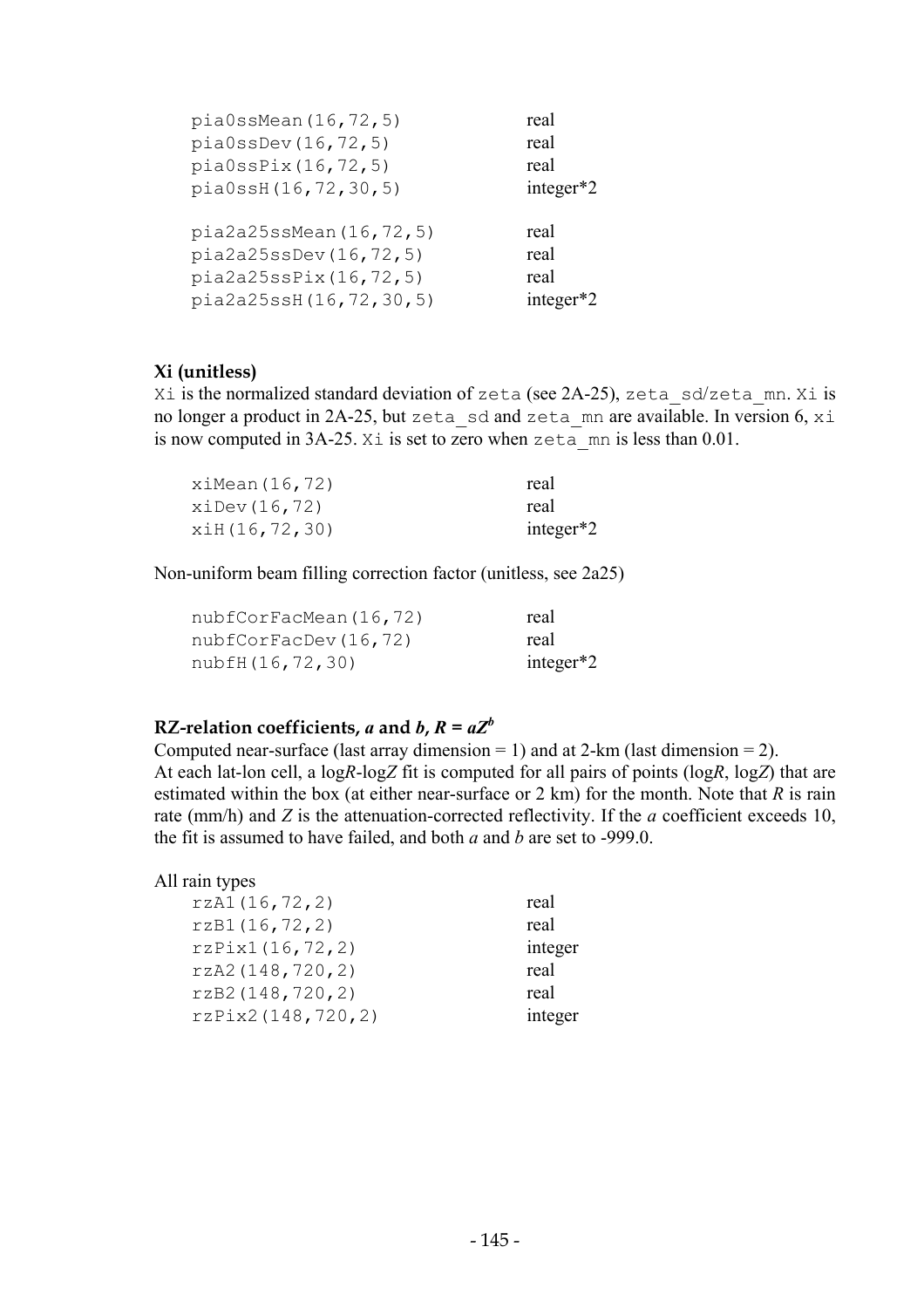### Convective rain

| rzConvA1 (16, 72, 2)   | real    |
|------------------------|---------|
| rzConvB1 (16,72,2)     | real    |
| rzConvPix1(16, 72, 2)  | integer |
| rzConvA2 (148, 720, 2) | real    |
| rzConvB2 (148,720,2)   | real    |
| rzConvPix2(148,720,2)  | integer |
|                        |         |
| $\alpha_{\text{turb}}$ |         |

# Stratiform rain

| rzStratAl(16, 72, 2)    | real    |
|-------------------------|---------|
| rzStratB1(16,72,2)      | real    |
| rzStratPix1(16, 72, 2)  | integer |
| rzStratA2 (148, 720, 2) | real    |
| rzStratB2 (148, 720, 2) | real    |
| rzStratPix2(148,720,2)  | integer |

### **Correlation coefficients**

Correlation of rain rate between pairs of heights. The last dimension represents the height pairs, as follows:

| $(2 \text{ km}, 4 \text{ km})$ |
|--------------------------------|
|                                |

2. (2 km, 6 km)

3. (4 km, 6 km)

| All rain types<br>rainCCoeff(16, 72, 3)<br>rainCCoefPix $(16, 72, 3)$     | real<br>real |
|---------------------------------------------------------------------------|--------------|
| Convective rain<br>convRainCCoef (16, 72, 3)<br>convCCoeffix(16, 72, 3)   | real<br>real |
| Stratiform rain<br>stratRainCCoeff(16, 72, 3)<br>stratCCoeffix(16, 72, 3) | real<br>real |

Correlation coefficients between storm height and maximum value of Zm along path stormHtZmCCoef(16,72) real

| Correlation coefficients between xi and maximum Zm |      |
|----------------------------------------------------|------|
| xiZmCCoef(16,72)                                   | real |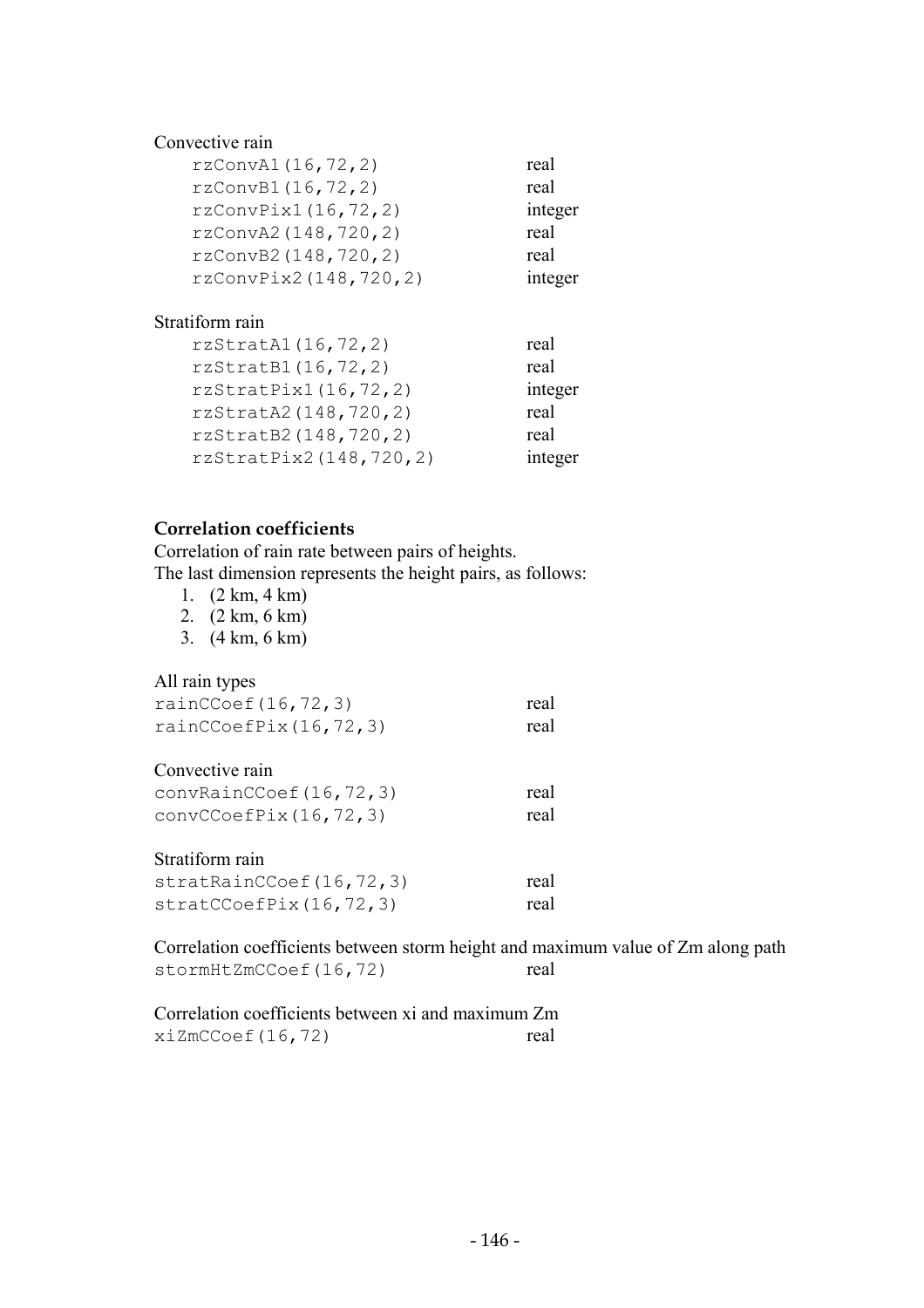### **PIA correlation coefficients**

These are the correlations between various PIA estimates. Dimension 3 represents 4 angle bins (0, 5, 10, 15 degrees) and all 49 angle bins combined. The last dimension represents the various pairs amongst four PIA estimates, as follows:

- 1. [SRT,HB]
- 2. [SRT,0th-order]
- 3. [HB,0th-order]
- 4. [2a25,SRT]
- 5. [2a25,HB]
- 6. [2a25,0th-order]

| piacCoef(16, 72, 5, 6)<br>piacCoefFix(16, 72, 5)     | real<br>real                 |
|------------------------------------------------------|------------------------------|
| ttlandleFix1(16,72,4)<br>rainAnglePix1 $(16, 72, 4)$ | integer $*2$<br>integer $*2$ |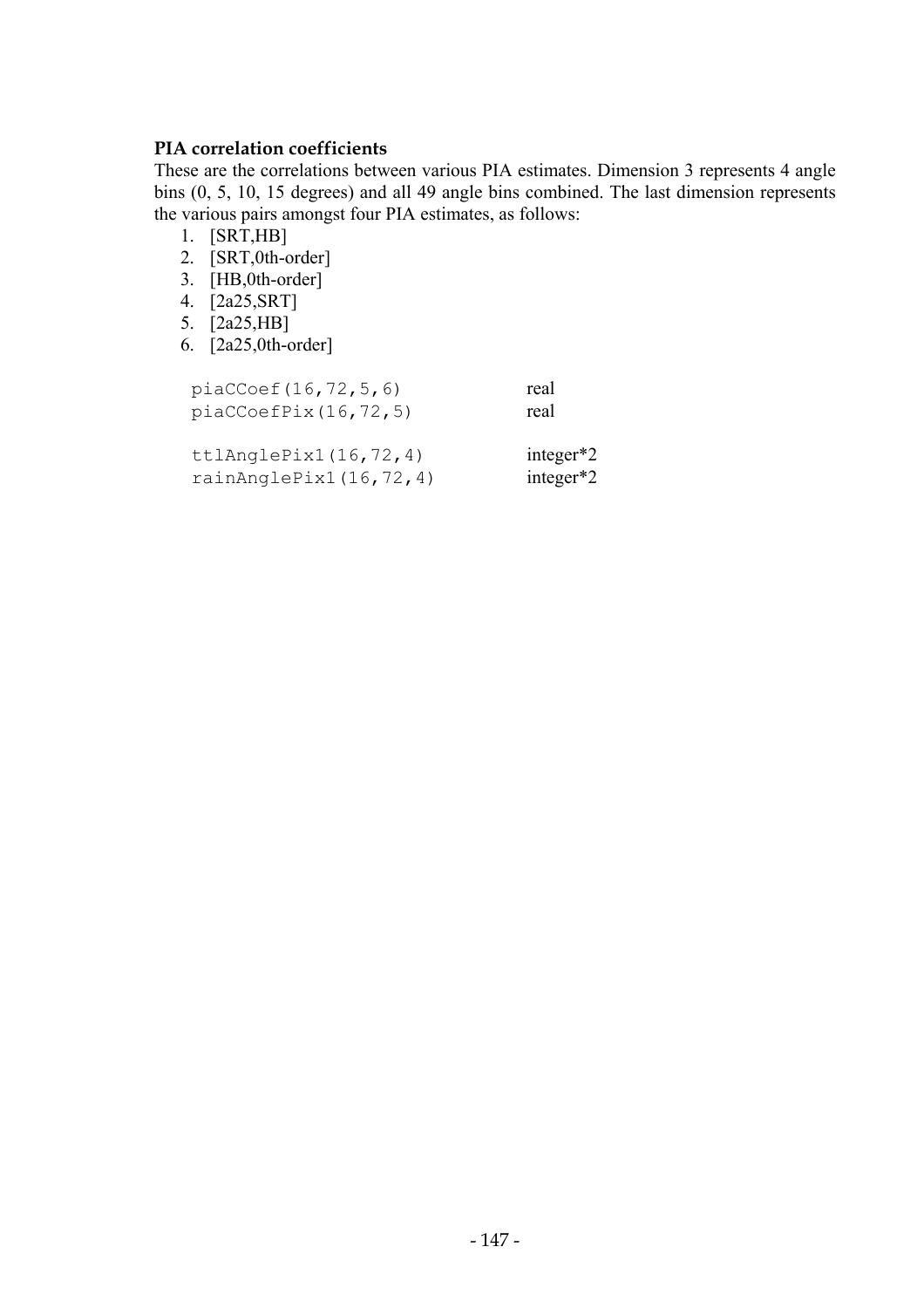#### **2.3 Definition of Bins for Histograms**

For radar reflectivity factor histograms: ztH, convZtH, stratZtH zmH, convZmH, stratZmH bbZmaxH, bbNadirZmaxH, the 31 bin boundaries are: 0.01 12.0 14.0 16.0 18.0 20.0 22.0 24.0 26.0 28.0 30.0 32.0 34.0 36.0 38.0 40.0 42.0 44.0 46.0 48.0 50.0 52.0 54.0 56.0 58.0 60.0 62.0 64.0 66.0 68.0 70.0

For all rain rate histograms: rainH, stratRainH, convRainH, surfRainH, the 31 bin boundaries are (mm/h):

| 0.01      |           |           |           |           |  |
|-----------|-----------|-----------|-----------|-----------|--|
| 0.2050482 | 0.2734362 | 0.3646330 | 0.4862459 | 0.6484194 |  |
| 0.8646811 | 1.153071  | 1.537645  | 2.050482  | 2.734362  |  |
| 3.646330  | 4.862459  | 6.484194  | 8.646811  | 11.53071  |  |
| 15.37645  | 20.50482  | 27.34362  | 36.46331  | 48.62460  |  |
| 64.84194  | 86.46812  | 115.3071  | 153.7645  | 205.0482  |  |
| 273.4362  | 364.6331  | 486.2460  | 648.4194  | 864.6812  |  |

For bright band height histogram, HHBB, the 31 bin boundaries [km] are:  $0.01$ <br> $0.25$   $0.50$ 0.75 1.00 1.25 1.50 1.75 2.00 2.25 2.50

|  | 2.75 3.00 3.25 3.50 3.75 4.00 4.25 4.50 4.75 5.00 |  |  |                                                    |  |
|--|---------------------------------------------------|--|--|----------------------------------------------------|--|
|  |                                                   |  |  | 5.25 5.50 5.75 6.00 6.25 6.50 6.75 7.00 7.50 20.00 |  |

For storm height histograms, stormHH, stratStormHH, convStormHH, (in km), the 31 bin boundaries [km] are:

 $0.01$ <br> $0.5$  0.5 1.0 1.5 2.0 2.5 3.0 3.5 4.0 4.5 5.0 5.5 6.0 6.5 7.0 7.5 8.0 8.5 9.0 9.5 10.0 10.5 11.0 11.5 12.0 12.5 13.0 14.0 15.0 16.0 20.0

For distance from storm top to bright-band height histogram, snowIceLH, bbNadirWidthH, the 31 bin boundaries [m] are:  $\cap$ 

| U.U    |        |        |                             |               |  |
|--------|--------|--------|-----------------------------|---------------|--|
| 125.0  | 250.0  | 375.0  | 500.0                       | 625.0         |  |
| 750.0  | 875.0  | 1000.0 | 1125.0                      | 1250.0        |  |
| 1375.0 | 1500.0 | 1625.0 | 1750.0                      | 1875.0        |  |
| 2000.0 | 2125.0 | 2250.0 | 2375.0                      | 2500.0        |  |
| 2625.0 | 2750.0 | 2875.0 |                             | 3000.0 3125.0 |  |
| 3250.0 |        |        | 3375.0 3500.0 3625.0 3750.0 |               |  |
|        |        |        |                             |               |  |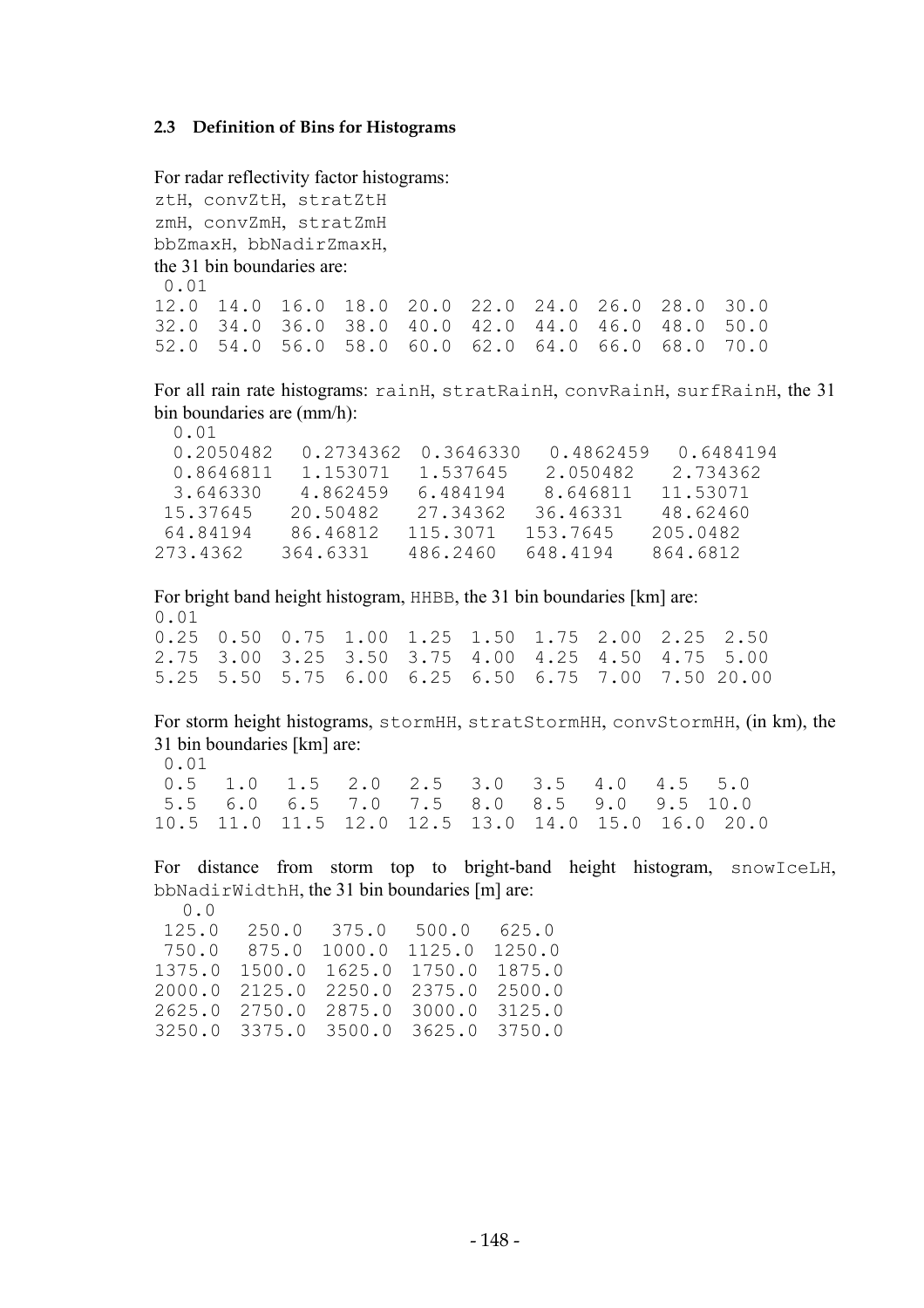For the path-averaged attenuation estimate histograms, piaSrtH, piaHbH, pia0H, and pia2a25H, the 31 bin boundaries [dB] are: 0.01

0.1 0.2 0.3 0.4 0.5 0.6 0.8 1.0 1.2 1.4 1.6 1.8 2.0 2.5 3.0 3.5 4.0 4.5 5.0 5.5 6.0 7.0 8.0 9.0 10.0 15.0 20.0 25.0 30.0 100.

For non-uniform beamfilling factor histogram, nubfH, the 31 bin boundaries [dimensionless] are:

 $\frac{1.00}{1.05}$ 1.05 1.10 1.15 1.20 1.25 1.30 1.35 1.40 1.45 1.50 1.55 1.60 1.65 1.70 1.75 1.80 1.85 1.90 1.95 2.00 2.10 2.20 2.30 2.40 2.50 2.60 2.70 2.80 2.90 3.00

For xi (=standard deviation of zeta/mean of zeta) histogram,  $x \text{ iH}$ , the 31 bin boundaries [dimensionless] are:

0.0 0.2 0.4 0.6 0.8 1.0 1.2 1.4 1.6 1.8 2.0 2.2 2.4 2.6 2.8 3.0 3.2 3.4 3.6 3.8 4.0 4.2 4.4 4.6 4.8 5.0 10.0 20.0 30.0 50.0 10000.

For the parameters epsilon and epsilon0 (see 2a25) the 31 bin boundaries are: 0.0

|  |  |  |  | $0.1$ 0.2 0.3 0.4 0.5 0.6 0.7 0.8 0.9 1.0 |  |
|--|--|--|--|-------------------------------------------|--|
|  |  |  |  | 1.1 1.2 1.3 1.4 1.5 1.6 1.7 1.8 1.9 2.0   |  |
|  |  |  |  | 2.1 2.2 2.3 2.4 2.5 2.6 2.7 2.8 2.9 3.0   |  |

#### **2.4 Other Input Parameters:**

CAPPI heights relative to the ellipsoid: 2, 4, 6, 10, 15 km.

Angle bins at which the statistics of the various PIA estimates are to be evaluated: 5, 12, 18, 25, 32, 38, 45, which correspond approximately to angles of 0, 5, 10, and 15 degrees incidence (port and starboard).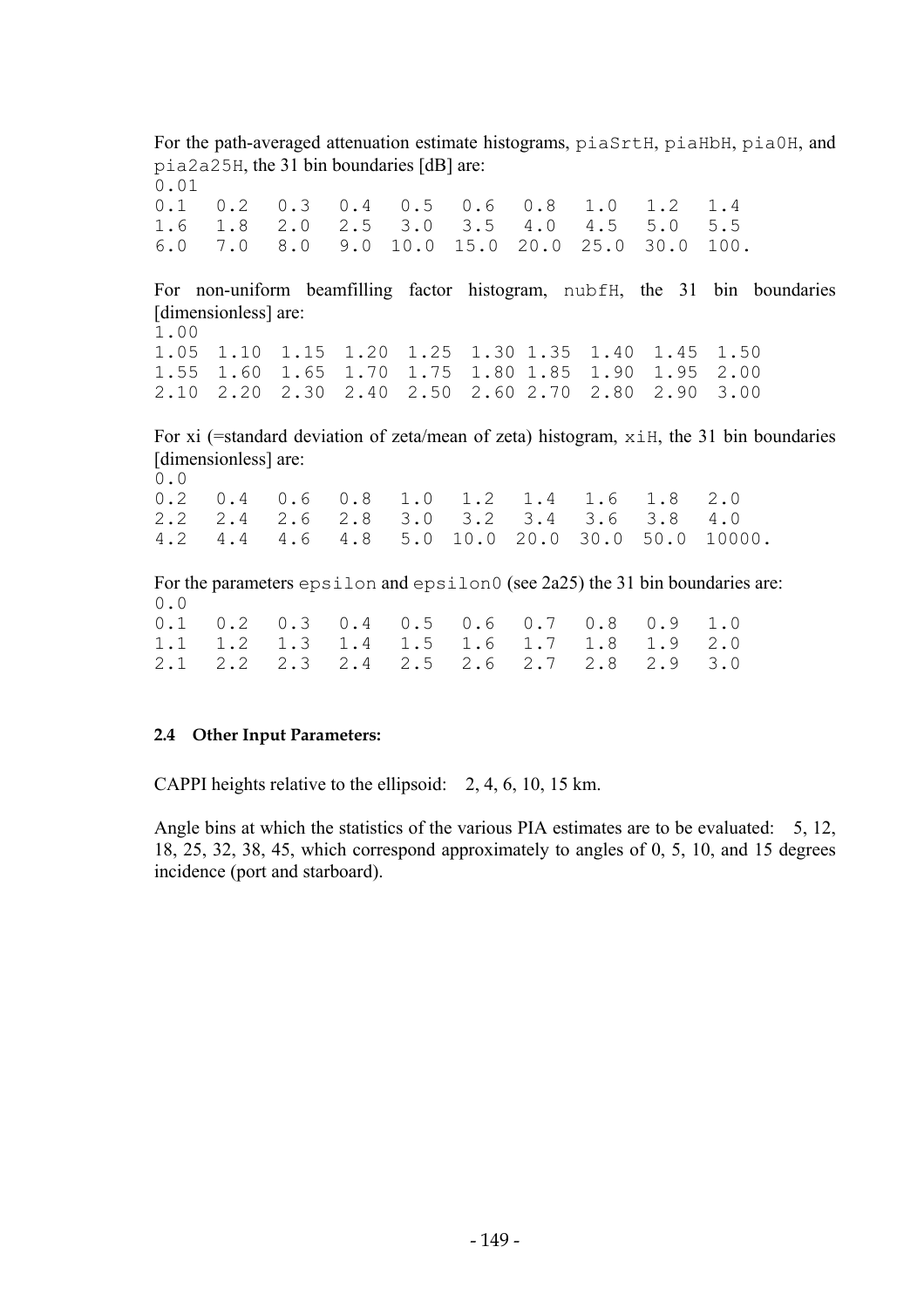#### **2.5 Definitions of low and high resolution grids**

The low resolution grid consists of  $16\times72$  latitude-longitude elements corresponding to a 5×5-degree grid that covers the TRMM region from 40 S to 40 N where:

```
latitude 
  index 
   1 -40 to -35 (40 S to 30 S) 
   2 -35 to -30 (35 S to 30 S) 
… 
  16 35 to 40 (35 N to 40 N) 
longitude 
  index 
   1 -180 to -175 (180 W to 175 W) 
   2 -175 to -170 (175 W to 170 W) 
… 
  72 175 to 180 (175 E to 180 E)
```
The high resolution grid consists of 160×720 latitude-longitude elements corresponding to a 0.5×0.5-degree grid that covers the TRMM region from 37 S to 37 N where:

latitude index 1 -37.0 to -36.5 (37.0 S to 36.5 S) 2 -36.5 to -36.0 (36.5 S to 36.0 S) … 160 36.5 to 37.0 (36.5 N to 37.0 N) longitude index 1 -180.0 to -179.5 (180.0 W to 179.5 W) 2 -179.5 to -179.0 (179.5 W to 179.0 W) … 720 179.5 to 180.0 (179.5 E to 180.0 E)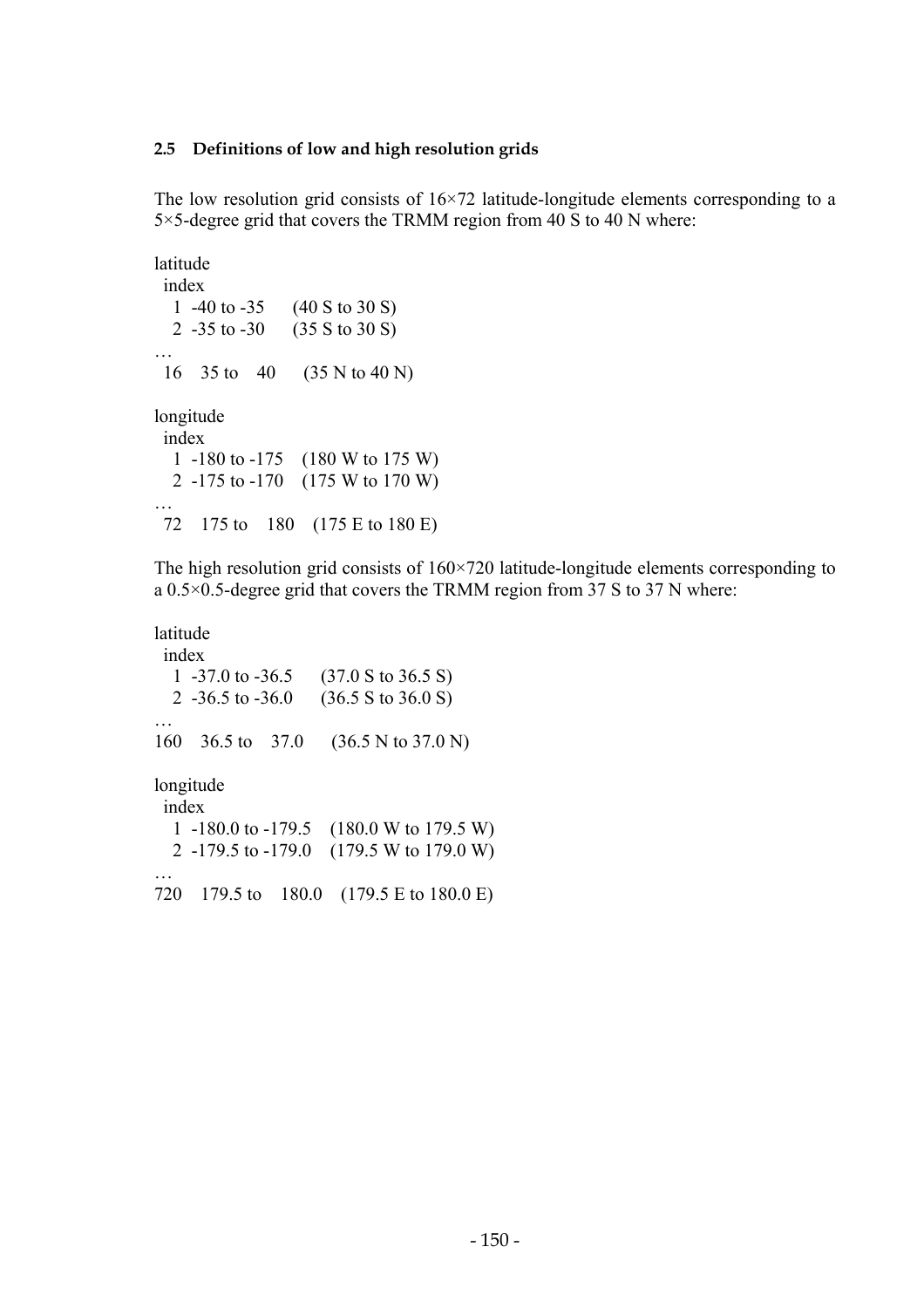### **3. Processing Procedure:**

The basic steps in the procedure are:

- i. Read in data (scan by scan) from 2A-21, 2A-23, 2A-25 and 1C-21.
- ii. Adjust the numbering conventions so that  $Zm$ . Zt and R are aligned properly; this is done by using the anchor point of binEllipsoid in 1C-21 and the corresponding bin ellipsoid of 2A-25 which, by convention, is the 80th element of Zt.
- iii. Find the coarse and fine resolution boxes to which each of the 49 observations belongs. Note that a single scan is composed of 49 observations each at a different incidence angle. (coarse resolution boxes are 5×5-degree cells) (fine resolution boxes are 0.5×0.5-degree cells)
- iv. Resample Zm, Zt and R from the range direction onto the vertical.
- v. Update the various statistics.
- vi. If a month transition occurs within the granule, write the HDF output file and reinitialize the intermediate files.

#### **4. Comments and Issues:**

- i. In version 6, the rain statistics are computed only when the 'rain-certain' flag is set in 1C-21. The 'rain-possible' flag is treated the same as a 'no-rain' flag. Products defined in version 4 (which contained the term 'All' in the product name) and which included 'rain-certain' and 'rain-possible' data, have been deleted from the list of version 6 products.
- ii. It is assumed in the program that the verification file does not exist; if it is already exists an error will occur.
- iii. There are 2 definitions of zeta and nubf (from  $2A-25$ ). In both cases the original definitions of these quantities are used; i.e., the first element of the array.
- iv. The height levels are being defined relative to the ellipsoid and not the local surface. This may cause difficulties in the interpretation of the statistics over some land areas at the lower height levels because the level can be below the local surface. In these cases, the rain rate is always set to some flag value and is not counted in the statistics. On the other hand,  $ttlPix1$  (or  $ttlPix2$ ), the total number of valid observations at the low (high) resolution averaging box, will be incremented so that the observations 'below the surface' will be counted as 'no-rain' events. This will introduce a negative bias into the mean rain rate at the (lat,long) box in question.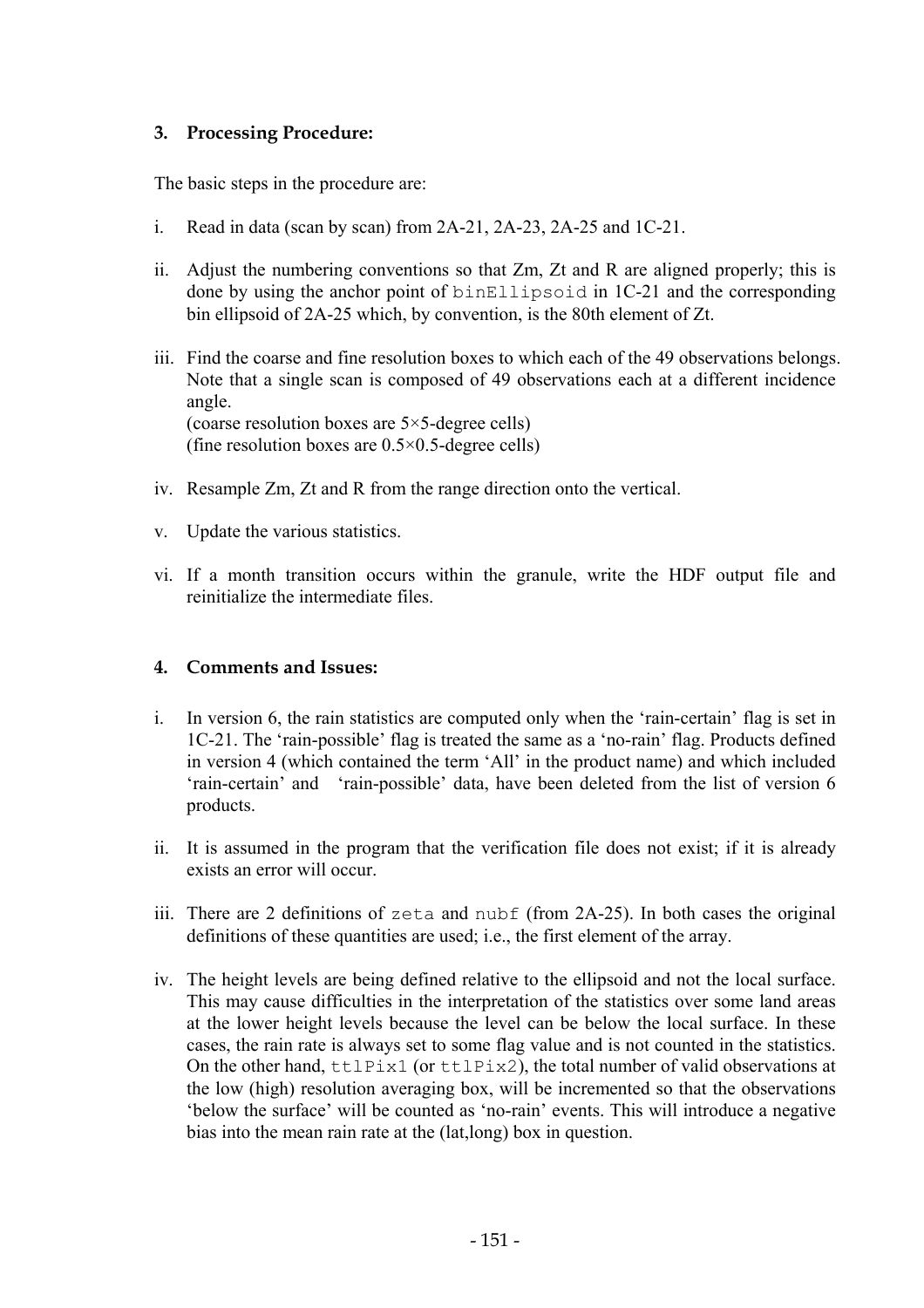- v. Missing data scans are being checked by monitoring the scanStatus flags in 1C-21. If this indicates a missing scan, no processing is done for that scan. Checks for individual missing variables are not being done explicitly, however.
- vi. There are several subtle, interrelated issues regarding the definitions of rain and no-rain and how these definitions affect the statistics. For most of the output products from level 2, numbers that represent a physical quantity (non-flagged values) are being output only if the minEchoFlag variable in 1C-21 is set to 'rain-certain'. However, an important category of products ( $Zt$  and rain rate from 2A-25 and  $Zm$ from 1C-21) is being output under rain-possible conditions. With the exception noted above only those products for which rain detection is classified as 'certain' are included in the statistics (that is, the statistics conditioned on rain being present). Although some rain events will be missed, the advantage of this selection is that the set of products should be self-consistent. The above was valid for version 4. In versions 5 and 6 the rain-possible flag is always treated as a no-rain occurrence (see comment i.).
- vii. The quantity 'minEchoFlag' (from 1B-21 and 1C-21) provides information on the presence/absence of rain along each of the 49 angle bins that comprise the cross-track scan. To test whether rain is present at a particular range bin or height above the ellipsoid, a threshold value must be used. Presently, this threshold is  $dBZt > 0.01$  dB so that if minEchoFlag indicates the certainty of rain along the beam and if dBZt > 0.01 dB at a particular range bin or height level, then the data (e.g., rain rate, dBZm, dBZt, etc) are used in the calculation of the statistics (mean and standard deviation).

A difficulty arises in defining the histograms for the rain rates. The lowest histogram bin for dBZt and dBZm is taken from 0.01 dB to 12 dB; the subsequent bins are taken equal to 2 dB so that the bin boundaries are 14 dB, 16 dB,…, 70 dB. Since the Z-R relationship that is used in 2A-25 can change depending on the storm type and vertical structure, and because the histogram bins must be fixed, the bins for the quantity 10  $log R$  (where *R* is the rain rate in mm/h) are determined from the nominal relationship  $Z = 200R^{1.6}$  or in dB:

 $dBR = 0.625$  dBZ - 14.38.

For example, the dB*Z* histogram bin from 12 dB to 14 dB corresponds to the rain rate histogram bin from -6.88 dB to -5.63 dB. The lowest dB*R* value (the lower boundary of the first bin) is  $0.625 \times 0.01 - 14.38 = -14.32$  dB. It is possible, however, for dBR to be less than this because the actual Z-R relationship used in 2A-25 differs from the nominal relationship. In order to count all non-zero rain rates (under 'rain-certain' conditions), the lower boundary of the first dB*R* histogram bin is set to -20 dB rather than -14.32 dB. The reason for doing this is to ensure that the number of data points that are categorized in the rain rate histogram are equal to the number of data points used in the calculation of the mean and standard deviation of this quantity.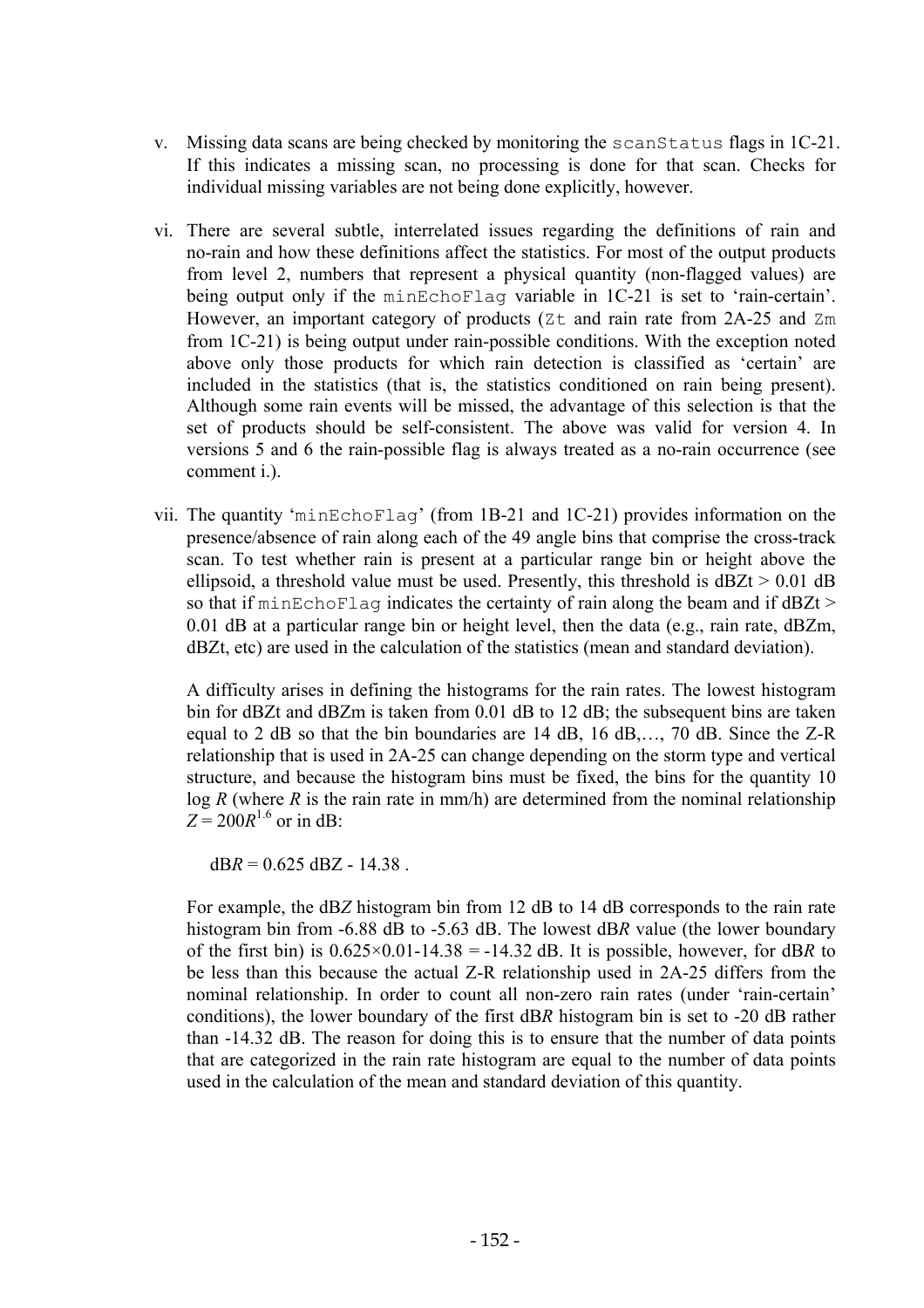viii. There are 4 types of rain rates that are defined in 3a-25.

The first is a 'near-surface' rain rate that is obtained from the range bin closest to the surface that is not corrupted by the surface clutter. In version 4, two sets of products were being computed from these data: the first set of statistics used only those rain rate for which rain is classified as 'certain'; the second set used those rain rates for which rain is classified either as 'possible' or 'certain'. For version 5, the determination was made to eliminate products using the 'rain-possible' flag (see comment i).

The second type of rain rate is the path-averaged rain rate calculated by summing the values from the storm top (first gate where rain is detected) to the last gate (gate nearest to the surface uncontaminated by the surface clutter) and dividing by the number of gates in the interval.

The third type of rain rate is that at a fixed height above the ellipsoid (2, 4, 6, 10 and 15 km). For an arbitrary incidence angle there will be several range gates that intersect the height: to estimate dBZm, dBZt and rain rate at that height, a gaussian weighting is done in dB space for the reflectivity factors and in linear space for the rain rates. This resampling lowers the minimum detectable threshold that, in turn, affects the histogram counts in the 2 lowest bins. In other words, the histogram counts at the lowest 2 bins will generally be larger for the height-profiled quantities than for the 'near-surface' or 'path-averaged' quantities.

The fourth type, added in version 6, is an estimated surface rain rate. See 2a25 for a discussion.

- ix. As noted in comment v., the rain rate statistics over mountainous regions at the height levels of 2 and 4 km will tend to underestimate the actual values; for these cases, the near-surface rain rate statistics (under 'rain-certain' conditions) should be a more reliable indicator of the near-surface rain rate.
- x. All of the statistics in 3a25 are conditioned on the existence of one or more variables. To compute the unconditioned statistic, it is necessary to compute the probabilities of the events upon which the statistic is conditioned. For example, rainMean1(i,j,k) is the conditional mean rain rate in the box  $(i,j)$  at the kth height level. To convert this into an unconditional mean rain rate, *R*m say, it is necessary first to compute the probability of rain at the appropriate latitude-longitude box and height:

$$
P_r(i, j, k) = \frac{\operatorname{rain} \operatorname{Fix} 1(i, j, k)}{\operatorname{ttl} \operatorname{Fix} 1(i, j)}
$$

$$
R_m(i, j, k) = P_r(i, j, k) \times \operatorname{rainMean} 1(i, j, k)
$$

To convert this to an accumulation (in mm) over a time period consisting of *N* hours, a multiplication of  $R_m$  by  $N$  would be used. For example, the accumulation in mm in a 30 day month *N* = 720.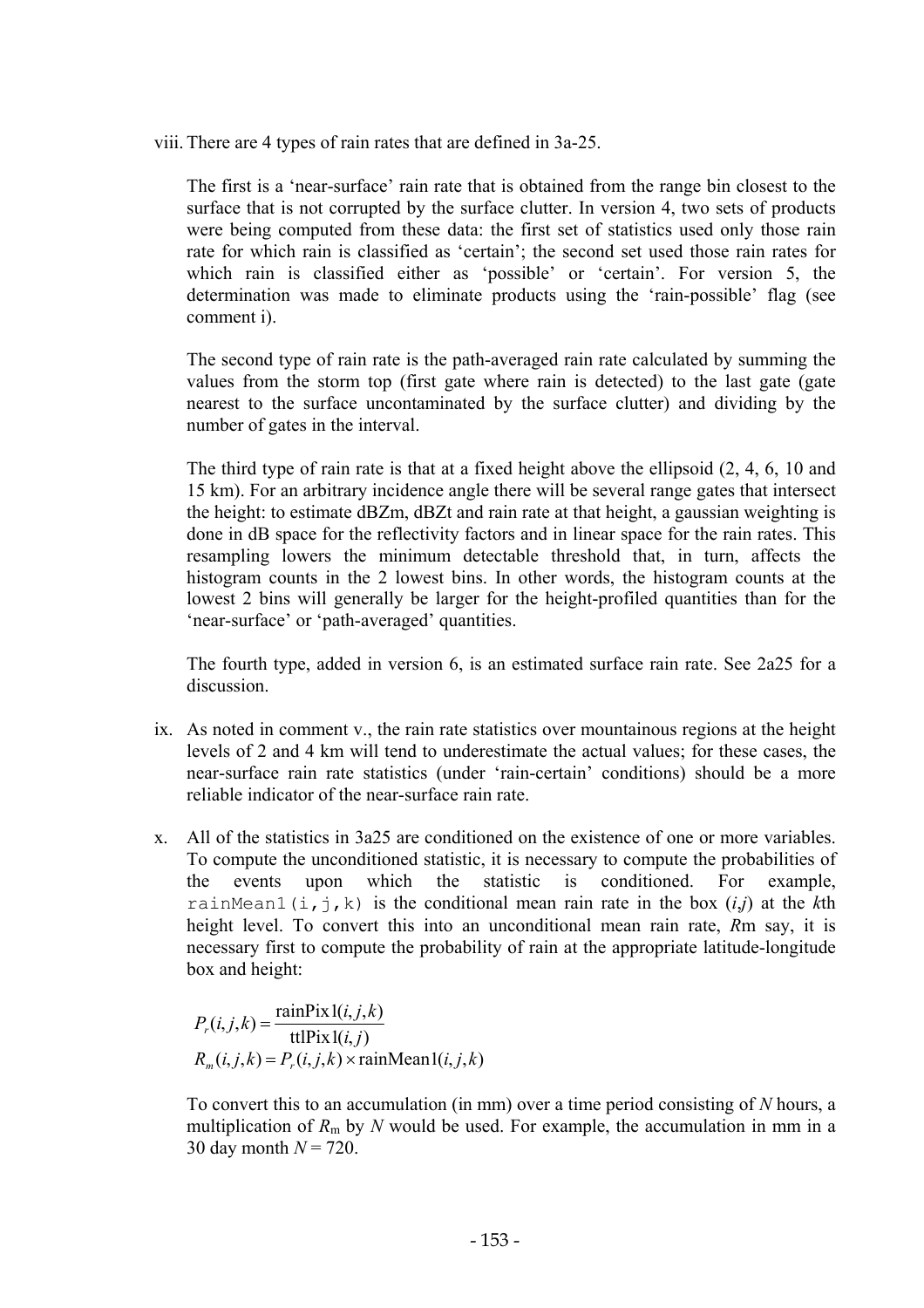Similarly, to compute the unconditional mean rain rate for stratiform rain,  $R_m^{\text{Strat}}$ , at  $(i,j,k)$ :

$$
P_r^{\text{Strat}}(i,j,k) = \frac{\text{stratRainPix1}(i,j,k)}{\text{ttIPix1}(i,j)}
$$

$$
R_m^{\text{Strat}}(i,j,k) = P_r^{\text{Strat}}(i,j,k) \times \text{stratRainMean1}(i,j,k)
$$

Note also the following probabilities:

$$
P_r(\text{bright-band}) = \frac{\text{bbP} \text{fixNum}(i,j)}{\text{ttI} \text{Fix} 1(i,j)}
$$
\n
$$
P_r(\text{stratiform rain}|\text{rain}) = \frac{\text{stratRainFix} 1(i,j,k)}{\text{rainFix} 1(i,j,k)}
$$
\n
$$
P_r(\text{convective rain}|\text{rain}) = \frac{\text{convRainFix} 1(i,j,k)}{\text{rainFix} 1(i,j,k)}
$$
\n
$$
P_r(\text{bright-band}|\text{rain}) = \frac{\text{bbP} \text{fixNum}(i,j,k)}{\text{rainFix} 1(i,j,k)}
$$

Note the difference among quantities of the following kind:

$$
P_r(\text{stratiform rain}|\text{rain}) = \frac{\text{stratRainFix1}(i,j,k)}{\text{rainFix1}(i,j,k)}
$$

$$
P'_r(\text{stratiform rain}|\text{rain}) = \frac{\text{stratRainFix1}(i,j,k)}{\text{rainFix1}(i,j,6)}
$$

$$
P''_r(\text{stratiform rain}|\text{rain}) = \frac{\text{stratRainFix1}(i,j,6)}{\text{rainFix1}(i,j,6)}
$$

 $P_{r}$ <sup>"</sup> corresponds to what is the most common definition of the probability of stratiform rain: given that rain is present, what is the probability that it is stratiform.  $P_r$  is the probability that, given rain is present at a particular height level (denoted by the index *k*), that the rain is stratiform.  $P_r$ <sup>t</sup> is the probability that, given rain is present somewhere along the beam, that rain is present at height level  $k$  and that the rain is stratiform.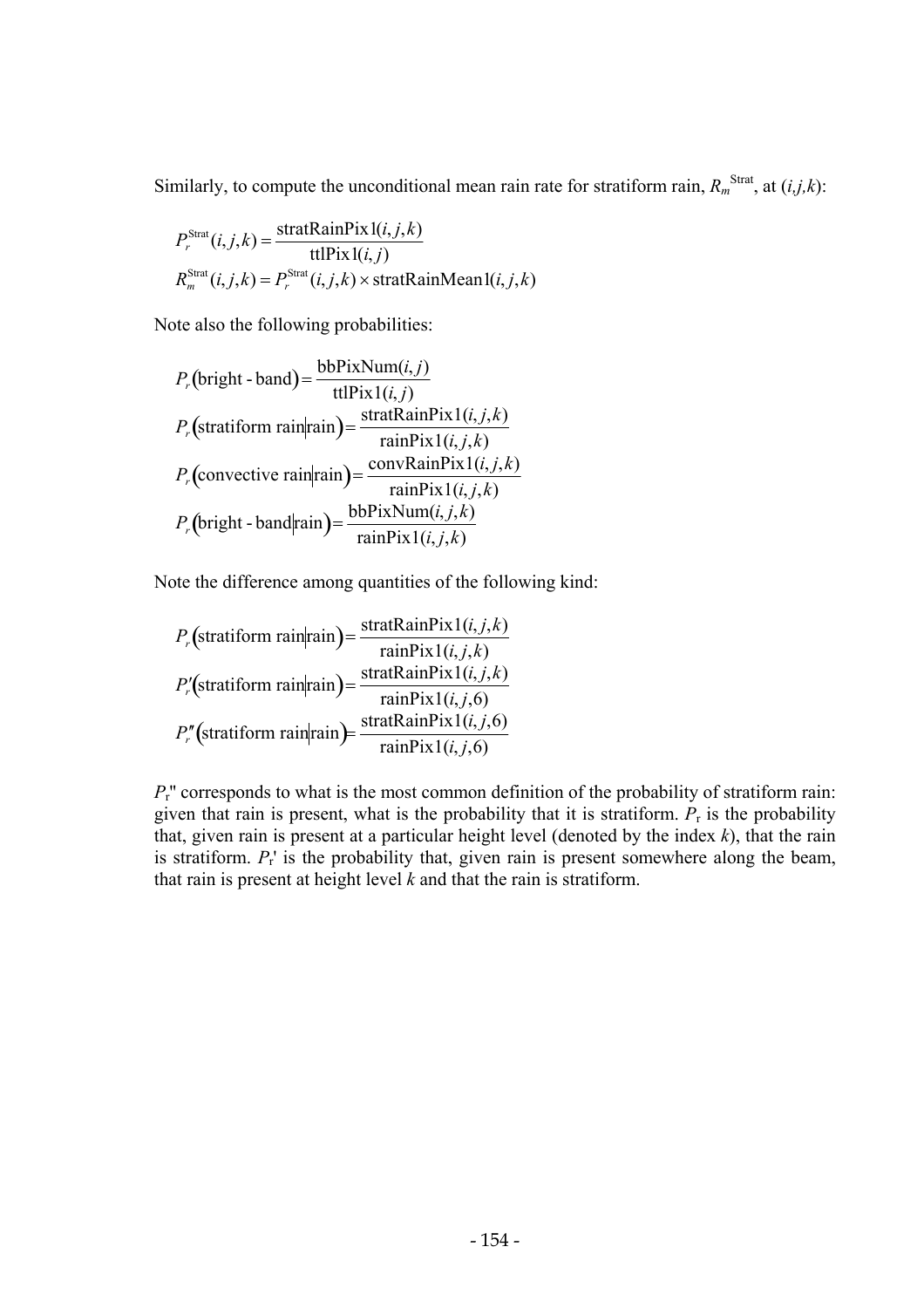#### **5. Changed Variables in Version 6**

#### **5.1 New variables**

bbNadirPix1 bbNadirHtMean1 bbNadirHtDev1 bbNadirHH bbNadirWidthMean1 bbNadirWidthDev1 bbNadirWidthH bbNadirZmaxMean1 bbNadirZmaxDev1 bbNadirZmaxH e\_surfRainPix1 e\_surfRainMean1 e\_surfRainDev1 e\_surfRainH e\_surfRainPix2 e\_surfRainMean2 e\_surfRainDev2 e\_surfRainConvPix1 e\_surfRainConvMean1 e\_surfRainConvDev1 e\_surfRainConvH e\_surfRainConvPix2 e\_surfRainConvMean2 e\_surfRainConvDev2 e\_surfRainStratPix1 e\_surfRainStratMean1 e\_surfRainStratDev1 e\_surfRainStratPix2 e\_surfRainStratMean2 e\_surfRainStratDev2 e\_surfRainStratH

epsilon0ConvPix1 epsilon0ConvMean1 epsilon0ConvDev1 epsilon0ConvH epsilon0ConvPix2 epsilon0ConvMean2 epsilon0ConvDev2 epsilon0StratPix1 epsilon0StratMean1 epsilon0StratDev1 epsilon0StratH epsilon0StratPix2 epsilon0StratMean2 epsilon0StratDev2

epsilonConvPix1 epsilonConvMean1 epsilonConvDev1 epsilonConvH epsilonConvPix2 epsilonConvMean2 epsilonConvDev2 epsilonStratPix1 epsilonStratMean1 epsilonStratDev1 epsilonStratH epsilonStratPix2 epsilonStratMean2 epsilonStratDev2

pia0Pix pia2a25Pix piaHbPix piaSrtPix piaCCoefPix

piaSrtssPix piaSrtssMean piaSrsstDev piaSrtssH piaHbssPix piaHbssMean piaHbssDev piaHbssH pia0ssPix pia0ssMean pia0ssDev pia0ssH pia2a25ssPix pia2a25ssMean pia2a25ssDev pia2a25ssH

convCCoefPix stratCCoefPix rainCCoefPix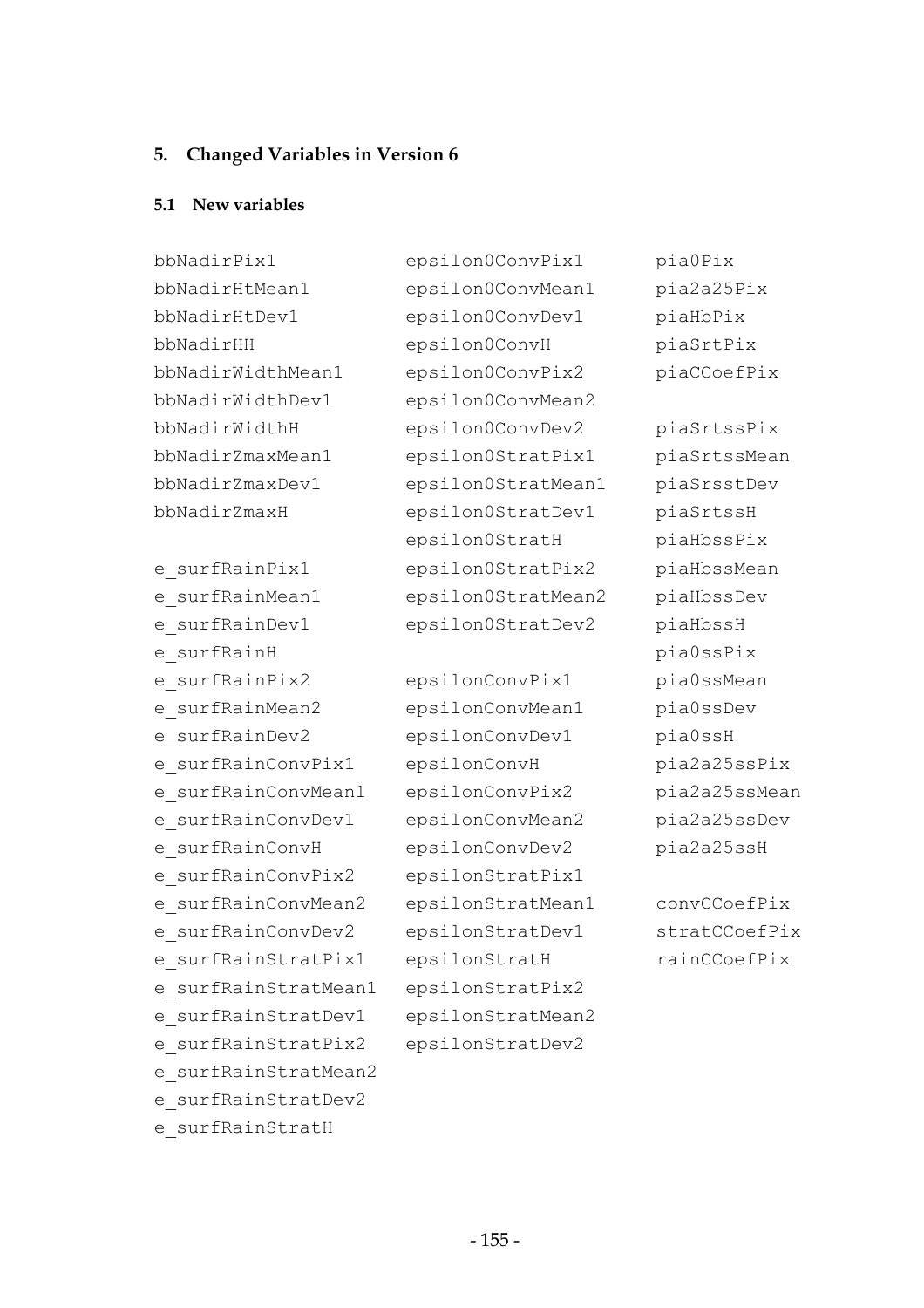| rzPix1      | shallowIsoRainPix1  | surfRainStratPix1  |
|-------------|---------------------|--------------------|
| rzA1        | shallowIsoRainMean1 | surfRainStratMean1 |
| rzB1        | shallowIsoRainDev1  | surfRainStratDev1  |
| rzPix2      | shallowIsoRainH     | surfRainStratH     |
| rzA2        | shallowIsoRainPix2  | surfRainStratPix2  |
| rzB2        | shallowIsoRainMean2 | surfRainStratMean2 |
| rzConvPix1  | shallowIsoRainDev2  | surfRainStratDev2  |
| rzConvA1    |                     | surfRainConvPix1   |
| rzConvB1    | shallowRainPix1     | surfRainConvMean1  |
| rzConvPix2  | shallowRainMean1    | surfRainConvDev1   |
| rzConvA2    | shallowRainDev1     | surfRainConvH      |
| rzConvB2    | shallowRainH        | surfRainConvPix2   |
| rzStratPix1 | shallowRainPix2     | surfRainConvMean2  |
| rzStratA1   | shallowRainMean2    | surfRainConvDev2   |
| rzStratB1   | shallowRainDev2     |                    |
| rzStratPix2 |                     |                    |
| rzStratA2   |                     |                    |
| rzStratB2   |                     |                    |

#### **5.2 Deleted Variables**

| bbwidthMean1 | stormHtZmCCoef | surfRainAllPix1  |
|--------------|----------------|------------------|
| bbwidthDev1  | wrainPix1      | surfRainAllMean1 |
|              | wrainPix2      | surfRainAllDev1  |
| epsilonPix1  | xiZmCCoef      | surfRainAllH     |
| epsilonMean1 | zmGradH        | surfRainAllPix2  |
| epsilonDev1  | zpzmH          | surfRainAllMean2 |
| epsilonH     |                | surfRainAllDev2  |

### **5.3 Spelling Correction**

stratZtH ; was "startZtH"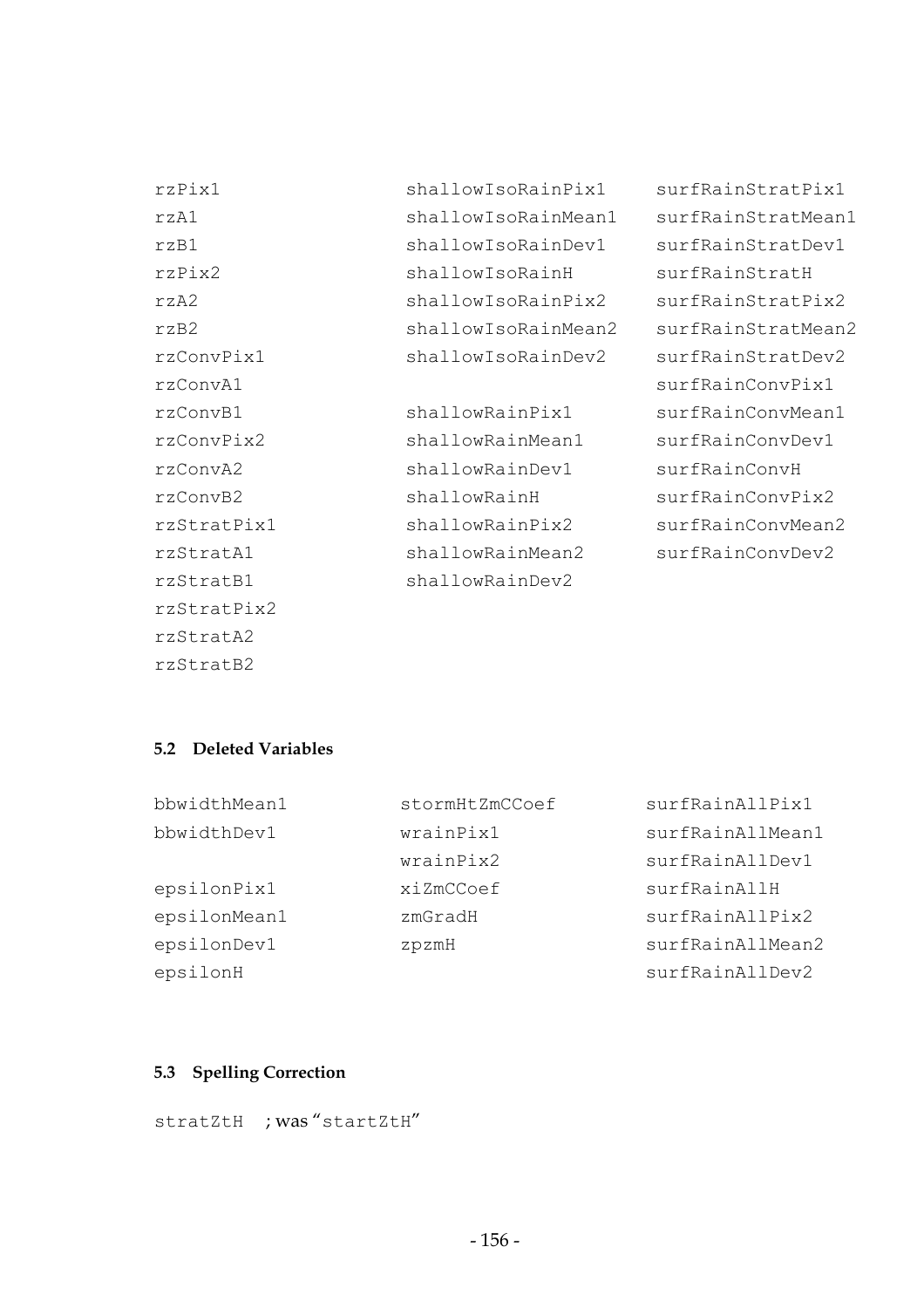# **3-2. 3A-26: Estimation of Space-Time Rain Rate Statistics Using a Multiple Thresholding Technique**

# **1. Objective of the algorithm**

The primary objective of 3A-26 is to compute the rain rate statistics over 5-degree (latitude)×5-degree (longitude)×1-month space-time regions. The output products include the estimated values of the probability distribution function of the space-time rain rates at 4 "levels" (2 km, 4 km, 6 km and path-averaged) and the mean, standard deviation, and probability of rain derived from these distributions. Three different rain rate estimates are used for the high-resolution rain rate inputs to the algorithm: the standard Z-R (or 0th-order estimate having no attenuation correction), the Hitschfeld-Bordan (H-B), and the rain rates taken from 2a-25. (Fits based on the high-resolution inputs from the surface reference technique are output to the diagnostic file for evaluation).

This algorithm is based on a statistical procedure. Although the radar team believes that a statistical method of this type should be implemented for TRMM, the method is relatively new and the testing has been carried out only on simulated data and on preliminary TRMM data. Caution on the use of the results is well warranted.

# **2. Description of the Method**

A general understanding of the method can be gained by noting that the amount of attenuation in the TRMM radar signal depends on the 2-way path attenuation down to the range gate of interest. This attenuation increases as the range gate is taken deeper into the storm (closer to the surface) and as the rain rate increases. Although some general features of the rain are used in 2a-25, the rain rate estimates are obtained at each instantaneous field of view (IFOV) of the instrument. The space-time statistics of these high-resolution estimates are done in 3a-25. Most users of the TRMM radar data will be interested in the output data from 3a-25 and not the data from 3a-26.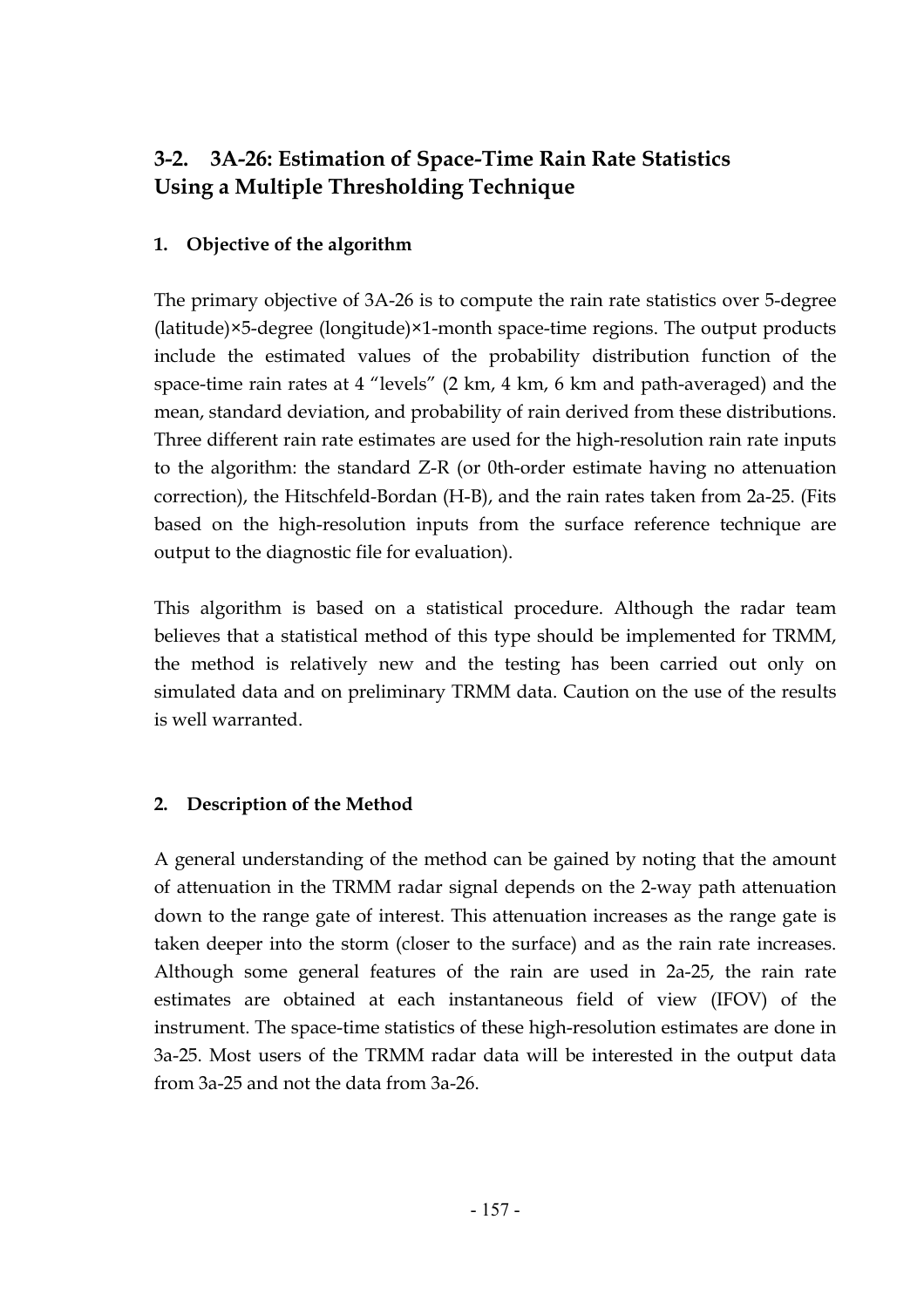Algorithm 3a-26 serves as an alternative way of estimating the space-time rain statistics. The idea behind the method is that because of attenuation at high rain rates and low signal to noise ratios at light rain rates, there will usually exist an intermediate region over which the rain rate estimates are most accurate. Using only these estimates and an assumption as to the form of the probability distribution function (log-normal), the parameters of the distribution can be found by minimizing the rms difference between the hypothetical distribution and the values of the distribution obtained directly from the measurements. Once the distribution is estimated, the mean and standard deviation of the distribution can be calculated [Refs. 1-2, Ref. 6].

Useful by-products from the calculation of the probability distribution of rain rates are the fractional areas above (or below) particular rain rate thresholds. These data can be used as inputs to some of the area-time integral (ATI) methods that have been proposed [Refs. 3-5]. Although the data can be used to implement the ATI method, the method used in 3a-26 is itself not an ATI method.

The behavior of the estimates depends strongly on the magnitude and type of threshold as well as the method that is used to determine the high-resolution rain rates. There are 3 methods that are used to determine the high-resolution rain rates: the Z-R (0th order without attenuation correction), the Hitschfeld-Bordan (H-B), and the hybrid method of 2a-25. A fourth method, based solely upon the surface reference method, is implemented in the code but the results are output only to a diagnostic file for evaluation. For the 3 estimates of rain rate (Z-R, HB and 2a-25), *Q* (or zeta as defined in 2a-25) is used as the threshold parameter. What this means is that if the threshold is set to a particular value, *Q\**, then if the measured value of *Q* is less than *Q\**, the corresponding rain rate is accepted - that is, it is used to update the distribution function of rain rates. On the other hand, if *Q* exceeds *Q\** the corresponding rain rate estimate is rejected - that is, it is not used to update the distribution function. As the threshold value, *Q*, is increased a larger percentage of the rain rates will be accepted. The converse holds so that as *Q* is decreased a smaller percentage of the rain rates will be used in estimating the distribution function. It should be noted that *Q* is a proxy for the attenuation and usually assumes a value between 0 and 1.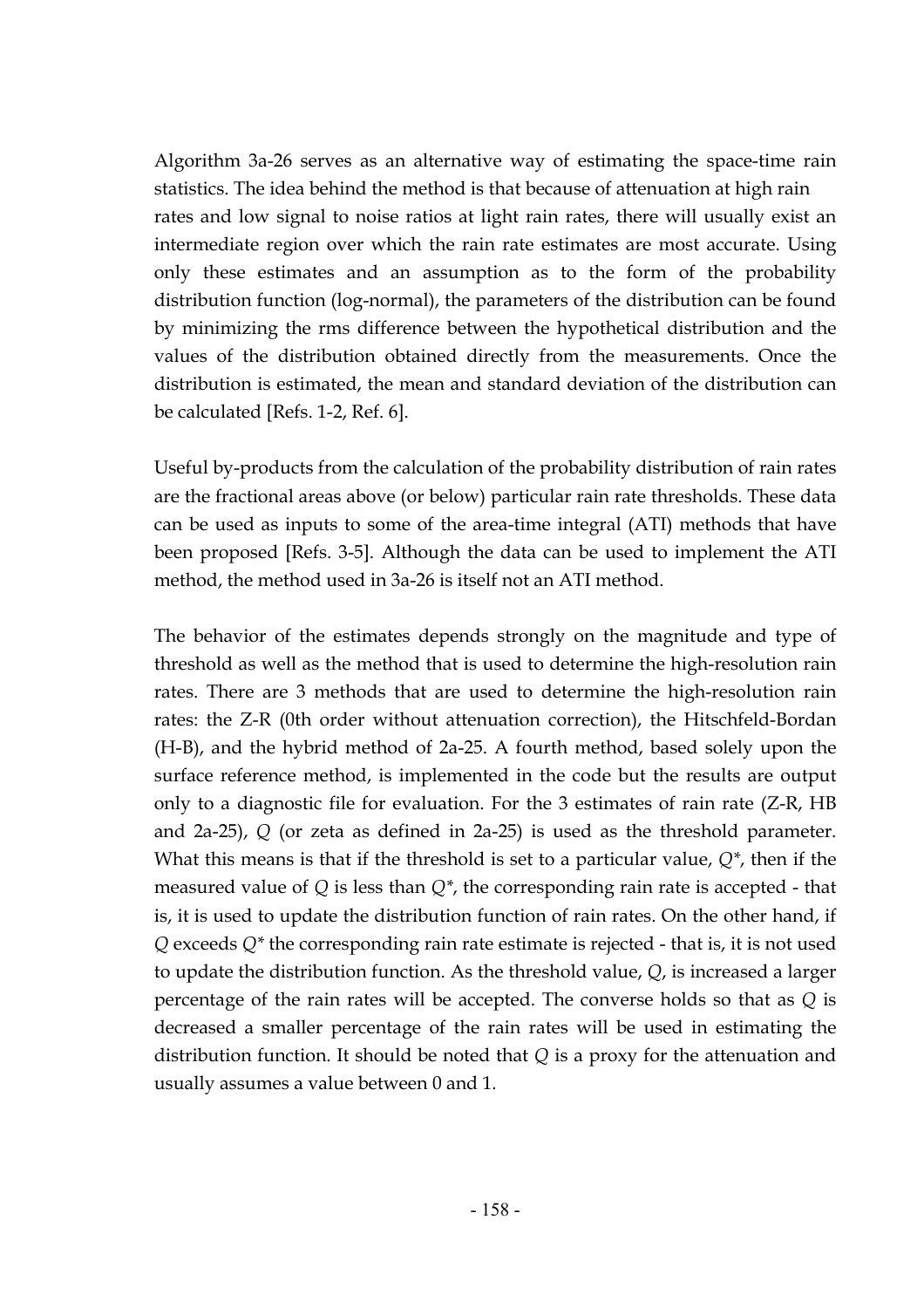If the Z-R method (without attenuation correction) of estimating the high resolution rain rates is considered, the corresponding output files include the rain rate distribution function, zeroOrderpDf, and the mean, standard deviation, and probability of rain derived from the distribution, zeroOrderFit, for 6 different values of the *Q* threshold. The six values of *Q* are: 0.1, 0.2, 0.3, 0.5, 0.75 and 0.9999. Which set of values corresponding to which threshold should be used ? Simulations suggest that if the total number of rain points is on the order of 500 to 1000, the best accuracy is usually obtained by using a threshold value of 0.3. This corresponds to the 3rd array element so that the monthly mean rain rate (using the Z-R method) over the 5×5-degree box (lat, long) at height level, ih, is given by:

mean = zeroOrderFit(lat, long, 1, ih, iq = 3)

The standard deviation and probability of rain are given by:

```
std dev = zeroOrderFit(lat, long, 2, ih, iq = 3)
Pr (Rain) = zeroOrderFit(lat, long, 3, ih, iq = 3)
```
Simulations indicate that for a large number of rain points  $(N > 5000)$ , the use of smaller threshold values  $(Q = 0.2)$  may lead to better estimates of the mean space-time rain rate. In the case of  $Q = 0.2$  we have:

| Mean    | $=$ zeroOrderFit(lat, long, 1, ih, iq = 2)            |  |  |
|---------|-------------------------------------------------------|--|--|
| std dev | $=$ zeroOrderFit(lat, long, 2, ih, iq = 2)            |  |  |
|         | Pr (Rain) = $zeroOrderFit$ (lat, long, 3, ih, iq = 2) |  |  |

A useful set for comparison is the choice:  $Q = 0.999$  (array element 6). In this case nearly all of the Z-R rain rate estimates are accepted so that the method reduces to fitting almost all the Z-R derived rain rates to a lognormal distribution:

| Mean    | $=$ zeroOrderFit(lat, long, 1, ih, iq = 6)         |  |  |
|---------|----------------------------------------------------|--|--|
| std dev | = zeroOrderFit(lat, long, 2, ih, iq = 6)           |  |  |
|         | Pr (Rain) = zeroOrderFit(lat, long, 3, ih, iq = 6) |  |  |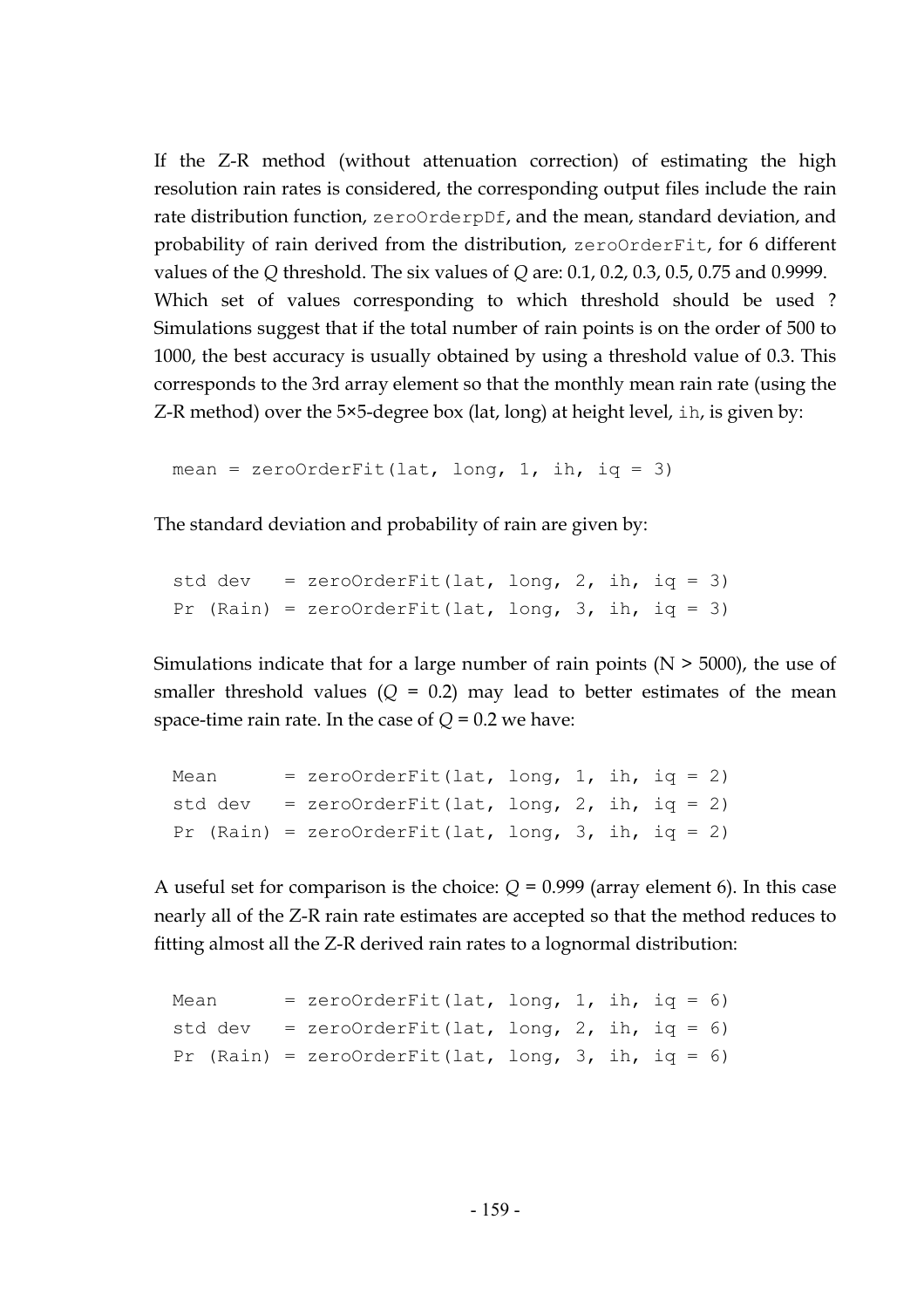The estimate of the mean as determined from the zeroOrderFit HDF output variable should be considered the primary output of the algorithm. Since *Q* = 0.3 is considered, nominally, as the optimum choice of threshold, the variable, rainMeanTH, has been defined to store these values. In particular:

```
 rainMeanTH(lat,long,ih) = zeroOrderFit(lat,long,ih,1,3)
```
The accuracy of the results at other *Q* thresholds and the statistics derived from the Hitschfeld-Bordan (hbFit) and rain rates from 2a-25 (fit2A25) will be evaluated as additional data from the TRMM radar become available.

### **3. Relationship of 3a-26 outputs to those of 3a-25**

In comparing the statistics from 3a-25 and 3a-26 there are 2 differences between these data sets that should be kept in mind. The first is that the statistics produced from 3a-25 are conditioned either on the presence of rain or on the presence of a particular type of rain (stratiform or convective). For the 3a-26 products the means and standard deviations derived from the zeroOrderFit, hbFit and fit2A25 arrays are unconditioned - that is, the statistics include both rain and no-rain events. The second difference is that the set of heights for the 3a-26 products is a subset of the heights used for the (low resolution) products of 3a-25.

| hlevel | Height       | above |
|--------|--------------|-------|
|        | ellipsoid    |       |
| 1      | 2 km         |       |
| 2      | 4 km         |       |
| 3      | 6 km         |       |
|        | Path-average |       |

For the 3a-26 products, the height levels relative to the ellipsoid are: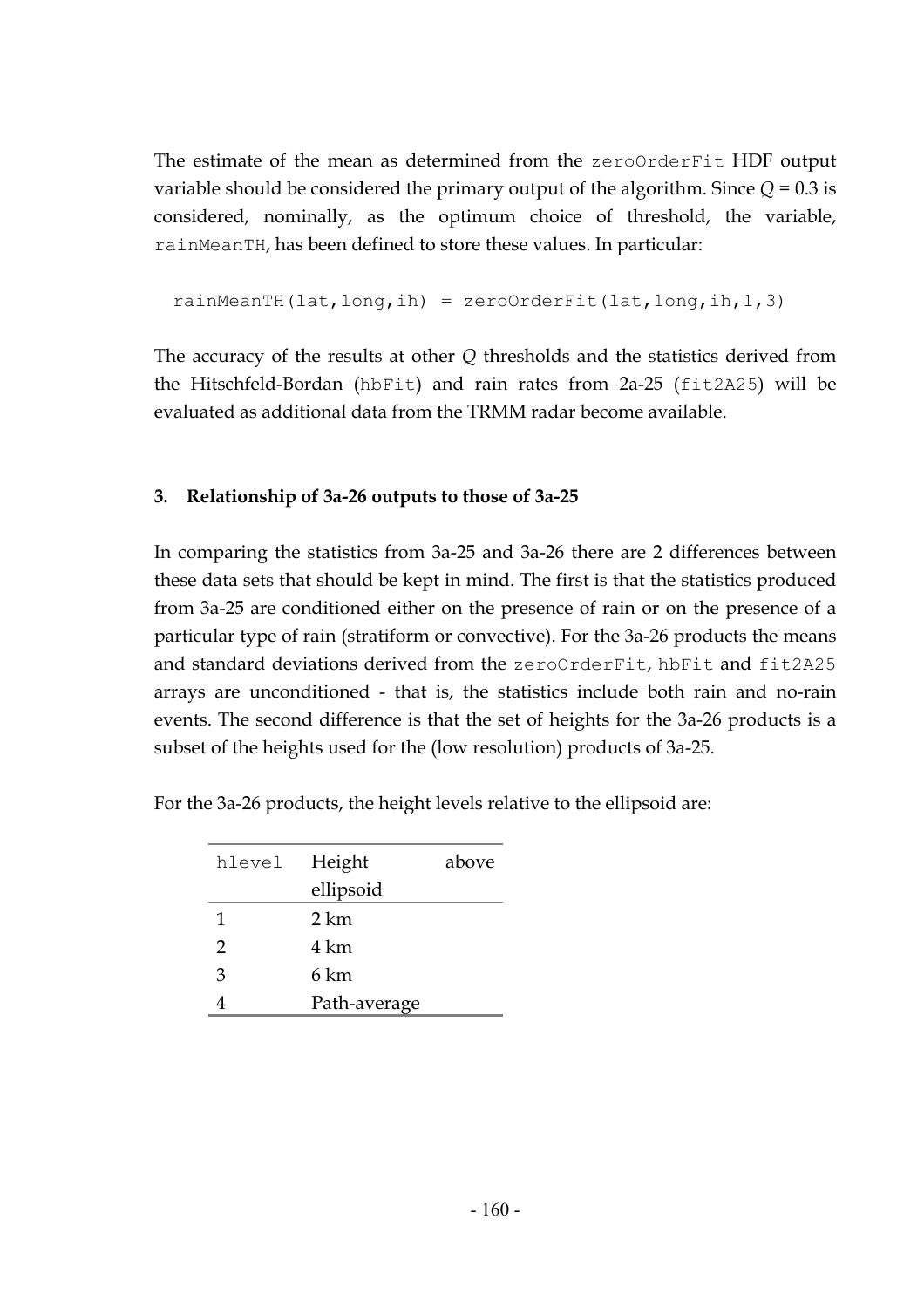| hlevel         | Height           | above |
|----------------|------------------|-------|
|                | ellipsoid        |       |
| 1              | 2 km             |       |
| 2              | 4 km             |       |
| 3              | 6 km             |       |
| $\overline{4}$ | 10 km            |       |
| 5              | $15 \mathrm{km}$ |       |
| 6              | Path-average     |       |

For 3a-25 products, the height levels relative to the ellipsoid are:

In earlier versions of the program, the height levels were defined relative to the local surface. In the latest versions of 3a-25 and 3a-26 (version 3 and greater) all heights are measured relative to the earth's ellipsoid.

As an example, assume that the monthly rain accumulations, MRA (millimeters/month), are to be computed over the 5-degree×5-degree latitude-longitude box specified by (lat, long) for the rain rates measured at a height level given by hlevel.

From 3a-25, the mean rain rate (mm/hr), conditioned on rain being present at height level, ih, is given by:

```
 rainMean1(lat, long, ih).
```
To convert this to an unconditioned mean rain rate the quantity is first multiplied by the probability of rain. This can be approximated by the ratio of the number of rain counts  $(rainPix1(lat,long,ih))$  to the total number of observations over the month (ttlPix1(lat,long)).

To convert this to a monthly accumulation, the unconditioned rain rate is multiplied by the number of hours in a (30 day) month, 720, so that the monthly rain accumulation, MRA (mm/month), as derived from the 3a-25 products, is:

MRA(3a-25) = rainMean1(lat,long,ih)\*PrRain(lat,long,ih)\*720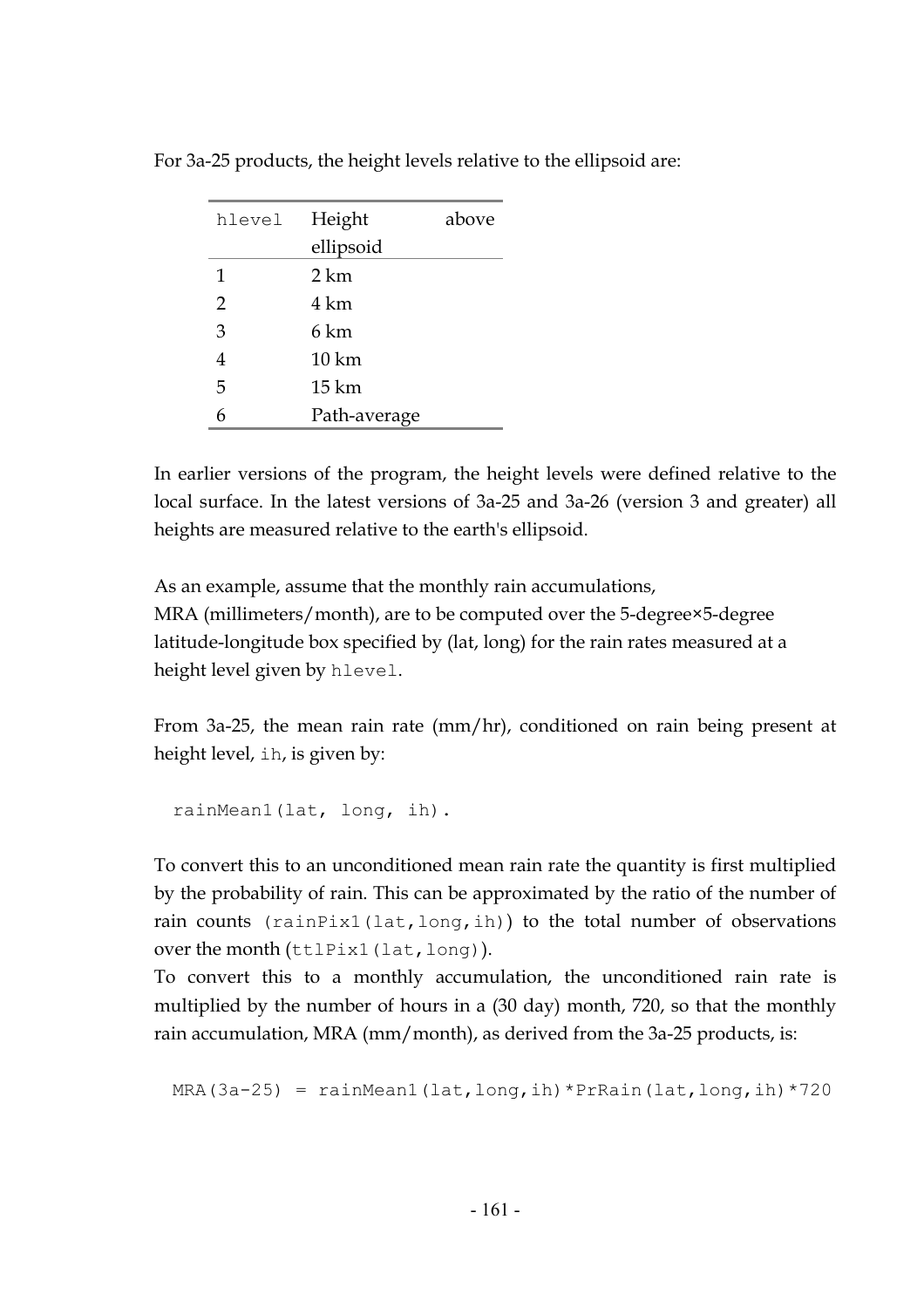where

```
 PrRain(lat,long,ih) = 
 rainPix1(lat,long,ih)/ttlPix1(lat,long)
```
From the 3a-26 products, the MRA (mm/month), using the zeroth-order estimate  $(Z-R)$ , and the same conversion from mm/h to mm/month  $(720)$ , is:

```
MRA(3a-26) = zeroOrderFit(lat,long,ih,1,igthres) *720
```
For the 3rd threshold,  $Q = 0.3$ , the MRA is

```
MRA(3a-26) = zeroOrderFit(lat,long,ih,1,3) *720
```
or, equivalently,

MRA(3a-26) =  $rainMeanTH(lat, long, ih)*720$ 

# **4. Relationship between 3a-26 and the fractional areas above particular thresholds**

The single threshold technique (ATI) uses the fractional area above a particular rain rate threshold as a linear estimator for the area-average rain rate. Estimates of the fractional areas above a threshold can be obtained from the estimated distribution functions described above.

As noted above, the counts, which are proportional to the probability distribution functions of rain rate, are stored in the arrays:

```
 zeroOrderFit(16, 72, 4, 3, 6) 
 hbFit(16, 72, 4, 3, 6) 
 fit2A25(16, 72, 4, 3, 6)
```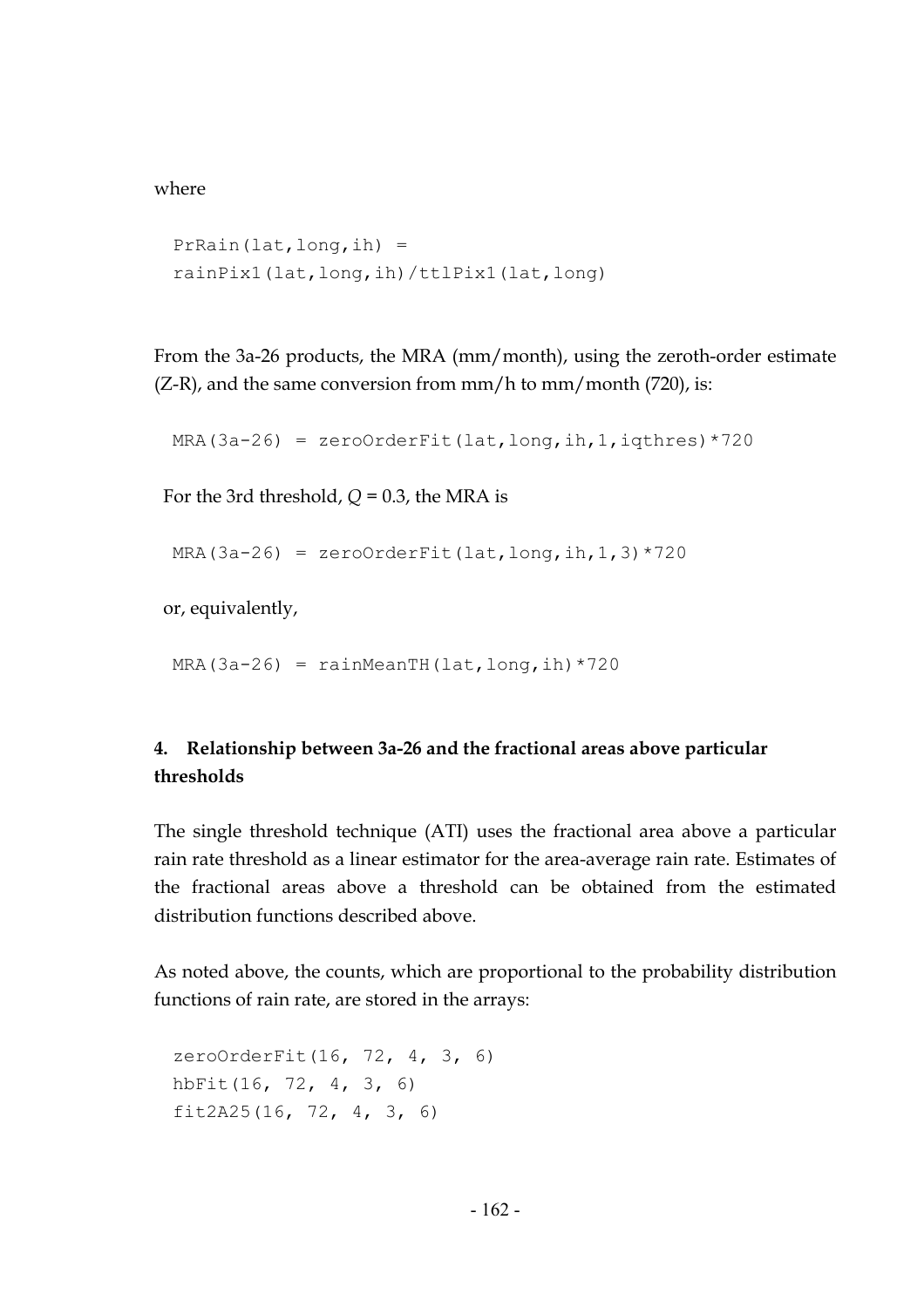where the 5 dimensional array refers to: latitude, longitude, height, fitting parameter, *Q* threshold)

and where

```
fitting parameter = 1 (mean value of log-normal distribution)
      = 2 (standard deviation of log-normal distribution) 
      = 3 (probability of rain)
```
It is important to note that these counts only include rain counts. To add in the no-rain counts, note that the total number of counts, ntot (lat, long), and the total number of rain counts (at level ih), nrain(lat,long,ih), are output variables so that

```
N no-rain(lat,long,ih) = ntot(lat,long) - nrain(lat,long,ih)
```
The probability distribution function, zeroOrderpDf' (unnormalized), that includes the no-rain cases is given by:

```
zeroOrderpDf' (lat, long, ir, ih, iq) =zeroOrderpDf(lat,long,ir,ih,iq) + N_no-rain(lat,long,ih)
for ir = 1, ..., 25iq = 1, . . , 6
```
the formulas for hbpDf and pDf2a25 are identical

The variable zeroOrderpDf'(lat,long,irainth,ih,iqthres) is the number of rain counts above the rain rate threshold corresponding to the 'ir' indice. Denote this rain rate by  $RR(ir)$ . The fractional area below the rain rate threshold RR(ir) at height level ih at the *Q* threshold, iq, using the Z-R estimates of rain rates is:

```
Fr Area{R < RR(ir)}(lat, long, ih) =
  zeroOrderpDf'(lat,long,ir,ih,iq)/ntot(lat,long)
```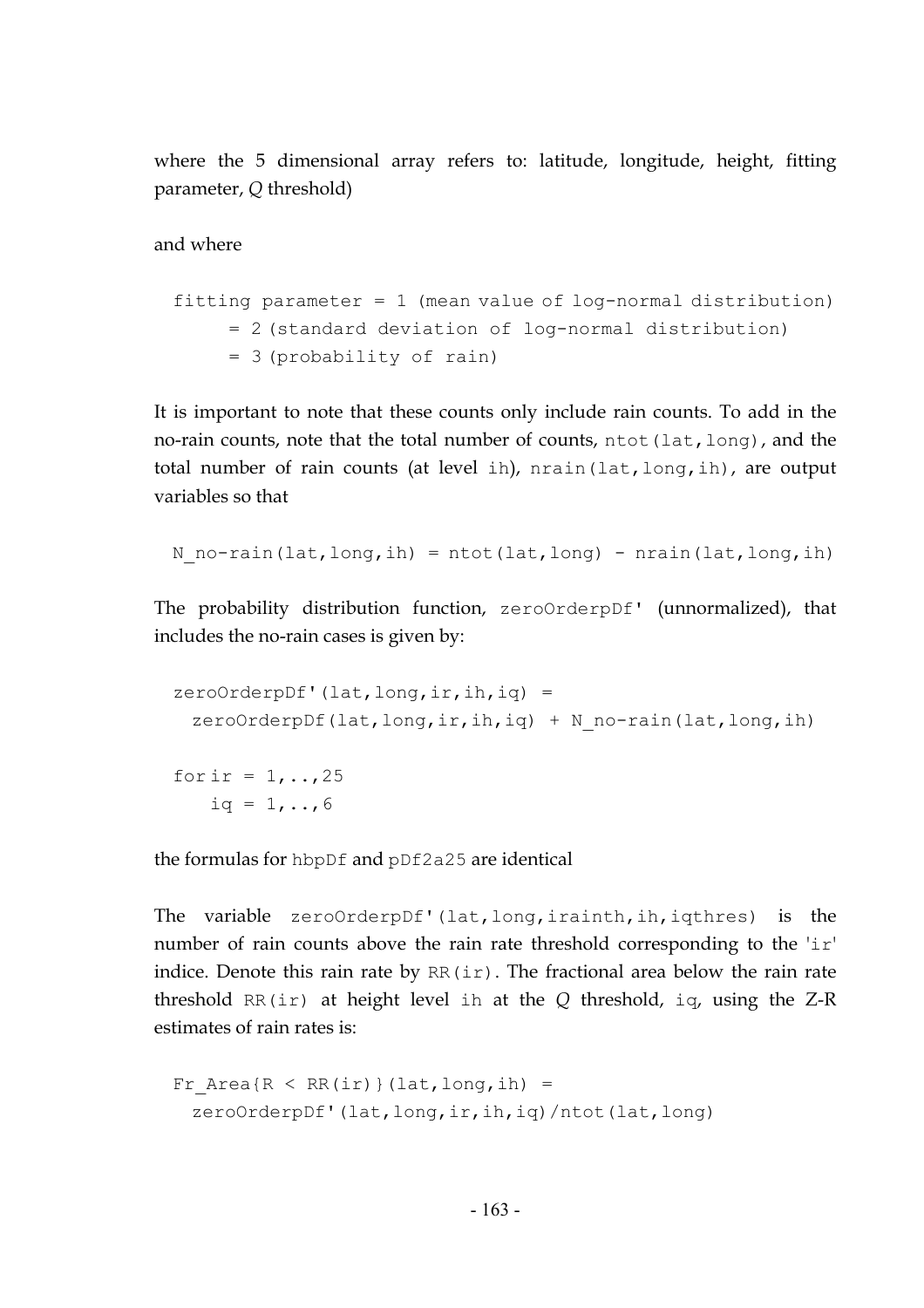The fractional area above this threshold is:

```
Fr Area RR > RR(ir)(lat,long,ih) =
     1 - Fr Area{R < RR(ir)}(lat,long,ih)
```
For example, to compute the fractional area above the threshold of 2.05 mm/h  $(ir)$ = 9 - see definition of the rain rate threshold categories in 3b below) at the *Q* threshold of 0.9999 ( $iq = 6$ ) at a height of 2 km above the ellipsoid (ih =1) the following equations are used:

```
zeroOrderpDf' (lat, long, ir=9, ih=1, iq=6) = zeroOrderpDf(lat,long,ir=9,ih=1,iq=6) + 
     N no-rain(lat, long, ih=1)
N no-rain(lat,long,ih=1) = ntot(lat,long) -
      nrain(lat,long,ih=1) 
Fr Area{RR<2.05}(lat,long,ih=1) =
      zeroOrderpDf'(lat,long,ir=9,ih=1,iq=6)/ntot(lat,long) 
Fr Area{RR>2.05}(lat,long,ih=1) =
     1 - Fr Area{RR<2.05}(lat, long, ih=1)
```
So that the fractional area above 2.05 mm/h over the 5×5-degree box (lat, long) over the month (which uses the Z-R derived rain rates and nearly all the data,  $iq =$ 6) can be expressed in terms of the HDF outputs:

```
 zeroOrderpDf(lat,long,ir=9,ih=1,iq=6) 
 nrain(lat,long,ih=1) 
 ntot(lat,long)
```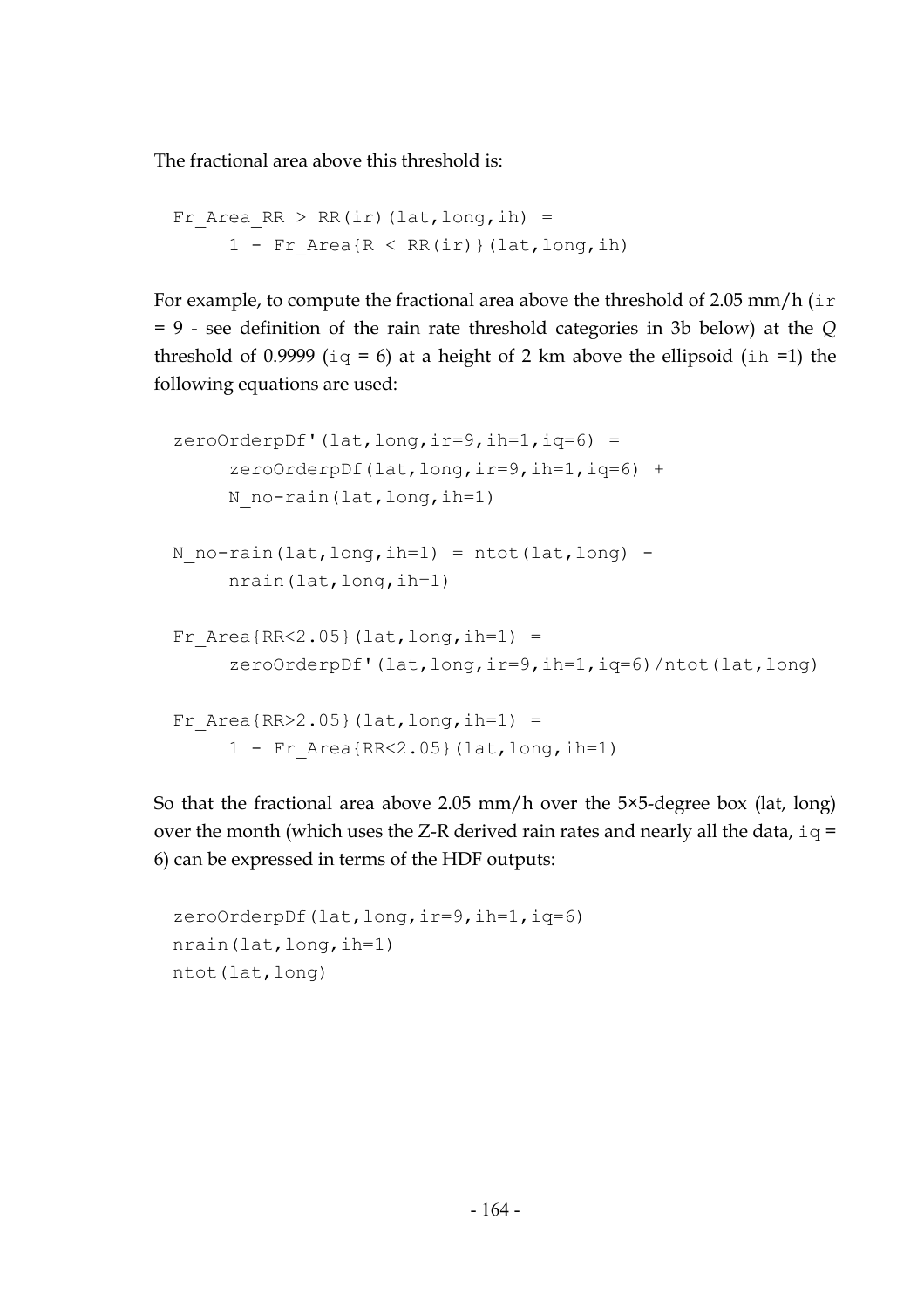### **5. Reliability estimates**

The reliability is defined as the rms difference between experimentally determined values of the pDf and the fitted values of the pDf at those values for which the experimentally-determined pDf increases monontonically.

```
 reliabZeroOrder(16,72,4,6) 
 reliabHB(16,72,4,6) 
 reliabSRT(16,72,4,6)
```
if the number of data points is too few or an error occurs in the fitting procedure, the following default values for reliab\* and \*Fit will be used:

```
if too few rain occurrences lat-long box, (nrain <200 .and. nrain \neq 0) then
 *Fit and reliab* will be set to -999. 
if number of data points < 2× number of unknowns or 
  if the number of threshold levels is too few or 
  if warning or fatal error occurs in the fitting then 
    *Fit and reliab* will be set to -777. 
if unconditioned mean rain rate > 3 mm/h 
 and distribution at R = 0.1 mm/h is concave (positive 2nd derivative)
then 
    reliab* set to -888 but *Fit parameters are output in normal fashion 
if unconditioned mean rain rate > 3 mm/h
```
and distribution at  $R = 0.1$  mm/h is convex (negative 2nd derivative) then

 reliab\* set to -555 and \*Fit parameters are output in normal fashion

if distribution at  $R = 0.1$  mm/h is convex (negative 2nd derivative) and unconditioned mean ≤ 3 see section 11 vi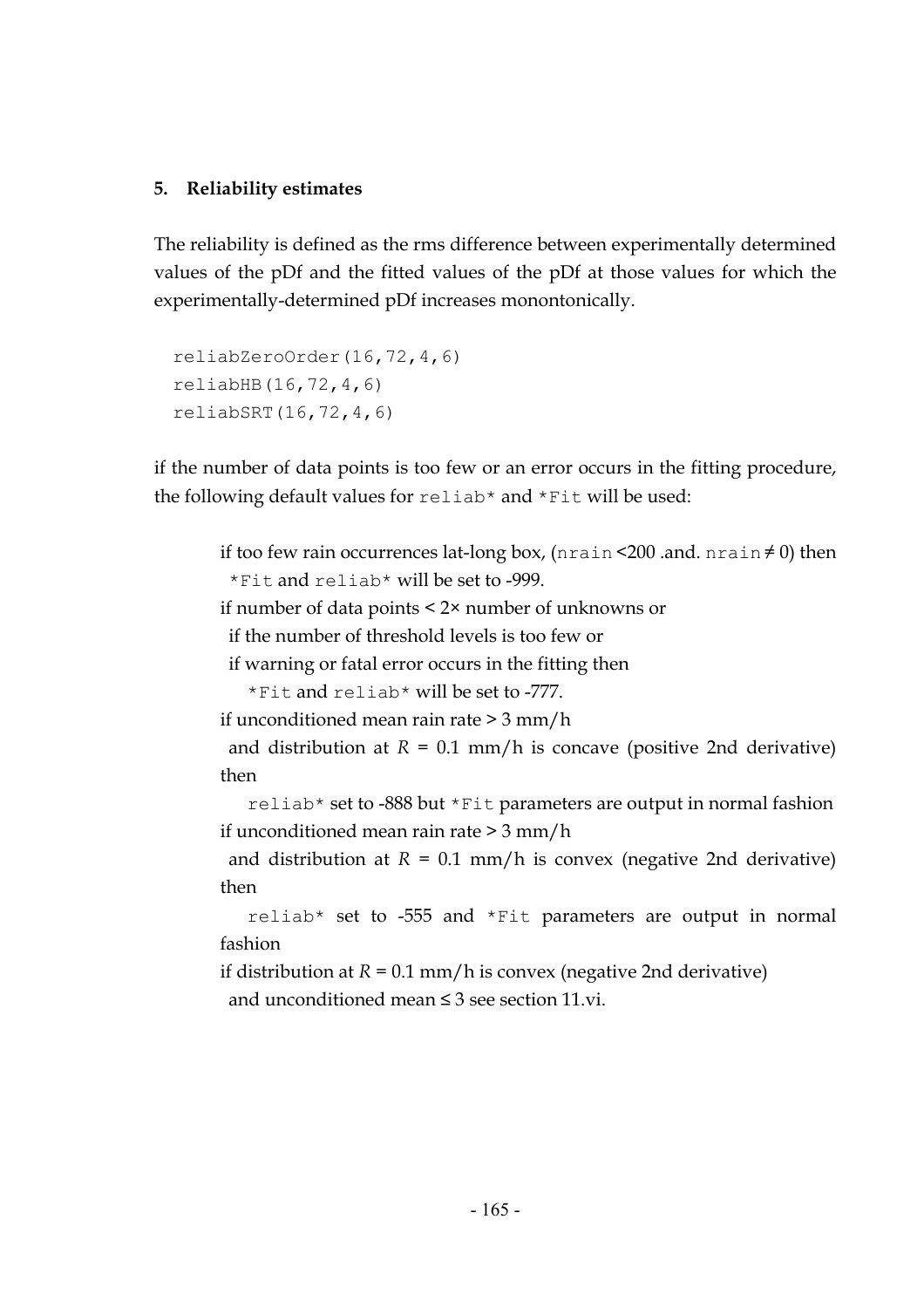### **6. Definition of the latitude-longitude boxes**

The products are defined on a 5-degree×5-degree×1 month grid that covers the TRMM orbit. The latitude boxes are labeled from 1 to 36 where box 1 covers from 40 S to 35 S and box 36 covers from 35 N to 40 N. The longitude boxes are labeled from 1 to 72 where box 1 runs from 180 W to 175 W and box 72 runs from 175 E to 179.999 E.

### **7. Notes on the processing procedure**

- 1. Assume that 1 granule of data corresponds to 1 orbit.
- 2. The program is set up to read a scan line of data at a time from 1C-21, 2A-21, 2A-23 and 2A-25 until the full granule of data has been processed.
- 3. As all the output products are over a 5-degree×5-degree×1 month space-time region, after each granule is processed, the program will write the partially accumulated products to temporary storage. When the next processing cycle begins, these products will be read from temporary storage, and then overwritten once the updated statistics are completed.
- 4. At the end of the processing cycle (1 month), a subroutine within the program will be used to output the statistics to the HDF file.
- 5. For the 0th and HB estimates of rain rate, the EDR (effective dynamic range) is based on the quantity zeta (as defined in 2a-25) or *Q* (as defined in 3a-26), where:

$$
Q = \zeta = 0.2 \ln \beta \int_{0}^{\kappa} \alpha Z_{m}^{\beta}
$$

where  $Z_m$  is the *measured* or *apparent* reflectivity factor,  $k = \alpha Z^{\beta}$ , and k is the attenuation coefficient or specific attenuation (dB/km), and Z is the actual reflectivity factor ( $mm^6/m^3$ ). The coefficients *a*, and  $\beta$  are read from the 2a-25 output. Note that as *Q* = *ζ* goes to one, the path-integrated-attenuation (pia) increases without bound if k-Z relationship is exact.

As noted above, the 3a-26 products are defined for height levels of 2 km, 4 km, and 6 km referenced to the ellipsoid. For a height of 2 km, for example, *r* is that range gate the center of which is closest to the surface drawn 2 km above the ellipsoid.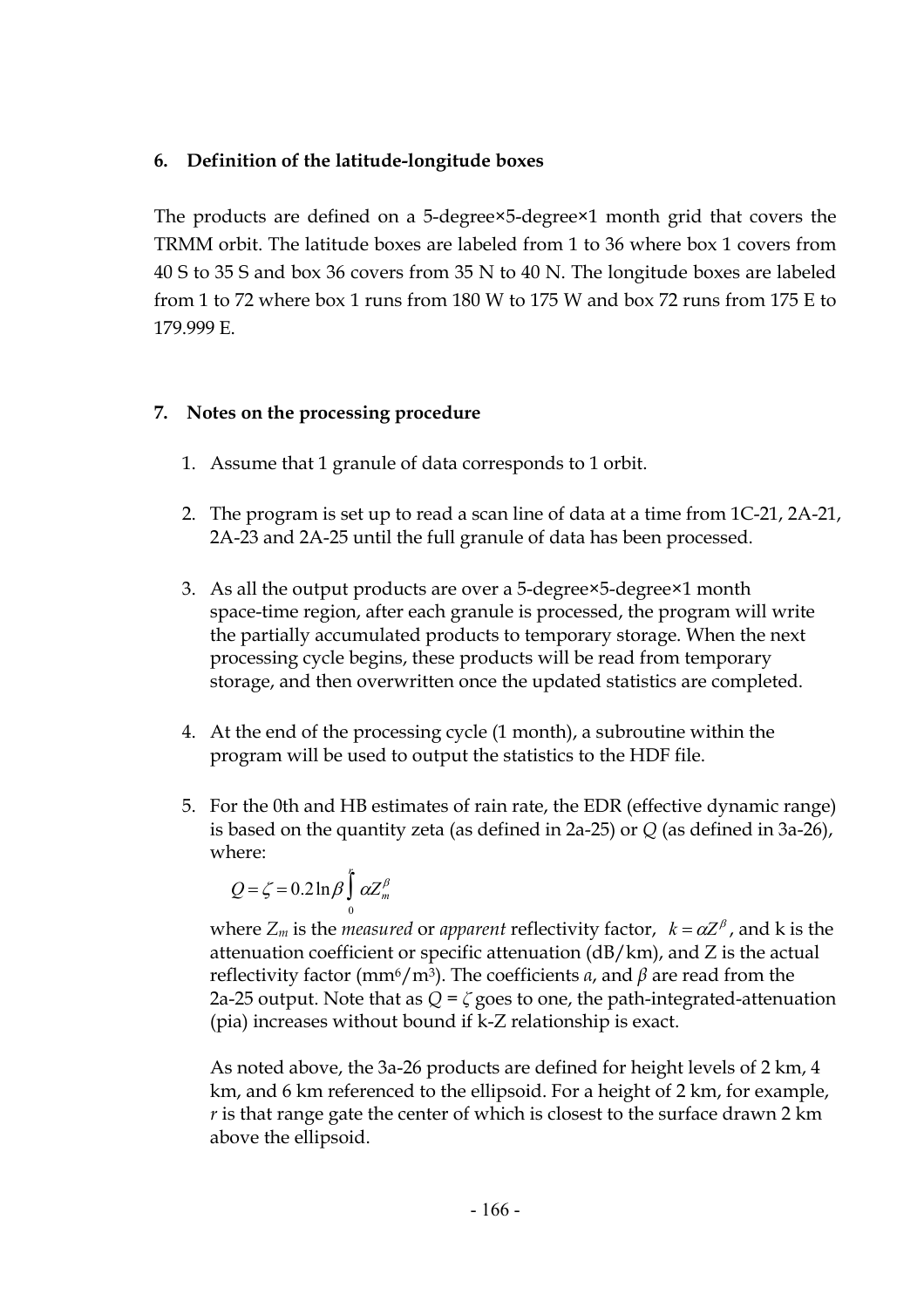- 6. For the multiple threshold method, a necessary condition is that the random variable (that characterizes the radar-measured quantity) be a monotonic function of the quantity that we wish to measure. For example, in the presence of attenuation, the apparent reflectivity factor at the surface *Zm*(surface) [or the rain rate estimate based on *Zm*] is a non-monotonic function of the true rain rate; as such it is not an appropriate choice for this method. On the other hand, *Q* (or *ζ*) is a monotonic function of the path-integrated rain rate and is appropriate for the 0th order and HB estimates of RR.
- 7. For the path-integrated attenuation (PIA) as derived from the surface reference technique (and the corresponding rain rate), an appropriate proxy variable is the SRT estimate of PIA itself. Results based on the SRT are output only to diagnostic file.
- 8. The motivating principle of the multiple threshold method is that for area-wide estimates of the rain rate it is more accurate to extrapolate to the low and high regions of rain rate than to attempt to measure the distribution of these values directly. Reasons for the possible poor performance of the radar at high and low rain rates are:
	- i. low SNR at low rain rates
	- ii. signal attenuation at high rain rates
	- iii. higher variability in Z-R laws at low rain rates
- 9. In the multiple threshold method, an effective dynamic range (EDR) is selected. the EDR is defined as the region over which the rain rates or *Zm* estimates are expected to have the highest accuracy (where the signal-to-noise ratio is high and attenuation is low).
- 10. Currently, the maximum number of thresholds within the EDR is taken to be 25 (the optimum number is still an issue and will depend upon the number of samples and the range of the variable).
- 11. If the number of samples of the histogram is small, then the estimated pDf is generally unreliable. To circumvent this, we assume that the total number of IFOVs over the averaging domain, with rain present be larger than some number, iqqmin. Presently, iqqmin = 200.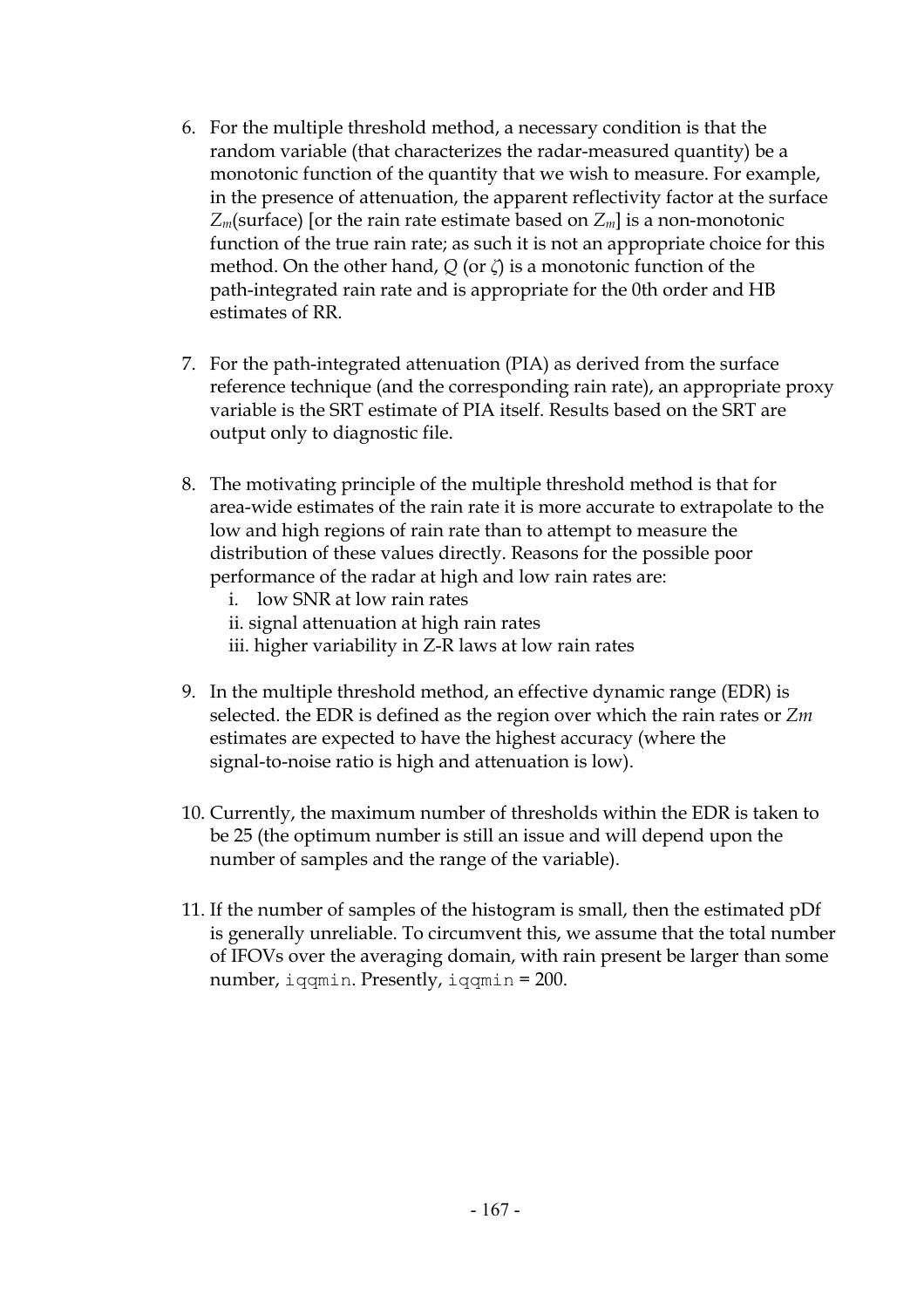### **8. Input Parameters (initialized in 3a-26)**

Thresholds:

```
data QUthres0th /0.1,0.2,0.3,0.5,0.75,0.9999/ ! Q-thresholds for Z-R and 2a-25 
data QUthresHB /0.1,0.2,0.3,0.5,0.75,0.9999/ ! Q-thresholds for HB 
data QLsrt /1.5,1.,0.8,0.6,0.4,0.1/ ! PIA-thresholds for SRT
```
The rain rate distribution functions consist of the count values in the following 25 rain rate categories

```
data RRcategories ! In mm/hr
  /0.205, 0.27, 0.3646, 0.4863, 0.648, 0.865,
    1.153, 1.537, 2.050, 2.734, 3.646, 4.862,
    6.484, 8.6468, 11.531, 15.376, 20.505, 27.344,
    36.463, 48.625, 64.84, 86.47, 115.31, 153.76, 205.048/
```
At present, a lognormal fitting through the points of the rain rates distribution is made only when the following condition is satisfied:

 $i$  iqqmin = 200 ! Minimum number of valid rain occurrences needed for fitting to be done.

In identifying the number of valid thresholds, we require that the count value increase by a certain amount from between successive rain rates thresholds; in fact, the upper rain rate threshold can be identified as that threshold beyond which the count value does not increase by at least nfu counts, where:

 $nfu = 30$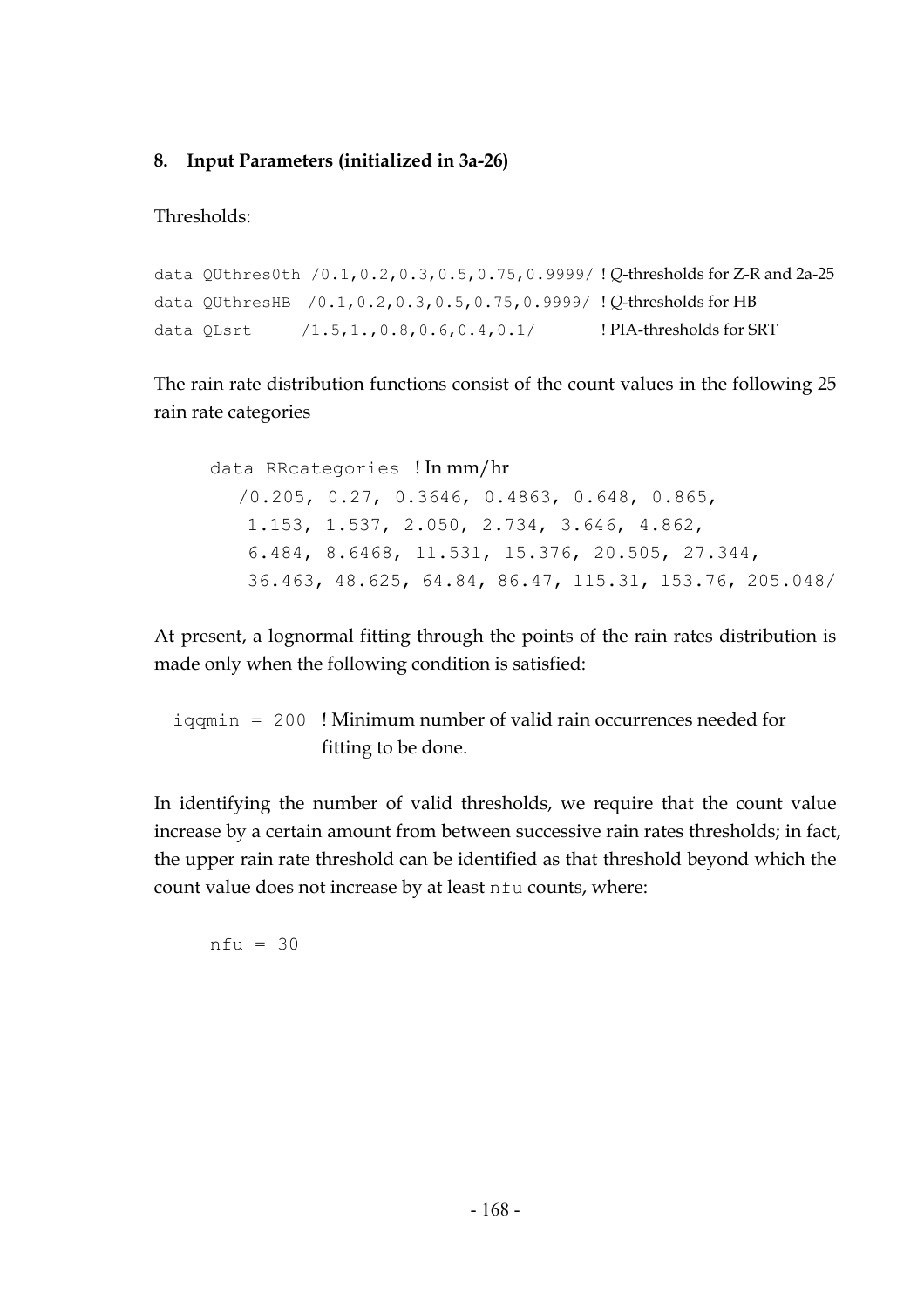#### **9. Output Variables**

Arrays for the calculation of probabilities  $[\text{int} \cdot 4]$ .

#### **ttlCount(16,72)**

Number of observations at each 5×5-degree box over the month.

#### **rainCount(16,72,4)**

Number of rain observations at each 5×5-degree box over the month. Note that all height levels are measured relative to the ellipsoid.

| $h = 2 km$    |
|---------------|
| $h = 4 km$    |
| $h = 6$ km    |
| path-averaged |
|               |

Arrays for output of "truncated" histograms at each 5×5×1 month box for 3 RR estimates/4 "levels".

#### **zeroOrderpDf(16,72,25,4,6)**

Number of counts in the probability distribution function (25 categories) using 0th order (Z-R) rain rate estimate at heights with respect to the ellipsoid of 2, 4, 6 km and path-av for 6 *Q* thresholds.

#### **hbpDf(16,72,25,4,6)**

Same as above except using the HB estimate of rain rate.

#### **pDf2A25(16,72,25,4,6)**

Same as above except using the rain rate estimates from 2a-25.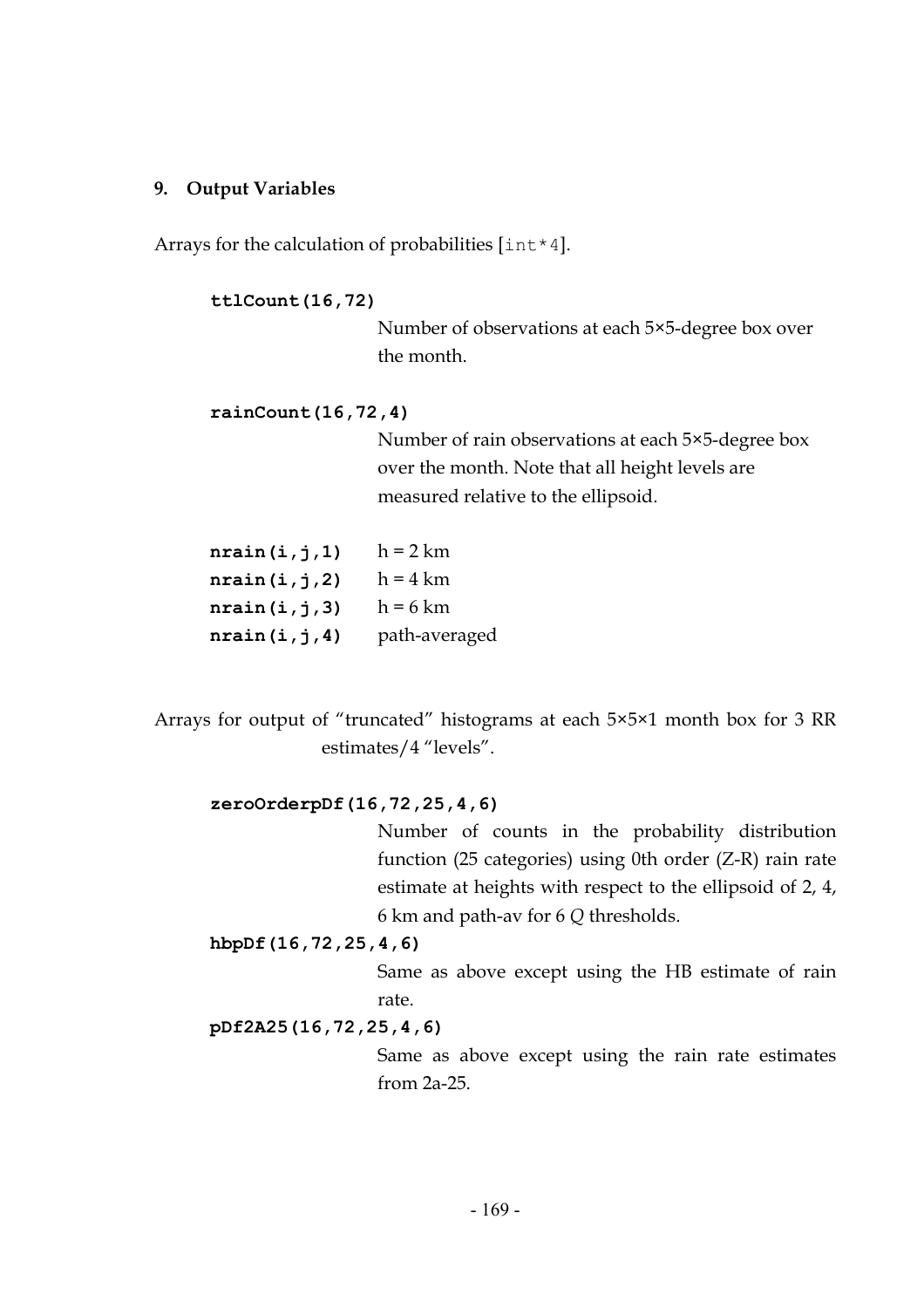Convention for zeroOrderpDf(16,72,25,4,6), hbpDf(16,72,25,4,6), and pDf2A25(16,72,25,4,6) first argument: latitude second: longitude third: rain rate category for pDf fourth: height "level":  $1 = RR @ 2 km$  $2 = RR @ 4 km$  $3 = RR @ 6 km$  4 = path-averaged RR fifth: *Q* threshold

Mean, std dev, Pr(Rain) derived from log-normal assumption to rain rate distribution

#### **zeroOrderFit(16,72,4,3,6)**

3 statistics [mean, std dev, Pr(R)] of distribution fit of the rain rates as derived from the 0th (Z-R) method for 6 thresholds at 4 "levels".

#### **hbFit(16,72,4,3,6)**

Same as above except Hitschfeld-Bordan method used for rain rate estimates.

#### **fit2A25(16,72,4,3,6)**

Same as above except data from 2a-25 are used for rain rates estimates.

Reliability factors:

**reliabOrderFit(16,72,4,6) reliabHBfit(16,72,4,6) reliab2A25fit(16,72,4,6)**

See section **3.2.1.4** for details on computation of the reliability factors.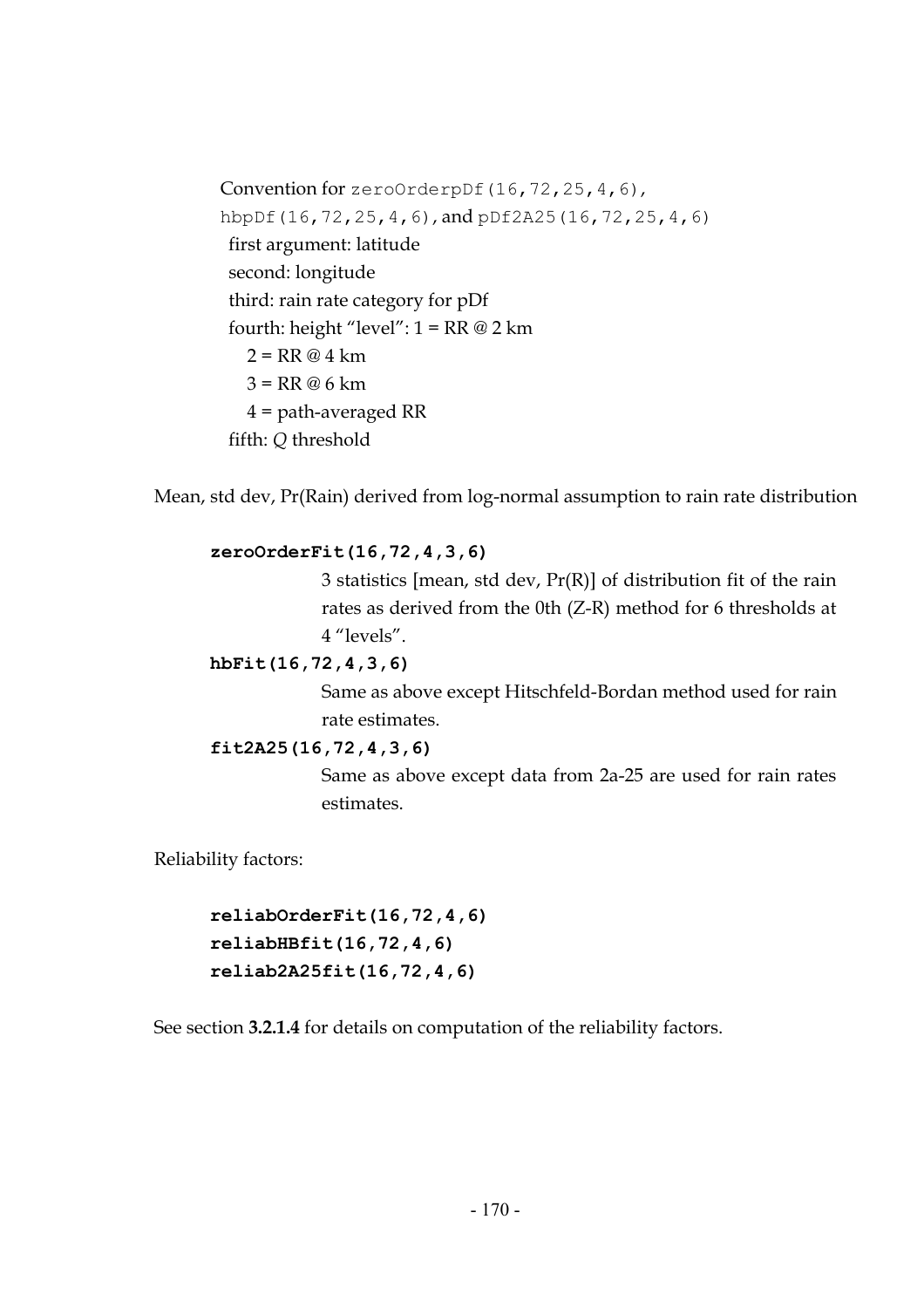### **10. Processing Procedure**

The basic steps in the procedure are (first 4 are similar to 3a-25 algorithm):

- i. Read in data (scan by scan) from 2a-21, 2a-23, 2a-25 and 1c-21
- ii. Adjust the range gate numbering conventions so that *Zm*, *Zt* and *R* are aligned properly
- iii. Find the coarse boxes to which the 49 IFOVs belong (coarse resolution boxes are 5-degree×5-degree latitude-longitude boxes)
- iv. Resample *Zm*, *Zt* and *R* from the range direction onto the vertical
- v. Update the estimated probability distribution function for the various rain rate methods at each 5×5-degree box at the various heights, and for threshold values.
- vi. If the granule crosses the month boundary, do a nonlinear least squares fit to the distributions determined in step 5, assuming a log-normal distribution; from the fitting parameters, calculate the mean, standard deviation and probability of rain for each distribution.
- vii. Re- initialize the intermediate file

### **11. Comments and Issues**

- i. It is assumed in the program that the verification file does not exist; if it already exists an error will occur.
- ii. Differences exists between the height levels at which the 3a-25 and 3a-26 statistics are calculated; for 3a-25 the levels are [2, 4, 6, 10, 15] km and the path-average while for 3a-26 the levels are [2, 4, 6] km and the path-average.
- iii. Presently, the height levels are being defined relative to the ellipsoid and not the local surface.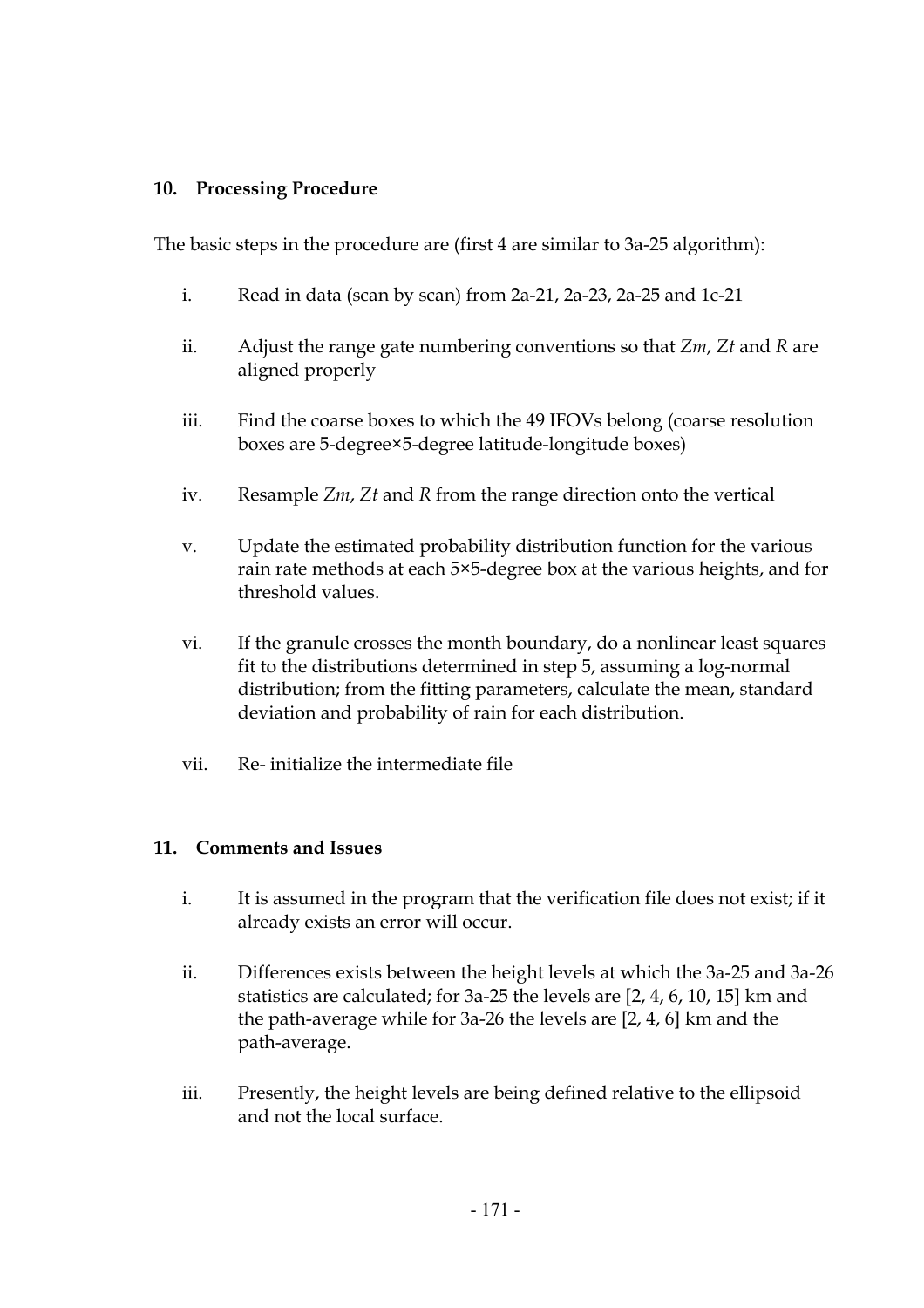- iv. Resampling of the radar data from the range direction to the vertical is done differently in 3a-25 and 3a-26. In 3a-25, the estimate of the reflectivity factor at a particular height is done by a gaussian weighting of the range gates that intersect that height. 3a-26 uses only a single value of *Z* and *R* - that gate, the center of which intersects the height of interest.
- v. The Z-R or 0th method refers to the zeroth order solution of the reflectivity factor from the basic weather radar equation. In this approximation, no compensation is made for attenuation so the reflectivity factor is directly proportional to the measured radar return power. This approximate reflectivity factor is sometimes called the apparent or measured reflectivity factor. In converting any estimate of the reflectivity factor, *Z*(est), to rain rate, *R*, the power-law approximation is used:  $R = aZ(est)<sup>b</sup>$  where *a* and *b* are obtained from 2a-25.

The HB or Hitschfeld-Bordan solution to the reflectivity factor, *Z*, is obtained by using a specific attenuation-reflectivity factor (k-Z) relationship and then solving the weather radar equation for *Z*.

Description of the rain rates from 2a-25 is given in the documentation for this algorithm.

vi. In version 5 of the algorithm, additional error flags have been added that are used to specify the behavior of the second derivative of the estimated distribution function, *F*, at a rain rate of 0.01 mm/h. Since *F* is assumed to be log-normal, then for *R*>0 it can be written:

$$
F(R) = 0.5p[1 + \text{erf}(u)]
$$
  
erf(u) =  $\frac{1}{\sqrt{\pi}} \int_{0}^{\pi} \exp(-t^2) dt$   

$$
u = \frac{\ln R - \mu}{s\sqrt{2}}
$$

The sign of the second derivative can be determined by:

if 
$$
(\mu - \ln R) > s^2
$$
, then  $\frac{d}{dR} \frac{dF}{dR} > 0$   
if  $(\mu - \ln R) < s^2$ , then  $\frac{d}{dR} \frac{dF}{dR} < 0$ 

where in the code,  $R$  is evaluated at  $R = 0.01$  mm/h.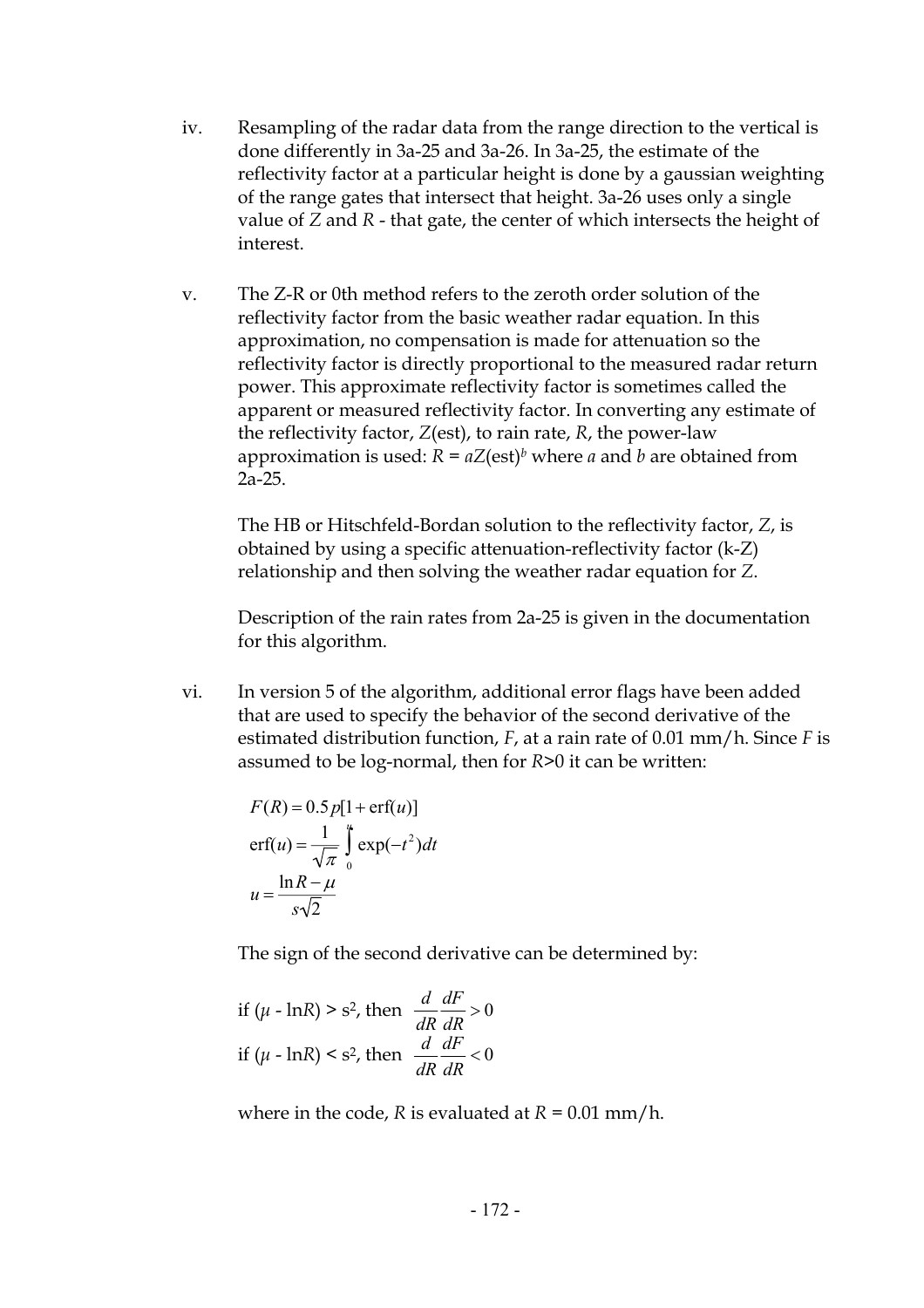If  $\frac{d}{dt}$ *dR dF dR* < 0, then an error flag is set (see above).

The following rule can be shown to give a more stable estimate of rain rate:

Begin with  $Q = 0.3$  and evaluate  $\frac{d}{dt}$ *dR*  $\frac{dF}{dR}$ . If this is greater than 0 then accept the parameters of this distribution. However, if  $\frac{d}{dt}$ *dR dF dR*  $< 0$ , increase *Q* and evaluate *<sup>d</sup> dR dF dR* again; continue this until a *Q* is found for which  $\frac{d}{dt}$ *dR dF dR* > 0 at which point accept the corresponding distribution.

#### **12. References**

- [1] Meneghini, R., 1998, J. Appl. Meteor., 37, 924-938.
- [2] Meneghini, R., and J. Jones, 1993, J. Appl. Meteor., 32, 386-398.
- [3] Short, D.A., K. Shimizu, B. Kedem, 1993, J. Appl. Meteor., 32, 182-192.
- [4] Kedem, B., L.S. Chiu, G.R. North, 1990, J. Geophys. Res., 96, 1965-1972.
- [5] Atlas, D., D. Rosenfeld, D.A. Short, 1990, J. Geophys. Res., 95, 2153-2160.

[6] Meneghini, R., J.A. Jones, T. Iguchi, K. Okamoto, and J. Kwiatkowski, 2001, J. Appl. Meteor., 40, 568-585.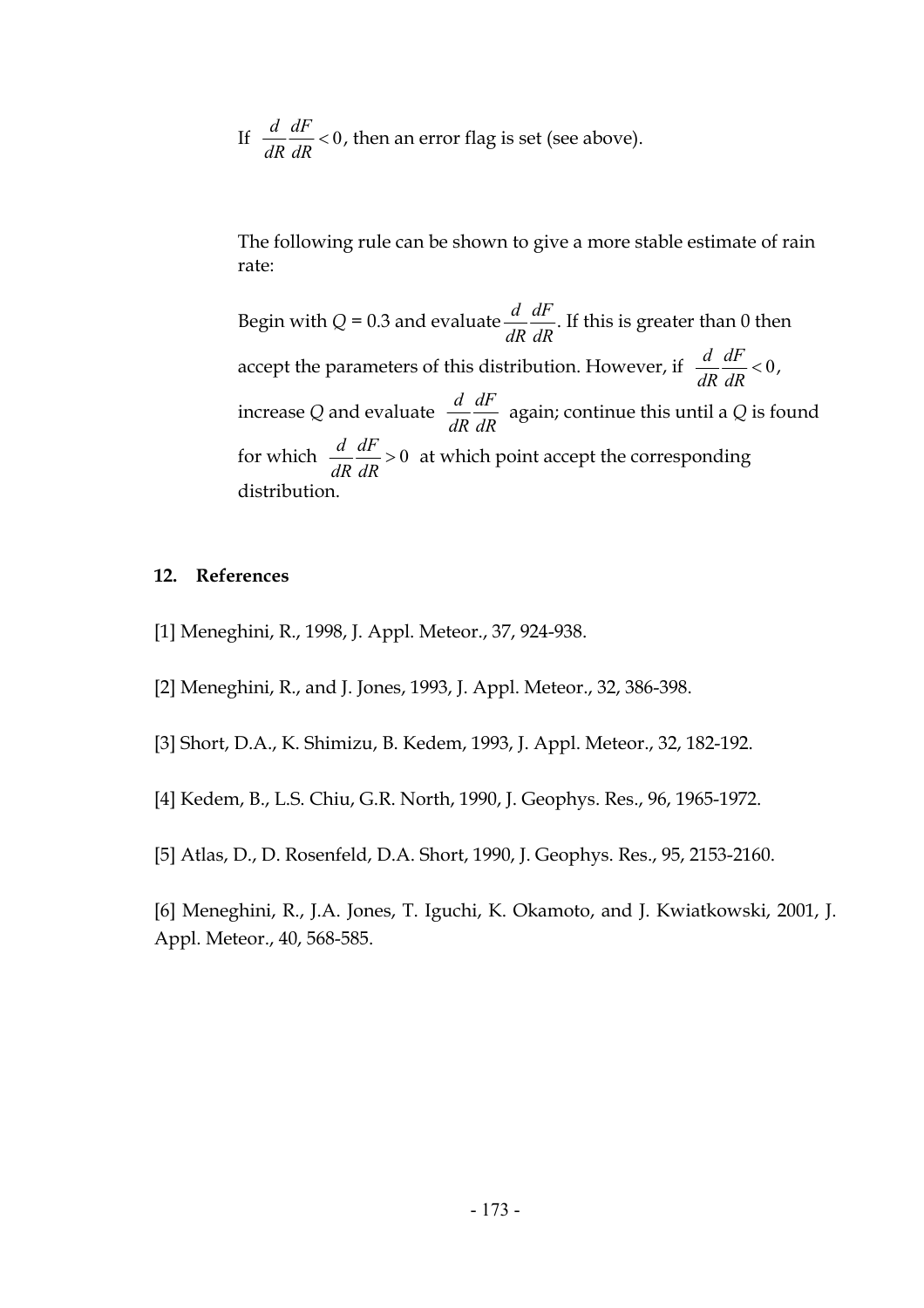# **PR Team Members**

### **PR Team Leader:**

### Ken'ichi Okamoto

Department of Aerospace Engineering Graduate School Osaka Prefecture University 1-1 Gakuen-cho, Sakai, Osaka 599-8531 Japan Phone: +81-72-254-9241 Fax: +81-72-254-9241 e-mail: okamoto@aero.osakafu-u.ac.jp

### **1B21, 1C21 Algorithm Developers:**

Nobuhiro Takahashi

National Institute of Information and Communications Technology 4-2-1 Nukui-Kitamachi, Koganei, Tokyo 184-8795 Japan Phone: +81-42-327-6179 Fax: +81-42-327-6666 e-mail: ntaka@nict.go.jp

#### Shuji Shimizu

JAXA Earth Observation Research and application Center Harumi-Island Triton Square Office tower-X 22F, 1-8-10 Harumi, Chuo-ku, Tokyo 104-6023 Japan Phone: +81-3-6221-9049 Fax: +81-3-6221-9192 e-mail: shimizu@eorc.jaxa.jp

### Jun Awaka

Hokkaido Tokai University 5-1-1-1, Minami-sawa, Minami-ku, Sapporo 005-0825 Japan Phone: +81-11-571-5111 Fax: +81-11-571-7879 e-mail: awaka@de.htokai.ac.jp

#### Toshio Iguchi

National Institute of Information and Communications Technology 4-2-1 Nukui-Kitamachi, Koganei, Tokyo 184-8795 Japan Phone: +81-42-327-7543 Fax: +81-42-327-6666 e-mail: iguchi@nict.go.jp